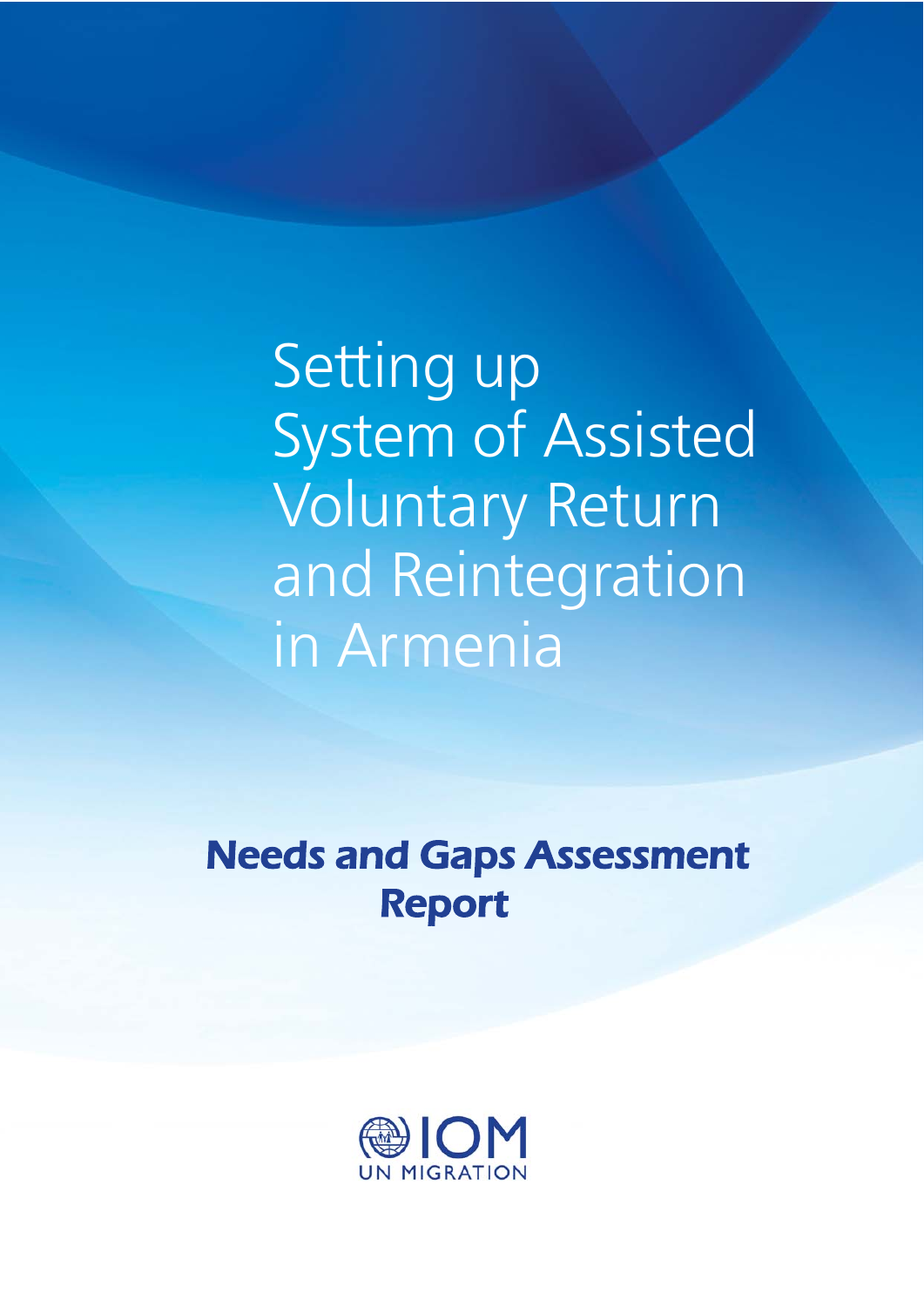The opinions expressed in this report are those of the authors and do not necessarily reflect the views of the International Organization for Migration (IOM). The designations employed and the presentation of the material do not imply the expression of any opinion whatsoever on the part of IOM concerning the legal status of any country, territory, city or area, or of its authorities, or concerning its frontiers or boundaries. IOM and the authors do not accept any liability for any loss or damage which may arise from the reliance on information contained in this report.

IOM is committed to the principle that humane and orderly migration benefits migrants and society. As an intergovernmental organization, IOM acts with its partners in the international community to: assist in meeting the operational challenges of migration; advance understanding of migration issues; encourage social and economic development through migration; and uphold the human dignity and well-being of migrants.

Publisher: International Organization for Migration 14 Petros Adamyan Street, 1st floor • UN House • Yerevan 0010 • Armenia Tel: (+374 10) 58 56 92 Fax: (+374 10) 54 33 65 http://www.iom.int

All rights reserved. No part of this publication may be reproduced, stored in a retrieval system, or transmitted in any form or by any means, electronic, mechanical, photocopying, recording, or otherwise without the prior written permission of the publisher.

PUB2021/089/R

This publication was made possible through support provided by Norwegian Ministry of Foreign Affairs, under the terms of *"Enhancing Migrants' Rights and Good Governance in Armenia and Georgia"* (EMERGE) project. The opinions expressed herein are those of the author and do not necessarily reflect the views of IOM and Norwegian Ministry of Foreign Affairs.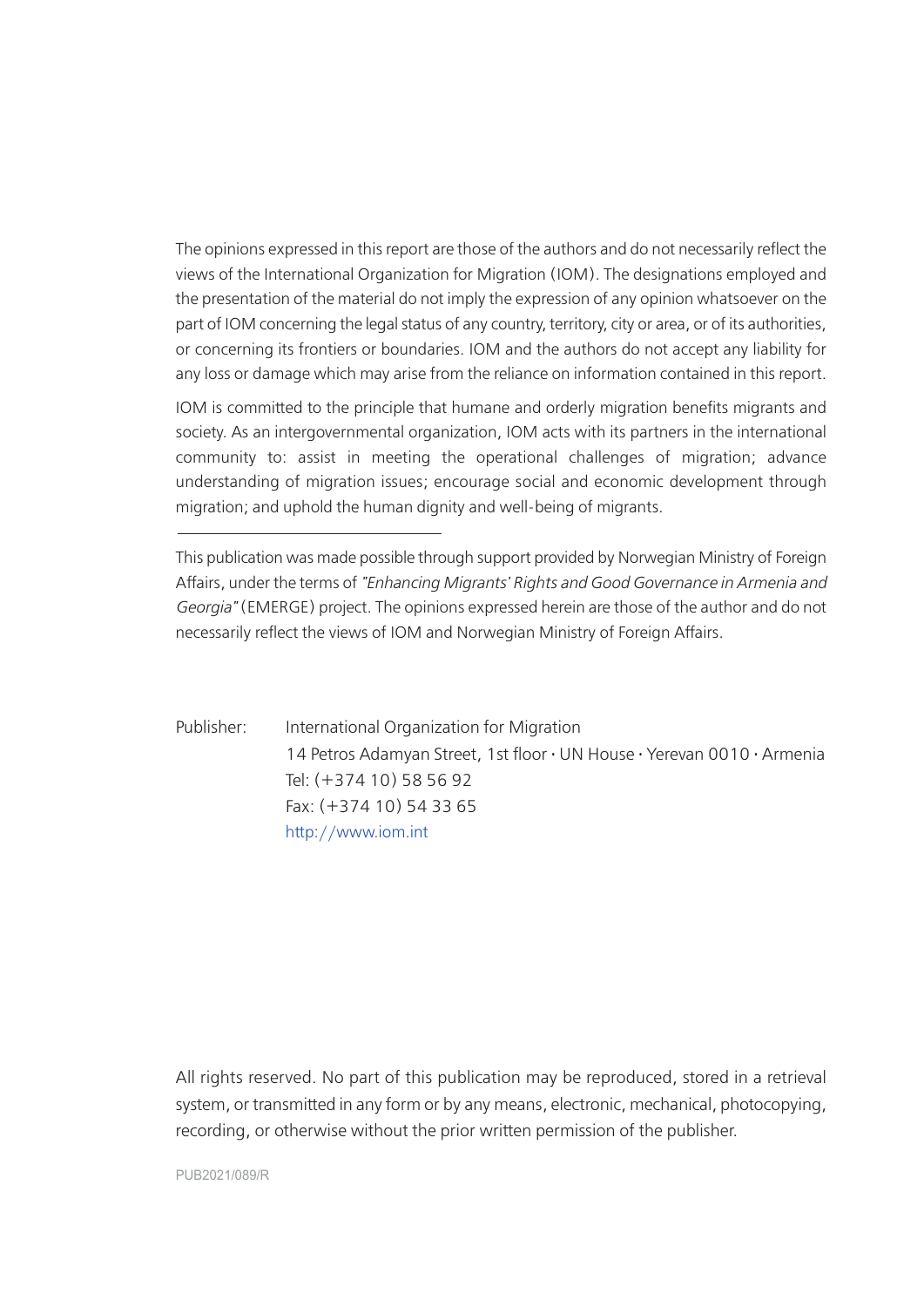Setting up System of Assisted Voluntary Return and Reintegration in Armenia





W.

Norwegian Ministry of Foreign Affairs

— Migrants Rights are Human Rights —

The Needs Assessment and Report prepared by international consultant Geraldine D'Hoop․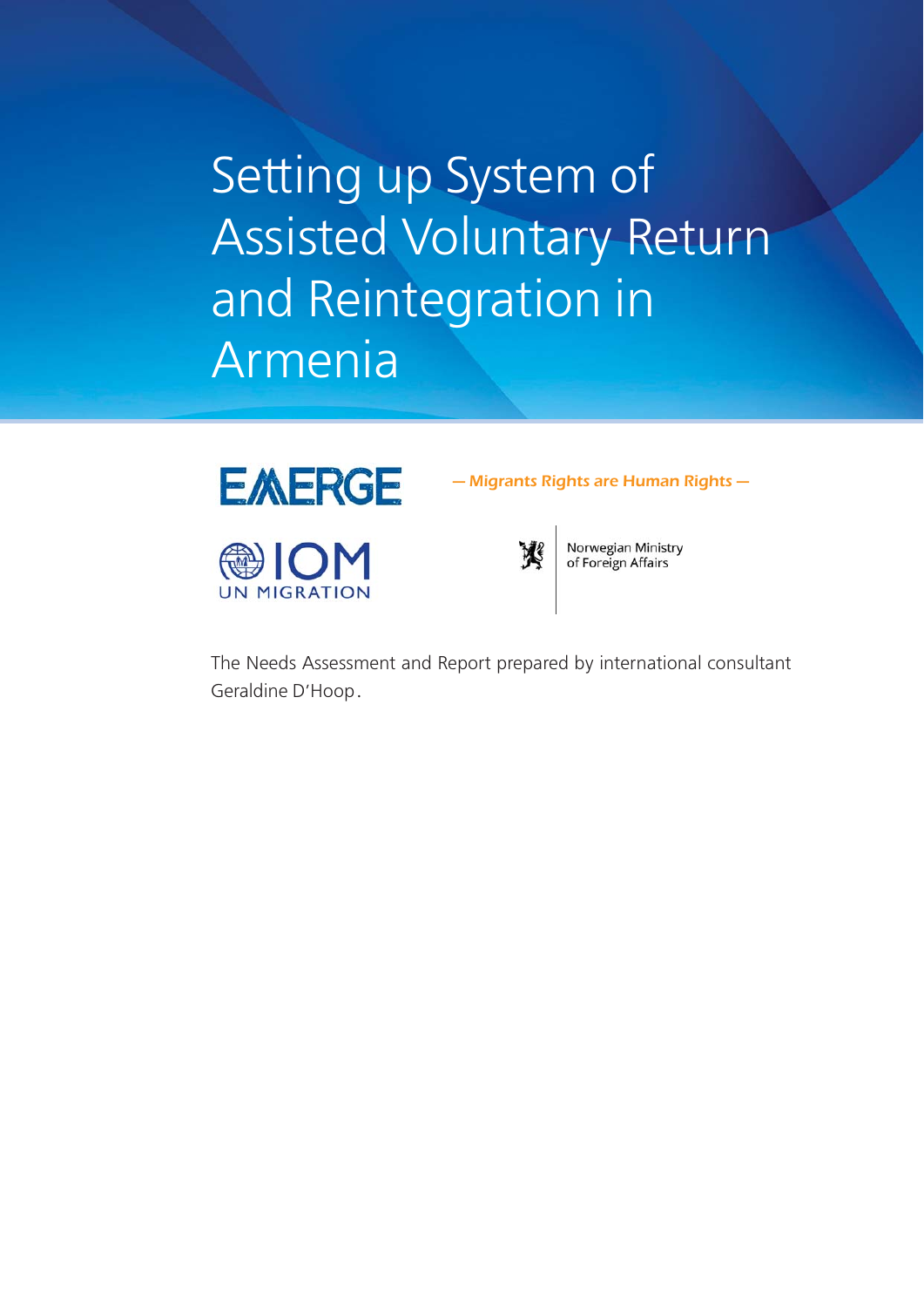# Acknowledgements

The IOM Mission in Armenia would like to acknowledge with gratitude the financial support of the Norwegian Ministry of Foreign Affairs and the availability of the State Migration Service of the Republic of Armenia throughout the assessment.

Special thanks go to the representatives of the following organizations for their time and participation in the interviews: Armenian Caritas Benevolent NGO, Armenian Red Cross Society, Border Guard Troops, Eurasia Partnership Foundation, Hans Christian Kofoed Foundation, Migration Service, Mission Armenia NGO, National Security Service, Police, UNHCR, Yezedi Centre for Human Rights.

The valuable contribution of IOM colleagues in Regional Office Brussels, Regional Office Vienna, Afghanistan, Bangladesh, Belgium, Georgia, Germany, Greece, Finland, India, Italy, the Republic of Moldova, Norway, Serbia, the Islamic Republic of Iran and Sweden is also acknowledged with sincere gratitude.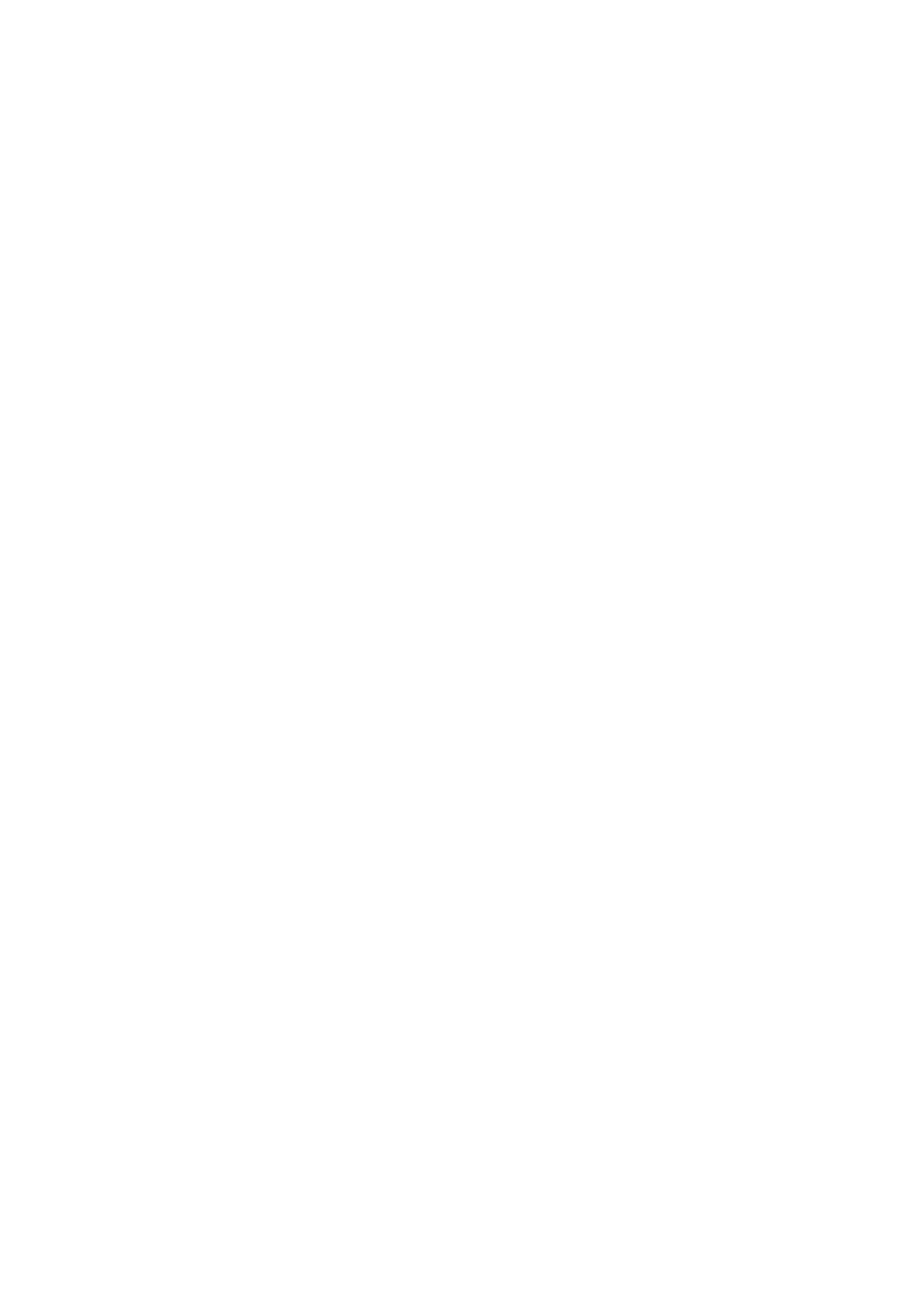# **Table of Contents**

| 1.1 International context - The Global Compact for Migration1   |  |
|-----------------------------------------------------------------|--|
| 1.2 Regional context - The European Neighbourhood               |  |
|                                                                 |  |
|                                                                 |  |
| 1.4 Armenia: Migration profile and governance  12               |  |
| 1.4.1 National policies and legal framework 12                  |  |
| 1.4.2 Voluntary return in the national legislation  29          |  |
|                                                                 |  |
| 2. The Assisted Voluntary Return and Reintegration Framework 37 |  |
|                                                                 |  |
| 2.2 IOM's Integrated Approach to Reintegration  48              |  |
| 2.3 Analysis of AVRR programmes: Belgium, Finland, Georgia,     |  |
| Germany, Greece, the Republic of Moldova, and Serbia 53         |  |
| 3. AVRR from Armenia: Needs Assessment and Gaps Analysis  59    |  |
|                                                                 |  |
|                                                                 |  |
|                                                                 |  |
|                                                                 |  |
|                                                                 |  |
|                                                                 |  |
|                                                                 |  |
| 3.4.2 The legal framework for voluntary return 65               |  |
|                                                                 |  |
|                                                                 |  |
| 3.4.5 Accommodation for AVR beneficiaries  67                   |  |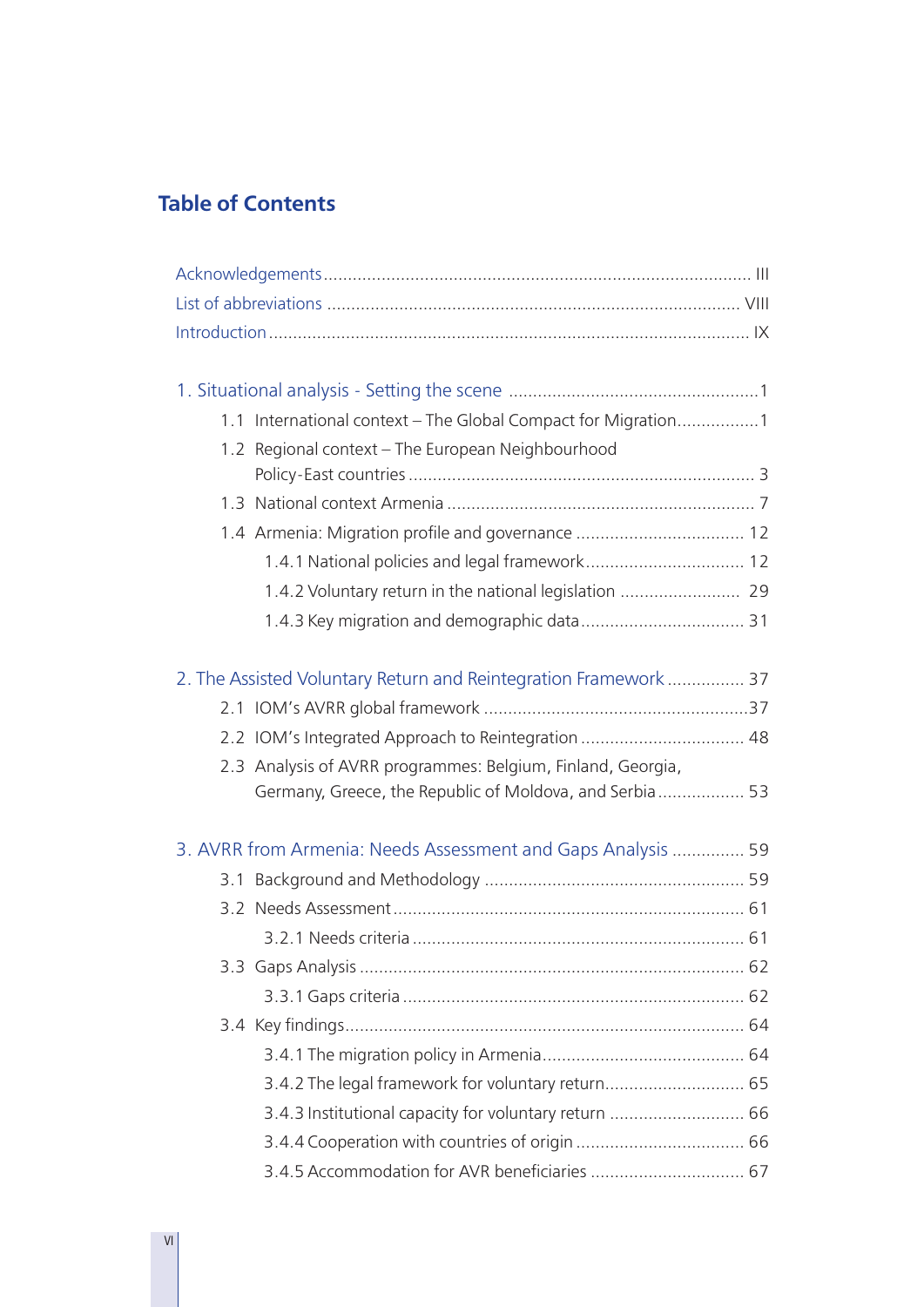| 3.4.6 Capacity-building of professionals and AVRR partners 68                                                      |  |
|--------------------------------------------------------------------------------------------------------------------|--|
| 3.4.7 Overall funding of the new AVRR scheme from Armenia  69                                                      |  |
|                                                                                                                    |  |
|                                                                                                                    |  |
| 3.5.1 Recommendations concerning the overall AVRR                                                                  |  |
| 3.5.2 Recommendations concerning the Pre-departure and                                                             |  |
| 3.5.3 Recommendations concerning the Post-arrival and                                                              |  |
| 3.5.4 Summary of actionable recommendations  77                                                                    |  |
| 3.6 Roles of national stakeholders and their relevance<br>to assisted voluntary return and reintegration  81       |  |
|                                                                                                                    |  |
| 4.1 Migration-related data to and from Armenia 90                                                                  |  |
|                                                                                                                    |  |
| 4.3 Exchanges with national stakeholders and IOM offices 93                                                        |  |
|                                                                                                                    |  |
| 4.3.2 IOM offices in the region and Europe (Belgium,<br>Finland, Georgia, Germany, Greece, the Republic of Moldova |  |
| 4.3.3 IOM offices in the four countries of origin 94                                                               |  |
|                                                                                                                    |  |
|                                                                                                                    |  |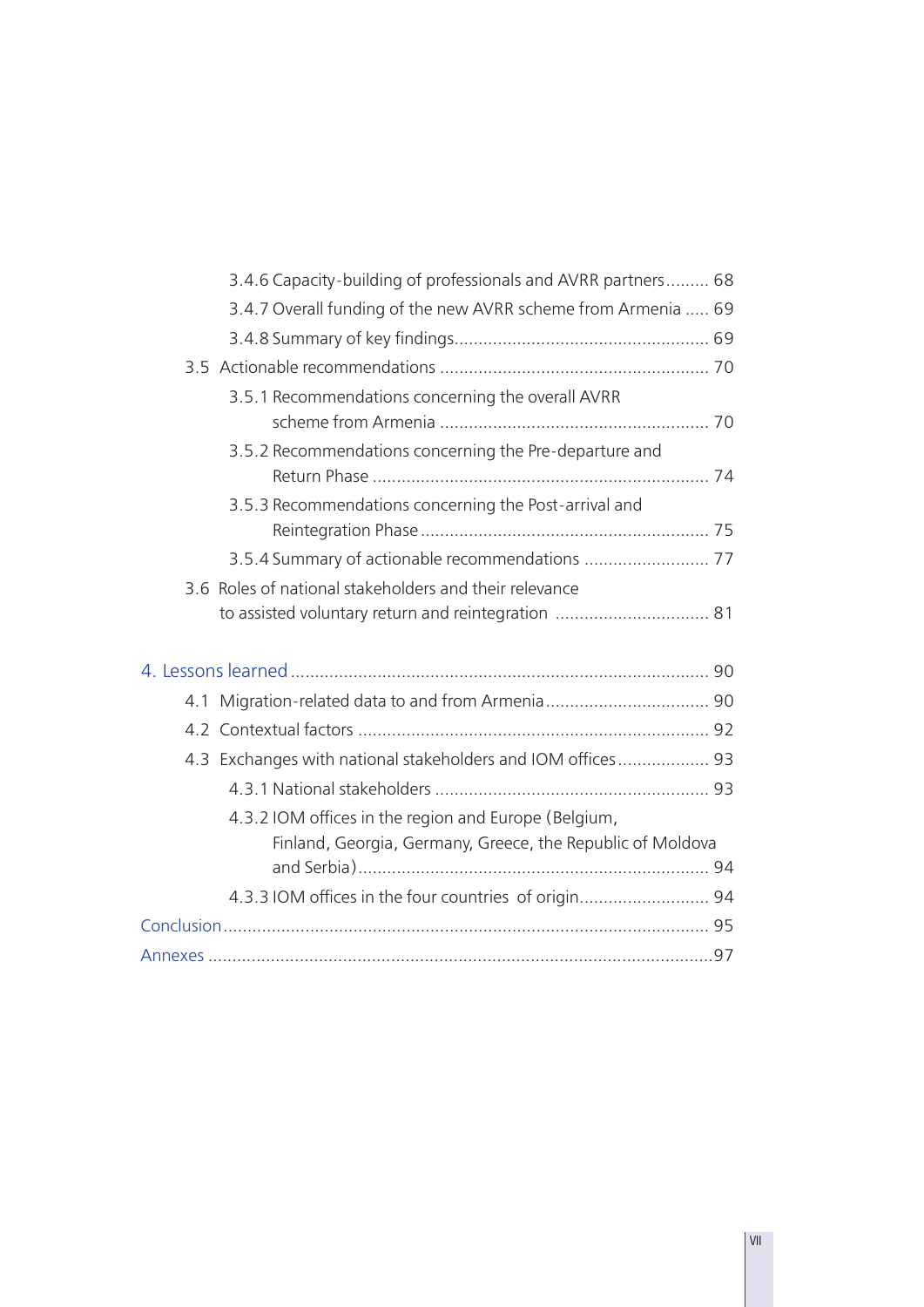# **List of abbreviations**

| AMIF:        | Asylum, Migration and Integration Fund                              |  |
|--------------|---------------------------------------------------------------------|--|
| AVRR:        | assisted voluntary return and reintegration                         |  |
| <b>BAMF:</b> | Bundesamt für Migration und Flüchtling                              |  |
|              | (German Federal Office for Migration and Refugees)                  |  |
| BMA:         | Bureau of Migration and Asylum (Republic of Moldova)                |  |
| CEPA:        | Comprehensive and Enhanced Partnership Agreement                    |  |
| CRRF:        | Comprehensive Refugee Response Framework                            |  |
| EMN:         | <b>European Migration Network</b>                                   |  |
| ENI:         | European Neighbourhood Instrument                                   |  |
| ENP:         | European Neighbourhood Policy                                       |  |
| ENPI:        | European Neighbourhood and Partnership Instrument                   |  |
| EPTATF:      | Eastern Partnership Technical Assistance Trust Fund                 |  |
| ERRIN:       | European Return and Reintegration Network                           |  |
| EU:          | European Union                                                      |  |
| GAF:         | Global Assistance Fund                                              |  |
| GAP:         | <b>Gender Action Plan</b>                                           |  |
| $GIZ$ :      | Deutsche Gesellschaft für Internationale Zusammenarbeit             |  |
|              | (German development agency)                                         |  |
| ICMPD:       | International Centre for Migration Policy Development               |  |
| IOM:         | International Organization for Migration                            |  |
| LGBTQI:      | Lesbian, Gay, Bisexual, Transgender, Queer, Intersex                |  |
| MFA:         | Ministry of Foreign Affairs                                         |  |
| MIA:         | Ministry of Internal Affairs (Georgia)                              |  |
| MIBMA:       | Support to Migration and Border Management in Armenia               |  |
| MiGOF:       | Migration Governance Framework                                      |  |
| MoEWOE:      | Ministry of Expatriate Welfare and Overseas Employment (Bangladesh) |  |
| MoFA:        | Ministry of Foreign Affairs (Bangladesh)                            |  |
| MoHA:        | Ministry of Home Affairs (Bangladesh)                               |  |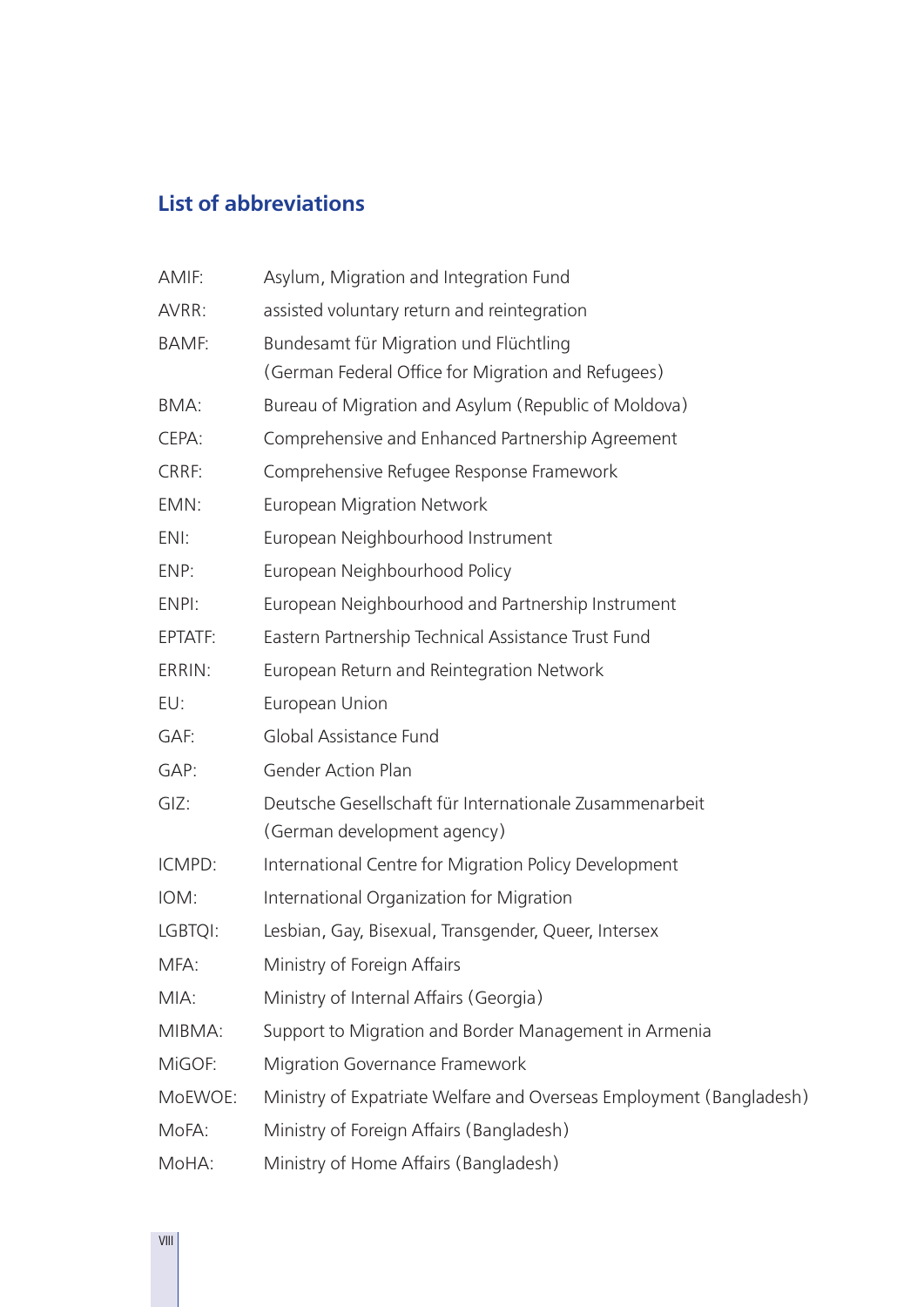| MS:      | Migration Service (as referred to "State Migration Service of<br>the Republic of Armenia") |  |
|----------|--------------------------------------------------------------------------------------------|--|
| NGOs:    | non-governmental organizations                                                             |  |
| NK:      | Nagorno Karabakh                                                                           |  |
| NSS:     | <b>National Security Service</b>                                                           |  |
| NSSRA:   | National Statistical Service of the Republic of Armenia                                    |  |
| OSCE:    | Organistion for Security and Co-operation in Europe                                        |  |
| REAG:    | Reintegration and Emigration Program for Asylum-Seekers in Germany                         |  |
| GARP:    | Government Assisted Repatriation Programme                                                 |  |
| REAB:    | Return and Emigration of Asylum-seekers ex-Belgium                                         |  |
| SCRM:    | Serbian Commissariat for Refugees and Migration                                            |  |
| SDGs:    | Sustainable Development Goals                                                              |  |
| SMSRA:   | State Migration Service of the Republic of Armenia                                         |  |
| SOPs:    | <b>Standard Operating Procedures</b>                                                       |  |
| SoW:     | Scope of Work                                                                              |  |
| UDI:     | Norwegian Directorate for Immigration                                                      |  |
| UMC:     | Unaccompanied Minor Children                                                               |  |
| UN:      | <b>United Nations</b>                                                                      |  |
| UNESCAP: | United Nations Economic and Social Commission for Asia and the Pacific                     |  |
| UNHCR:   | United Nations High Commissioner for Refugees                                              |  |
| VARP:    | Voluntary Assisted Return Programme (Norway)                                               |  |
| VoT:     | victims of trafficking                                                                     |  |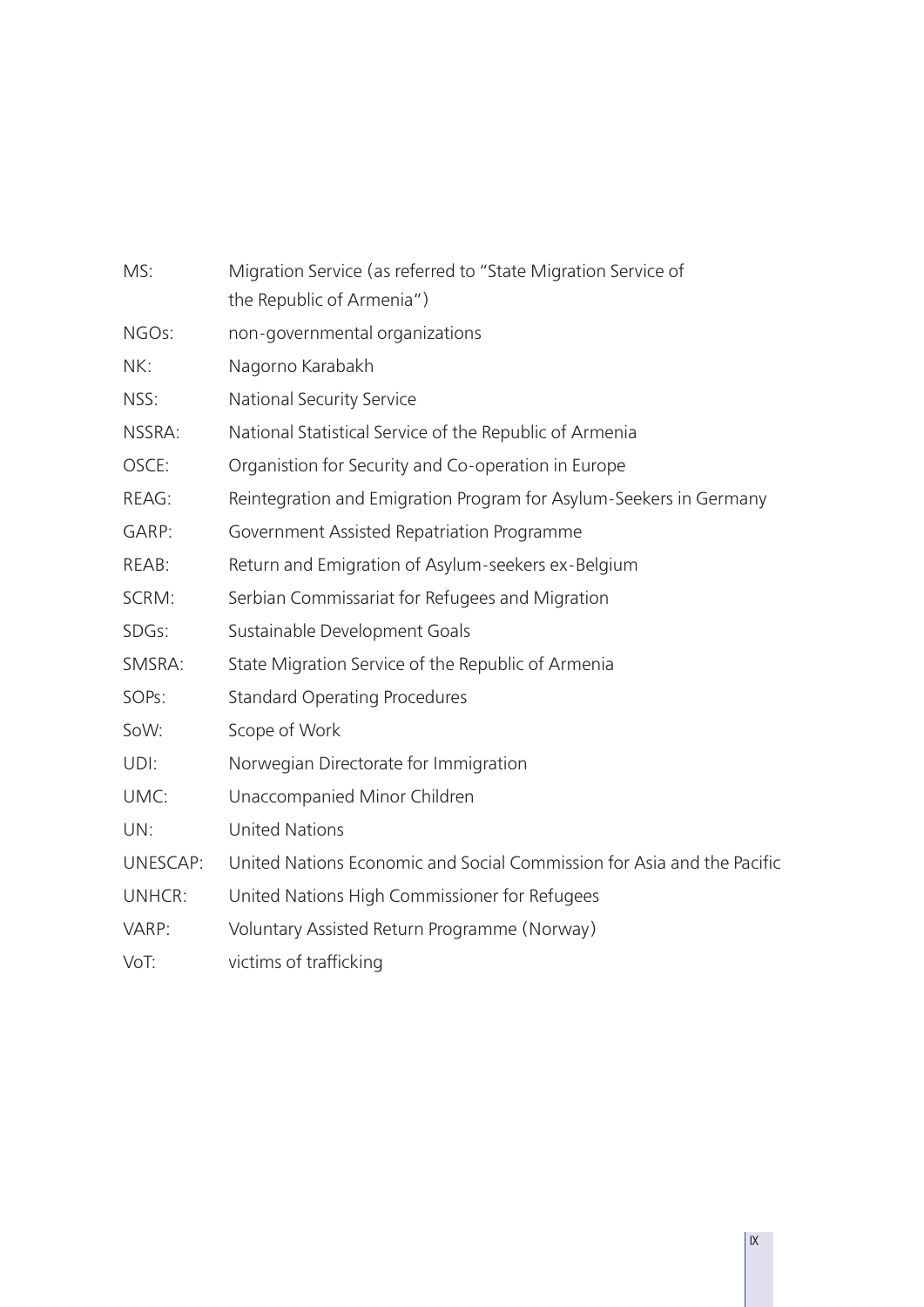# Introduction

The present report forms part of the EMERGE project "*Enhancing Migrants*' *Rights and Good Governance in Armenia and Georgia*", funded by the Norwegian Ministry of Foreign Affairs. This initiative aims to strengthen national capacities in the fields of migrants' rights and migration governance in Armenia and Georgia and strengthen cross-border dialogue and cooperation in the area. Among the different activities foreseen in the project is the assessment and development of an assisted voluntary return and reintegration (AVRR) system in Armenia both as a receiving and sending country.

Building upon the long-lasting experience of the International Organization for Migration (IOM) for 41 years in the field of AVRR, the AVRR needs assessment aims at providing an overview of existing practices, roles, and responsibilities of national stakeholders in returning third country migrants, capacity needs, as well as producing a set of recommendations for setting-up an AVRR system in Armenia.

This assessment falls under the objective of strengthening national capacities to enhance rule of law and maintain migrants' rights in Armenia and Georgia. As these two countries have different migration governance system and the Armenian Government has no structural AVRR system in place to date, such needs assessment aims at identifying the best and most effective model that could be further introduced and applied by the Government.

Based on key data available from the Migration Service of the Republic of Armenia and from the National Security Service, along with IOM Armenia's past experience with some ad hoc AVRR cases from Armenia, four target countries of origin have been selected for the purpose of this research, namely: Afghanistan, Bangladesh, India and the Islamic Republic of Iran. This list will be revised over time, taking into account the evolving migration realities in Armenia.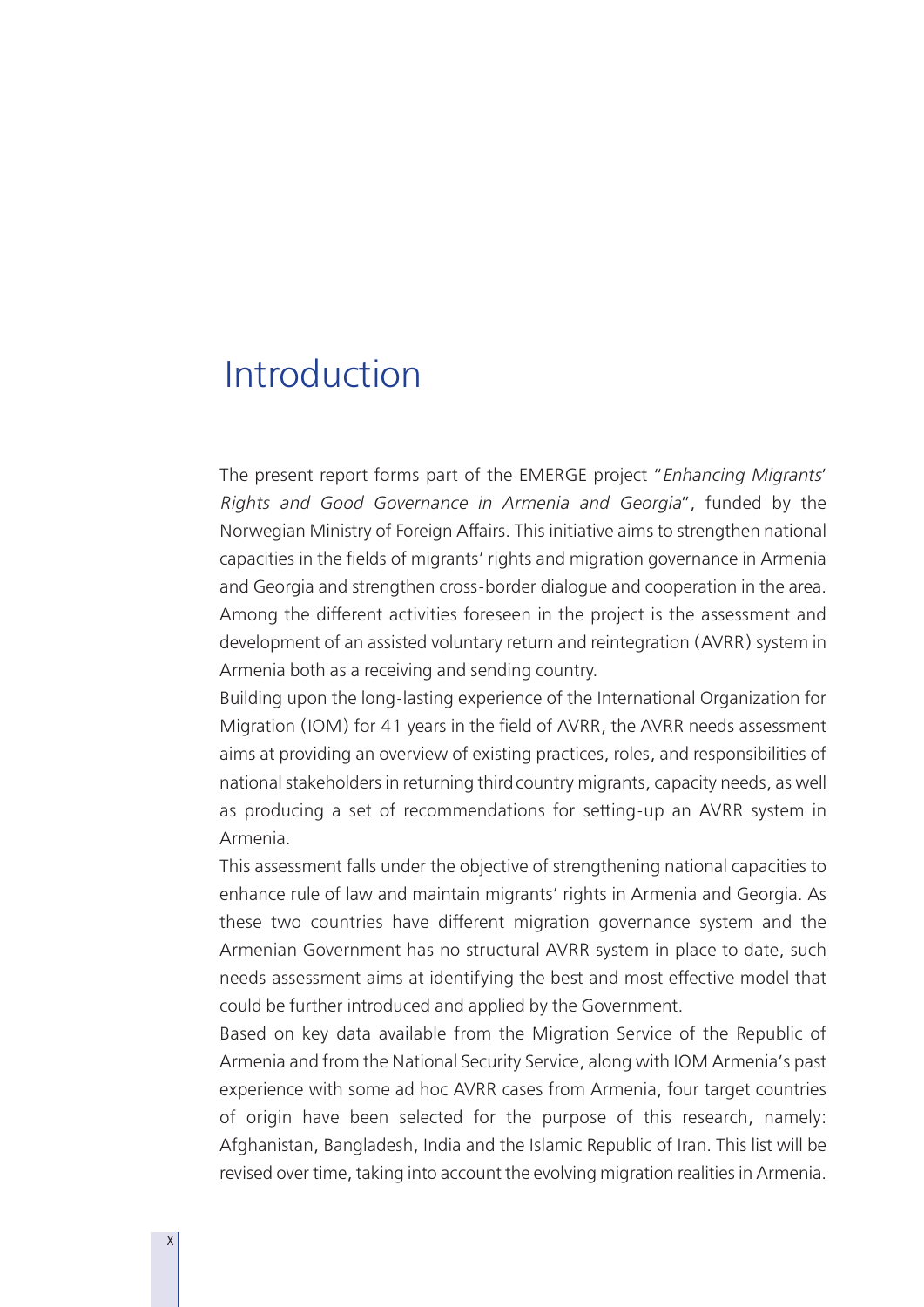All four countries have been consulted and have shared their respective recommendations on reintegration assistance provision. All statements in the report that are of their concern have been endorsed by them accordingly.

This assessment was conducted through the means of (1) an in-depth desk research of available literature, data and resources including national legislation and legal acts, national policies and strategies regulating the rights of thirdcountry migrants in Armenia and implementation practices; (2) interviews with main national stakeholders and detailed questionnaires to identify the different stakeholders with whom IOM and the Government of Armenia could collaborate in implementing assisted voluntary return activities from Armenia, their mandates, individual roles and existing implementation practices, in order to identify main gaps, capacity needs, and possible legislative adjustments; (3) collection of information on AVRR programmes implemented by other countries (Belgium, Finland, Georgia, Germany, Greece, the Republic of Moldova, and Serbia) to analyse their main challenges and good practices; (4) collection of information (through a specific detailed questionnaire for IOM missions in the four selected countries of origin) on the reintegration assistance provision, analysing the missions' needs, priorities and potential barriers missions have already identified or are expecting to encounter when assisting migrants returning home and rebuilding their lives.Based on the analysis of all the above-mentioned elements, a set of concrete, actionable and gender-sensitive recommendations is being proposed at the end of the report to the attention of Government agencies in order to set up a new comprehensive AVRR system from Armenia.

Before focusing on the AVRR component, the report starts with an overall situational analysis (chapter 1) on the migration international, regional and national contexts. This first part also includes an overview of the migrationrelated legal framework and key data. It is followed by a second chapter on AVRR, including a comparative analysis of AVRR schemes in seven different countries. The third chapter details the actual AVRR needs and gaps assessment, including key findings and actionable recommendations, followed by lessons learned (chapter 4) and conclusions.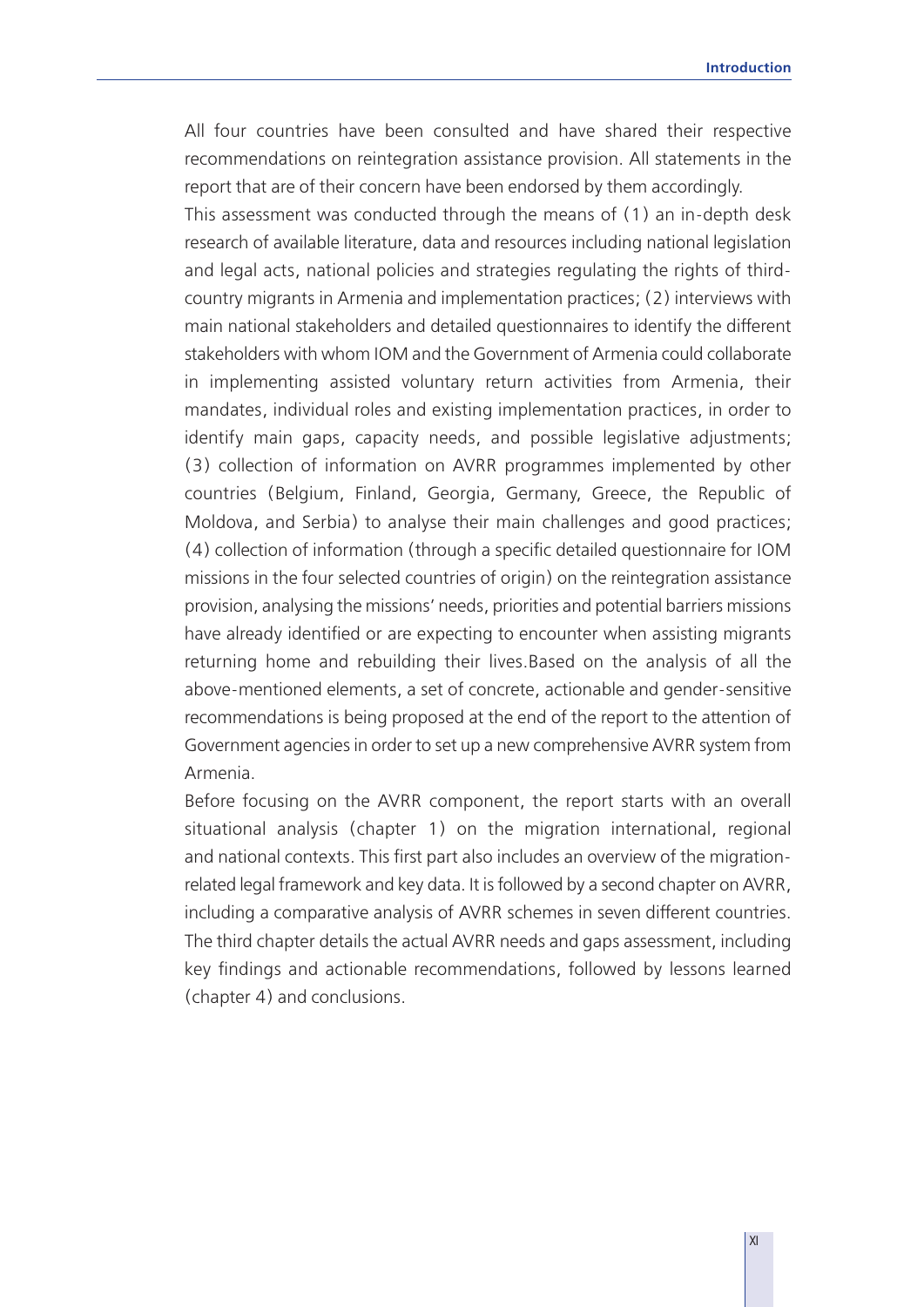# 1. Situational analysis - Setting the scene

# **1.1 International context - The Global Compact for Migration**

On 19 September 2016, the Heads of State and Government from the 193 UN Member States came together at the UN General Assembly to discuss topics related to migration and refugees at the global level. The adoption of the New York Declaration for Refugees and Migrants recognized the need for a comprehensive approach to migration. As a result, UN Member States agreed to cooperate in the elaboration of a Global Compact for Safe, Orderly and Regular Migration, adopted at an intergovernmental conference on international migration on 10 and 11 December 2018 in Morocco. The New York Declaration for Refugees and Migrants also set in motion a separate negotiation process for the Global Compact on Refugees.

The Republic of Armenia was among the 152 Member States to vote in favour of the Global Compact for Migration.

At the conference held on 10 and 11 December 2018, Armen Ghazaryan, Head of the Migration Service of the Ministry of Territorial Administration and Infrastructure (from now on referred to as the "Migration Service") of the Republic of Armenia, welcomed that both Global Compacts, on migration and refugees, reflect a holistic approach with action-oriented commitments.

The Republic of Armenia welcomed the Global Compact for Migration's comprehensive approach to the governance of migration and accordingly participated, between 27 July and 25 August 2020, in the first voluntary review<sup>1</sup> of Global Compact for Migration implementation since its endorsement. The Migration Service, as the primary body responsible for migration policy development, was responsible for the development of the National Voluntary Review. The Migration Service was in turn supported by the IOM Mission in Armenia. Such review was prepared for the United Nations Economic Commissioner for Asia and the Pacific

<sup>1</sup> www.unescap.org/sites/default/files/Armenia\_Voluntary%20GCM%20Survey%20Report.pdf.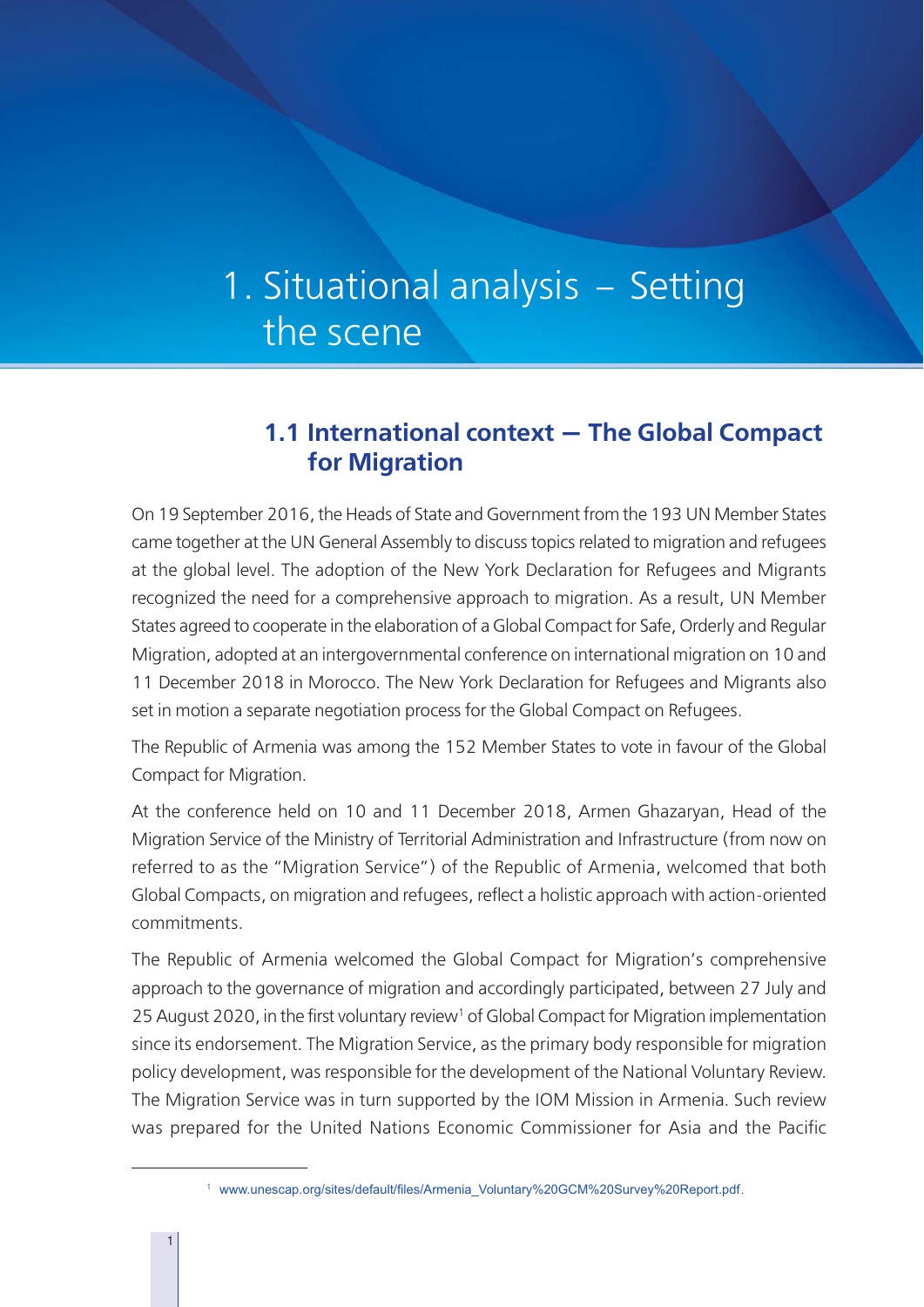(UNESCAP) ahead of the "Asia-Pacific Regional Review of Implementation of the Global Compact for Safe, Orderly and Regular Migration" on 18 and 20 November 2020.

## *The Global Compact and Voluntary Return2*

Assisted voluntary return and reintegration (AVRR) is an indispensable part of a comprehensive approach to migration management aiming at orderly and humane return and reintegration of migrants who are unable or unwilling to remain in host or transit countries and wish to return voluntarily to their countries of origin.

As a core activity of the International Organization for Migration (IOM), AVRR activities provide vital assistance to thousands of migrants every year. Building on its long-standing experience on AVRR since 1979 and a world-wide network of offices and partners, IOM's AVRR programmes strive to ensure that migrants in need are assisted to return voluntarily, safely and in dignity, and are supported in achieving sustainable reintegration, in full respect for human rights, regardless of their status.

The return and reintegration of migrants unwilling or unable to remain in host or transit countries have gained renewed political importance on the agenda of national and international policymakers around the world. This is reflected in the Global Compact, and in particular its Objective 21, which calls on governments to cooperate in facilitating safe and dignified return (…), as well as sustainable reintegration.

Based on its expertise in the field of return, IOM has designed a Framework for Assisted Voluntary Return and Reintegration to guide policymakers and AVRR practitioners. This Framework outlines a vision for dignified voluntary returns and sustainable reintegration seven principles and six concrete objectives applied throughout the voluntary return and reintegration process. These principles and objectives underpin IOM's commitment to facilitate orderly, safe, and responsible migration and to contribute to migrants' socioeconomic well-being, in line with the 2030 Agenda for Sustainable Development, and the Global Compact for Migration.

The principles and objectives outlined in IOM's Framework for Assisted Voluntary Return and Reintegration<sup>3</sup> contributes to achieving Objective 21 of the Global Compact,<sup>4</sup> and in particular actions 21.b, 21.f, 21.h, 21.i and 21.g, which focus, among others, on voluntary programmes, migrant children, evidence-based programming, monitoring and sustainable reintegration. They also contribute to objectives 1, 3, 4, 7, 12, 13, which focus on providing accurate and timely information, availability of information, address and reduce vulnerabilities, access to documentation and provide alternatives to detention.

The Framework is further detailed in Chapter 2.1.

<sup>2</sup> www.iom.int/assisted-voluntary-return-and-reintegration.

<sup>&</sup>lt;sup>3</sup> www.iom.int/sites/default/files/our\_work/DMM/AVRR/a\_framework\_for\_avrr\_online\_pdf\_optimized\_20181112.pdf.

<sup>4</sup> www.bit.ly/3tikANV.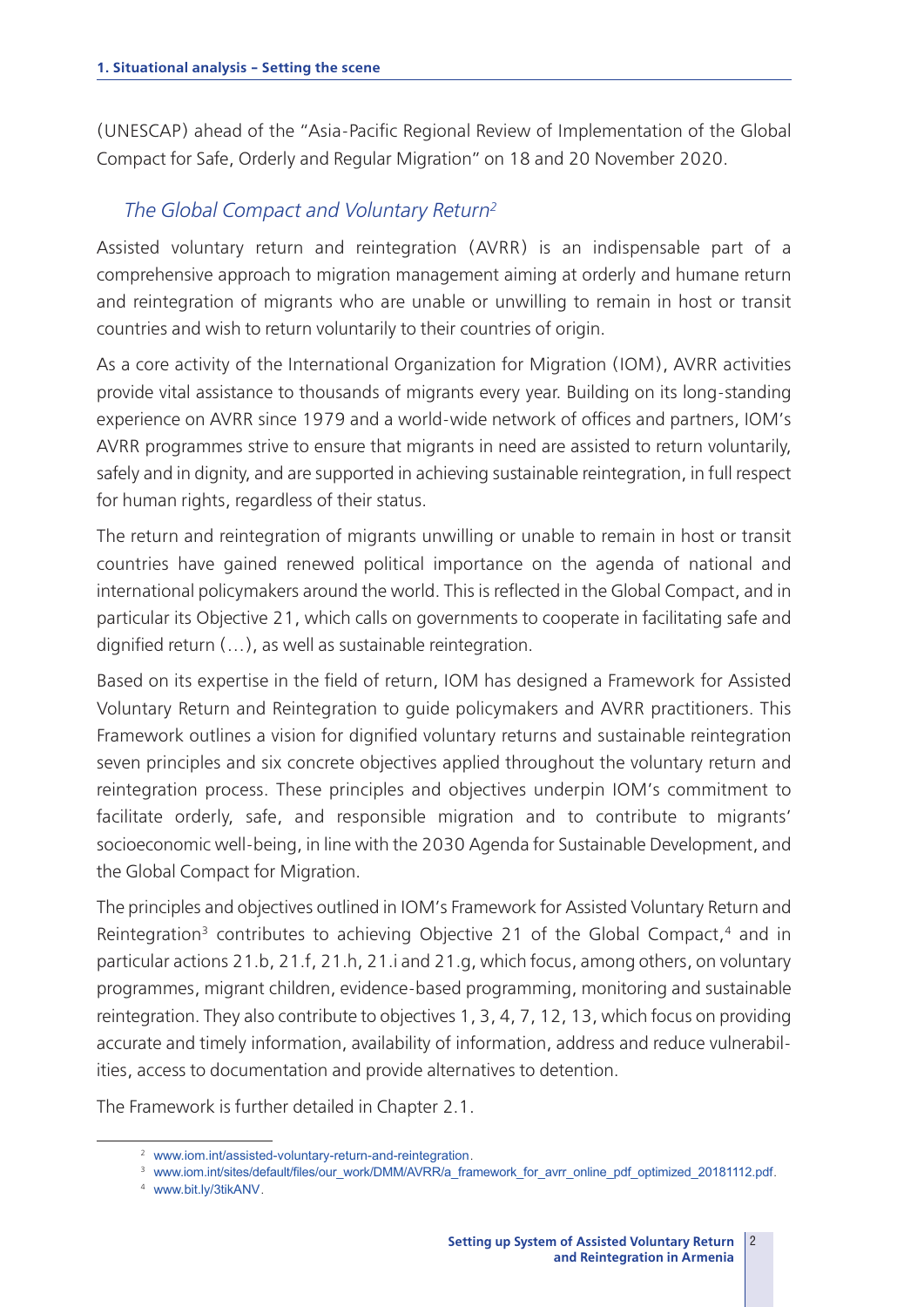# 1.2 Regional context - The European **Neighbourhood Policy-Eastern European countries**

The EU cooperates with Armenia in the framework of the European Neighbourhood Policy (ENP) and its eastern regional dimension, the Eastern Partnership.

The ENP was established in 2004. It reflects the European Union's (EU) wish to build on common interests with partner countries and commitment to work jointly in key priority areas, including in the promotion of democracy, rule of law, respect for human rights, and social cohesion.

There is a new focus on stepping up work with EU partners on security sector reform, conflict prevention, counter-terrorism and anti-radicalization policies, in full compliance with international human rights law. Safe and legal mobility and tackling irregular migration, human trafficking and smuggling are also priorities. The new ENP will seek to deploy the available instruments and resources in a more coherent and flexible manner. Additionally, it will be important to seek a deeper involvement of EU Member States in re-energizing work with its neighbours. Equally, the aim will be a deeper engagement with civil society and social partners.

The adoption by the UN General Assembly of the 2030 Agenda for Sustainable Development and its Sustainable Development Goals (SDGs) and the EU's strong support for its implementation have provided a new transformative political framework in which to engage with partners. Furthermore, this review is being closely coordinated as part of the broader work on the EU Global Strategy on Foreign and Security Policy.

Ensuring the rule of law and independent and effective justice systems will remain priorities for the EU. They are crucial to social and economic stability, to create trust in state institutions and to provide legal certainty. An independent, transparent and impartial judicial system free from political influence which guarantees equal access to justice, protection of 6 human rights, gender equality and non-discrimination, and full application of the law will continue to be a goal of the EU with all its partners.

Accountable public administration at central and local government level is key to democratic governance and economic development. Therefore, public administration reform is essential. This includes strengthening democratic and independent institutions; developing local and regional authorities; depoliticizing the civil service, developing eGovernment and increasing institutional transparency and accountability. The EU will also support work to improve partner's capacity in policy development, service delivery and management of public finances, and support the work of national parliaments.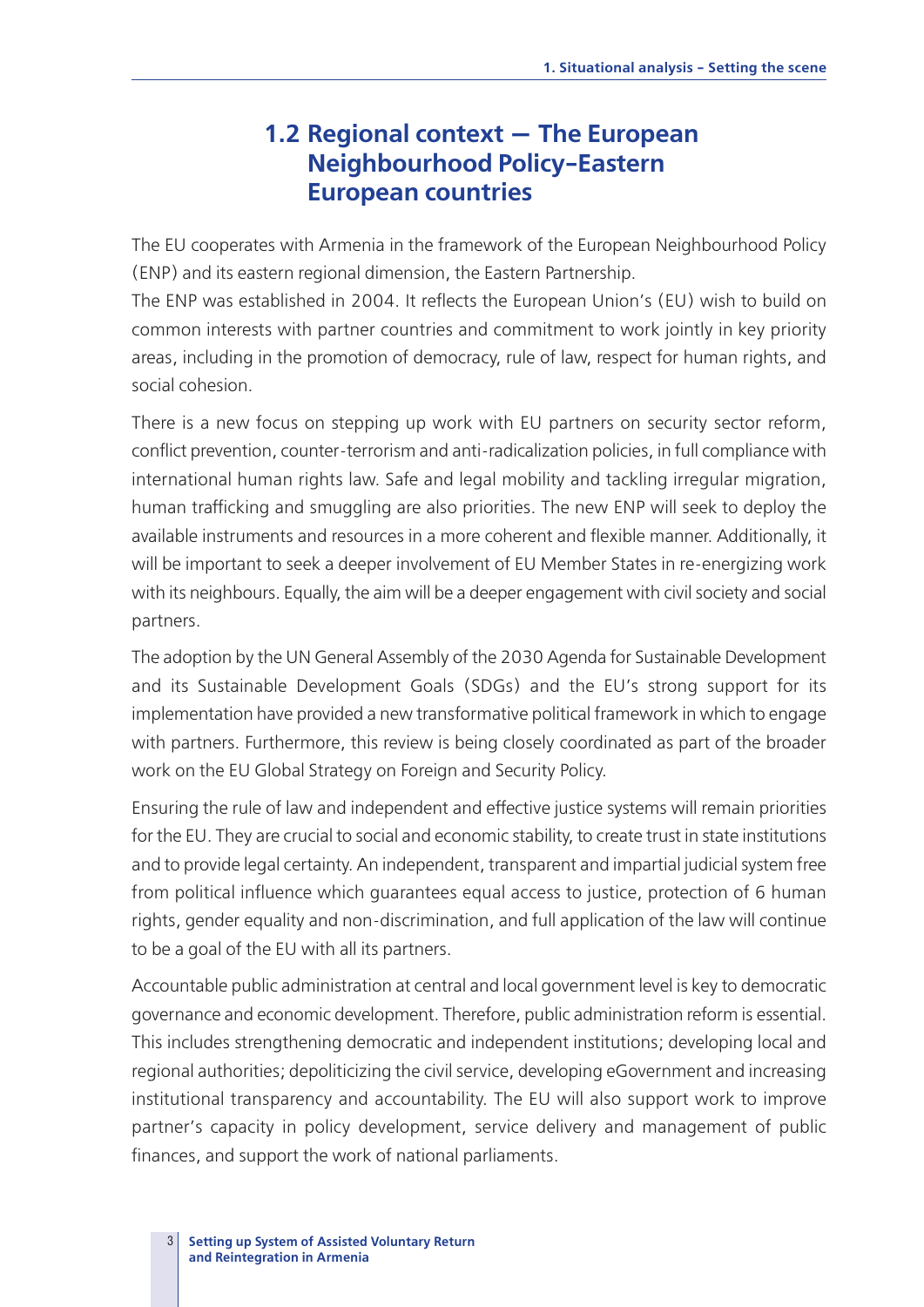Effective anti-corruption measures, mostly on the preventive side, should be implemented in relation to large-scale public procurement, (re)privatizations, reform of state-owned/ controlled companies or similar areas where vulnerabilities to corruption are high, including by supporting the key role of civil society.

The EU will continue to work with partner governments, civil society and citizens on human rights and democracy related issues, including electoral processes, as laid down in the Treaty on European Union and the recently adopted EU Action Plan on Human Rights and Democracy 2020–2024. Building on the previous action plans, this new Action Plan, approved on 19 November 2020<sup>5</sup>, sets out the EU's level of ambition and priorities in this field in its relations with all third countries. With this Action Plan, the Council reaffirms the EU's strong commitment to further advancing universal values for all. The ongoing COVID-19 pandemic and its socioeconomicc consequences have had an increasingly negative impact on all human rights, democracy and rule of law, deepening pre-existing inequalities and increasing pressure on persons in vulnerable situations. No one should be left behind, no human right ignored. To this end the EU and its member states will use the full range of their instruments, in all areas of external action, to focus on and further strengthen EU's global leadership in the field of human rights and democracy and in the implementation of the EU Action Plan.

The EU will promote and defend the universality and indivisibility of all human rights both at home and in partnerships with countries from all regions. The EU will engage with all partners in an inclusive dialogue on human rights and democracy issues, including on areas where experiences may differ. Human rights and democracy will continue to be an agenda item in our political dialogue with all partners in mutually agreed formats. Support will be provided to civil society fora.

Particular attention will be paid to implementing the EU's new Action Plan on Gender Equality and Women's Empowerment in External Action 2021–2025 (GAP III), adopted on 25 November 2020. It is the Union's framework for promoting gender equality and women and girls' empowerment in external relations in third and partner countries, as well as in international fora and agendas. It aims to accelerate progress on empowering women and girls, and safeguard gains made on gender equality during the 25 years since the adoption of the Beijing Declaration and its Platform for Action.

GAP III reaffirms gender equality/women's rights as a key strand of EU foreign policy, building on the Commission's 2 previous gender action plans and tackling new challenges and opportunities, while ensuring internal-external policy coherence.

<sup>5</sup> www.consilium.europa.eu/en/press/press-releases/2020/11/19/council-approves-conclusions-on-the-euaction-plan-on-human-rights-and-democracy-2020-2024/?utm\_source=dsmsauto&utm\_medium=email&utm\_campaign=Council+approves+conclusions+on+the+EU+Action+Plan+on+H uman+Rights+and+Democracy+2020-2024#.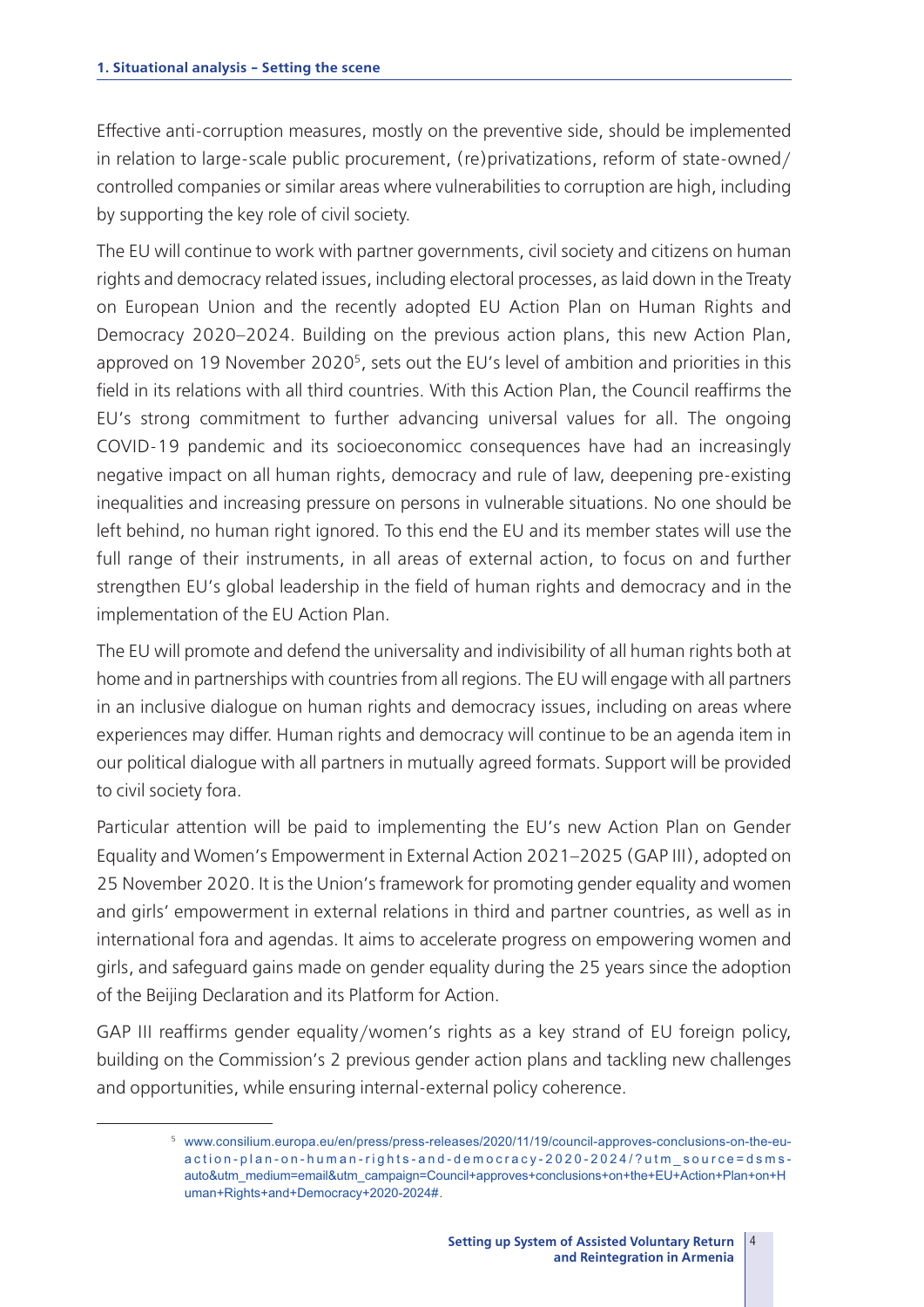It also aligns EU action with international commitments, especially under the:

- ▶ 2030 UN Agenda for sustainable development;
- $\triangleright$  UN Convention on the elimination of all forms of discrimination against women;
- $\triangleright$  UN Beijing Declaration and platform for action for advancing women's rights;
- $\triangleright$  UN women, peace and security agenda.

Drawing from the EU gender equality strategy 2020–2025, which calls for a gender-equal Europe, GAP III calls for a gender-equal world and is complementary to the LGBTIQ equality strategy for 2020–2025<sup>6</sup> (adopted by the European Commission on 11 November 2020). It will scale up the EU contribution to reach SDG 57 in all EU internal and external policy areas and across the 2030 Agenda.

The aim of GAP III is to accelerate progress towards gender equality and women's and girls' empowerment, by setting objectives and action in six key thematic policy areas. It builds on the previous GAPs and tackles new challenges and opportunities, while ensuring internal external policy coherence.

It should further inform the European Neighbourhood Instrument (ENI) programming, and supporting ENP partners in delivering on their commitments to gender equality and girls' and women's empowerment, in line also with the universal 2030 Agenda.

## *European Union and Armenia*

The relations between the European Union and Armenia are based on the Comprehensive and Enhanced Partnership Agreement between the European Union and Armenia (CEPA),<sup>8</sup> which was signed in the margins of the Eastern Partnership Summit in Brussels in November 2017. The CEPA verification process has already ended and it will enter into force on 1 March 2021. The new agreement provides a framework for the European Union and Armenia to continue working together for the benefit of Armenian citizens. The CEPA is modern, comprehensive and ambitious. It takes into account the new global, political and economic interests shared by both sides. The agreement will enable stronger cooperation in sectors such as human mobility, energy, transport, environment and trade.

At the Eastern Partnership Summit in Brussels 2017, EU leaders pledged to start a visa liberalization dialogue (VLD) with Armenia, but an official announcement of a VLD is still to come. Visa liberalization with the EU is a priority for Armenia, as stated in the 2019

<sup>6</sup> www.eur-lex.europa.eu/legal-content/EN/TXT/PDF/?uri=CELEX:52020DC0698&from=EN.

<sup>7</sup> www.bit.ly/3vFvVZL.

<sup>8</sup> www.eeas.europa.eu/cepa-agreement-en.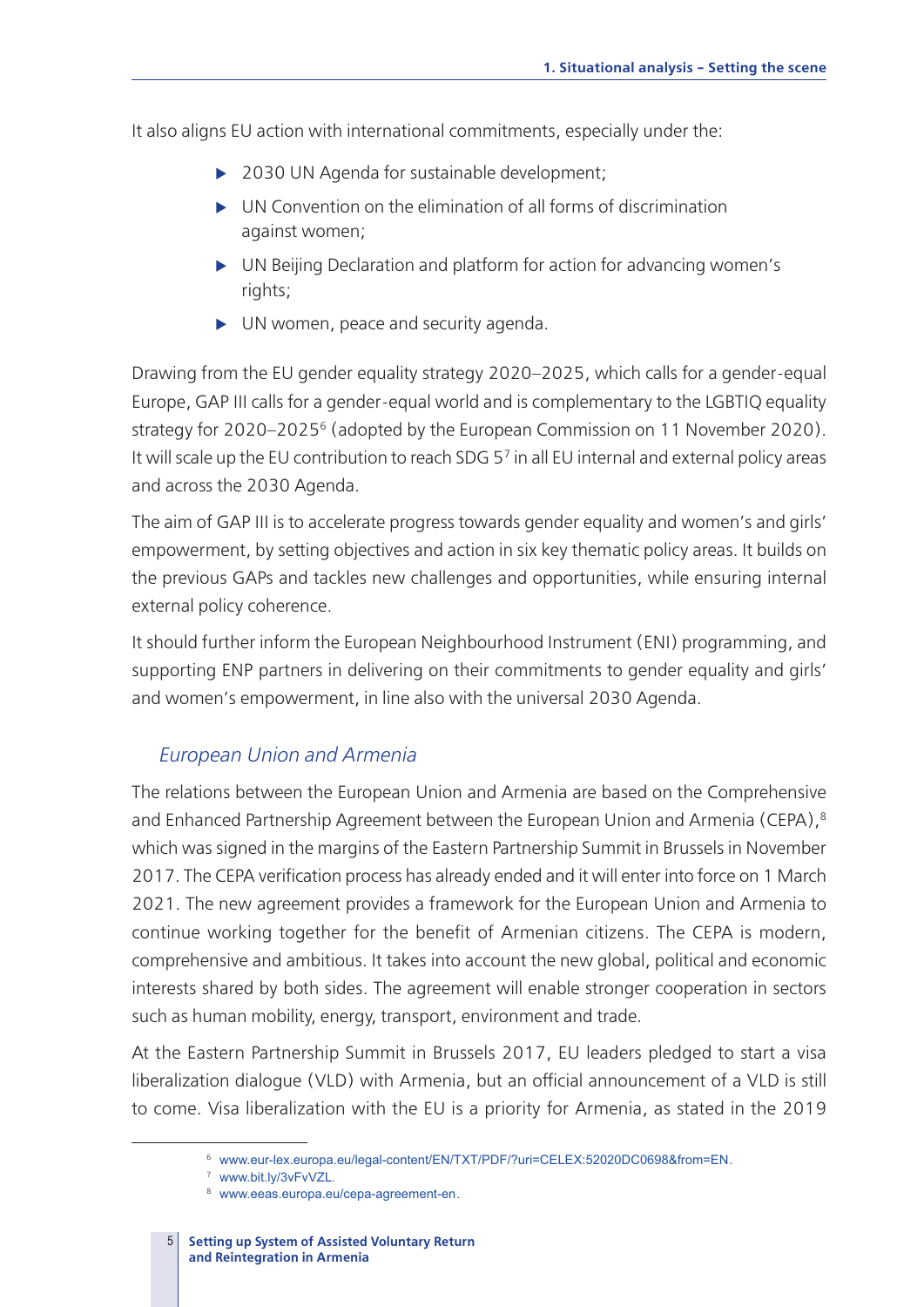Programme of the Government of the Republic of Armenia.<sup>9</sup> Visa liberalization would go a long way to promoting the implementation of the Global Compact for Migration since, "the best way to tackle irregular migration is by providing legal pathways for safe, regular and orderly migration."

Visa liberalization with the EU is envisaged in the CEPA. Article 15 states: "*The Parties shall continue to promote the mobility of citizens through the Visa-facilitation Agreement and consider in due course the opening of a visa-liberalization dialogue provided that conditions for well-managed and secure mobility are in place. They shall cooperate in fighting irregular migration, including through the implementation of the Readmission Agreement, as well as promoting border-management policy as well as legal and operational frameworks*."<sup>10</sup>

The Council of the European Union presented its Conclusions on Eastern Partnership policy beyond 2020 on 11 May 2020.<sup>11</sup> Among others, it expressed its willingness to begin negotiations with the Eastern Partnership countries which do not yet have a visa liberalization agreement, namely Armenia, Azerbaijan and Belarus.

CEPA also includes a democracy and human rights component while security features as political priority.12 The new agreement provides for increased cooperation between the EU and Armenia in preventing and fighting criminal activities, including organized crime and terrorism.

The EU is a key reform partner in Armenia. Following the Armenian "Velvet revolution" in 2018, the EU stepped up its support and increased its annual allocation in grants to  $\epsilon$ 65 million in 2019. Its current substantial portfolio focuses on supporting the reform agenda of the new government, private sector development, education, and development of focal regions. In addition, since 2014 more than €1 billion in the form of blended loans and grants has been invested in the energy, agriculture and transport sectors.<sup>13</sup>

EU assistance to Armenia supports these policy objectives and is funded through the ENI for the period 2014–2020. It recently included emergency aid for civilians affected by the hostilities provided by EU Civil Protection and Humanitarian Aid (ECHO) in the context of the Nagorno Karabakh conflict. Other funding sources are the thematic programmes, focused on human rights and civil society.

The European Union's framework for cooperation with Armenia is the multiannual programming document for the period 2017–2020 (Single Support Framework). It is based

<sup>9</sup> "The implementation of the Comprehensive and Enhanced Partnership Agreement is considered a significant factor promoting the agenda of reforms of the Government for the development of Armenia. The Government will continue to take steps for ensuring the EU visa liberalization for the citizens of the Republic of Armenia"

<sup>(</sup>p.18). 10 www.eur-lex.europa.eu/legal-content/EN/TXT/?uri=CELEX%3A52017JC0037.

<sup>11</sup> www.consilium.europa.eu/media/43905/st07510-re01-en20.pdf.

<sup>12</sup> www.eeas.europa.eu/cepa-agreement-en.

<sup>13</sup> www.consilium.europa.eu/media/44397/685-annex-5-a-armenia-factsheet.pdf.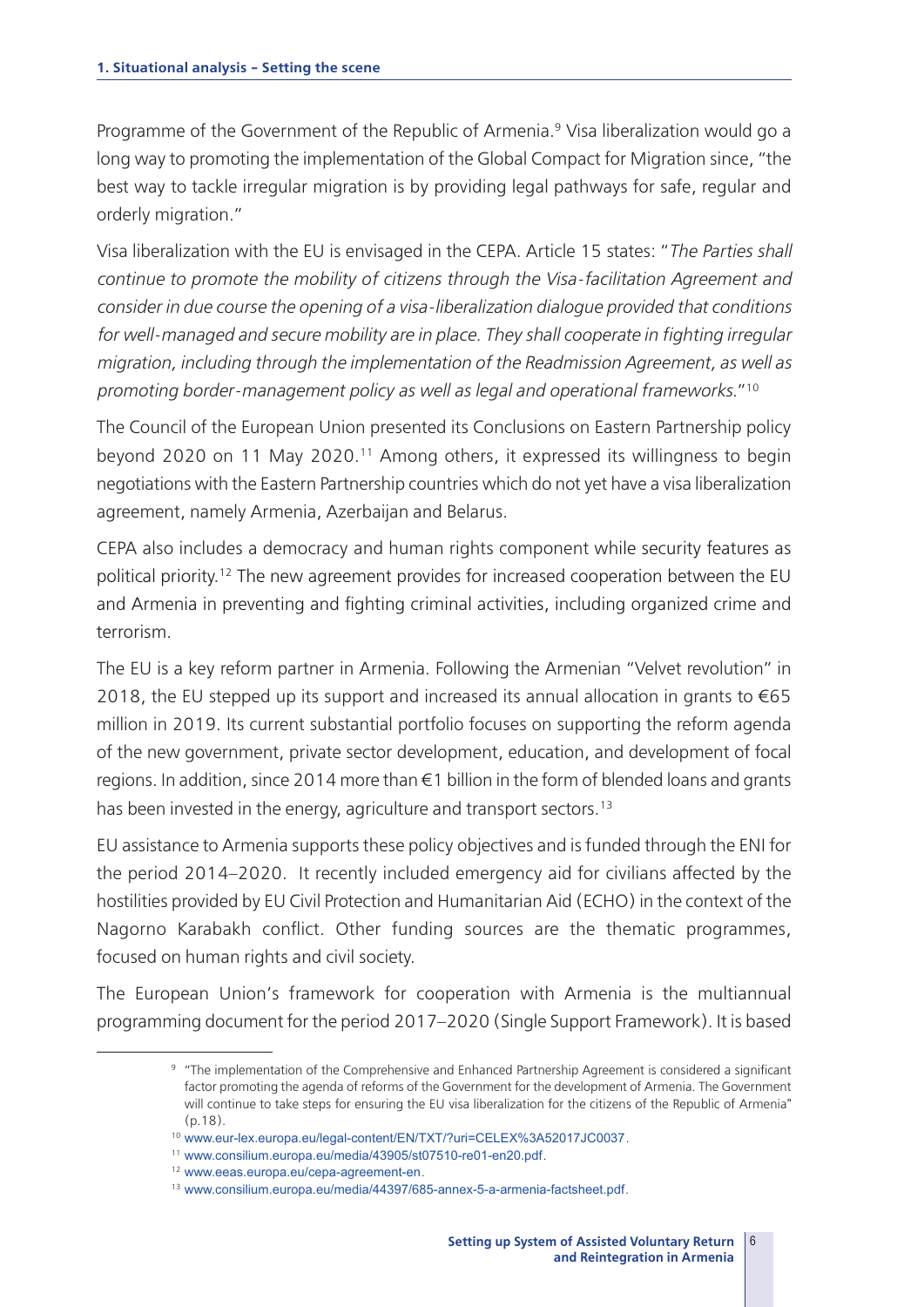on the Eastern Partnership priorities to achieve a: (1)stronger economy, (2) stronger governance, (3) stronger connectivity and (4) stronger society. In addition, it includes horizontal support to civil society, strategic communication, and capacity development/ institution building. Currently a multiyear EU-Republic of Armenia indicative programme for 2021–2027 is being developed, which will mostly focus on Republic of Armenia needs and priorities stated in the joint communique on the Eastern Partnership agenda for 2020 presented by the European Commission and EU High Representative for Foreign Affairs and Security Policy in March 2020.

For more information and latest updates on the EU relations with Armenia, click www.eeas.europa.eu/delegations/armenia\_en.

# **1.3 National context – Armenia**

The Republic of Armenia has a long migration history. Several waves of migration, including after the genocide in the early 20th century, and after the fall of the Soviet Union in the early 1990s has created a highly diverse diaspora whose population far exceeds the current population residing in the Republic of Armenia today. Estimates of migration flows from Armenia based on nationally representative survey data collected in 2013 and 2015 show an average departure rate of 30,000 per year between 2007 and 2012, and 35,000 per year between 2013 and 2015.

As highlighted in the 2021–2031 Strategy, the management of mass migration flows has continually been one of the important directions of public governance of the Republic of Armenia. During the very first years following the proclamation of independence Armenia came up against the issue of managing the mass influx of refugees, founding the tradition of the newly established Republic's migration policy around the protection of refugees.

Later on, Armenia's migration flows were supplemented by mass emigration and labour migration, returning citizens of the Republic of Armenia, new influx of refugees, as well as by immigration of foreign nationals. Over the years every one of these developments contributed to changes in migration policies: the elaboration of four concept papers and strategies on state regulation of migration flows, the development of 2 plans of actions, as well as the conclusion of a number of intergovernmental and international agreements and treaties. The integration policy was consolidated for the first time in a single document, initiated in 2016. As a result, the Government of the Republic of Armenia approved "The conceptual framework for the integration policy of individuals recognized as refugees and granted asylum in the Republic of Armenia, as well as of long-term migrants," and the plan of actions for the implementation thereof. Certain limitations of these documents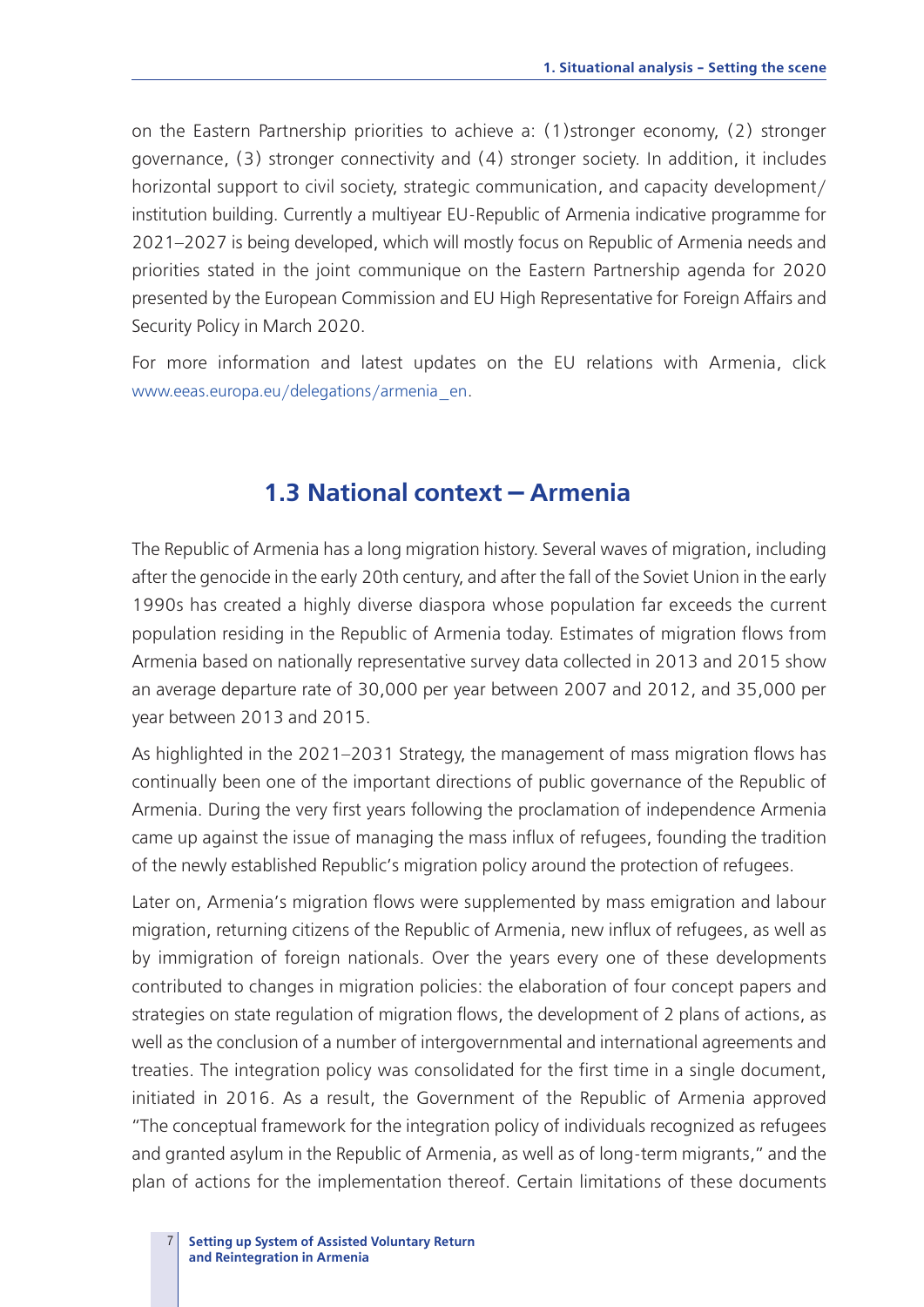notwithstanding, they set the foundations for the emergence of a tradition of integrated policy on the management of integration and reintegration issues in Armenia.

Poverty, high levels of unemployment and a lack of social inclusion are key drivers of outward migration from the Republic of Armenia.14 An assessment of the Armenian labour market predicted the need for the creation of 27,300 jobs per year<sup>15</sup> (Campbell et al., 2018). Specific challenges include a high number of young people (aged 15–29) who are not in employment, education or training (NEET); and low uptake of state employment services.<sup>16</sup> However, unemployment data may overestimate to the scale of unemployment since data includes seasonal workers who may have temporarily returned to the country. However, the number of individuals registered as being unemployed underestimate the scale of unemployment.17 A secondary factor driving migration from the Republic of Armenia is the health-care system. The prohibitive cost health care is both a reason to migrate and an inhibitor of reintegration upon return. In 2016, Armenian patients financed an average of 81 per cent of health-care costs as out-of-pocket spending.<sup>18</sup> The weighted results of the Integrated Living Conditions Survey (ILCS) in 2017 estimated that only 2.6 per cent of those born in the Republic of Armenia have access to state subsidized health care, which means that at least one member of the household has the right to use the Basic Benefit Package (BBP) or have health insurance. For the foreign-born population, the number is slightly smaller, at 2.4 per cent. The Ministry of Health has taken steps to address these challenges by extending access to state support to all under 18 and broadening the scope of who qualifies as a vulnerable group, however, health-care access remains a challenge. While the poverty rate remains high, an economic upturn has resulted in a drop in the proportion of men, women and children of all ages living in poverty from 29.8 per cent in 2015 to 23.5 per cent in 2018.19

It should be noted that in Armenia the organization of integration and reintegration of immigrants, returnees and internally displaced persons encounters socioeconomic challenges that the country faces, which create fundamental problems not only for the target groups of this Strategy, but also for the local population. In particular, a need arises to respond to employment and social support measures that constitute primary integration and reintegration needs in conditions of 25,7% of poverty and 17.7% of unemployment.<sup>20</sup>

<sup>14</sup> SDG Implementation Voluntary National Review (VNR) Armenia 2018: Report for the UN High-level Political Forum on Sustainable Development; SDG Implementation Voluntary National Review (VNR) Armenia 2020; Armenia-United Nations Development Assistance Framework 2016–2020, Yerevan 31 Jul 2015.<br><sup>15</sup> Campbell et al., 2018.<br><sup>16</sup> The 2016 Labour Force Survey found that only 6.3 per cent of economically inactive persons had regist

with the State Employment Agency.<br><sup>17</sup> Campbell et al (2018).<br><sup>18</sup> Financing Global Health Database 2018, www.healthdata.org/armenia.<br><sup>19</sup> Statistical Committee of the Republic of Armenia, Poverty Level by years, marzes an

www.armstatbank.am. 20 *Source:* Statistics Committee of the Republic of Armenia.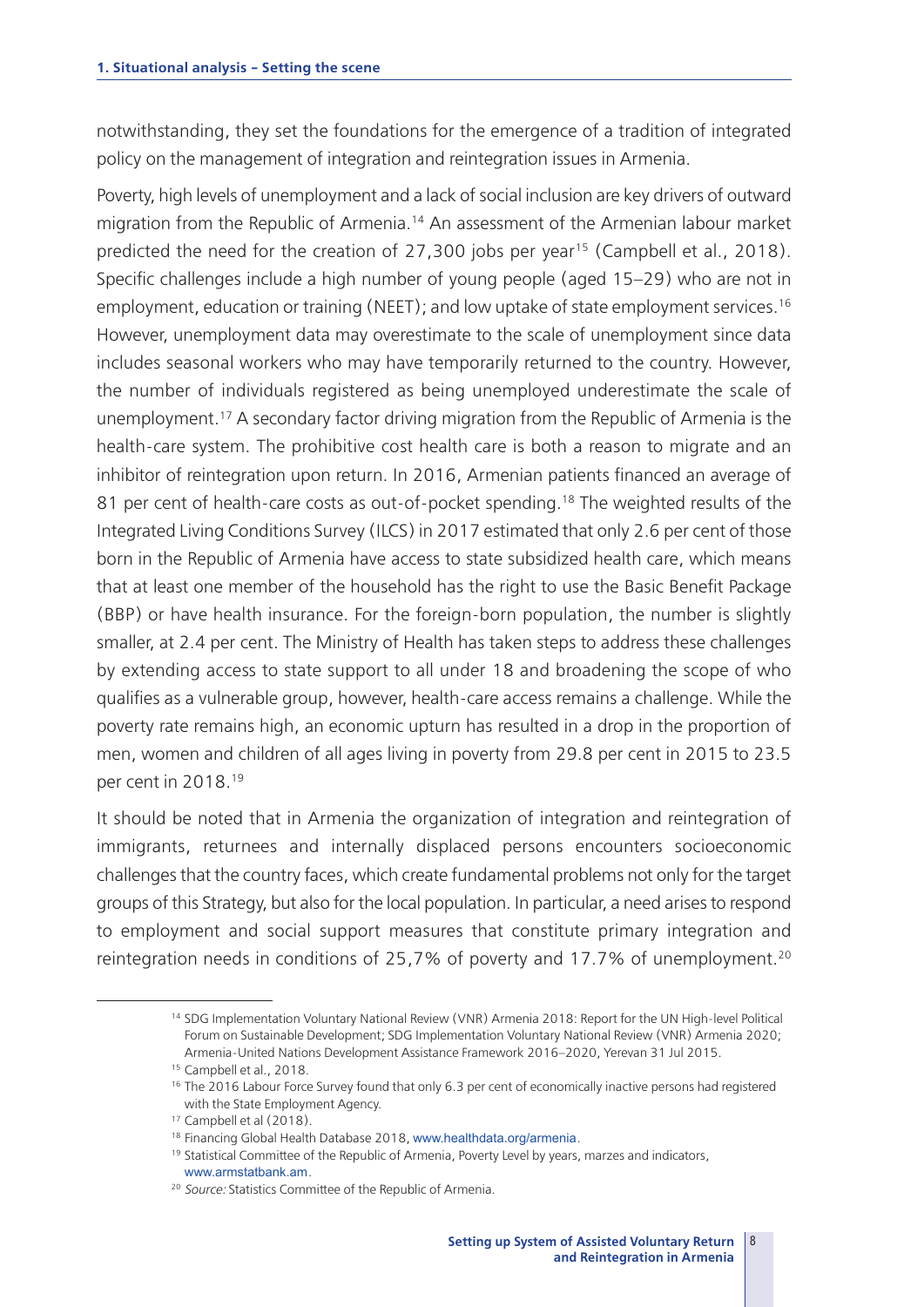In this respect it is important to emphasize that issues of integration and reintegration policy defined by this Strategy are called upon, rather than establishing favourable conditions for residence and employment of immigrants, returnees and internally displaced persons, to extend them support in overcoming the challenges determined by the migration and return experience.

The foundations of the current migration policy of the Republic of Armenia were laid in early 1990s, when Armenia began receiving large flows of refugees. From the 2000s to these days Armenia continued to receive new inflows of refugees and persons in the refugee like situation (Syrian Armenians). Within the last decade there is also a noticeable trend of increase in the returning citizens of the Republic of Armenia and the immigration of foreign nationals in the immigration structure of Armenia.

Immigration into Armenia may be generally described through the following flows: $21$ 

- 1) about 360,000 ethnic Armenian refugees forcibly displaced from Azerbaijan and about 60,000 more who moved in from other territories of the USSR during the first war in 1988–1992 in Nagorno Karabakh (NK);
- 2) about 1,000 people who moved to Armenia in 2003 because of war hostilities in the republic of Iraq, and received the status of refugees, mostly of Armenian origin;
- 3) about 25,000 forced migrants, of Armenian origin, who moved to Armenia in 2012 because of the armed clashes that broke out in the Syrian Arab Republic;
- 4) about 200 persons who applied for asylum in Armenia in 2014 because of armed clashes in the South of Ukraine, mostly of Armenian origin;
- 5) since the 2010s the number of asylum seekers (of non-Armenian origin) in Armenia has also been on the rise;
- 6) since 2010 there has been a significant increase in the immigration of foreign nationals. Between 2018–2019 the number of foreign nationals who have acquired any one of the residence statuses in Armenia amounted to 16,316, compared to the 11,991 between the preceding years of 2016–2017;
- 7) since 2000 there is also a noticeable trend year over years of increase in the immigration flows of return of citizens of the Republic of Armenia who had left Armenia in the past.<sup>22</sup> Between 2012–2019 there were 3,380 readmission requests received from the EU countries and the Russian Federation with respect to 6,581 persons, of which the citizenship status of

<sup>&</sup>lt;sup>21</sup> All data describing the flows were provided by the Migration Service of the MTGI of the Republic of Armenia.<br><sup>22</sup> Although Armenia does not maintain accounting for returnees, nevertheless, there is tangential informa

<sup>(</sup>continual increase in the number of those who retuen under readmission agreements, continual increase in the number of benefixciaries of reintegration support programs, etc.) that indicates a growth in the number of returnees.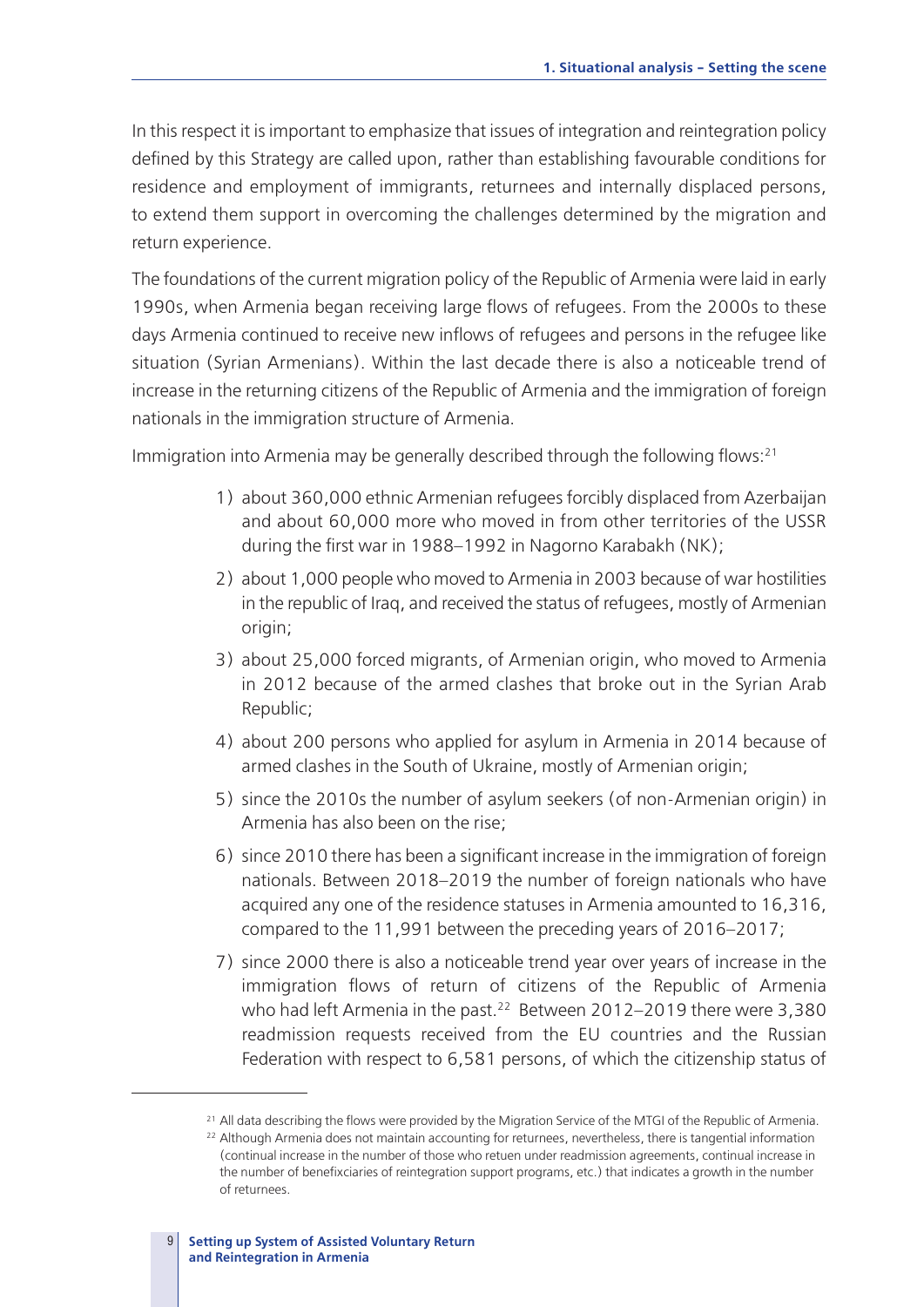5,361 persons has been affirmed. Lately, since 12 August 2020, more than 2,000 Lebanese Armenians came from Lebanon after an explosion in Beirut;

8) 27 September 2020, heavy fighting broke out in and around Nagorno-Karabakh. As a result of a large-scale military offensive, according to official data, over 90,000 people were displaced from the Nagorno-Karabakh conflict area, with many finding refuge in Armenia, thus further exacerbating the national socioeconomic situation in the country caused by the COVID-19 pandemic.<sup>23</sup>

Although the Government of the Republic of Armenia has been encountering the issues of asylum seekers, refugees and immigrants and of other groups for about 30 years, nevertheless it does not have a comprehensive integration policy strategy. Until 2016 Armenia did not have a conceptual framework on integration of asylum seekers, refugees and immigrants and of other groups. Regulation of the sector was predominantly based on a number of international instruments (the 28 July 1951 Geneva "Convention Relating to the Status of Refugees" and its Protocol of 4 October 1967, the Declaration adopted in 1994 in Budapest at the Summit of the Conference on Security and Cooperation in Europe, the documents adopted at the fifteenth OSCE Ministerial Council meeting, etc.), other laws and stand-alone resolutions (the Law of the Republic of Armenia "On Refugees and Asylum," the Resolution of the Prime Minister of the Republic of Armenia # N9-A of January 14, 2013 "On establishing an interagency commission to coordinate the issues of Syrian Armenians," etc.).

In 2016 the Government of the Republic of Armenia approved the "Conceptual framework for the integration in the Republic of Armenia of persons recognized as refugees and granted asylum, as well of long-term migrants," which became the first ever document outlining state policy with respect to the integration of immigrants. Although the 2016 Government-approved conceptual framework was important as the first regulatory document in the sector, it nevertheless had essential shortcomings. In particular the scope of the conceptual framework failed to address the group of persons in the situation of forced displacement who had moved to Armenia from the Syrian Arab Republic and other groups. A partial solution to this gap was proposed by the former Ministry of the Diaspora of the Republic of Armenia to the Government in the "2018–2022 strategy for the integration of persons forcibly displaced as a result of the Syrian conflict and seeking protection in Armenia," though it did not receive the Government's approval.

Since the 2000s the trend of returning citizens to Armenia was also quite substantial, the existing integration policy did not address the issues of their reintegration. Steps aiming at reintegration needs of returnees were mostly implemented through the efforts of international and non-governmental organizations on a programmatic, rather than a policy level.

<sup>&</sup>lt;sup>23</sup> United Nations Sustainable Development Cooperation Framework for Armenia 2021-2025.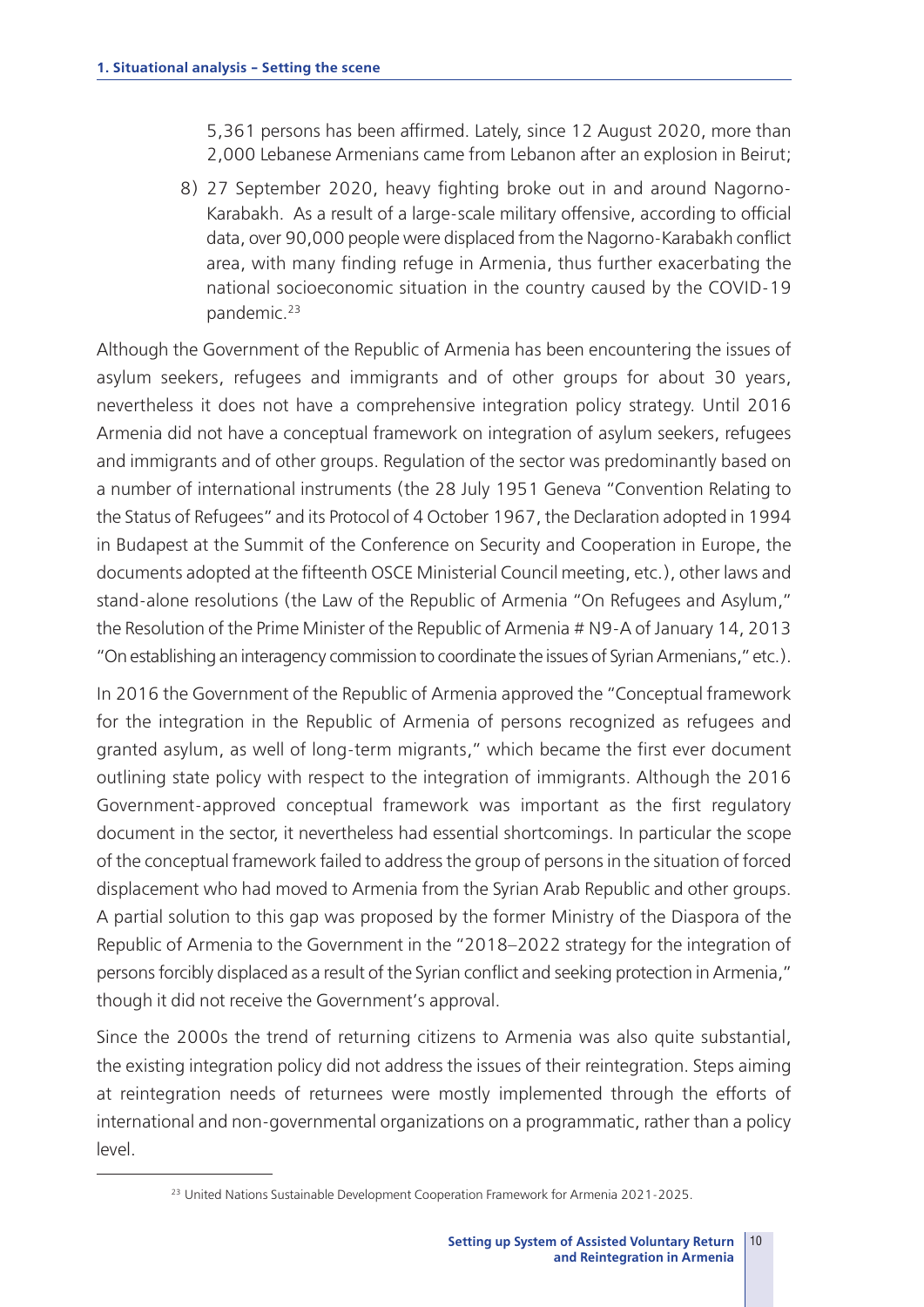Taking notice of these gaps, in 2019 the Migration Service of the Republic of Armenia initiated the drafting of this Strategy to chart the main approaches and interventions of a comprehensive public policy in the area of integration and reintegration of immigrants and returnees.

The Migration Service is the main Government body in charge of migration-related policy in the Republic of Armenia, currently operating within the Ministry of Territorial Administration and Infrastructures. The mandate of the Migration Service has expanded over time, and, under planned government reforms, will become part of the new Ministry of Interior in 2021. The Ministry of Diaspora was replaced by the Office of the High Commissioner for Diaspora Affairs in 2019. Many other agencies are also involved in migration-related issues such as the Ministry of Foreign Affairs through its Consular Department; The Ministry of Labour and Social Issues, particularly the State Employment Agency; National Security Service (NSS), particularly the Border Guard troops; the Police; Ministry of Justice; the Ministry of Health, and others. Coordination between these various agencies continues to be a challenge in policy development and implementation.

In recent years, the further development of migration policy in the Republic of Armenia has been highly prioritized by the Government as reflected in the 2020–2050 Armenia Transformation Strategy; the National Security Strategy of Armenia; the 2019 Programme of the Government;<sup>24</sup> the current draft of a new National Concept for State Regulation of Migration (see on page 35); and the elaboration of several new strategies of relevance to the development of migration policy such as the Draft Integration/ Reintegration Strategy for 2021–2031. For the first time, the Government of the Republic of Armenia's Programme 2019 contains a dedicated chapter on migration (Chapter 6.7). Like the previous Government Programme 2017–202125 (Chapter 2.2), the 2019 Programme also contained a chapter on relations with the Armenian diaspora (Chapter 2.4) and contains several references to migration throughout the programme. The main objective of migration policy, according to the 2019 programme is "to ensure the free and safe movement of people by bringing it into balance with the national security of the country".

<sup>&</sup>lt;sup>24</sup> Decision of the Government of the Republic of Armenia No 65-A of 8 February 2019 on

the "Programme of the Government of the Republic of Armenia". 25 Programe of the Government of the Republic of Armenia 2017-2022, Annex to Decision of the Government of the Republic of Armenia No 646-A of 19 June 2017.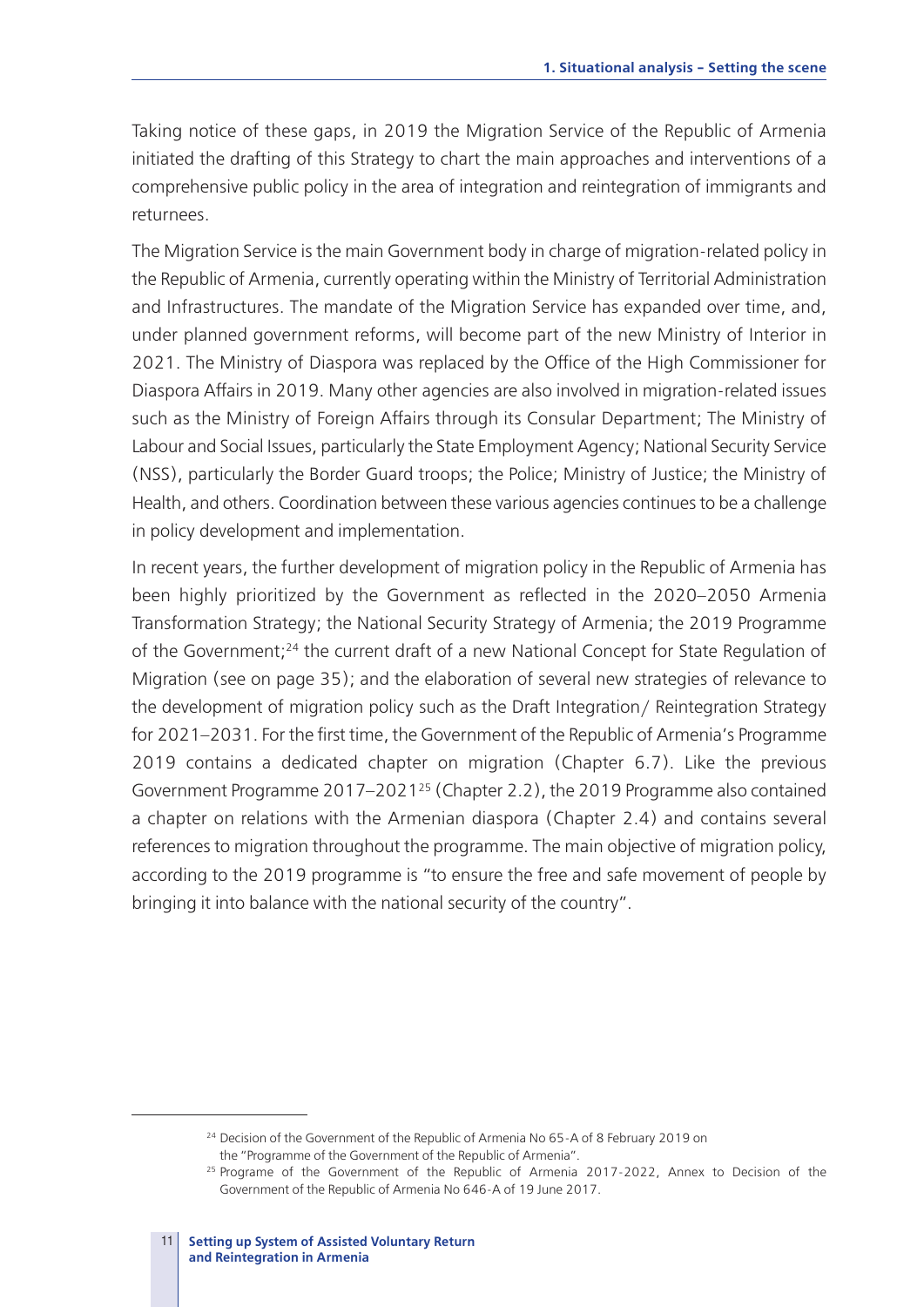# **1.4 Armenia: Migration profile and governance**

# 1.4. National policies and legal framework

This section summarizes the national policies and legislation pertaining to granting asylum, entering, staying and exiting the Republic of Armenia. It also tackles the issues of illegal border crossing and the detention of foreigners, and latest developments in tackling irregular migration.

## **Granting Asylum**

## *The Law of the Republic of Armenia* "*On Refugees and asylum*"<sup>26</sup>

This Law regulates in the Republic of Armenia the relations pertaining to recognition of a refugee and grant of asylum, as well as ensures the application of the 1951 Convention relating to the Status of Refugees (hereafter referred to as "the Convention") and its 1967 Protocol, and recognizes the right of all aliens and stateless persons to seek asylum in the territory of the Republic of Armenia and at the state border crossing points of the Republic of Armenia, as well as the right to be granted asylum, if they fulfil the necessary requirements – prescribed by this Law – for granting asylum.

This Law, in compliance with the principles and norms of international law, ensures also the protection of all aliens and stateless persons against expulsion to their country of nationality or former habitual residence, or any other country where they are in danger of being subjected to torture, inhuman or degrading treatment.

> 1. Asylum is a protection granted in the Republic of Armenia to a foreign national or stateless person, which guarantees the application with respect to him/her of the principle defined in Article 9 of this Law, as well as all the rights granted under the Convention, this Law, and other legal acts of the Republic of Armenia to persons recognized as refugees in the Republic of Armenia. In order to protect the most fundamental human rights of any migrant or refugee, the Republic of Armenia has applied the principle of non-refoulement. This principle, reflected in different bodies of international law, protects any person from being transferred (returned, expelled, extradited whatever term is used) from one authority to another when there are substantial grounds for believing that the person would be in danger of being subjected to violations of certain fundamental rights.

<sup>&</sup>lt;sup>26</sup> Law of the Republic of Armenia on Refugees & Asylum, 27. November 2008: www.refworld.org/docid/4f1986412.html.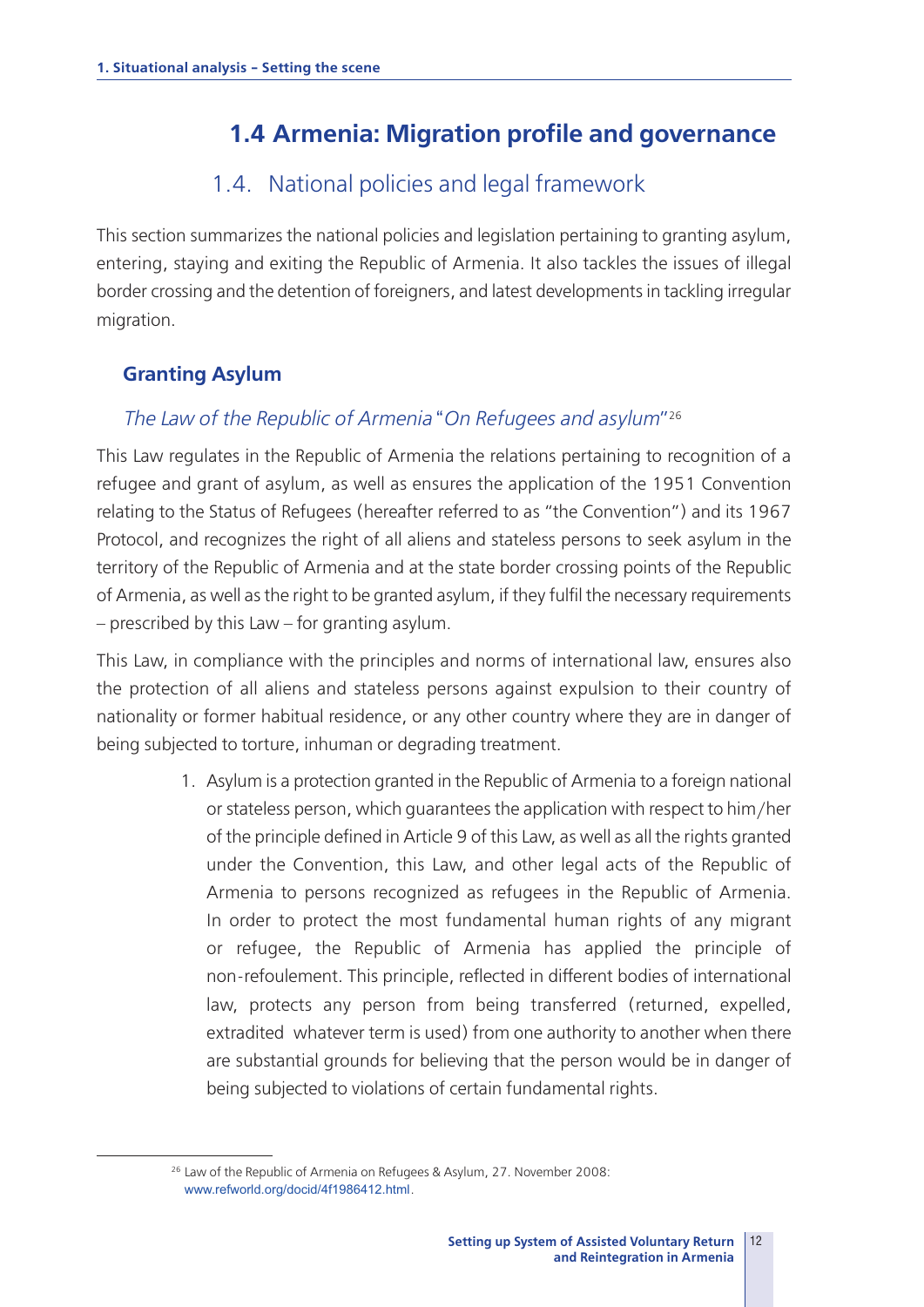- 2. Asylum, as defined in part 1 of this Article, extends also to a foreign national or stateless person recognized as a refugee by another State, if he/she has entered the territory of the Republic of Armenia in the prescribed manner and holds a residence status – granting the right of residence – prescribed by the legislation of the Republic of Armenia.
- 3. The granting of asylum shall be considered a peaceful and humanitarian act in the Republic of Armenia, and it [the granting of asylum] must not grow into an unfriendly attitude, as it does not imply any criticism of the country of nationality or former habitual residence of a refugee, or of any other country.

#### **Entering the Republic of Armenia**

#### *The Law of the Republic of Armenia* "*On Foreigners*" *(Article 6) stipulates:*

- 1. Foreigners shall enter the Republic of Armenia through state border crossing points, on the basis of availability of a valid passport, on the basis of an entry visa or a document attesting the residence status and in case of authorization by the public administration body authorized by the Government of the Republic of Armenia carrying out border control, unless another procedure is provided for by this Law or the international treaties of the Republic of Armenia.
- 2. Foreigners under the age of 18 may enter the Republic of Armenia with their parents, one of the parents, another legal representative or an attendant, or alone, if they come to the Republic of Armenia to visit their parents, one of the parents, another legal representative, or a host organization.
- 3. Entry into the territory of the Republic of Armenia of foreigners who have arrived at a crossing point of the state border of the Republic of Armenia without a passport, a document substituting it or with an invalid passport, or who have been refused an entry visa at a crossing point of the state border of the Republic of Armenia, or who have not obtained an entry authorization from the body carrying out border control, shall not be allowed, and, as soon as possible, they shall be returned to their State of origin or to the State, from where they have arrived, by the means of transport of the same carrier, except for cases when they have arrived in Armenia for the purpose of seeking refugee status or a right to political asylum.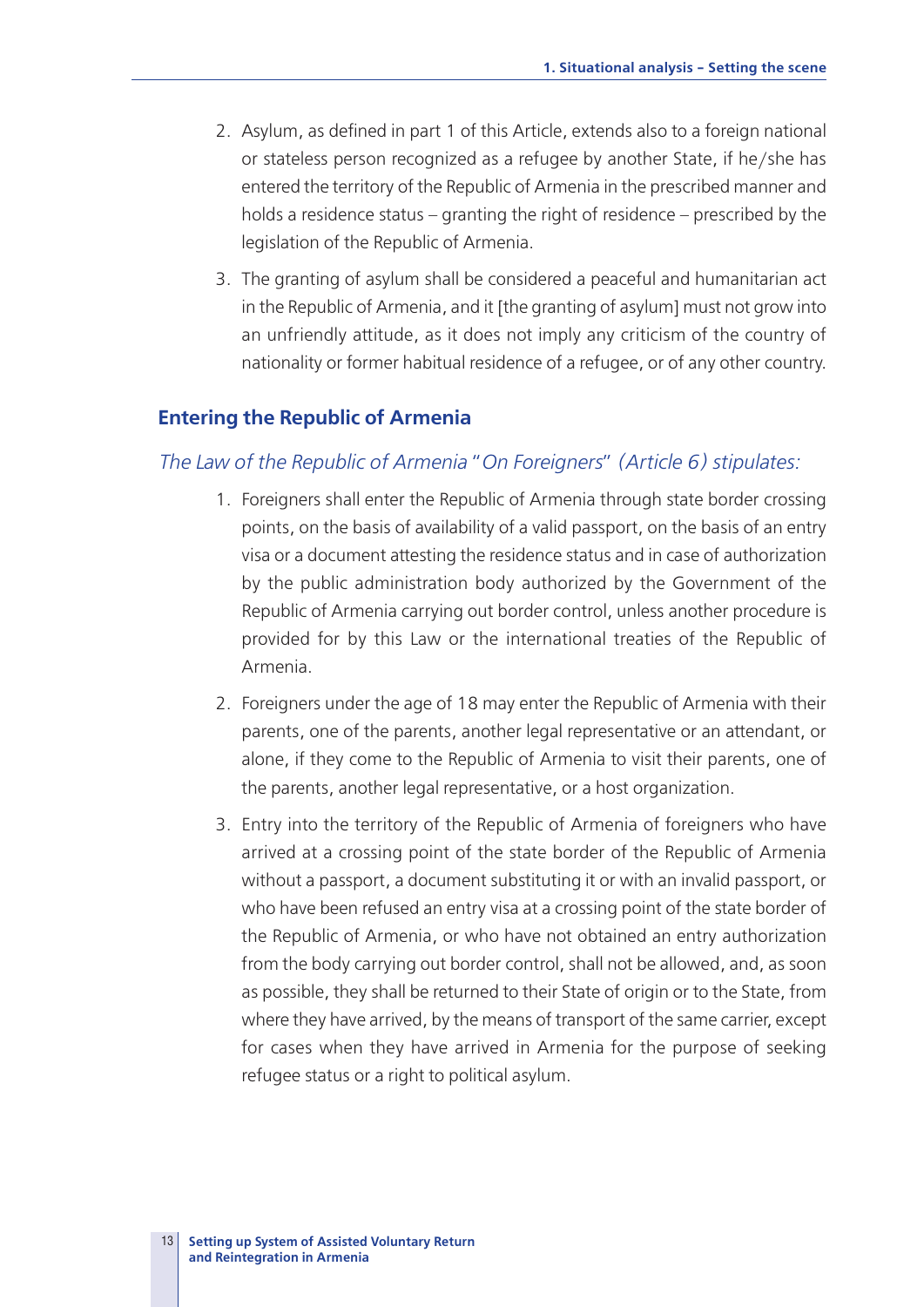## **Stay and residence in the Republic of Armenia**

### *The Law of the Republic of Armenia* "*On Foreigners*" *stipulates:*

- Article 7. Those States' citizens for whom a regime for arriving in the Republic of Armenia without an entry visa is established, may stay in the territory of the Republic of Armenia for a maximum term of 90 days in a year, unless another term is prescribed by the international treaties of the Republic of Armenia.
- Article 9. Entry visa of the Republic of Armenia: Entry visas of the Republic of Armenia shall be issued for a term of up to 120-day stay in the Republic of Armenia, with the possibility of extension for a maximum term of up to 60 days, unless otherwise provided for by this Law or the international treaties of the Republic of Armenia.
- Article 14. Residence statuses of foreigners. In the Republic of Armenia, the following residence statuses are established for foreigners: (a) temporary; (b) permanent; (c) special.

## **Exit from the Republic of Armenia**

### *The Law of the Republic of Armenia* "*On Foreigners*" *(Article 12) stipulates:*

- 1. Foreigners may exit from the Republic of Armenia in case of availability of a valid passport and a valid document attesting lawful stay or residence in the territory of the Republic of Armenia till the moment of the exit, unless another procedure is provided for by law or international treaties.
- 2. The exit of a foreigner from the Republic of Armenia shall be prohibited where as prescribed by law: (a) a decision has been entered against him or her on involving as an accused, until the closure of the case proceedings or termination of the criminal prosecution against that person; (b) a punishment has been imposed on him or her, the serving of which is possible only in the Republic of Armenia, until the end of the term of serving the punishment or release from serving the punishment as prescribed by law.

## **Illegal crossing of the state border and illegal migration**

#### *The Criminal Code of Armenia stipulates:*

Article 329: Illegal crossing of the state border

1. Crossing the guarded state border of the Republic of Armenia without defined documents or proper permission: is punished with a fine of two hundred-fold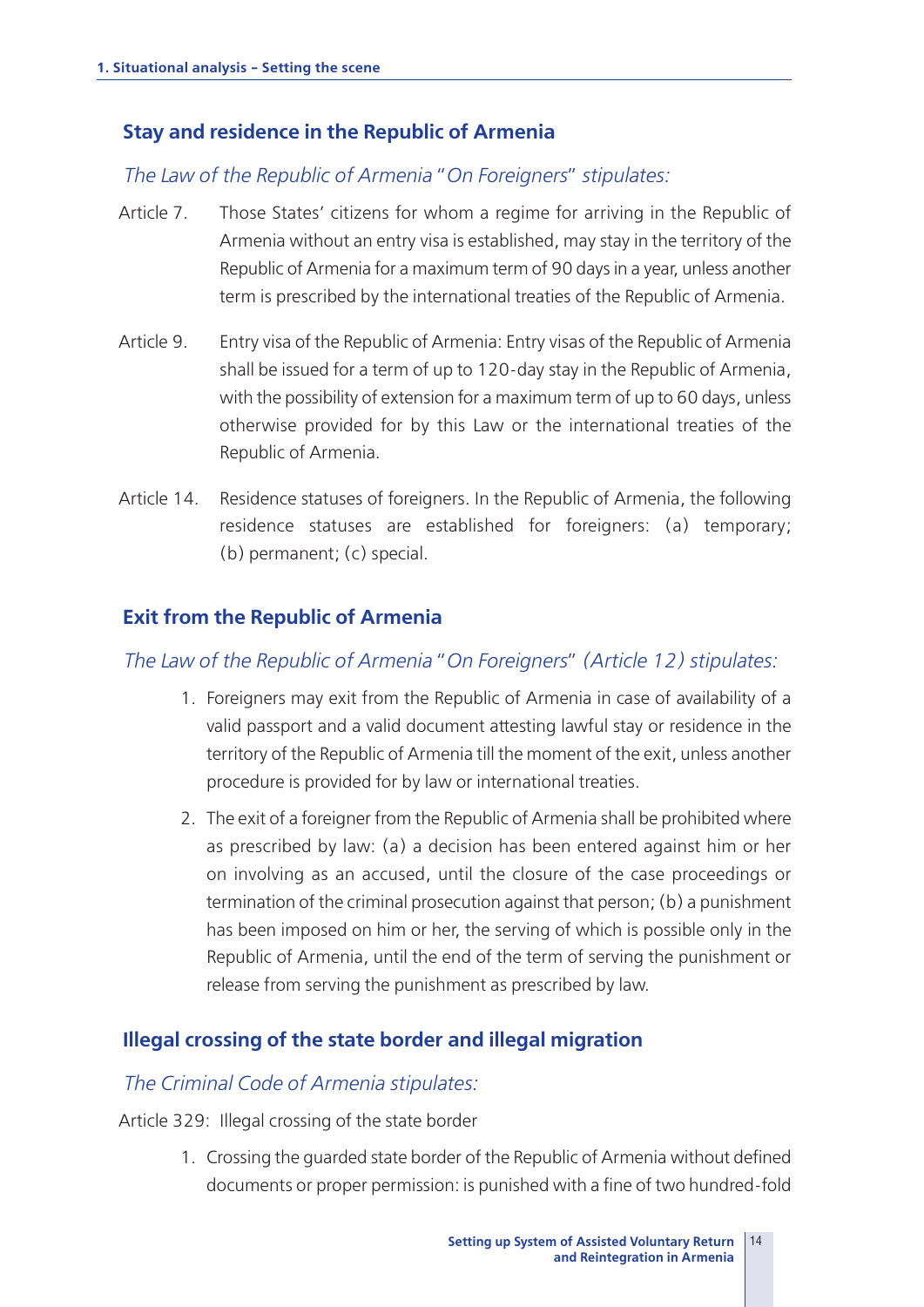of the minimum salary (AMD 1,000  $\approx$  USD 2), or imprisonment for the maximum term of up to three years.

- 2. The same action that has been conducted by a group of persons on preliminary agreement or by organized group or through use of violence or a threat to use violence: is punished with imprisonment from three to seven years term.
- 3. This article doesn't apply to cases, when a foreign citizen or person without citizenship enters the Republic of Armenia without defined documents or proper permission for the purpose to exercise the right of asylum defined by the Constitution and legislation of the Republic of Armenia.

#### Article 329.1: Organization of illegal migration

- 1. Entrance to the Republic of Armenia of a foreign citizen or person without citizenship, his/her residence in the Republic of Armenia or transit (transportation) through the territory of the Republic of Armenia for lucrative purpose, which has been done through violation of regulations on entrance, residence or transit defined by the legislation of the Republic of Armenia, or through submission of false documents or false information for the purpose of receiving proper permission for entrance, residence or transit: is punished with a fine from one hundred-fold to two hundred-fold of the minimum salary or with imprisonment for the maximum term of up to three years.
- 2. Exit from the Republic of Armenia, entrance to foreign countries or residence in foreign country for a lucrative purpose by a citizen of the Republic of Armenia, foreign citizen permanently residing in the Republic of Armenia or person without citizenship, which has been done through violation of regulations on exit, entrance and residency defined by the legislation of the Republic of Armenia, or through submission of false documents and false information for the purpose of receiving proper permission for exit, entrance or residence: is punished with a fine from one hundred-fold to two hundred-fold of the minimum salary, or with imprisonment for the maximum term of up to three years.

#### *Developments in 2019*

Considering the importance and topical nature of regulating migration issues, including the organization of an effective fight against irregular migration, the authorities of the Republic of Armenia and its designated agencies undertook specific measures over the year 2019.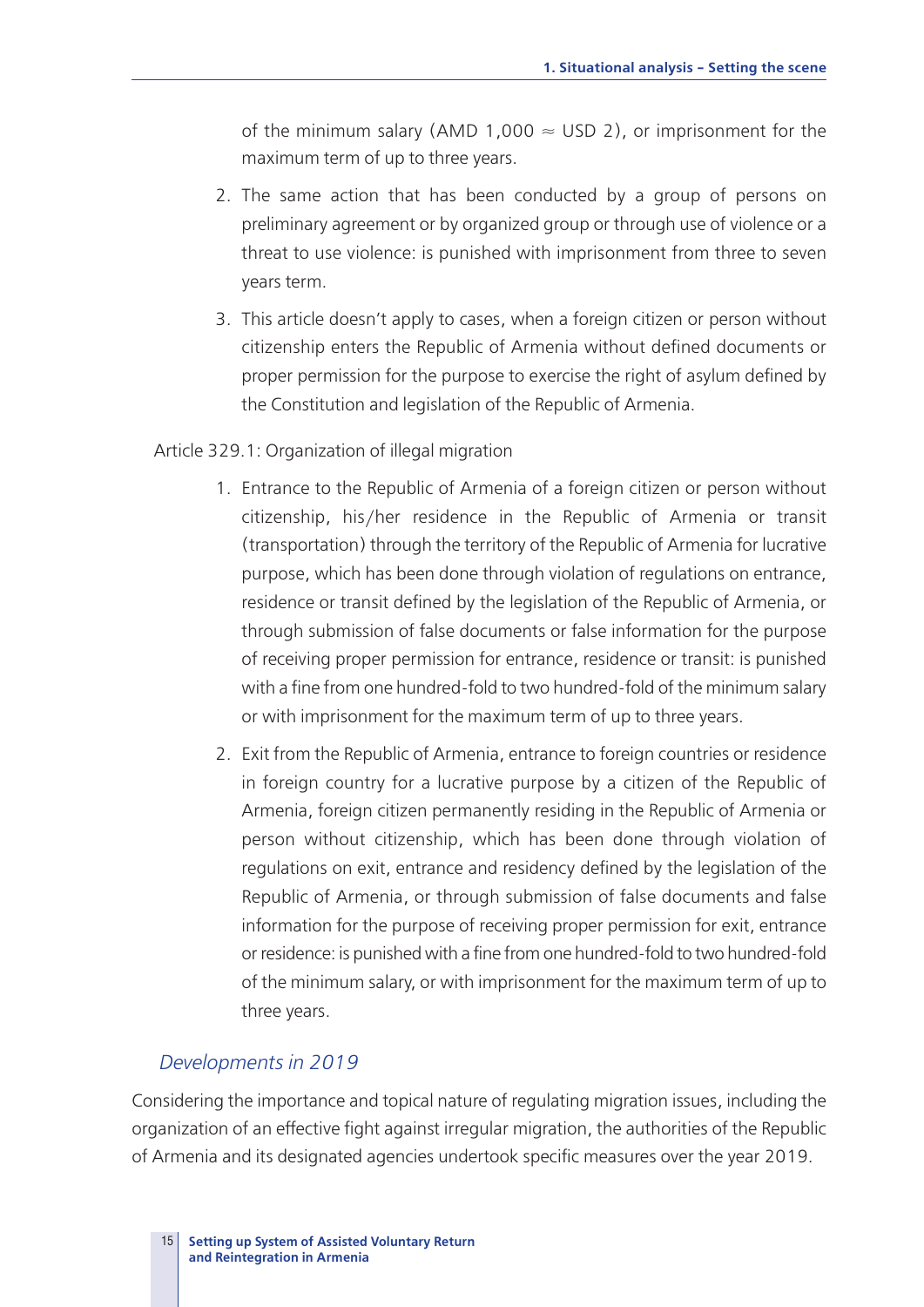In the course of 2019, 1,293,689 foreign citizens have entered the Republic of Armenia, of which 657,582 are citizens of CSTO (Collective Security Treaty Organization).<sup>27</sup>

In the same period 1,283,238 foreign citizens have left the Republic of Armenia, of which 649,656 are citizens of CSTO.

4,467 foreign citizens have been identified as having committed an administrative offence: violating the migration legislation of the Republic of Armenia (overstaying the term of sojourn), of which 3,012 were third country citizens (with respect to the CSTO). The same data for 2018 is: 3,666, of which 2,269 were third country citizens (with respect to the CSTO).

Through 2019 the number of visas issued for entry into the Republic of Armenia has increased and amounted to 106,082, whereas in the same period of 2018 the number of entry visa issued was 91,275.

There were 9,574 residence permits issued, the number of those registered (with population registry) was 6,925, including 4,562 from the CSTO member countries. The same data for 2018 is: 8,653 residence permits, 4,358 registered with population registry, including 2,329 from the CSTO member countries.

It is believed that the trend of increase of these general indicators through the period covered is determined by the conclusion of international agreements on issuing visas at the border of the Republic of Armenia, or the establishment of visa-free regime with a number of countries.

Through 2019 there were 68 criminal cases instigated over facts of illicit crossing of the state border of the Republic of Armenia and, for organizing irregular migration, 10 more cases under Article 329.1 of the Criminal Code of the Republic of Armenia.

Through 2019 the number of people who have submitted requests for granting asylum was 248 foreign citizens. Of which 116 were recognized as refugees and have received asylum. Among those who received a refugee status 45 were Iranians, 31 Syrians, 17 Iraqis.

A bill, a draft Law of the Republic of Armenia "On foreigners and stateless persons" has been developed, in order to ensure conformity with international standards, with the purpose of effectively countering irregular migration, as well as to properly implement the international commitments adopted by the country.

Protocols on the implementation of Readmission Agreements were signed on 10 September, 2019, with the Federal Republic of Germany, on 21 October with the Czech Republic, and on October 28 with the Republic of Bulgaria.

<sup>&</sup>lt;sup>27</sup> Current CSTO members are Armenia, Belarus, Kazakhstan, Kyrgyzstan, the Russian Federation and Tajikistan.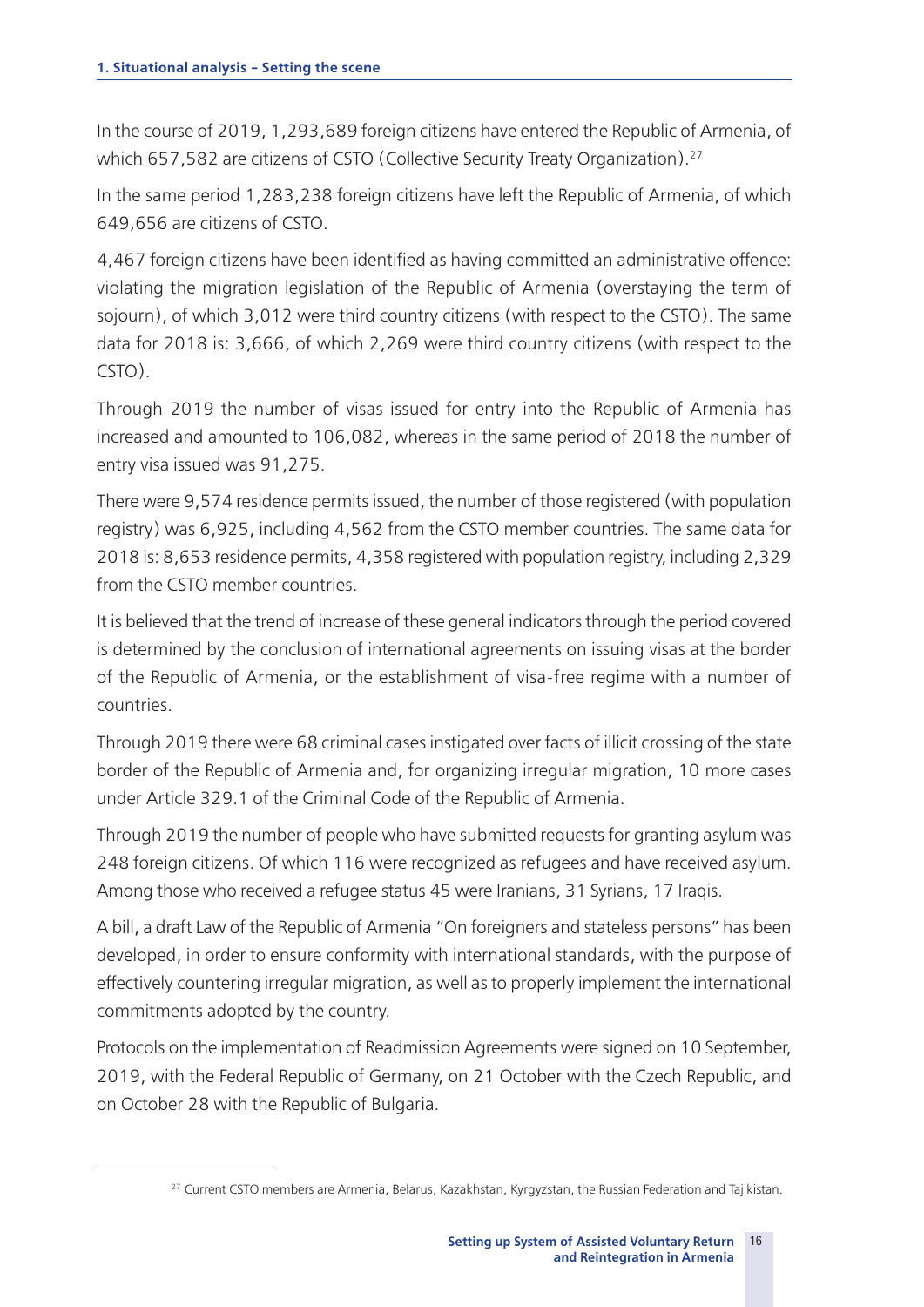Efforts are underway to sign bilateral Protocols with the EU member states on the implementation of Agreement on Readmission with the European Union of 19 April 2013. From among these the drafts of the Protocols with Latvia and Poland are ready to be signed.

Draft Agreements on Readmission with Ukraine, Belarus and the Republic of Moldova are ready to be signed.

*The reports on the results of the operational-preventive measures (OPM) held in the Republic of Armenia to counter irregular migration by citizens of third countries* "*Illegals* – *2019*", and carried out by the law enforcement bodies of the Republic of Armenia, indicates that international criminal groups continue their attempts to use the territory of the Republic of Armenia for transit of the citizens of third countries. To conduct such operation, a command centre has been established, headed by the first deputy chief of staff of the Police of the Republic of Armenia, comprising commanders of the structural units of the Police, the National Security Service, the border protection agency.

The national command centre has analysed the results of the operation and has undertaken measures to thereafter exclude the identified shortcomings, raise the effectiveness of interoperability of the country's competent bodies and organize relevant interventions to fight irregular migration.

Negotiations are underway on concluding bilateral Agreements on Readmission with the EAEU countries, in particular with Kazakhstan and Kirgizstan.

Apart from that, Draft Agreements on Readmission were developed with the Islamic Republic of Iran, the Republic of India, the Republic of Uzbekistan and Republic of the Philippines, these were communicated through diplomatic channels with a view of obtaining agreement.

On 31 August 2017, a Protocol Resolution of the Government of the Republic of Armenia approved the 2017–2021 Plan of Action on the effective implementation of the migration policy of the Republic of Armenia for 2017–2021. The Plan of Actions also included a section "Fight against irregular migration," which covers issues pertaining both to the fight against irregular migration originating in Armenia, and incoming migration flows to Armenia.

The Plan of Actions envisages specific steps aiming at the implementation of the following measures set by the Strategy of Migration Policy:

- $\blacktriangleright$  Holding negotiations on signing agreements on readmission with the countries of origin of irregular migration to Armenia;
- $\blacktriangleright$  Improving cooperation between public agencies dealing with the detection of irregular migrants, whether crossing the border of or already in the territory of the Republic of Armenia. Implementing measures aiming at development of procedures for joint action and information exchange;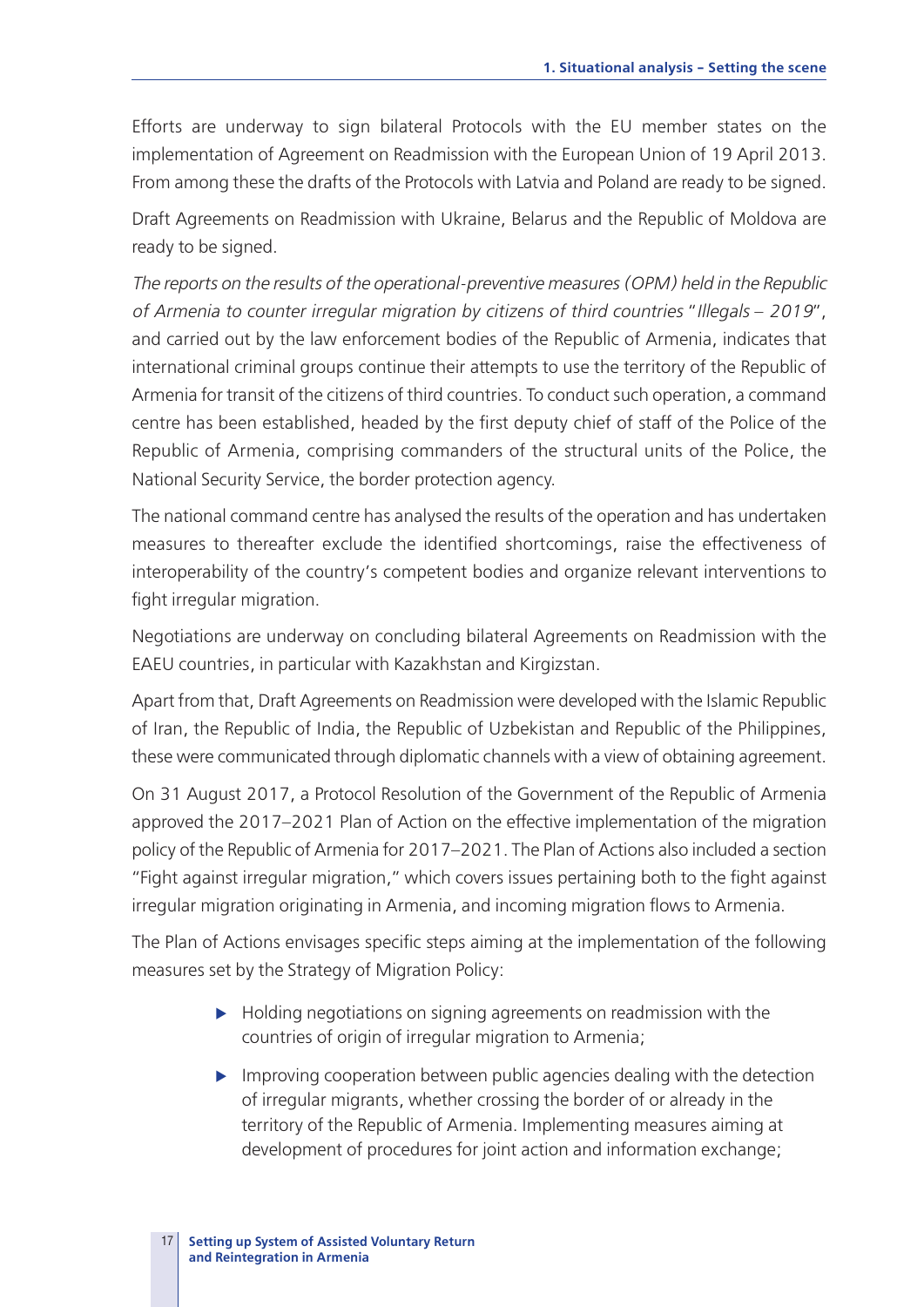- $\triangleright$  Organizing consultations with stakeholder agencies on the rationale of acquiring fingerprints of irregular migrants in the territory of the Republic of Armenia. Developing and submitting respective recommendations;
- $\triangleright$  Carrying out, with the assistance of international organizations, trainings to upskill the employees of the law enforcement agencies and the border guards, introducing the best international experience and the latest methods of identifying forged documents.

On 21 July 2016, the Government of the Republic of Armenia approved the "Conceptual Framework for the Integration of Refugees and Long-sojourn Migrants in the Territory of the Republic of Armenia," (Resolution of the Government #28). On 23 February 2017, the Program of Actions on the implementation of the above Conceptual Framework was approved (Resolution of the Government #8). These documents provide for a range of measures aiming at the integration of persons mentioned above. Organizing education on civic orientation aiming at sociocultural adaptation is one such measure.

Detention of foreigners without an entry authorization — at the crossing points of the state border of the Republic of Armenia

The Article 37 of the Law of Foreigners stipulates:

- 1. Where, as provided for in Article 6(3) of this Law, it is impossible to return a foreigner to the State of origin or to the State where he or she came from, foreigners who have arrived at a crossing point of the state border of the Republic of Armenia without a passport, with an invalid passport, or who have been refused an entry visa at a crossing point of the state border of the Republic Armenia, or who have not obtained an entry authorization from the body carrying out border control, may be detained in a transit area or in another place — in a special facility provided for that purpose.
- 2. If the foreigners referred to in part 1 of this Article are family members, they shall be detained together.
- 3. If the person referred to in part 1 of this Article is a person under 18 travelling without being accompanied by a parent or by a legal representative, he or she may not be detained in a special facility and must be immediately taken to a parent (parents) or a legal representative.
- 4. The authorized body carrying out border control shall, within 24 hours after placing a foreigner in the special facility, apply to court for obtaining a decision on the permission to detain the foreigner for up to 90 days. For rendering a decision by the court, a foreigner shall be transferred to the court, escorted by a representative of the authorized body carrying out border control.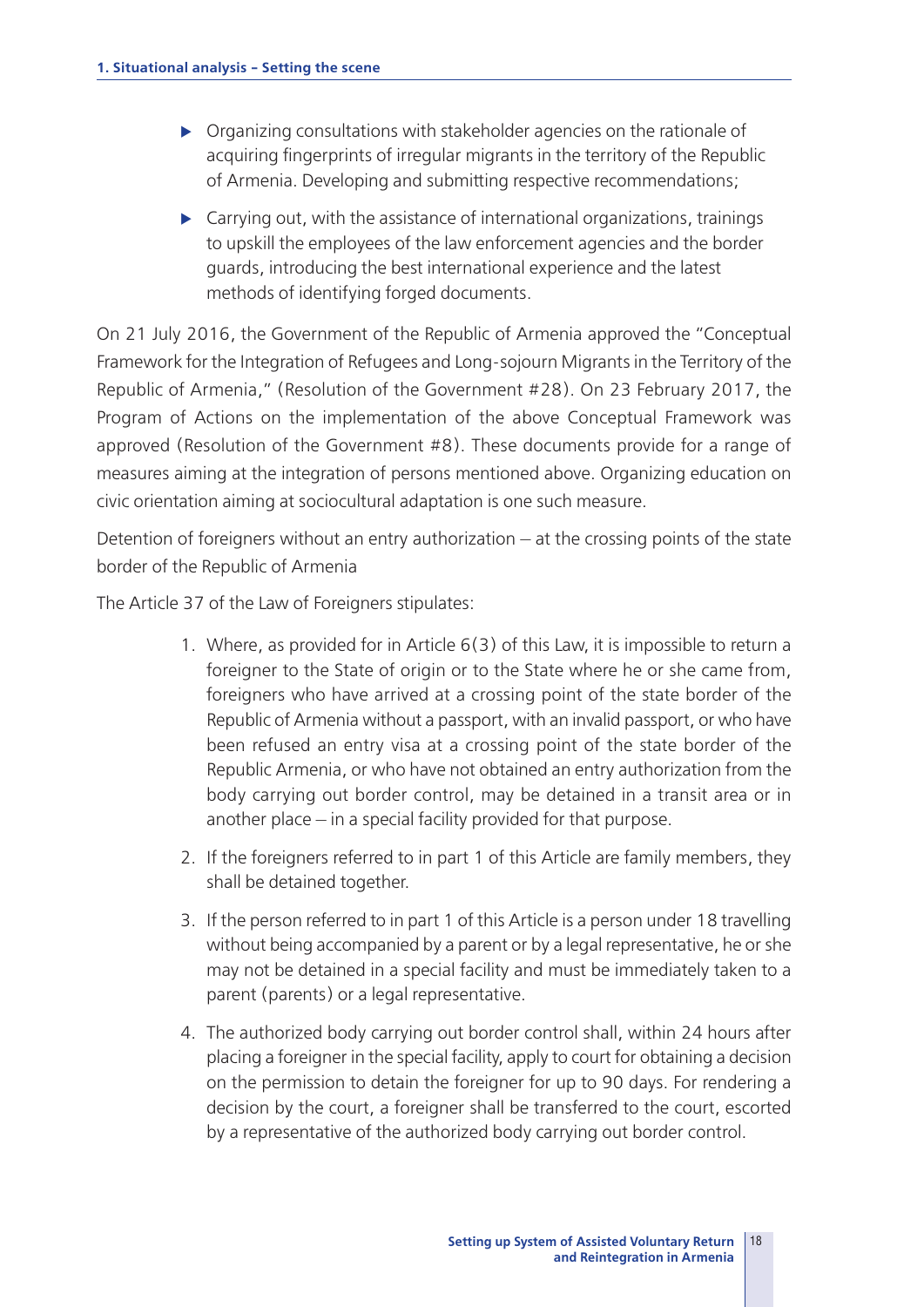- 5. If the return of a foreigner to the State of origin is impossible within 90 days, the public administration body authorized in the field of police of the Republic of Armenia shall issue a temporary permit to the foreigner until the departure of the foreigner from the Republic of Armenia, but for a term not exceeding one year.
- 6. The procedure for the operation of special facilities at border crossing points and transit areas and for detention of foreigners shall be established by the Government of the Republic of Armenia
- Article 38: Arrest of foreigners for the purpose of expulsion.
	- 1. A foreigner may be arrested and detained in special facilities as prescribed by Law, if there are sufficient grounds to suspect that he or she will abscond till the case on expulsion is examined in the court or till the execution of the decision on expulsion which has taken legal effect. Within 48 hours after arresting and placing a foreigner in a special facility, the public administration body authorized in the field of police of the Republic of Armenia shall apply to court for obtaining a decision on the permission to detain the foreigner for up to 90 days.
	- 2. The public administration body authorized in the field of police of the Republic of Armenia shall, no later than within 24 hours, inform of the arrest to the diplomatic representation or consular office of the State of origin of the arrested foreigner or to the diplomatic representation of another State representing the interests of the State concerned, and/or to the foreigner's close relatives in the Republic of Armenia.
	- 3. An arrested foreigner may be detained in a special facility till the decision of the court rendered as a result of the examination of the case on expulsion takes legal effect, but for no longer than 90 days. The provisions of Article 36 of this Law shall apply to a foreigner after the court decision takes legal effect.
	- 4. The procedure for the operation of special facilities and for the detention of arrested foreigners in the territory of the Republic of Armenia shall be established by the Government of the Republic of Armenia.

#### **Protection of the state borders**

#### *The Law of the Republic of Armenia on Border Guard Troops stipulates*

Article 1: The border guard troops shall be called for protecting the state border of the Republic of Armenia, ensuring the security and independence of the country, on the state border, implementing border control, state border regime and boundary regime at state border check points.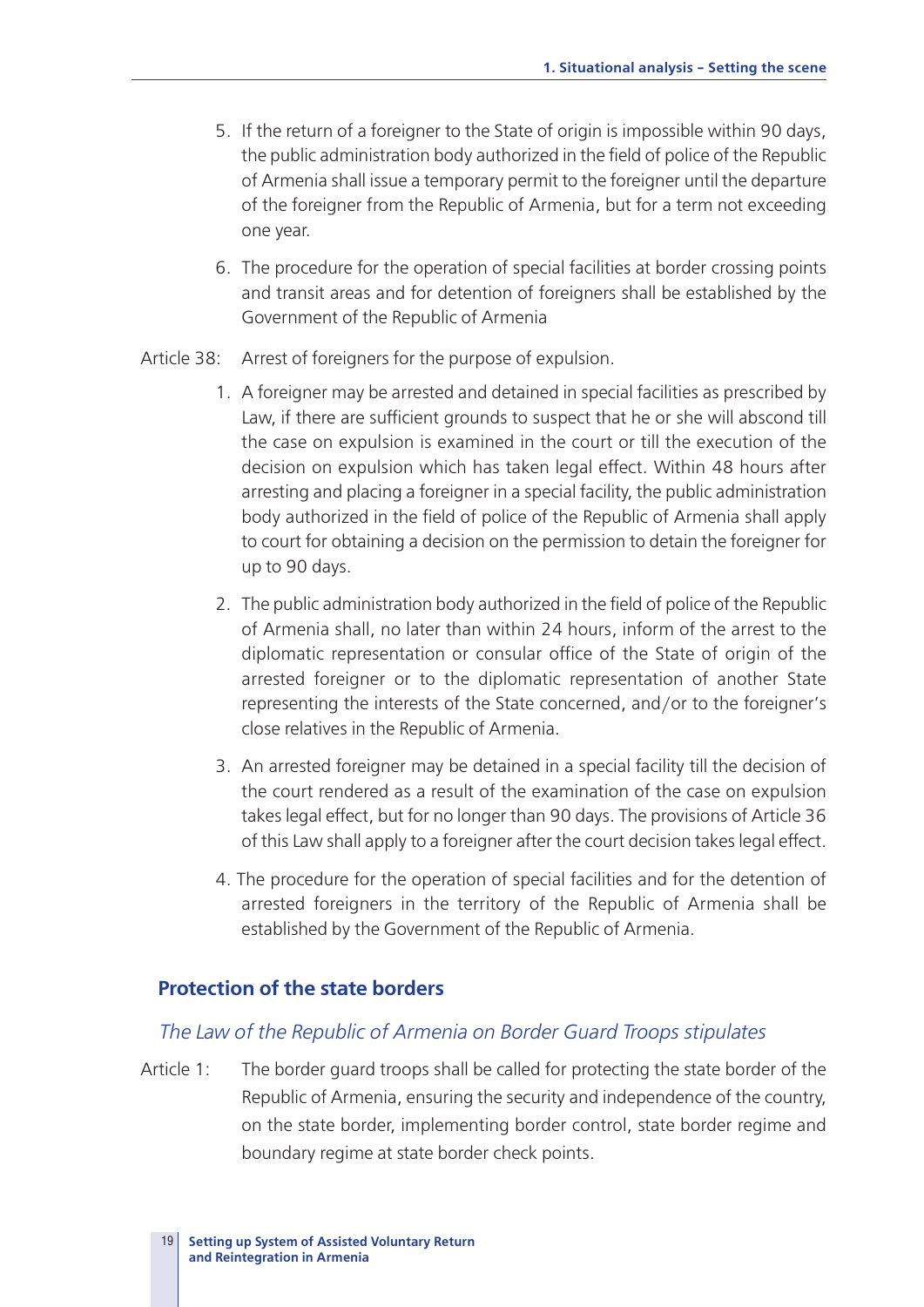Article 3: The activities of border guard troops shall be carried out under the principle of legitimacy, humanism, protection of citizen's rights and freedoms, single-handed management, cooperation with single national security system, state bodies as well as legal and natural persons.

> The central management body of border guard troops is the General Department for State Border Protection.

Article 14: Training of border guard troops refers to the Law of the Republic of Armenia on Education.

#### **Administrative arrests**

#### *The Code of the Republic of Armenia on Administrative Offenses stipulates:*

Article 261: Bodies (officials) authorized to make an administrative arrest.

Administrative arrest of a person who committed administrative offense can be made only by authorized bodies (officials) defined by the legislation of the Soviet Union and the Republic of Armenia, in particular: border troops in case of violation of the border regime or the regime of crossing border points of the state border of the Soviet Union.

Article 262: Terms of administrative arrest.

Administrative arrest of a person who committed administrative offense can last not more than three hours; in exceptional cases and for special needs other terms of administrative arrest can be defined by legislative acts of the Soviet Union and Republic of Armenia.

Persons who violated the border regime or the regime of crossing border points of the state border of the Soviet Union can be arrested for up to three hours for the purpose to draw up a protocol, or, if necessary, for up to three days to identify the person and investigate circumstances of the violation through informing prosecutor in writing within twenty four hours after the moment of the arrest, or for up to ten days, based on sanction of prosecutor, if violators don't have identification documents.

The term of administrative arrest is counted from the moment of delivery of violator to draw up a protocol, and from the moment of sobering in case of drunken person.

#### **Target groups**

In considering Armenia a country of immigration as well as of destination, the following groups are singled out: foreign nationals, asylum seekers and refugees. For the purpose of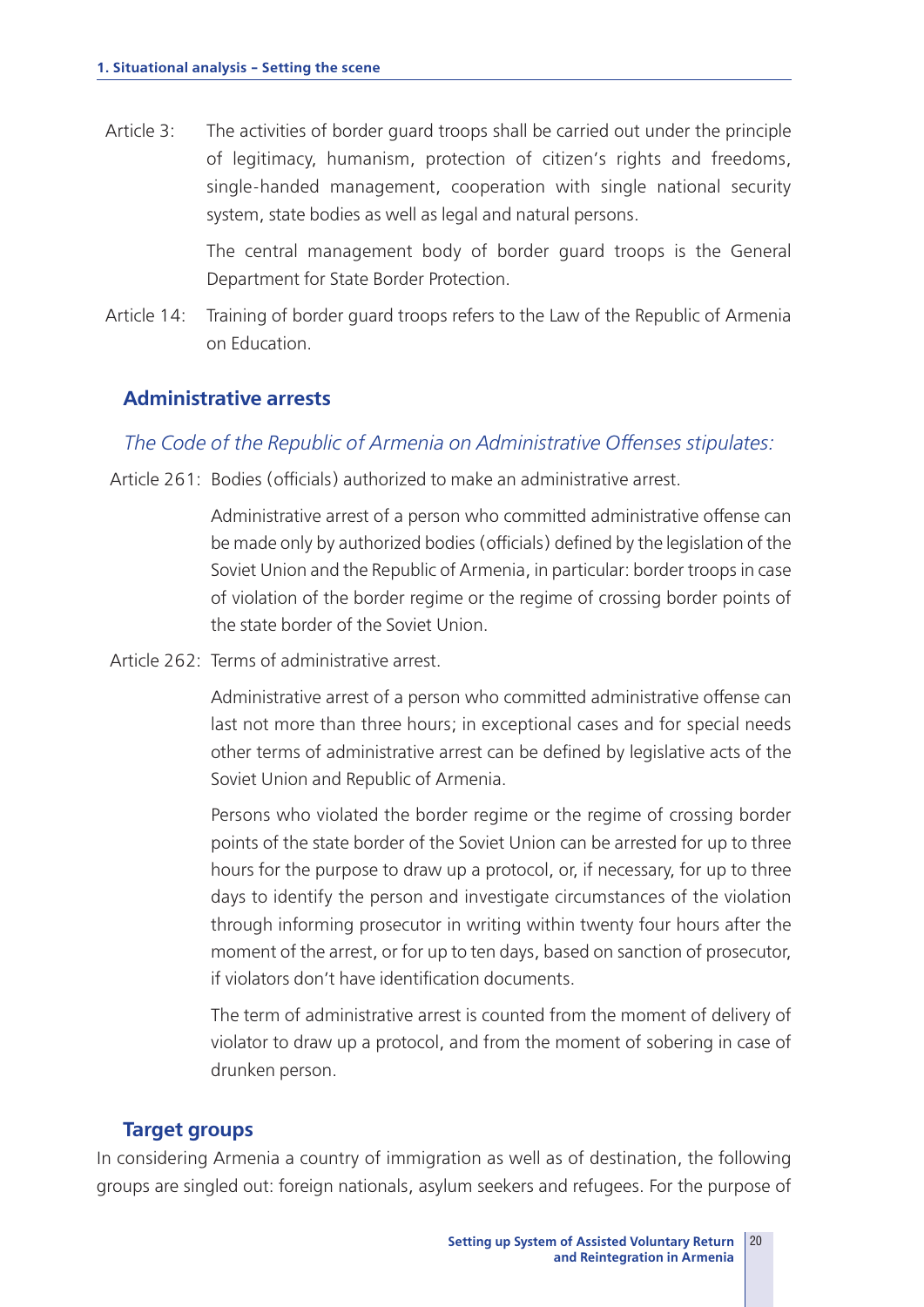the present report and in direct relevance with the objectives of the assessment, we will focus on the first three groups.

## **Foreign nationals**

According to *the Law of the Republic of Armenia* "*On Foreigners*"*,* foreign nationals are persons are not considered citizens of the Republic of Armenia, are citizens of foreign countries or are stateless persons, and have moved to Armenia with the purpose of establishing residence, of work, education or other purposes.

They hold the citizenship of another State (foreign citizens) or do not hold the citizenship of any State (stateless persons).

Article 5. Principles of the legal status of foreigners in the Republic of Armenia 1. In the Republic of Armenia, foreigners shall have the rights, freedoms, and responsibilities equal to the citizens of the Republic of Armenia, unless otherwise provided for by the Constitution, laws, and the international treaties of the Republic of Armenia.

Year over year there is a stable increase in the number of foreign nationals moving to Armenia with the purpose of establishing residence, of work, education or another purpose. In order to reside in Armenia lawfully, they apply to receive one of the following three residence statuses: temporary, permanent or a special status.

In the course of 2019, there were 7,986 foreign nationals who were granted the right to either of the residence statuses in Armenia (there were 8,330 in 2018, 6,042 in 2017, 5,949 in 2016, and 5,722 in 2015). In the total of foreign nationals receiving either of the residence statuses in Armenia the citizens of the Republic of India and the Islamic Republic of Iran prevail, followed by ethnic Armenians who are citizens of the Russian Federation and the Syrian Arab Republic.<sup>28</sup>

There has been a substantial shift through the recent years in the nature of migration flows in Armenia, which brought about new needs for the integration of foreign nationals.

In the past foreign nationals in Armenia were the citizens of relatively affluent countries, they were mostly of ethnic Armenian origin and/or were highly qualified workers, whereas in the recent years the situation has been substantially and rapidly changing. Today a larger number of foreign nationals reside in Armenia, who are citizens of countries with a relatively low standard of living, and they enter the Armenian labour market with a supply of lower qualification workforce. This situation not only affects the integration needs of foreign nationals in Armenia, but also the challenges that the migration policy faces.

No comprehensive assessment of integration needs of foreign nationals or relevant policy

<sup>28</sup> *Source:* Police of the Republic of Armenia.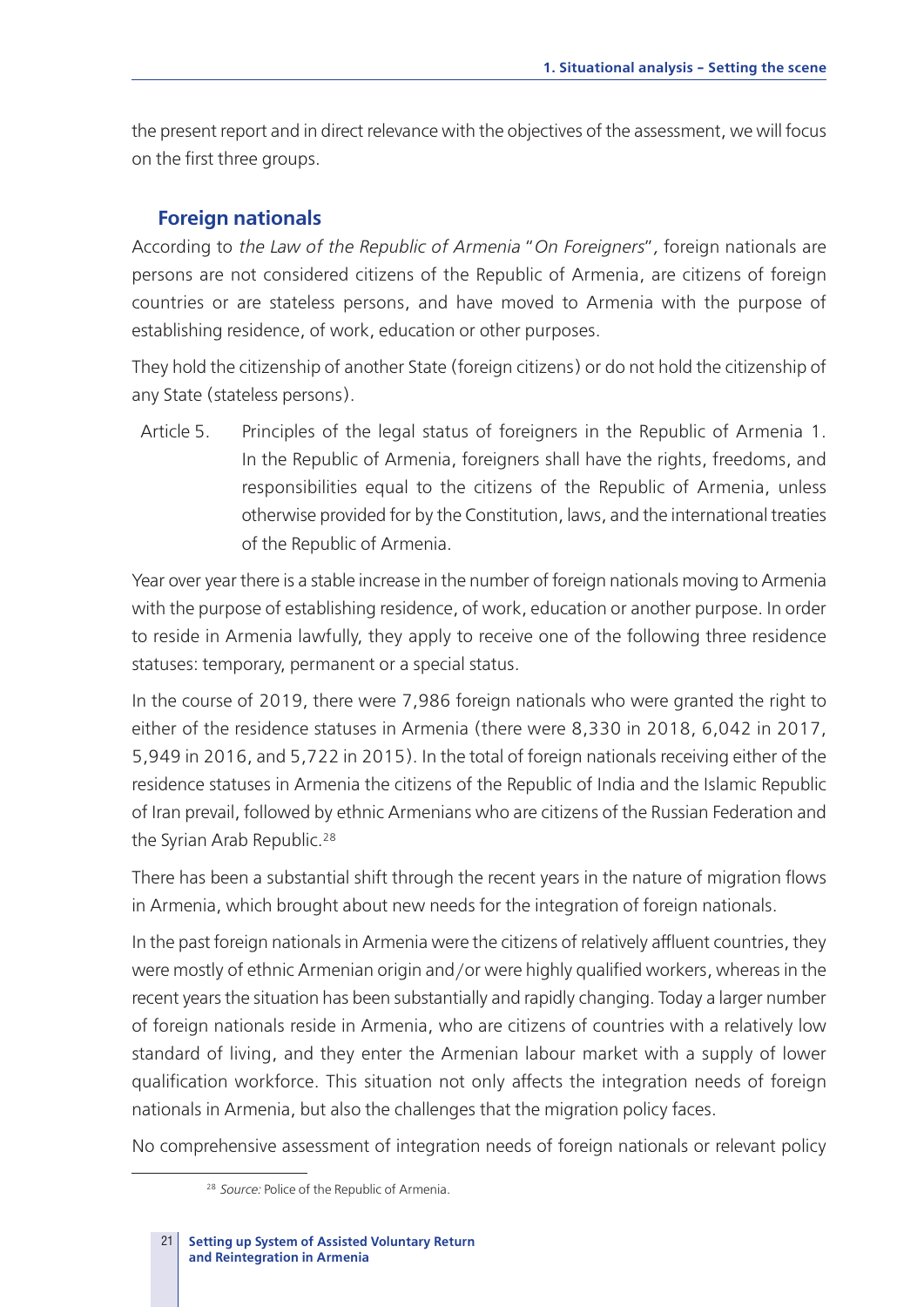gaps has ever been performed in Armenia. Nevertheless, based on expert evaluation, one may outline and estimate certain needs and gaps:<sup>29</sup>

- $\triangleright$  regulation of employment in Armenia, protection of labour and other rights;
- $\blacktriangleright$  reduction of social insecurity risk;
- $\blacktriangleright$  reduction of the risk of intolerance and public tension towards foreigners;
- $\triangleright$  information and orientation about Armenia and the country's public life, development of language skills;
- $\triangleright$  ensuring equivalence of documents and transferability of pension benefits;
- $\triangleright$  assessment of the employment, residence and integration needs in Armenia of foreign nationals and of policy gaps.

#### **Asylum seekers**

Asylum seekers are persons who seek protection in Armenia from persecution or grave danger in their home countries and are awaiting a decision on their claim to receive refugee status, submitted in accordance with the respective international and domestic instruments.<sup>30</sup>

Between 2015–2019 the number of asylum seekers in Armenia was 1,043, which was 7 per cent less compared to the 1,266 within the previous five-year period between 2010–2014 but is more than the flows before the surge caused by the Syrian and Ukrainian crises. In the recent years the main countries of citizenship for asylum seekers are the Islamic Republic of Iran, Ukraine, Syrian Arab Republic and Iraq. In 2019 there were also 30 citizens of Cuba among asylum seekers.<sup>31</sup>

The following are the principal needs of asylum seekers in Armenia:

- $\triangleright$  provision of information and orientation;
- $\blacktriangleright$  shelter:
- $\blacktriangleright$  livelihood support;
- $\triangleright$  stable access to translation/interpretation services and legal counsel;
- $\triangleright$  safeguarding from the risk of deprivation of liberty and protection of other rights;
- $\blacktriangleright$  material/social assistance;
- $\blacktriangleright$  ensuring employment;

<sup>29</sup> Draft 2021–2031 integration and reintegration strategy of Armenia.

<sup>&</sup>lt;sup>30</sup> Definition is based on the IOM "Glossary on Migration", (2019). The legal definition of asylum seekers is

provided by the Law of the Republic of Armenia "On Refugees and Asylum". 31 *Source*: Migration Service of the MTGI of the Republic of Armenia.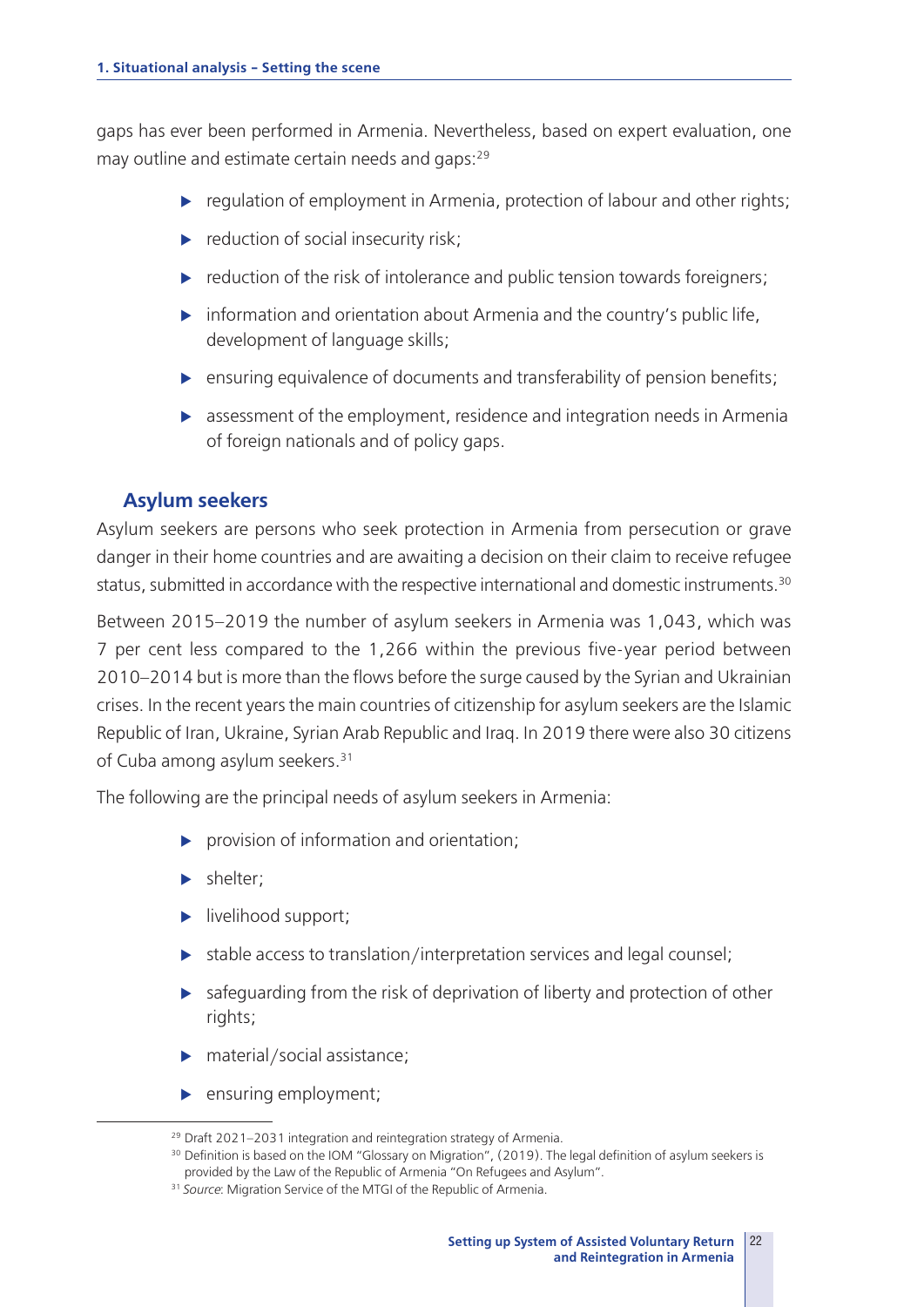- $\blacktriangleright$  accessibility of health services;
- accessibility of education;
- $\blacktriangleright$  development of language proficiency;
- psychological support;
- resolution of issues emerging around family reunion;
- $\blacktriangleright$  civic and cultural orientation.

#### *Asylum seekers and refugees with specific needs*

Particular attention shall be paid to asylum seekers and refugees with specific needs. Within the meaning of the Law of the Republic of Armenia "On Refugees and asylum", this particular group comprises "children, persons with disabilities, elderly, pregnant women, single parents with minor children, survivors of trafficking, people suffering from grave diseases, persons with mental disorder and persons who have survived torture, rape or other kinds of violence (hereinafter referred to as "vulnerable persons")".

#### **Refugees**

A refugee is considered to be the foreign national or the stateless person, who has been officially recognized as a refugee by Armenia on the basis of a well-founded fear of persecution for reasons of race, religion, nationality, membership of a particular social group or political opinion, or has been afforded protection from generalized violence, external aggression, internal conflicts, mass violations of human rights or other grave events violating public order in his/her country of citizenship (and, in case of a stateless person, the country of his/her former residence).32

The number of persons who were granted refugee status in Armenia between 2015–2019 was 526, which is about 35 per cent less than the number (835) of those who received the status within the preceding five-year period between 2010–2014, but is more than the flows before the surge caused by the Syrian and Ukrainian crises.<sup>33</sup> In the recent years the main countries of citizenship of those who received refugee status are the Islamic Republic of Iran, Ukraine, Syrian Arab Republic, Iraq.

The first flows of refugees into the Republic of Armenia were about 360 thousand Armenians as a consequence of the 1988–1992 Karabakh war and the compatriots who arrived from various regions of the USSR. Later, in 2003, Armenia began to receive more than 1,000

<sup>&</sup>lt;sup>32</sup> The definition is based on the Law of the Republic of Armenia "On Refugees and Asylum" and the IOM "Glossary on Migration", (2019). 33 The source for this and other statistics describing refugee flows is the Migration Service of the MTGI of the

Republic of Armenia.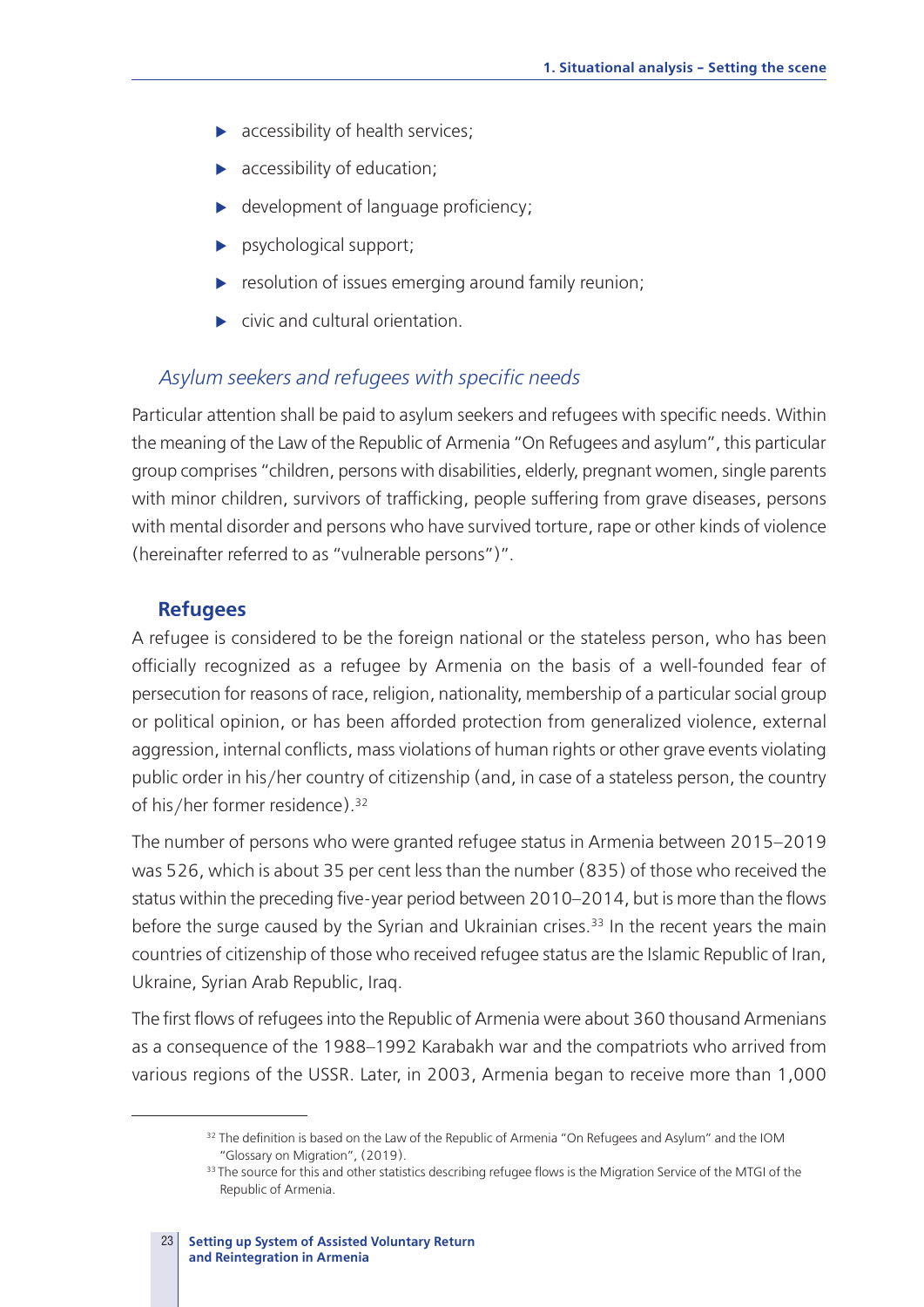persons (the predominant majority being of Armenian ethnic origin) arriving in Armenia because of warfare underway in the Iraq, who were subsequently recognized in Armenia as refugees. Currently an insignificant number of asylum claims continue to be submitted by citizens of the Iraq. If most of the claims by the citizens of the Republic of Iraq in 2003 and several years that immediately followed it were submitted by citizens of Armenian ethnic origin, in the more recent years a growth is registered in the claims submitted by non-ethnically Armenians.

In forced migration flows toward Armenia, beginning with 2012, there has been a prevalence of persons forcibly leaving the Syrian Arab Republic (predominantly of Armenian ethnic origin). About a thousand of them have been recognized in Armenia as refugees (the rest have acquired Armenian citizenship or received various residence statuses). In recent years, as is the case with Iraq, so with the Syrian Arab Republic, the number of applicants of non-Armenian origin has grown. Among these there is a prevalence of persons who had previously studied in Armenia and who have a certain command of spoken Armenian or Russian languages.

Since 2014, as a result of escalation of the situation in the Southern part of Ukraine, more than 200 Ukrainian citizens have submitted asylum claims in Armenia (mostly of Armenian ethnic origin). As a result of the war in Yemen in 2017–2018, a notable number of asylum claims have been submitted, and recognized as refugees in Armenia, by Yemeni citizens.

Within the recent years the flows seeking protection in Armenia are not limited only to the forcibly displaced as result of warfare situations. A significantly large number of asylum claims is submitted on the grounds of persecution for reasons of political opinion, membership of a particular social group, conversion to another faith or other attributes (the grounds stipulated by the 1951 Geneva convention). There has been a particular increase in the number of claims submitted from the Islamic Republic of Iran on the grounds of conversion to another faith.

It is worth mentioning that refugees, asylum seekers and members of their families are included in the list of "socially insecure and separate (special) groups of the population" of the Annex 1 of the Republic of Armenia Government decision N 318-N as of 04.03.2004 and have benefits for medical support and services, as well as undergoing special and hard-to-access examinations. Despite the availability of above-mentioned regulation, healthcare services, however, continue to remain inaccessible conditioned with the low level of awareness, availability of information and other factors.

### *Strategic goals of Integration and Reintegration*

- 1) Systemic reforms in the organization of integration and reintegration;
- 2) Accessibility of shelter and favourable living conditions;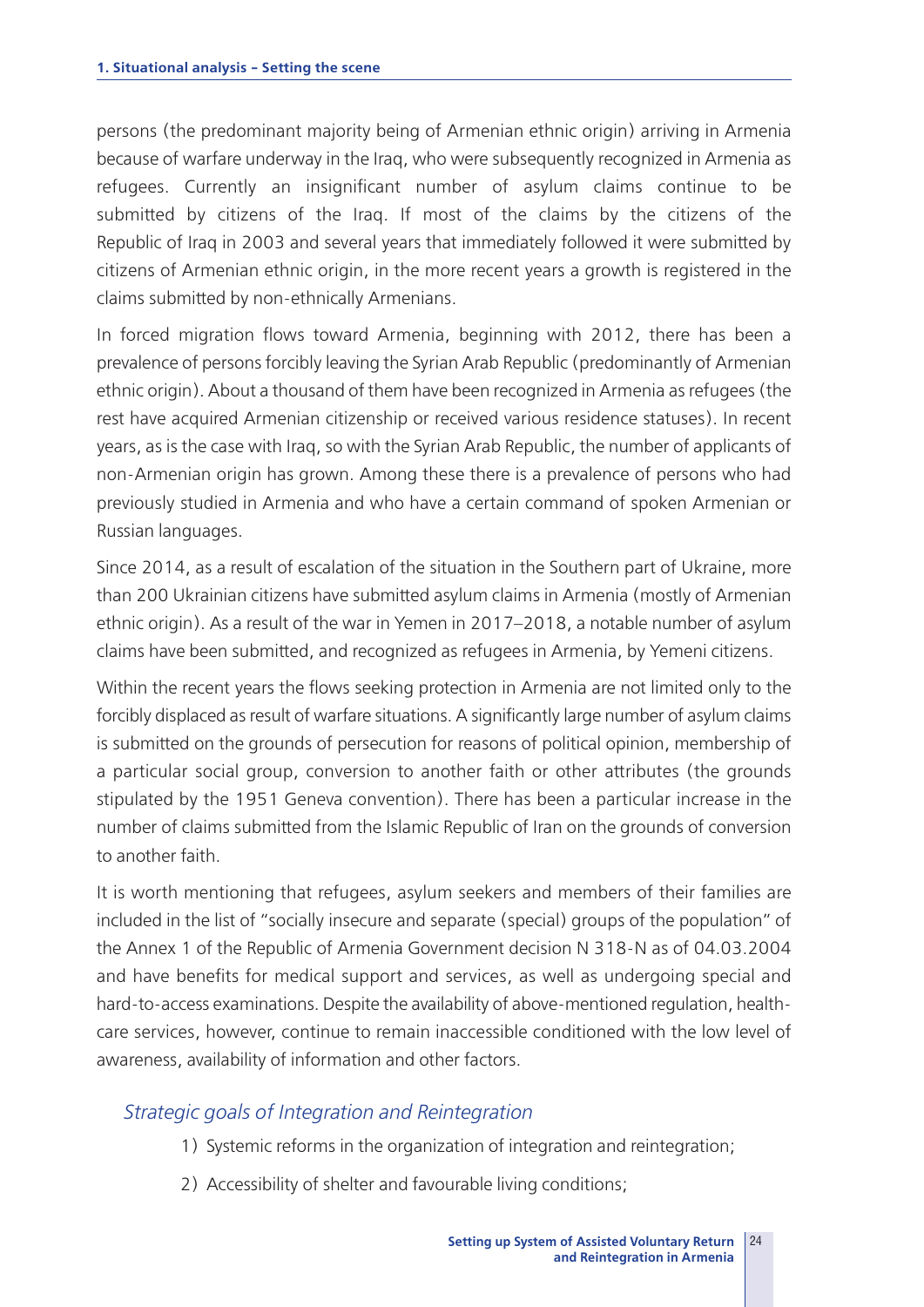- 3) Protection of rights and social assistance;
- 4) Ensuring accessibility of education and health services;
- 5) Support to employment and social inclusion;
- 6) Cultural integration and reintegration (including command of the language and daily practices);
- 7) Creation of an accepting environment in the society;
- 8) Capacity-building of structures and staff involved in facilitating integration and reintegration.

Each of the strategic goals has its respective group of directions, according to the Law of the Republic of Armenia "On Refugees and asylum":

#### **ACCOMODATION**

Article 14:

- 1. Asylum seekers in need of housing shall be accommodated in the temporary accommodation centre for asylum seekers (hereafter referred to as "the Temporary Accommodation Centre") which is a special establishment created for that purpose, until a final decision on their asylum claim is adopted. Asylum seekers placed in the Temporary Accommodation Centre shall be provided with basic means of subsistence pursuant to Article 24 of this Law.
- 2. Asylum seekers not placed in the Temporary Accommodation Centre, who are not able to cover their basic subsistence needs, shall be provided with financial assistance pursuant to the procedure prescribed by the Government. 9 3. While stipulating the financial assistance to be provided to asylum seekers for covering their basic subsistence needs, the basic needs of vulnerable persons, shall be considered.
- Article 24: further details the tight to housing:
	- 1. The Authorized Body shall place asylum seekers, who have applied to the Authorized Body pursuant to Article 47(1) of this Law, and their family members as specified in Article 7(1) and (3) of this Law (hereafter referred to as "family members of the asylum seeker") in the Temporary Reception Centre, as specified in Article 14 of this Law, where they shall be provided with food (three times per day), linen, personal hygiene accessories, as well as clothes and shoes where necessary (hereafter referred to as "subsistence conditions"). Procedure for placing in the Temporary Reception Centre and for provision of subsistence conditions shall be established by the Government. Following the registration of the asylum application pursuant to Article 48 of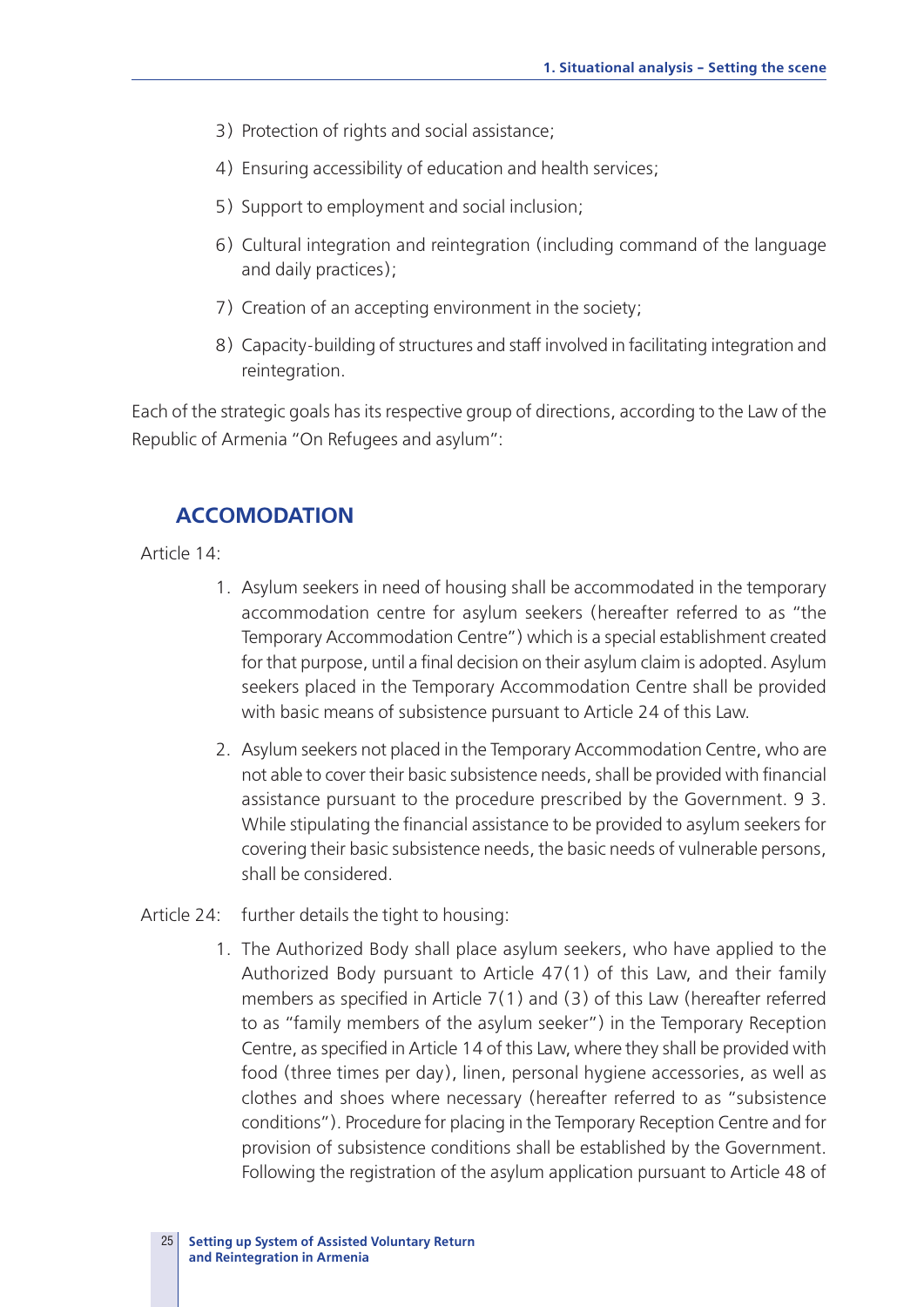this Law, asylum seekers may either remain in the Temporary Reception Centre or reside at another place on their own means. Minor asylum seekers, unaccompanied or separated from their family, shall be placed in the Temporary Accommodation Centre on a priority basis – taking into account their best interests and in consultation with their representative.

- 2. The Authorized Body shall place asylum seekers, who have applied to the Authorized Body pursuant to Article 47(2) of this Law, and family members of the asylum seeker in the Temporary Reception Centre, as specified in Article 14 of this Law, where they shall be provided with subsistence conditions according to part 1 of this Article until a final decision on their application is adopted.
- 3. Refugees who have been refused asylum may be permitted by the Authorized Body to continue to reside in the Temporary Reception Centre until they leave the Republic of Armenia or are granted asylum under Article 58(2) of this Law.

#### Article 46:

In case the asylum seeker and his or her accompanying family members specified in parts 1-3 of Article 7 of this Law do not hold a valid travel document or a valid entry permit, Border Guard Troops may take a reasoned written decision to detain them for up to 72 hours in the special shelter provided for in part 1 of Article 37 of the Law of the Republic of Armenia "On foreigners" after which they shall be moved to Temporary Accommodation Centre prescribed by Article 14 of this Law. Grounds for taking a reasoned written decision shall be prescribed by the Government. The reasoned written decision shall be provided to the asylum seeker in a language understandable to him or her. The decision must also contain the appeal procedures. Conditions for detaining in the special shelter must comply with the established international standards.

#### Article 50:

The Authorized body for labour and social issues shall – jointly with the Family, Women and Children Rights Protection Units – initiate the process of placement of unaccompanied asylum seeking children in consultation with their representative, in case it is not appropriate to place them in the Temporary Accommodation Centre in accordance with Article 24 of this Law. 30 6. When placing a child, the authorized body shall – in consultation with his/her representative – ensure the joint residence of the asylum-seeking child who are members of one family, proceeding from the protection of interests of the child.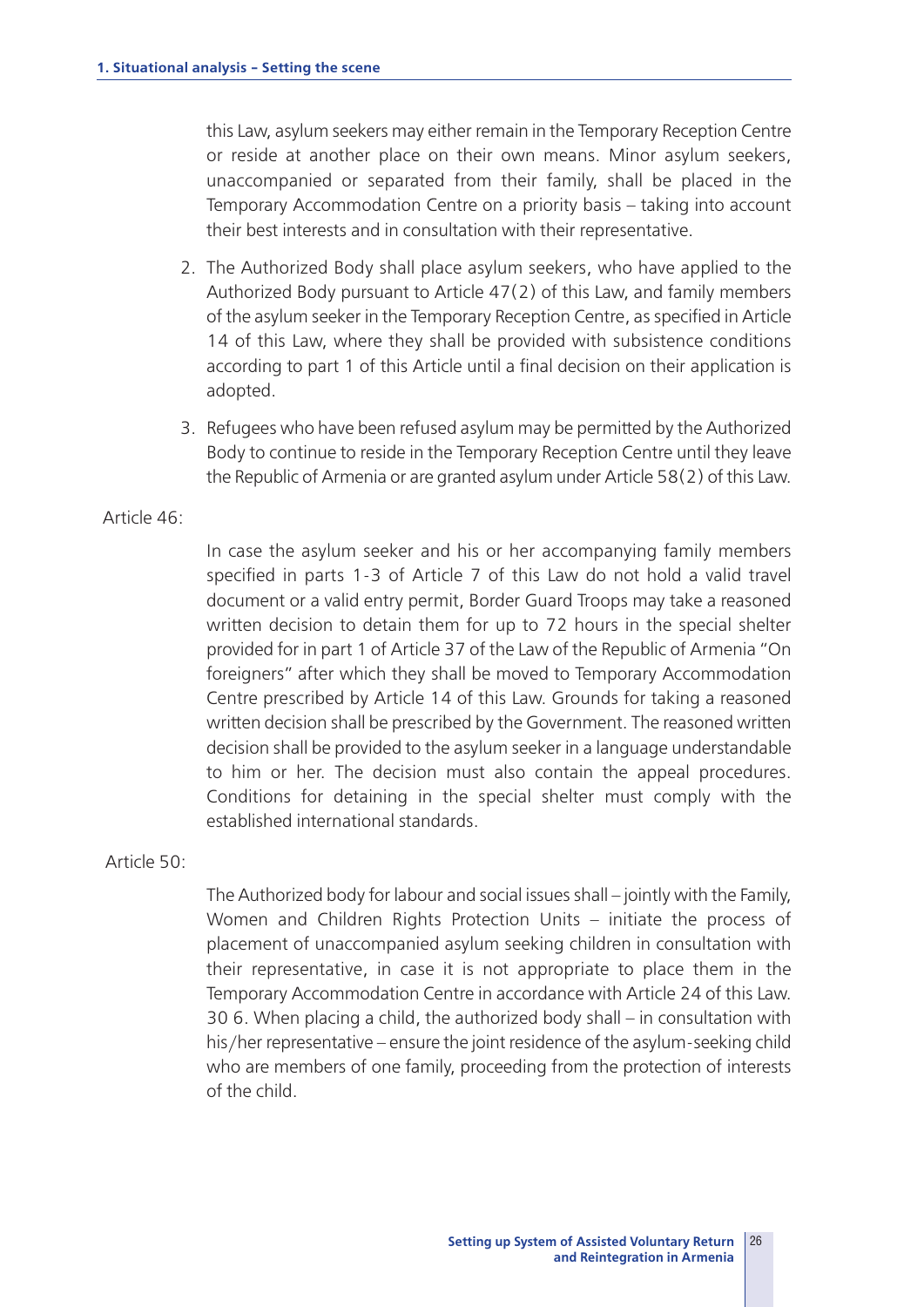# **EMPLOYMENT**

Article 21: Right to wage-earning employment: Asylum seekers and refugees who have been granted asylum in the Republic of Armenia shall have the right to seek employment and work in the territory of the Republic of Armenia under the same conditions as nationals of the Republic of Armenia, unless otherwise provided for by law.

# **SOCIAL SECURITY AND MEDICAL CARE**

Article 23: Right to social security and medical care 1. Refugees who have been granted asylum in the Republic of Armenia shall have the right to benefit from social services stipulated by the legislation of the Republic of Armenia for nationals of the Republic of Armenia, to receive state benefits and other financial assistance, benefits granted for cases of temporary inability to work, employment injury in production, accidents and occupational diseases, to receive free medical care and services guaranteed by the State, as well as shall have the right to pension security and to social protection in case of unemployment as prescribed by the legislation of the Republic of Armenia, if they fulfil the requirements prescribed by the legislation of the Republic of Armenia governing the relevant field. 2. Asylum seekers and refugees who have not been granted asylum in the Republic of Armenia shall have the right – equal to that of nationals of the Republic of Armenia – to receive free 11 medical care and services guaranteed by the State, if they fulfil the requirements of the legislation of the Republic of Armenia governing that field.

#### *The Migration Concept*

Since 2000, the Republic of Armenia, migration policy and practice has been guided by a National Concept for State Regulation of Migration. The migration concept was revised in 2004 and again in 2010.<sup>34</sup> One of the key changes in the 2010 migration concept compared to the 2000/2004 concepts was the inclusion of return and readmission. Where the earlier Concept had focused on emigration, owing to high levels of emigration from the Republic of Armenia in the post-Soviet period in the 1990s, by 2010, the focus had shifted to repatriation.

In order to respond to developments that are taking place both in Armenia and outside of its borders the Migration Service embarked on the development of new State Migration Management Concept<sup>35</sup> in February 2020, in collaboration with IOM Yerevan.

<sup>34</sup> Concept Paper on the Policy for the State Regulation of Migration in the Republic of Armenia adopted by the Republic of Armenia Government Protocol Decision N51 on 30 December 2010. 35 Concept of the State Migration Management, Draft 12 February 2020.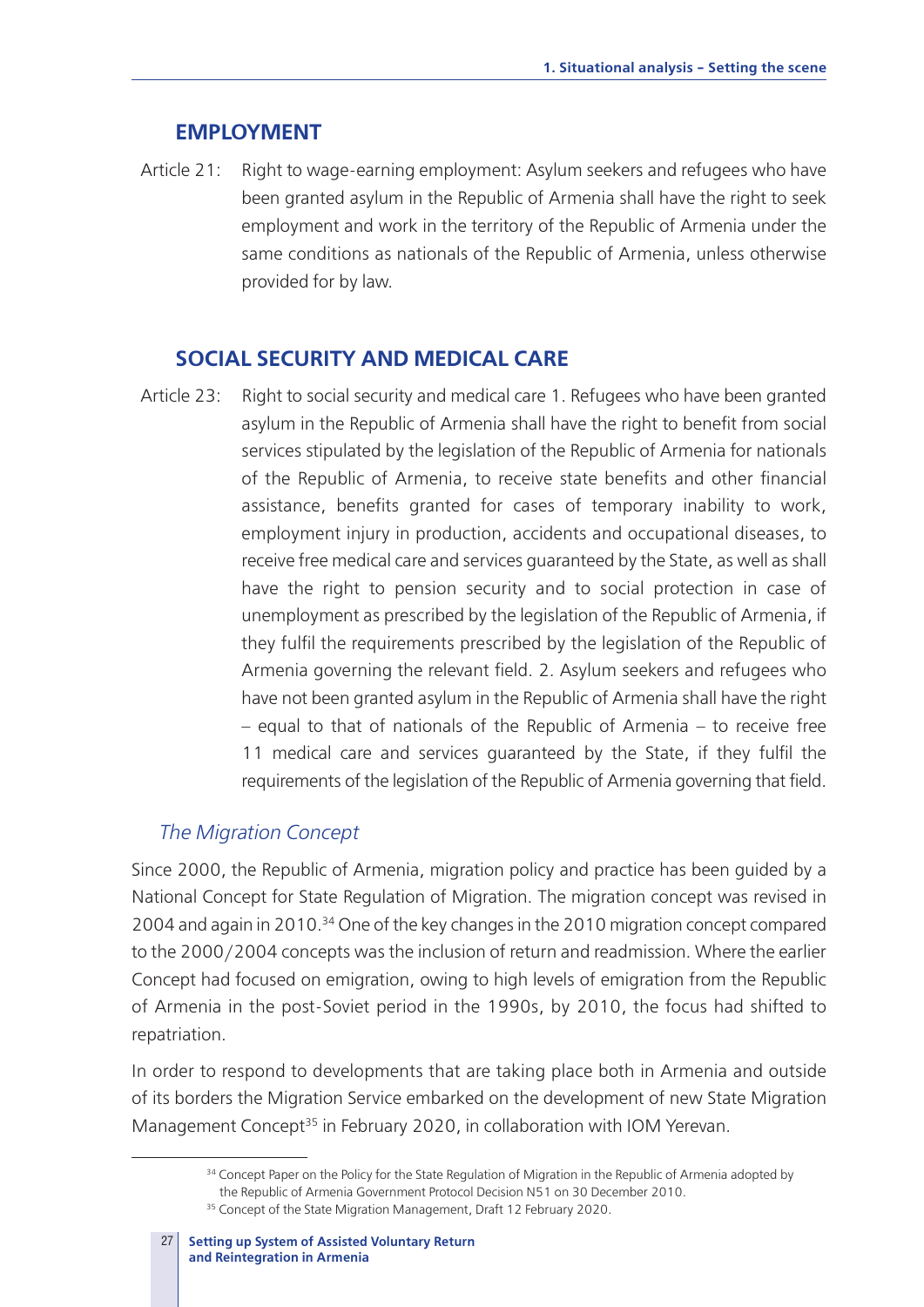With the changing migration dynamics in the country, the forthcoming Concept – under development at the time of writing – sets comprehensive and balanced vision for migration governance in Armenia and is primarily focused on enhancing linkages between migration management and improvement of the demographic situation, fighting irregular migration, enhancing migration management and admission, better protection of the rights of migrant workers and protection of asylum seekers and refugees, improved integration and enhancing development potential of migration, improving preparedness in case of migration crises, strengthening cooperation on migration and enhancing institutional capacity in migration management.

*Evidence-based, whole-of-government approach and strong partnerships* are three fundamental *principles* for the migration management and related policy formulation in Armenia.

The underlying *priorities* for the policy of state migration management are: (1) national security, (2) social cohesion, (3) human rights and dignity of all groups of migrants, (4) cultural diversity, (5) at the same time with promotion of Armenian culture, as well as (6) mobility and migrant engagement for development. These priorities remain in line with the migration goals set forth in 2019–2023 Government Programme.

The new concept of state migration management in Armenia is designed to support the achievement of the *2030 Sustainable Development Agenda* as well as accelerate the implementation of the commitments under the *Global Compact on Safe, Orderly and Regular Migration, Global Compact on Refugees, 1951 Refugee Convention and 1967 Protocol*.

It also aims to implement important reforms in the migration management field, related to border management, document security, return and reintegration, fights against trafficking and organized crime which support strengthening the links with the European Union and pave the way to the launch of the visa liberalization negotiations. Planned reforms will also allow for strengthening cooperation within the frames of the Eurasian Economic Union facilitating labour mobility and stronger economic development.

The concept targets the following groups: (1) immigrants, (2) returnees (Armenian citizens), (3) asylum seekers, (4) refugees, (5) forced migrants/displaced persons who do not fall under the refugee definition (such as ethnic Armenians displaced from the Syrian Arab Republic), (6) emigrants (Armenian citizens in foreign countries, including seasonal labour migrants) $36$  and (7) internally displaced persons.

This Concept includes nine goals, which are formulated based on the analysis of the existing migration policies, trends, related problems and possible development scenarios:

<sup>&</sup>lt;sup>36</sup> Representatives of Armenian diaspora depending on their migration status could be in any of the target groups, however in order to promote their return and integration in Armenian it would be feasible to develop a specific policy.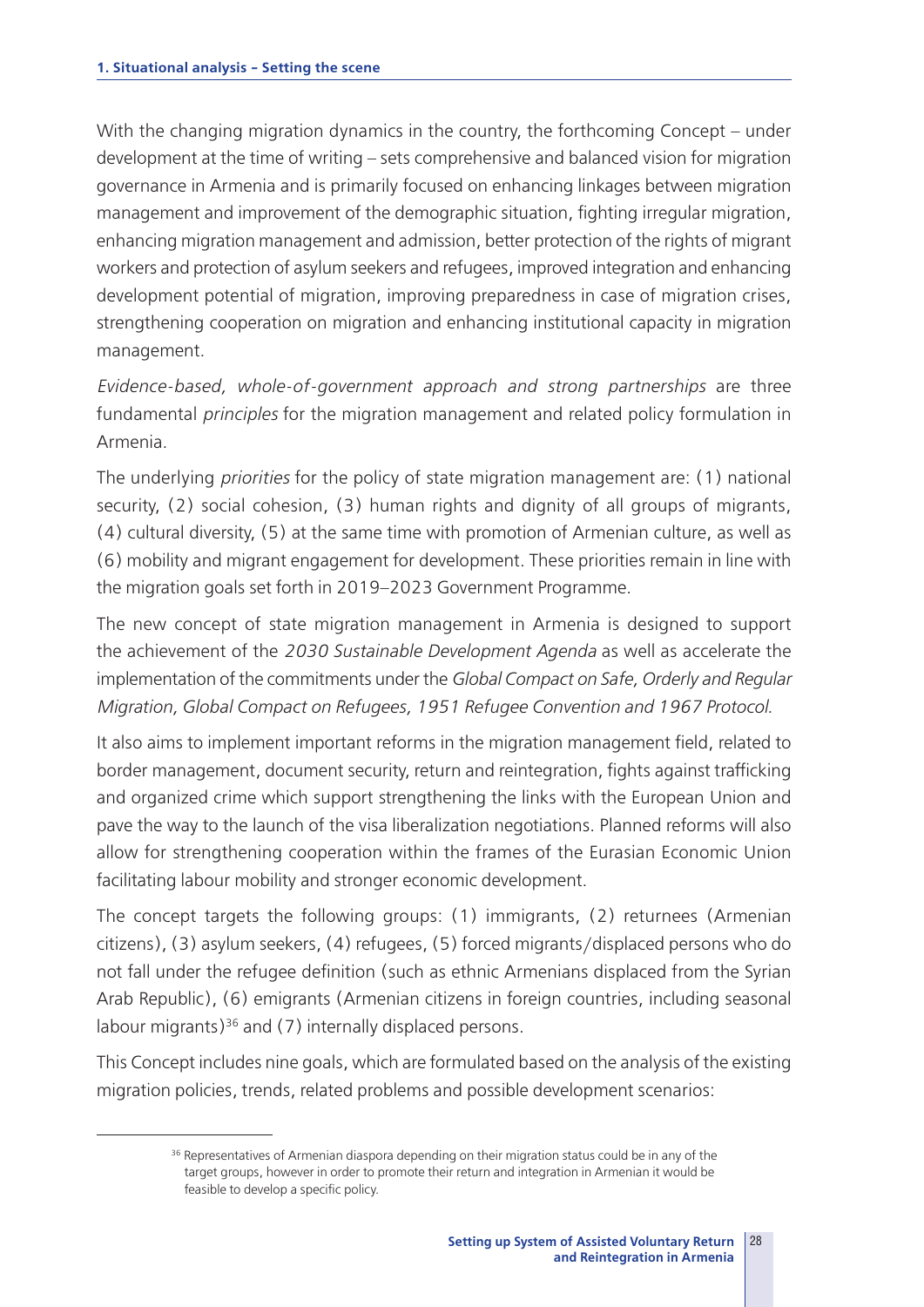- 1. Enhancing Linkages between Migration Management Policymaking and Improvement of Demographic Situation in Armenia;
- 2. Increasing Effectiveness of Fight against Irregular and Illegal Migration
- 3. Increasing Effectiveness of Management of Borders, Entry, Exit and Residence of Foreigners;
- 4. Improving Protection of the Rights and Interests of Various Groups of Migrants, Improving the System of International Protection;
- 5. Reforms in Organizing Integration of Foreigners in Armenia and Reintegration of Returnees, as well as Improvement of Admission Environment of Foreigners;
- 6. Increasing Impact of Migration on Armenia's Sustainable Development.
- 7. Improving Preparedness in Migration Crises Situations;
- 8. Strengthening of International and Domestic Cooperation in Migration Management;
- 9. Improving Coordination, Integrity and Effectiveness of Migration Management.

# 1.4.2 Voluntary return in the national legislation

Two existing legal texts make specific references to the voluntary return of foreigners from the Armenian territory, namely the Law of the Republic of Armenia "On Refugees and asylum" and the Law of the Republic of Armenia "On Foreigners".

According to the Law of the Republic of Armenia "On Refugees and asylum", voluntary return (article 4) is defined as "the return of an asylum seeker or a refugee to the country of his/her nationality or former habitual residence, which is carried out with the assistance of the Migration Service (hereafter referred to as "the Authorized Body"), pursuant to the procedure established in Article 60 of this Law".

The principle of voluntariness must be respected by all competent bodies dealing with asylum and refugee issues, and this means that an asylum seeker or refugee: (1) is informed of the situation of the country of his/her nationality or former habitual residence and is able to make a conscious decision on his/her return; (2) has made a free choice to return to the country of his/her nationality or former habitual residence or to stay in the territory of the Republic of Armenia, before a final decision on his/her asylum claim is made or before cessation of recognition of a refugee.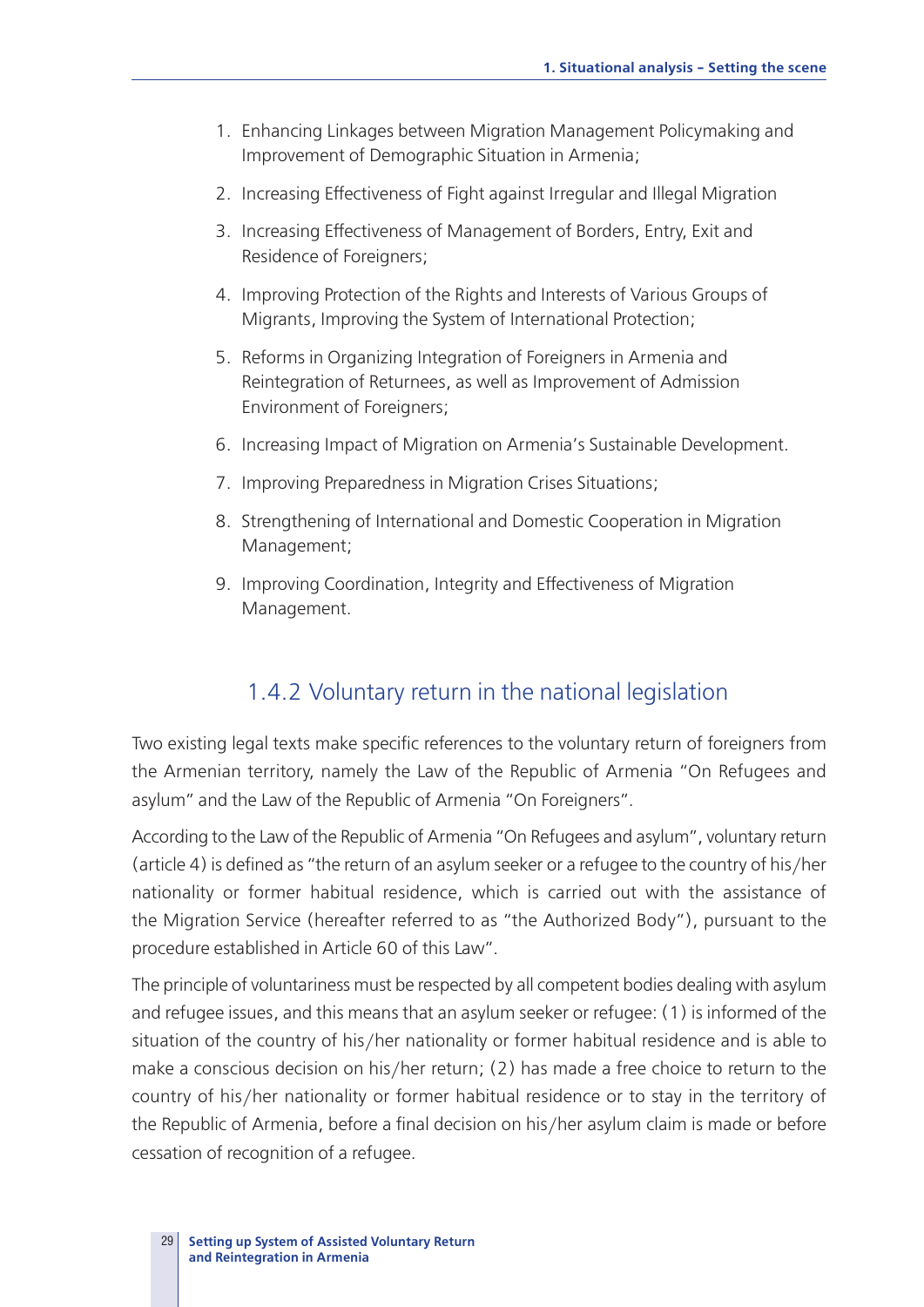All competent bodies of the Republic of Armenia dealing with asylum and refugee issues must, within the scope of their competence, facilitate the voluntary return of a refugee or asylum seeker, upon the request submitted by the asylum seeker, refugee, or the Office of the United Nations High Commissioner for Refugees (hereafter referred to as "UNHCR").

#### Article 60. Voluntary return procedure

- 1. Asylum seekers and refugees may apply to the Authorized Body for assisting and supporting their voluntary return as defined in Article 4 of this Law. In that case asylum seekers shall submit a request on suspending the asylum procedure, and persons recognized as refugees – a request on ceasing the recognition of a refugee.
- 2. In order to assist the voluntary return, the Authorized Body shall provide all applicants for voluntary return with information on the situation in their countries of nationality or former habitual residence as well as shall co-operate with UNHCR and International Organization for Migration (hereafter referred to as "IOM").
- 3. The Authorized Body shall, in co-operation with the Authorised Body for Foreign Affairs Issues and pursuant to the procedure established by the Government, assist persons who submit an application for voluntary return in obtaining necessary travel documents and visa for entering their country of origin or main residence or possible third transit countries.
- 4. An applicant for voluntary return shall have the right to withdraw his/her application any time in the course of the return procedure. Before departure from the Republic of Armenia, an applicant for voluntary return shall continue to enjoy the rights arising out of the status of an asylum seeker or refugee, without any restrictions.
- 5. After an applicant for voluntary return has left the Republic of Armenia, the Authorized Body shall record the fact of voluntary return in his/her individual file, including the decisions on termination by the asylum seeker of the asylum procedure as prescribed in Article 55(3) of this Law, or cessation of the recognition of a refugee as prescribed in Article 10(1) of this Law.
- 6. If an asylum seeker or refugee has, as prescribed in this Article, voluntarily returned to the country of his/her nationality or former habitual residence and has later again arrived in the Republic of Armenia and claims asylum, his/her claim shall be examined as prescribed in Article 59 of this Law.

In the Law of the Republic of Armenia "On Foreigners", the following articles refer to the possibility of voluntary return of foreigners from the Republic of Armenia: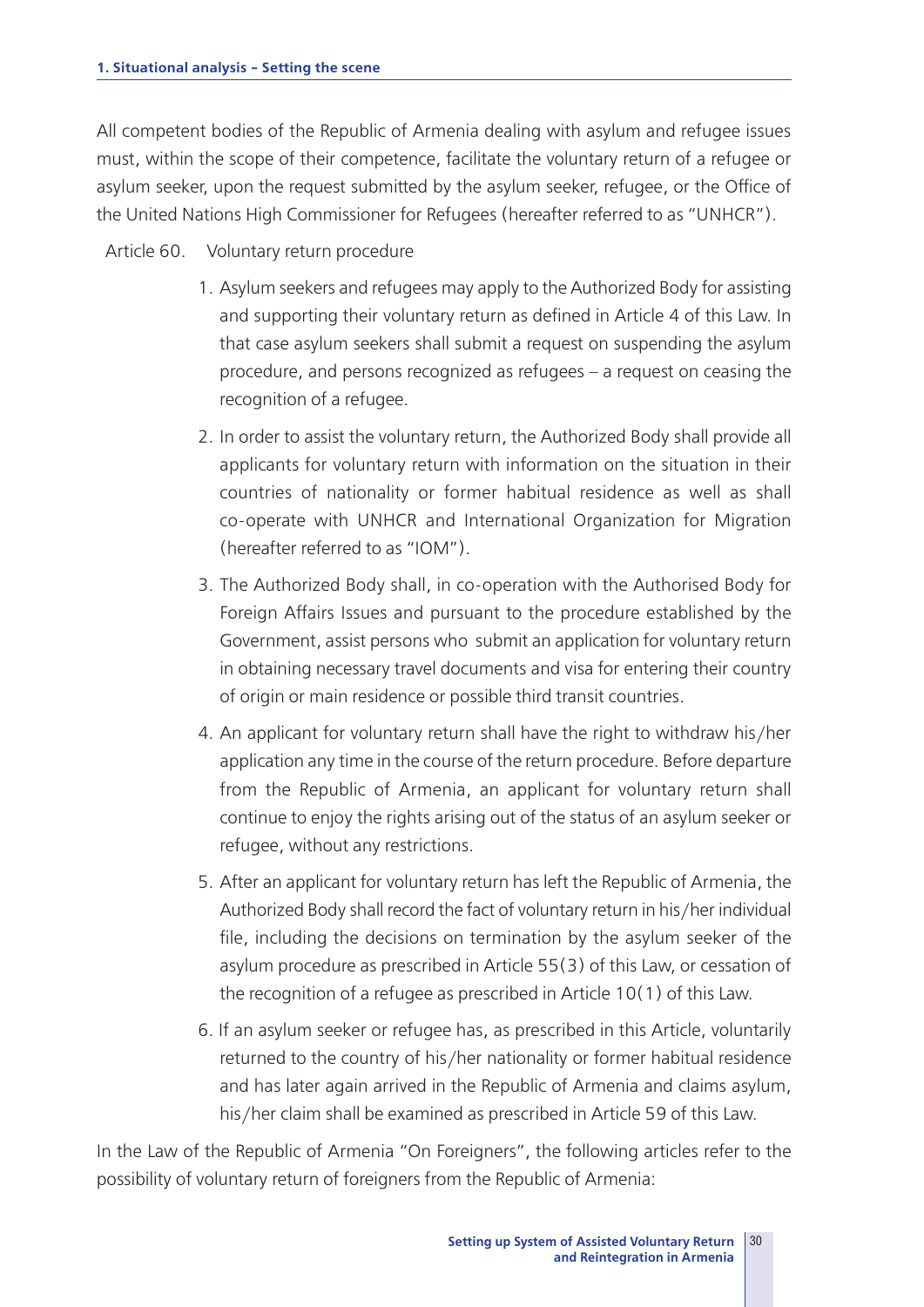- Article 30: Voluntary leaving of foreigners from the Republic of Armenia. A foreigner shall be obliged to voluntarily leave the territory of the Republic of Armenia, if: (a) the validity period of his or her entry visa or of residence status has expired; (b) the entry visa has been revoked on the grounds referred to in Article 8(1), (2), and (3) of this Law; (c) his or her application for obtaining a residence status or extending the term has been refused; (d) he or she has been deprived of residence status on the grounds referred to in Article 21 of this Law.
- Article 31: Instituting an action on expulsion of a foreigner If a foreigner has failed to voluntarily leave the territory of the Republic of Armenia in cases provided for in Article 30 of this Law, the public administration body authorized in the field of police of the Republic of Armenia shall institute and file with a court an action on expulsion.
- Article 32: Circumstances banning expulsion of foreign citizens 1. It shall be prohibited to expel foreigners to a State where human rights are being violated, particularly, if he or she is threatened with persecution on the grounds of racial, religious affiliation, social origin, citizenship, or political convictions, or if the foreigners concerned might be subjected to torture or cruel, inhuman or degrading treatment or punishment, or to death penalty. Evidence on the threat of persecution or on the real danger of torture or cruel, inhuman or degrading treatment or of death penalty shall be furnished to the court by the foreigner concerned.

# 1.4.3 Key migration and demographic data

The administrative information source for migration in Armenia is the State Population Register of the Republic of Armenia, which does not fully reflect the data on population movements, given the fact that people are mostly not informing about their movements to the Passport and Visa Department of the Police of the Republic of Armenia and hence are left out of the sight on migration statistics.

The statistics below focus on the 4 selected countries of origin, namely Afghanistan, Bangladesh, India and the Islamic Republic of Iran. This selection is based on IOM Armenia's past experience with some ad hoc AVRR cases from Armenia (mainly from Afghanistan) and also data gathered previously on these countries.

It should be noted that even without migration, the Republic of Armenia faces a population decline owing to a fertility rate of 1.62. Between 2000 and 2016, the population of the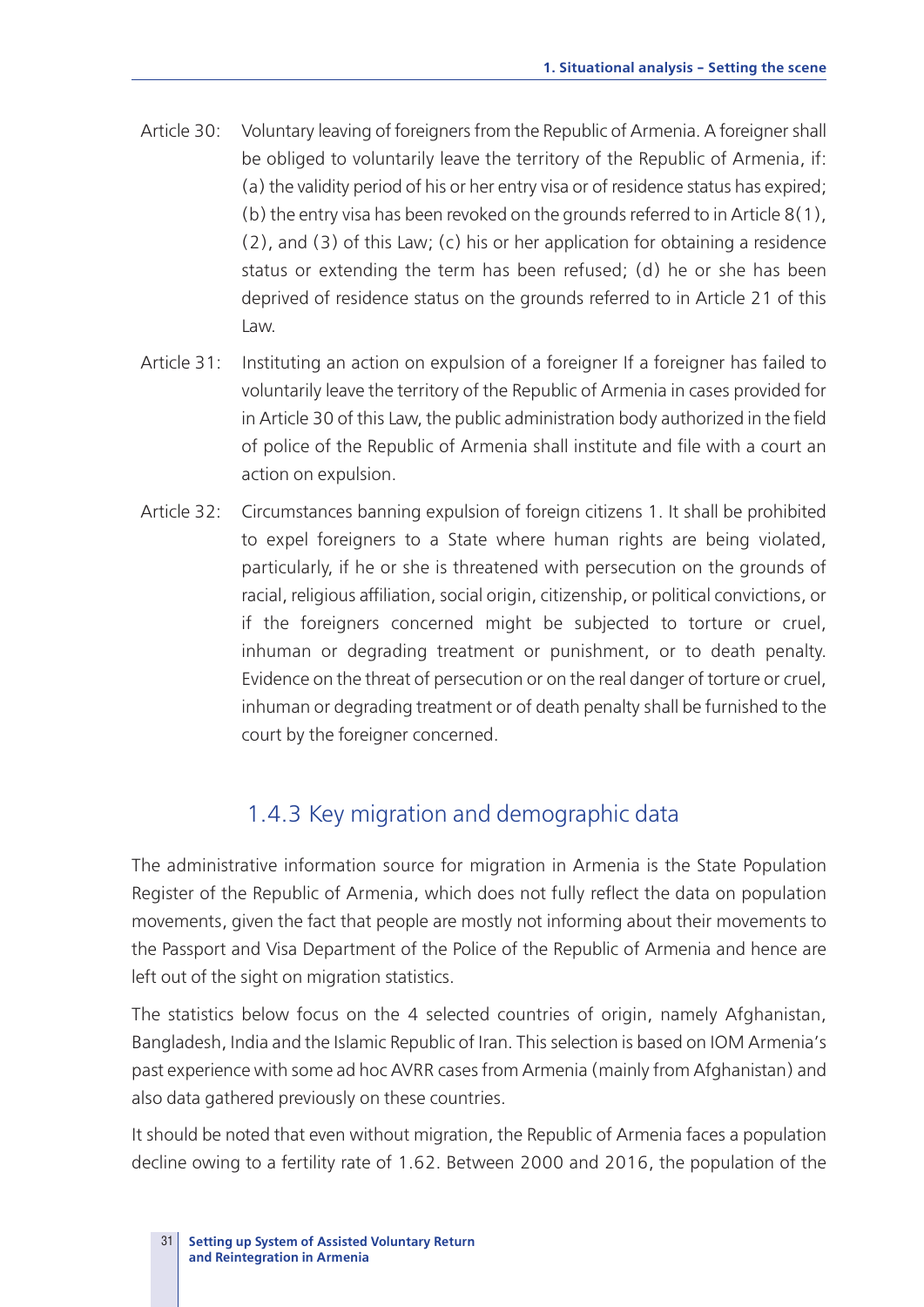Republic of Armenia decreased by 228,300 to 2,998,300 persons (stock). In recent years, however, more people have been arriving than departing. Arrivals include Armenians returning to the country, including those holding dual citizenship in countries in conflict, namely the Syrian Arab Republic, but also labour immigrants from countries such as India.

The migration statistics shows higher inflow of Indians and Iranians, and in some cases citizens of Bangladesh (from Police statistics). The major point is that statistics of the Migration Service (MS) and the National Security Service (NSS) Border Troops are not well coordinated and synchronized and sometimes such cases (from Afghanistan etc.) were not included in MS statistics. They appear in NSS border crossing numbers and in such cases they are directly referred to IOM office (if migrants were detained or their detention has come to an end). From the previous IOM experience, cases of Afghanistan were the most problematic, as migrants were the most vulnerable and had problems with documentation.

# *Overview of Asylum Seekers from the 4 target countries, disaggregated by sex (M/F), age group and country of Citizenship*

In 2019, a grand total of 248 asylum seekers registered their asylum application in Armenia. Among these, 107 originated from the Islamic Republic of Iran, 4 from India, 3 from Afghanistan and 2 from Bangladesh. The table below details their repartition by age group, per country of citizenship.

| 2019                                 |                 |          | $0 - 13$ | $14 - 17$ |          | $18 - 34$ |          | $35 - 64$      |          | $65+$ |          |
|--------------------------------------|-----------------|----------|----------|-----------|----------|-----------|----------|----------------|----------|-------|----------|
| <b>Country</b>                       | <b>TOTAL AS</b> | M        | F        | M         | F        | M         | F        | M              | F        | M     | F        |
| <b>Afghanistan</b>                   | 3               | 0        |          |           | $\Omega$ | 2         |          | $\overline{0}$ | $\Omega$ |       |          |
| <b>Bangladesh</b>                    | $\overline{2}$  | $\Omega$ | $\Omega$ | $\Omega$  | $\Omega$ |           | $\Omega$ |                | 0        |       | $\Omega$ |
| <b>India</b>                         | $\overline{4}$  | 0        |          | 0         | $\Omega$ | 1         |          | 3              | $\Omega$ |       |          |
| <b>Iran</b><br>(Islamic Republic of) | 107             | 11       | 6        | 3         | $\Omega$ | 31        | 12       | 25             | 17       |       |          |

*In terms of refugee status recognition, we can add that 45 asylum seekers from the Islamic Republic of Iran have been recognized as refugees and 4 from Afghanistan.* 

*Source:* Statistical Report, Migration Service.37

In 2018, a total of 218 asylum seekers registered their asylum application in Armenia. Among these, 57 originated from the Islamic Republic of Iran, 12 from Afghanistan and 11 from Bangladesh . No asylum request from Indian citizens has been recorded in 2018. The table below details the repartition of asylum seekers by age group, per country of citizenship.

<sup>&</sup>lt;sup>37</sup> www.migration.am/statistics.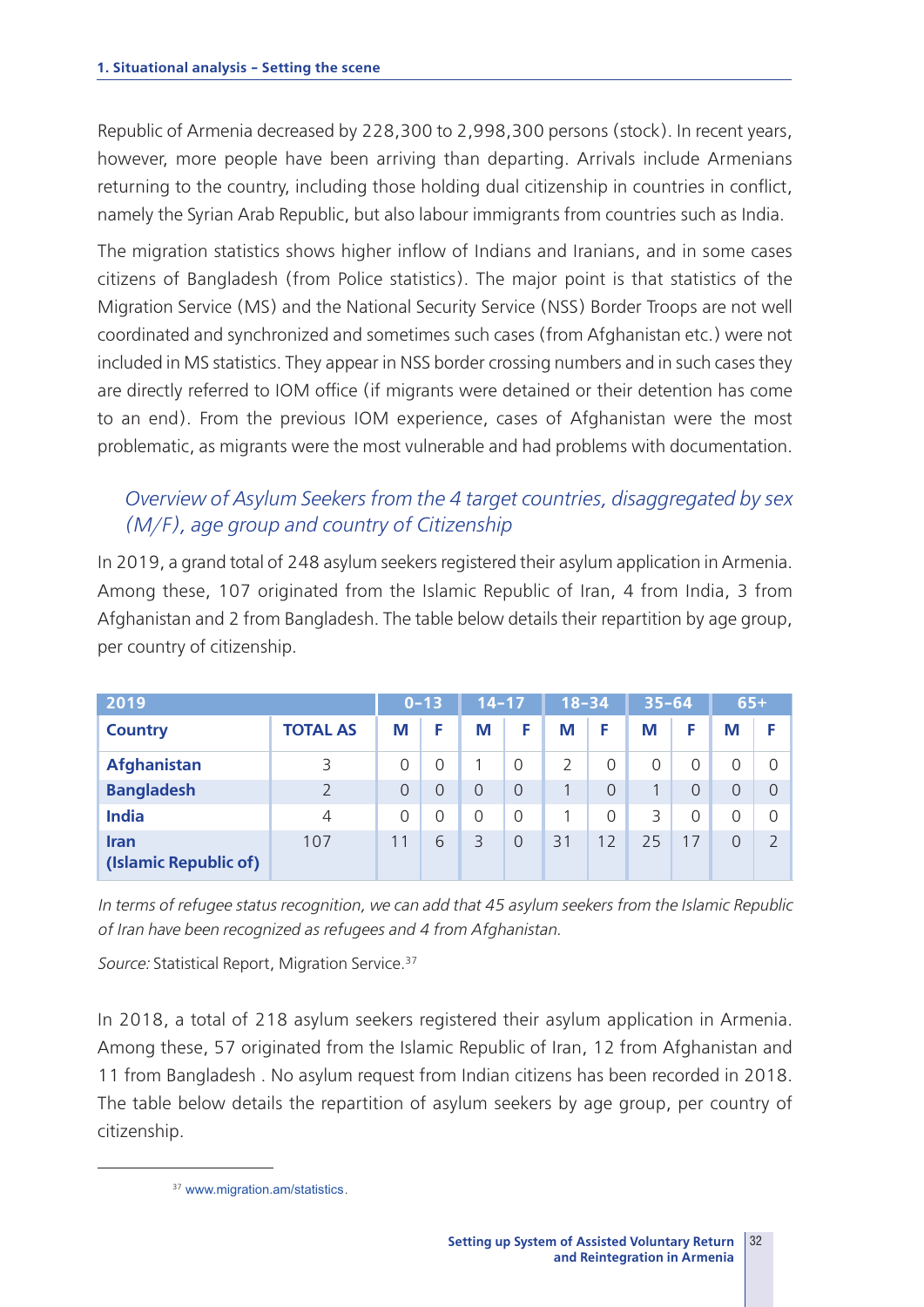| 2018                                 |                 |               | $0 - 17$       |    | $18 - 34$      |    | $35 - 64$ |  |
|--------------------------------------|-----------------|---------------|----------------|----|----------------|----|-----------|--|
| <b>Country</b>                       | <b>TOTAL AS</b> | M             | F              | M  | F              | M  | F         |  |
| <b>Afghanistan</b>                   | 12              | $\mathcal{P}$ | $\Omega$       | 9  |                | O  | ∩         |  |
| <b>Bangladesh</b>                    | 11              | $\Omega$      | O              |    | $\Omega$       | 4  | $\Omega$  |  |
| <b>India</b>                         | N/A             |               |                |    |                |    |           |  |
| <b>Iran</b><br>(Islamic Republic of) | 57              | 10            | $\overline{4}$ | 15 | $\overline{4}$ | 16 | 8         |  |

*Note: In terms of refugee status recognition, 2 asylum seekers from the Islamic Republic of Iran have been recognized as refugees (1 female 0 – 13 years and 1 male between 18 en dash 34).* 

*Source:* Demographic Handbook of Armenia.38

The tables below detail the distribution of foreigners with permanent, temporary and special residence status according to countries of citizenship and including grounds for granting status. It shows that India entails the biggest group of foreigners (1,835 foreigners in 2019 and 2,005 in 2018). Most of them were granted a temporary residence status (1,820 in 2019 and 1,979 in 2018). Indian citizens form about  $\frac{1}{4}$  of the total grand caseload. They are followed by Iranian citizens (1,254 foreigners in 2019 and 1,310 in 2018). Most of them were granted a temporary residence status (1,004 in 2019 and 1,060 in 2018). It should be highlighted that the Armenian nationality is the ground that is the most common for granting a residence status to Iranian citizens, and to a minor extent, to Indian citizens.

# Distribution of foreigners with permanent residence status according to countries of citizenship and grounds for granting status<sup>39</sup>

As highlighted in the tables below (year 2019 and 2018), Iranian citizens are the biggest group that was granted a permanent residence status (177 in 2019 and 163 in 2018), followed by Indian citizens (15 in 2019 and 26 in 2018). Main grounds for granting Iranian citizens such status were the 3 years of residence (79 in 2019 and 90 in 2018), followed by a business activity (41 in 2019 and 0 in 2018) and the Armenian nationality (57 in 2019 and 73 in 2018). Main grounds for Indian citizens were the 3 years of residence (11 in 2019 and 22 in 2018), followed by a business activity (2 in 2019 and 0 in 2018) and the Armenian nationality (2 in 2019 and 4 in 2018).

<sup>&</sup>lt;sup>38</sup> www.armstat.am/en/?nid=82&id=2225.<br><sup>39</sup> Source; Police Passport and Visa Department, Armenia.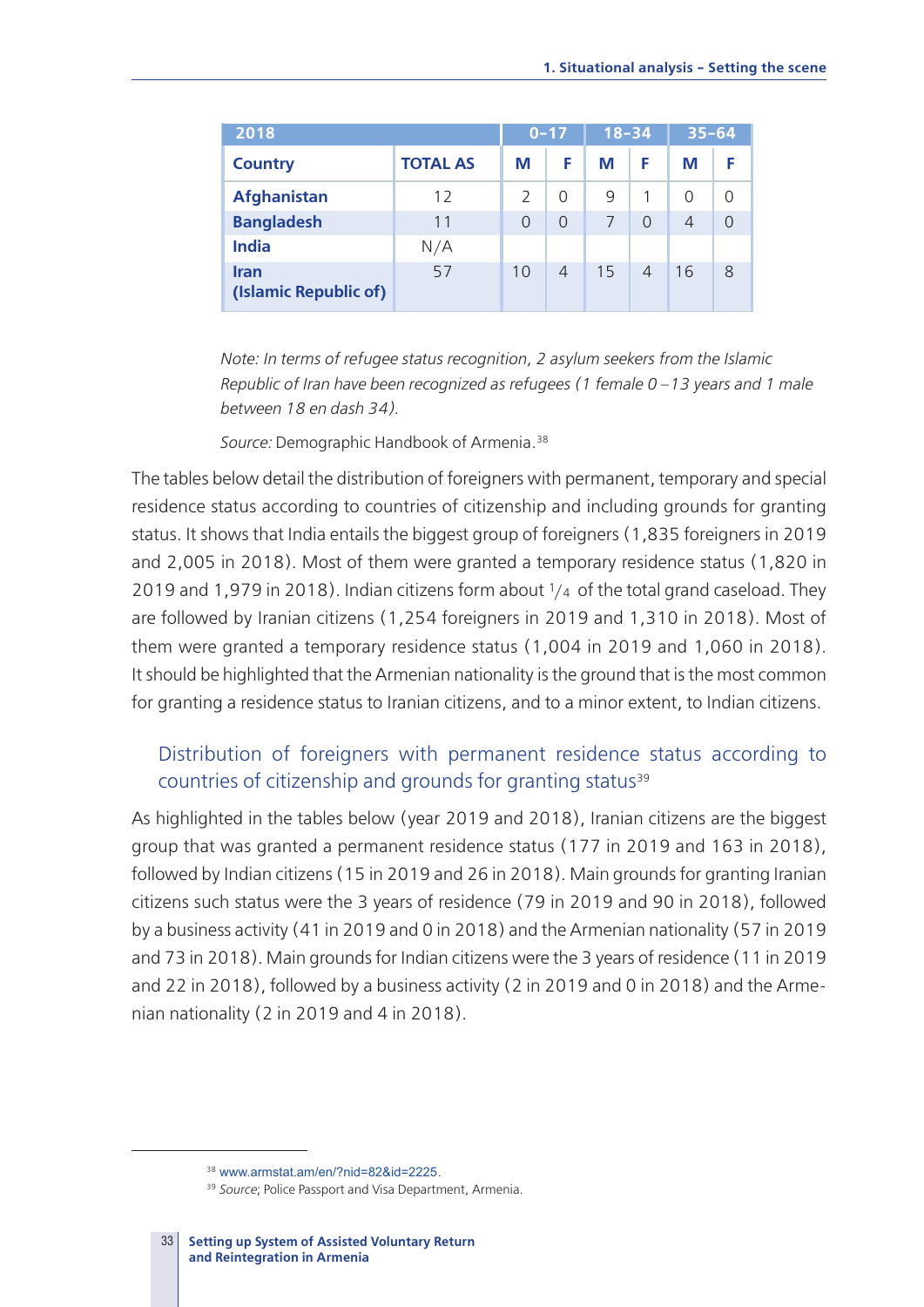| ZU 19                            |              |                                            |                          |                         |  |  |
|----------------------------------|--------------|--------------------------------------------|--------------------------|-------------------------|--|--|
|                                  |              |                                            |                          |                         |  |  |
| <b>Country of</b><br>citizenship |              | Including, the grounds for granting status |                          |                         |  |  |
|                                  | <b>TOTAL</b> | At least 3 years of<br>residence           | <b>Business activity</b> | Armenian<br>nationality |  |  |
| <b>Afghanistan</b>               | N/A          |                                            |                          |                         |  |  |
| <b>Bangladesh</b>                | N/A          |                                            |                          |                         |  |  |
| <b>India</b>                     | 15           | 11                                         | $\mathcal{P}$            | C,                      |  |  |
| <b>Iran</b>                      | 177          | 79                                         | 41                       | 57                      |  |  |
| (Islamic Republic of)            |              |                                            |                          |                         |  |  |

**2019** 

#### **2018**

| <b>Country of</b><br>citizenship |              | Including, the grounds for granting status |                          |                      |  |  |
|----------------------------------|--------------|--------------------------------------------|--------------------------|----------------------|--|--|
|                                  | <b>TOTAL</b> | At least 3 years of<br>residence           | <b>Business activity</b> | Armenian nationality |  |  |
| <b>Afghanistan</b>               | N/A          |                                            |                          |                      |  |  |
| <b>Bangladesh</b>                | N/A          |                                            |                          |                      |  |  |
| <b>India</b>                     | 26           | 22                                         |                          | 4                    |  |  |
| <b>Iran</b>                      | 163          | 90                                         | O                        | 73                   |  |  |
| (Islamic Republic of)            |              |                                            |                          |                      |  |  |

# Distribution of foreigners with *temporary* residence status according to countries of citizenship and grounds for granting status<sup>40</sup>

As highlighted in the tables below (year 2019 and 2018), Indian citizens are the biggest group that was granted a temporary residence status (1,820 in 2019 and 1,979 in 2018), followed by Iranian citizens (1,004 in 2019 and 1,060 in 2018). Main grounds for granting Indian citizens such status were education (1,591 in 2019 and 1,126 in 2018), followed by employment (139 in 2019 and 798 in 2018), reuniting with the family (47 in 2019 and 53 in 2018), and business activity (43 in 2019 and 2 in 2018). Main grounds for Iranian citizens were education (562 in 2019 and 466 in 2018), reuniting with family (229 in 2019 and 220 in 2018), business activity (64 in 2019 and 5 in 2018), and the Armenian nationality (8 in 2019 and 9 in 2018). Other groups that benefited from the temporary residence status were Bangladeshi citizens (5 in 2019 and 1 in 2018).

<sup>40</sup> *Source*; Police Passport and Visa Department, Armenia.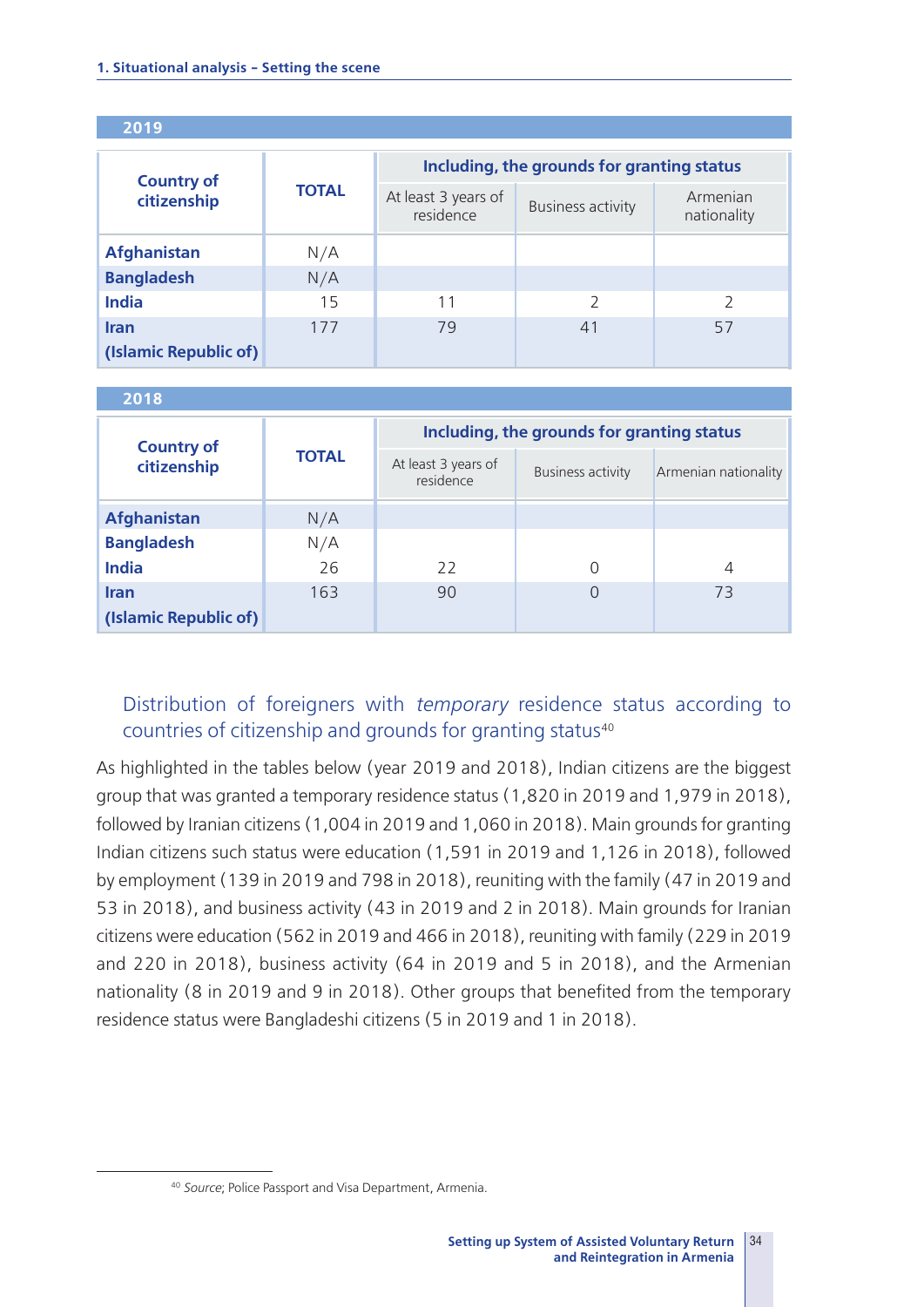|                                  |              | Including the grounds for granting status |           |              |                             |                         |  |
|----------------------------------|--------------|-------------------------------------------|-----------|--------------|-----------------------------|-------------------------|--|
| <b>Country of</b><br>citizenship | <b>TOTAL</b> | Reuniting<br>with family*                 | Education | Employment** | <b>Business</b><br>activity | Armenian<br>nationality |  |
| <b>Afghanistan</b>               | N/A          |                                           |           |              |                             |                         |  |
| <b>Bangladesh</b>                | 5            | $\Omega$                                  | 5         | $\Omega$     | $\Omega$                    | 0                       |  |
| India                            | 1,820        | 47                                        | 1,591     | 139          | 43                          | $\Omega$                |  |
| <b>Iran</b>                      | 1,004        | 229                                       | 562       | 141          | 64                          | 8                       |  |
| (Islamic Republic of)            |              |                                           |           |              |                             |                         |  |

#### **2019**

**2018** 

|                                  |              | Including the grounds for granting status |           |              |                             |                         |  |  |
|----------------------------------|--------------|-------------------------------------------|-----------|--------------|-----------------------------|-------------------------|--|--|
| <b>Country of</b><br>citizenship | <b>TOTAL</b> | Reuniting<br>with family*                 | Education | Employment** | <b>Business</b><br>activity | Armenian<br>nationality |  |  |
| <b>Afghanistan</b>               | N/A          |                                           |           |              |                             |                         |  |  |
| <b>Bangladesh</b>                |              | $\Omega$                                  |           | $\Omega$     | 0                           | 0                       |  |  |
| <b>India</b>                     | 1,979        | 53                                        | 1,126     | 798          | $\mathcal{L}$               | $\Omega$                |  |  |
| <b>Iran</b>                      | 1,060        | 220                                       | 466       | 360          |                             | 9                       |  |  |
| (Islamic Republic of)            |              |                                           |           |              |                             |                         |  |  |

spouse, parent or child of a foreigner with the status of temporary residence in the Republic of Armenia, or spouse or close relative (parent, child, brother, sister, grandmother, grandfather, grandchild) of a Republic of Armenia citizen or foreigner with the status of permanent or special residence in Armenia.

\*\* Availability of permission of state authorized body of the Republic of Armenia Government granting employment permission in the Republic of Armenia or signed labour agreement.

#### Distribution of foreigners with *special* residence status according to countries of citizenship and grounds for granting status <sup>41</sup>

As highlighted in the tables below (year 2019 and 2018), Iranian citizens are the only ones, among the 4 target groups of the present report, to have benefited from a special residence status in 2018 and 2019. The only ground for granting such status was the Armenian nationality (73 in 2019 and 87 in 2018).

<sup>41</sup> *Source*; Police Passport and Visa Department, Armenia.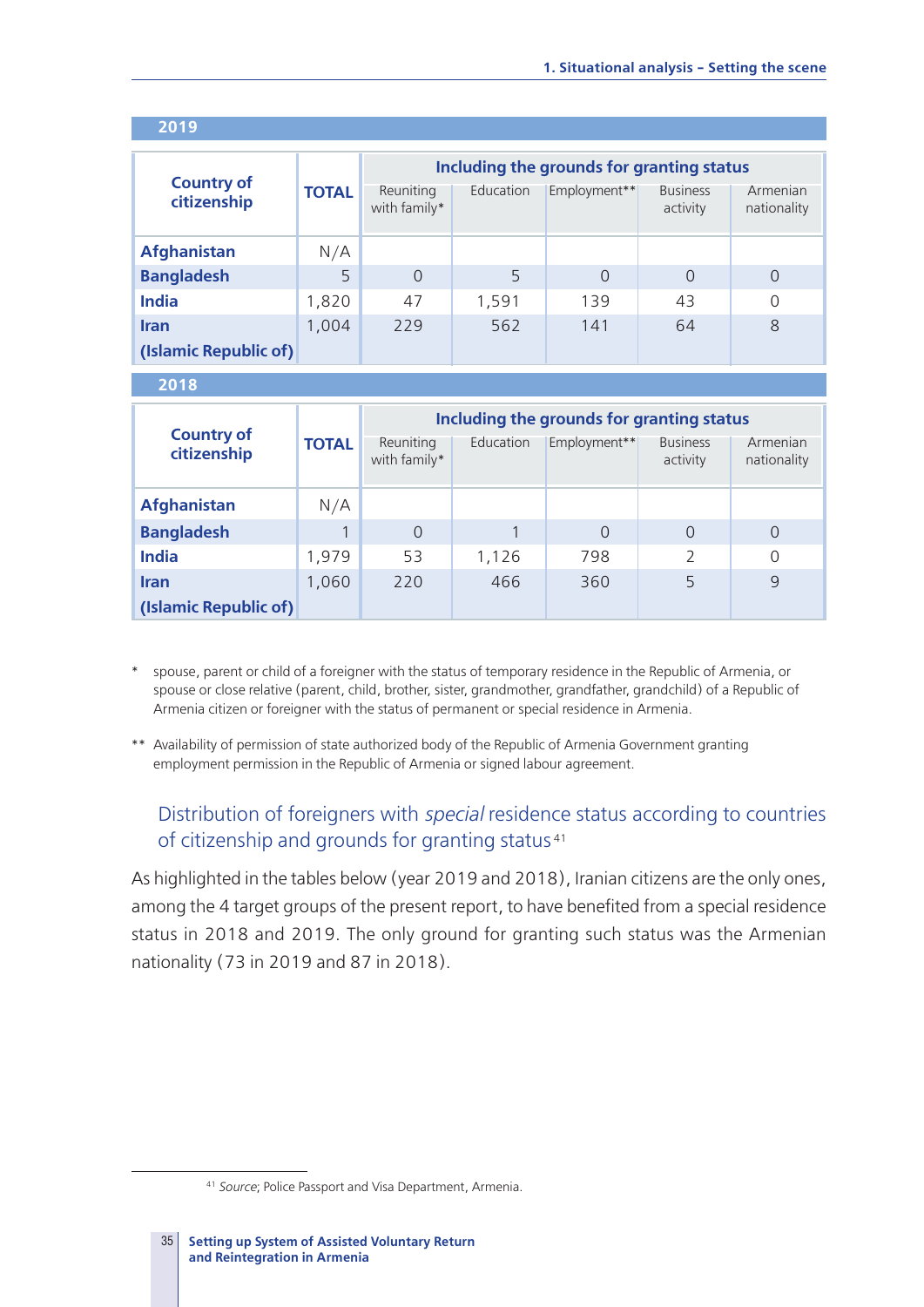| 2019                  |              |                                           |                      |  |  |
|-----------------------|--------------|-------------------------------------------|----------------------|--|--|
| <b>Country of</b>     | <b>TOTAL</b> | Including the grounds for granting status |                      |  |  |
| citizenship           |              | Economic or cultural                      | Armenian nationality |  |  |
| <b>Afghanistan</b>    | N/A          |                                           |                      |  |  |
| <b>Bangladesh</b>     | N/A          |                                           |                      |  |  |
| <b>India</b>          | N/A          |                                           |                      |  |  |
| <b>Iran</b>           | 73           |                                           | 73                   |  |  |
| (Islamic Republic of) |              |                                           |                      |  |  |

**2018** 

|                                  | <b>TOTAL</b> | Including the grounds for granting status |                      |  |  |  |
|----------------------------------|--------------|-------------------------------------------|----------------------|--|--|--|
| <b>Country of</b><br>citizenship |              | Economic or cultural                      | Armenian nationality |  |  |  |
| <b>Afghanistan</b>               | N/A          |                                           |                      |  |  |  |
| <b>Bangladesh</b>                | N/A          |                                           |                      |  |  |  |
| <b>India</b>                     | N/A          |                                           |                      |  |  |  |
| <b>Iran</b>                      | 87           |                                           | 87                   |  |  |  |
| (Islamic Republic of)            |              |                                           |                      |  |  |  |

#### **Overview of border crossings**

| <b>2020</b> (January - June 2020) |                 |                |
|-----------------------------------|-----------------|----------------|
| <b>COUNTRY</b>                    | <b>Arrivals</b> | Departures     |
| <b>Afghanistan</b>                | 1               | $\mathfrak{D}$ |
| <b>Bangladesh</b>                 | 9               | 10             |
| <b>India</b>                      | 2,613           | 4,777          |
| <b>Iran</b>                       | 13,747          | 17,000         |
| (Islamic Republic of)             |                 |                |
| 2019                              |                 |                |
| <b>COUNTRY</b>                    | <b>Arrivals</b> | Departures     |
| <b>Afghanistan</b>                | 50              | 60             |
| <b>Bangladesh</b>                 | 67              | 310            |
| <b>India</b>                      | 36,951          | 34,060         |
| <b>Iran</b>                       | 141,596         | 134,896        |
| (Islamic Republic of)             |                 |                |
| 2018                              |                 |                |
| <b>COUNTRY</b>                    | <b>Arrivals</b> | Departures     |
| <b>Afghanistan</b>                | 22              | 23             |
| <b>Bangladesh</b>                 | 35              | 38             |
| <b>India</b>                      | 30,368          | 26,720         |
| <b>Iran</b>                       | 138,922         | 138,174        |
| (Islamic Republic of)             |                 |                |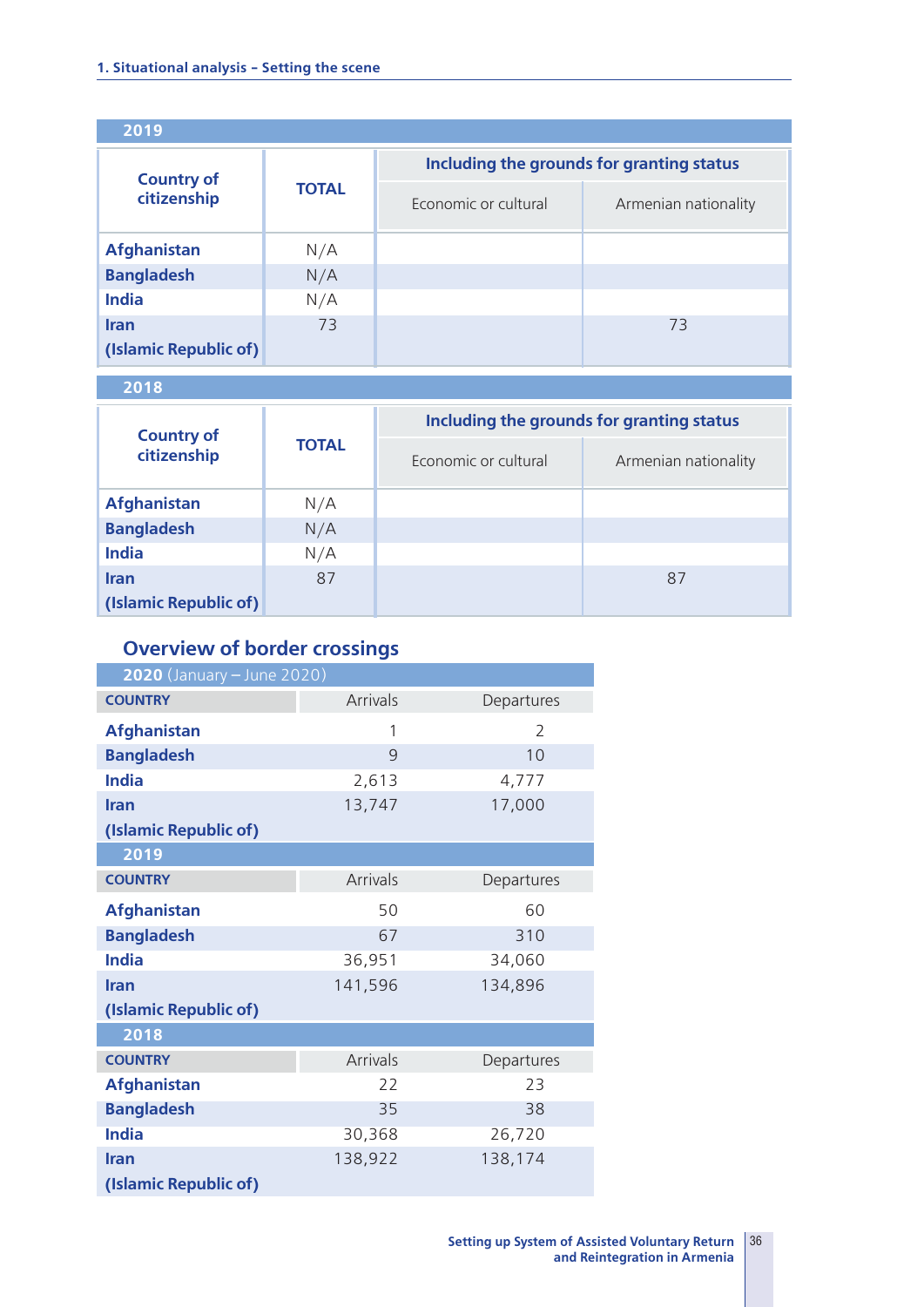# 2. The Assisted Voluntary Return and Reintegration Framework

# **2.1 IOM's AVRR global framework**

The return and reintegration of migrants<sup>42</sup> unwilling or unable to remain in host or transit countries have gained renewed political importance in the agenda of national and international policymakers around the world. Increasingly mixed and complex movements of a growing number of migrants are taking place,<sup>43</sup> with many of them remaining stranded or finding themselves in irregular situations for prolonged periods of time.

As a Related Organization to the United Nations system, IOM is the leading intergovernmental organization in the field of migration and works closely with government, intergovernmental and non-governmental partners. With 173 Member States, a further 9 States holding observer status and offices in over 100 countries, IOM is dedicated to providing services and advice to governments and migrants. IOM is mandated by its Constitution to ensure orderly migration, inter alia, through voluntary return and reintegration assistance. In particular, IOM emphasizes that voluntariness remains a precondition for all its AVRR activities.

Since 1979, IOM has been implementing AVRR programmes worldwide as a humane and dignified approach to return and reintegration.

AVRR is a key strategy in ensuring humane and orderly movement of migrants. It is an indispensable component of a migration management approach mutually beneficial to migrants, governments and other relevant stakeholders affected by migration.

<sup>42</sup> The term "migrant" refers to "any person who is moving or has moved across an international border or within a State away from his/her habitual place of residence, regardless of (1) the person's legal status; (2) whether the movement is voluntary or involuntary; (3) what the causes for the movement are; or (4) what the length of the stay is" (International Organization for Migration (IOM), "Key migration terms", available from

www.iom.int/key-migration-terms).<br><sup>43</sup> Mixed movements are defined as movements "in which a number of people are travelling together, generally in an irregular manner, using the same routes and means of transport, but for different reasons. People travelling as part of mixed movements have varying needs and pro les and may include asylum seekers, refugees, trafficked persons, unaccompanied/separated children, and migrants in an irregular situation" (Office of the United Nations High Commissioner for Refugees (UNHCR), 10-Point Action Plan on Mixed Migration, 2012, p. 291).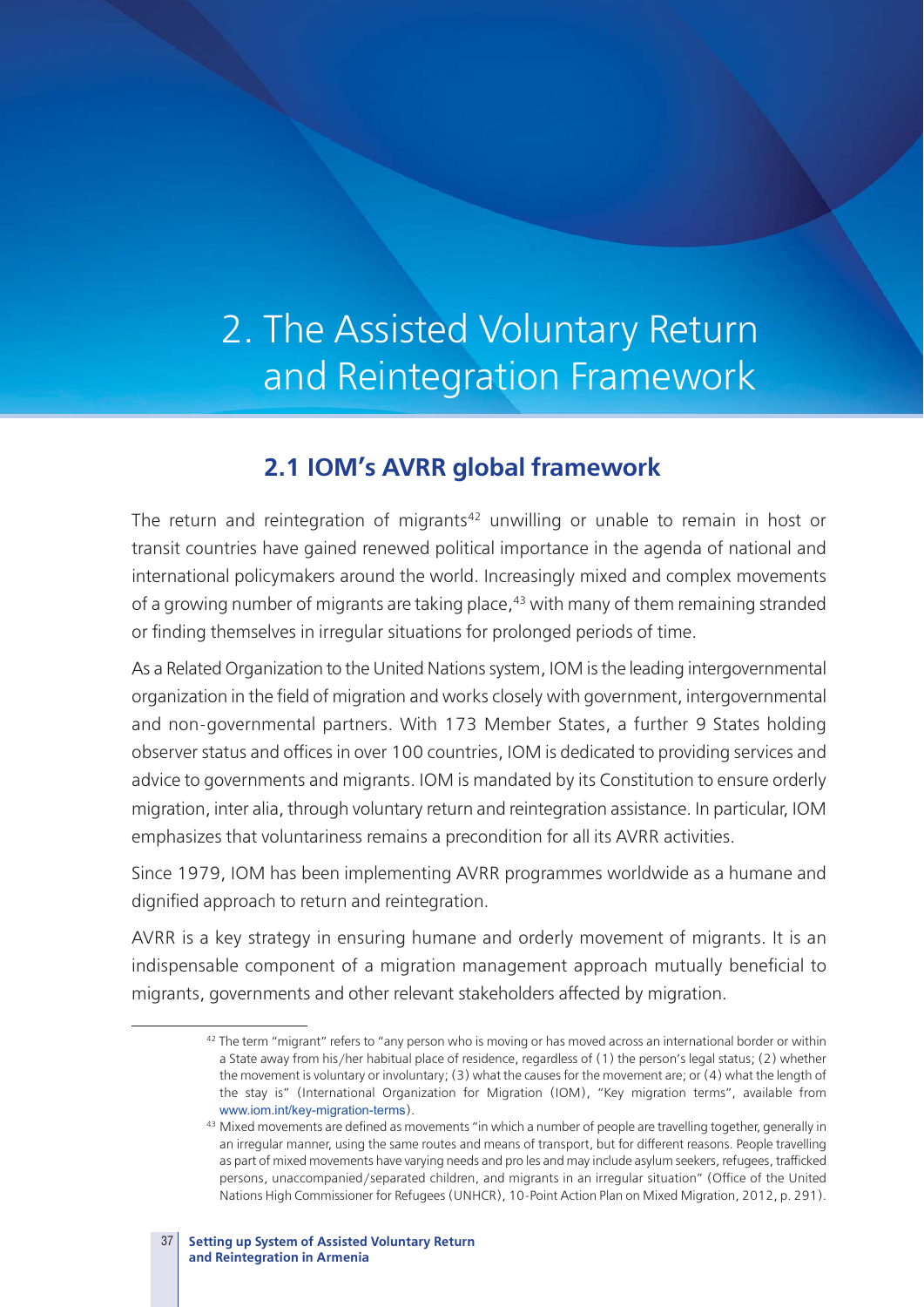In line with its mandate, IOM's key policy considerations when developing and implementing AVRR projects encompass:44

- $\triangleright$  safeguarding dignity and rights of migrants in operating returns, while seeking adherence to applicable international principles and standards;
- $\triangleright$  preserving the integrity of regular migration structures and asylum procedures;
- $\triangleright$  enhancing dialogue and cooperation between origin, transit and host countries involved in the return process and reinforcing the responsibility of countries of origin towards their returning nationals;
- $\blacktriangleright$  addressing, to the extent possible, the drivers of irregular migration;
- $\triangleright$  advocating for the adoption of an integrated approach to return, including post-return reintegration assistance, and;
- $\triangleright$  working with national and international partners in both host country and country of origin, to promote international dialogue and implement capacity-building for AVRR initiatives.

The Global Compact for Safe, Orderly and Regular Migration<sup>45</sup> also recognizes the need for facilitating safe and dignified return and readmission, as well as sustainable reintegration (Objective 21).

AVRR programmes contribute to the achievement of the targets set in the Global Compact for Migration which calls upon states to provide migrants with opportunities for safe and dignified return and sustainable reintegration. Specifically, it calls upon states to promote the implementation of child-and gender sensitive return and reintegration programmes (Global Compact for Migration, objective 21 (b)). It works towards contributing to Target 10.7 of the 2030 Agenda to facilitate orderly, safe, regular, and responsible migration and mobility of people, including through facilitating voluntary returns, thereby underlining the relevance of AVRR as an essential pillar of migration management systems and as a preferred option for migrants to return in a humane and dignified manner.

In addition, AVRR contributes to Target 10.2, which is to empower/promote the social, economic and political inclusion of all, irrespective of age, sex, disability, race, ethnicity, origin, religion, or economic or other status – by supporting returnees in their economic, social and psychosocial reintegration processes in their countries and communities of origin. Through local partnerships and cooperation in the implementation of and referrals for reintegration support, AVRR is also relevant to achieving Target 17.17, which is to encourage and promote effective public, public–private and civil society partnership.

<sup>44</sup> www.iom.int/assisted-voluntary-return-and-reintegration.

<sup>45</sup> Global Compact for Safe, Orderly and Regular Migration (A/RES/73/195) 2018, available from www.un.org/en/ga/search/view\_doc.asp?symbol=A/RES/73/195.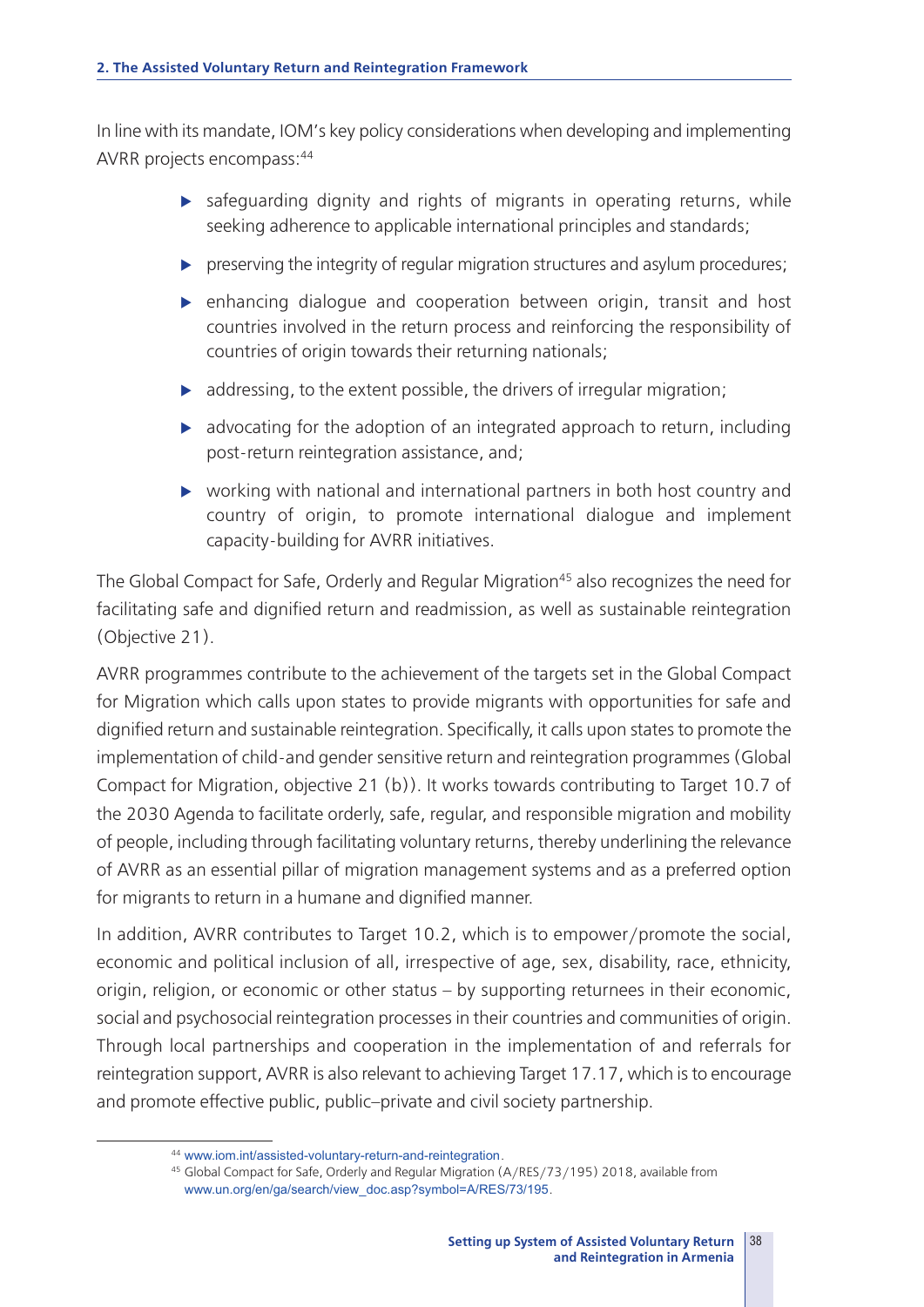Furthermore, by engaging and building the capacity of all relevant stakeholders at the local, regional and national levels, AVRR programmes foster a broader and more comprehensive understanding of the importance of well-managed return policies, thereby relating to Target 17.9, which is to enhance international support for implementing effective and targeted capacity-building in developing countries to support national plans to implement all the sustainable development goals, including through North – South, South – South and triangular cooperation. Such an approach is particularly relevant to countries facing challenges and/or limited capacity in reintegrating returning migrants.

The Migration Governance Framework (MiGOF)<sup>46</sup> provides a comprehensive overview of the essential elements for planned and well-managed migration. It underlines principles and objectives that are also embedded in IOM's approach to voluntary return assistance and reintegration. By offering migrants the possibility to return in a safe and dignified manner, AVRR contributes to achieving MiGOF Objective 3, which stipulates that "Migration should take place in a safe, orderly and dignified manner". By providing assistance to reintegration, AVRR supports the achievement of MiGOF Objective 1, which states that "Good migration governance and related policy should seek to advance the socioeconomic well-being of migrants and society". It derives from this approach that voluntary return and reintegration should not be considered in isolation from other components of migration management.

# *IOM*'*s Framework for Assisted Voluntary Return and Reintegration*

The framework for assisted voluntary return and reintegration (hereinafter referred to as the Framework)49 builds on IOM's long-standing contribution in this area and marks an important milestone in the Organization's engagement in AVRR. Designed to guide both policymakers and AVRR practitioners, the scope of the Framework goes beyond IOM's own engagement. Considering the diversity of AVRR projects' eligibility criteria, available resources, national policies, implementation partners and operational contexts, the Framework proposes a road map to address voluntary return and reintegration in a holistic way – one that responds to the needs of the individual returnees, the needs of the communities to which they return and the priorities of concerned governments, calling for the adoption of coordinated measures, policies, and practices between stakeholders responsible for migration management and development at the international, national and local levels.

The Framework lays out the key principles that in IOM's view need to be adhered to in order to support dignified voluntary returns and sustainable reintegration. Building on 40 years of practice, the document also proposes six concrete objectives which are applied throughout the voluntary return and reintegration process. These principles and objectives underpin

<sup>46</sup> For more information on the IOM Migration Governance Framework (MiGOF), see:

www.iom.int/sites/default/files/about-iom/migof\_brochure\_a4\_en.pdf.<br><sup>47</sup> www.iom.int/sites/default/files/our\_work/DMM/AVRR/a\_framework\_for\_avrr\_online\_pdf\_optimized\_20181112.pdf.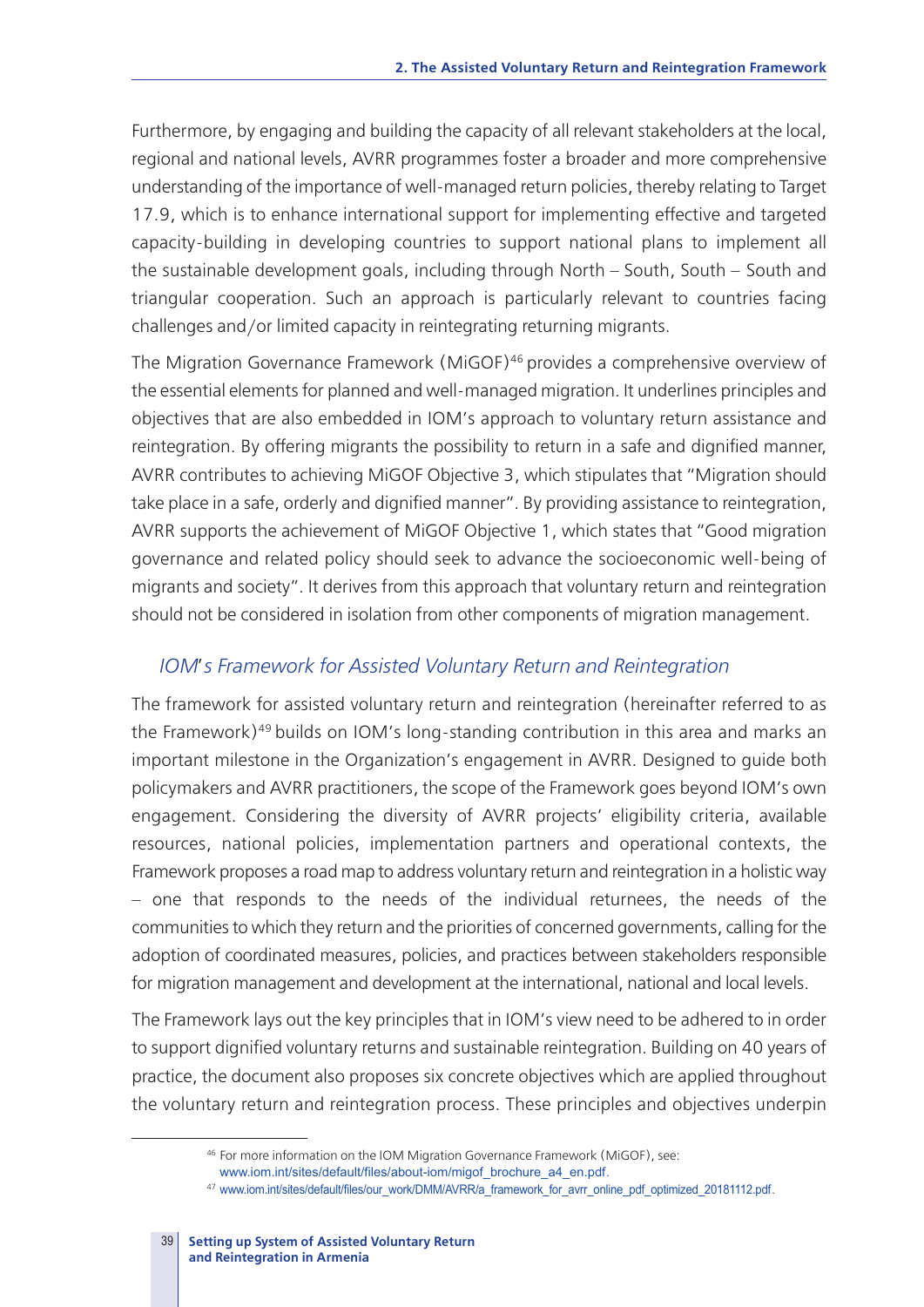IOM's commitment to facilitate orderly, safe, and responsible migration and to contribute to migrants' socioeconomic well-being, in line with the 2030 Agenda for Sustainable Development, the Global Compact for Migration and the MiGOF.



These principles and objectives underpin IOM's commitment to facilitate orderly, safe, and responsible migration and to contribute to migrants' socioeconomic well-being, in line with the 2030 Agenda for Sustainable Development, the Global Compact for Migration, and the MiGOF.

The principles and objectives outlined in the IOM's AVRR Framework contributes to achieving Objective 21 of the Global Compact, and in particular actions 21.b, 21.f, 21.h, 21.i and 21.g, which focus, among other things, on voluntary programmes, migrant children, evidence-based programming, monitoring and sustainable reintegration. They also contribute to objectives 1, 3, 4, 7, 12, 13, which focus on providing accurate and timely information, availability of information, address and reduce vulnerabilities, access to documentation and provide alternatives to detention.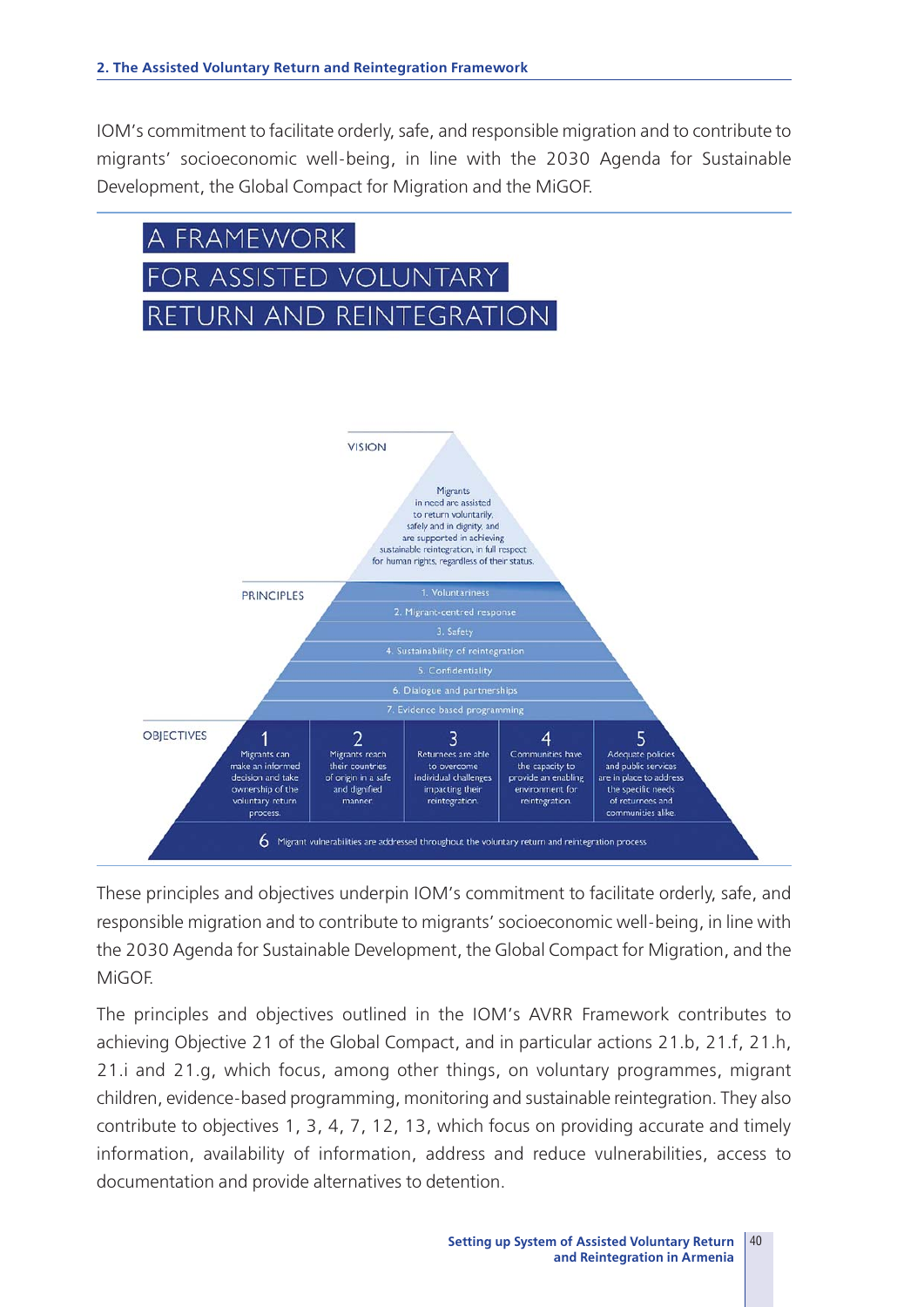The strategic objectives of AVRR framework the following:

#### **Objective 1:** Migrants can make an informed decision and take ownership of **the voluntary return process**

Access to timely, unbiased and reliable information is essential. It allows migrants to make an informed decision and fosters preparedness for return and ownership of the return process, thereby enhancing prospects for sustainable reintegration.

#### **Related activities**

#### *Conducting outreach and awareness-raising activities*

Outreach activities help to ensure that migrants who may be in need of return and reintegration assistance, as well as other information multipliers such as communities, diaspora, consular representations and other relevant stakeholders, are aware of AVRR. Information provided to migrants should be objective and based on up-to-date facts. Whenever possible, mapping and engaging with migrant communities and relevant diplomatic representations in the design and implementation of awareness-raising activities can foster broader outreach and assure that messages are adequately shaped to address identified information needs and are well understood by the target group.

#### *Counselling migrants on return and reintegration assistance*

Individualized counselling enables potential returnees to consider all their available rights and options in the host or transit country and in the country of origin, be informed on the assistance that they would receive and on the conditions of the voluntary return and reintegration assistance process, and consequently decide whether return is the best alternative for them.

Counselling should be provided in a language that can be understood by the migrant. It should take place in conditions that allow migrants to ask questions and express their views freely, including their concerns. It may, but does not have to, result in one's decision to return voluntarily, and migrants can change their mind at any stage prior to departure.

Migrants may also need support to contact their communities and families, whose members can play an important role in migrants' decision-making. In some cases, it may be necessary to undertake specific assessments of the migrant's ability to make a competent decision on the return and to express his/her willingness to return.

A number of different actors may have a role in the counselling process. Close collaboration and partnerships between all stakeholders involved contribute to avoiding duplication of efforts and ensuring that migrants are provided with accurate information in a reliable,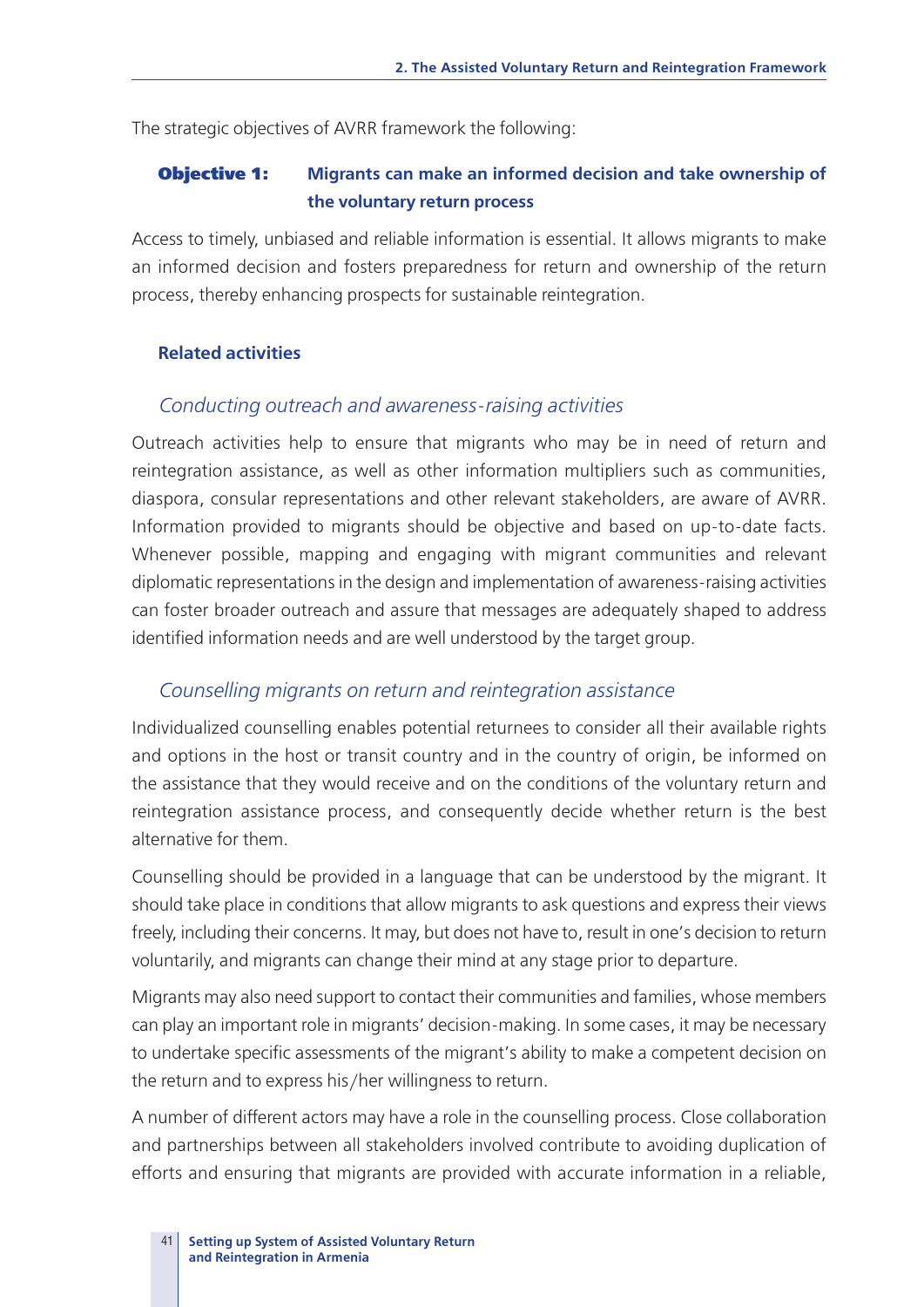coherent and transparent manner. Alternatively, migrants who wish to pursue legal options to remain in the host country should be referred to available and relevant legal assistance. As part of this process, and in accordance with international law, migrants should be informed of the possibility to receive assistance and support by various actors, including government asylum authorities, the Office of the United Nations High Commissioner for Refugees (UNHCR) and its partners, child protection authorities, authorities in charge of the protection of VoTs and others as required.

#### **Objective 2:** Migrants reach their countries of origin in a safe and dignified **manner**

Ensuring migrants reach their countries of origin in a safe and dignified manner implies a number of administrative and logistic arrangements and the provision of movement assistance. Specific processes and safeguards related to migrants in vulnerable situations also apply.

#### **Related activities**

#### *Facilitating administrative and logistical arrangements*

Travel preparations include a variety of administrative and logistical arrangements, from arranging all necessary documents and booking the tickets to organizing operational assistance needed upon departure, transit, and arrival.

The return journey should be organized in the most suitable and viable ways. As much as possible, returnees should travel on commercial lines like any other passengers, as this represents a cost- and time-effective option that preserves migrant dignity and anonymity.

#### *Providing travel assistance*

Migrants may need assistance upon departure and during transit, to go through check-in, passport and security controls.

For instance, accompanying measures or escorts may be relevant to ensure the well-being and security of migrants such as elderly people or unaccompanied migrant children. When health conditions and related needs have been identified at the preparatory stage, arrangements have to be made for a medical escort and medical care all along the travel duration, along with other medical equipment such as stretchers and wheelchairs, as needed. Specific travel measures have to be put in place when facilitating the return of unaccompanied and separated children, elderly migrants and VoTs.

#### *Assisting returnees upon arrival*

Whenever requested, immediate assistance upon arrival in the country of origin should be provided to returnees, for instance, in the form of onward transportation to the final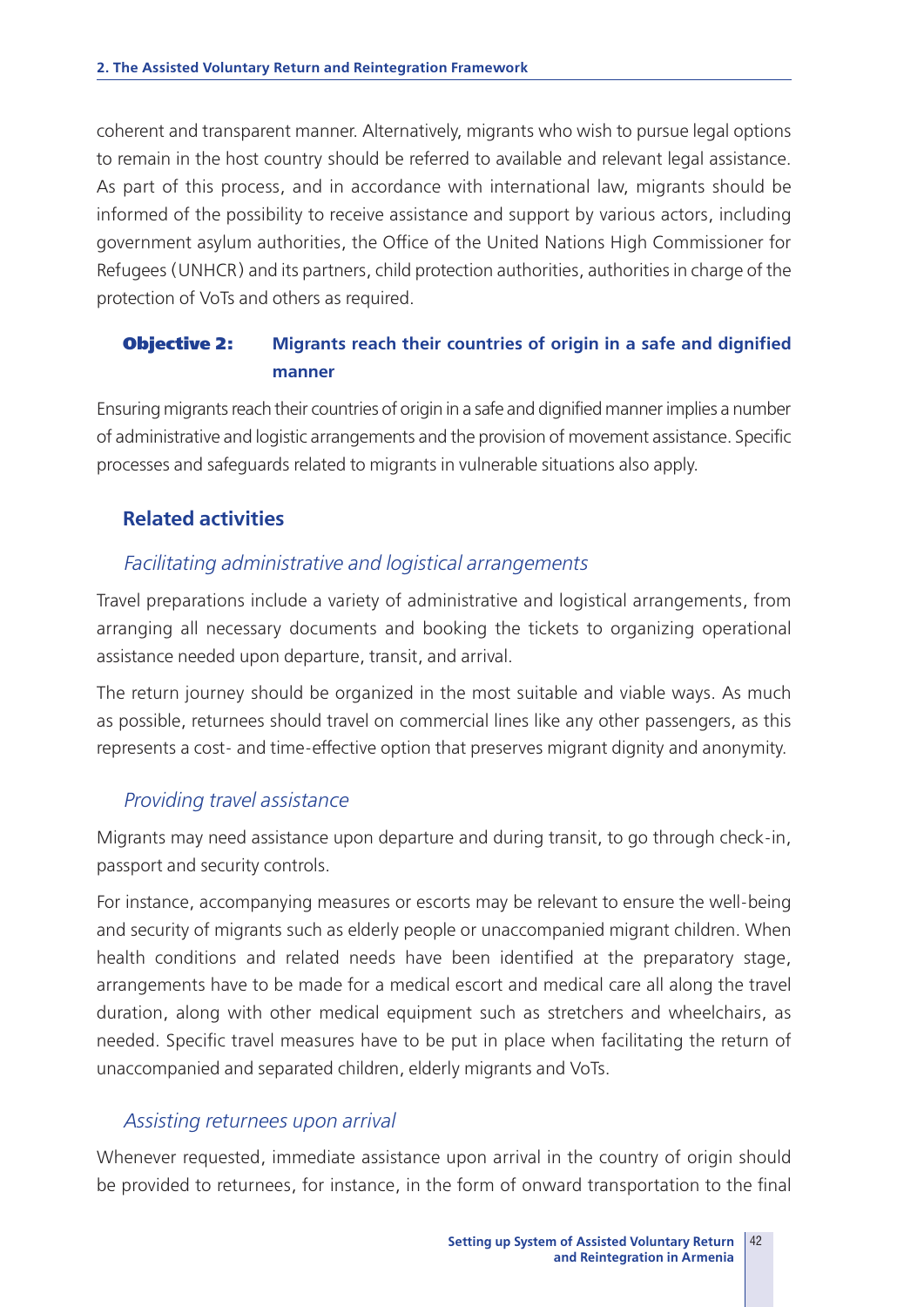destination and/or in arranging overnight accommodation. Specific arrangements should be in place for migrants in vulnerable situations who may require immediate support upon arrival.

#### **Objective 3:** Returnees are able to overcome individual challenges impacting **their reintegration**

Individual assistance seeks to empower the returnees first and foremost, and create an environment in which they can take ownership of the reintegration process. Accordingly, a flexible approach is required to provide reintegration assistance that is adapted to the returnees' needs, profiles and preferences, as well as to the different return contexts.

#### **Related activities**

#### *Collecting information on available reintegration support*

Mapping stakeholders providing reintegration-related services to returnees, available opportunities and constraints within the socioeconomic context enables the provision of comprehensive and up-to-date information to returnees during both pre-departure and post-arrival counselling sessions. Importantly, it allows to put in place effective referral mechanisms.

#### *Counselling and referring returnees to reintegration-related services*

Individual counselling sessions allow the identification of various economic, social and psychosocial challenges that returnees may face during their reintegration process. Returnees are supported in designing their reintegration plans, which aim to respond to individual needs, address vulnerability factors, and build on skills while taking into account the specific opportunities and constraints in the returnees' communities of return. An effective referral system allows for the identified needs to be matched with services, such as psychosocial support and health care, as well as existing training, education and employment opportunities.

#### *Providing reintegration grants*

Reintegration grants can be provided in cash, in kind, or in a combination of both to help returnees meet their most pressing needs and/or support educational or livelihood activities. This may entail support for micro-business set-up, housing, medical assistance, education, vocational training and job placement, among others, depending on individual needs and local opportunities. They should be as flexible as possible to respond to identified needs.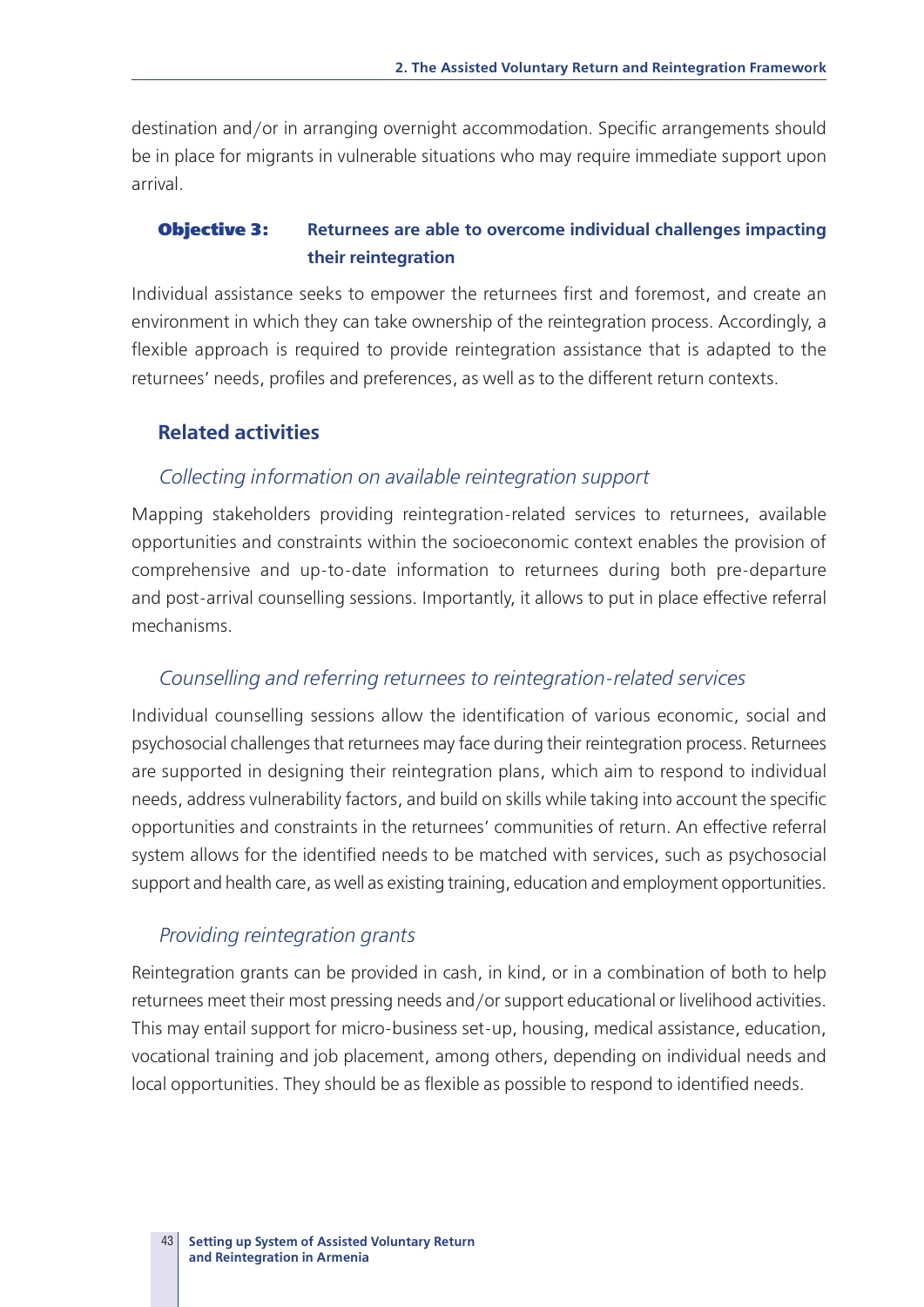#### **Objective 4:** Communities have the capacity to provide an enabling **environment for reintegration**

The role that communities play in migrant reintegration can be manifold. Communities can provide an environment conducive for reintegration in terms of safety nets, strong social networks, psychosocial support and financial resources. When communities perceive return positively, this allows migrants to return without the risk of being stigmatized, enabling them to re-establish social ties and facilitating reinsertion into society. Similarly, the reintegration process should also benefit (or, at least, not harm) communities through migrants' contributions, skills and experiences. At the same time, receiving communities may not have the capacities, structures or resources to facilitate reintegration. Especially in contexts where the number of returnees is considerable, this may lead to competition over available resources and significantly hamper the returnees' reintegration. A returnee's ability to reintegrate within the community may further be impacted when return is seen as a failure or when the decision to migrate in the first place is seen as abandonment. Return(s) may also result in further economic pressure on migrant communities or families, due, for example, to unrecovered migration-related debts. Therefore, community-based initiatives are critical to strengthen a community's capacity to absorb returnees and mitigate any feelings of resentment or hostility that a returning migrant may face, for instance, for receiving assistance, or, on the contrary, for returning empty-handed.

# **Related activities**

# *Identifying and addressing the needs and existing opportunities within the community*

A socioeconomic assessment undertaken in communities with a high number of returns and/or strong outward migratory pressure helps identify the impact of return migration on the community as a whole. It is important to include communities themselves to the extent possible in the process of such assessments to align reintegration activities with their needs and priorities and ensure that they are not negatively affected or discriminated against by the actions taken. Engaging communities inclusively in reintegration interventions from the outset also fosters local ownership of initiatives and therefore enhances sustainability after the assistance has ended.

#### *Promoting reintegration activities linking returnees and communities*

Joint initiatives that encourage the inclusive participation of returnees and non-migrant populations alike, while addressing the targeted communities' needs, can foster social cohesion between returnees and their communities. Activities can range from the set-up of training programmes and job creation initiatives in partnership with the private sector to the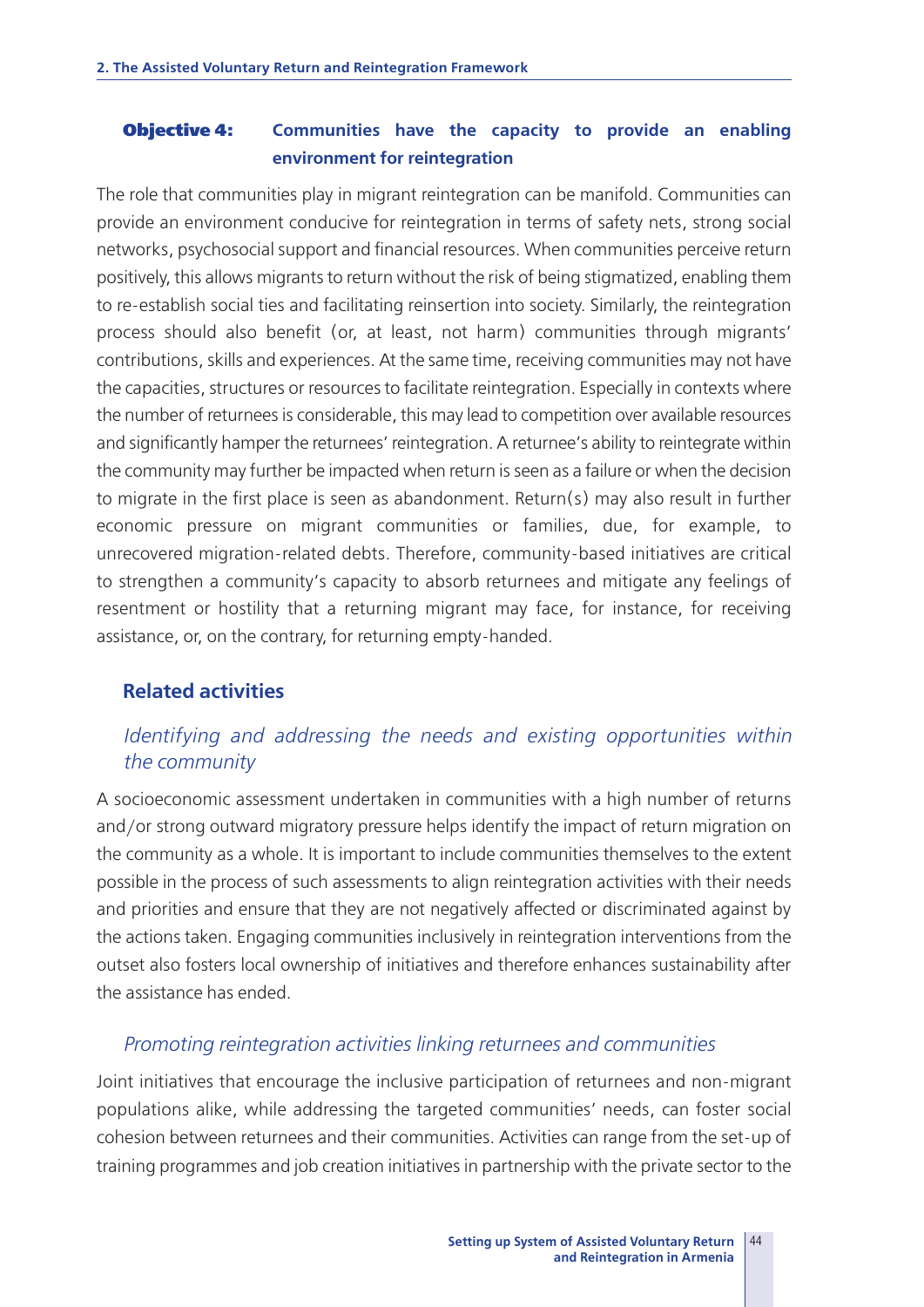implementation of small-scale infrastructure projects such as water irrigation and road construction, to name a few. Such interventions do not only reinforce a community's capacity to absorb their returning members but may also contribute to strengthening the links between return migration and local development. They allow the community to harness the skills of returnees while also addressing issues that impact the larger community.

#### **Objective 5:** Adequate policies and public services are in place to address the **specific needs of returnees and communities alike**

A returnee's ability to successfully reintegrate is influenced by the political, institutional, environmental, economic and social conditions in his/her country of origin. The existence or absence of return and reintegration-related policies and legal instruments, cooperation between various government departments at the local and national levels, and the degree of engagement of the private sector, diaspora, and civil society impact on returnees' access to employment and basic services, such as housing, education, health and psychosocial assistance.

In some countries of origin, capacities and infrastructure are not adequate to provide returnees and local population alike with an appropriate level of services, protection and assistance. Policy and technical and material support to public institutions, the private sector, and civil society may be necessary to address these gaps. Furthermore, countries with significant returns may also require support to develop adequate policies and structures to address the needs of returning nationals.

Interventions reinforcing the provision of essential services and fulfilment of rights in key areas, such as education, health, psychosocial assistance, access to natural resources, employment and housing for returnees and non-migrant populations alike, are required to address these necessities at the structural level.

#### **Related activities**

#### *Involving governments in the design of reintegration-related programmes*

Reintegration-related activities must be shaped in line with the needs and priorities identified by governments and civil societies in countries of origin. The effectiveness and ownership of processes and activities can be fostered by engaging local and national authorities and stakeholders in the design of reintegration-related programmes.

# *Strengthening national and local capacities to provide reintegration services to returning migrants*

Structural interventions may be directed at strengthening national capacities to provide reintegration services to returning migrants. This may include providing technical support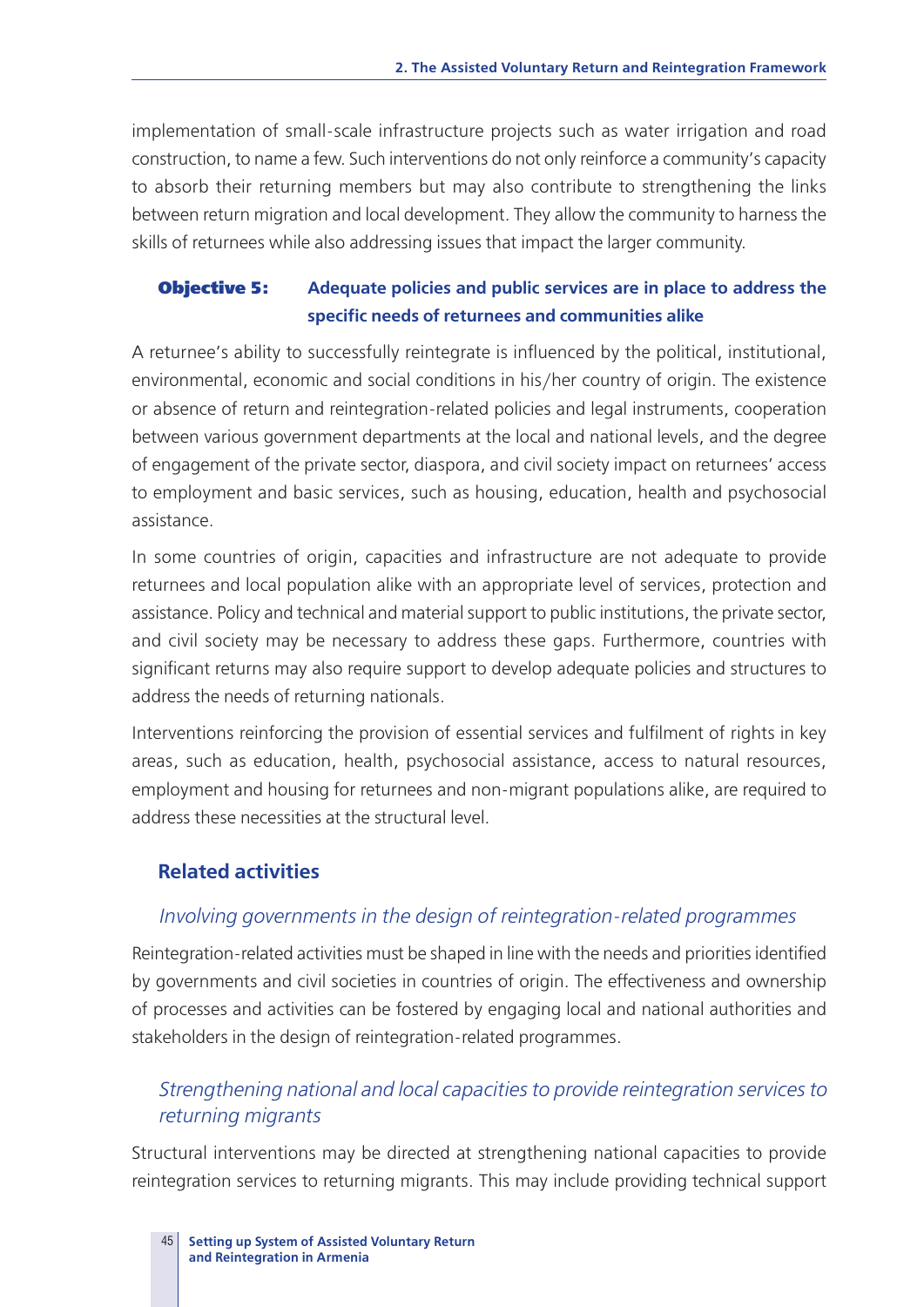and tools, facilitating cross-sectoral coordination, establishing national networks and referral mechanisms, and providing training and conferences to exchange good practices and discuss lessons learned.

# *Setting up coordination mechanisms to foster complementarity and coherence across reintegration-related activities*

Return and reintegration policies are more effective when linked with the protection of migrant rights and with development opportunities in the country of origin, particularly those that address the root causes of migration. Effective coordination is required to build on synergies between development and reintegration efforts while ensuring that specific needs of returnees and communities alike are targeted in all efforts. All stakeholders involved – government and non-governmental, public and private, local and international – must be engaged in fostering coordination, complementarity and coherence across reintegrationrelated activities. To this aim, complementarities between different funding instruments need to be identified, namely, those used to address return management and those supporting community stabilization and cooperation for development. Development plans and any migration strategies at the national and local levels should equally be taken into consideration during the programme design and synergies should be explored wherever possible.

#### *Strengthening policy frameworks to promote well-managed migration*

Activities at the structural level may include analysis, design, and implementation of migration-related awareness-raising campaigns, revision or upgrade of policy frameworks at the national level, or support to national and local authorities in the development of return and reintegration-friendly policies, as well as of standard operating procedures and protocols. Efforts at the regional and global levels should promote the adoption of international and regional policies and the formulation of minimum standards, principles, and approaches for dignified return and sustainable reintegration, for example, by strengthening regional policy dialogues, such as the Regional Conference on Migration (also known as the Puebla Process) and the Migration Dialogue for Southern Africa (MIDSA).

#### **Objective 6:** Migrant vulnerabilities are addressed throughout the voluntary **return and reintegration process**

Migrants in vulnerable situations require tailored protection and assistance that directly responds to their immediate needs and addresses the risk factors that contribute to their vulnerability.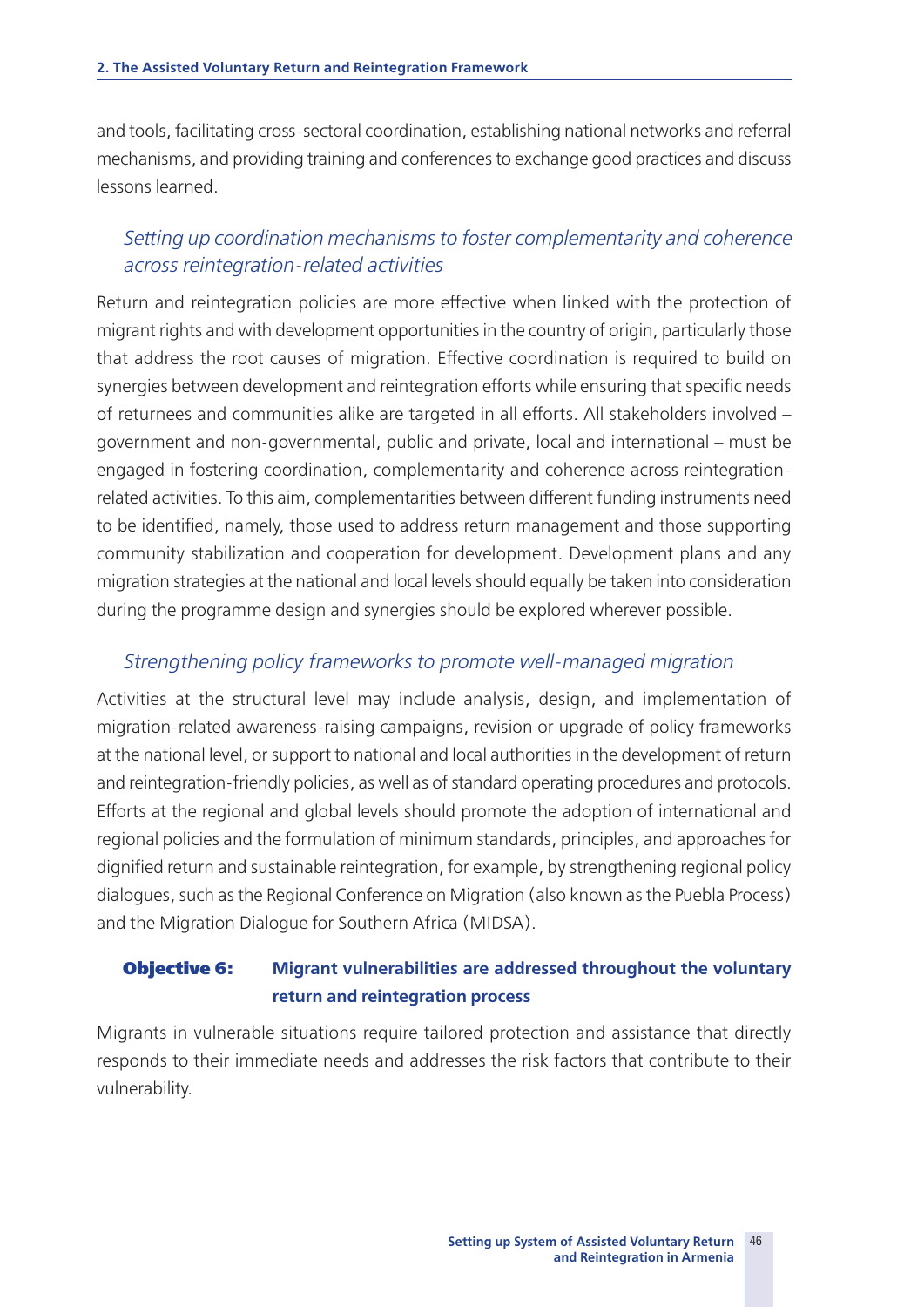#### **Related activities**

#### *Identifying migrants in vulnerable situations*

Vulnerability assessments form part of the individual counselling. These assessments should not focus solely on specific categories of migrants. Instead, they should be based on a complete understanding of the factors that contributed to the individual migrant's or group of migrants' vulnerabilities, and the resources and capacities they themselves can mobilize to resist or recover from their vulnerabilities.<sup>48</sup>

Vulnerability assessments allow determining whether the return is a viable solution or not for the migrant. If the vulnerability does not bar the return, the assessment should aim to identify potential assistance needs, ensuring that the availability of specific services in the country of origin is being taken under consideration and that the assistance is tailored to individual needs, before and during the return as well as throughout the reintegration process.

Additional safeguards apply for assisting migrants with specific needs, such as the following procedure.

#### *Assisting migrants with health-related needs*

For migrants with health-related needs, return may be associated with increased risks due to long journeys, stressful situations or difficult travel conditions. Specific and individualized assistance to migrants with health-related needs is critical, not only to ensure access to health services and tailored assistance during their travel but also to guarantee the uninterrupted continuation of treatment in their countries of origin. Steps to be taken when providing voluntary return and reintegration assistance to migrants with health needs include the following:

- $\triangleright$  Gathering information on the availability and accessibility of health services in countries of origin prior to departure;
- $\triangleright$  Arranging adequate pre-departure and travel assistance according to the nature of pre-existing health conditions, the need to ensure continuity of treatment and requirements for specific arrangements during the return journey;
- $\triangleright$  Assisting returnees in accessing existing health and social support during reintegration, including trough referrals to public services and non-governmental organizations.

<sup>48</sup> IOM Global Compact thematic paper: "Protection of the human rights and fundamental freedoms of migrants and the specific needs of migrants in vulnerable situations", available from www.iom.int/sites/default/files/our\_work/ODG/GCM/IOM-Thematic-Paper-Protection-of-Human-Rightsand-Vulnerable-Migrants.pdf.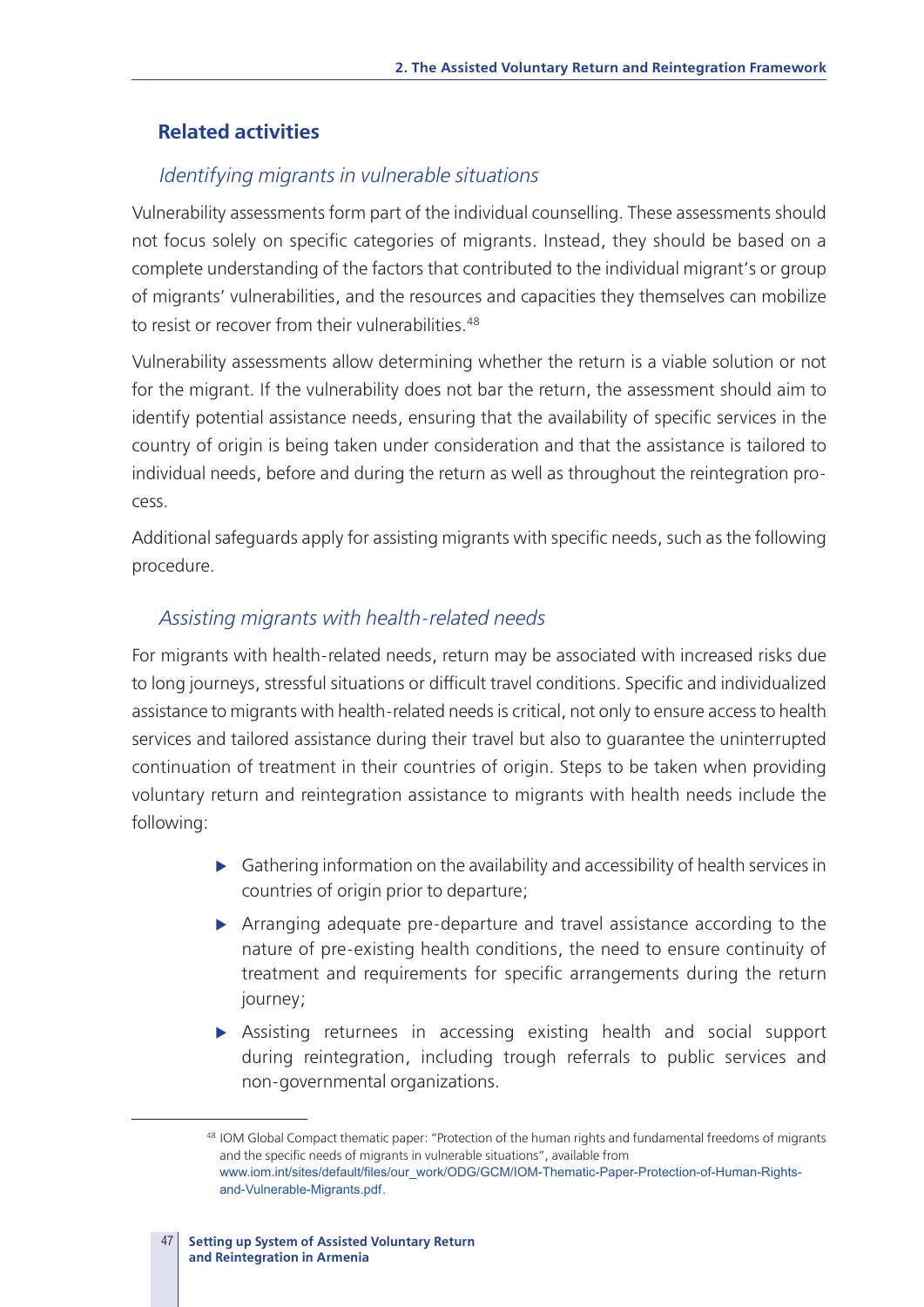#### *Protecting victims of trafficking*

The well-being and protection of VoTs are the main concern during the whole AVRR process. Depending on the specific situation of each individual, VoTs may face ongoing security concerns in the host country or be at heightened risk in their countries of origin. Accordingly, individual risk and needs assessments are required to adequately determine whether the VoT is in imminent danger in the host country and/or if return to the home community could present a potential risk of being retrafficked, could lead to any reprisals against the returned VoTs, or give rise to any other negative consequences upon return.

#### *Reuniting unaccompanied and separated children with their families*

When assisting the voluntary return and reintegration of unaccompanied and separated children, all actions have to be guided by the protection of the rights of the child, as enshrined in the Convention on the Rights of the Child (CRC).49

# **2.2 IOM's Integrated Approach to Reintegration**

Reintegration is generally understood as a multidimensional process enabling individuals to re-establish the economic, social and psychosocial relationships needed to maintain life, livelihood and dignity and achieve inclusion in civic life.50

The notions of return and reintegration are intimately interlinked with that of sustainability. While there is no universally agreed definition of sustainable reintegration, as part of its integrated approach to reintegration, IOM defines sustainable reintegration as follows: '*Reintegration can be considered sustainable when returnees have reached levels of economic self-sufficiency, social stability within their communities, and psychosocial well-being that allow them to cope with (re)migration drivers. Having achieved sustainable reintegration, returnees are able to make further migration decisions a matter of choice, rather than necessity*'.<sup>51</sup>

This definition is based on trends identified in existing literature, on IOM's practice, and on a review of complementary approaches outside the traditional scope of AVRR. It recognizes that returnees need to participate fully in the economic and social life of their return communities, and that developing a sense of psychosocial well-being after return is crucial

<sup>&</sup>lt;sup>49</sup> The Convention on the Rights of the Child (CRC) is an international treaty which is binding on 196 States Parties. The CRC is a comprehensive instrument that sets out the rights of all children. Its core principles include the principle of non-discrimination, the right to participation, the right to life, survival and

development of the child, as well as the principle of the best interests of the child.<br><sup>50</sup> IOM, 2019a, Glossary on Migration.<br><sup>51</sup> IOM's paper "Towards an Integrated Approach to Reintegration in the Context of Return" (20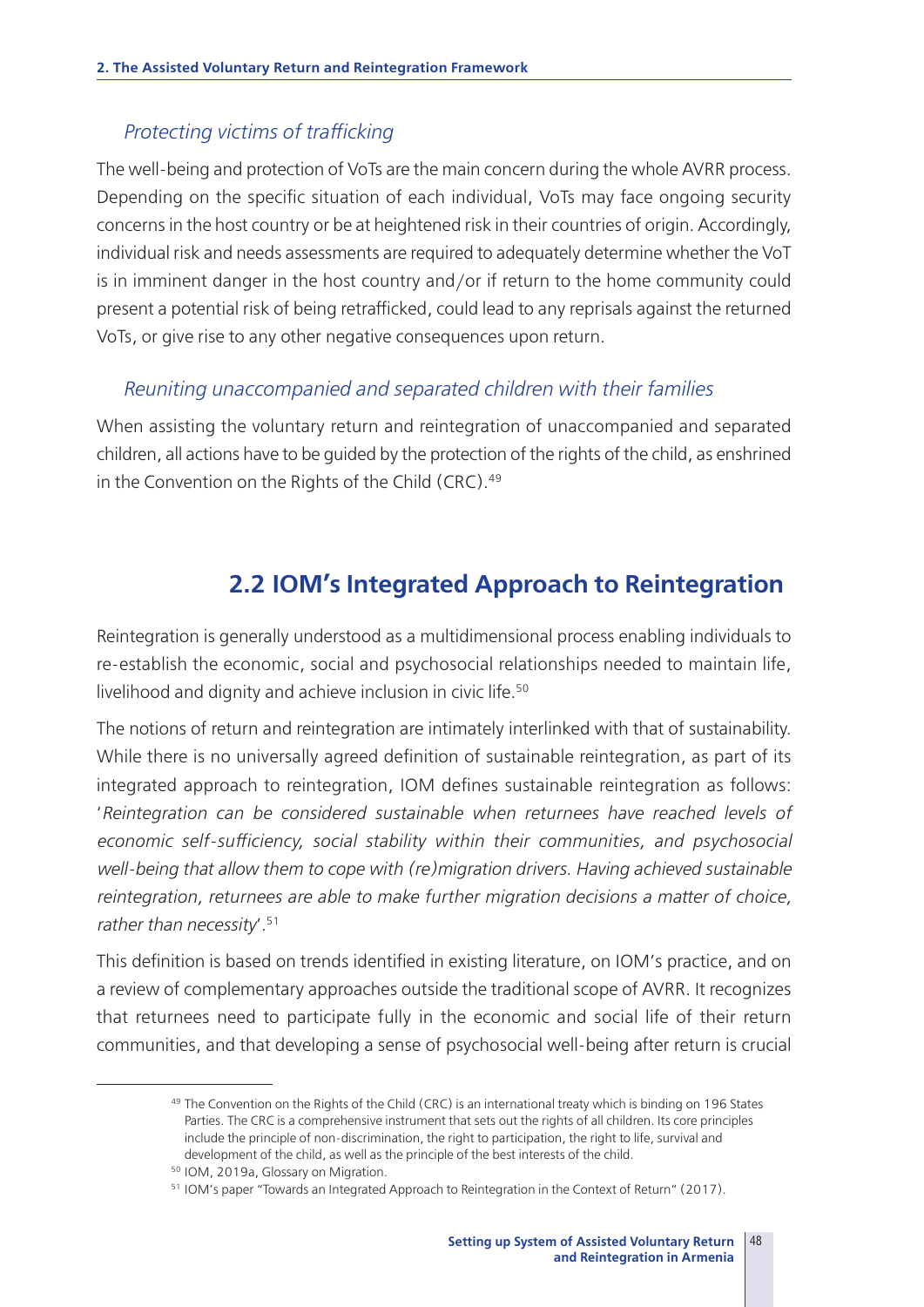to their sustainable reintegration. Consequently, sustainability of reintegration is not only dependent on the returning individual, but also on the local community and the structural situation the environment of return. Economically self-sufficient returnees are able to provide for themselves and their families, and develop a capacity to participate in and benefit from local economic activities in a dignified manner.

It is equally crucial that the returnee feels a sense of belonging: that they enjoy strong social relationships and engaged in the immediate community of return. The migrant`s return should have a positive influence on – or at least not worsen – conditions in the community of return (families and other actors). A migrant`s psychosocial well-being rests on a minimum sense of safety and security and on availability of basic services (education, housing, water and sanitation, health care). The returnee`s positive attitude towards recreating a sustainable lifestyle in the place of return also forms a crucial cornerstone to all other reintegration efforts.

IOM asserts that reintegration support can only be successful if there is a level of re-inclusion across all economic, social and psychosocial dimensions. This can require different levels of interventions. At the individual level, the specific needs of beneficiaries (and when relevant, family members or households) should be covered and support for these provided upon return. At the community level, concerns of families and the non-migrant population in the community of return should be addressed by strengthening social links and increasing the absorption capacity of communities in regions with high levels of return. At the structural level, ensuring access to adequate local public services fosters an environment for re-establishing a dignified existence.

This definition also implies the absence of a direct correlation between successful reintegration and further migration after return. Further migration can still be a choice regardless of whether reintegration is successful, partially successful or unsuccessful. On the other hand, returnees are unlikely to reintegrate if they find themselves, for example, in situations where moving again or relying on a family member abroad is considered necessary for their physical or socioeconomic survival and well-being.52

The IOM definition reflects the broader understanding of the reintegration process and the need for various levels of intervention. IOM recognizes the misconception of directly comparing a returnee to members of the local population: if the community of origin cannot sustain stable livelihoods and already defies migratory pressures, it is much more unlikely

<sup>52</sup> While the reintegration elements of the integrated approach are part of the development strategies in countries of origin, development aid should not aim to limit further migration. It is widely acknowledged that improvement in development indicators generally leads to increased mobility in the short term, as a result of broadening opportunities and the opening of regular migration channels. In the context of return, however, a positive change in structural factors affecting reintegration allows individual returnees to make a genuinely free choice, rather than opting for (largely irregular) re-migration out of necessity.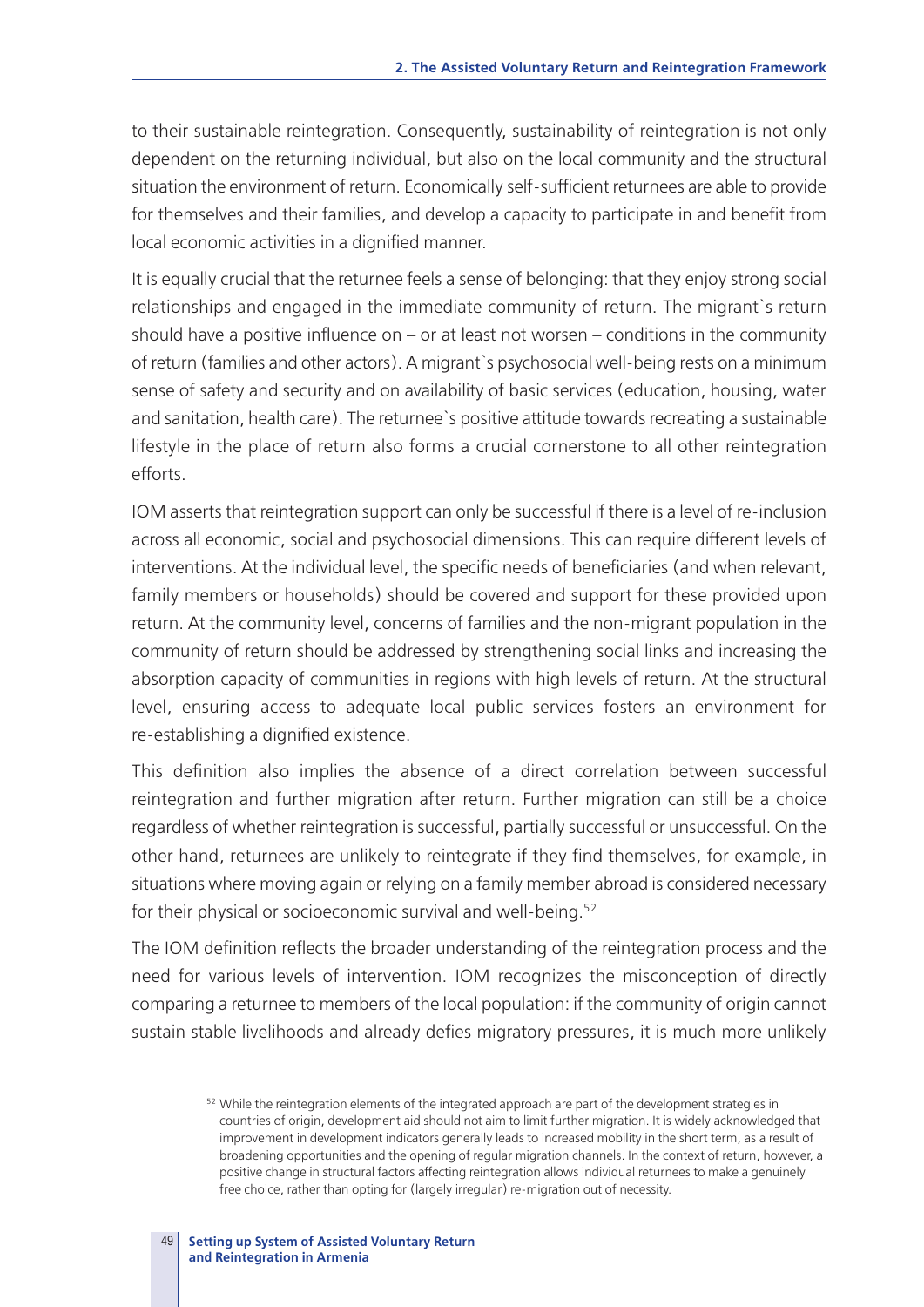that a returnee to this environment will be reintegrated in a way that is sustainable. Attaining sustainable livelihood levels comparable to the local community will not be possible if push factors remain strong, or if returnees' aspirations are not fulfilled. Especially in more unstable or underdeveloped environments, access to basic services and safety might be limited for all, providing little opportunities for sustainable reintegration. If such structural factors are not addressed, they will continue to result in migration as a coping mechanism for actual or perceived inadequate standards of living, insecurity and lack of opportunities.

With the aim of achieving sustainable reintegration as it is defined above, and based on its years of experience, IOM conceptualized its integrated approach to reintegration<sup>53</sup> in 2017. The basic premise of this approach is that the complex, multidimensional process of reintegration requires a holistic and needs-based approach. Such an approach takes into consideration the various factors that can affect reintegration, including economic, social and psychosocial dimensions. It responds to the needs of individual returnees and the communities to which they return in a mutually beneficial way, while also addressing the structural factors at play.

To meet these objectives, IOM's integrated approach deploys three levels of support:

- $\triangleright$  The individual level has initiatives to address the specific needs and vulnerabilities of returnees and returning family members;
- $\blacktriangleright$  The community level encompasses initiatives that respond to the needs, vulnerabilities and concerns of communities to which migrants return, including returnee families and the non-migrant population;
- $\triangleright$  Structural level initiatives promote good governance of migration through engagement with local and national authorities and stakeholders and supports continuity of assistance through adequate local public services.

Within each of these levels, IOM's integrated approach addresses three dimensions of reintegration:

- $\triangleright$  The Economic dimension covers aspects of reintegration that contributes to re-entering the economic life and sustained livelihoods;
- $\triangleright$  The Social dimension addresses returning migrants' access to public services and infrastructure in their countries of origin, including access to health, education, housing, justice and social protection schemes;
- $\triangleright$  The Psychosocial dimension encompasses the reinsertion of returning migrants into personal support networks (friends, relatives, neighbours) and

<sup>53</sup> IOM's Reintegration Handbook:

https://publications.iom.int/system/files/pdf/iom\_reintegration\_handbook.pdf.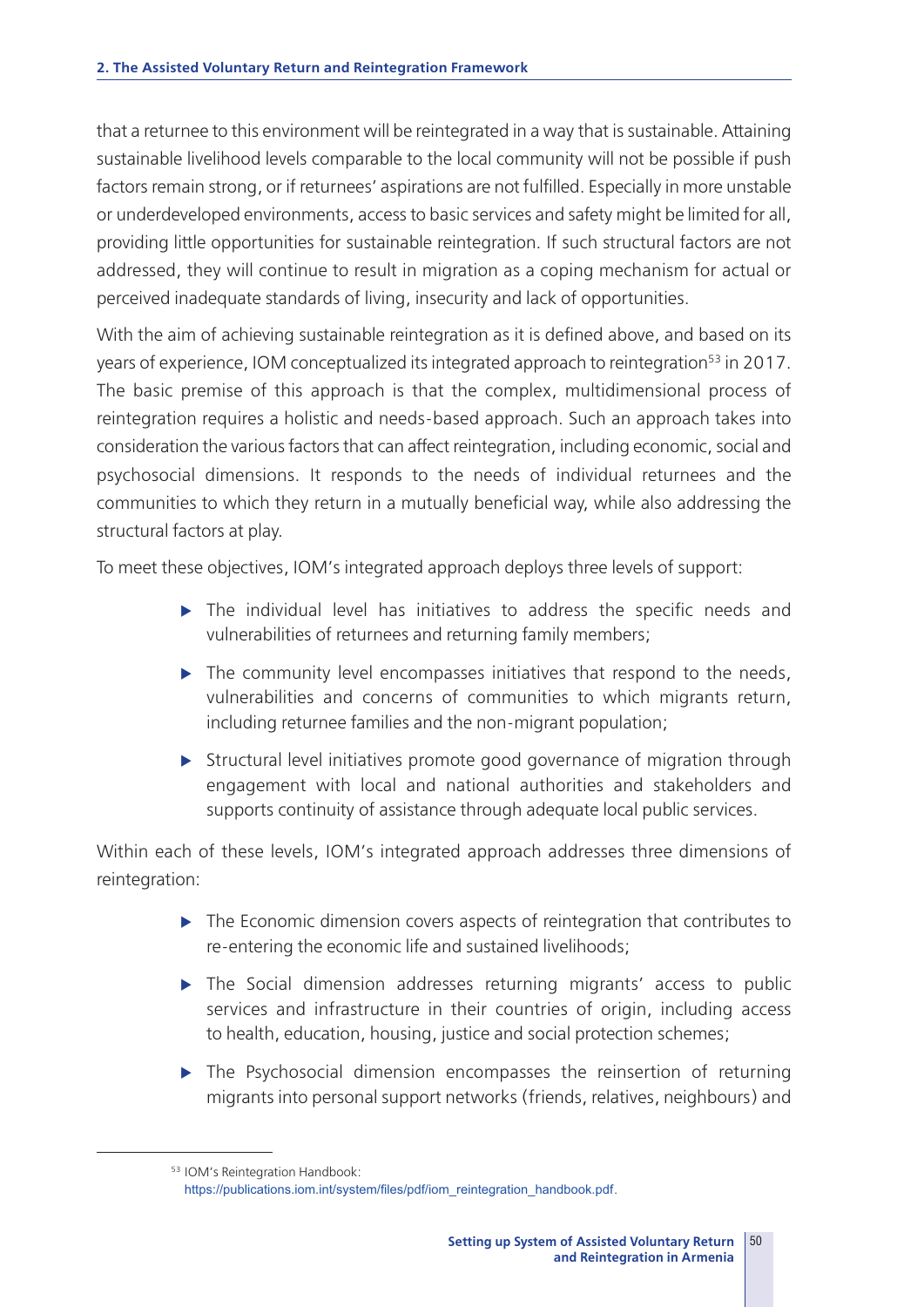civil society structures (associations, self-help groups, other organizations and civic life generally). This also includes the re-engagement with the values, ways of living, language, moral principles and traditions of the country of origin's society.

According to IOM's definition, reintegration can be considered sustainable when returnees have reached levels of economic self-sufficiency, social stability within their communities and psychosocial well-being that allow them to cope with (re)migration drivers. Having achieved sustainable reintegration, returnees are able to make further migration decisions a matter of choice, rather than necessity.54 IOM has been at the centre of designing and delivering reintegration assistance since the inception of AVRR and thanks to its global presence and worldwide expertise, IOM is in an undoubtedly privileged position to share expertise gained over many years of conceptualization and implementation.

Note that these levels and dimensions are not clear-cut, nor are they mutually exclusive. They overlap and are interconnected by their nature. The economic, social and psychosocial dimensions can influence one another, sometimes on different levels. For example, a community's attitude towards returnees can affect a returnee's physical and mental health which in turn can affect their livelihood and economic opportunities. Ensuring that a reintegration programme addresses the full range of factors that affects reintegration is more important than classifying specific activities for these categories.

<sup>54</sup> IOM, Towards an Integrated Approach to Reintegration in the Context of Return (IOM, Geneva, 2017): www.bit.ly/3ePPI1X.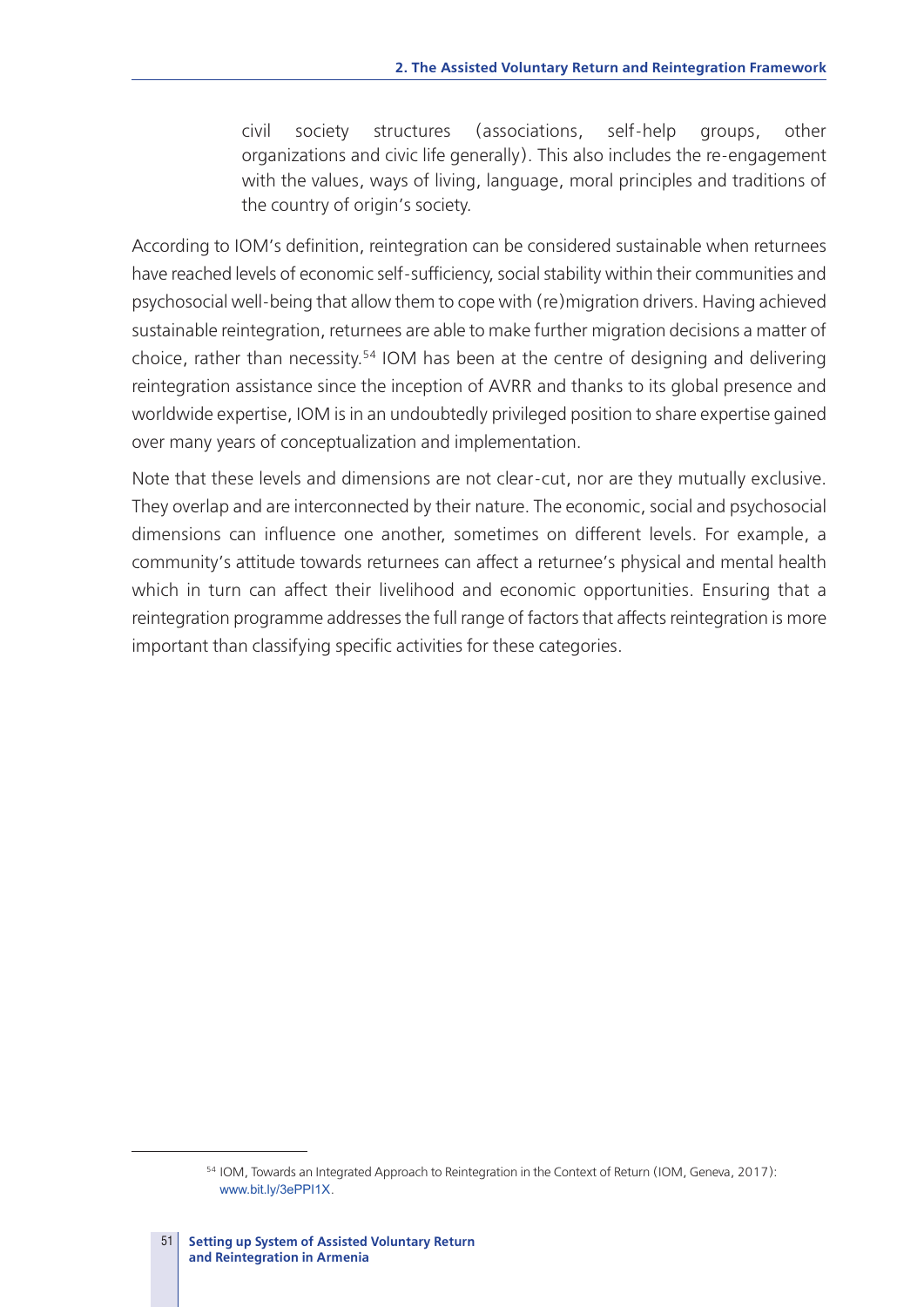The diagram below provides a visual summary of the integrated approach to reintegration.



An integrated approach to reintegration should also address cross-cutting issues such as promoting migrant rights, gender equality, partnerships and cooperation as well as improve data collection and monitoring and evaluation of reintegration. Such an approach typically falls under the responsibility of a variety of different stakeholders, whether national and local governments in host countries and countries of origin, international non-governmental organizations (INGOs), non-governmental organizations (NGOs) and civil society organizations (CSOs) that have various roles in the reintegration interventions.

The different levels of the IOM integrated approach to reintegration will be carefully taken into account, and in parallel with the IOM's Framework, while developing further the key recommendations of this needs and gaps assessment in Chapter 4.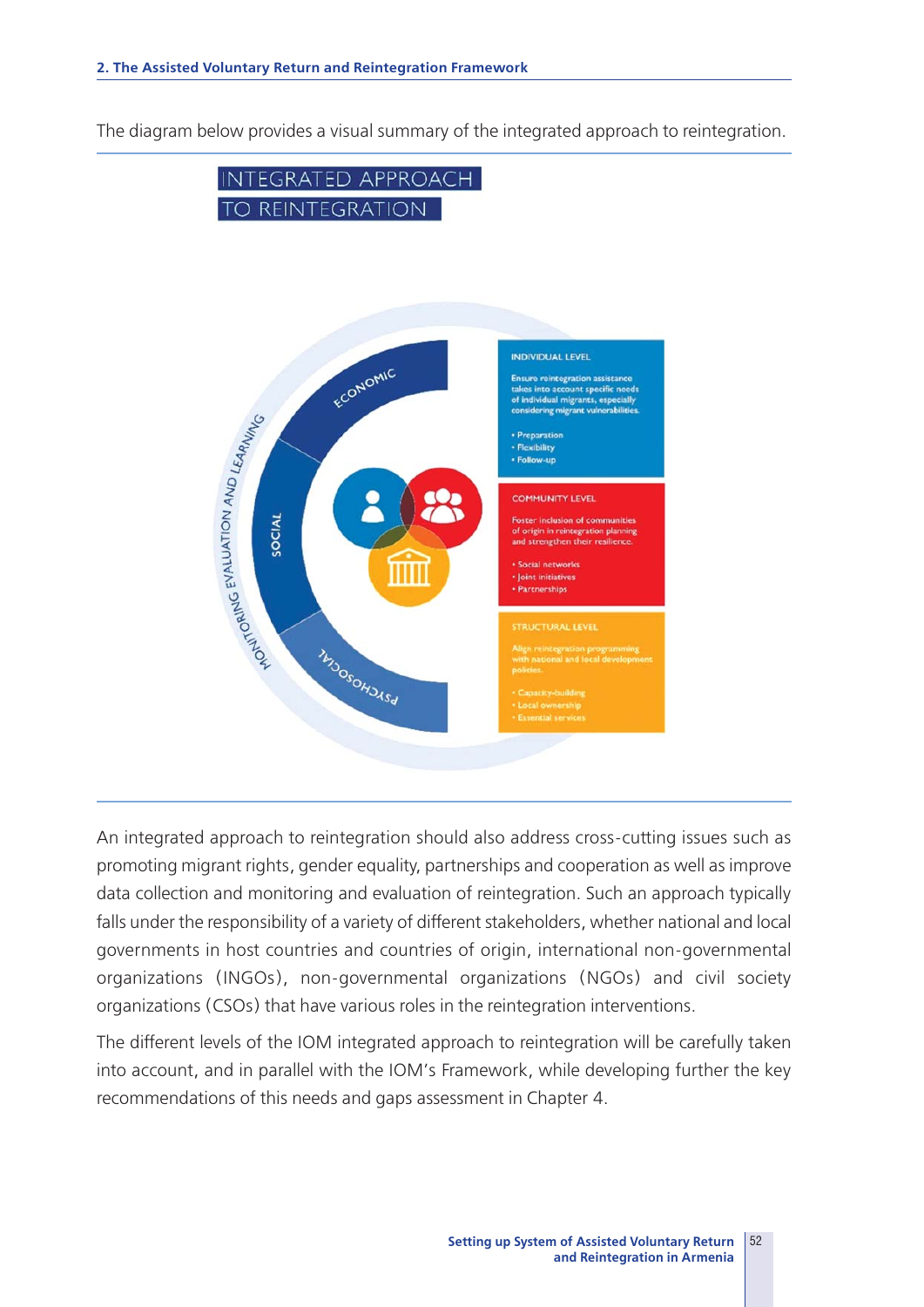# **2.3 Analysis of AVRR programmes: Belgium, Finland, Georgia, Germany, Greece, the Republic of Moldova and Serbia**

Before analysing the AVRR framework in Armenia, the present section explores and studies key AVRR programmes from which good practices, gaps and challenges can be elaborated in order to come up with some key recommendations for adaptation to the Armenian context.

The 7 countries have been selected based on their historical AVRR experiences (Belgium and Germany), their innovative approaches (Greece), their similarities with the Armenian migration and return context (Finland, Georgia and the Republic of Moldova) and their regional scope (Serbia) as well as preference by the Migration Service of the Republic of Armenia.

The summary of each project and relevant examples can be found in Annex V. You will find below the overview of the good practices, gaps and challenges identified based on each country's AVRR experience.

| <b>COUNTRY</b> | <b>GOOD PRACTICES</b>                                                                                                                                                                                                                                                                                                                                                                                                                                                                                                                                                                                                                                                                                                                                                 | <b>GAPS AND CHALLENGES</b>                                                                                                                                                                                                                                                                                |
|----------------|-----------------------------------------------------------------------------------------------------------------------------------------------------------------------------------------------------------------------------------------------------------------------------------------------------------------------------------------------------------------------------------------------------------------------------------------------------------------------------------------------------------------------------------------------------------------------------------------------------------------------------------------------------------------------------------------------------------------------------------------------------------------------|-----------------------------------------------------------------------------------------------------------------------------------------------------------------------------------------------------------------------------------------------------------------------------------------------------------|
| Belgium        | The programme includes a<br>comprehensive referral mechanism<br>thanks to the various partners (98)<br>located all over the territory and that<br>can respond in a tailored manner to<br>the individual needs of migrants.<br>IOM ensures individual return<br>counselling thanks to its thematic<br>and geographical return and<br>reintegration counsellors who are<br>also mobile to meet the migrants in<br>their residence places.<br>Particular attention is paid to<br>vulnerable migrants such as medical<br>cases, unaccompanied minors,<br>victims of trafficking among others.<br>Monitoring missions in countries of<br>origin allow to evaluate the<br>programme and adapt it to the<br>realities of the countries and actual<br>needs of beneficiaries. | The additional reintegration assistance is<br>provided through the AMIF funding,<br>which is limited in terms of the level of<br>grants and also eligibility criteria.<br>Reintegration assistance is provided by<br>IOM and Caritas, which can create some<br>confusion in the eye of the beneficiaries. |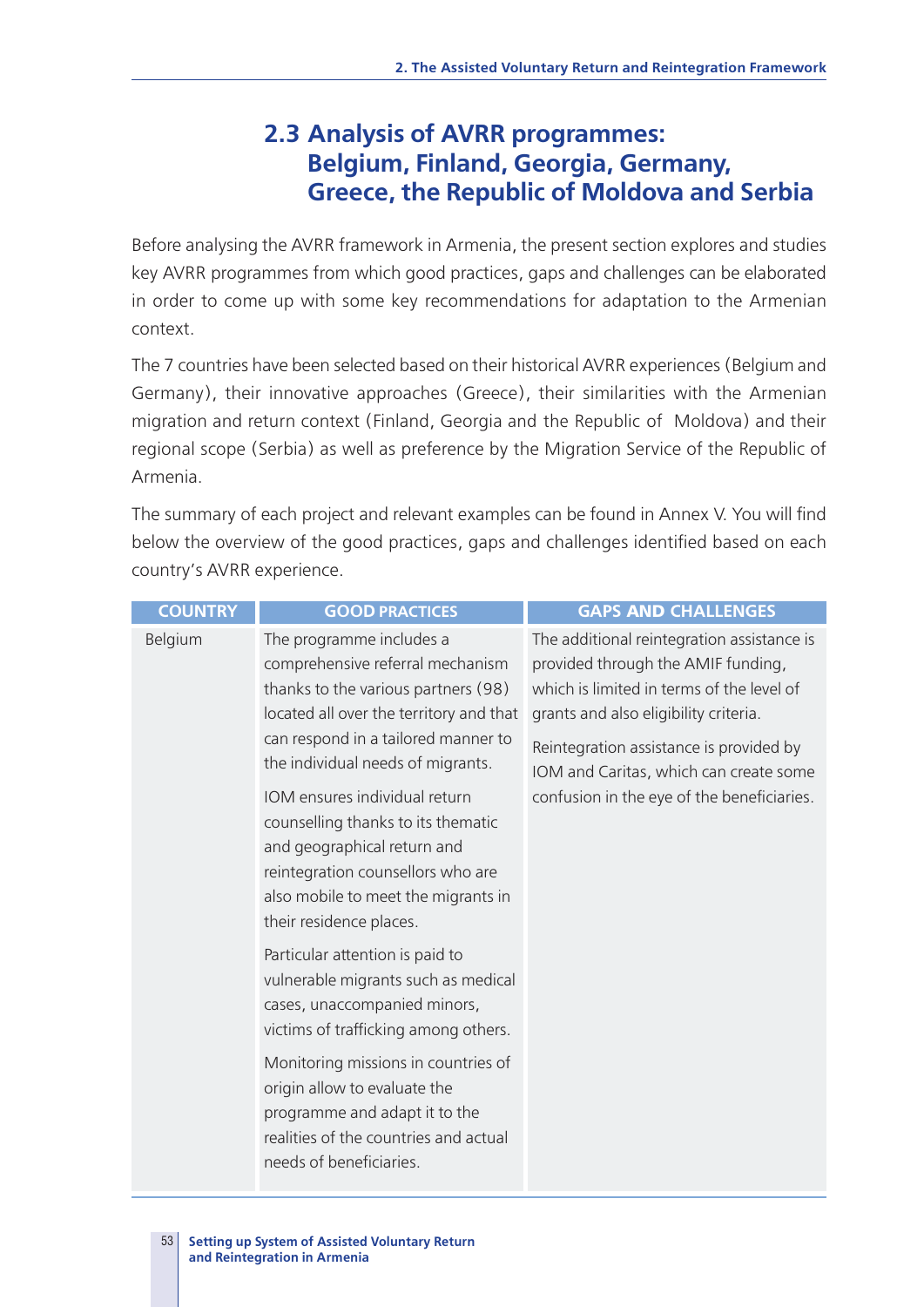Finland Flexibility in Government funding. Existing helpline for beneficiaries (only the candidates who have already been referred to IOM).

> Not to limit/restrict the number of eligible countries.

The programme should be needsbased rather than country-based. The Government is fully in charge, IOM is only assisting with the logistical and movement support and return arrangements. IOM is considered as a "booking agency".

Quite a big number of ERRIN cases from Finland: this provokes some confusion in the eyes of the beneficiaries (different actors involved).

IOM does not do the reintegration counselling, which is supposed to be handled in the reception centres (which, however, naturally often lack concrete experience with reintegration as well as in-depth knowledge of the situation in countries of origin). The training of the centres is handled by the Finish Immigration Service (Migri), although IOM is occasionally involved in training events.

Communication is fully handled by the Government and is not always fully aligned with IOM messaging on AVRR (e.g. in terms of IOM stressing AVRR as a "humane and dignified" lacks a humane and visionary approach).

Target group only limited to asylum seekers (rejected, or who cancel their asylum application in order to return) and victims of trafficking (very few requests). Labour migrants, families, undocumented migrants, etc, are excluded from the eligible beneficiaries.

Beneficiary monitoring (e.g. Reintegration Sustainability) not built into the programme by default so far. Monitoring in 2019 and 2020 of a sample of beneficiaries, primarily in Iraq, has been implemented by IOM, though, with funding from Migri (in 2019, through an AMIF-funded project implemented by Migri).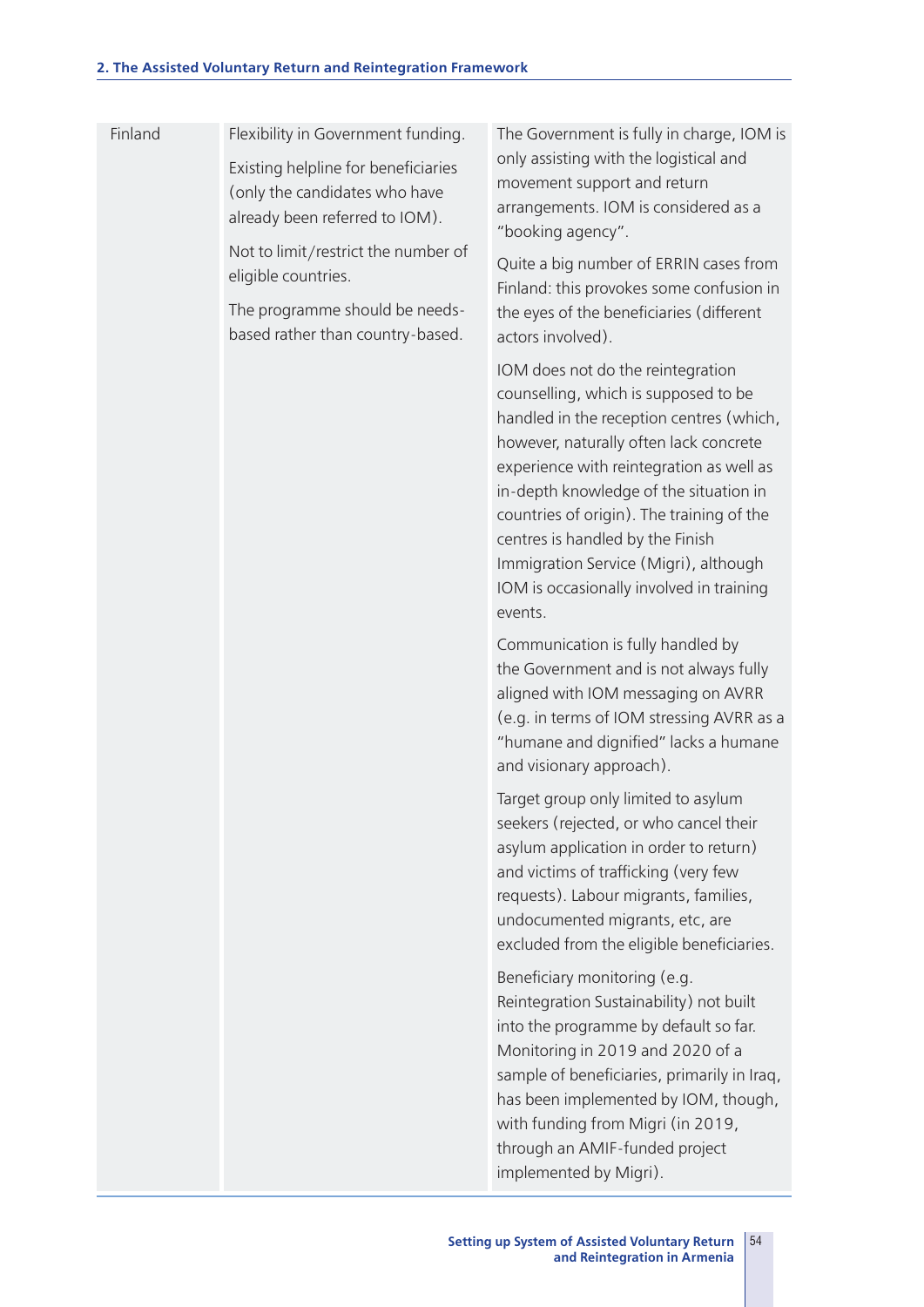| Georgia | A Memorandum of Mutual<br>Cooperation between IOM and the<br>Ministry of Internal Affairs stipulates<br>the key principles and directions of<br>the engagement of both parties in<br>the sphere of AVRR from Georgia.<br>The most effective channel of<br>spreading information turned out to<br>be word-of-mouth dissemination<br>among the closely-knit migrant<br>communities in Tbilisi, Batumi and<br>elsewhere in Georgia.<br>When migrants had own resources<br>to purchase air tickets but failed to<br>gain access to consular assistance<br>for producing emergency travel<br>documents and replace lost or<br>expired passports, IOM offered<br>mediation on behalf of the migrant<br>towards his/her embassy and<br>requested the issuance of the travel<br>document.<br>IOM's AVRR programme has<br>become even more relevant in<br>securing humane and dignified ways<br>to leave Georgia and return home. | As concerns cooperation with the<br>authorities, good progress has been<br>made by the MIA in organizing return<br>management.<br>There are certain challenges in the<br>institutional framework of Georgia's<br>return management, for example<br>illustrated by insufficient coordination<br>between the country's penitentiary<br>system and agencies responsible for<br>return management.<br>The Georgian authorities are dependent<br>on IOM to organize and finance<br>voluntary return, which is partly<br>explained by IOM's operational contacts<br>with embassies and flexibility in<br>providing assistance to irregular migrants<br>who are not accommodated in the<br>migrant detention centre. |
|---------|--------------------------------------------------------------------------------------------------------------------------------------------------------------------------------------------------------------------------------------------------------------------------------------------------------------------------------------------------------------------------------------------------------------------------------------------------------------------------------------------------------------------------------------------------------------------------------------------------------------------------------------------------------------------------------------------------------------------------------------------------------------------------------------------------------------------------------------------------------------------------------------------------------------------------|---------------------------------------------------------------------------------------------------------------------------------------------------------------------------------------------------------------------------------------------------------------------------------------------------------------------------------------------------------------------------------------------------------------------------------------------------------------------------------------------------------------------------------------------------------------------------------------------------------------------------------------------------------------------------------------------------------------|
| Germany | Use of country fact sheets and<br>individual queries.<br>Digitalization of the Reintegration<br>and Emigration Program for Asylum<br>seekers in Germany / Government<br>Assisted Repatriation Program<br>(REAG/GARP) application process<br>(under development).<br>Take all vulnerabilities and specific<br>individual needs of the migrants<br>into account.<br>Good referral mechanism in place.                                                                                                                                                                                                                                                                                                                                                                                                                                                                                                                      | Large number of project donors<br>(16 individual Federal States and the<br>federal government).<br>Over the last couple of years, more<br>stakeholders have been involved in AVR:<br>800 to 1,000 stakeholders are on the<br>ground.<br>The overall AVRR setting in Germany is<br>complicated for some migrants who have<br>a lot of information to proceed with. This<br>provokes some misunderstanding and<br>limitations in counselling.                                                                                                                                                                                                                                                                   |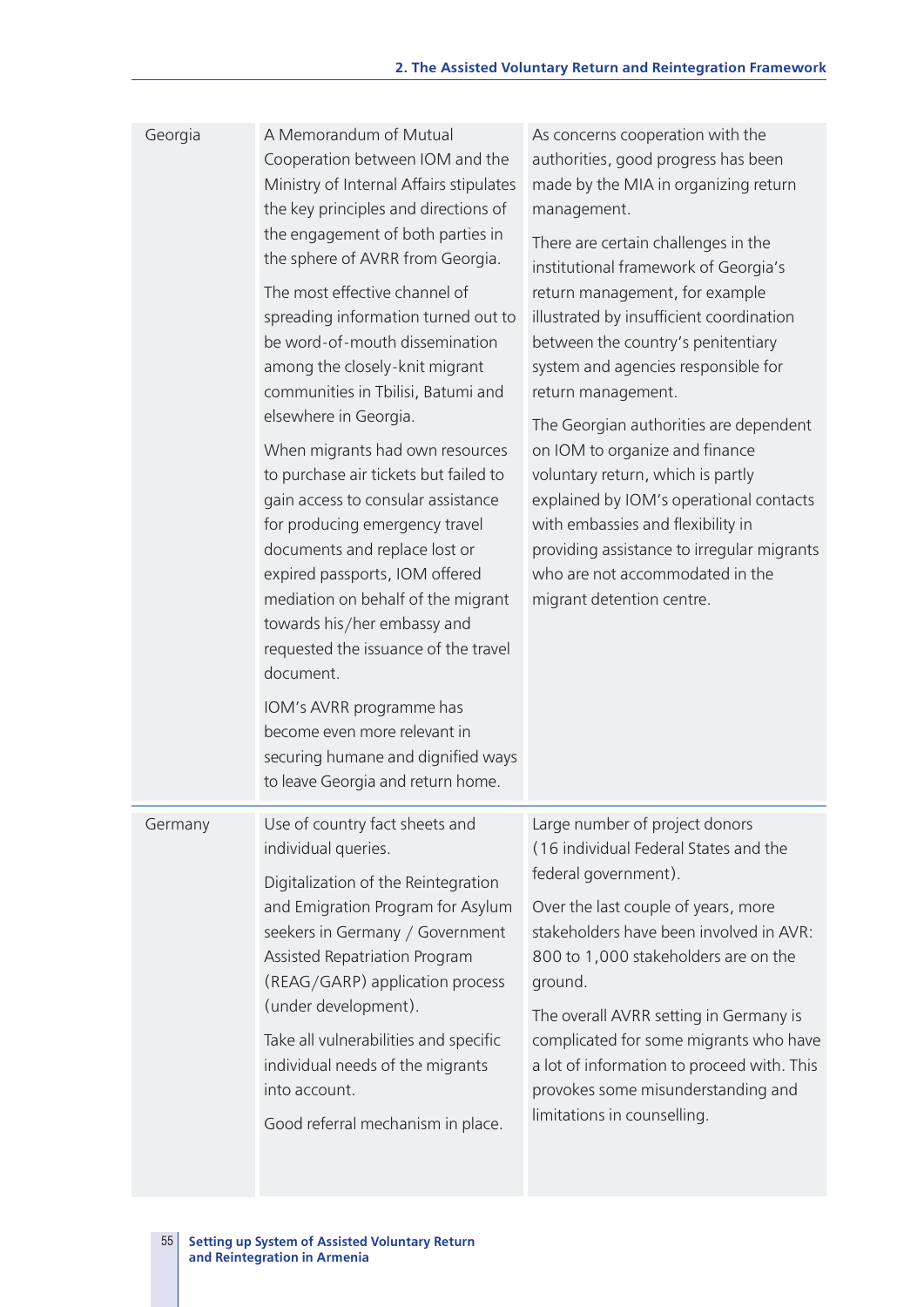|        | NGO's are important actors in the<br>AVR process, in particular in the<br>field of counselling of specific<br>groups such as Victims of Trafficking<br>(VoTs), Unaccompanied Minor<br>Children (UMC), or LGBTQI. IOM<br>cannot do this alone.<br>Considering the complex<br>coordination structures within<br>REAG/GARP, high-quality data<br>management is of great importance<br>to ensure ongoing monitoring of<br>programme implementation as well<br>as information sharing with all<br>stakeholders.                                                                                                                                                                                                                                                                                                                                                                                                                  | Vulnerability issues such as mental health<br>issues, other health issues, migrants<br>belonging to a certain ethnic group, etc,<br>are not reported to IOM by the referring<br>agency.                                                                                                                                                                                                                                                                                                                                                                                                                 |
|--------|-----------------------------------------------------------------------------------------------------------------------------------------------------------------------------------------------------------------------------------------------------------------------------------------------------------------------------------------------------------------------------------------------------------------------------------------------------------------------------------------------------------------------------------------------------------------------------------------------------------------------------------------------------------------------------------------------------------------------------------------------------------------------------------------------------------------------------------------------------------------------------------------------------------------------------|---------------------------------------------------------------------------------------------------------------------------------------------------------------------------------------------------------------------------------------------------------------------------------------------------------------------------------------------------------------------------------------------------------------------------------------------------------------------------------------------------------------------------------------------------------------------------------------------------------|
| Greece | The programme entails a very<br>comprehensive and complete set of<br>services (info campaign and<br>awareness-raising, information<br>provision and reception,<br>identification, registration, issuance<br>of travel documents and flight<br>tickets, reintegration assistance, and<br>effective measures for the return<br>sustainability.<br>Acquiring information though the<br>AVRR mobile unit proved to be<br>significant as many of these<br>third-country nationals approached<br>at a later stage the AVRR regional<br>staff as well as IOM Athens<br>premises in Alimos to register for<br>the project.<br>Assistance provided to migrants in<br>situation of vulnerability requires a<br>holistic approach. Special mention<br>should be given to developing<br>further initiatives towards this<br>direction so that each migrant in<br>situation of vulnerability is provided<br>with tailored protection and | Difficulty in finding translation services in<br>the case of dialects and / or languages<br>spoken by a limited number of<br>beneficiaries.<br>Taking into consideration the current<br>situation and significant restrictions<br>imposed by the outbreak of the<br>COVID-19 pandemic, IOM will<br>incorporate in the project a health<br>component in order to minimize the risk<br>of infection transmission among the<br>AVRR beneficiaries and in parallel ensure<br>the feasibility of assisted voluntary return<br>in accordance with the requirements<br>taken by migrants' countries of origin. |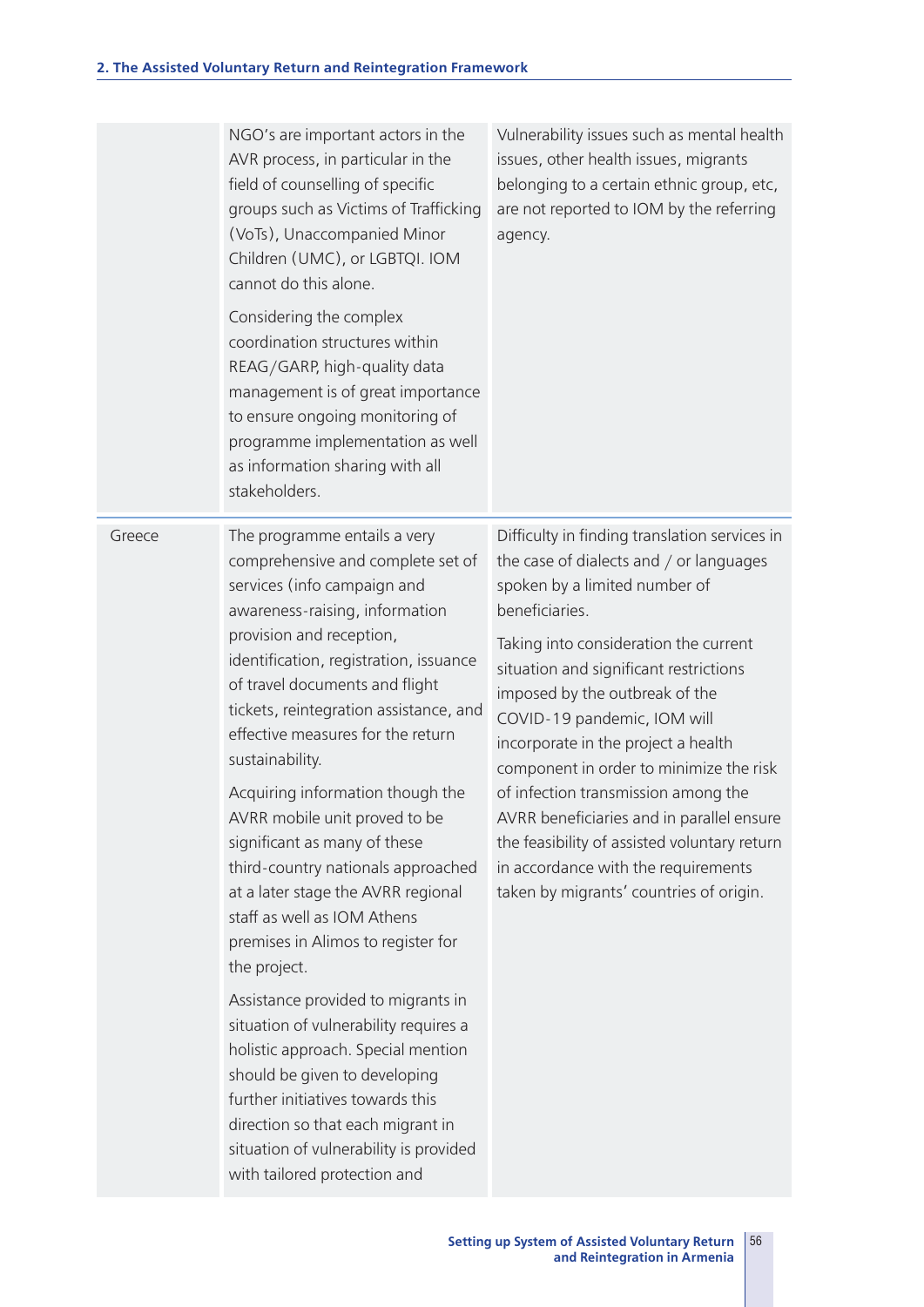assistance that directly responds to his or her immediate needs. Extensive reintegration counselling is conducted for migrants in situation of vulnerability and through cooperation with IOM offices in the country of origin.

The IOM regional staff operations in the islands of Lesvos, Chios, Samos, Leros and Kos as well as to the islands of Crete and Rhodes have been an important component to support the orderly and humane migration management.

The reintegration unit of IOM Greece, with the support of cultural mediators, conducted individual counselling sessions with the returnees to provide them with information regarding the implementation of reintegration plans in their country of origin so as to facilitate successful long-term reintegration. During the three years of implementation of the project, it was noticed that there was a need to establish even more new contact channels with beneficiaries' country of origin and therefore, IOM Greece's reintegration unit eventually cooperated with 34 different countries.

Special monitoring and evaluation tools have been created in order to measure the effectiveness of the reintegration assistance and satisfaction of the beneficiary and provide qualitative and quantitative data.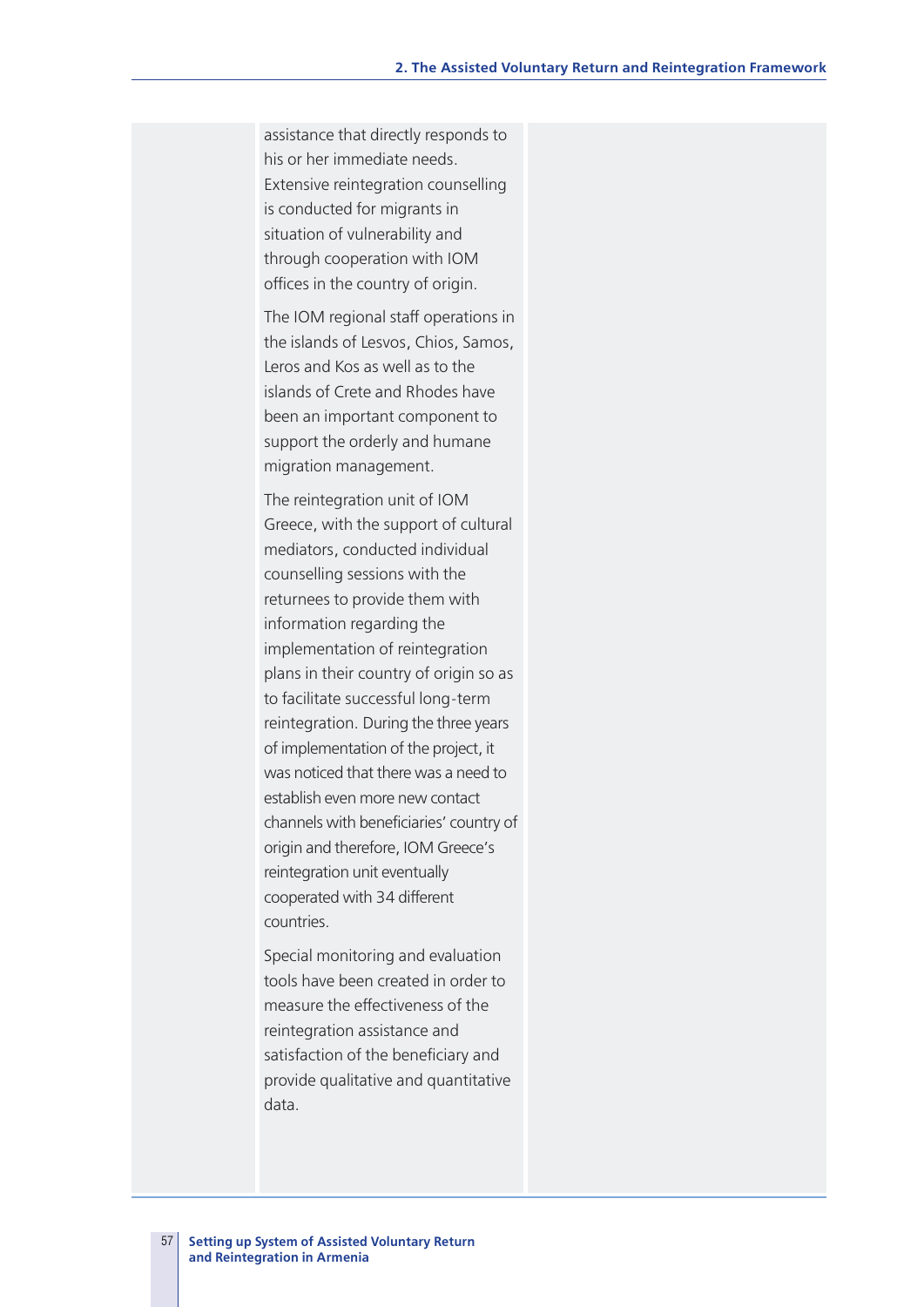| Republic of<br>Moldova | Cooperation with other IOM offices<br>(in particular the IOM Mission in<br>Ukraine) has proven to be the most<br>effective means to address the issue<br>of obtaining travel documents for<br>countries without a diplomatic<br>representation in Republic of<br>Moldova.<br>Coordination with government<br>authorities to ensure the smooth<br>departure of migrants was further<br>enhanced through working<br>meetings on specific cases.<br>Development of AVR brochures in<br>English, Romanian, Russian, French<br>and Arabic.                                                                                                                                                                                                                                                                      | The absence of diplomatic<br>representations of many countries of<br>origin remains an important challenge,<br>sometimes causing considerable delays<br>in obtaining travel documents.                                                                                                                                                                                                                             |
|------------------------|------------------------------------------------------------------------------------------------------------------------------------------------------------------------------------------------------------------------------------------------------------------------------------------------------------------------------------------------------------------------------------------------------------------------------------------------------------------------------------------------------------------------------------------------------------------------------------------------------------------------------------------------------------------------------------------------------------------------------------------------------------------------------------------------------------|--------------------------------------------------------------------------------------------------------------------------------------------------------------------------------------------------------------------------------------------------------------------------------------------------------------------------------------------------------------------------------------------------------------------|
| Serbia                 | Joint regional AVRR programme<br>implementation with 6 countries in<br>the Western Balkans.<br>The AVRR programme comprises a<br>strong information campaign<br>component, including a web<br>application Support for Migrants' which<br>provides advices on all the nearest<br>services and support for migrants and<br>refugees in the Western Balkans.<br>The programme focuses on an<br>improved coordination and<br>cooperation with other service<br>providers e.g. police, health<br>institutions, social services providers.<br>Development of a Western Balkans<br><b>AVRR Curriculum.</b><br>IOM Serbia has already developed an<br>AVRR needs and gaps assessment<br>which supported the establishment<br>and consolidation of national AVRR<br>frameworks in the Western Balkans<br>countries. | More operational and specific<br>coordination procedures are needed to<br>guide the work between law<br>enforcement and reception/protection<br>authorities for the identification and<br>referral of migrants interested in AVRR;<br>similarly, such detailed guidance is<br>beneficial for the full facilitation of access<br>of migrants to AVRR from the asylum<br>procedure and other migration<br>processes. |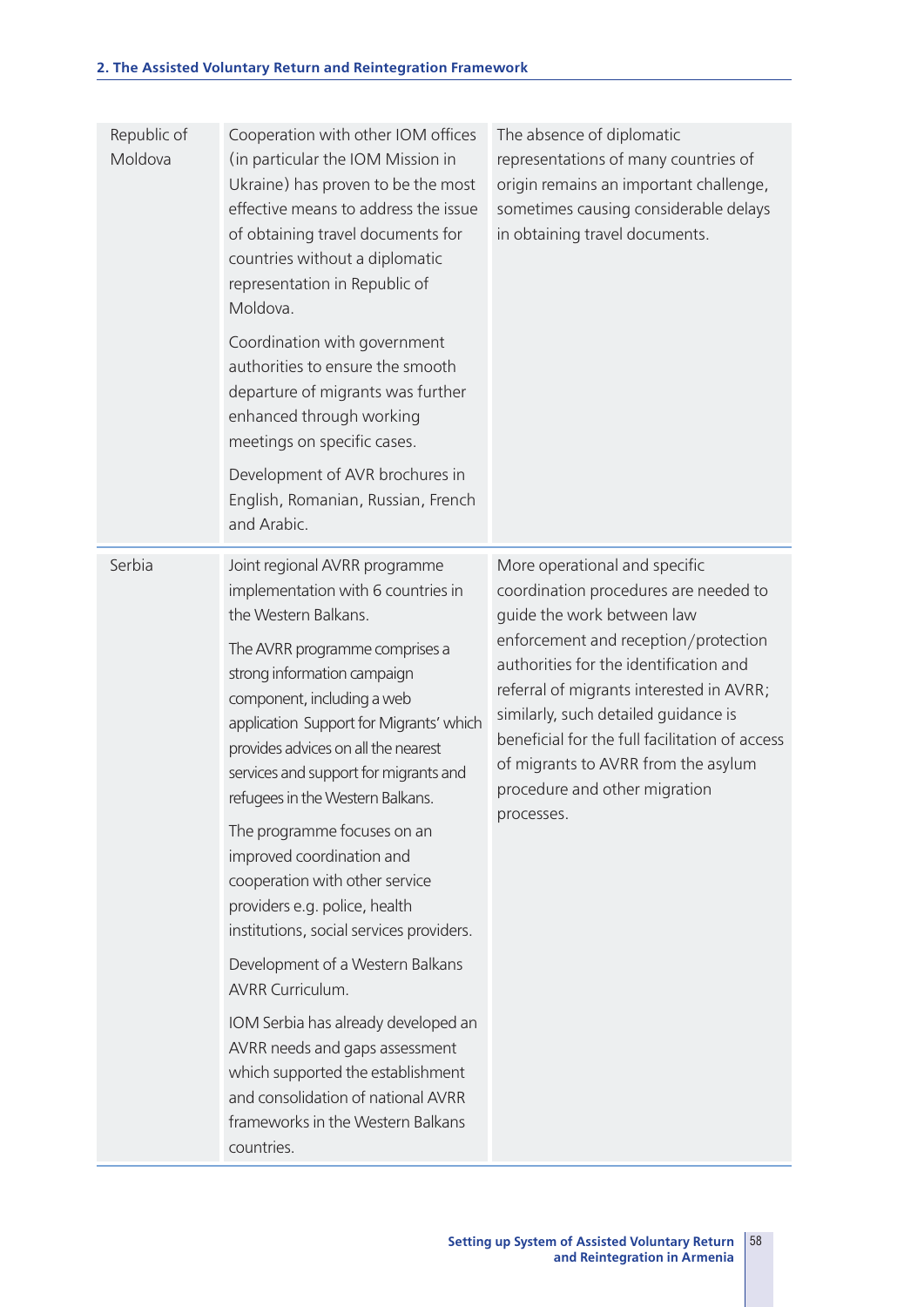# 3. AVRR from Armenia: Needs Assessment and Gaps Analysis

# **3.1 Background and Methodology**

The EMERGE (Enhancing Migrants' Rights and Good Governance in Armenia and Georgia) project aims to strengthen national capacities in the fields of migrants' rights and migration governance in Armenia and Georgia and strengthen cross-border dialogue and cooperation in the area.

Among the different activities foreseen in the project is the assessment and development of an Assisted Voluntary Return and Reintegration (AVRR) system in Armenia both as a receiving and sending country. The AVRR needs assessment aims at providing an overview of existing practices, roles, and responsibilities of national stakeholders in returning third-country migrants, capacity needs, as well as producing a set of recommendations for setting-up an AVRR system in Armenia.

This assessment is being conducted through the means of (1) an in-depth desk research of available literature, data and resources including national legislation and legal acts, national policies and strategies regulating the rights of third-country migrants in Armenia and implementation practices; (2) interviews with main national stakeholders and detailed questionnaires to identify the different stakeholders with whom IOM and the Government of Armenia could collaborate in implementing assisted voluntary return activities from Armenia, their mandates, individual roles and existing implementation practices, in order to identify main gaps, capacity needs, and possible legislative adjustments; (3) collection of information on AVRR programmes implemented by other countries (Belgium, Finland, Georgia, Greece, the Republic of Moldova, Norway and Sweden) to analyse their main challenges and good practices; (4) collection of information (through a specific detailed questionnaire for IOM missions in the four selected countries of origin) on the reintegration assistance provision, analysing the missions' needs, priorities and potential barriers missions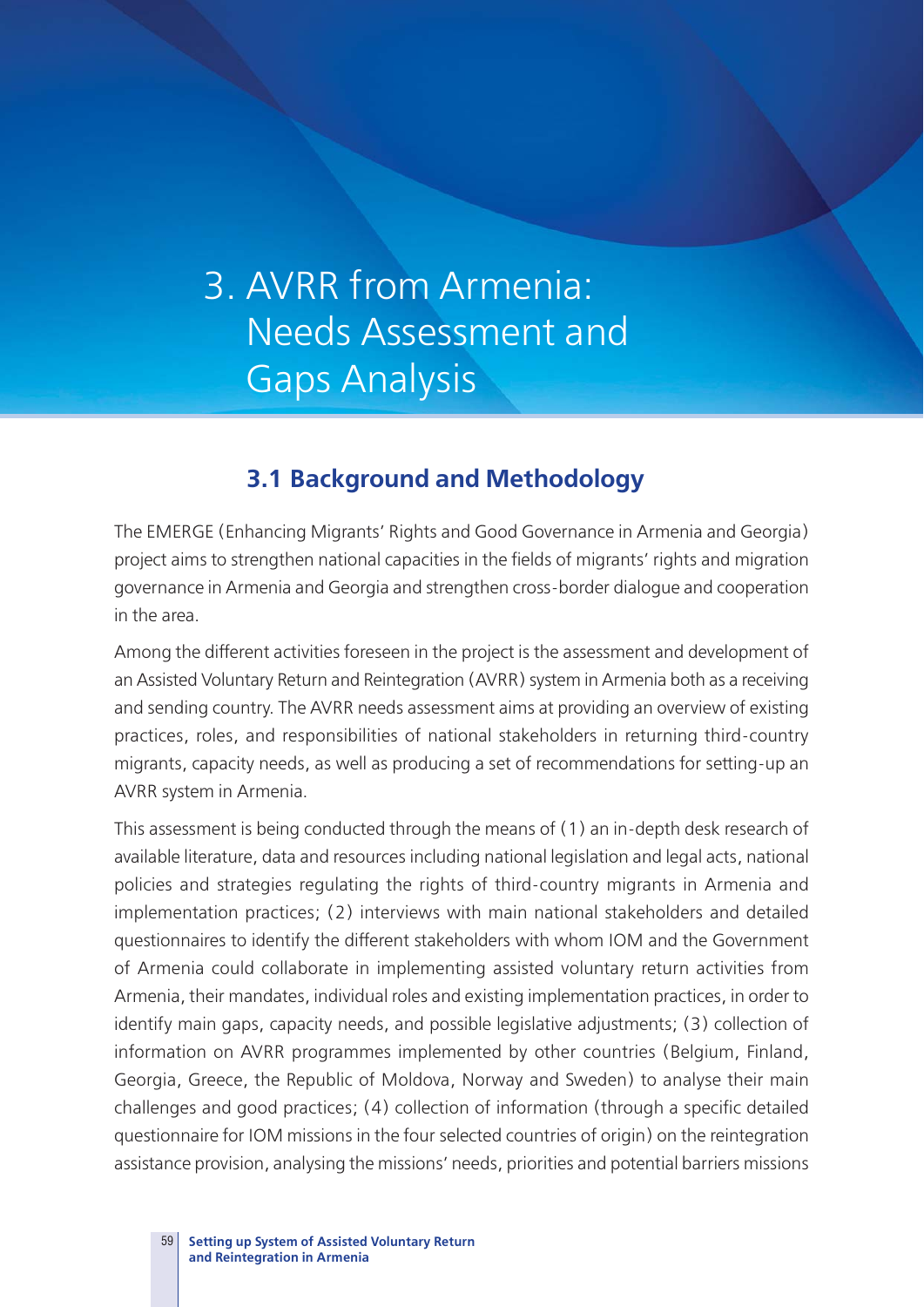have already identified or are expecting to encounter when assisting migrants returning home and rebuilding their lives.

The AVRR needs and gaps assessment falls under the objective of strengthening national capacities to enhance rule of law and maintain migrants' rights in Armenia and Georgia. As these two countries have different migration governance system and Armenian Government has no AVRR system in place, the needs assessment aims at identifying the best and most effective model that could be further introduced and applied by the Government.

On 10 July 2020, the IOM Mission in Armenia – in cooperation with and co-chairmanship by the Migration Service of Armenia – organized the 1st meeting of the Steering Committee under the EMERGE 3-year regional project.

The major objective the Steering Committee was to inform all relevant stakeholders on the project progress, as well as discuss further opportunities and approaches that could improve the efficiency and increase impact of the project. In addition to the Migration Service of Armenia, the Steering Committee engaged the Ministries of Justice, Foreign Affairs and Police Passport and Visa Department.

In her opening speech, Ms. Ilona Ter-Minasyan, Head of the IOM Office in Armenia, mentioned that the key of the project are migrants residing in Armenia, while, as a rule, the main focus was on Armenian emigrants. "We are currently trying to fill in this gap. In this context, lack of information on migrants living in Armenia is an issue of concern", noted Ms. Ter-Minasyan adding that the pandemic has changed migration flows.

Armen Ghazaryan, Head of the Migration Service emphasized the importance of introduction of Assisted Voluntary Return and Reintegration (AVRR) system in Armenia which is being developed from scratch. "I hope this will become one of our main working instruments and will ease the burden of deportation by the Police Passport and Visa Department", mentioned Mr. Ghazaryan adding that this practice, however, was rarely applied by Armenia.

The detailed methodology can be found in Annex II.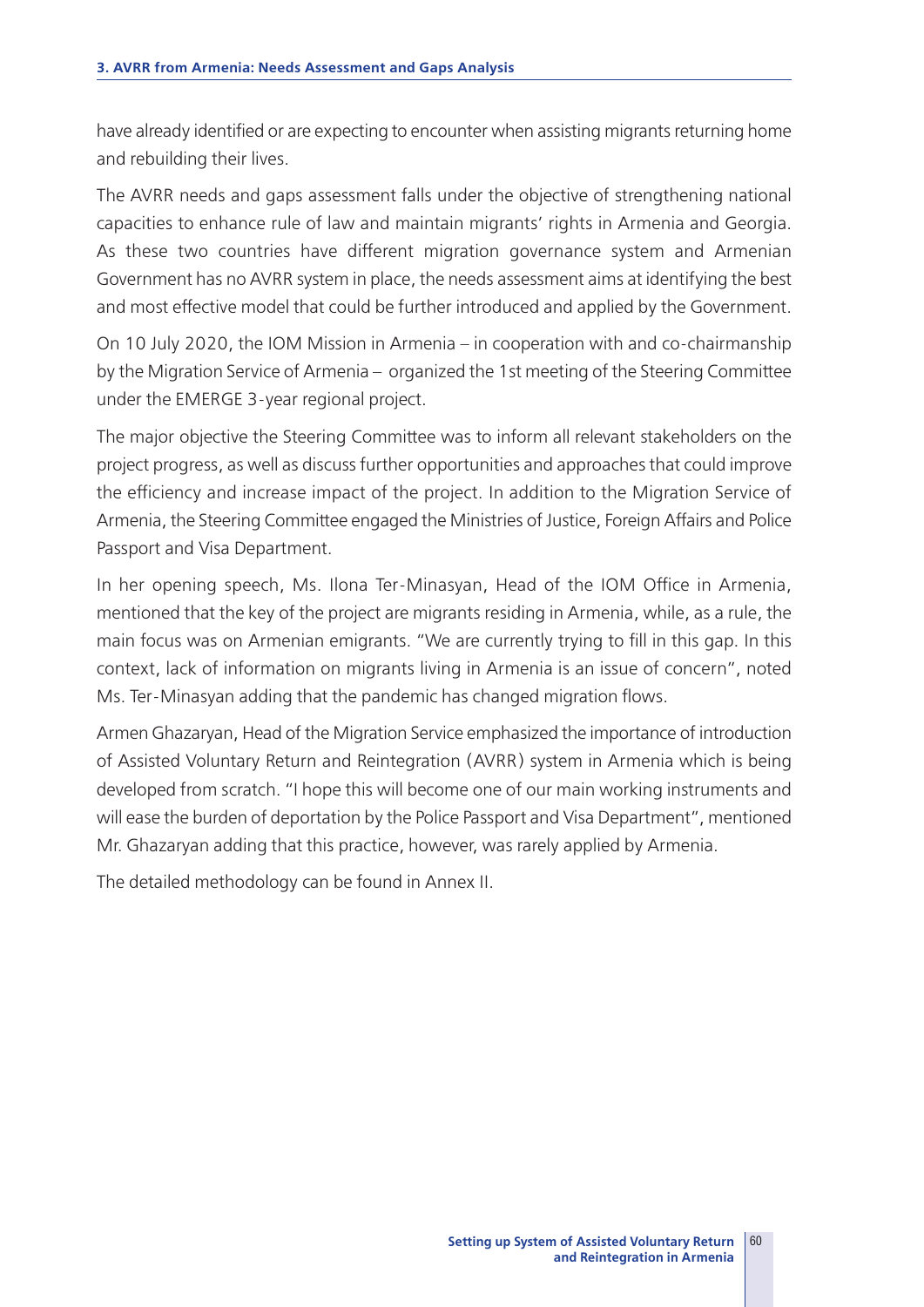# **3.2 Needs Assessment**

# 3.2.1 Needs criteria

Based on the completed desk-research and interviews with the main national stakeholders, the following needs criteria can be listed:

#### Overall situation in Armenia

- § A comprehensive and balanced vision for migration governance in Armenia;
- Fighting irregular migration and organized crime;
- **Enhance migration management and admission;**
- Better protection of the rights of migrant workers (regulation of employment);
- **•** Protection of asylum seekers and refugees;
- Improved integration of foreign nationals and enhancing development potential of migration;
- **•** Strengthening cooperation on migration;
- Enhancing institutional capacity in migration management;
- § Structured and well-established accommodation system for asylum seekers (cfr. *Paper on the design of an accommodation centre for asylum seekers in Armenia);*
- **Evidence-based, whole-of-government approach and strong partnerships:**
- Local NGOS in Armenia need more resources and capacity-building on migration issues.

#### Assisted voluntary return and reintegration general

- An institutional AVRR scheme from Armenia, presented as a humanitarian approach in respect of basic human rights' protection, should be established with clear guidelines and repartition of roles/functions among the different actors involved;
- There is a need for the international community's involvement in order to provide complementary funding to the overall scheme;
- There is a need for country of origin related information, in the form of country fact sheets in the relevant local languages of the target countries;
- There should be a clear a distribution/definition of functions among the active stakeholders;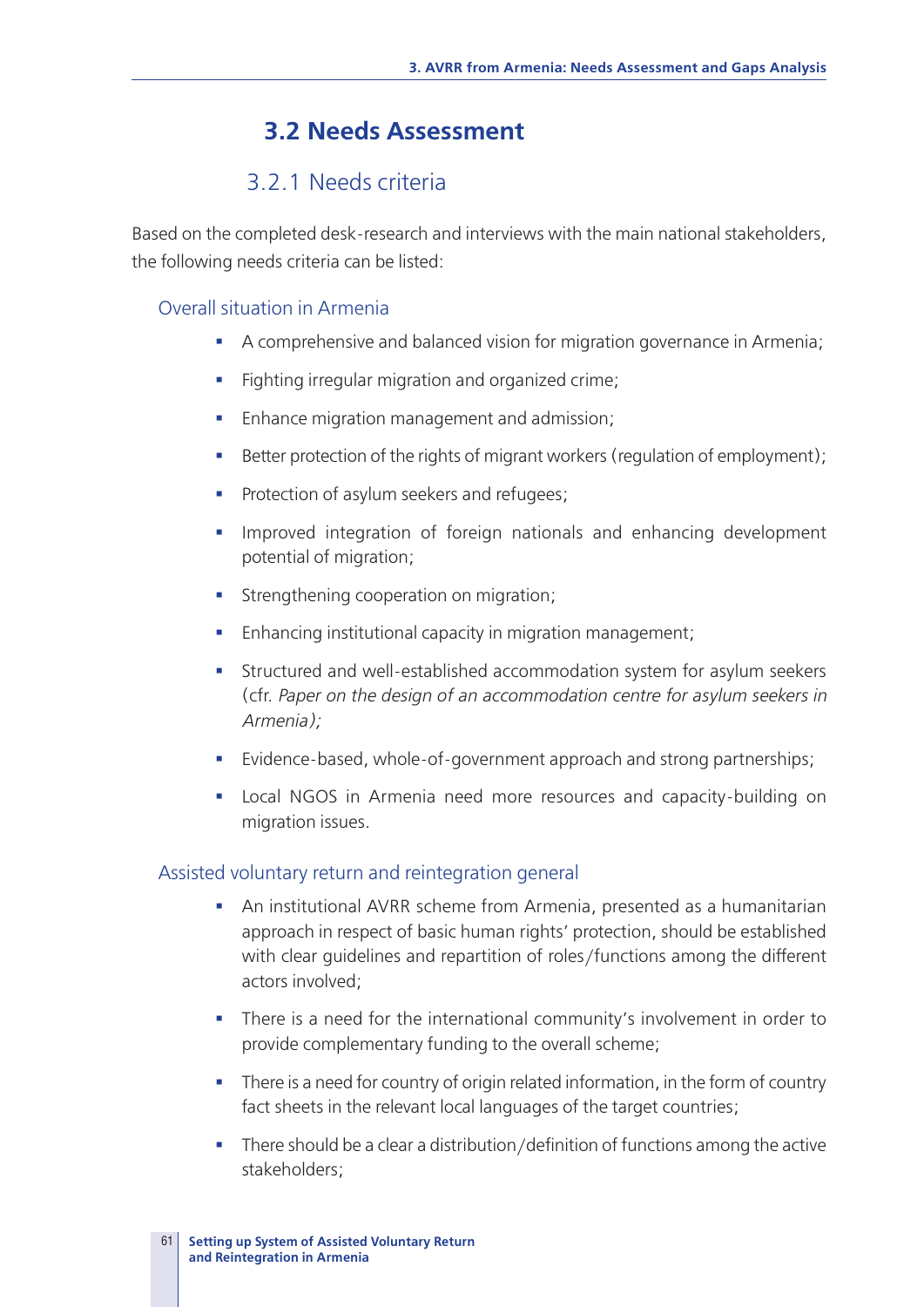- § Some legislation amendments would be needed to institutionalize AVR;
- There is an acute need for specific trainings on AVRR-related matters, in particular on the following topics: Communication and visibility on return migration; Data collection, processing and analysis; Development of Standard Operating Procedures and Guidelines; Enhancing cooperation and policy coherence on return migration; Exchange tools, techniques and methods; Identification of AVRR candidates; Key return migration trends; Post-arrival and reintegration assistance; Pre-departure counselling techniques; Return of people with special needs (victims of trafficking, unaccompanied minors, medical cases, etc.);
- The unity of the family should be preserved (in particular in detention centres) in order to organize dignified returns from Armenia.

# **3.3 Gaps Analysis**

### 3.3.1 Gaps criteria

Based on the completed desk-research and interviews with the main national stakeholders, the following gaps criteria can be listed:

#### Overall situation in Armenia

- Demographic situation;
- Lack of information on migrants living in Armenia;
- Lack of access to information, employment, health care, social and other services;
- **•** Irregular migration and border crossings;
- **•** Border management;
- **•** Document security;
- Lack of an appropriate accommodation system for asylum seekers;
- § Socioeconomic challenges (poverty and unemployment);
- Failure to integrate and reintegrate foreign nationals;
- § Absence of diplomatic representations, and corresponding State collaboration, in Armenia for Bangladesh. Concerned ministry, particularly Ministry of Foreign Affairs shall find out a way forward for liaising with other close by Bangladeshi Embassy/High Commission/Consulate office for better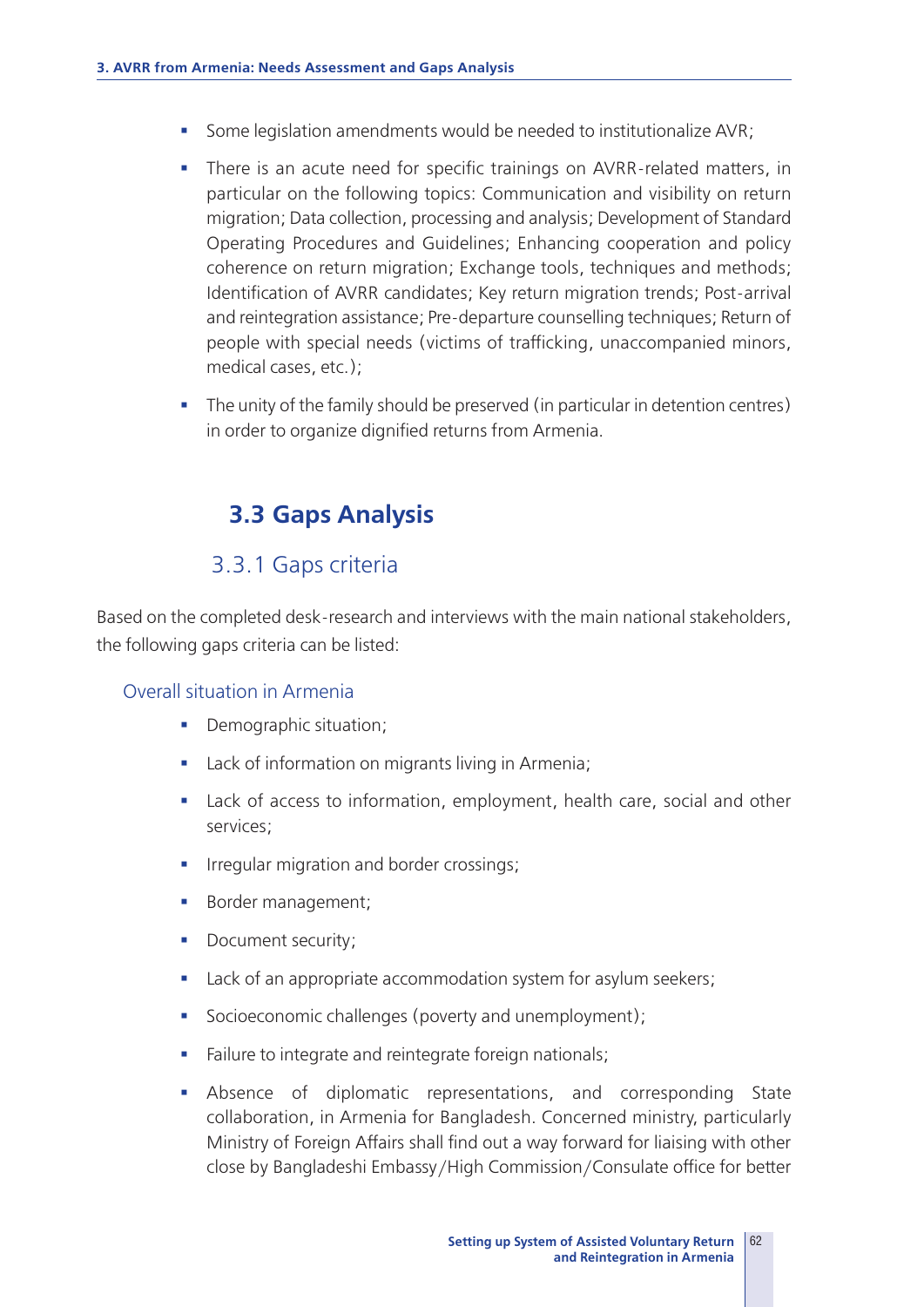coordination aiming to having consular access to identify the Bangladeshi returnees, particularly for issuing Travel Documents for those without any such documents or if the tenure of the documents is expired;

• Policymaking gap: currently, the Migration Service is making policy, however, this should be the responsibility of the Ministry of Interior. There is a special law on structures of the Government and that law says that the ministry is making the policy and for each Ministry, that law specifically describes the areas of policy that each should make.

#### Assisted voluntary return and reintegration general

- There is no existence of an institutional AVRR scheme from Armenia, besides some ad hoc cases (4 cases to Afghanistan in 2019);
- There is no comprehensive legal framework around AVRR from Armenia;
- There are not a lot of NGOs dealing with migration in Armenia;
- § Civil society organizations: this is an important gap in Armenia at the regional level. There are big foundations but smaller grass-root organizations dealing with migration issues almost do not exist. They do not have any migration-focused agenda (due to the Government priorities). They could provide more services to AVRR migrants;
- **Example 1** Limited funding for AVRR projects;
- Issue with travel documents, in particular for the migrants originating from the target countries for which there is no diplomatic representation in Armenia;
- § Issue with receiving citizens back (case of the Islamic Republic of Iran): there could be some restrictions upon entry, and based on the administrative status of the migrant;
- § Sometimes, return candidates lack financial resources for transportation and food to come to the IOM office to receive any type of support: no technical means to reach the office. We should be accessible for them. We should identify the places where they can be located and where we can reach them proactively.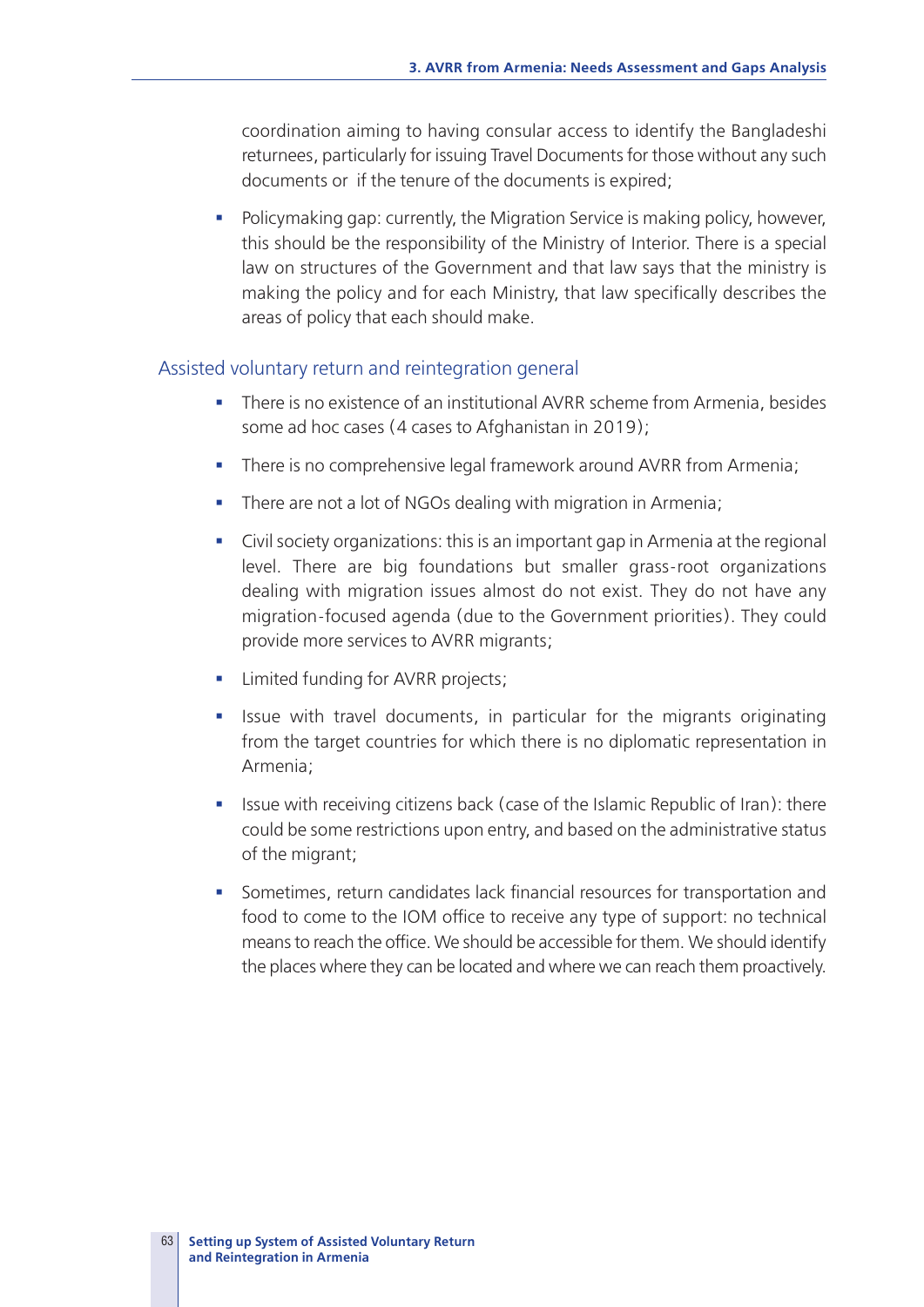# **3.4 Key findings**

This section summarizes the key findings of the overall consultancy (desk research and interviews conducted with 11 different national stakeholders), as resulting from the gaps and needs assessment of an AVRR system from Armenia.

## 3.4.1 The migration policy in Armenia

- Finding #1: The migration policy merely focuses on integration and reintegration, as defined in the Migration Strategy, but does not propose any comprehensive setting for assisted voluntary return of foreign nationals from Armenia.
	- Migration in Armenia mostly takes the form of emigration, which has left a social, demographic and economic impact.
	- Armenia's migration flows are being supplemented by emigration and labour migration, returning citizens of the Republic of Armenia, new influx of refugees, as well as by immigration of foreign nationals. Over the years, these developments contributed to changes in migration policies: the elaboration of four concept papers and strategies on state regulation of migration flows, the development of two plans of actions, as well as the conclusion of a number of intergovernmental and international agreements and treaties.
	- The integration policy was consolidated for the first time in a single document, initiated in 2016. As a result, the Government of the Republic of Armenia approved "The conceptual framework for the integration policy of individuals recognized as refugees and granted asylum in the Republic of Armenia, as well as of long-term migrants," and the plan of actions for the implementation thereof. These documents set the foundations for the emergence of a tradition of integrated policy on the management of integration and reintegration issues in Armenia.
	- The organization of integration and reintegration of immigrants, returnees and internally displaced persons encounters socioeconomic challenges that the country faces.
	- § Over the last decade, there is also a noticeable trend of increase in the returning citizens of the Republic of Armenia and the immigration of foreign nationals in the immigration structure of Armenia. The migration policy fails to address this particular group of migrants.
	- In 2016 the Government of the Republic of Armenia approved the "Conceptual framework for the integration in the Republic of Armenia of persons recognized as refugees and granted asylum, as well of long-term migrants," which became the first ever document outlining state policy with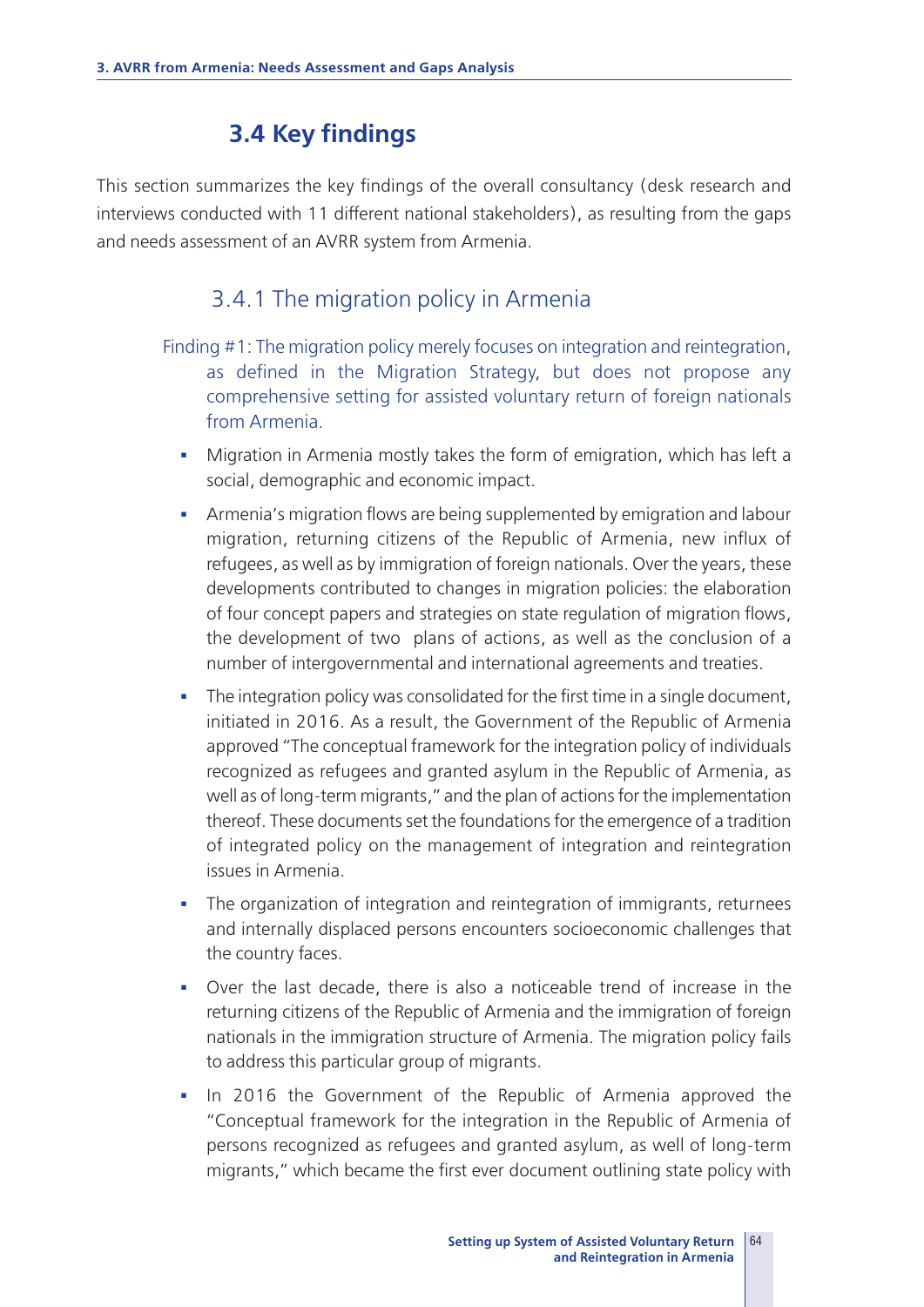respect to the integration of immigrants. Although the 2016 Governmentapproved conceptual framework was important as the first regulatory document in the sector, it nevertheless had essential shortcomings.

- $\supset$  The scope of the conceptual framework failed to address foreign nationals, the huge group of persons in the situation of forced displacement who had moved to Armenia from the Syrian Arab Republic and other groups.
- $\bullet$  In light of the increasing trend of returning citizens to Armenia, the existing integration policy did not address the issues of their reintegration. Steps aiming at reintegration needs of returnees were mostly implemented through the efforts of international and non-governmental organizations on a programmatic, rather than a policy level. The same observation arose regarding the big numbers of internally displaced persons. The integration policy failed to specify any action that would address their issues.
- Taking these gaps into account, the Migration Service of the Republic of Armenia initiated in 2019 the drafting of the new Migration Concept to chart the main approaches and interventions of a comprehensive public policy in the area of integration and reintegration of immigrants and returnees, as well as prioritizes the development of the system of voluntary return from Armenia.

#### 3.4.2 The legal framework for voluntary return

#### Finding #2: The national legislation on migration is lacking any legal reference to the possibility of voluntary return, either to Armenia or from its territory.

- § A bill, a draft Law of the Republic of Armenia "On foreigners and stateless persons" has been developed, in order to ensure conformity with international standards, with the purpose of effectively countering irregular migration, as well as to properly implement the international commitments adopted by the country.
- This Law specifically focuses on the entry, stay, residence and exit from the Republic of Armenia. However, it fails in presenting voluntary return as an option, rather focusing on the obligation for foreigners "*who have arrived at a crossing point of the state border of the Republic of Armenia without a passport, a document substituting it or with an invalid passport, or who have been refused an entry visa at a crossing point of the state border of the Republic of Armenia, or who have not obtained an entry authorization from the body carrying out border control*" of "*returning to their State of origin or to the State from where they have arrived* (except for cases who arrived in Armenia for the purpose of seeking refugee status or a right to political asylum)".
- The national legislation fails in presenting return as part of regulating migration issues. Rather, the laws and practices encompass measures to fight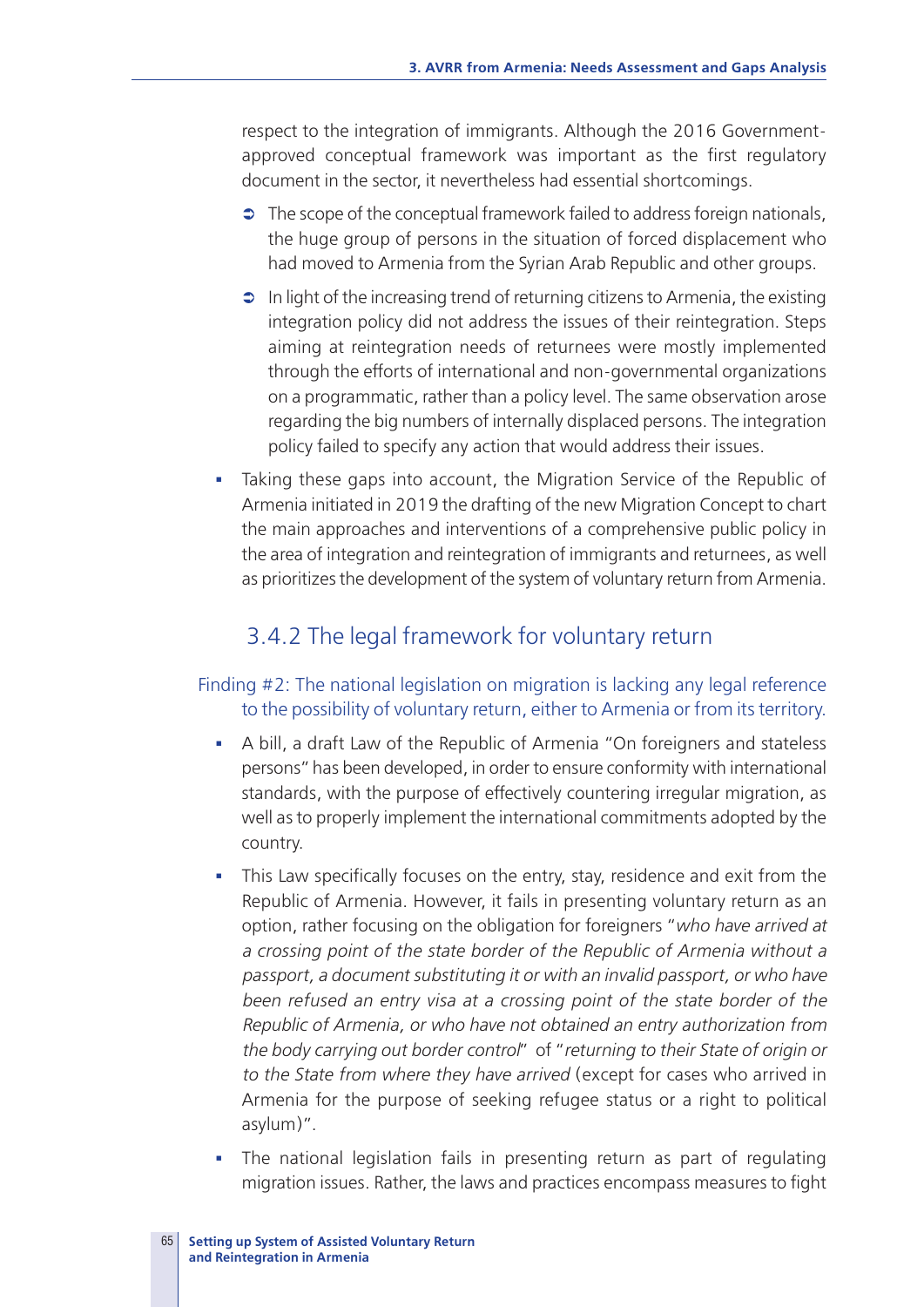against irregular migration and criminal cases of illicit crossing of the state border of the Republic of Armenia (cfr Criminal Code of the Republic of Armenia), detailing the relevant fines according to each case. Draft agreements on Readmission were however developed with 2 of the 4 target countries of this research, namely the Islamic Republic of Iran and the Republic of India.

- The 2017–2021 Plan of Action on the effective implementation of the migration policy of the Republic of Armenia for 2017–2021 also includes a section 'Fight against irregular migration,' which covers issues pertaining both to the fight against irregular migration originating in Armenia, and incoming migration flows to Armenia.
- § Considering the importance and topical nature of regulating migration issues, including the organization of an effective fight against irregular migration, the authorities of the Republic of Armenia and its designated agencies undertook specific measures in 2019.
	- $\bullet$  An overall increase trend has been noticed in the number of visas issued for entry into the Republic of Armenia and in the number of residence permits issued.
	- $\bullet$  This overall trend is being determined by the conclusion of international agreements on issuing visas at the border of the Republic of Armenia, or the establishment of visa-free regime with a number of countries.

## 3.4.3 Institutional capacity for voluntary return

#### Finding #3: There is insufficient horizontal coordination and cooperation between relevant national authorities.

The discussions held during the interviews indicate that there is insufficient horizontal coordination between the different national authorities. Most national agencies refer strictly to their respective mandates. The desk research confirms the weakness of cross-sector and inter-agency coordination and of measures to mainstream migration and return across other national strategies. In terms of cooperation with NGO actors, there exists however a quarterly integration and reintegration platform/working group coordinated by the Migration Service and which brings NGO actors around the table.

## 3.4.4 Cooperation with countries of origin

#### Finding #4. The cooperation with countries of origin is a major area of concern.

IOM has a fortunately a physical presence and offices in the 4 target countries of the present assessment, namely Afghanistan, Bangladesh, India and the Islamic Republic of Iran.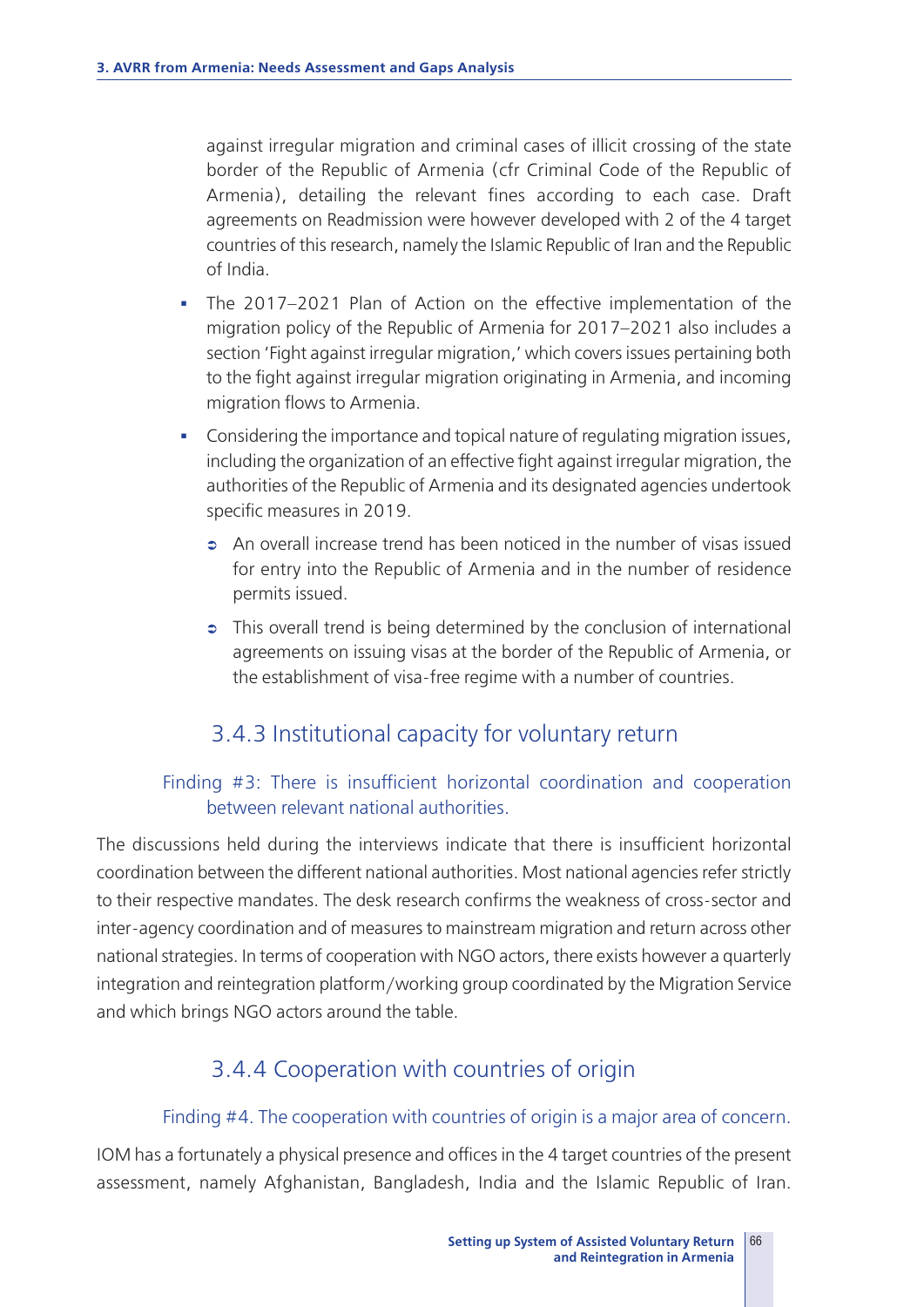However, IOM Armenia has so far not organized any voluntary return to these countries, besides some ad hoc cases to Afghanistan. Therefore, there is no actual system in place allowing a smooth collaboration with these different countries, besides counting on the long-standing experience IOM has at the global level on AVRR matters with these countries.

In addition, the absence of diplomatic representations in Armenia such as Afghanistan and Bangladesh should be highlighted. This makes the process for obtaining valid travel documentation much more complex and lengthier. This might also have an impact on the knowledge and acceptance of voluntary return for these countries within their institutional schemes. However, in the context of Bangladeshi migrants, IOM Dhaka has already invested efforts and touched base with the Ministry of Foreign Affairs (MoFA), the Ministry of Home Affairs (MoHA), the Ministry of Expatriate Welfare and Overseas Employment (MoEWOE) to avail their required support needed by going through a well-established coordination mechanism.

# 3.4.5 Accommodation for AVR beneficiaries

#### Finding #5: There is no adequate accommodation system in place in Armenia that could host return candidates while taking into account their individual needs.

From the desk research, it appears that there is no real accommodation system in place, that could host AVRR candidates who are applying for voluntary return.

The report on Needs Assessment of Special Accommodation Centres for Foreigners in the Republic of Armenia<sup>55</sup> (2013) conducted by IOM highlights the absence of a central migrant accommodation which as such provides the opportunity to design a purpose built closed centre for irregular migrants that will fully meet international standards in terms of space, services and facilities, combined with a care regime that protects the rights of migrants and acknowledges their status as non-criminal administrative detainees.

The analysis of the national legislation in Chapter 1.4.1 also demonstrated that the Law of the Republic of Armenia "On Refugees and asylum" (article 14) purely focuses on asylum seekers in need of housing who shall be accommodated in the temporary accommodation centre for asylum seekers which is a special establishment created for that purpose, until a final decision on their asylum claim is adopted. Asylum seekers placed in the Temporary Accommodation Centre shall be provided with basic means of subsistence. In case the asylum seeker and his or her accompanying family members do not hold a valid travel document or a valid entry permit, Border Guard Troops may take a reasoned written decision to detain

<sup>55</sup> www.publications.iom.int/books/needs-assessment-special-accommodation-centres-foreignersrepublic-armenia (available in English and Armenian).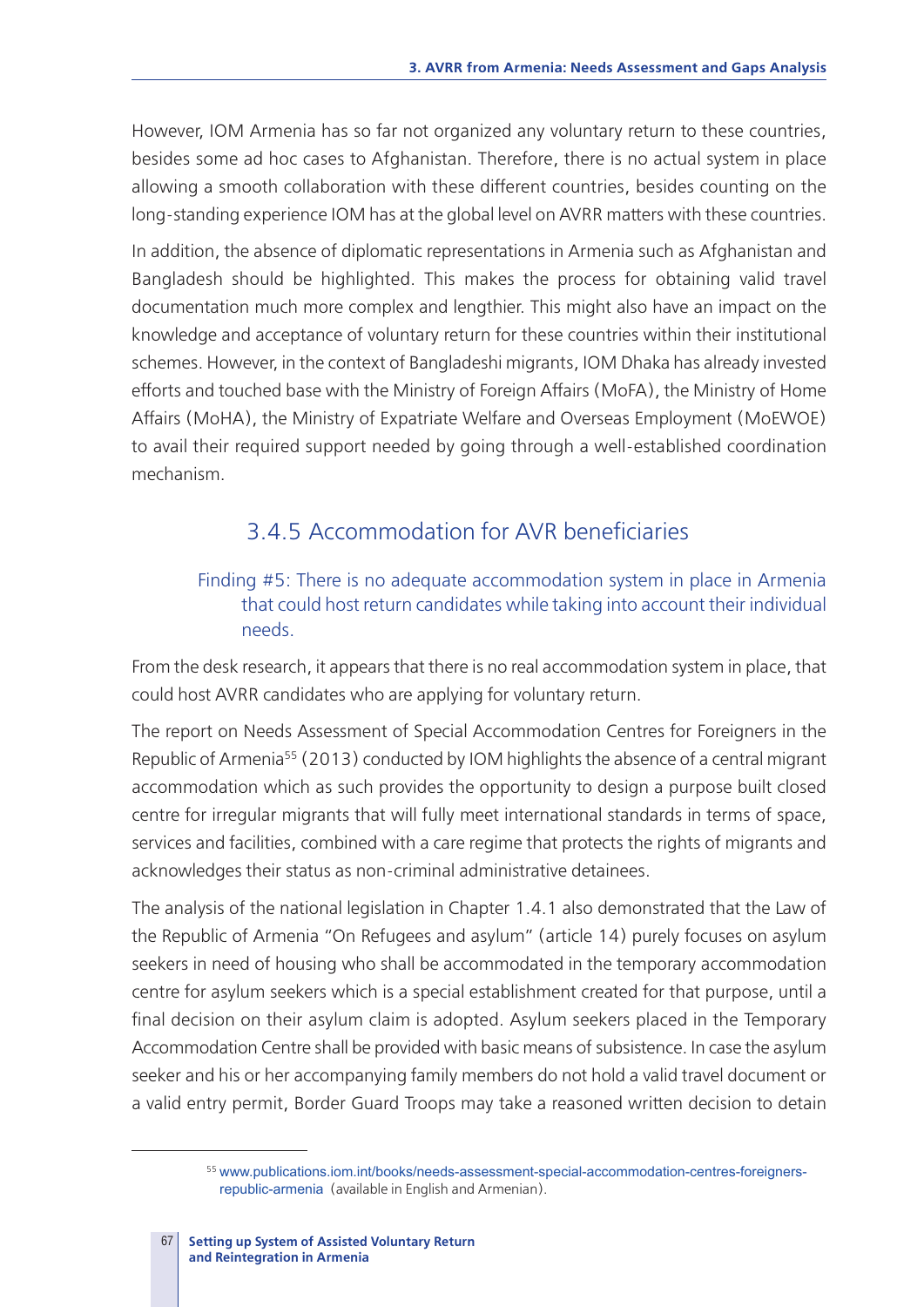them for up to 72 hours in the special shelter provided for in part 1 of Article 37 of the Law of the Republic of Armenia "On foreigners" after which they shall be moved to Temporary Accommodation Centre prescribed by Article 14 of the Law "On Refugees and asylum".

There is therefore a lot of work to be done before that the current accommodation system in place is able to host return candidate beneficiaries during their voluntary return process, while taking into account their individual needs according to their respective administrative status. As per IOM's AVRR Framework, beneficiaries of the IOM AVRR programmes may include stranded migrants in host or transit countries, irregular migrants, regular migrants, and asylum seekers who decide not to pursue their claims or who are found not to be in need of international protection. AVRR assistance can also be provided to migrants in vulnerable situations, such as victims of trafficking, unaccompanied and separated children, or migrants with health-related needs.

The current practice and legislation in place do not take all these beneficiaries into account, besides the asylum seekers in need of housing. There are therefore no provisions for the other types of beneficiaries that are highlighted above.

## 3.4.6 Capacity-building of professionals and AVRR partners

#### Finding #6: The lack of trained personnel is perceived as a major weakness in view of the future implementation of the new AVRR scheme from Armenia.

During the interviews, the majority of the national respondents has shared its willingness to collaborate with IOM and the Armenian Government in the future AVRR scheme from Armenia. A lot of stakeholders are already well positioned and active within the migration area. They have good networks and can easily mobilize them. However, most of them have pointed out the pressing need to be trained in order to be able to provide decent and adequate services to the returning migrant candidates.

The lack of (trained) personnel is rated by the respondents as one of the main capacity constraints, which they addressed with the request for support to address training issues.

The following priority training areas have been identified by the interviewed stakeholders: AVRR legal framework (especially in light of the upcoming legislative and political reforms in Armenia); exchange tools, techniques and methods; data collection, processing and analysis; identification of AVRR candidates; pre-departure counselling techniques; return of people with special needs (VoTs, UMC, medical cases…); development of Standard Operating Procedures; counter-trafficking in human beings and smuggling of migrants.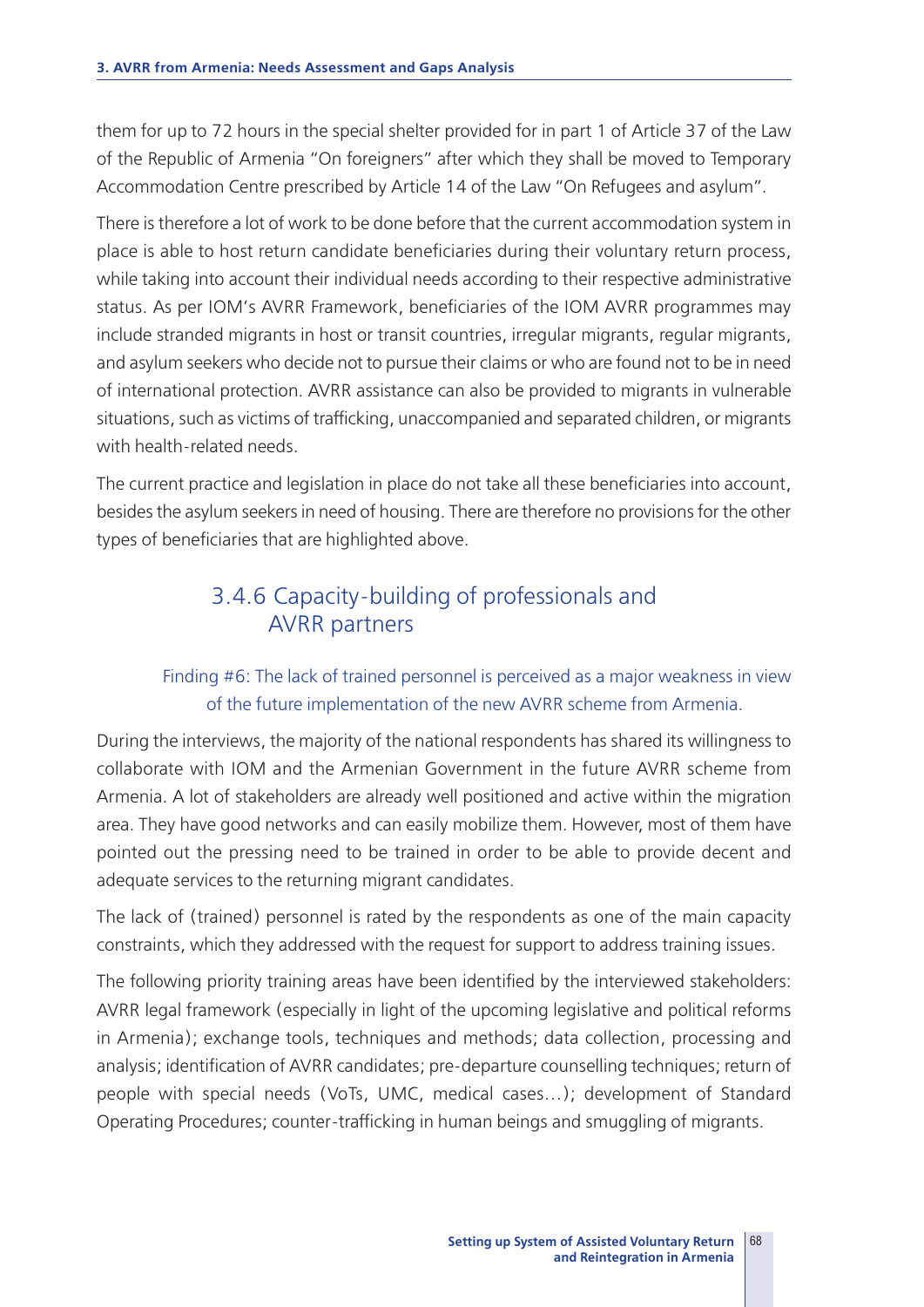## 3.4.7 Overall funding of the new AVRR scheme from Armenia

#### Finding #7: There is an obvious lack of structural funding for the setting-up and proper implementation of a new AVRR scheme from Armenia.

At present, the Government does not have any structural AVRR programmes. Only a few cases have voluntarily returned so far, and without any structural and institutionalized support. Services are provided on an ad hoc basis due to the lack of funding. The process has never been streamlined so far.

The new scheme will not be made possible without any sufficient and decent financial investment, which can be assessed based on the AVRR programmes and projects that IOM has already implemented for 41 years in other countries. Annex V gives a comprehensive overview of IOM initiatives in 7 different countries.

In line with finding #5, there is a lack of funds to further develop the current special accommodation centres in order to host and meet the specific needs of returning asylum seekers. Additionally, without any other funding sources, there will remain a gap in the housing of the other groups of beneficiaries such as migrants in an irregular situation or very vulnerable groups (such as victims of trafficking, unaccompanied minors and migrants with health concerns).

# 3.4.8 Summary of key findings

| <b>Finding 1</b> The migration policy merely focuses on integration and reintegration, as<br>defined in the Migration Concept, but does not propose any comprehensive<br>framework for assisted voluntary return of foreign nationals from Armenia. |
|-----------------------------------------------------------------------------------------------------------------------------------------------------------------------------------------------------------------------------------------------------|
| <b>Finding 2</b> The national legislation on migration has weak legal references to the<br>possibility of voluntary return, either to Armenia or from its territory and<br>requires a set-up of more comprehensive voluntary return system.         |
| <b>Finding 3</b> There is insufficient horizontal coordination and cooperation between<br>relevant national authorities.                                                                                                                            |
| <b>Finding 4</b> The cooperation with countries of origin is a major area of concern.                                                                                                                                                               |
| <b>Finding 5</b> There is no adequate accommodation system in place in Armenia that could<br>host return candidates while taking into account their individual needs.                                                                               |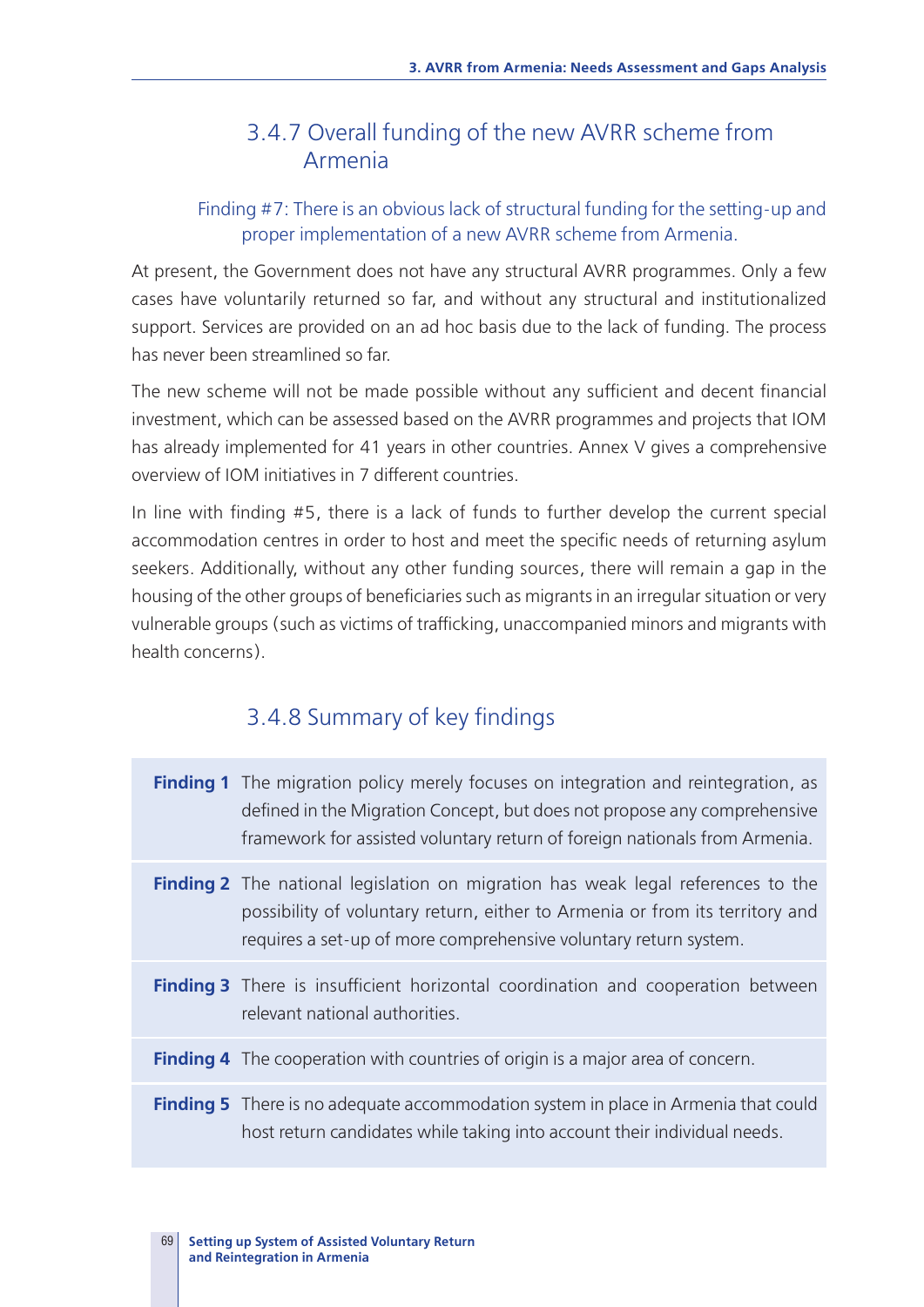- **Finding 6** The lack of trained personnel is perceived as a major weakness in view of the future implementation of the new AVRR scheme from Armenia.
- **Finding 7** There is an obvious lack of structural funding for the setting-up and proper implementation of a new AVRR scheme from Armenia.

## **3.5 Actionable recommendations**

A complete set of recommendations can be built upon the key findings of the overall assessment, the desk research, the various interviews with the key stakeholders and the inputs from IOM sending countries and IOM offices in the four target countries of origin. Eleven different agencies<sup>56</sup> have been duly interviewed between 8 September and 9 October 2020. The Ministry of Foreign Affairs was not directly interviewed due to time constraints but provided its overall feedback during a phone call. Some other stakeholders could not be reached or preferred to postpone. Due to the conflict situation, a meeting with all involved stakeholders could not take place, therefore these recommendations have not been validated yet at the time of writing.

The recommendations below are structured in three parts, namely: the overall AVRR scheme from Armenia, the pre-departure and return phase, and the post-arrival and reintegration phase.

## 3.5.1Recommendations concerning the overall AVRR scheme from Armenia

1. Include a clear section on AVRR from Armenia, in the migration legal acts and relevant policy documents (Law on Foreigners, Law on refugees and asylum, Migration Strategy, etc.). The mandate and coverage of the voluntary return issues, including relevant beneficiaries<sup>57</sup> and their adequate accommodation during the return application process, by the national legislations, should be made clear. Legal texts should be revised towards a returnee-oriented approach. A new Decree could be developed to clarify the roles of its

<sup>56</sup> Armenian Caritas Benevolent NGO, Armenian Red Cross Society, Border Guard Troops, Eurasia Partnership Foundation, Hans Christian Kofoed Foundation, Migration Service, Mission Armenia NGO, National Security

Service, Police, UNHCR, Yezedi Center for Human Rights.<br><sup>57</sup> As per IOM's AVRR Framework, beneficiaries of the IOM AVRR programmes may include stranded migrants in host or transit countries, irregular migrants, regular migrants, and asylum seekers who decide not to pursue their claims or who are found not to be in need of international protection. AVRR assistance can also be provided to migrants in vulnerable situations, such as victims of tracking, unaccompanied and separated children, or migrants with health-related needs.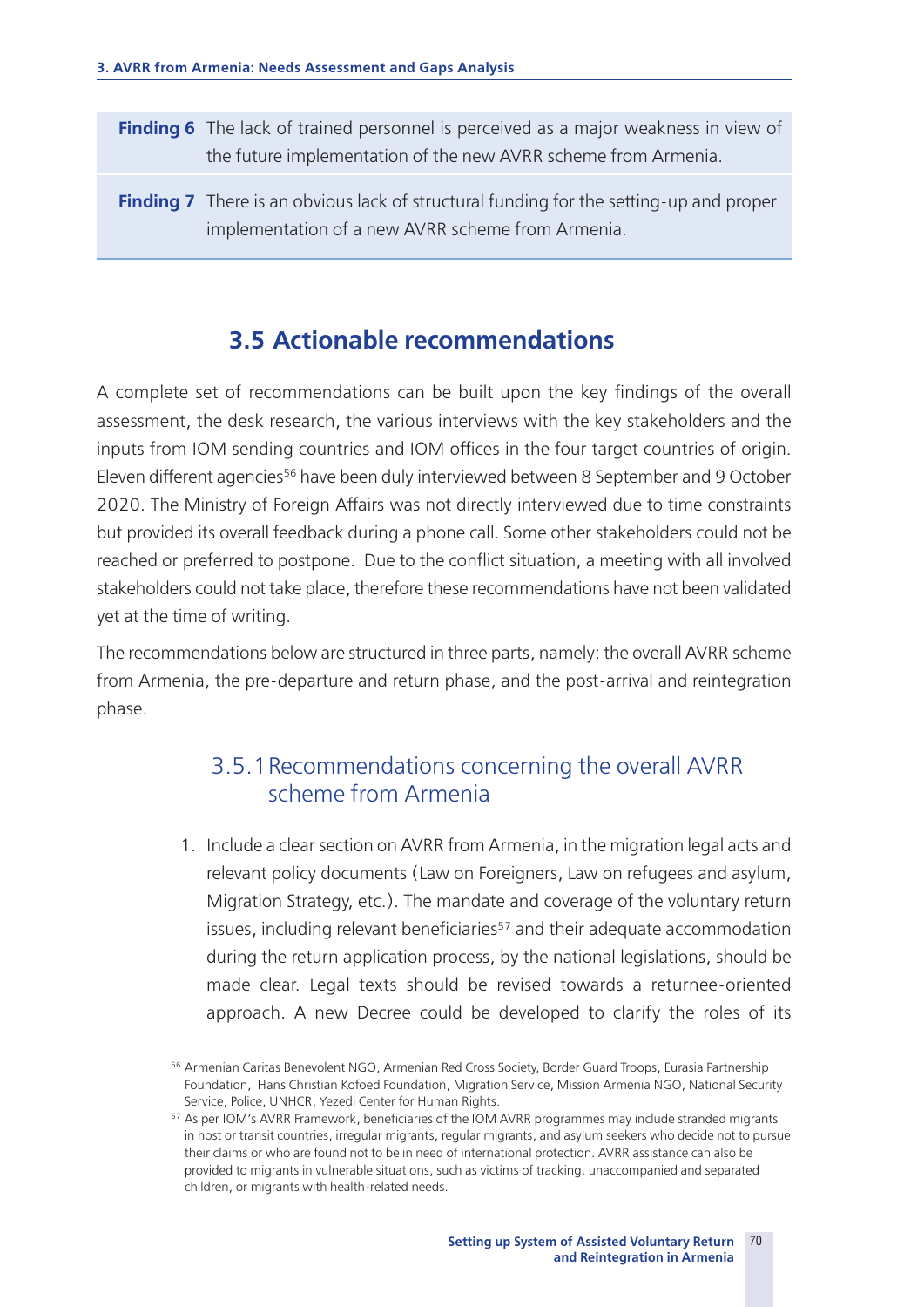subordinate agencies in the AVRR legal framework and process. It can also refer to IOM and its support role in implementing AVRR.

In parallel, the actual accommodation system should be reviewed in order to allow proper housing for the different voluntary return candidates, according to their respective administrative status. It would be recommended to work with coaches within the reception structures who would be trained to provide pre-departure counselling and orientation

This recommendation is derived from the analysis of the national policies and legal framework review, and from the interviews with national stakeholders.

- 2. Conclude a Memorandum of Mutual Cooperation/Framework Agreement between IOM and the main donor, which stipulates the key principles and directions of the engagement of both parties, as well as possible funding sources in the sphere of AVRR from Armenia. This recommendation is derived from the analysis of AVR programmes implemented in other countries.
- 3. Invest substantially in international and diplomatic relations with the four target countries of origin in collaboration with the responsible national institutions and the IOM offices in the field.<sup>58</sup> Some additional attempts are expected to be made by MFA Armenia: new arrangements, new policies with these countries. The security and respect of human rights dimension should be considered.

As regards the four target countries of origin, it should be recalled that only India and the Islamic Republic of Iran do have a diplomatic representation (through their Embassy) in the capital, Yerevan. Afghanistan is represented through its Embassy in Moscow and Bangladesh through the Embassy in Greece.

This recommendation is derived from the interviews with the national stakeholders and also from the feedback received from the countries of origin, that are all very much concerned and willing to collaborate on this important issue.

4. Search for alternative sources of funding to national state funding, such as the European Union, the Eurasian Economic Union (EAEU), the Organistion for

<sup>58</sup> In the context of Bangladeshi migrants, IOM Dhaka has already touched base with the Ministry of Foreign Affairs (MoFA), the Ministry of Home Affairs (MoHA), the Ministry of Expatriate Welfare and Overseas Employment (MoEWOE) to avail their required support needed by going through a well-established coordination mechanism.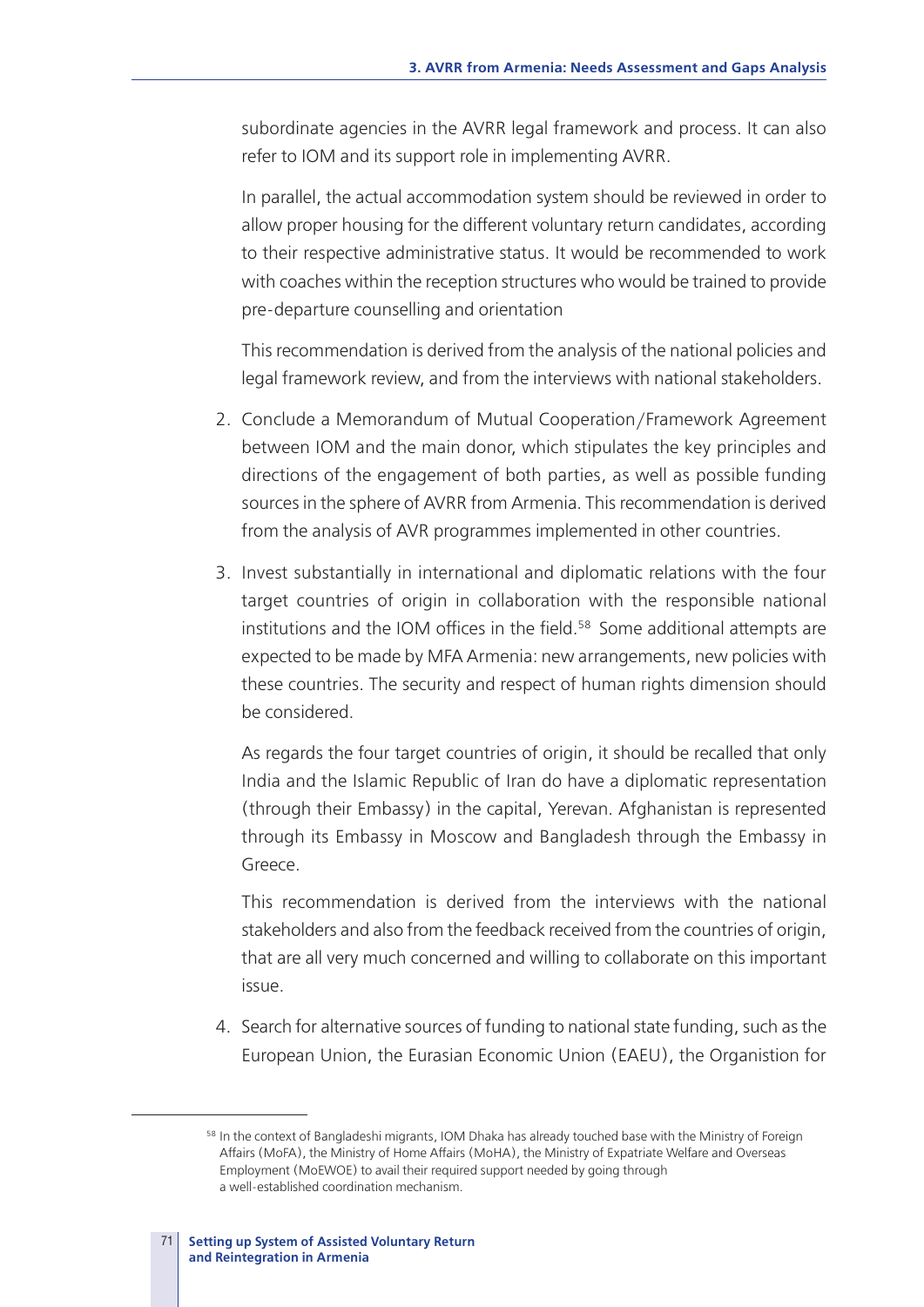Security and Co-operation in Europe (OSCE), the European Neighbourhood Instrument (ENI), the Eastern Partnership Technical Assistance Trust Fund (EPTATF).

A thorough analysis of the required budgets would need to be made, in order to start with a pilot project and a limited caseload of beneficiaries: a decent and realistic budget based on a certain targeted caseload.

In addition, it is highly recommended to invest financially in further developing existing accommodation structures in order to host AVRR candidates during their process and/or create new structures such as return counselling centres with dedicated and trained staff.

This recommendation is derived from the different interviews with stakeholders and IOM Armenia's experience with ad hoc cases, which clearly highlighted a need in a structural funding framework for AVRR ex-Armenia activities.

5. Establish a (quarterly) return inter-agency cooperation platform/forum where all active AVRR stakeholders would exchange information, share their best practices, challenges and some specific cases (also avoiding duplication of cases). This group would establish a roadmap including the activities, the responsible institutions/persons, and timeframes for the implementation of the activities. This platform could be coordinated by the Migration Service and should be legally defined by the law or decree. Ideally, this could be a forum, where all relevant stakeholders would be able to share their experiences in a harmonized way as well as a platform for establishing a better coordination mechanism and for being informed on each actor's specific tasks in the process.

This recommendation is derived from the interviews with the national stakeholders who have all shared their general consent on enhancing inter-agency cooperation through more regular exchange of information among them.

6. Develop one SOP document for all AVRR stakeholders, so that they all follow the same rules and speak the same language. This standardized document would outline the key procedures in terms of roles and tasks' allocation, work coordination, leadership, reporting, etc.

This recommendation is derived from the interviews with the national stakeholders who have all shared their general willingness to coordinate their actions and be aware of the operational steps in the AVRR process.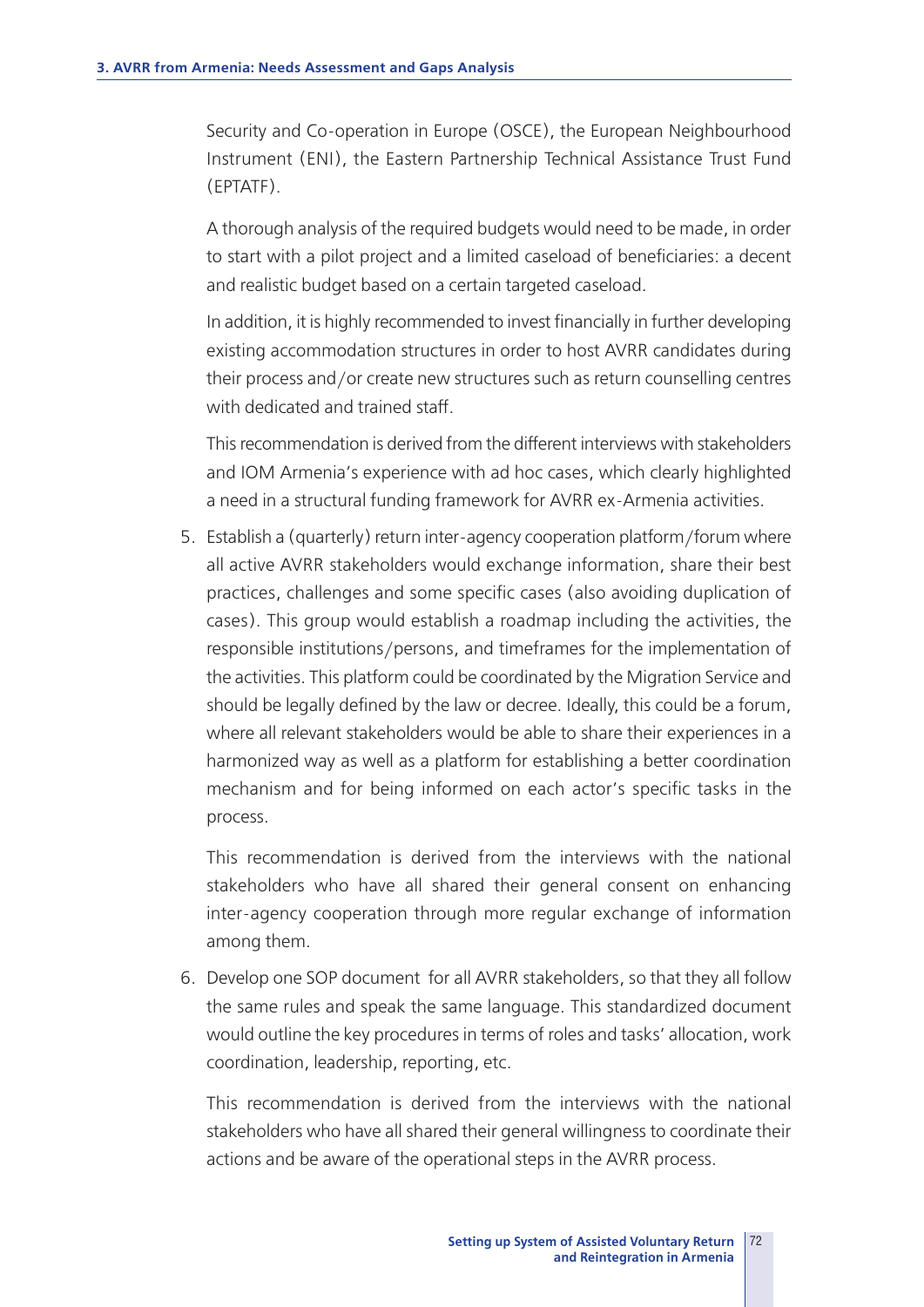7. Invest in thematic AVRR-related trainings. The following needs have been the most identified by the interviewed stakeholders in order to be fully engaged in the new AVRR scheme: Exchange tools, techniques and methods; data collection, processing and analysis; identification of AVRR candidates; pre-departure counselling techniques; return of people with special needs (VoTs, UMC, medical cases); development of Standard Operating Procedures; counter-trafficking in human beings and smuggling of migrants.

This recommendation is derived from the interviews with the national stakeholders.

8. Ensure a reliable data collection system of high-quality and up-to-date data management in in view of a proper monitoring of programme implementation as well as information sharing with all stakeholders. This should be put in place through one centralizing body (possibly Migration Service) for all AVRR-related data and trends.

This recommendation is derived from the desk research, the analysis of available data provided by various stakeholders and the interviews with the national stakeholders.

9. Consider carefully gender aspects when designing the new AVRR scheme (situation and protection of women in the Islamic Republic of Iran, for instance). Gender-mainstreaming and protection should be at the core of the project. How to address other protection related issues experienced by victims of trafficking (VoT) by giving proper legal and support assistance, safe housing and deal with the issue of stigma within the family or community in the country of origin, while maintaining confidentiality all the way through the process.

This recommendation is derived from the interviews with the national stakeholders and also from the feedback received from the countries of origin.

10.Take into account language, religious, ethnic (minorities) and cultural barriers of the migrants in all return phases.

This recommendation is derived from the interviews with the national stakeholders and also from the feedback received from the countries of origin.

11.Involve NGOs, civil society organizations and community groups (when applicable) in the AVR process, as they can be in direct contact with the beneficiaries and be considered as connecting points.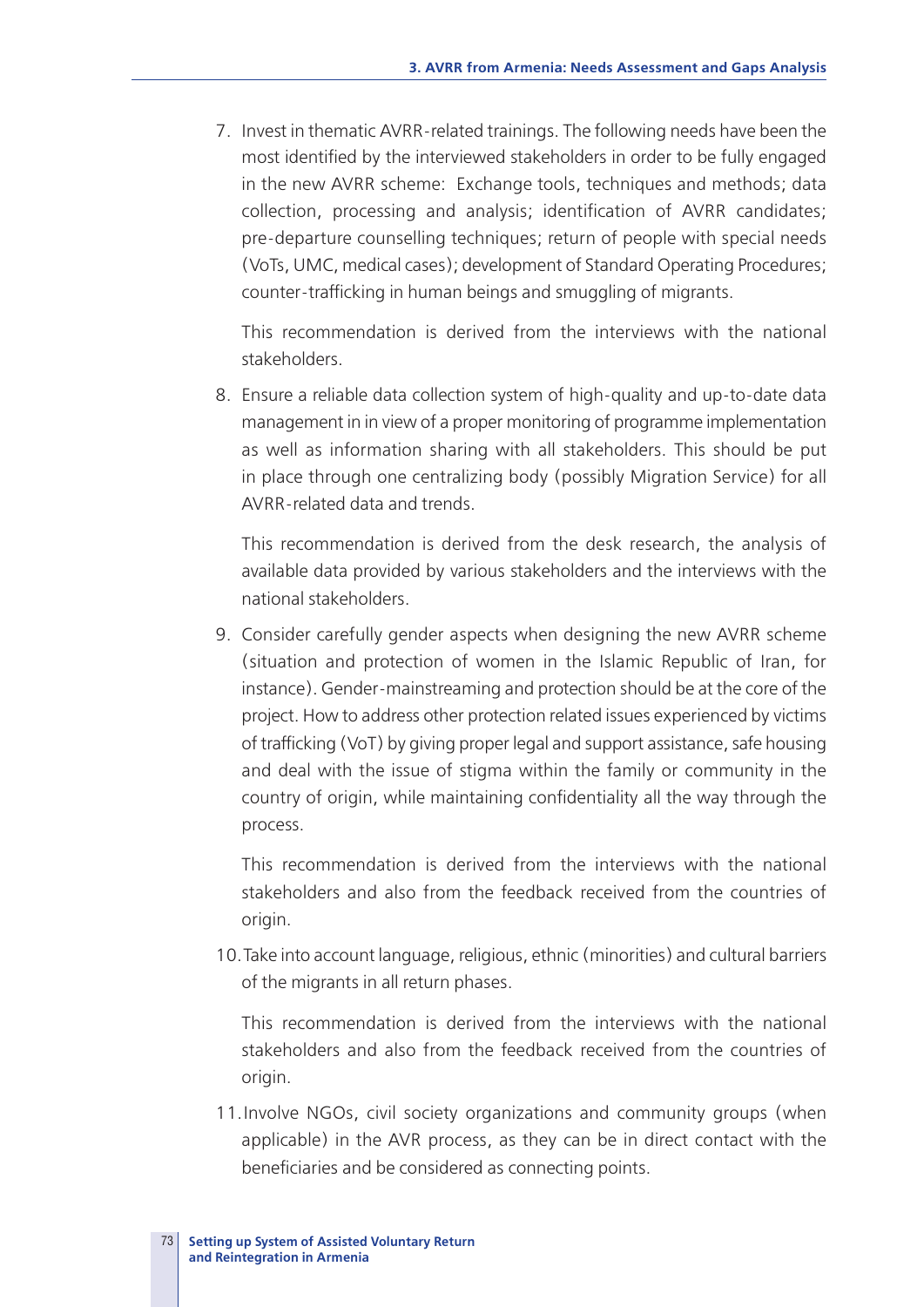This recommendation is derived from the interviews with AVRR stakeholders and suggestions made by both IOM sending missions and the four target countries of origin.

12.The first step in that direction would be to map the organizations in countries of origin that are supporting business initiatives or employment issues. In this respect, a well thought out mechanism may be built in the project design to know how best each individual returnee's economic reintegration intervention in the countries of origin are rightly aligned with the local need-based supply chain-system, thus leading to contribute to the economic sphere in the local community to ultimately making his/her economic intervention sustainable.

This recommendation is derived from the interviews with AVRR stakeholders and suggestions made by both IOM sending missions and the four target countries of origin.

13.Explore the collaboration with the academia: they can help to provide in-depth understanding on what's happening in the destination countries. This idea will give food for thought as to make any potential adjustments and changes in the project design in the near future.

This recommendation is derived from the suggestions made by some target countries of origin.

14.Further develop the digitalization of the AVR application process. Envisage the use of an app, such as MigApp,<sup>59</sup> allowing partners and migrants to have easily access to migration-related information and services. Such app would be available in Armenian, English and the main local languages of the four target countries of origin.

This recommendation is derived from the different exchanges with IOM Armenia, and the national stakeholders who had already some knowledge about the AVRR programmes in general.

## 3.5.2 Recommendations concerning the Pre-departure and Return Phase

1. Establish the information provision and referral of potential candidates through the following channels: through special accommodation and new return counselling centres to be created in key locations where most return

<sup>&</sup>lt;sup>59</sup> MigApp is the IOM's global app for migrants designed to help them make informed decisions during their journeys by simplifying access to secure and reliable migration-related information and services. More information; www.iom.int/migapp.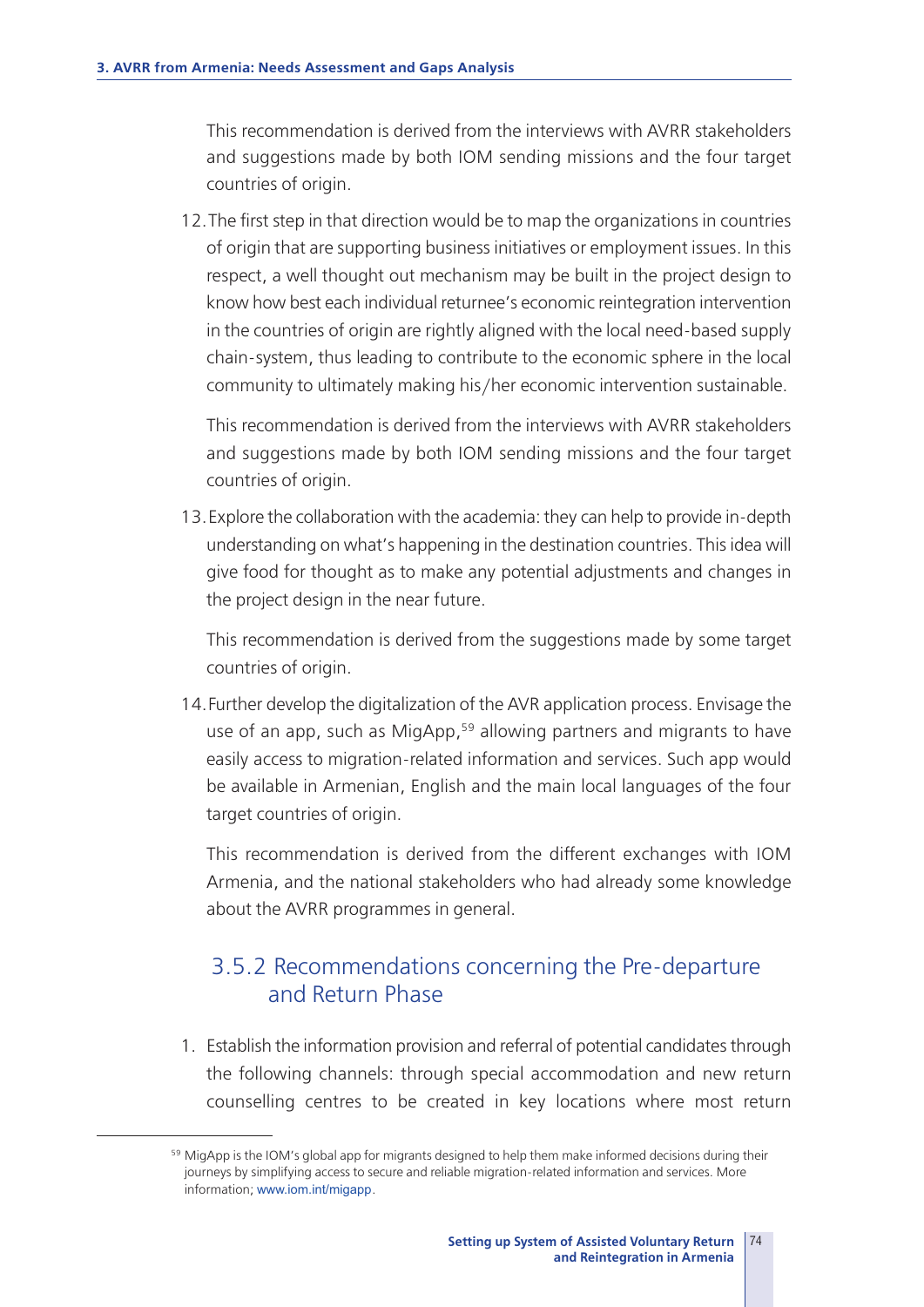candidates reside in Armenia; through a centralized helpline service; through a centralized website; through the dissemination of generic AVRR leaflets to the potential candidates in key locations; directly through IOM; through partner organizations' channels.

This recommendation is derived from the interviews with the national stakeholders.

2. Develop tools to ensure an adequate individual return counselling, such as: handbook on the counselling of vulnerable cases; provision of return-related and country of origin fact sheets on the four target countries; specific trainings on individual return counselling techniques and on how to do deal with multi-faced target groups (cultural/religious differences in each of the targeted countries of origin).

This recommendation is derived from the interviews with the national stakeholders and feedback received from the IOM offices in countries of origin.

3. Build a solid needs-based partner network that will be empowered to take into account during the pre-departure counselling phase specific migrant vulnerabilities, such as language barriers, health concerns, human trafficking and protection issues. Envisage the possibility to organize virtual counselling sessions with IOM missions in the countries of origins for some particularly sensitive cases.

This recommendation is derived from the interviews with the national stakeholders and feedback received from the IOM offices in countries of origin.

### 3.5.3 Recommendations concerning the Post-arrival and Reintegration Phase

1. Complement assisted voluntary return with post-arrival and reintegration support whenever possible, in order to ensure the return sustainability, allowing as such an integrated approach that addresses the needs of individual returnees as well as the communities in a mutually beneficial way.

This recommendation is derived from the IOM's AVRR Framework and was also highlighted on different occasions by several national stakeholders and IOM offices in countries of origin.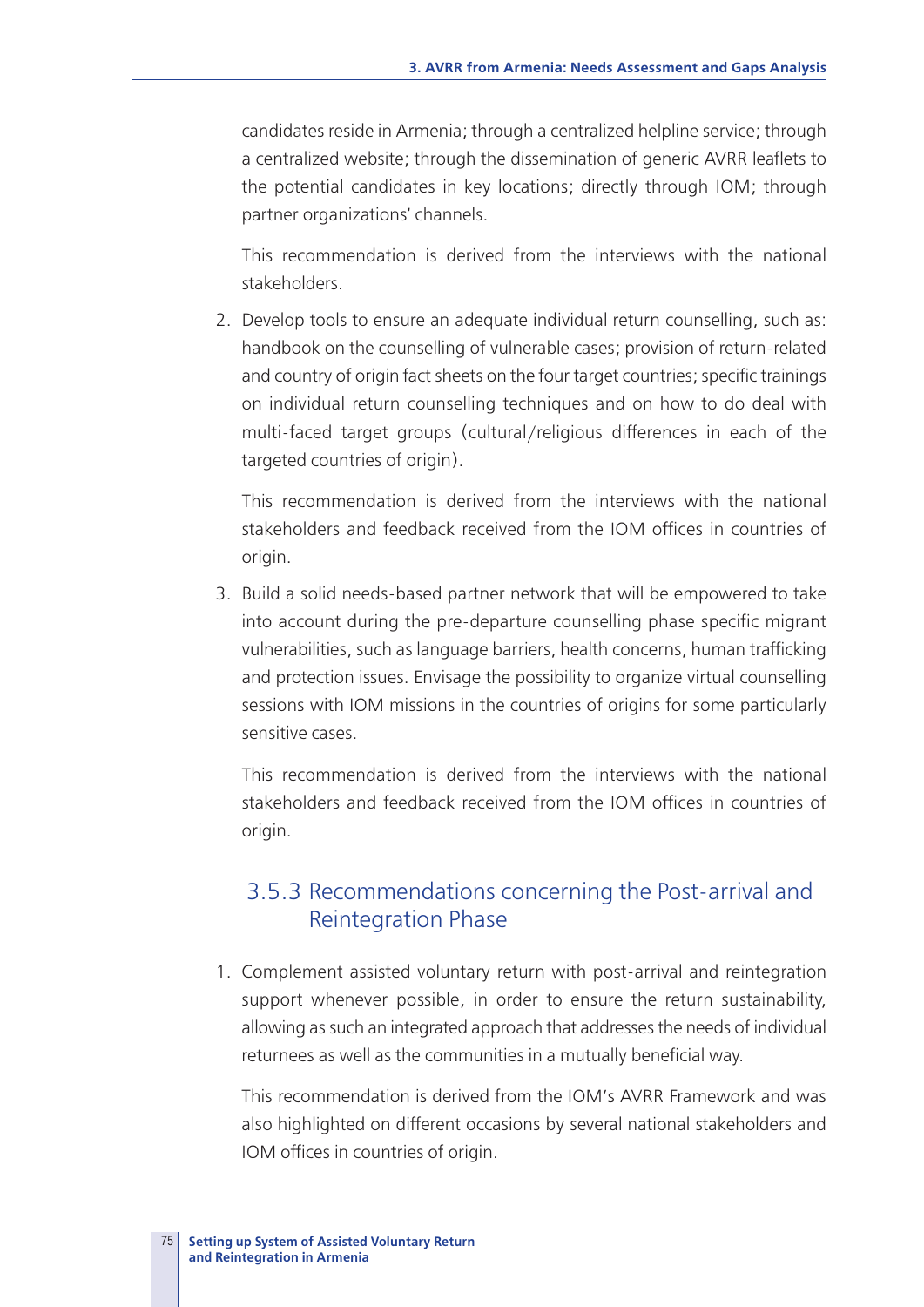2. Prepare the reintegration scheme well in the pre-departure phase (including all relevant individual special needs and background of the beneficiary), to avoid any mismatching with the country reality upon return. A strengthened collaboration between all actors involved, from pre-departure to reintegration phases, is highly recommended to reach this goal.

This recommendation is derived from the inputs received by IOM offices in countries of origin.

- 3. Include the local communities (community-based approach) in the reintegration scheme in order to avoid exclusion, stigmatization and lack of tolerance against the returnees (use of human success stories that have an impact on the local populations). Bear in mind that some of the target countries of origin are naturally less welcoming than others.
	- $\supset$  The community sponsorship approach that is used in some of EU countries for the integration of refugees could be adopted and used. However, this might be challenging for some countries that are less "open" such as Afghanistan and India.
	- $\Rightarrow$  The best mechanism will be to motivate the community to support the migrants, based on the needs of the community "returnees can help you".
	- $\Rightarrow$  The community could be composed of coaches and trainers to provide the returnees with new skills for them to be able to work.
	- $\supset$  The situation regarding the political, cultural, religious, and socioeconomic aspects should be investigated first.
	- $\bullet$  When designing the special economic or social support schemes, local vulnerable populations should be considered and the community population where the returnees should be reintegrated should be supportive as they might have similar support needs.

This recommendation is derived from the interviews with some NGOs that are active or have partners in countries of origin and from the inputs received by IOM offices in countries of origin.

4. Put in place a clear monitoring and evaluation mechanism of the reintegration support to understand the key successes and challenges migrants and local communities might face and allow an adequate feedback on the reintegration cases. The use of this feedback should be analysed, as well as how the project will be redesigned according to this feedback. Such mechanism should also allow to evaluate the extent to which the reintegration support programme duly promotes sustainable reintegration.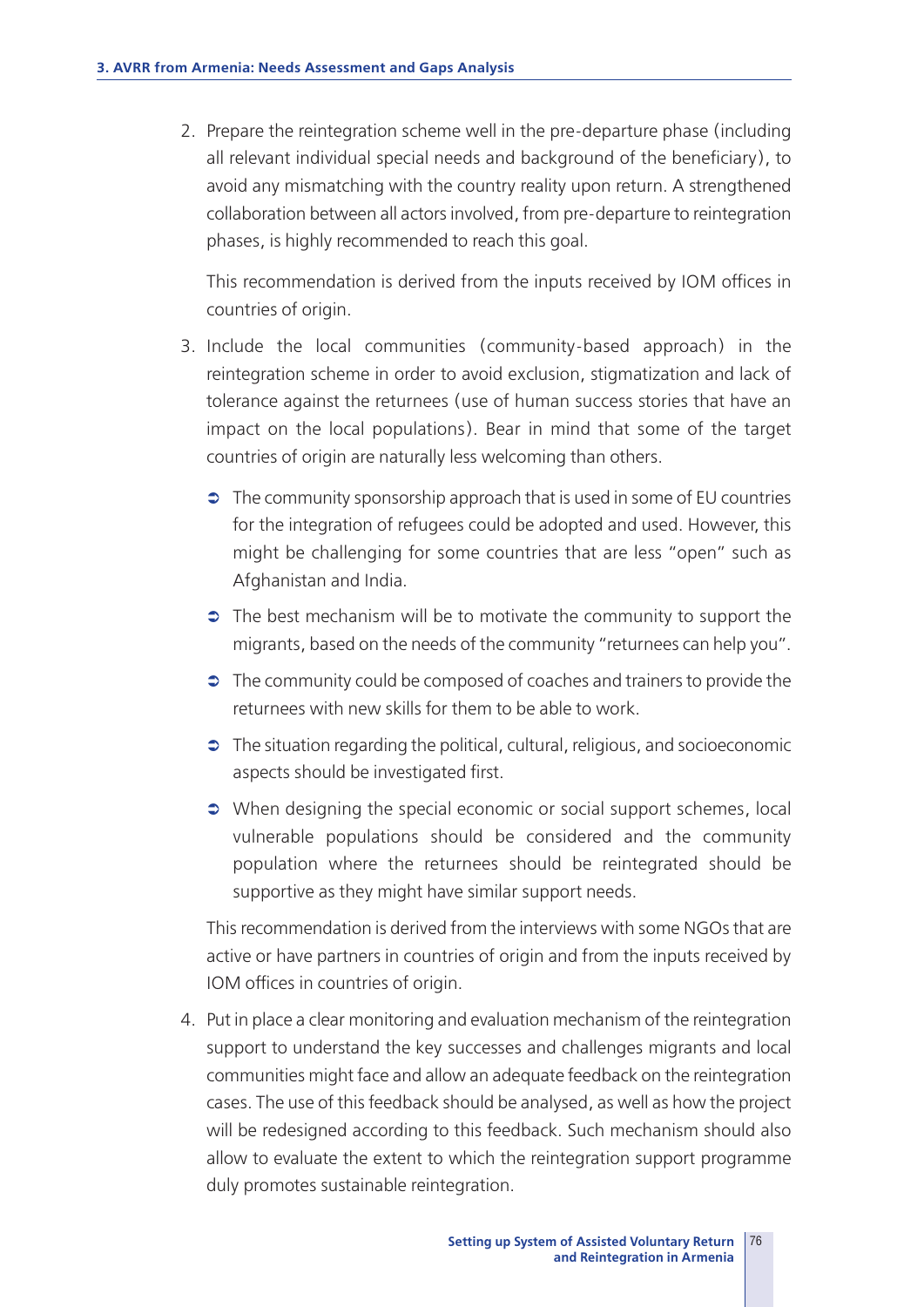Furthermore, a due reporting and an analysis of monitoring data and overall progress of the programme implementation should be provided through a final narrative and financial report submitted three months after the end of the project. The Final narrative and financial report shall report on the results of the programme and include an analysis of the activities, trends, challenges and lessons learned.

5. Organize monitoring visits of Armenian government officials to the four target countries of origin and, in turn, exchange visits of countries of origin officials to Armenia, in view of determining the impact of voluntary return programmes on the sustainability of reintegration. This would also allow both ends to have a comprehensive picture of the return and reintegration process and adapt the scheme accordingly.

### 3.5.4 Summary of actionable recommendations

#### *Recommendations concerning the overall AVRR scheme from Armenia*

| Recommendation 1        | Include clear section on AVRR from Armenia in the migration legal<br>acts and relevant policy documents (Law on Foreigners, Law on<br>refugees and asylum, Migration Strategy, etc.), which should<br>become returnee-oriented. The mandate and coverage of the<br>voluntary return issues, including relevant beneficiaries and their<br>adequate accommodation during the return application process,<br>by the national legislations should be made clear. |
|-------------------------|---------------------------------------------------------------------------------------------------------------------------------------------------------------------------------------------------------------------------------------------------------------------------------------------------------------------------------------------------------------------------------------------------------------------------------------------------------------|
| Recommendation 2        | Conclude a Memorandum of Mutual Cooperation/Framework<br>Agreement between IOM and the main donor, which stipulates the<br>key principles and directions of the engagement of both parties in<br>the sphere of AVRR from Armenia.                                                                                                                                                                                                                             |
| <b>Recommendation 3</b> | Invest substantially in international and diplomatic relations<br>with the four target countries of origin in collaboration with the<br>responsible national institutions and the IOM offices in the field.                                                                                                                                                                                                                                                   |
| Recommendation 4        | Search for alternative sources of funding to national state funding,<br>such as the European Union, the Eurasian Economic Union (EAEU),<br>the Organistion for Security and Co-operation in Europe (OSCE),<br>the European Neighbourhood Instrument (ENI), the Eastern<br>Partnership Technical Assistance Trust Fund (EPTATF).                                                                                                                               |
|                         | Recommendation 5 Establish a (quarterly) return inter-agency cooperation<br>platform/forum where all active AVRR stakeholders would                                                                                                                                                                                                                                                                                                                           |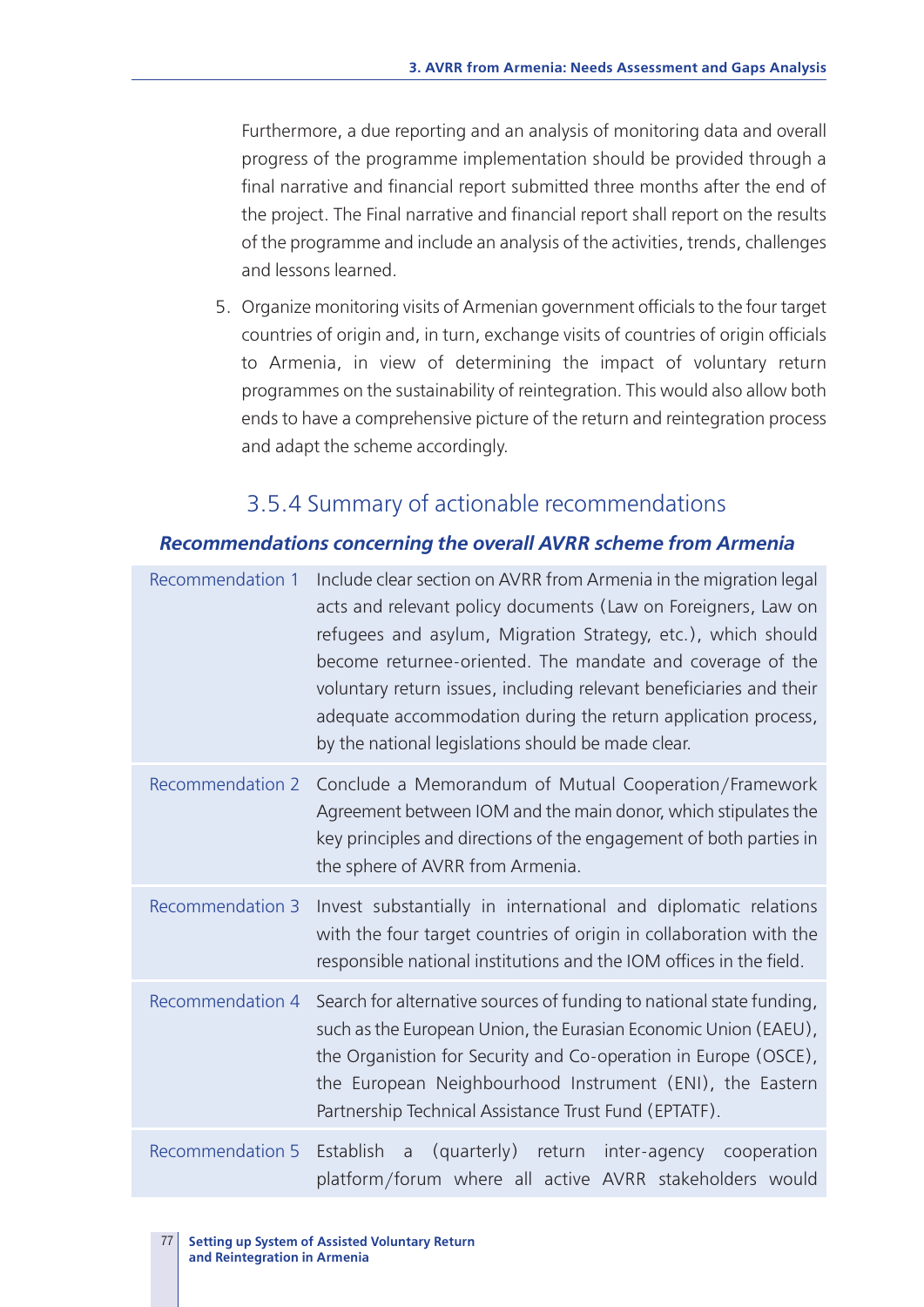|                         | exchange information, share their best practices, challenges and<br>some specific cases (also avoiding duplication of cases).                                                                                                                                                                                                                                                                             |
|-------------------------|-----------------------------------------------------------------------------------------------------------------------------------------------------------------------------------------------------------------------------------------------------------------------------------------------------------------------------------------------------------------------------------------------------------|
| Recommendation 6        | Develop one SOP document for all AVRR stakeholders, so that they<br>all follow the same rules and speak the same language. This<br>standardized document would outline the key procedures in terms<br>of roles and tasks' allocation, work coordination, leadership,<br>reporting, etc.                                                                                                                   |
| <b>Recommendation 7</b> | Invest in thematic AVRR-related trainings, such as exchange tools,<br>techniques and methods; data collection, processing and analysis;<br>identification of AVRR candidates; pre-departure counselling<br>techniques; return of people with special needs (VoTs, UMC,<br>medical cases); development of Standard Operating Procedures;<br>counter-trafficking in human beings and smuggling of migrants. |
| <b>Recommendation 8</b> | Ensure a reliable collection system of high-quality and up-to-date<br>data management in order to ensure ongoing monitoring of<br>programme implementation as well as information sharing with all<br>stakeholders. This should be put in place through one centralizing<br>body for all AVRR-related data and trends.                                                                                    |
| <b>Recommendation 9</b> | Consider carefully gender aspects when designing the new AVRR<br>scheme (situation and protection of women, families, victims of<br>trafficking, for instance).                                                                                                                                                                                                                                           |
|                         | Recommendation 10 Take into account language, religious, ethnic (minorities) and<br>cultural barriers of the migrants in all return phases.                                                                                                                                                                                                                                                               |
|                         | Recommendation 11 Involve NGOs, civil society organizations and community groups<br>(when applicable) in the AVR process, as they can be in direct<br>contact with the beneficiaries (connecting points).                                                                                                                                                                                                 |
|                         | Recommendation 12 Explore the collaboration with the academia: they can help to<br>provide in-depth understanding on what's happening in the<br>destination countries.                                                                                                                                                                                                                                    |
|                         | Recommendation 13 Further develop the digitalization of the AVR application process.<br>Envisage the use of an app, such as MigApp, allowing partners and<br>migrants to have easily access to migration-related information and<br>services. Such app would be available in Armenian, English and the<br>main local languages of the four target countries of origin.                                    |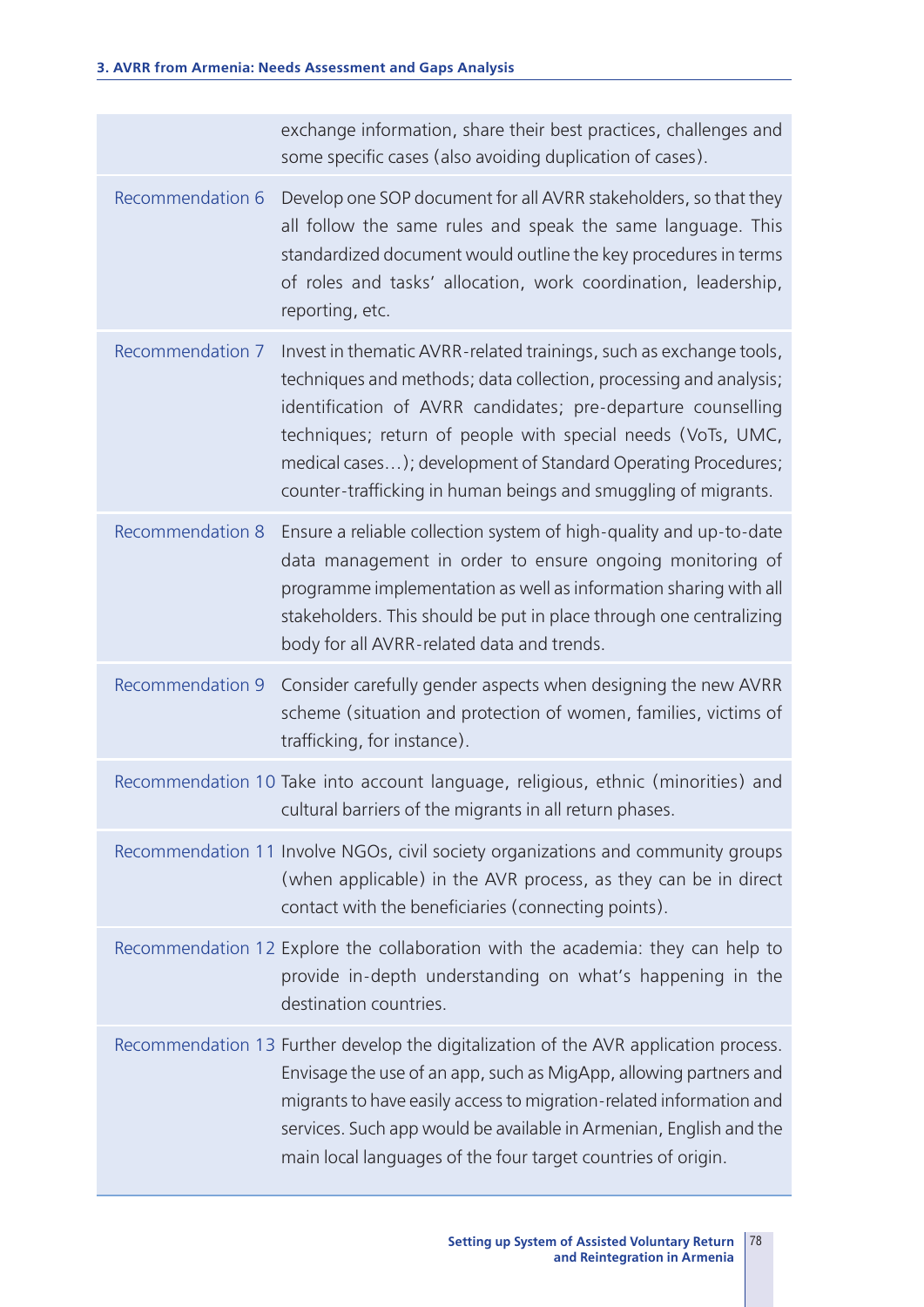#### *Recommendations concerning the Pre-departure and Return Phase*

- Recommendation 1 Establish the information provision and referral of potential candidates through the following channels: through special accommodation and new return counselling centres to be created in key locations where most return candidates reside in Armenia; Through a centralized helpline service; through a centralized website; through the dissemination of generic AVRR leaflets to the potential candidates in key locations; directly through IOM; through partner organizations' channels.
- Recommendation 2 Develop tools to ensure an adequate individual return counselling, such as: handbook on the counselling of vulnerable cases; provision of return-related and country of origin fact sheets on the four target countries; specific trainings on individual return counselling techniques and on how to do deal with multi-faced target groups (cultural/religious differences in each of the targeted country of origin).
- Recommendation 3 Build a solid needs-based partner network that will be empowered to take into account, during the pre-departure counselling phase, specific migrant vulnerabilities, such as language barriers, health concerns, human trafficking and protection issues. Envisage the possibility to organize virtual counselling sessions with IOM missions in the country of origin for some particularly sensitive cases.

#### *Recommendations concerning the Post-arrival and Reintegration Phase*

- Recommendation 1 Prepare the reintegration scheme well in the pre-departure phase (including all relevant individual special needs and background of the beneficiary), to avoid any mismatching with the country reality upon return. A strengthened collaboration between all actors involved, from pre-departure to reintegration phases, is highly recommended to reach this goal.
- Recommendation 2 Complement assisted voluntary return with post-arrival and reintegration support whenever possible, in order to ensure the return sustainability, allowing as such an integrated approach that addresses the needs of individual returnees as well as the communities in a mutually beneficial way.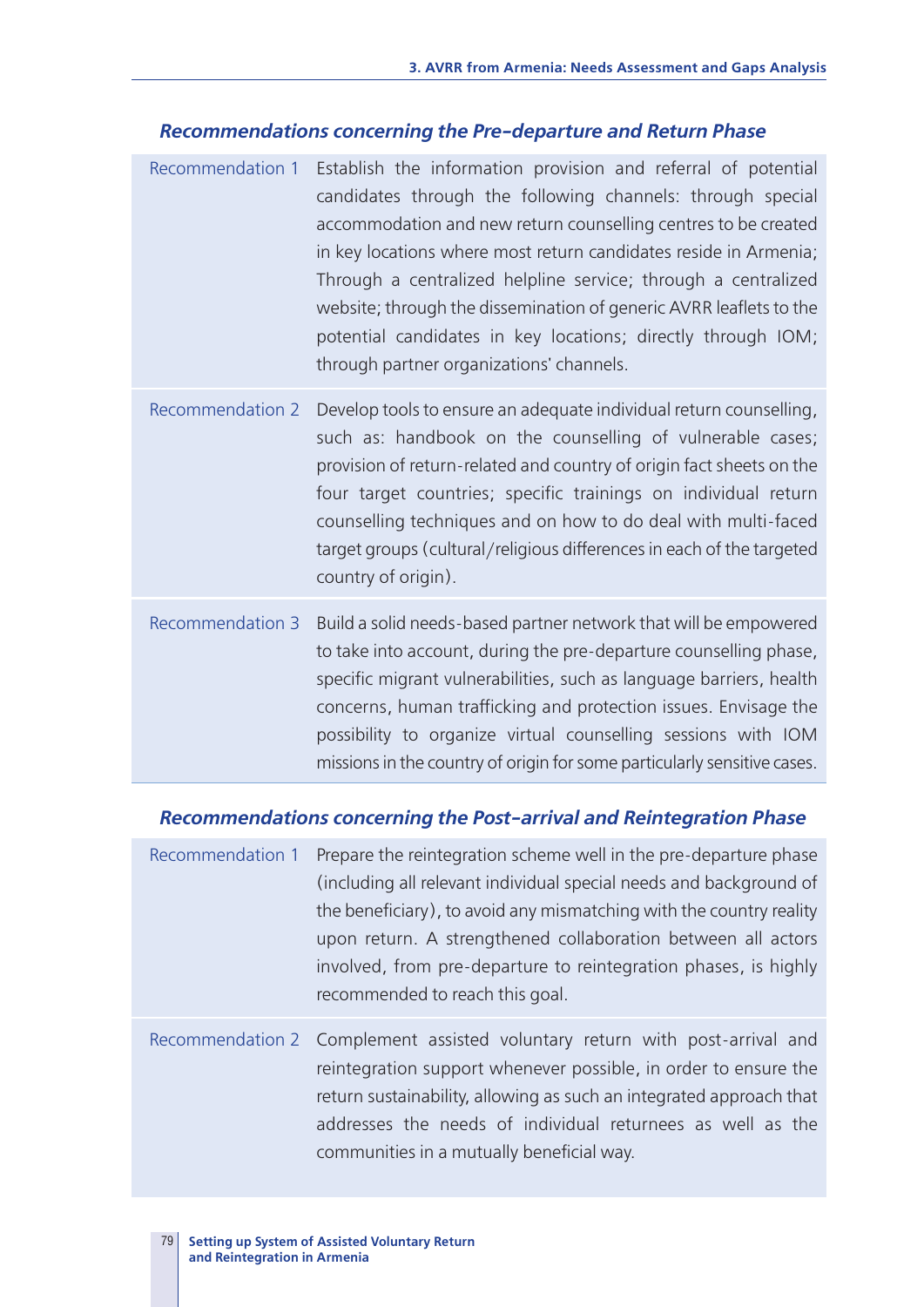| <b>Recommendation 3</b> | Include the local communities (community-based approach) in the<br>reintegration scheme in order to avoid exclusion, stigmatization<br>and lack of tolerance against the returnees (use of human success<br>stories that have an impact on the local populations). Bear in mind<br>that some of the target countries of origin are naturally less<br>welcoming than others.                                                                    |
|-------------------------|------------------------------------------------------------------------------------------------------------------------------------------------------------------------------------------------------------------------------------------------------------------------------------------------------------------------------------------------------------------------------------------------------------------------------------------------|
| Recommendation 4        | Put in place a clear monitoring and evaluation mechanism of the<br>reintegration support to understand the key successes and<br>challenges migrants and local communities might face and allow<br>an adequate feedback on the reintegration cases.                                                                                                                                                                                             |
| <b>Recommendation 5</b> | Organize monitoring visits of Armenian government officials to the<br>four target country of origin and, in turn, exchange visits of country<br>of origin officials to Armenia, in view of determining the impact of<br>voluntary return programmes on the sustainability of reintegration.<br>This would also allow both ends to have a comprehensive picture<br>of the return and reintegration process and adapt the scheme<br>accordingly. |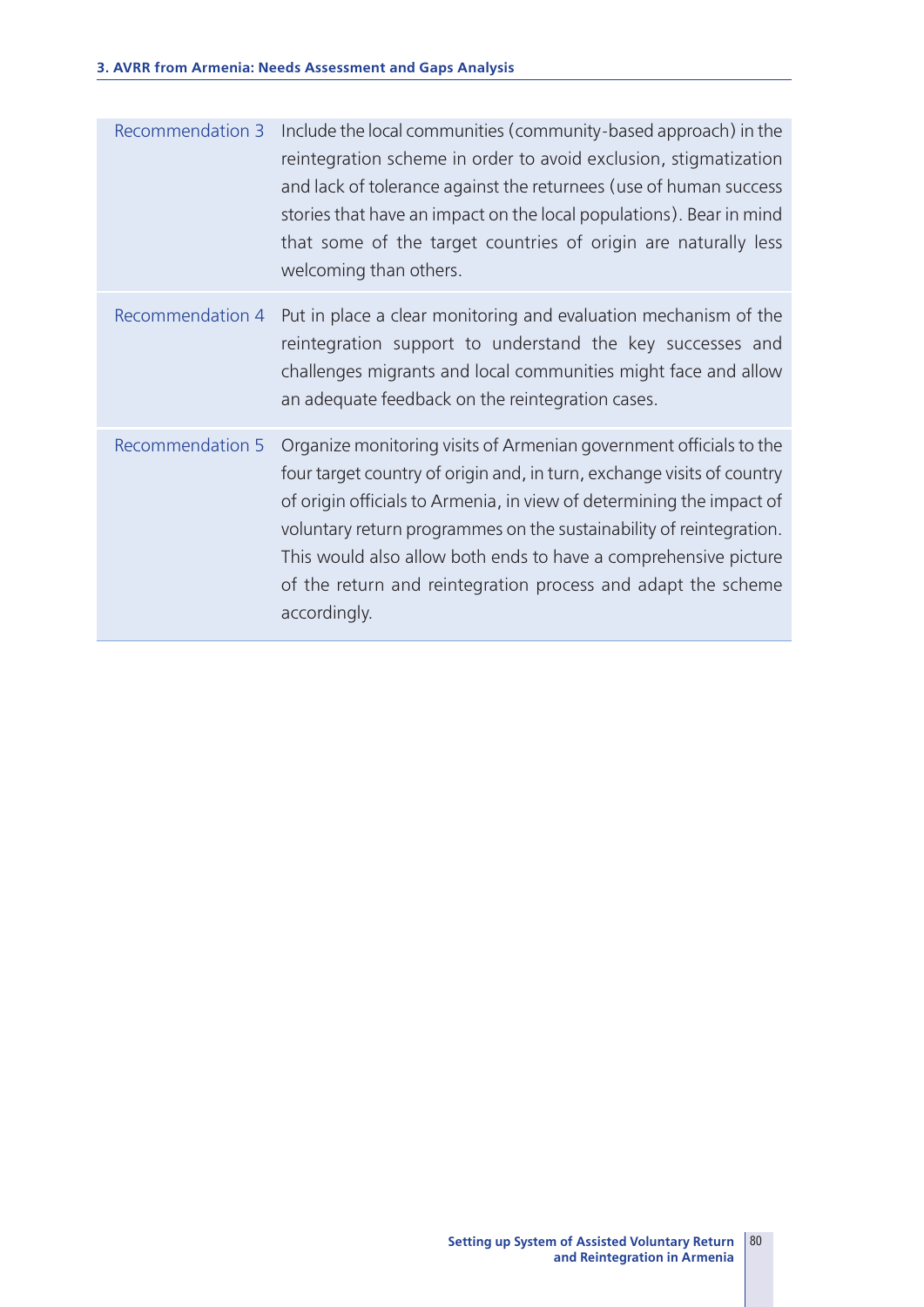# **3.6 Roles of national stakeholders and their relevance to Assisted Voluntary Return and Reintegration (AVRR)**

One of the main objectives of the present assessment was to understand the main stakeholders in the AVRR process in Armenia and their individual roles. The needs and gaps analysis allowed to identify a clear need for understanding the mutual responsibilities of each actor in the process, and for an enhanced inter-agency coordination in view of a smooth implementation of the new scheme.

Derived from the above recommendations, the table below gives an overview of the roles of the main stakeholders who have been interviewed. It also includes their relevance to AVRR and potential new roles they could play within the new AVRR scheme. This overview is not exhaustive as other organizations might be interesting to add to this list, which will be completed over time.

| <b>AGENCY</b>                                                                                                                                                                                                                                                                                                            | <b>MAIN ROLES</b>                                                                                                                                                                                                                                                                                                                                                                                                                                                                                                                                                                                                                                                                                | <b>RELEVANCE TO AVRR</b>                                                                                                                                                                                                                                                                                                                                                                                                                                                                                                                                                                                                                                                       | <b>POTENTIAL NEW</b><br><b>AVRR-RELATED ROLES</b>                                                                                                                                                                                                                                                                                                                                                                                                                                                                                                                                                                                                                                                                                        |
|--------------------------------------------------------------------------------------------------------------------------------------------------------------------------------------------------------------------------------------------------------------------------------------------------------------------------|--------------------------------------------------------------------------------------------------------------------------------------------------------------------------------------------------------------------------------------------------------------------------------------------------------------------------------------------------------------------------------------------------------------------------------------------------------------------------------------------------------------------------------------------------------------------------------------------------------------------------------------------------------------------------------------------------|--------------------------------------------------------------------------------------------------------------------------------------------------------------------------------------------------------------------------------------------------------------------------------------------------------------------------------------------------------------------------------------------------------------------------------------------------------------------------------------------------------------------------------------------------------------------------------------------------------------------------------------------------------------------------------|------------------------------------------------------------------------------------------------------------------------------------------------------------------------------------------------------------------------------------------------------------------------------------------------------------------------------------------------------------------------------------------------------------------------------------------------------------------------------------------------------------------------------------------------------------------------------------------------------------------------------------------------------------------------------------------------------------------------------------------|
| Migration<br>Service/MS<br>(Ministry of<br><b>Territorial</b><br>Administration and<br>Infrastructure)<br>Interviews on<br>08.09.20 with<br>Ms. Haykanush<br>Chobanyan, Head of<br>the Return and<br>Reintegration<br>Department and on<br>23.09.20 with<br>Mr. A. Ghazaryan,<br>Head of the<br><b>Migration Service</b> | • The State Migration<br>Service of Ministry of<br><b>Territorial Administration</b><br>and Development of the<br>Republic of Armenia is a<br>state agency of the<br>executive department of<br>the Republic of Armenia<br>acting as part of the<br>Ministry of Territorial<br>Administration and<br>Development of the<br>Republic of Armenia,<br>which renders services in<br>the field of migration<br>acting on behalf of the<br>Republic of Armenia in<br>cases prescribed by the<br>law or, in certain<br>circumstances, by the<br>legislation of the<br>Republic of Armenia.<br>• Overall migration<br>management.<br>. The MS works with<br>asylum seekers, grants<br>refugee status and | • The Migration Service is<br>in touch daily with IOM<br>Armenia and has already<br>collaborated to organize<br>ad hoc AVRR cases from<br>Armenia. The Service is<br>fully willing to engage in<br>the new AVRR scheme<br>as the main coordinator,<br>expecting IOM to<br>support with the<br>institutional<br>management of AVRR.<br>• The Migration Service<br>can establish the<br>legislation and<br>quidelines of the new<br>scheme.<br>As a State Organization,<br>the MS can be involved<br>in the negotiations with<br>the country of origin,<br>through diplomatic<br>channels (readmission<br>agreements already<br>developed with India<br>and the Islamic Republic | MS would be the main<br>agency managing and<br>coordinating the voluntary<br>return policy and programme<br>from Armenia, in<br>collaboration with IOM.<br>It could also potentially<br>channel some funds for the<br>implementation of the<br>programme.<br>MS could also be the<br>centralizing body for<br>AVRR-related data collected<br>by IOM and relevant partners.<br>MS could also participate<br>with IOM in joint monitoring<br>missions in country of origin<br>to assess the impact of the<br>reintegration assistance on<br>the individuals and the<br>community.<br>It would also facilitate the<br>diplomatic relations with<br>some targeted countries of<br>origin, together with MFA<br>and IOM.<br>Reforms targeting |

of Iran).

Reforms targeting combination of functions of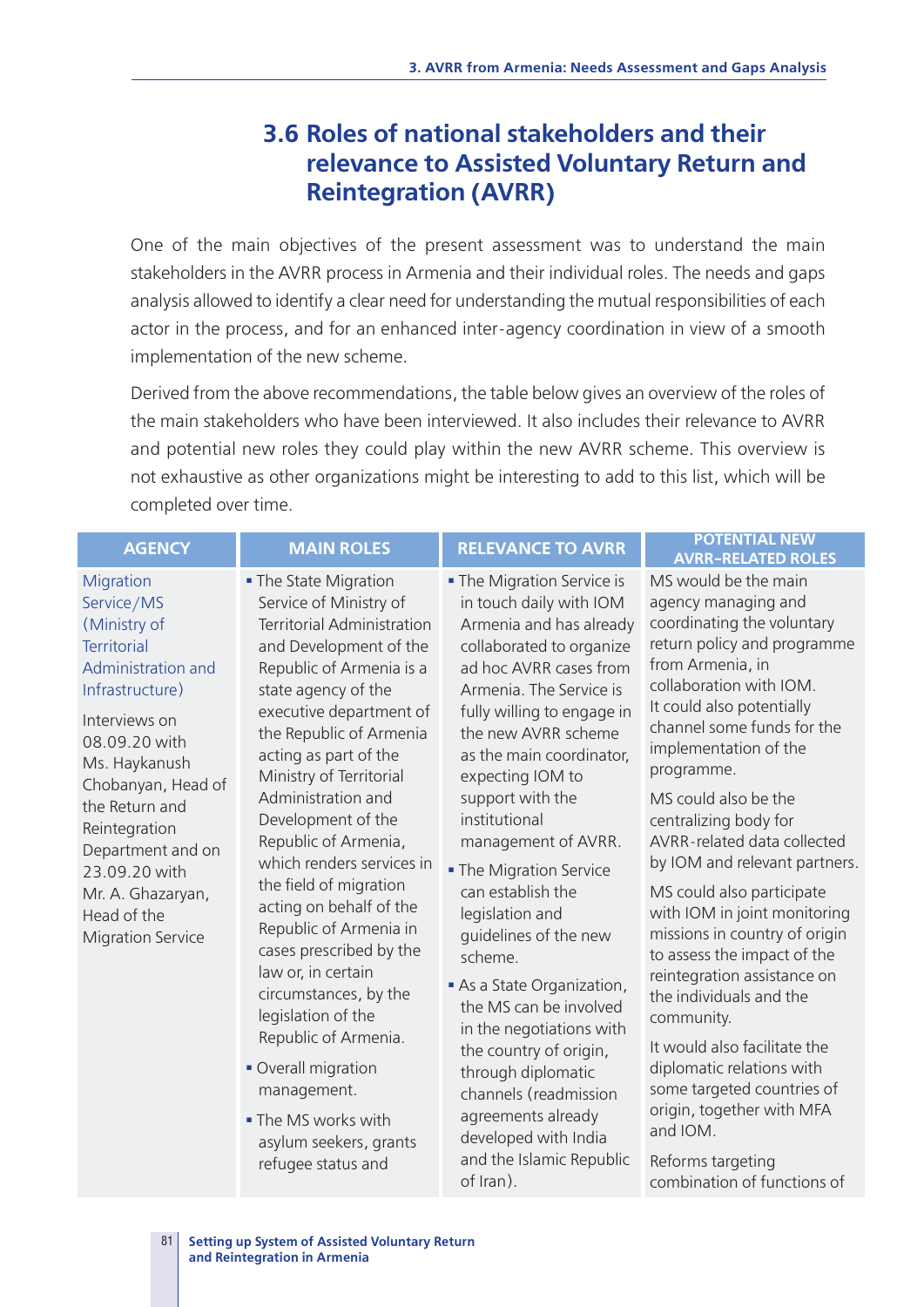|                                                                                                                                                                   | provides integration<br>support.<br>After the ongoing<br>reforms, the future<br>Migration Service will be<br>in the framework of the<br>new Ministry of Interior,<br>and called 'Migration<br>and Citizenship Service').                                                                                                                                                                                                                                                                                                                                                                                                                                                                                                                                                                                                                                                                          | . The issue of return for<br>recognized refugees<br>might come at some<br>point, due to change of<br>environment, such as<br>improvement of political,<br>economic, social, etc,<br>situation in the country<br>of origin, willingness of<br>refugees to return, etc. | MS and Police Visa and<br>Passport Department will<br>result in establishment of a<br>joint Service that will have all<br>encompassing approaches to<br>migration and deals with all<br>kinds of migration-related<br>issues, except policymaking<br>and integration.             |
|-------------------------------------------------------------------------------------------------------------------------------------------------------------------|---------------------------------------------------------------------------------------------------------------------------------------------------------------------------------------------------------------------------------------------------------------------------------------------------------------------------------------------------------------------------------------------------------------------------------------------------------------------------------------------------------------------------------------------------------------------------------------------------------------------------------------------------------------------------------------------------------------------------------------------------------------------------------------------------------------------------------------------------------------------------------------------------|-----------------------------------------------------------------------------------------------------------------------------------------------------------------------------------------------------------------------------------------------------------------------|-----------------------------------------------------------------------------------------------------------------------------------------------------------------------------------------------------------------------------------------------------------------------------------|
| Police<br>Interview on<br>28.09.20 with<br>Ms. Irina Mkrtchyan,<br>Passport and Visa<br>Department, and<br>Ms. Nonna<br>Manukyan, Passport<br>and Visa Department | The Police of the Republic<br>of Armenia carries out<br>cooperation with<br>international organizations<br>and ministries of Internal<br>Affairs of foreign countries<br>at both bilateral and<br>multilateral levels.<br>In the field of migration,<br>the police issues<br>conventional travel<br>documents to people who<br>were granted with refugee<br>and asylum seeker status<br>based on the decision of<br>the Migration Service.<br>Illegal migration -<br>Discovering illegal<br>migrants residing in<br>Armenia, as well as<br>informing and<br>recommending the latter<br>to legalize his/her status in<br>Armenia. In case of lack of<br>justifications/grounds<br>defined by the law the<br>migrant is recommended<br>to voluntarily leave the<br>territory of Armenia. If the<br>migrant doesn't leave, the<br>Police opens a deportation<br>case and submits it to the<br>court. | Once the person expresses<br>his/her own will to return,<br>the Police is ready to<br>encourage this and<br>facilitate. We should try to<br>penetrate the motivation<br>of the candidates to make<br>sure the person returns<br>voluntarily.                          | The Police would be one of<br>the national bodies<br>presenting AVR as an option<br>to potential candidates.<br>The Police could be also a<br>direct interlocutor with MS<br>and IOM when identifying<br>potential return candidates<br>residing irregularly on the<br>territory. |
|                                                                                                                                                                   |                                                                                                                                                                                                                                                                                                                                                                                                                                                                                                                                                                                                                                                                                                                                                                                                                                                                                                   |                                                                                                                                                                                                                                                                       |                                                                                                                                                                                                                                                                                   |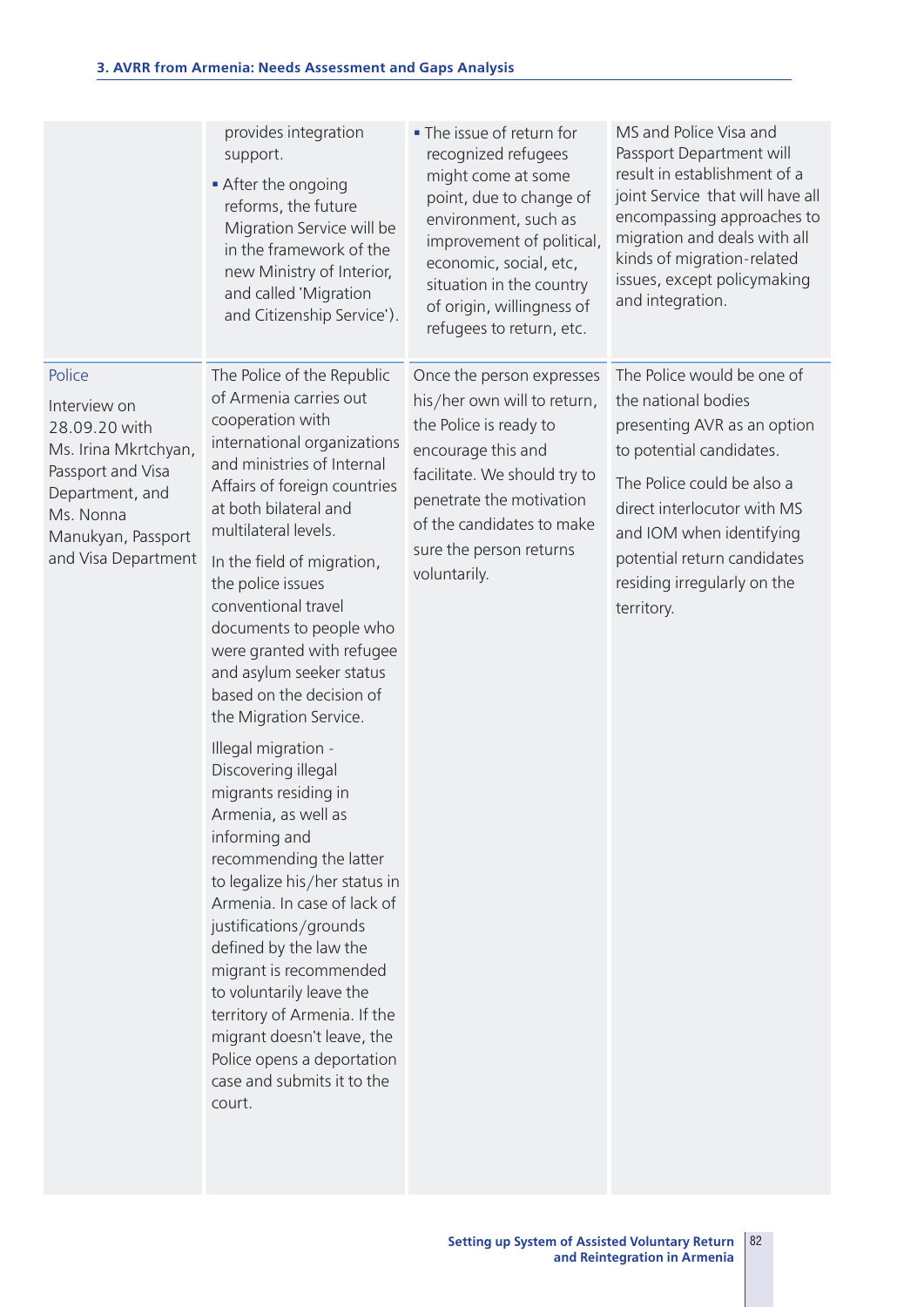| <b>National Security</b><br>Service (NSS)<br>Joint interview with<br><b>Border Guard Troops</b><br>on 30.09.20 with<br>Mr. Vahagn Balyan,<br>Investigative<br>Department<br>Vaghinak Badeyan,<br>Counter-Intelligence<br>Service<br>Manvel Mayilyan,<br><b>Border Guard Troops</b><br>Alina Kochinyan,<br><b>Border Guard</b><br>Troops. | Activities of NSS bodies<br>are implemented in<br>following directions:<br>(1) intelligence activities;<br>(2) counter-intelligence<br>activities;<br>(3) military counter-<br>intelligence activities;<br>(4) protection of state<br>border;<br>(5) fight against crime.                                                                                                                                                                                                                                                                                                                                                                                                                                                                       | No direct role at the<br>moment in AVR but can<br>contribute to information<br>provision towards<br>potential return<br>candidates.                                                                                                                                                                                                                                                                                         | NSS would be one of the<br>national bodies presenting<br>AVR as an option to potential<br>candidates.                             |
|------------------------------------------------------------------------------------------------------------------------------------------------------------------------------------------------------------------------------------------------------------------------------------------------------------------------------------------|-------------------------------------------------------------------------------------------------------------------------------------------------------------------------------------------------------------------------------------------------------------------------------------------------------------------------------------------------------------------------------------------------------------------------------------------------------------------------------------------------------------------------------------------------------------------------------------------------------------------------------------------------------------------------------------------------------------------------------------------------|-----------------------------------------------------------------------------------------------------------------------------------------------------------------------------------------------------------------------------------------------------------------------------------------------------------------------------------------------------------------------------------------------------------------------------|-----------------------------------------------------------------------------------------------------------------------------------|
| <b>Border Guard Troops</b><br>Joint interview with<br>the National Security<br>Service on 30.09.20<br>with Mr. Vahagn<br>Balyan, Investigative<br>Department (NSS)<br>Vaghinak Badeyan,<br>Counter-Intelligence<br>Service (NSS)<br>Manvel Mayilyan,<br><b>Border Guard Troops</b><br>Alina Kochinyan,<br><b>Border Guard</b><br>Troops. | The Border Guard Troops<br>of the NSS of the Republic<br>of Armenia are meant to<br>protect security and<br>independence of the<br>Republic of Armenia,<br>border control at border<br>crossing points, to ensure<br>the State border regime<br>and border regime.<br>The Border Guard Troops<br>of the Republic of Armenia<br>were established in<br>February 1992 within<br>the the Republic of<br>Armenia MoD, and in<br>1993, by the Decree of<br>President of the Republic<br>of Armenia, the MoD<br>Directorate of Border<br>Guard Troops went under<br>the structure of the RA<br>State Directorate of the<br>National Security and later<br>on, it was renamed into<br>Border Guard Troops of<br>the NSS of the Republic of<br>Armenia. | . The border control: only<br>issue relevant to AVR is<br>with paper work. They<br>do not impede with the<br>exit of such people<br>across the border. They<br>would only welcome<br>and positively judge the<br>AVR programme.<br><b>Border Guard Troops</b><br>have already presented<br>AVR as an option to<br>cases who arrived at the<br>border<br>. They can be part of the<br>information sharing on<br>AVR options. | Border Guard Troops would<br>be one of the national bodies<br>presenting AVR as an option<br>to potential cases at the<br>border. |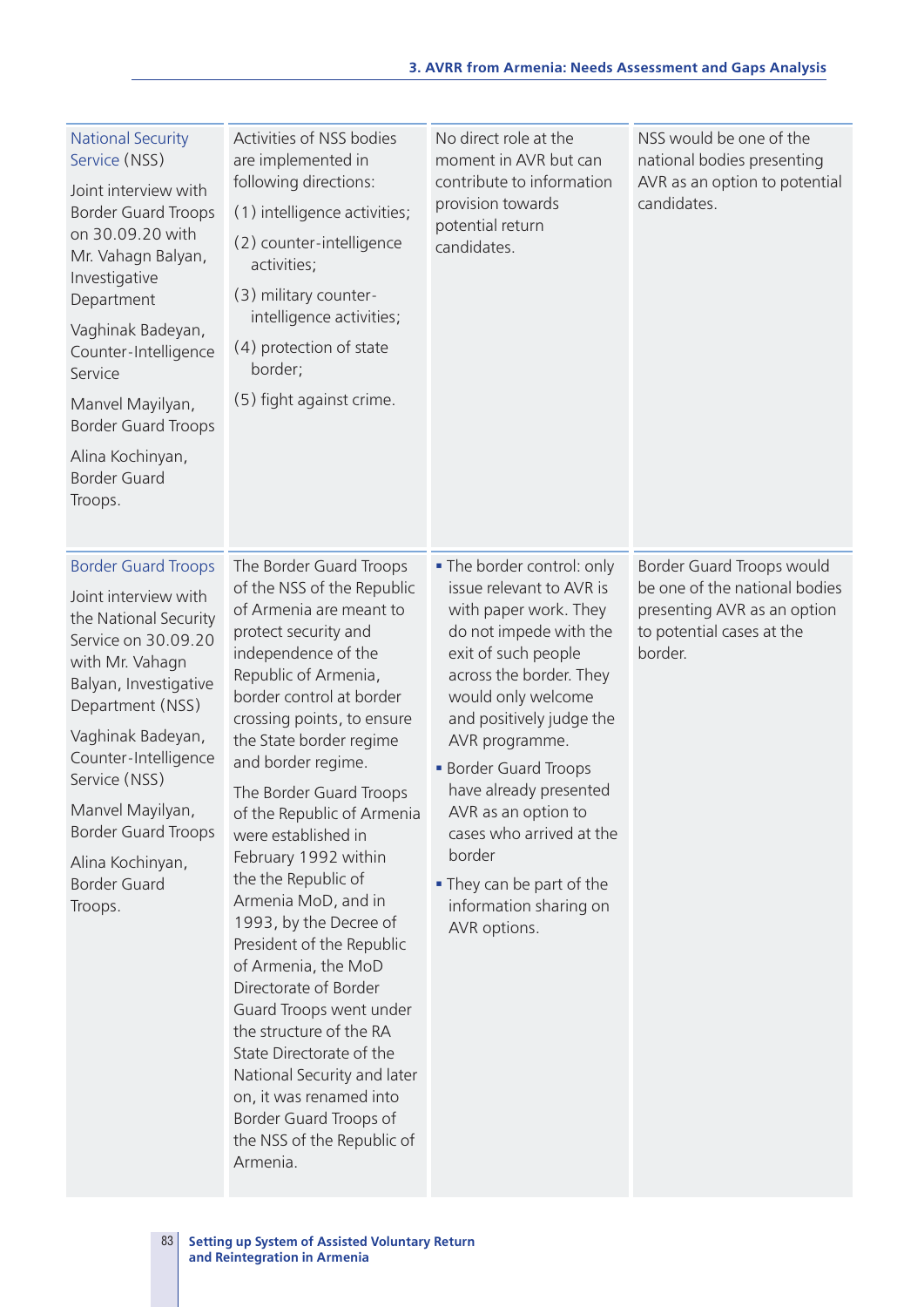| <b>Armenian Red Cross</b><br>Society (ARCS)<br>Interview on<br>24.09.20 with<br>H. Khachatryan                                                              | Armenian Red Cross<br>Society, through the<br><b>Population Movement</b><br>direction, provides the<br>asylum seekers and<br>refugees in the Republic<br>of Armenia with basic<br>legal counselling,<br>psychosocial assistance<br>and advocacy, regular<br>border monitoring, and<br>is involved in activities<br>aimed at integration of<br>refugees, as well as<br>prevention and fighting<br>against Sex and Gender<br>based violence in the<br>Republic of Armenia.<br>. For 'general migrants',<br>ARCS provides the<br>following services: info<br>provision, counselling,<br>financial assistance,<br>food, clothes, any type<br>of humanitarian<br>assistance, info on their<br>COo situation,<br>psychological services. | • Up to now, ARCS did not<br>work with any AVR<br>project. However, they<br>referred some cases<br>(voluntary and<br>deported) from RCS and<br>provided them with<br>comprehensive<br>information.<br>• Only involved so far in<br>the process of UNHCR<br>refugees for<br>resettlement or<br>voluntary return to their<br>countries (they were<br>asylum seekers or<br>refugees in Armenia) -<br>only a few cases.                                                                                                  | ARCS would be one of NGOs<br>presenting AVR as an option<br>to potential candidates and<br>referring them to IOM.<br>ARCS could also become an<br>IOM return partner and,<br>after due training, be able to<br>provide relevant<br>pre-departure counselling,<br>psychosocial/legal support<br>and register return files.<br>ARCS could also be a referral<br>partner for particularly<br>vulnerable cases.                                                                                                                                              |
|-------------------------------------------------------------------------------------------------------------------------------------------------------------|------------------------------------------------------------------------------------------------------------------------------------------------------------------------------------------------------------------------------------------------------------------------------------------------------------------------------------------------------------------------------------------------------------------------------------------------------------------------------------------------------------------------------------------------------------------------------------------------------------------------------------------------------------------------------------------------------------------------------------|----------------------------------------------------------------------------------------------------------------------------------------------------------------------------------------------------------------------------------------------------------------------------------------------------------------------------------------------------------------------------------------------------------------------------------------------------------------------------------------------------------------------|----------------------------------------------------------------------------------------------------------------------------------------------------------------------------------------------------------------------------------------------------------------------------------------------------------------------------------------------------------------------------------------------------------------------------------------------------------------------------------------------------------------------------------------------------------|
| <b>Armenian Caritas</b><br>Interview on<br>18.09.20 with<br>Lusine Stepanyan,<br>Responsible for the<br>Migration and<br>Integration Strategic<br>Direction | Armenian Caritas, which<br>has Benevolent NGO<br>status', focuses its<br>domestic efforts on social<br>protection and care,<br>community-based<br>development programmes<br>to improve the living and<br>educational conditions, to<br>improve public health to<br>the most vulnerable social<br>groups, migration and<br>integration to implement<br>sustainable reintegration<br>measures for returnees<br>and humanitarian and<br>development activities.                                                                                                                                                                                                                                                                       | Armenian Caritas is<br>involved in AVRR with<br>different countries.<br>Starts from the support<br>at the airport (case<br>worker). If no need at<br>the airport, the support<br>starts at the office<br>(tailor-made<br>reintegration):<br>counselling, business<br>set-up, referral to the<br>state bodies, coaching<br>for reintegration, field<br>and monitoring visits.<br>• Caritas had two types of<br>programmes on return<br>and reintegration:<br>a) programmes within<br>AVRR system;<br>b) Migration and | Caritas would be one of<br>NGOs presenting AVR as an<br>option to potential<br>candidates.<br>Thanks to its long experience<br>in AVRR, Caritas could also<br>become an IOM return<br>partner and be able to<br>provide relevant pre-<br>departure counselling,<br>psychosocial/legal support<br>and register return files. This<br>would also include the<br>preparation with the<br>reintegration project.<br>Caritas could also participate<br>in joint monitoring visits in<br>the field together with IOM<br>and relevant national<br>institutions. |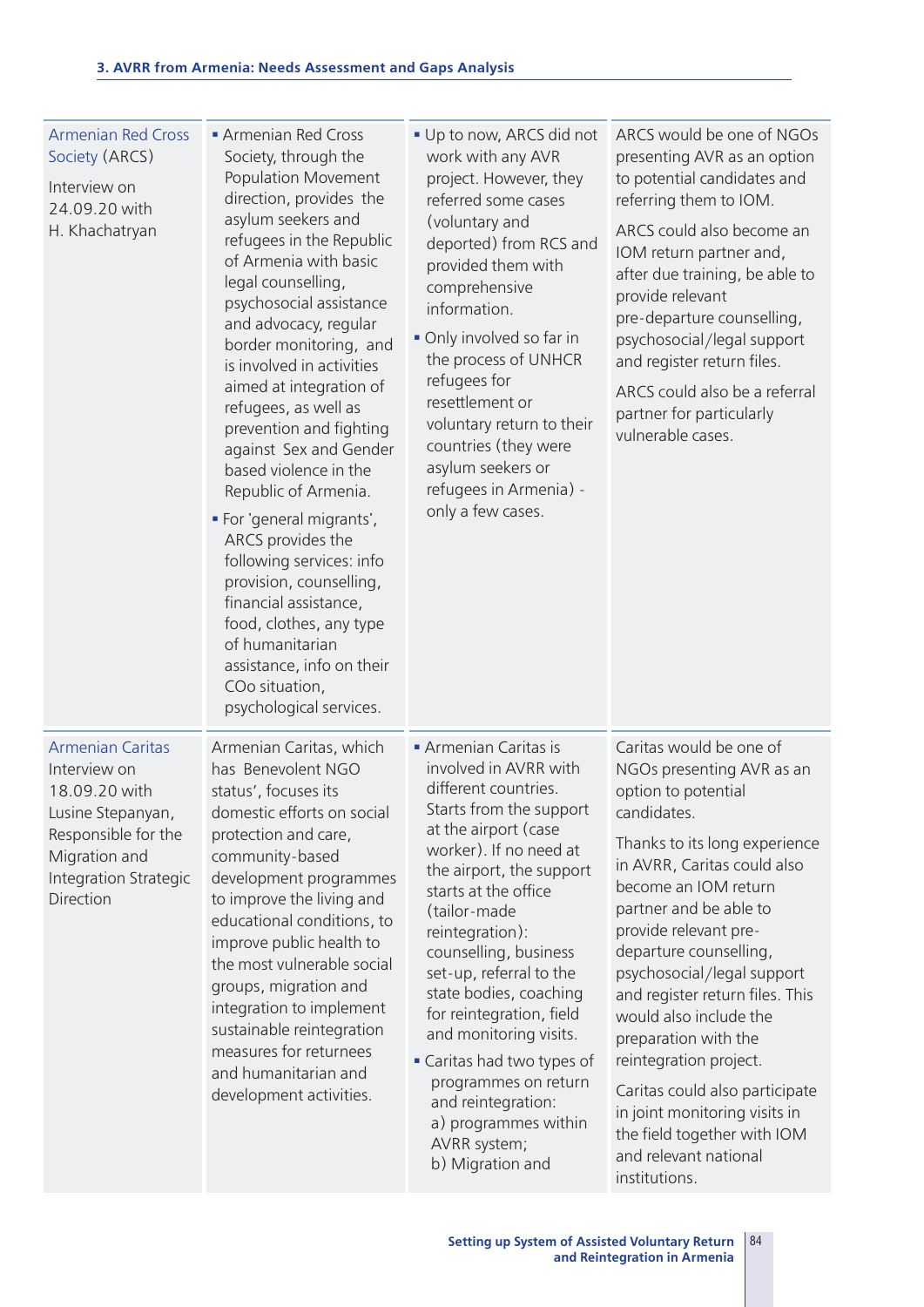|                                                                                                                                                                |                                                                                                                                                                                                                                                                                                                                                                                                                                                                                                                          | Development project<br>that supported both<br>deported people and<br>those who returned to<br>Armenia voluntary but<br>out of the AVRR system.                                                                                                                                                                                                                                             |                                                                                                                                                                                                                                                                                            |
|----------------------------------------------------------------------------------------------------------------------------------------------------------------|--------------------------------------------------------------------------------------------------------------------------------------------------------------------------------------------------------------------------------------------------------------------------------------------------------------------------------------------------------------------------------------------------------------------------------------------------------------------------------------------------------------------------|--------------------------------------------------------------------------------------------------------------------------------------------------------------------------------------------------------------------------------------------------------------------------------------------------------------------------------------------------------------------------------------------|--------------------------------------------------------------------------------------------------------------------------------------------------------------------------------------------------------------------------------------------------------------------------------------------|
| <b>UNHCR</b><br>Interview on<br>25.09.20 with<br>Ms. Naira Marutyan,<br>Protection Associate,<br>and Ms. Susanna<br>Grigoryan, Assistant<br>Protection Officer | · UNHCR's role in Armenia<br>focuses on supporting<br>the Government to<br>ensure quality asylum<br>procedures and helping<br>the country to carry out<br>its responsibilities vis-à-<br>vis refugees and asylum<br>seekers in conformity<br>with international law<br>and standards. UNHCR<br>assists asylum-seekers<br>by making available<br>through its partners<br>social and legal<br>counselling and<br>representation.<br>UNHCR's mandate is<br>limited to refugees,<br>asylum seekers and<br>stateless persons. | . UNHCR and IOM have<br>encountered the issue of<br>people who accidently<br>appeared in Armenia,<br>such as victims of<br>smuggling/trafficking<br>going to work in Turkey;<br>They wished to return<br>and were brought to the<br>attention of IOM.<br>· UNHCR arranged a<br>roundtable discussion in<br>autumn 2019 with other<br>governmental<br>stakeholders to discuss<br>the needs. | · UNHCR would be one<br>international organization<br>which would present AVR<br>as an option to potential<br>candidates.<br>UNHCR could also be a<br>referral partner for<br>particularly vulnerable<br>cases.<br>UNHCR could also<br>participate in some key<br>AVRR-related researches. |
| Eurasia Partnership<br>Foundation (EPF)<br>Interview on<br>10.09.20 with<br>Ms. Isabella<br>Sarsgyan,<br>Programme<br>Manager                                  | • The Eurasia Partnership<br>Foundation's (EPF)<br>quiding vision is a South<br>Caucasus that is<br>peaceful, conflict-free<br>and cooperative with<br>civically engaged<br>citizens, socially<br>responsible businesses,<br>and sustainable,<br>accountable and<br>effective third sector<br>organizations.                                                                                                                                                                                                             | . No engagement yet on<br><b>AVRR</b> matters<br>• Potentially EPF could do<br>the following: Research<br>and analysis, training,<br>awareness-campaigns.<br>Also: follow-up,<br>engage in integration<br>training/anti-<br>discrimination.                                                                                                                                                | EPF could present AVR<br>as an option to potential<br>candidates.<br>EPF could collaborate with<br>IOM in some information and<br>awareness-raising campaign<br>around migration and<br>AVRR-related issues.<br>EPF could also participate in<br>some key AVRR-related<br>researches.      |
| <b>Hans Christian</b><br>Kofoed Foundation<br>Interview on<br>28.09.20 with<br>Mr. Varuzhan<br>Vardanyan, lawyer                                               | • Hans Christian Kofoed<br>Beneficent Foundation is<br>a non-profit<br>organization that<br>pursues social,<br>beneficial, educational<br>and other public benefit<br>goals. From 1 January<br>2014 "Hans Christian                                                                                                                                                                                                                                                                                                      | • The Foundation has<br>experience in dealing<br>with migrants, they<br>are ready to help them<br>with their return or their<br>citizenship. They also<br>have doctors,<br>psychologists, lawyers,<br>etc.                                                                                                                                                                                 | The Hans Christian Kofoed<br>Foundation could present<br>AVR as an option to potential<br>candidates and provide them<br>with some initial<br>pre-departure and<br>psycho-social counselling<br>after due training.                                                                        |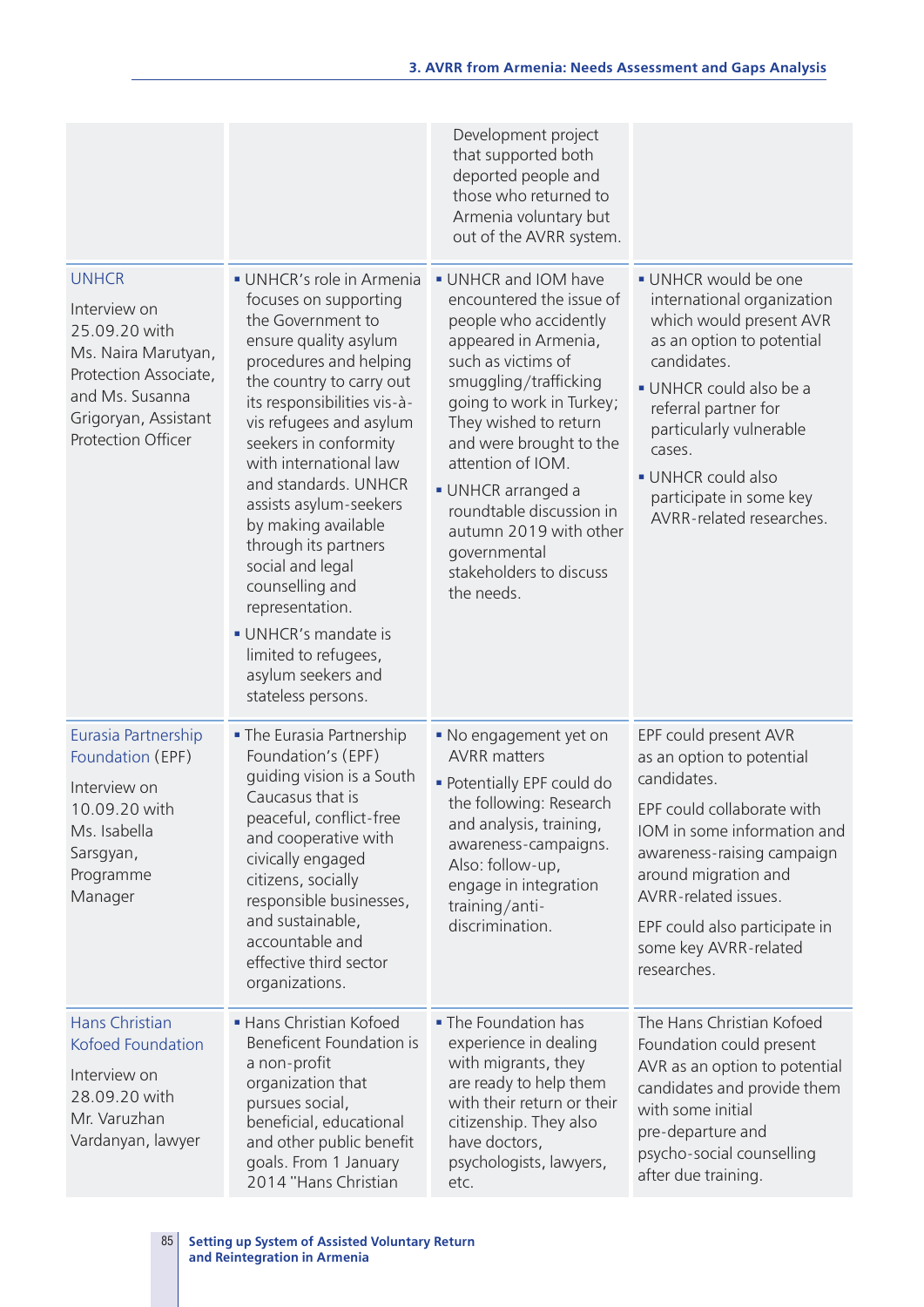|                                                                                                                              | Kofoed" Beneficent<br>Foundation has been the<br>only organization in<br>Armenia dealing with<br>homeless issues.<br>Foundation continues to<br>strive to expand its<br>programs and offerings<br>to the beneficiaries.                                                                                                                                                                                                                                                                                                                                                                                                                                                                                                                                                     |                                                                                                                                                                                             |                                                                                                                                                                                                                                                    |
|------------------------------------------------------------------------------------------------------------------------------|-----------------------------------------------------------------------------------------------------------------------------------------------------------------------------------------------------------------------------------------------------------------------------------------------------------------------------------------------------------------------------------------------------------------------------------------------------------------------------------------------------------------------------------------------------------------------------------------------------------------------------------------------------------------------------------------------------------------------------------------------------------------------------|---------------------------------------------------------------------------------------------------------------------------------------------------------------------------------------------|----------------------------------------------------------------------------------------------------------------------------------------------------------------------------------------------------------------------------------------------------|
| <b>Yezedi Center for</b><br><b>Human Rights</b><br>Interview on<br>16.09.20 with<br>Ms. Shashik<br>Sultanyan,<br>Chairperson | • The main office is in<br>Yerevan but they do<br>have local offices in<br>other regions in<br>Armenia.<br>• The centre aims at<br>protecting the rights of<br>national minorities and<br>of marginalized groups,<br>including refugees from<br>North Iraq in Armenia.<br>. The centre works with<br>the Government in the<br>field of the right to<br>education and school<br>education in particular.<br>- It makes<br>recommendations to the<br>Government concerning<br>the identity and culture<br>of minorities: national<br>minorities should be<br>included in all fields,<br>including socioeconomic<br>life.<br>It strives to bring the<br>issue to international<br>organizations (for<br>instance, the Council of<br>Europe): protection of<br>rights globally. | • The centre has not had<br>any involvement in<br>AVRR matters but stands<br>ready to collaborate with<br>IOM and the<br>Government in<br>disseminating<br>information to target<br>groups. | • Yezedi Center for Human<br>Rights could present AVR<br>as an option to potential<br>candidates and be a good<br>referral for some minorities<br>or marginalized groups<br>willing to return but lacking<br>the psychosocial support<br>to do so. |
| <b>Mission Armenia</b><br><b>NGO</b><br>Interview on<br>09.10.20 with<br>Alla Harutyunyan                                    | • Mission Armenia<br>provides a wide range of<br>community-based social<br>and health-care services<br>to more than 8,000<br>beneficiaries through                                                                                                                                                                                                                                                                                                                                                                                                                                                                                                                                                                                                                          | • Mission Armenia has not<br>directly worked with<br>IOM but has experience<br>with returnees to<br>Armenia. They were<br>involved in the working                                           | • Mission Armenia NGO<br>could present AVR as an<br>option to potential<br>candidates and be a good<br>referral to IOM.                                                                                                                            |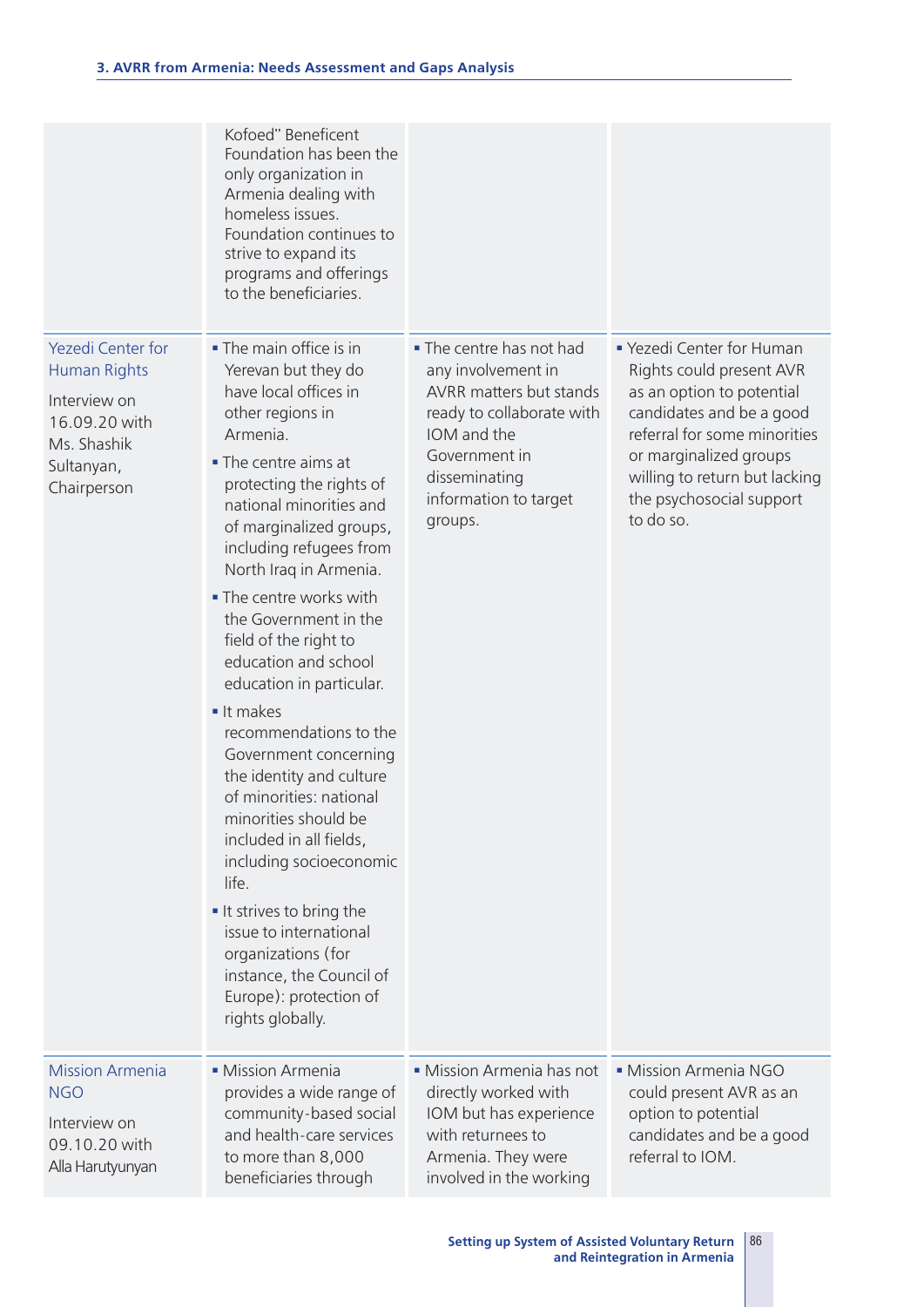|                                                                                                                                                                                                                | about 50 infrastructures<br>founded in 22 cities of<br>eight marzes of<br>Armenia.<br>• Mission Armenia has a<br>small and a bigger social<br>house designed for<br>elderly people and<br>people with disabilities.<br>Sometimes they<br>accommodate foreigners<br>and the youth, and<br>provide feeding and<br>clothes.<br>• They also provide legal<br>consultancy.                                                                                                                                                                                                              | group on the Integration<br>and Reintegration<br>strategy. The spectrum<br>of activities of Mission<br>Armenia is very broad<br>but mostly on the<br>migration and refugees<br>topic, they are working<br>with UNHCR.<br>• They work with asylum<br>seekers and refugees<br>and some of them have<br>expressed their<br>willingness to return<br>home. Some of them<br>originate from the target<br>countries of this<br>research.<br>• 5-6 years ago, the<br>Mission worked with<br>Caritas Belgium in the<br>field of return and<br>reintegration of<br>Armenian returnees.     | After due training, Mission<br>Armenia could provide<br>initial pre-departure and<br>psychosocial counselling to<br>return candidates.                                                                                                                                                                                                                                                                                                                                                                             |
|----------------------------------------------------------------------------------------------------------------------------------------------------------------------------------------------------------------|------------------------------------------------------------------------------------------------------------------------------------------------------------------------------------------------------------------------------------------------------------------------------------------------------------------------------------------------------------------------------------------------------------------------------------------------------------------------------------------------------------------------------------------------------------------------------------|-----------------------------------------------------------------------------------------------------------------------------------------------------------------------------------------------------------------------------------------------------------------------------------------------------------------------------------------------------------------------------------------------------------------------------------------------------------------------------------------------------------------------------------------------------------------------------------|--------------------------------------------------------------------------------------------------------------------------------------------------------------------------------------------------------------------------------------------------------------------------------------------------------------------------------------------------------------------------------------------------------------------------------------------------------------------------------------------------------------------|
| Ministry of Foreign<br>Affairs of the<br>Republic of Armenia<br>(MFA)<br>Interview replaced<br>by 2 phone calls on<br>22.09 and<br>29.09 with<br>Hasmik Sahakyan,<br>Counsellor, MFA<br>Consular<br>Department | . The Ministry of Foreign<br>Affairs of the Republic of<br>Armenia is the<br>authorized body of the<br>state governance system<br>that elaborates and<br>implements the foreign<br>policy of the<br>Government of the<br>Republic of Armenia.<br>• The Ministry is<br>established, reorganized<br>and its activities shall be<br>terminated by law.<br>. The Ministry of Foreign<br>Affairs of the Republic of<br>Armenia operates based<br>on Constitution of the<br>Republic of Armenia, the<br>Law of the Republic of<br>Armenia "On the<br>Structure and<br>Functioning of the | • MFA positions itself as a<br>supporting structure in<br>organization of<br>voluntary return and<br>considers the Migration<br>Service as a leading<br>agency in<br>coordination/managem<br>ent of AVRR process.<br>In terms of engagement<br>in the assisted voluntary<br>return process, MFA can<br>issue certificates<br>(replaces documents in<br>case they are absent) for<br>migrants leaving the<br>country, as well as<br>ensure communication<br>with representations of<br>foreign embassies<br>accredited in Armenia<br>(including both with and<br>without embassies | • MFA would be the essential<br>official body that would<br>help IOM and MS to<br>open-up and facilitate<br>diplomatic relations with<br>some of the target<br>countries.<br>• MFA could also be a good<br>partner when liaising with<br>diplomatic representations<br>in order to help particular<br>cases in obtaining their<br>travel documents.<br>· MFA could also participate<br>in roundtables and steering<br>committees with the other<br>national bodies exchanging<br>on some particular AVRR<br>cases. |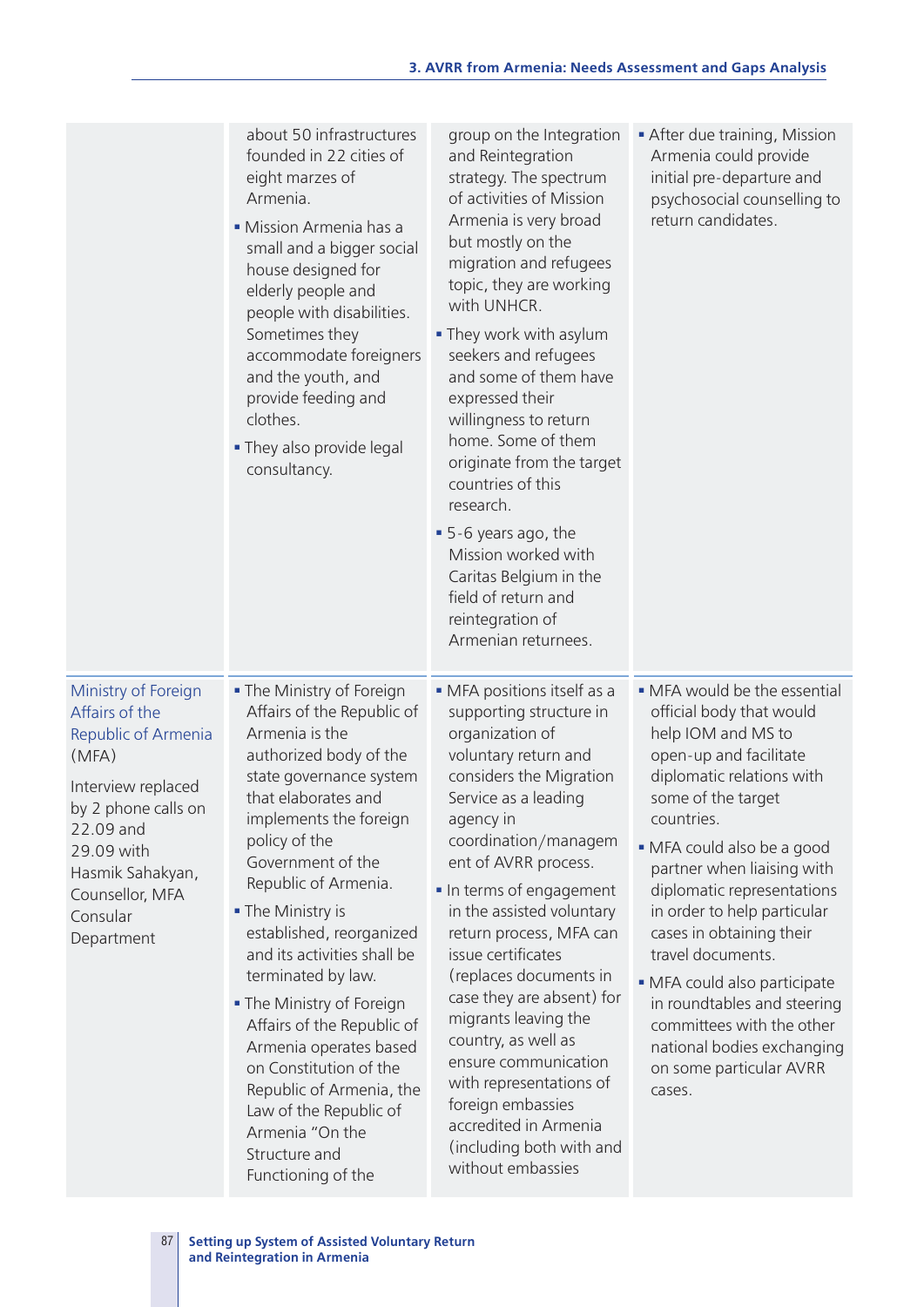Government", the Law "On Diplomatic Service" and other legal texts.

- § According to the Law of the Republic of Armenia on the Structure and Functioning of the Government adopted on 23 March, 2018 the Ministry of Foreign Affairs has the following areas of activity:
- § Realization of the rights and interests of the Republic of Armenia in international relations;
- § Protection of the rights and legitimate interests of citizens and legal entities of the Republic of Armenia in foreign countries;
- § Realisation of the International treaty relations of the Republic of Armenia, as well as diplomatic or consular relations with foreign countries and international organizations;
- **Presentation of relevant** recommendations on the basis of an analysis of the world political and economic situation, foreign and domestic policies of foreign countries, activities of international organizations;
- raising the role of the Republic of Armenia in solving global and regional problems;

In terms of countries, that Armenia has no diplomatic relations with, MFA can support in using existing diplomatic channels (representations of other countries, international organizations, etc.) to get information on migrants. They stated that IOM can and is contacting foreign embassies, however they agree that MFA engagement in this process would be very important.

located in Yerevan).

- § MFA doesn't see need for its direct engagement in pre-departure, departure and post-arrival/integration processes as considers the Migration Service as a key structure responsible for that and MFA can support with ensuring proper communication with foreign representations (consular and diplomatic).
- Once the system is introduced MFA would be happy to participate in discussions around practical mechanisms for application of AVRR system.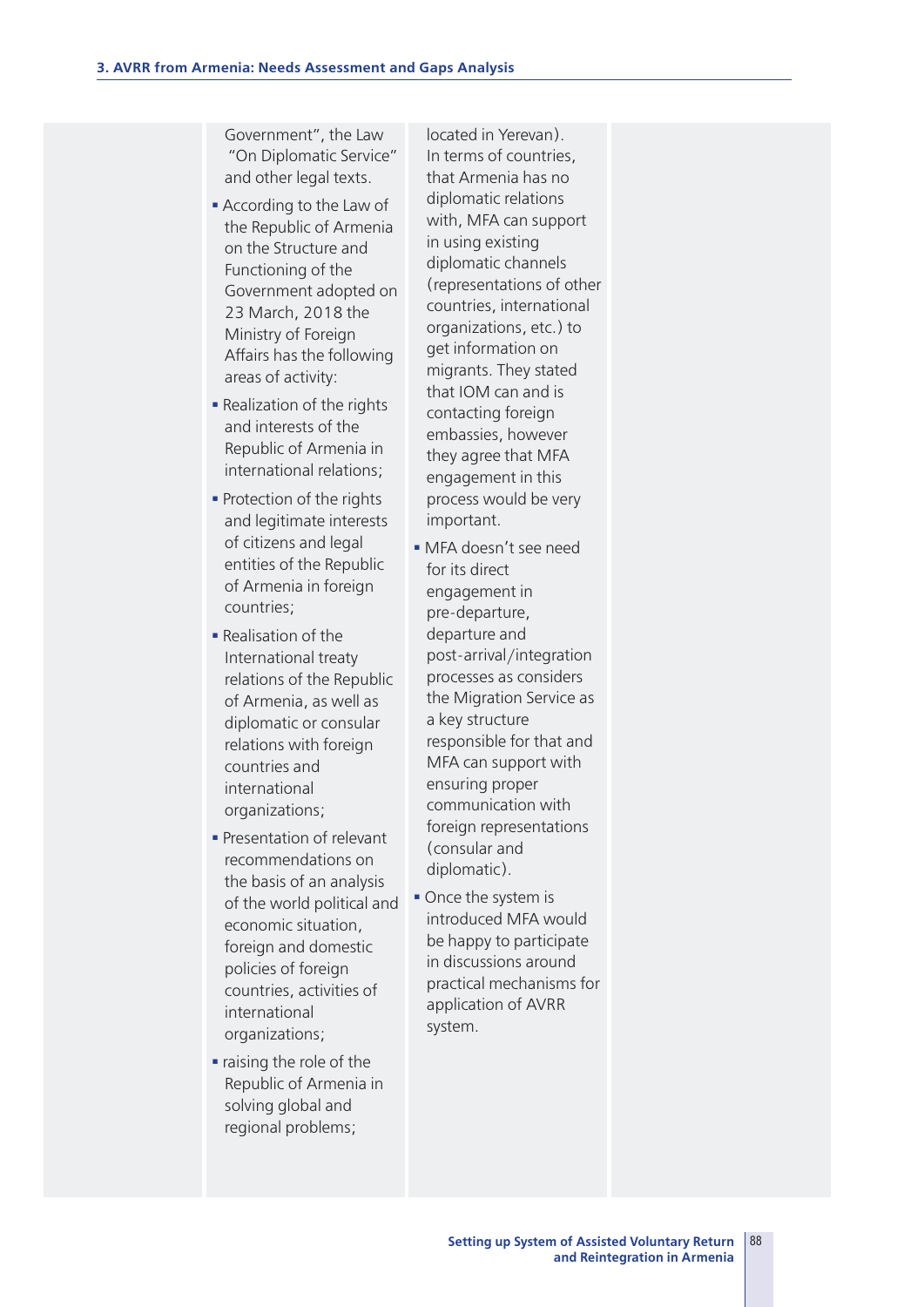- ensuring the State Protocol of the Republic of Armenia;
- § providing the state agencies with the foreign policy related information necessary for realization of their functions.
- The activities of the Ministry of Foreign Affairs are aimed at strengthening the external security of the Republic of Armenia, ensuring favourable external conditions for development, deepening the engagement in international organizations and international processes, and further strengthening of cooperation with friendly and partner countries.
- **Establishing stability,** cooperation, security and peace in the region is one of the key issues of foreign policy. Armenia brings its contribution to the establishment of a stable and secure South Caucasus.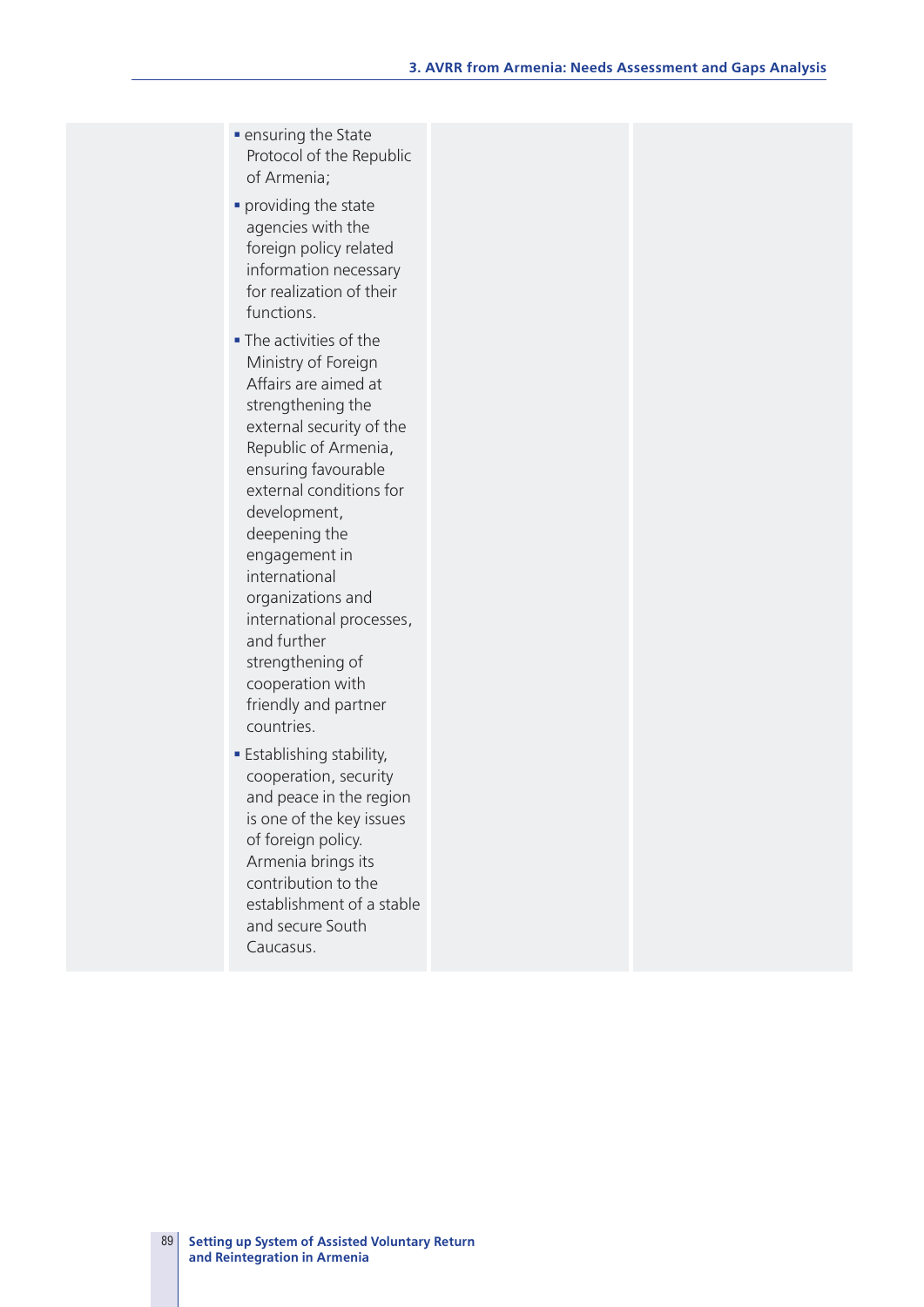# 4. Lessons learned

# **4.1 Migration-related data to and from Armenia**

Migration-related data to/from Armenia is not available in a coherent manner and not always up-to-date. As highlighted in chapter 1.4.2, the main administrative information source for migration in Armenia is the State Population Register of the Republic of Armenia, which does not fully reflect the data on population movements, given the fact that people are mostly not informing about their movements to the Passport and Visa Department of the Police of the Republic of Armenia and hence are left out of the sight on migration statistics. This issue has been noticed when conducting the desk research.

In theory, and as per the Law of the Republic of Armenia on Statistics, the National Statistical Service of the Republic of Armenia (NSS Republic of Armenia), known today as the "Statistical Committee of the Republic of Armenia", has a clear mandate for collecting data, including obtaining data from administrative sources.

In practice, the following State institutions maintain administrative registers or information on migration issues, namely:

- The Migration Service of the Republic of Armenia (MS Republic of Armenia) – in charge of the administrative register of persons seeking international protection and readmission (produces and disseminates statistics).
- The Police of the Republic of Armenia is authorized by the Government to maintain the Central Register of the State Population Register and coordinate the work of local registers, and to collect information on residence permits' procedures and permits issued.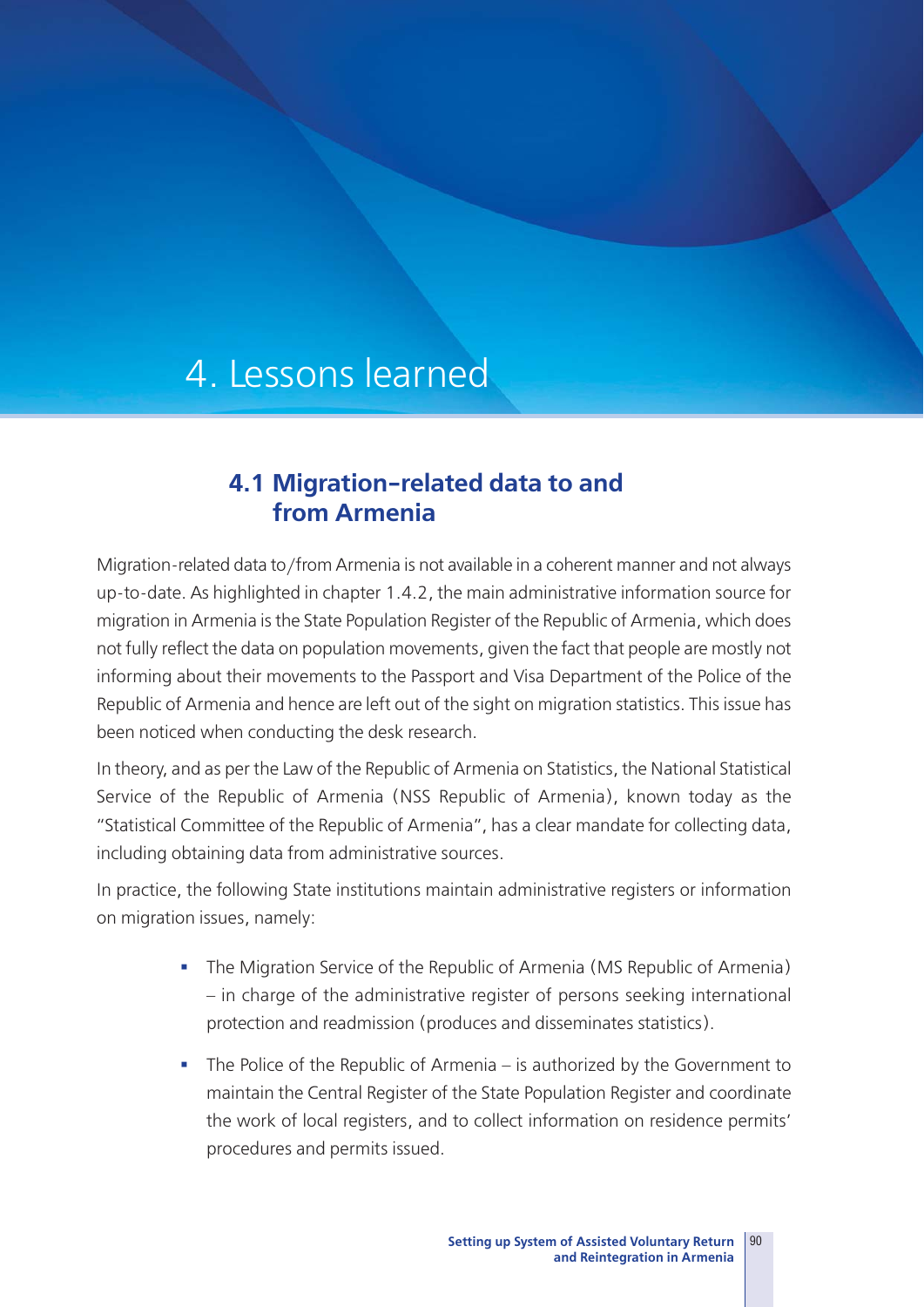- The National Security Service of the Republic of Armenia (NSS Republic of Armenia) – in charge of operation and maintenance of the Electronic Border Management Information System, which registers information on entry (exit) to (from) the Republic of Armenia of people and vehicles.<sup>60</sup>
- The State Employment Agency in charge of issuing work permits, collecting information on returning migrants to the Republic of Armenia seeking support to be integrated into the Armenian society, assisting unemployed Armenians (including the ones who would be willing to work abroad), and promoting Armenia to foreign work seekers.
- The Police of the Republic of Armenia, the Prosecutor's General Office, and the National Security Service are the competent authorities working on various aspects of irregular migration. They hold information on prevention of illegal entry and stay in the country, on persons who have been refused to enter the Republic of Armenia, who have been found to be illegally present in the country, and on the repatriation of persons found illegally present on the territory of the Republic of Armenia.
- The NSS of the Republic of Armenia has established a close cooperation with the above-mentioned bodies in order to effectively use their administrative data sources to produce official migration statistics and to methodologically support the development of administrative registers.

However, the availability and collection of data is not centralized in practice and it remains difficult to extract coherent and up-to-date migration-related data. One of the reasons, as explained in the *Report on Sector Review on Migration Statistics in the Republic of Armenia*, is that financial and human resources of the for producing migration statistics are not considered fully adequate in terms of quantity and qualification.61

For the direct purpose of the present AVRR needs and gaps assessment, migration-related data to/from Armenia has been collected on the following topics:

- § Border crossings 2018, 2019, 2020 (from the National Security Service)
- Asylum applications and asylum seekers in 2019 (from the Migration Service)

<sup>&</sup>lt;sup>60</sup> The Republic of Armenia Government decision N 884-N as of 22 June 2006 "On Development of Electronic Border Management Information System of the Republic of Armenia, defining regulations for its maintenance and the list of users of the system".<br><sup>62</sup> Report on Sector Review on Migration Statistics in the Republic of Armenia, 2015:

www.ec.europa.eu/eurostat/documents/52535/10844196/SR+Migration+Armenia+2015.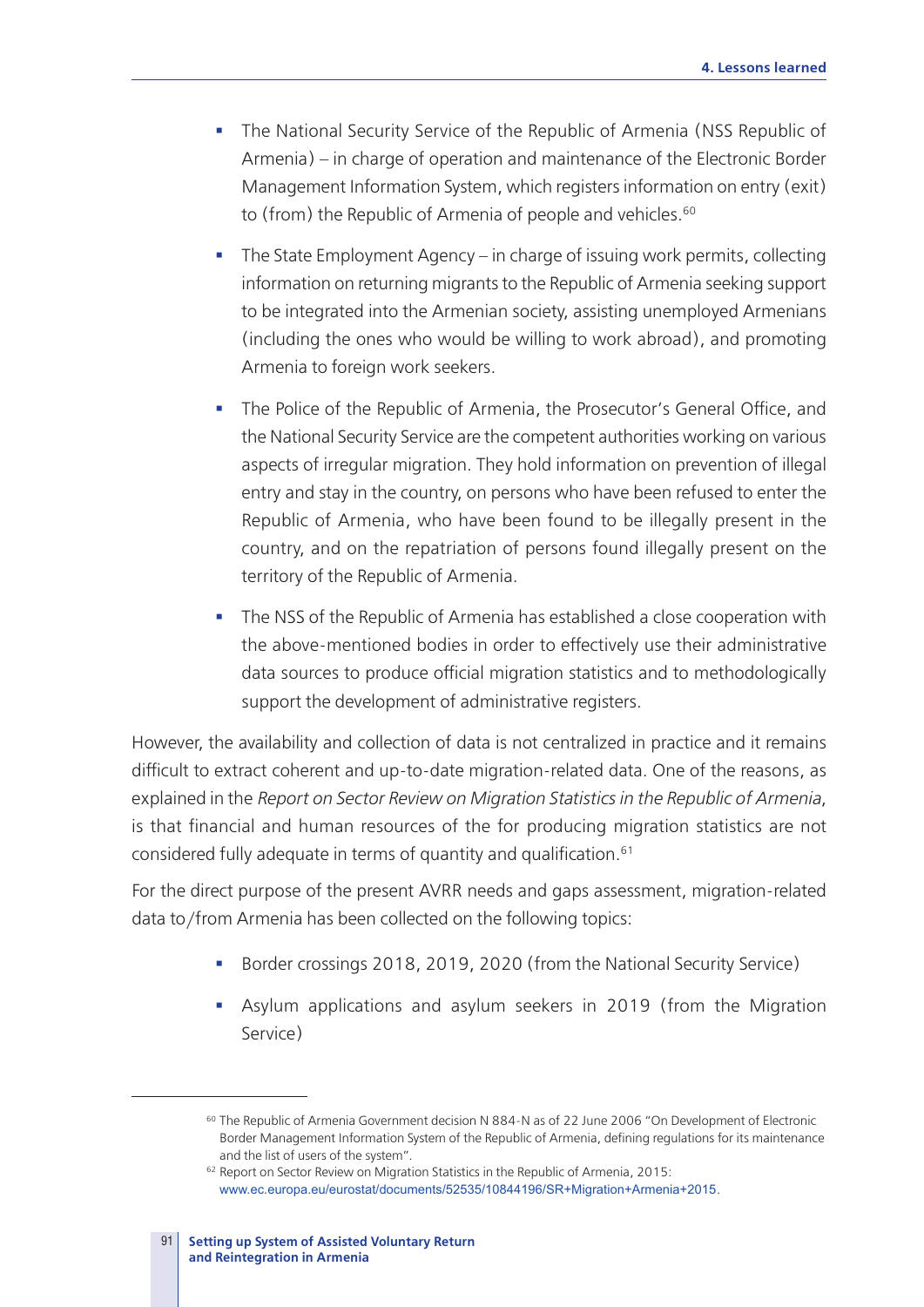- § Number of Foreigners granted Residency Status in the Republic of Armenia in 2018 and 2019 (from the Migration Service)
- § Distribution of foreigners with permanent, temporary and special residence status according to countries of citizenship and grounds for granting status in 2018 and 2019 (from the Police Passport and Visa Department)
- § Demographic Handbook of Armenia 2019 (from the Statistical Committee of the Republic of Armenia)

On the return dimension, statistics are not collected on a systematic basis at the national level, besides by IOM. As highlighted in the recommendations, it would be advisable to settle an official Statistics Unit coordinated by the Migration Service which will be under the umbrella of the Ministry of Interior with the upcoming set of reforms.

# **4.2 Contextual factors**

In the current pandemic context linked to COVID-19 and several limitations have hampered the conduction of the present needs and gaps assessment.

Firstly, due to travel constraints linked to COVID-19, it has not been possible for the international consultant to travel to Armenia. This has had a direct impact on the interviews, which were all organized online instead of face to face meetings. This resulted in some minor technical connection and/or interpretation issues. All in all, all planned interviews have occurred and were highly welcomed by the participants. Fruitful and open exchanges took place in an informal manner, allowing the participants to share freely their responses to questions while the consultant filled-in simultaneously the online questionnaires. All responses have been submitted to each participant who revised and endorsed accordingly.

Some participants did not speak English, therefore, interpretation has been foreseen in some cases. This resulted in longer interviews, which was well planned in order to avoid false expectations about the duration of interviews.

Secondly, it was initially foreseen to organize focus groups in order to present and discuss the main recommendations in order to better adapt them to the reality. These groups could not take place unfortunately.

It has not been possible to meet with certain important representatives, such as the Police Department on Combating Illegal Migration, the Ministry of Health Caree, the Ministry of Justice and the Penitentiary Service, etc. In addition, the Ministry of Foreign Affairs shared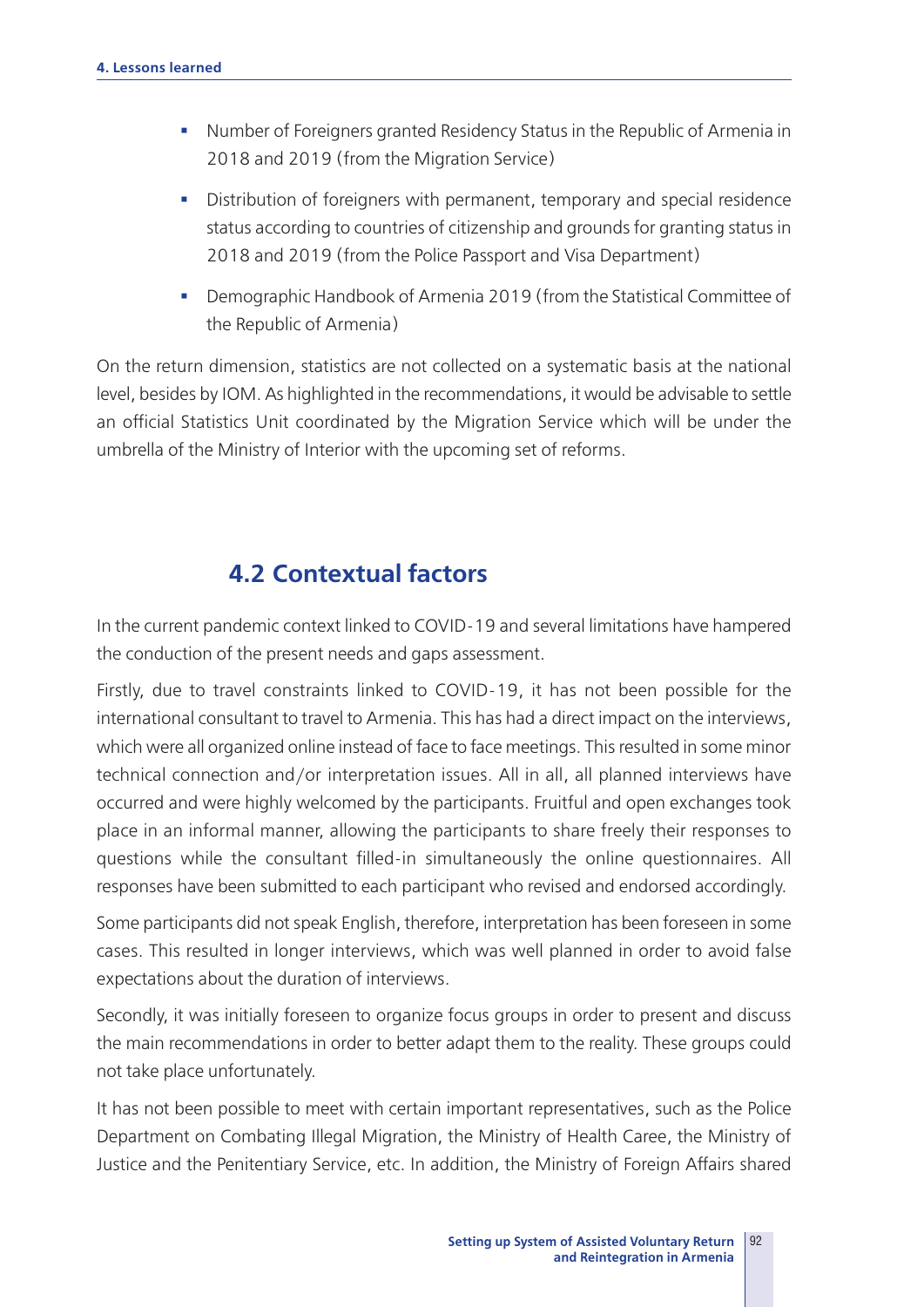its general feedback over the phone, no online meeting could be organized, and the online questionnaire could not be filled-in either.

In consequence, some aspects in the general recommendations might not be as exhaustive as they could have been. However, this has a minor impact given the fact that most of the main stakeholders could be met and have shared their in-depth feedback.

It is therefore highly recommended to organize a separate meeting to discuss these particular issues with the Ministry of Foreign Affairs, together with IOM and the Migration Service before the launch of the new AVRR scheme and also regularly during the project implementation (in the form of a working group to discuss particular cases, for instance).

An official presentation on the key findings and recommendations of the assessment was planned where all actors involved would be invited to share their final inputs and validate the recommendations. Unfortunately, this could not take place due to the heavy workload of most of them. This presentation will be postponed to a later stage to be determined in due time.

## **4.3 Exchanges with national stakeholders and IOM offices**

#### 4.3.1 National stakeholders

Before the round of online meetings with the different stakeholders, the full questionnaire together with relevant explanations were given to all participants who were given time to reflect on the different questions. A preliminary meeting with the Head of the Migration Service was organized in order to test the questionnaire and adapt some questions accordingly.

In addition to the desk research, the direct information and feedback received by the stakeholders during the meetings allowed to develop a clearer picture on their actual roles and future roles they could play in the future AVRR scheme (as highlighted in the table above). It showed a common consensus on better coordination and cooperation among all actors willing to engage in the process, based on their respective mandates and limits as well. It surely highlighted the fact that there is no coordination platform at the moment on migration and voluntary return, which has been proposed by several actors and highly welcomed by the majority of them.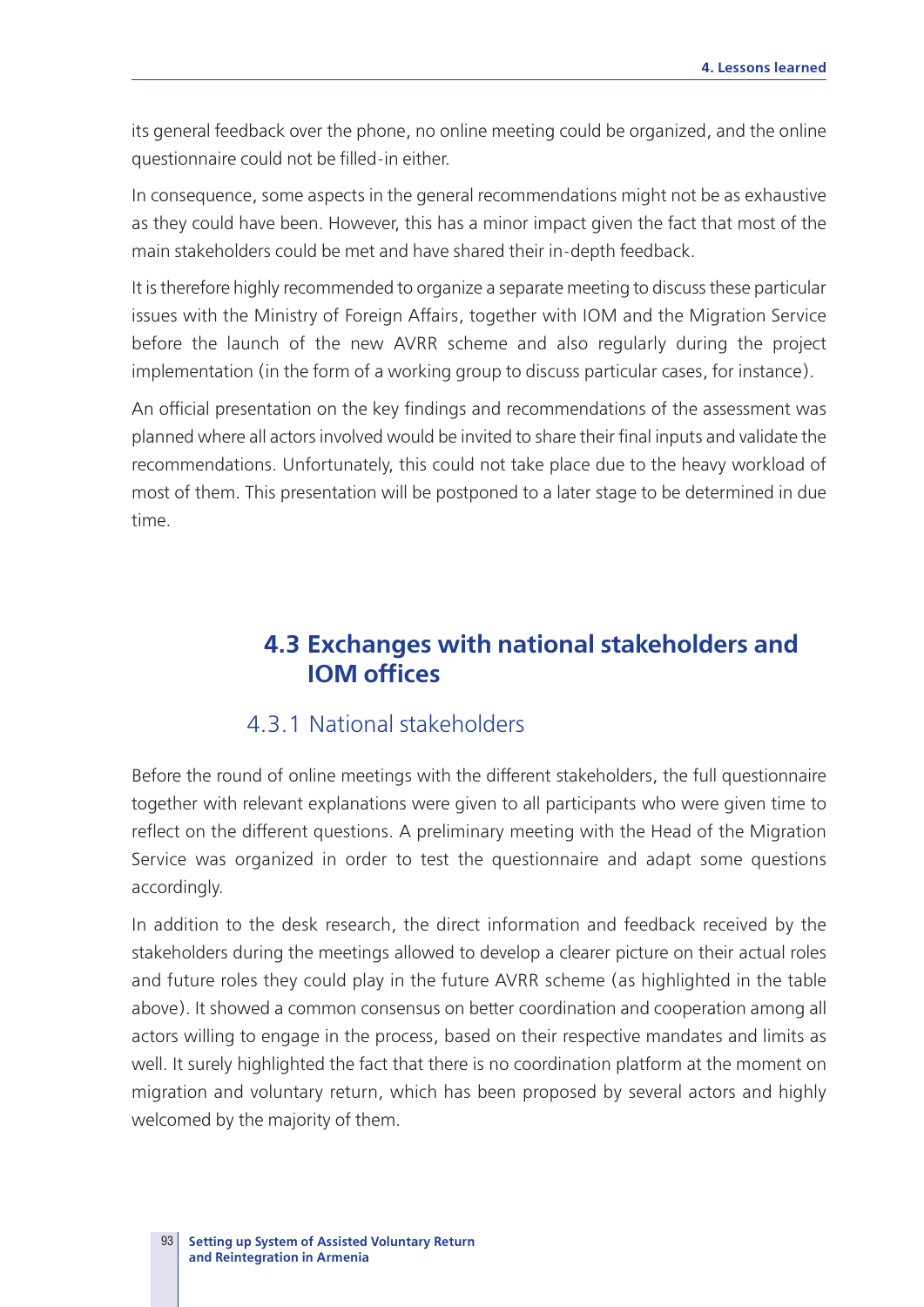## 4.3.2 IOM offices in the region and Europe (Belgium, Finland, Georgia, Germany, Greece, the Republic of Moldova and Serbia)

An important activity of the assignment was to analyse the AVRR schemes implemented in other countries that already have the expertise in order to study their good practices and challenges and adapt them to the Armenian context.

The exchanges of information took place through the means of video calls and email correspondence with the different project and reintegration focal points in the seven countries. These countries have been chosen upon the suggestion of IOM Armenia, the Migration Service, the Regional office Vienna and the international consultant based on the expertise of these countries, their similarities or differences with the Armenian migration and return context.

These have been truly useful in drafting the key recommendations in view of setting-up the "ideal" AVRR scheme from Armenia.

## 4.3.3 IOM offices in the four countries of origin

The IOM offices in the four selected countries of origin have been contacted, through the means of a predefined questionnaire (annex V), in order to collect information on the reintegration assistance provision beyond the return assistance, analysing the missions' needs, priorities and potential barriers missions have already identified or are expecting to encounter when assisting migrants returning home and rebuilding their lives.

The information collected has been summarized in order to come up with the most common features, good practices, gaps and challenges of these four missions in providing reintegration assistance.

This information from the four "receiving missions" complemented perfectly the different elements highlighted by the eight offices (considered as "sending missions") and allowed to provide a comprehensive set of recommendations on return and reintegration as a whole.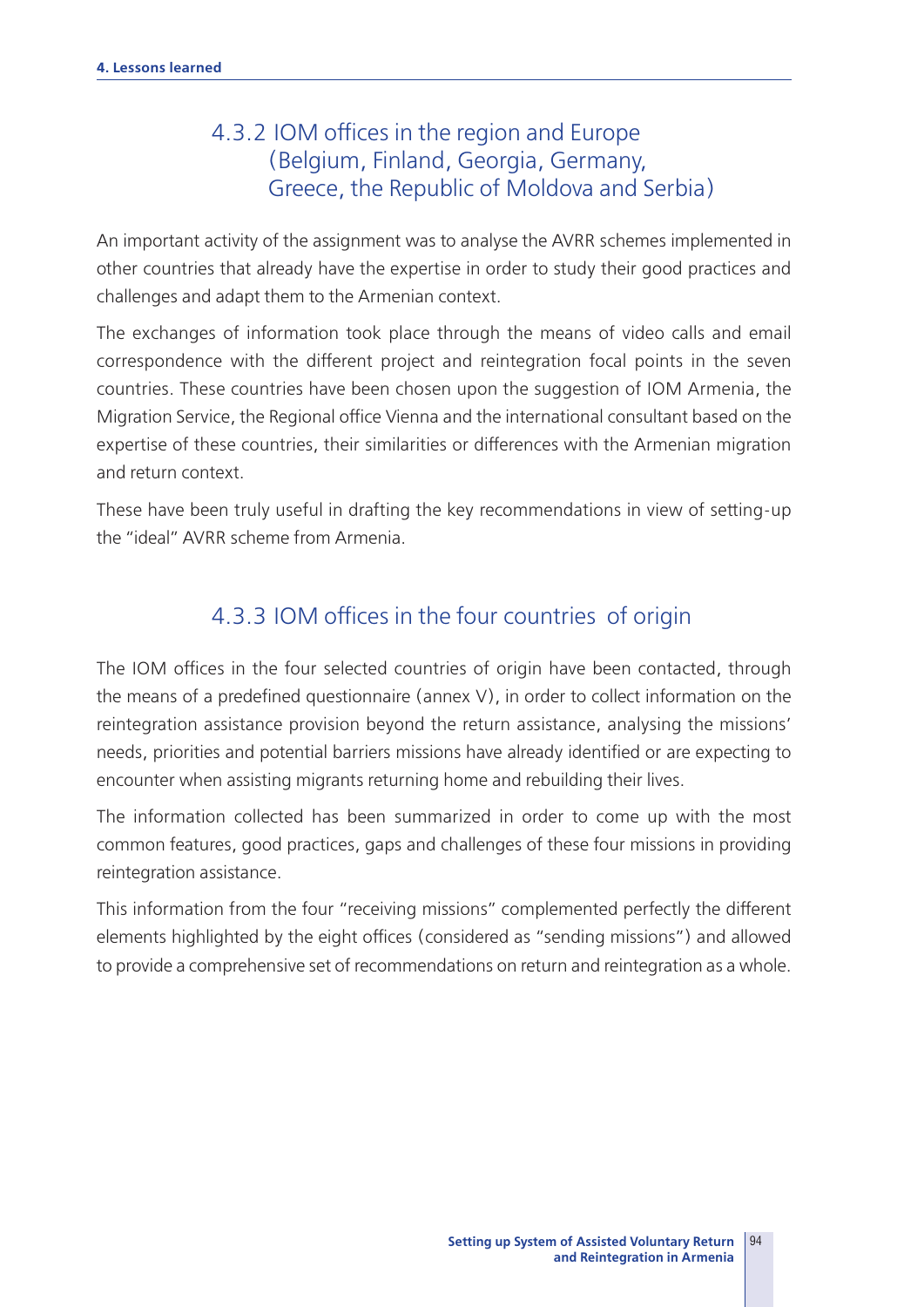# Conclusion

The present AVRR needs and gaps assessment report, funded by the Norwegian Ministry of Foreign Affairs and as part of the EMERGE project "*Enhancing Migrants*" *Rights and Good Governance in Armenia and Georgia*", provided an overview of existing national policies, legislation and practices, along with a clarification on the roles, and responsibilities that national stakeholders could potentially own in the implementation of a new AVRR scheme from Armenia.

The in-depth desk research of available literature, data and resources, the interviews with main national stakeholders, the analysis of AVRR programmes implemented by other countries (Belgium, Finland, Georgia, Germany, Greece, the Republic of Moldova, and Serbia) and the inputs received from IOM missions in the four selected countries of origin on the reintegration assistance provision have allowed to identify the relevant gaps in various areas and the corresponding capacity, policy and legislative needs.

A set of 7 key findings and 13 concrete, actionable and gender-sensitive recommendations has been developed to the attention of Government agencies in order to set up a new comprehensive AVRR system from Armenia. These recommendations on the general scheme are complemented by 8 specific ones on the AVRR process from Armenia.

It should be highlighted that the world pandemic situation linked to COVID-19 and has hindered some expected results of the assessment. Meetings with stakeholders have been replaced by online interviews and an official presentation and discussion with the participants has not taken place at the time of writing. Therefore, the set of recommendations has not been fully validated yet.

Finally, this assessment paves the path for some additional analysed, such as the actual needs of the migrant beneficiaries, which were not directly analyzed in the report, given the limited scope of the present research. Hearing the voices of these migrants from the four target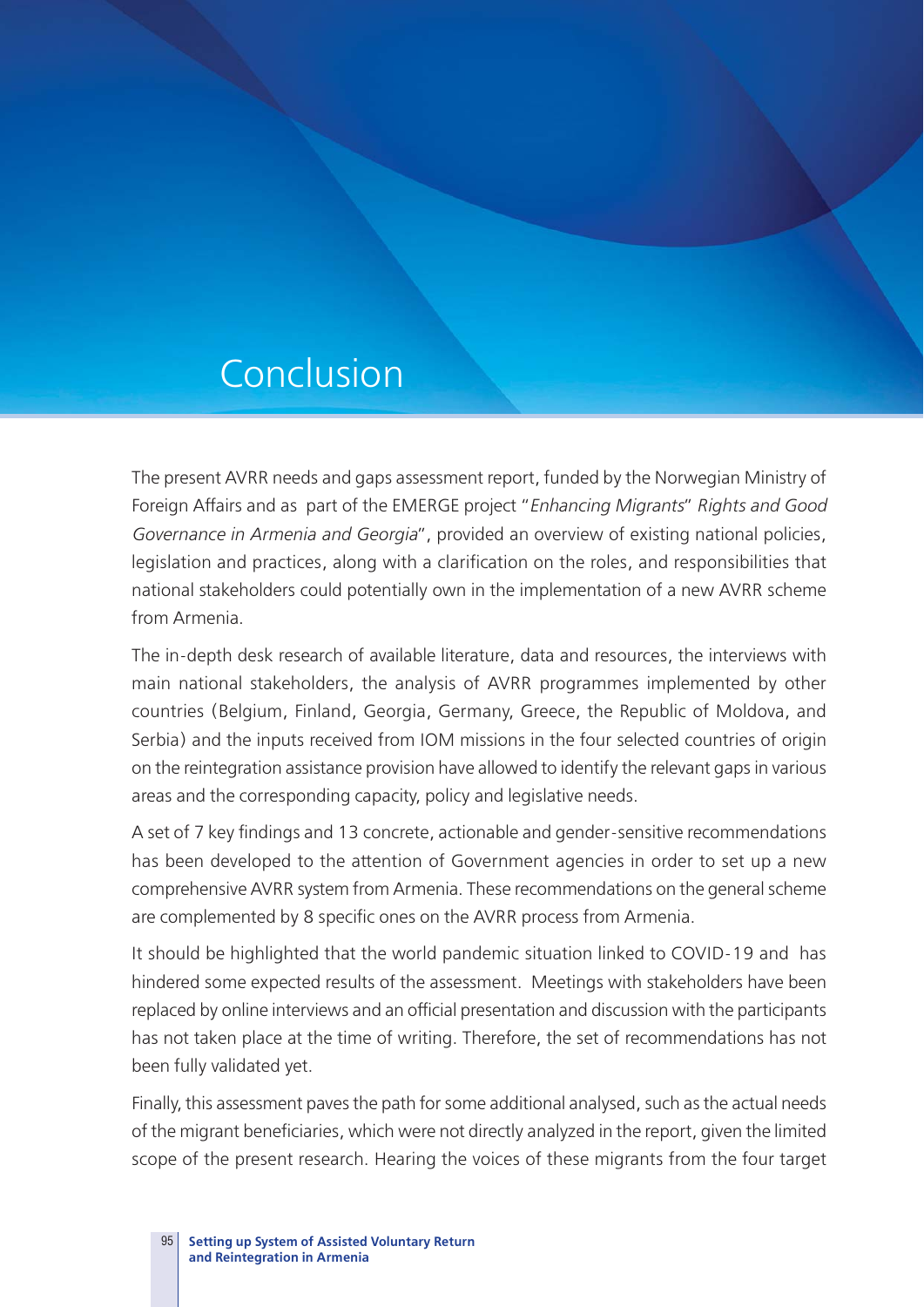countries of origin will allow designing a more realistic AVRR scheme from Armenia, which will be tailor-made to individual needs and realities in the countries of origin.

As the United Nations leading agency in the field of migration, IOM enjoys a long-lasting experience for 41 years in the field of AVRR and stands ready to support the Armenian Government in further designing and implementing the new AVRR scheme from Armenia, building upon the key findings and recommendations of this research.

We thank all stakeholders and IOM colleagues who have greatly contributed to the realization of this assessment report.

In line with the Global Compact for Migration's comprehensive approach to the governance of migration and also in view of the upcoming political and legislative reforms in Armenia, we trust this research will contribute to strengthen the national capacities of the Republic of Armenia in the fields of migrants' rights and migration governance in Armenia, while enhancing cooperation and coordination in the AVRR area.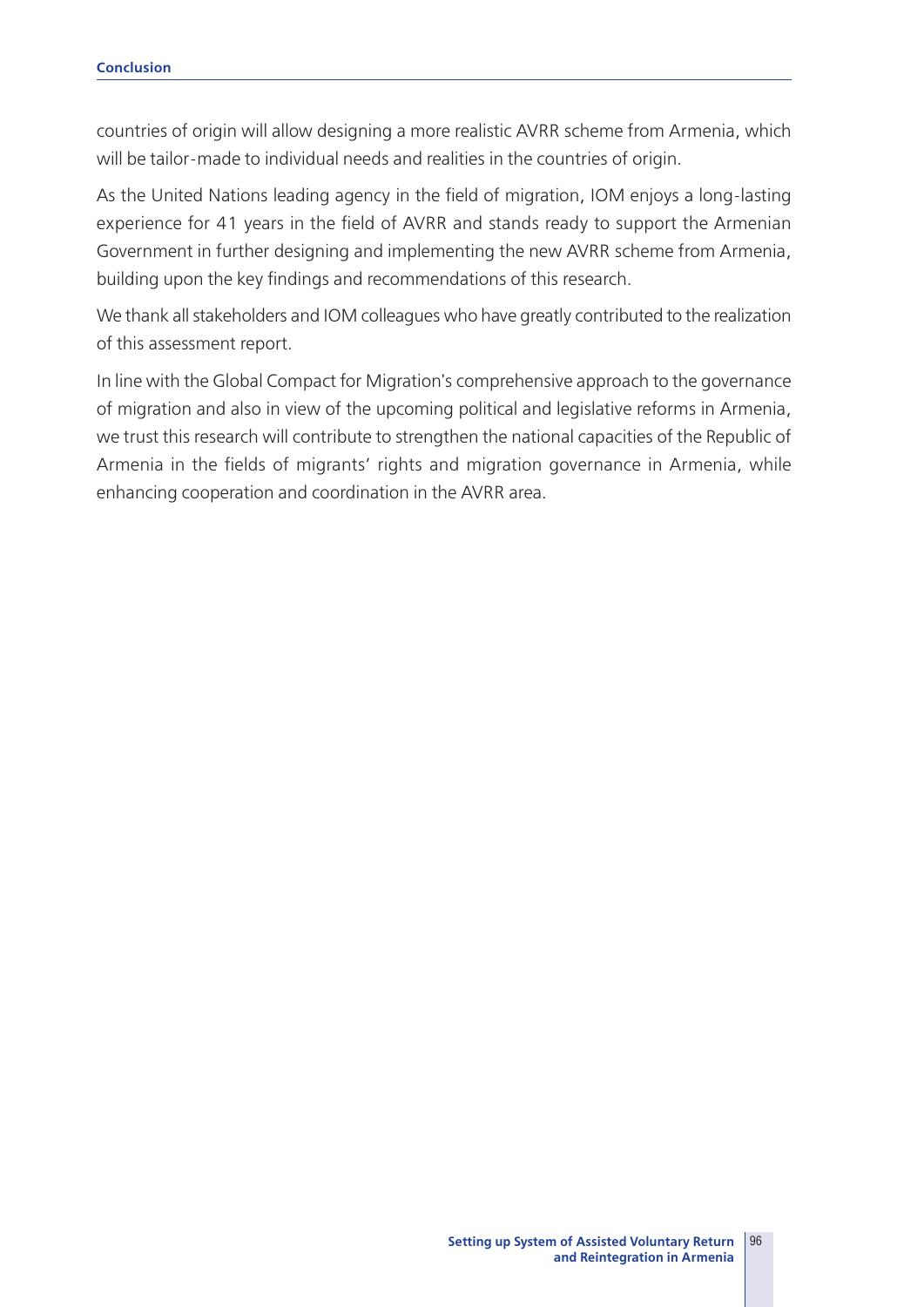# Annexes

- Annex I Bibliography
- Annex II Methodology
- Annex III List of AVRR Stakeholders
- Annex IV AVRR Stakeholders' Questionnaires
- Annex V Overview of IOM AVRR projects: Belgium, Finland, Georgia, Germany, Greece, Republic of Moldova and Serbia
- Annex VI IOM country of origin Missions' Questionnaires
- Annex VII Summary of inputs shared by IOM country of origin Missions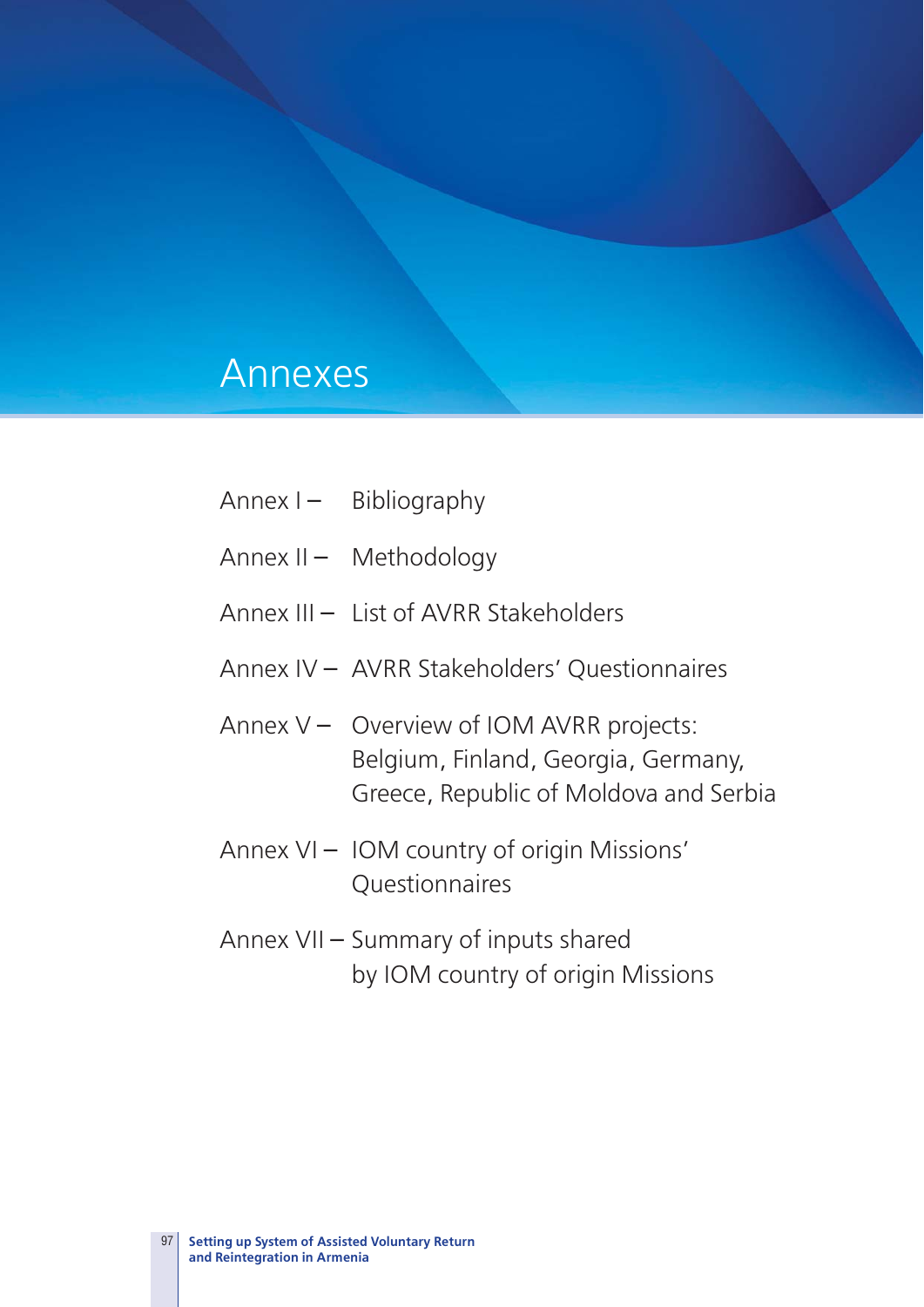# ANNEX I **BIBLIOGRAPHY**

#### **MIGRATION PROFILE ARMENIA**

#### 1. European Commission

2018 Migration Profile Armenia. Available at www.ec.europa.eu/jrc/en/publication/migration-profile-armenia.

2019 Atlas of Migration 2019. Available at www.ec.europa.eu/jrc/en/publication/atlas-migration-2019.

n.d. Atlas of Migration. Available at www.ec.europa.eu/knowledge4policy/atlas-migration\_en.

- 2. Migration Service of the Republic of Armenia, 2019, Extended Migration profile. Available at www.migration.am/content/pdf/Profile\_eng\_0.pdf.
- 3. Migration Policy Centre, 2013, Migration Profile Armenia Available at www.migrationpolicycentre.eu/docs/migration\_profiles/Armenia.pdf.
- 4. IOM, 2008, Migration Profile Armenia Available at www.publications.iom.int/system/files/pdf/armenia\_profile2008.pdf.

# **MIGRATION MANAGEMENT** AND **GOVERNANCE**

- 1. 2021-2031 Strategy of the Migration Policy of the Republic of Armenia on Regulation of Integration and Reintegration Issues.
- 2. UNESCAP, 18 November 2020, National Voluntary Review Republic of Armenia Available at www.unescap.org/sites/default/files/Armenia\_Voluntary%20GCM%20Survey%20Report.pdf.
- 3. IOM and Armenian Government work together to improve the rights of immigrants in Armenia, 13 July 2020․ Available at www.un.am/en/news/1008.
- 4. Decision of the Government of the Republic of Armenia No 65-A of 8 February 2019 on the "Programme of the Government of the Republic of Armenia".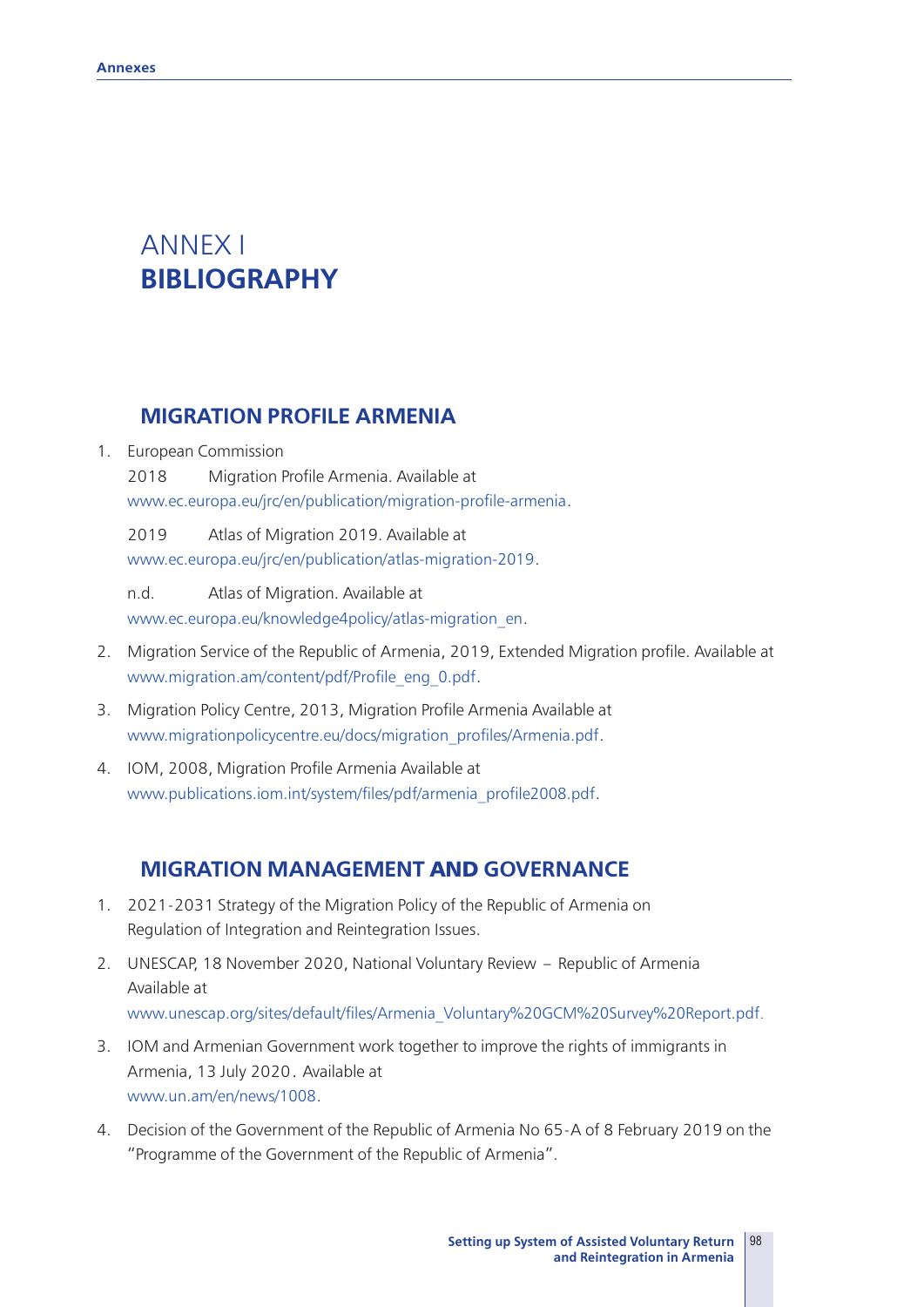5. US Department of State, 2019, Country Report on Human Rights Practices 2019 - Armenia. Available at www.ecoi.net/en/document/2026377.html.

6. 2019, IOM Guidance on Referral Mechanisms. Available at www.publications.iom.int/books/iom-guidance-referral-mechanisms.

- 7. Decision of the Government of the Republic of Armenia No 65-A of 8 February 2019 on the "Programme of the Government of the Republic of Armenia": www.gov.am/files/docs/3562.pdf, www.gov.am/files/docs/2219.pdf.
- 8. Global Compact for Safe, Orderly and Regular Migration, 13 July 2018: www.bit.ly/3nLm4yU, www.un.org/press/en/2018/dev3378.doc.htm.
- 9. 2017-2021 Strategy for Migration Policy of the Republic of Armenia.
- 10. 2017-2021 Migration Action Plan․
- 11. Migration Concept of Armenia։ www.iom.int/news/armenia-elaborates-new-migration-concept-iom-support.
- 12. Migration Service of the Republic of Armenia, 2018, Report on Activities of Migration Service in 2018. Available at www.migration.am/content/pdf/Annual%20Report%202018%20.pdf.
- 13. Program of the Government of the Republic of Armenia 2017-2022, Annex to Decision of the Government of the Republic of Armenia No 646-A of 19 June 2017.
- 14. European Commission, 2015, Joint Communication to the European Parliament, the Coucil, the European Economic and Social Committee and the Committee of the Regions - Review of the European Neighbourhood Policy, 18 November 2015. Available at www.bit.ly/2SkYUnf.
- 15. The European Neighbourhood Policy And Enlargement Negotiations, Armenia: Available at

www.ec.europa.eu/neighbourhood-enlargement/neighbourhood/countries/armenia\_en.

- 16. Conciliation Resources, 2011, Forced displacement in the Nagorno Karabakh conflict: return and its alternatives. www.reliefweb.int/report/armenia/forced-displacement-nagorny-karabakh-conflict-return-andits-alternatives.
- 17. IOM, 2011, Progress Review of Migration Management in the Republic of Armenia, IOM 2011. Available at www.publications.iom.int/system/files/pdf/progress\_review\_english.pdf.
- 18. IOM, 2010, Migration Management and Human Rights, IOM, 2010. Available at

www.publications.iom.int/system/files/pdf/migration\_management\_eng.pdf.

**Setting up System of Assisted Voluntary Return**  99 **and Reintegration in Armenia**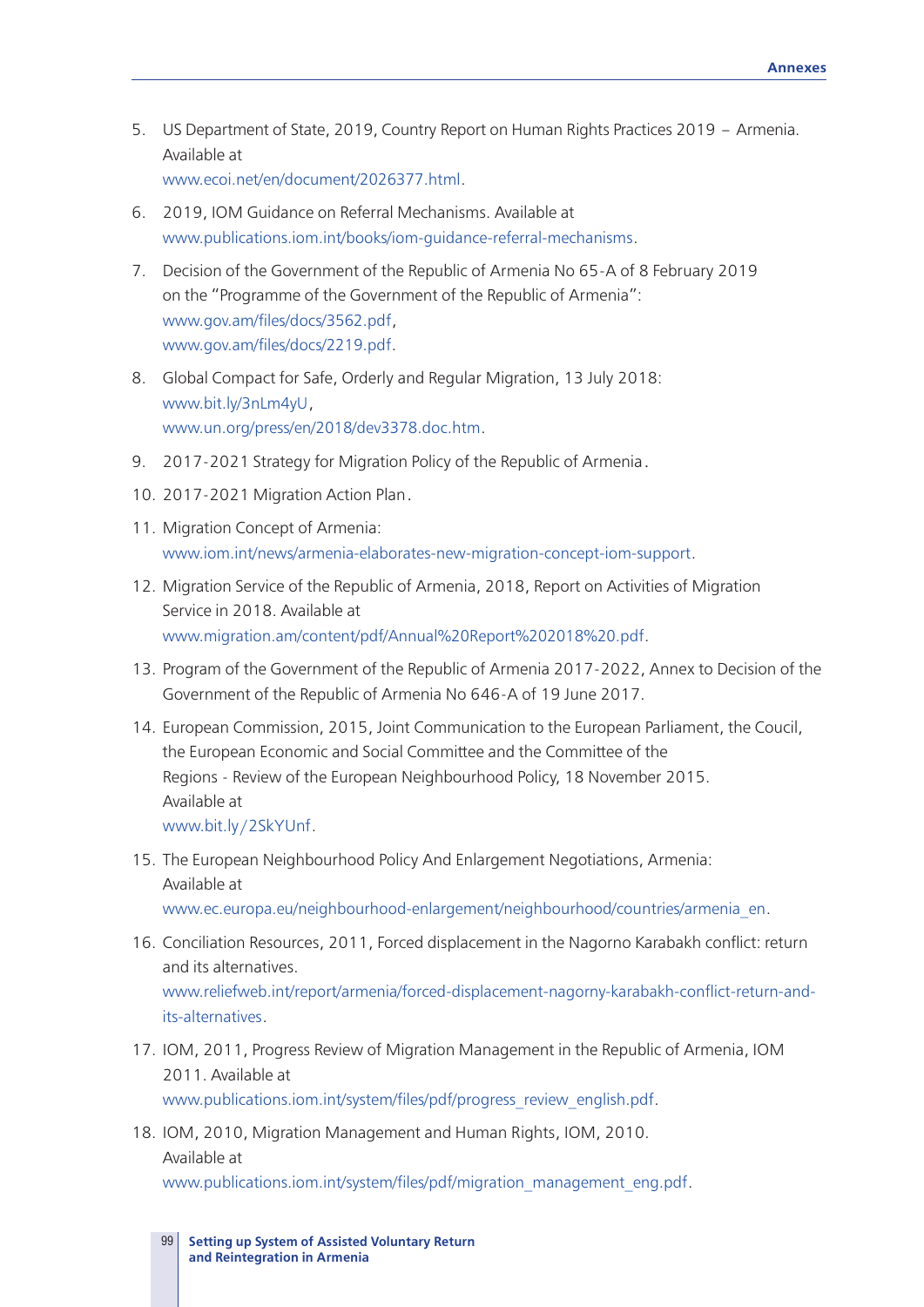- 19. "Open Government Partnership" Initiative: www.gov.am/en/open-government.
- 20. UNHCR, August 2008, Armenia: Analysis of Gaps in the Protection of Refugees and Asylum Seekers. Available at www.unhcr.org/uk/4b5574e69.pdf.
- 21. Armenia, International Cooperation. Available at www.ec.europa.eu/info/research-and-innovation/strategy/international-cooperation/armenia\_en.

# **IRREGULAR MIGRATION**

- 1. Police of the Republic of Armenia, 2019, Reports on Illegal Migration.
- 2. IOM, 2013, Baseline Research on Irregular Migration in the Republic of Armenia. www.publications.iom.int/system/files/pdf/baseline\_research\_irregular\_migration\_eng.pdf.
- 3. European Migration Network, October 2012, Practical Measures to Reduce Irregular Migration. www.bit.ly/2QSojV8.
- 4. Centre for European Policy Studies, no date, Irregular Migration in Europe: EU policies and the Fundamental Rights Gap. www.bit.ly/2PMhi7F.

# **DATA** AND **STATISTICS**

- 1. IOM, 2020, Armenia Arrivals of Displaced Individuals Overview Map. www.bit.ly/3udevDz.
- 2. Basic figures of the European Neighbourhood Policy-East countries 2020 edition. Available at www.ec.europa.eu/eurostat/documents/4031688/10337792/KS-04-19-762-EN-N.pdf/0227347e-06a3-2612-804f-c74f75eaac05.
- 3. National Security Service of Armenia, January-June 2020, Border-crossing statistics.
- 4. Statistical Committee of the Republic of Armenia, January 2020, Socio-economic situation of the Republic of Armenia: Socio- Economic Situation of the Republic of Armenia (Armenian, Russian). Available at

www.armstat.am/en/?nid=82&id=2241.

- 5. Migration Service of the Republic of Armenia, Migration statistics. Available at www.migration.am/statistics?lang=en.
- 6. Migration Service of the Republic of Armenia, 2019, International Protection in the Republic of Armenia in 2019, Statistical Report. Available at www.migration.am/content/pdf/2019\_Asylum\_ENG.pdf.
- 7. Number of Foreigners granted Residency Status in the Republic of Armenia in 2019, Statistical Report. Available at www.migration.am/content/pdf/Res\_permit\_granted\_2019\_eng.pdf.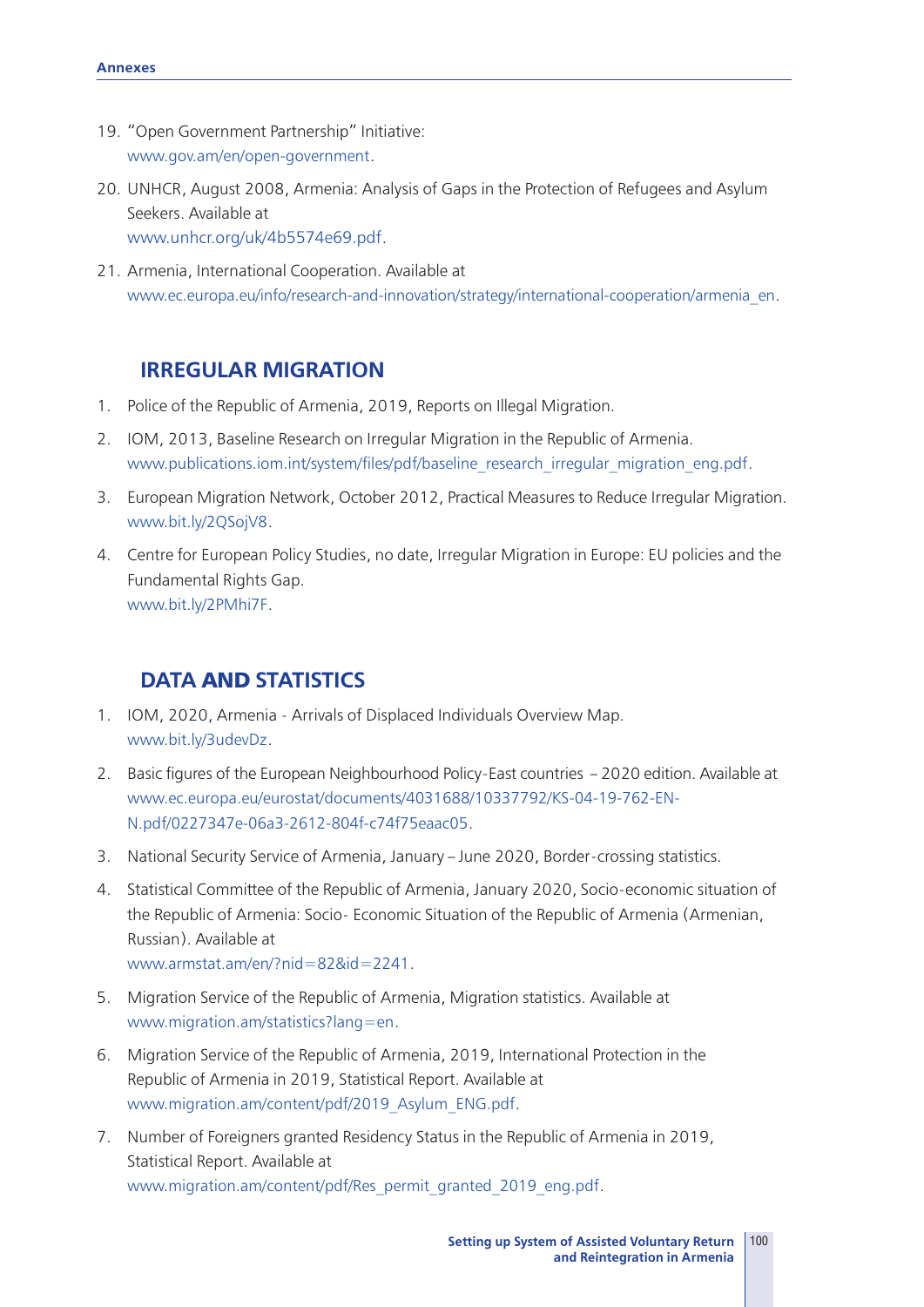- 8. Migration Service of the Republic of Armenia, 2018, International Protection in the Republic of Armenia in 2018, Statistical Report. Available at www.migration.am/content/pdf/2018\_Asylum\_ENG.pdf.
- 9. Number of Foreigners granted Residency Status in the Republic of Armenia in 2018, Statistical Report: www.migration.am/content/pdf/Res\_permit\_granted\_2018\_eng.pdf.
- 10. National Security Service, 2018-2019, Statistics on border crossing of the Border Guard Troops.
- 11. Passport and Visa Department of the Police of the Republic of Armenia, 2018-2019, Distribution of foreigners with permanent, temporary and special residence status according to countries of citizenship and grounds for granting status.
- 12. Eurostat Population Statistics, European Neighbourhood Policy East (data extracted in November 2019). Available at www.ec.europa.eu/eurostat/statistics-explained/index.php/European\_Neighbourhood\_Policy\_- East - population statistics.
- 13. Statistical Committee of the Republic of Armenia, 2019, The Demographic Handbook of Armenia, 2019. Available at www.armstat.am/en/?nid=82&id=2225.
- 14. UN DESA, 2019, International Migration Highlights 2019. Available at www.bit.ly/3vGZSZv.
- 15. Eurostat, 2015, Report on Sector Review on Migration Statistics in the Republic of Armenia. Available at www.bit.ly/3ul6fkV.
- 16. UNICEF, 2013, Migration Profiles Armenia. Available at www.bit.ly/3nLleSI.
- 17. IOM, 2010, Enhancing Migration Data Collection, Processing and Sharing in the Republic of Armenia. Available at www.bit.ly/3nKcNY1.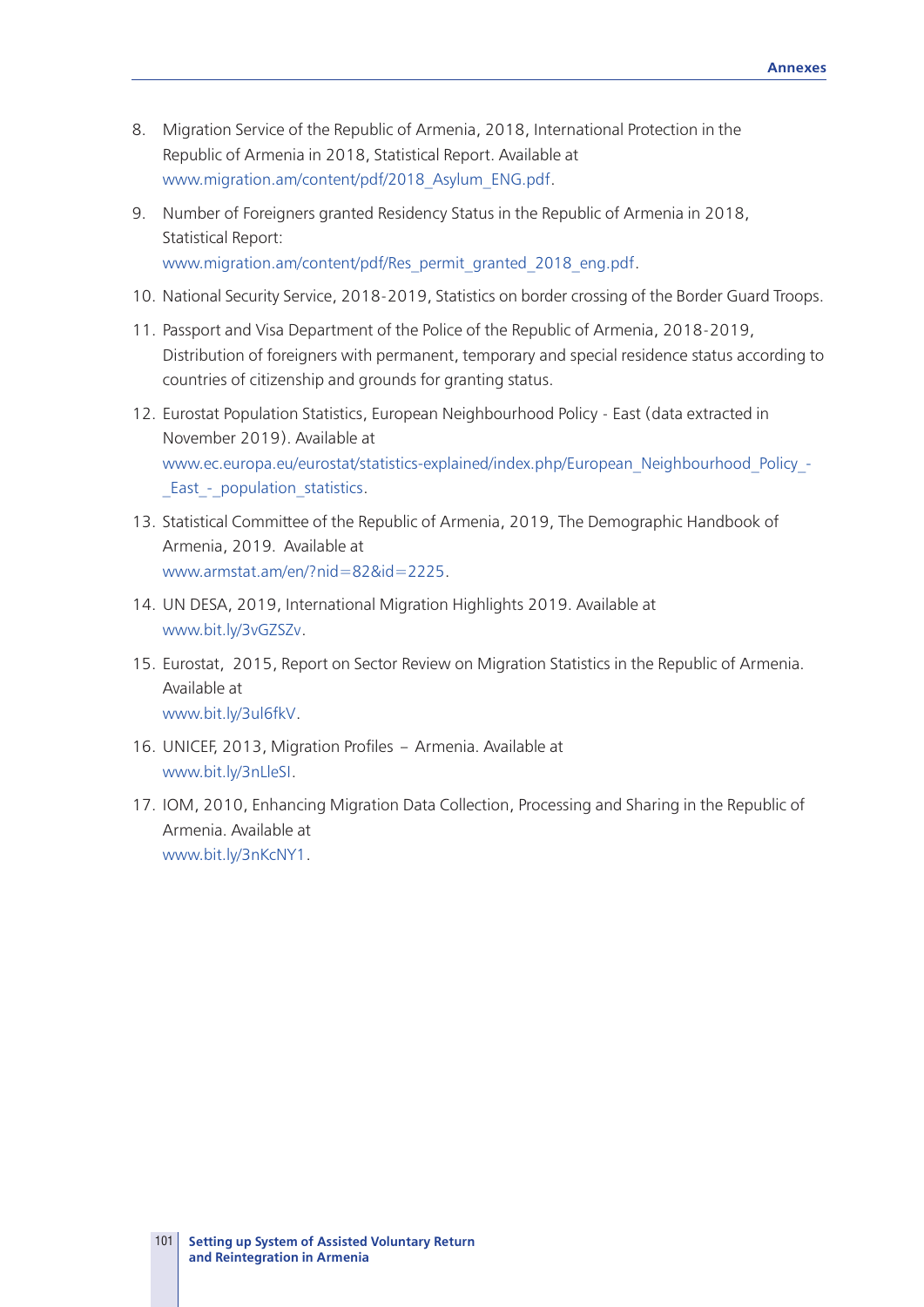# **LEGISLATION**

- 1. IOM, 2019, IOM Glossary on Migration. www.publications.iom.int/system/files/pdf/iml\_34\_glossary.pdf.
- 2. Draft Law of the Republic of Armenia on Foreigners and Stateless Persons, 2019.
- 3. Law of the Republic of Armenia on Education, 29 May 2015: www.anqa.am/en/about-us/legal-field/laws/law-of-the-republic-of-armenia-oneducation/#:~:text=right%20to%20education-,1.,be%20provided%20for%20by%20law.
- 4. IOM, 2013, Analysis of Armenian Migration Legislation and Practice as compared to EU Standards. www.publications.iom.int/system/files/pdf/analysis\_armenian\_migration\_legislation\_eng.pdf.
- 5. Law of the Republic of Armenia on Refugees and Asylum, 27 November 2008: www.refworld.org/docid/4f1986412.html.
- 6. Law of the Republic of Armenia on Foreigners, 25 December 2006: www.refworld.org/docid/3ae6b4ec2c.html.
- 7. Criminal code migration, 18 April 2003: www.legislationline.org/documents/section/criminal-codes/country/45/Armenia/show.
- 8. Code of the Republic of Armenia on Administrative Offenses, 18 April 2003: www.parliament.am/legislation.php?sel=show&ID=1349&lang=eng.
- 9. Law of the Republic of Armenia on State Register of the Population, 24 September 2002: www.bit.ly/3ehzsYl.
- 10. Law of the Republic of Armenia on Border Guard Troops, 20 November 2001: www.refworld.org/pdfid/3f38bde14.pdf.
- 11. Law of the Republic of Armenia on the Citizenship of the Republic of Armenia, 28 November 1995: www.refworld.org/pdfid/51b770884.pdf.

# **ASSISTED VOLUNTARY RETURN** AND **REINTEGRATION**

- 1. IOM, 2020, Guide for Reintegration of Returnees in Armenia (only available in Armenian). Available at www.publications.iom.int/books/guide-reintegration-returnees-armenia.
- 2. Welcome to Armenia: About 100 Armenian nationals return from Lebanon, 12 August 2020: www.bit.ly/3tj3JKA.
- 3. Government Program of Primary Assistance for Reintegration of Nationals Returning to the Republic of Armenia (including involuntary returnees), Annex 1 to the Republic of Armenia Government Decree N0. 336-L of March 19, 2020: www.migration.am/content/pdf/Return-and-Reintegration-Decree\_2020.pdf.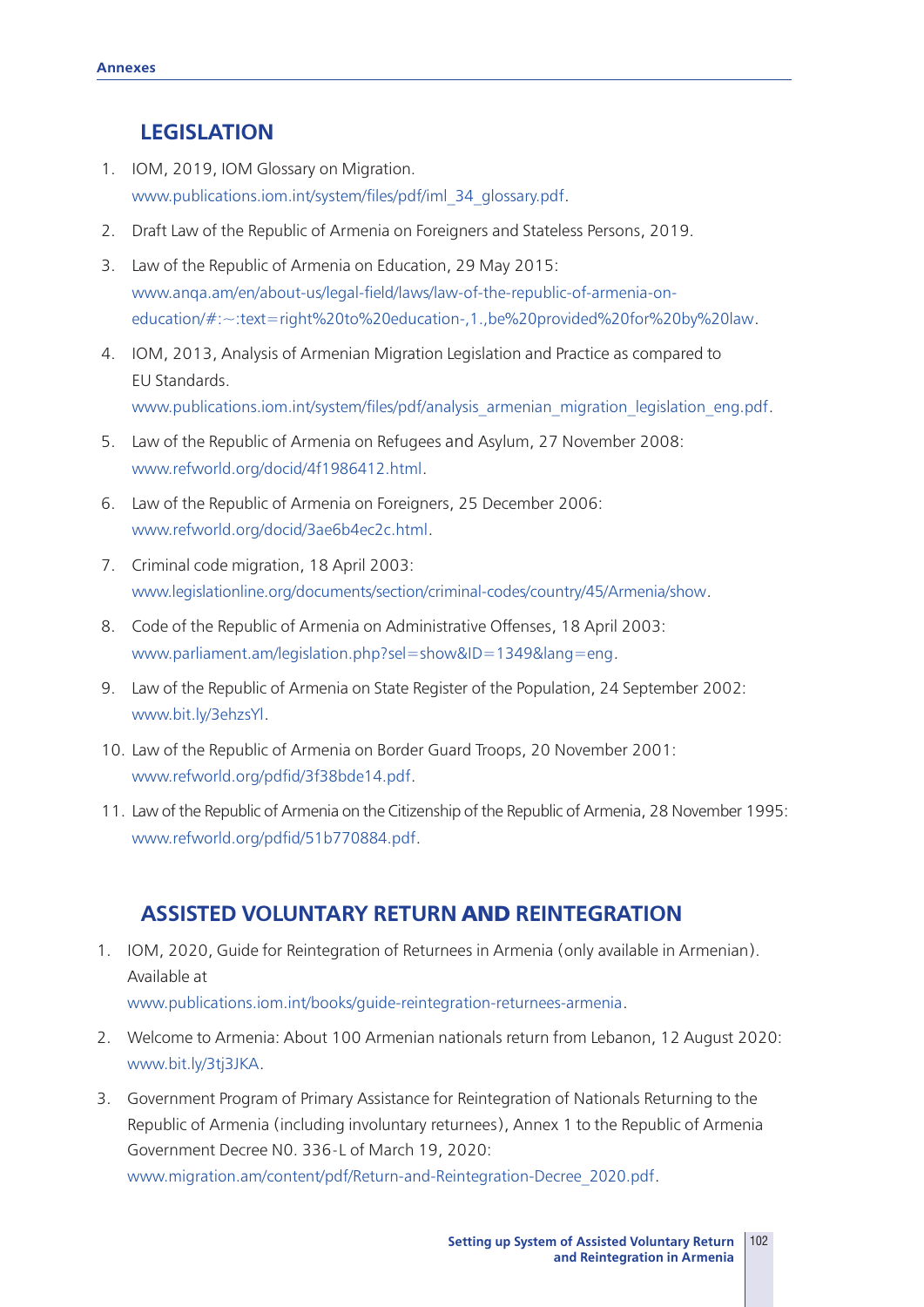- 4. IOM, 2019, Guide for Reintegration of Returnees in Armenia: www.bit.ly/33bpDEX.
- 5. EMN Study on EU Programmes and Strategies fostering assisted return to and reintegration in third countries, March 2011: www.bit.ly/3b0r3ql.
- 6. IOM, 2019, Reintegration Handbook Practical guidance on the design, implementation and monitoring of reintegration assistance. Available at www.publications.iom.int/system/files/pdf/iom\_reintegration\_handbook.pdf.
- 7. IOM, 2019, Return and Reintegration Key Highlights. Available at www.publications.iom.int/system/files/pdf/avrr\_2019\_keyhighlights.pdf.
- 8. IOM, 2018, A Framework for Assisted Voluntary Return and Reintegration. Available at www.bit.ly/3xKREkX.
- 9. IOM, 2017, Towards an integrated approach to Reintegration in the Context of Return. Available at www.bit.ly/3gZOTWV.
- 10. IOM, 2017, Setting Standards for an Integrated approach to Reintegration, Samuel Hall Summary Report. Available at www.bit.ly/3vH81NK.
- 11. IOM, 2016, Referral guide for reintegration assistance in Armenia. Available at www.publications.iom.int/system/files/reintegration\_referral\_guide\_eng.pdf.
- 12. IOM, 2010, Practical Guide on Information Provision on Return and Reintegration in Countries of Origin. Available at www.returnandreintegration.iom.int/en/resources/report/practical-guide-information-provisionregarding-return-and-reintegration-countries.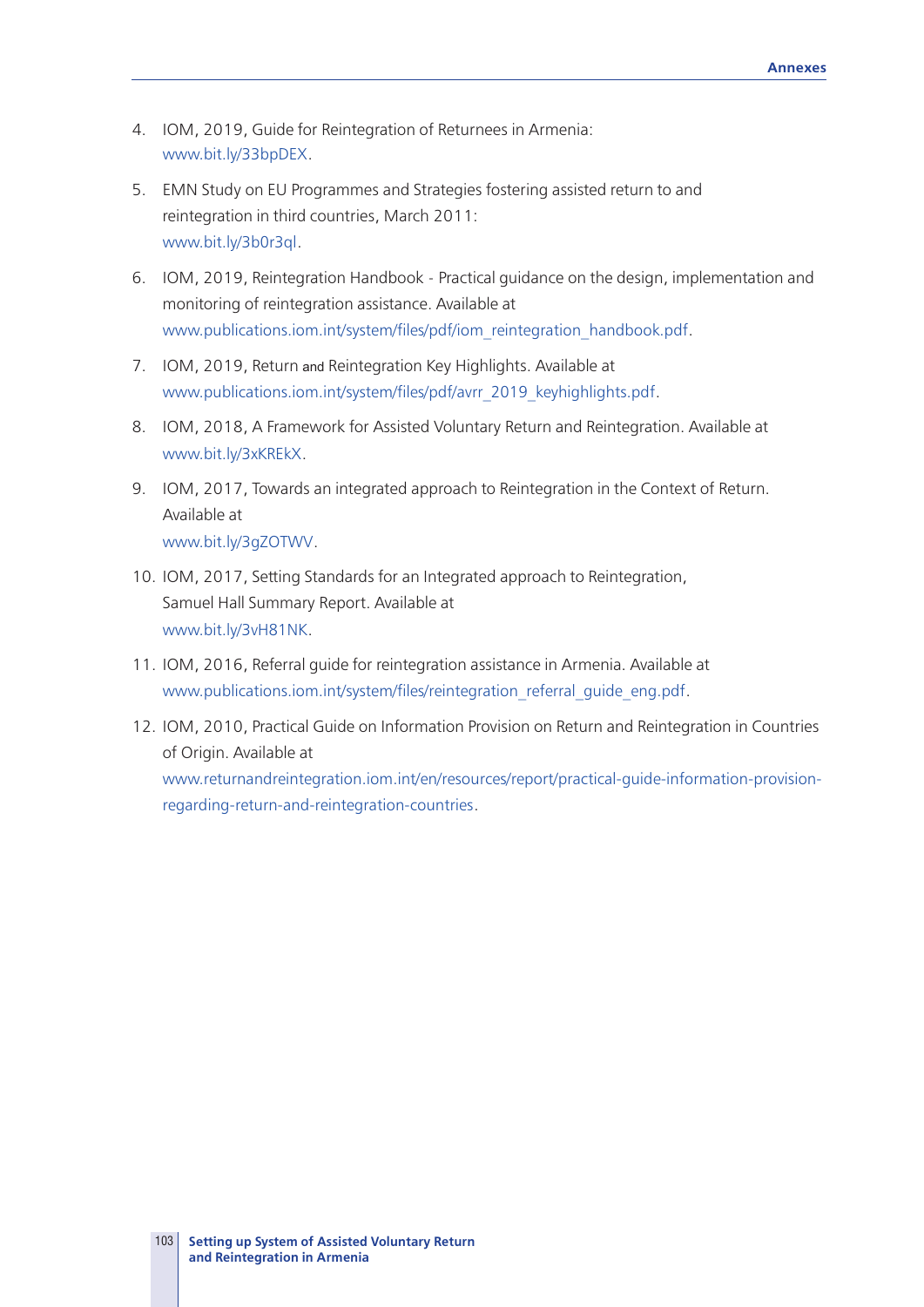# **AVRR programmes implemented by other countries:**

- § Belgium: www.bit.ly/3vFl2Hl.
- § Finland: www.bit.ly/3nNVo0h.

IOM, 2019, Report on a Reintegration Sustainability Survey among Voluntary Returnees from Finland: www.migri.fi/documents/5202425/0/2019-10-29+IOM+Finland\_Monitoring+Report\_Auda.pdf/4e072ae6-0bbf-4014-3079-3386efe4a086/2019-10-29+IOM+Finland\_Monitoring+Report\_Auda.pdf.

- § Georgia: www.bit.ly/3uktfjY, www.informedmigration.ge/en/safe-migration/service\_point-for-immigrants.
- § Germany: www.ReturningfromGermany.de, www.bit.ly/2PMwSQK.
- § Greece: www.bit.ly/3uk1Dvw.
- Republic of Moldova: www.moldova.iom.int.

IOM, 2013, Legislative Review of the AVRR procedures in the Republic of Moldova.

§ Serbia: www.avrr-wb.com; www.supportformigrants.com.

IOM, November 2016, Framework for Voluntary Return in the Western Balkans, an IOM assessment.

# **EUROPEAN UNION MATTERS**

#### § EU-Armenia Factsheet: www.consilium.europa.eu/media/44397/685-annex-5-a-armenia-factsheet.pdf.

- Press Release "Gender Action Plan putting women and girls' rights at the heart of the global recovery for a gender-equal world", 25 November 2020: www.ec.europa.eu/commission/presscorner/detail/en/IP\_20\_2184.
- § Council approves conclusions on the EU Action Plan on Human Rights and Democracy 2020- 2024, 19 November 2020: www.consilium.europa.eu/en/press/press-releases/2020/11/19/council-approves-conclusionson-the-eu-action-plan-on-human-rights-and-democracy-2020-2024/?utm\_source=dsmsauto&utm\_medium=email&utm\_campaign=Council+approves+conclusions+on+the+EU+A ction+Plan+on+Human+Rights+and+Democracy+2020-2024#.
- § Communication from the Commission to the European Parliament, the Council, the European Economic and Social Committee and the Committee of the Regions - LGBTIQ Equality Strategy 2020-2025, 12 November 2020: www.eur-lex.europa.eu/legal-content/EN/TXT/?uri=CELEX:52020DC0698.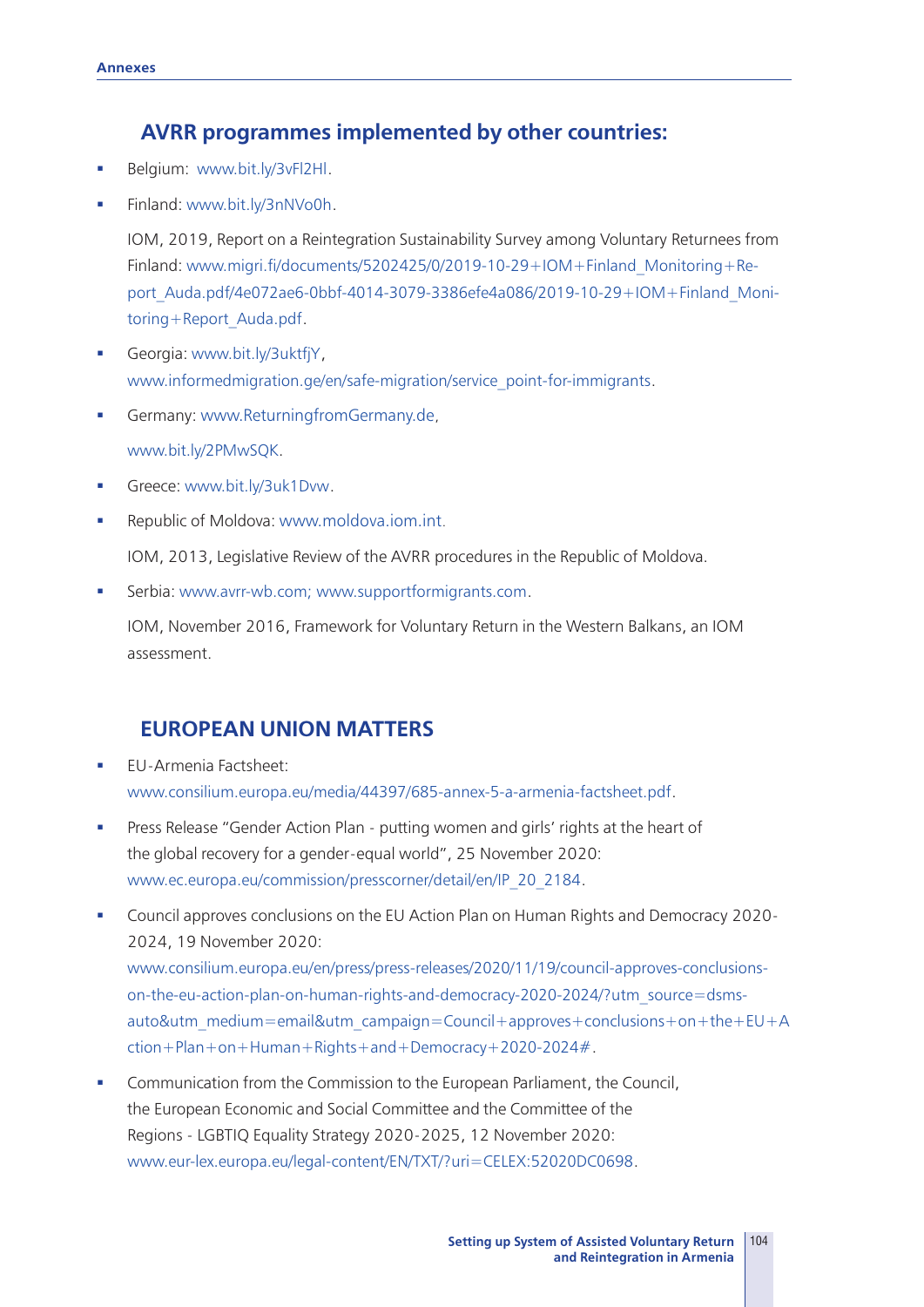- Gender equality and women's rights worldwide 2021-25 action plan: www.ec.europa.eu/info/law/better-regulation/have-your-say/initiatives/12240-EU-Action-Planof-Gender-equality-and-women-s-empowerment-in-external-relations-for-2021-2025-.
- **•** The Comprehensive and Enhanced Partnership Agreement between the European Union and Armenia (CEPA): www.eeas.europa.eu/cepa-agreement-en.

#### **NEEDS ASSESSMENT**

- **IOM, 2013, Needs Assessment of Special Accommodation Centres for Foreigners in** the Republic of Armenia. Available at www.publications.iom.int/system/files/pdf/needs\_assessment\_eng.pdf.
- § IOM, 2010, Enhancing Migration Data collection, Processing and Sharing in the Republic of Armenia, Needs Assessment and Gap Analysis Report. Available at www.publications.iom.int/books/enhancing-migration-data-collection-processing-and-sharingrepublic-armenia-needs-assessment.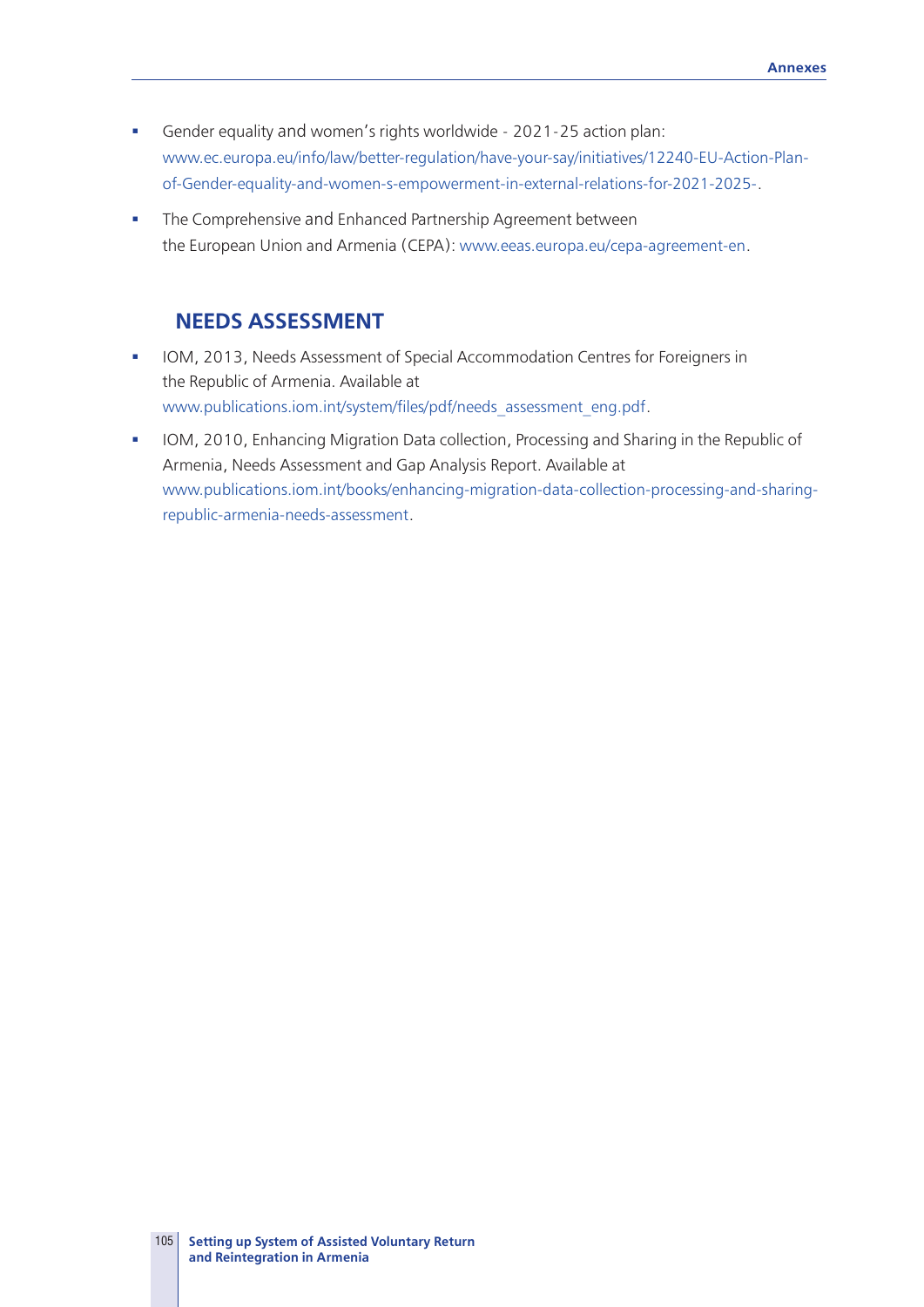# ANNEX II **METHODOLOGY**

- 1. SCOPE OF THE ASSESSMENT
- 2. DETERMINE ASSESSMENT CRITERIA NEEDS AND GAPS
- 3. PLAN FOR DATA COLLECTION

**1. SCOPE OF THE ASSESSMENT**

- 4. COLLECT, ANALYSE AND PRESENT DATA
- 5. APPLY THE CRITERIA AND PRIORITIZE NEEDS
- 6. IDENTIFY NEXT STEPS AND REPORT BACK

| . .<br>SCOLE OF THE ASSESSIVIENT               |                                                                                                                                                                                                   |
|------------------------------------------------|---------------------------------------------------------------------------------------------------------------------------------------------------------------------------------------------------|
| What is the purpose?<br>Understand the context | It aims at identifying the best and most effective AVRR<br>model that could be further introduced and applied by<br>the Armenian Government.                                                      |
| Who will use the results?                      | IOM, the Government of the Republic of Armenia<br>(Migration Service of the Ministry of Territorial<br>Administration and Infrastructures).                                                       |
| What are the resources?                        | Data Migration Statistics, Migration Strategy and Action<br>Plan 2017-2021, Migration Concept, National<br>Legislation (Law on Refugees, Law on Foreigners),<br>Emerge Factsheet, etc.            |
| How will the community be involved?            | Individual (online) interviews through questionnaires<br>and focus groups by type of actors (Government/NGO<br>and civil society / Diaspora from the four target countries<br>of origin/EU/etc.). |
| Who will be the decision makers?               | IOM, the Government of the Republic of Armenia.                                                                                                                                                   |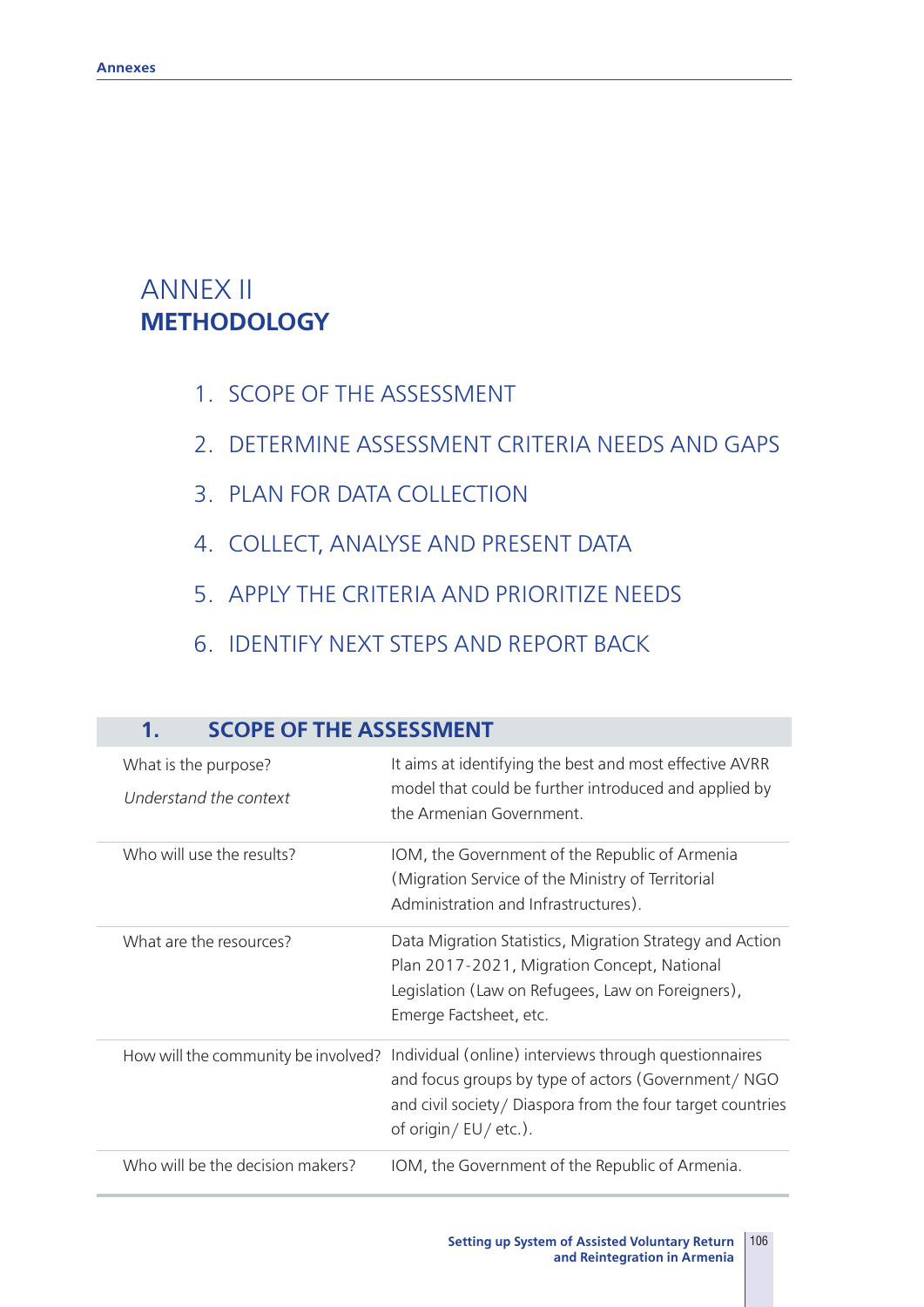| 2.<br>DETERMINE ASSESSMENT CRITERIA NEEDS AND GAPS                                       |                                                                                                                                                                                                                               |  |
|------------------------------------------------------------------------------------------|-------------------------------------------------------------------------------------------------------------------------------------------------------------------------------------------------------------------------------|--|
|                                                                                          | <b>NEEDS</b>                                                                                                                                                                                                                  |  |
| Global Compact for Safe, Orderly<br>and Regular Migration<br><b>Guiding Principles</b>   | People-centred, international cooperation, national<br>sovereignty, rule of law, sustainable development,<br>human rights, gender-responsive, child-sensitive,<br>whole-of-government approach, whole-of-society<br>approach. |  |
| 3 fundamental principles of<br>migration management in Armenia<br>and policy formulation | Evidence-based, whole-of-government approach,<br>strong partnerships.                                                                                                                                                         |  |
|                                                                                          | <b>GAPS</b>                                                                                                                                                                                                                   |  |
| <b>GAPS</b>                                                                              | Socioeconomic assessment; main actors/stakeholders<br>involved.                                                                                                                                                               |  |
| Mapping the 4 targeted migrant<br>populations                                            | Afghanistan, Bangladesh, India, the Islamic Republic<br>of Iran.                                                                                                                                                              |  |
| Mapping the available services for<br>migrants                                           | Integration, accommodation, special care for vulnerable<br>migrants, mobility, etc.                                                                                                                                           |  |
| Mapping the most salient issues at<br>stake                                              | National security, detention, health, reception,<br>accommodation, protection, human rights and dignity<br>of all migrants.                                                                                                   |  |

# **3. PLAN FOR DATA COLLECTION**

| Which methods?          | Combination of qualitative (in-depth desk-research,<br>online interviews and questionnaires, focus groups)<br>and quantitative methods (review of available data).                                                                              |
|-------------------------|-------------------------------------------------------------------------------------------------------------------------------------------------------------------------------------------------------------------------------------------------|
| PEST analysis           | Political, economic, social, technological factors.                                                                                                                                                                                             |
| SWOT analysis           | Strength, weaknesses, opportunities and threats.                                                                                                                                                                                                |
| Existing source of data | Migration statistics 2019, gender statistics,<br>socioeconomic situation of the Republic of Armenia<br>2019 - 2020 (only in Armenian/Russian), Statistics on<br>border crossing of the Border Guard Troops of the<br>National Security Service. |
| Develop the plan        | 1. Desk-research: 22.08.20;<br>2. Stakeholders consultations: 15.09.20;<br>3. Summary of key findings/Final draft report:<br>30.09.20;<br>4. Final report: 30.10.20.                                                                            |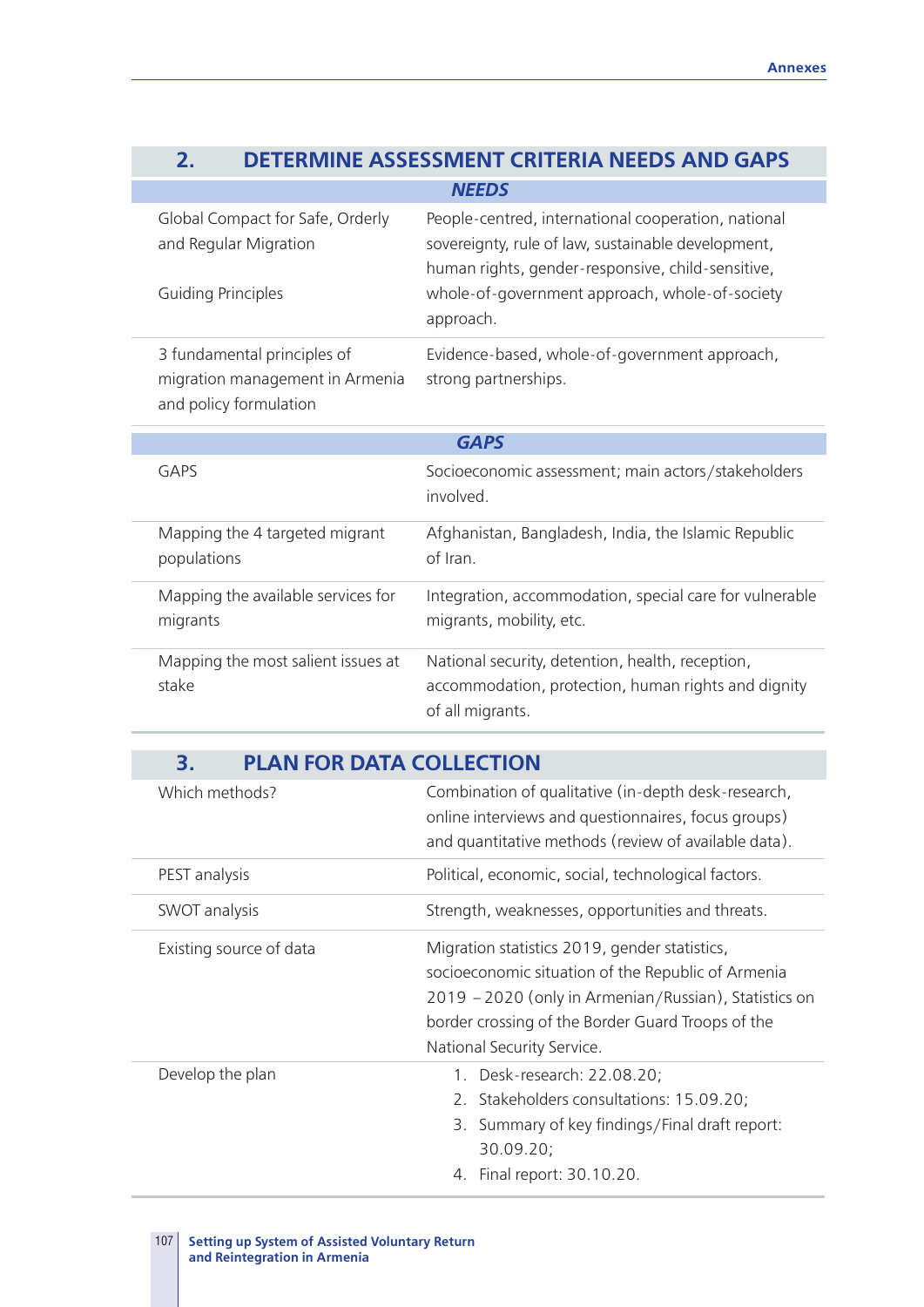# **4. COLLECT, ANALYSE AND PRESENT DATA**

| Primary data   | Migration and demographic statistics 2019<br>(full list in desk-research). |
|----------------|----------------------------------------------------------------------------|
| Secondary data | Data collected through stakeholder consultations and<br>focus groups.      |

# **5. APPLY THE CRITERIA AND PRIORITIZE NEEDS**

Meeting with the Migration Service in order to present the criteria and prioritize needs together

Date to be determined.

# **6. IDENTIFY NEXT STEPS AND REPORT BACK**

| Presentation of key findings | 1. Field mission/meetings with key stakeholders;<br>PowerPoint Presentation with overview of main<br>$\mathcal{P}$<br>findings $+1$ pager doc summary. |
|------------------------------|--------------------------------------------------------------------------------------------------------------------------------------------------------|
| Report back to stakeholders  | Prepare an internal and external version of the final<br>report, which can be shared with the different actors<br>accordingly.                         |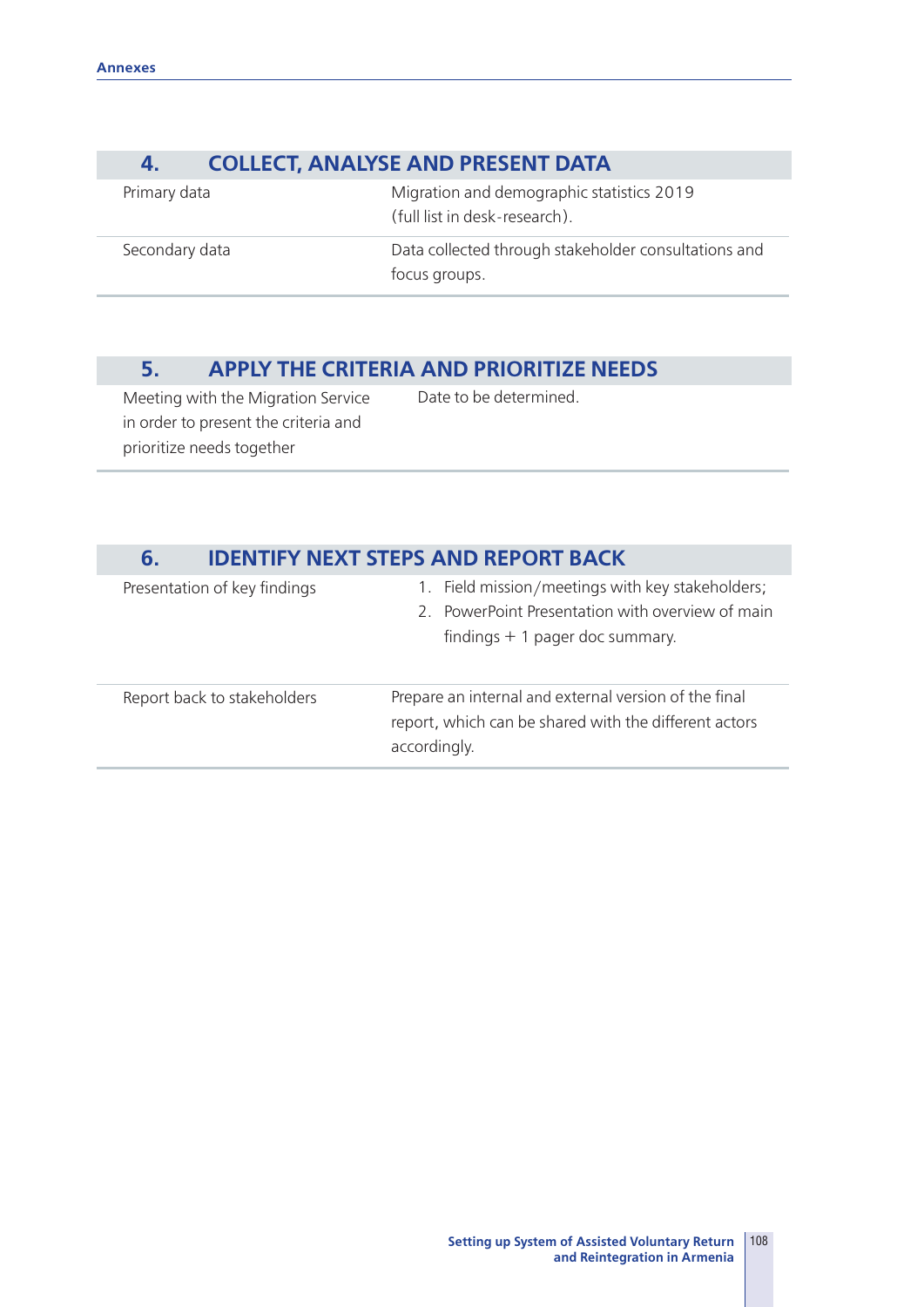# ANNEX III **List of stakeholders for AVRR Needs and Gaps Assessment**

| <b>Name</b>            | <b>Position/Organization</b>                                                       |
|------------------------|------------------------------------------------------------------------------------|
| Haykanush<br>1.        | Chobanyan Migration Service of<br>the Republic of Armenia                          |
| Armen Ghazaryan<br>2.  | Migration Service of the Republic<br>of Armenia                                    |
| Irina Mkrtchyan<br>З.  | Passport and Visa Department,<br>the Republic of Armenia Police                    |
| Nune Manukyan<br>4.    | Passport and Visa Department,<br>the Republic of Armenia Police                    |
| Manvel Mailyan<br>5.   | Border Guard Troops, National Security<br>Service (NSS) of the Republic of Armenia |
| Alina Kochinyan<br>6.  | <b>NSS</b>                                                                         |
| Vaghinak Badeyan<br>7. | <b>NSS</b>                                                                         |
| Vahagn Balyan<br>8.    | <b>NSS</b>                                                                         |
| Hasmik Sahakyan<br>9.  | Ministry of Foreign Affairs (MFA) of<br>the Republic of Armenia                    |
| 10. Varuzhan Vardanyan | "Hans Christian Kofoed" foundation                                                 |
| 11. Naira Marutyan     | UNHCR representation in Armenia                                                    |
| 12. Susanna Grigoryan  | <b>UNHCR</b> representation in Armenia                                             |
| 13. Hasmik Khachatryan | Armenian Red Cross Society                                                         |
| 14. Sashik Sultanyan   | Yezidi Centre for Human Rights                                                     |
| 15. Isabella Sargsyan  | Eurasia Partnership Foundation                                                     |
| 16. Lusine Stepanyan   | Migration and Integration Programme,<br>Armenian Caritas                           |
| 17. Alla Harutyunyan   | Mission Armenia Charitable NGO                                                     |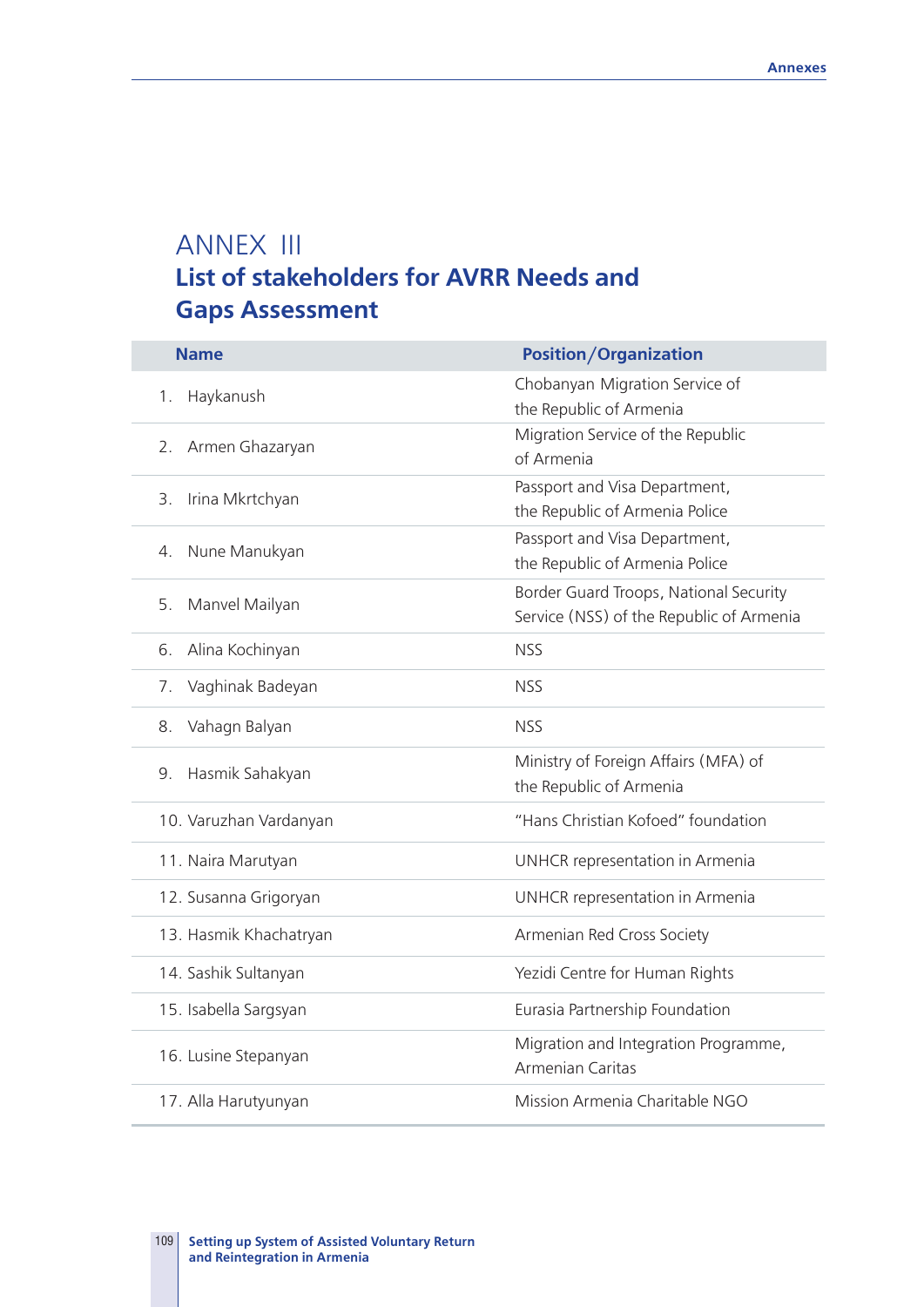# ANNEX IV **AVRR STAKEHOLDER QUESTIONNAIRE TEMPLATE**

# **ABOUT**

**The International Organization for Migration (IOM)** has been established in 1951. It is the leading intergovernmental organization in the field of migration and works closely with governmental, intergovernmental and non-governmental partners.

With 173 member states, a further 9 states holding observer status and offices in over 100 countries, IOM is dedicated to promoting humane and orderly migration for the benefit of all. It does so by providing services and advice to governments and migrants.

In particular, to support the reinsertion of returning migrants, IOM has been carrying out worldwide Assisted Voluntary Return and Reintegration (AVRR) programmes since 1979 as a humane and dignified approach to return and reintegration.

Through partnerships with government and non-governmental stakeholders as well as other international organizations, IOM has increased its expertise and reach of AVRR programmes, effectively assisting more than 1.6 million people throughout the years. In 2019, IOM assisted 64,958 migrants to return voluntarily to their countries of origin.

**The Republic of Armenia** joined IOM as a member in 1993. IOM activities in the country are grounded on a number of official documents signed with the Government of Armenia, including the Cooperation Agreement on Privileges and Immunities (1994) and Memorandum of Understanding (2001).

The **IOM office in Yerevan** was opened in 1993. The Organization's objectives in Armenia are: to assist the State of Armenia in achieving border management practices that strike the right balance between control and facilitation and are consistent with best international standards; to reduce and prevent the trafficking and smuggling of persons; to enhance the self-sufficiency and integration of returnees, trafficked victims, refugees, internally displaced and low income persons; to assist the Government in labour migration management; to enhance the capacity of national NGOs to address migration issues; to revitalize and develop rural communities.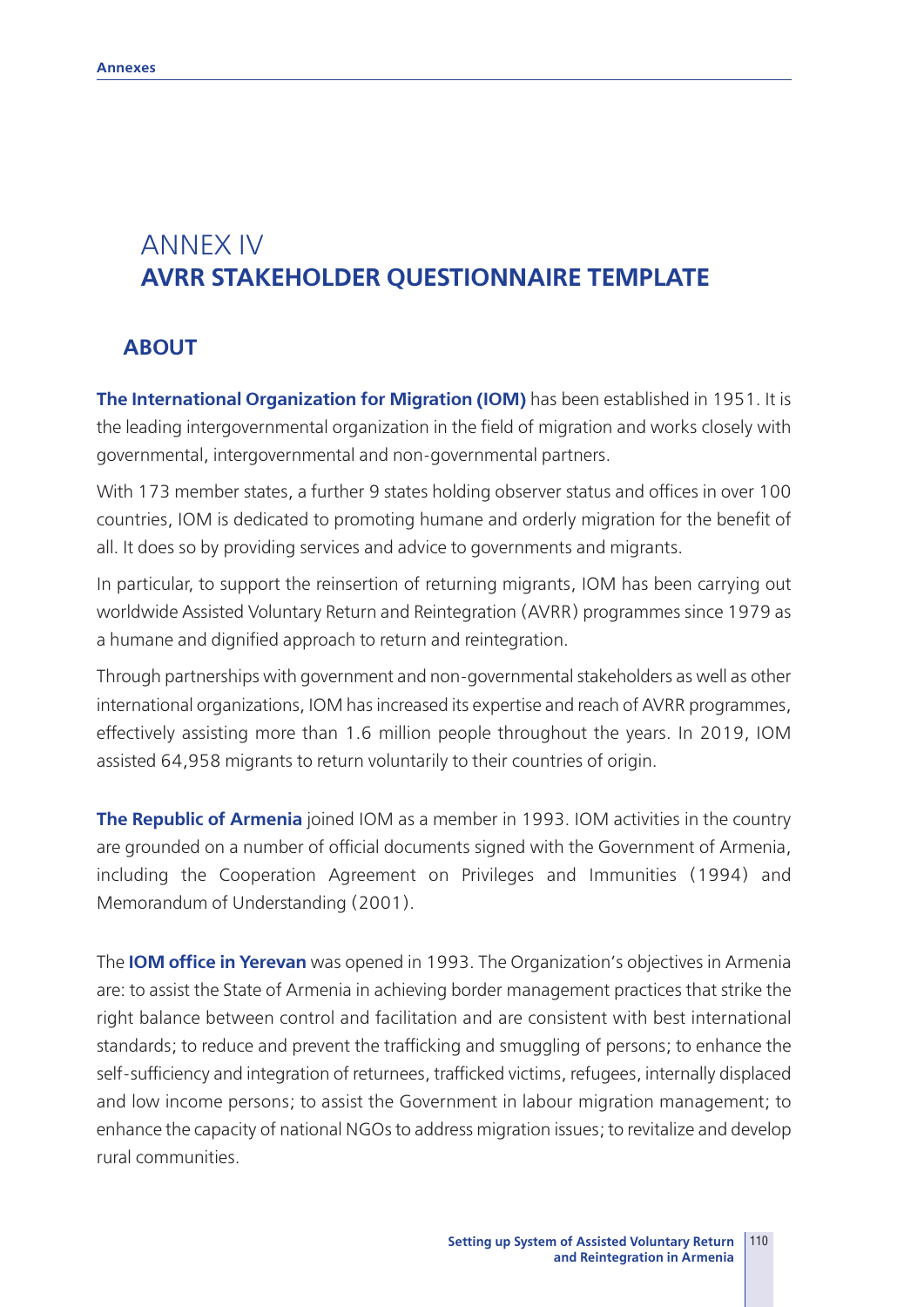Building on IOM's long-standing contribution and 41 years of practice in the area of AVRR, the present questionnaire forms part of an AVRR Needs and Gaps Assessment implemented within the framework of the **EMERGE project** "*Enhance Migrants*" *rights and Good Governance in Armenia and Georgia*', funded by the Norwegian Ministry of Foreign Affairs.

## **OBJECTIVES OF THIS QUESTIONNAIRE**

The objective of this questionnaire is to identify the different stakeholders with whom IOM and the Government of Armenia could collaborate in implementing assisted voluntary return activities from Armenia, their mandates and existing implementation practices, in order to identify main gaps, capacity needs, possible legislative adjustments. • This questionnaire seeks to find out what motivates these actors to engage in such projects, as well as the extent and the way they would like to get involved. • This questionnaire aims at determining the needs, priorities and potential barriers stakeholders have identified or are expecting to encounter when engaging in a new voluntary return scheme. • The results of this questionnaire will facilitate initial multi-stakeholder dialogues, as well as to manage expectations and identify needs from the onset of a potential partnership.

# **STRUCTURE OF THE QUESTIONNAIRE**

This questionnaire is structured in 3 main sections, to reflect on the main phases of the Assisted Voluntary Return process, namely: the pre-departure phase, the actual return phase and the post-arrival and reintegration phase.

#### **CONFIDENTIALITY**

Any data and information provided in this questionnaire will be treated strictly confidential by IOM and will not be transferred to any third parties. Participants interested in getting more information on IOM ongoing projects in Armenia are encouraged to fill in their contact details at the end of this questionnaire. We will then contact you separately.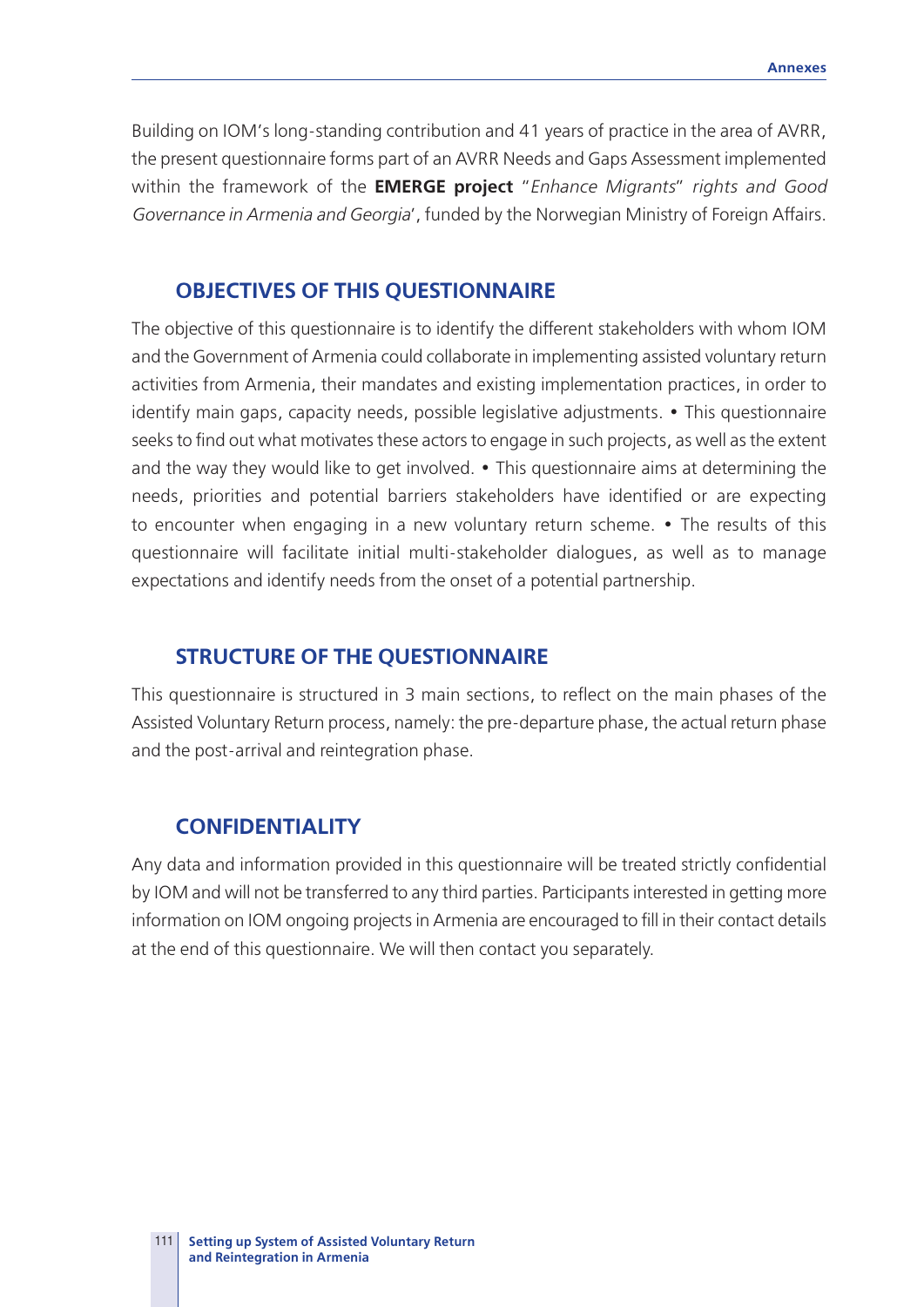# **QUESTIONS**

#### *INTRODUCTION: GENERAL QUESTIONS*

#### 1. Which of the following organizations do you work for?

- a. Academia
- b. Delegation of the European Union to Armenia
- c. Diaspora
- d. Diplomatic representation
- e. Human Rights Defender
- f. International Organization
- g. Migration Service
- h. Ministry of Foreign Affairs
- i. Ministry of Justice
- j. National Security Service, Border Guard Troops
- k. NGO, Foundation or Civil Society Organization
- l. Penitentiary
- m. Police
- n. UN agency
- o. Other

#### 2. At which level(s) does your organization operate?

- a. Local
- b. National
- c. Regional
- d. International

# 3. Which migration-related topic(s) are of interest to your organization?

- a. Assisted Voluntary Return and Reintegration
- b. Asylum and Refugees
- c. Border management
- d. Human trafficking and smuggling of persons
- e. Immigration
- f. Integration
- g. Labour Migration
- h. Migration management
- i. Migration Research
- j. Protection of migrants' rights
- k. Readmission
- l. Other: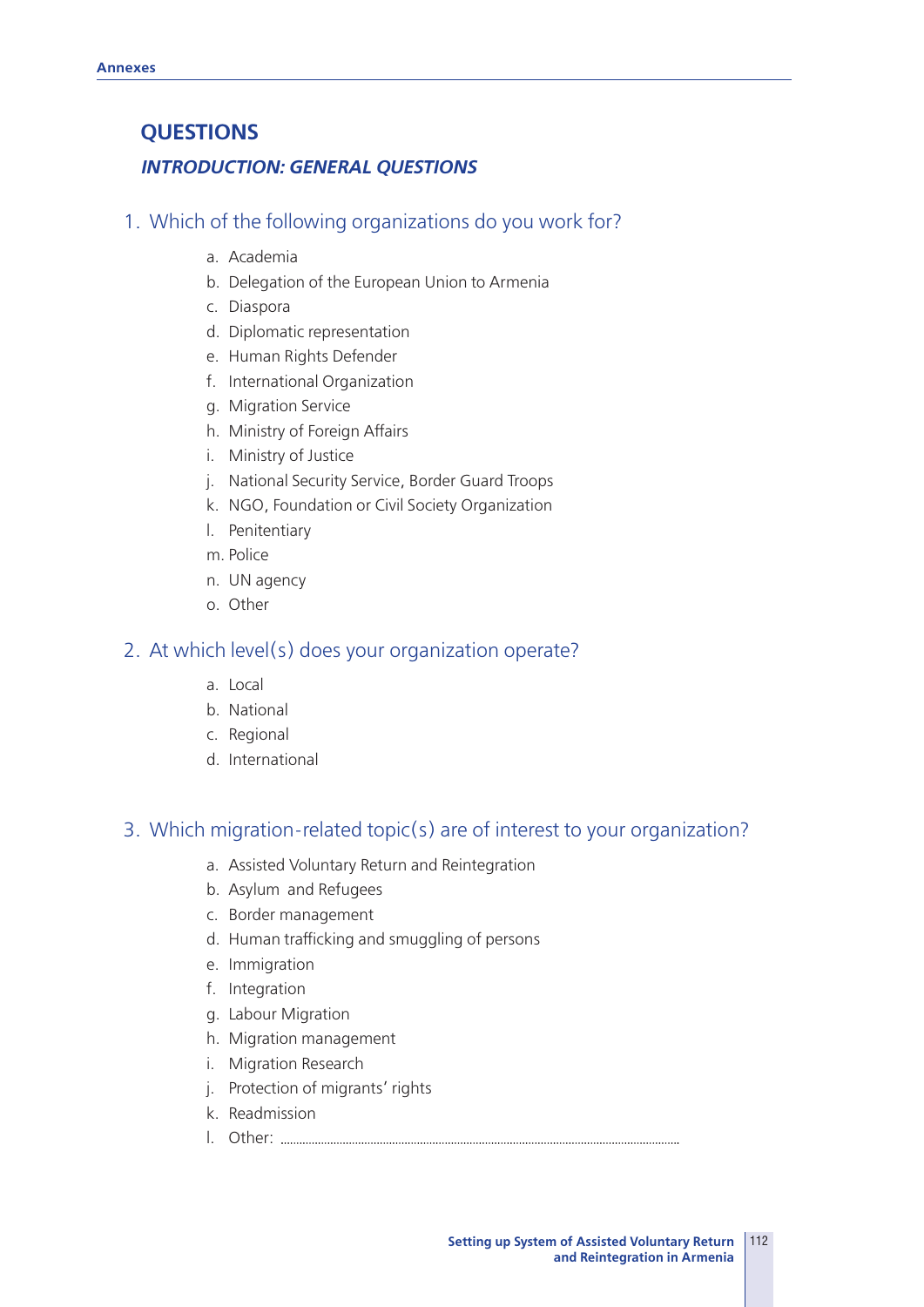- 4. What are the main strengths and weaknesses of assisted voluntary return and reintegration (AVRR) programmes according to you?
	- a. Strengths:
	- b. Weaknesses:
- 5. In your view, how could local NGOs and community groups be engaged more effectively in the return process?
- 6. Based on your organization's internal structure and mandate, which challenges would you/your organization potentially face should you collaborate with IOM in a new AVRR scheme from Armenia?
- 7. Considering the existing national legal regulations and practices in place, which aspects work well, and which ones need further improvement and/or revision, in view of setting-up a new AVRR scheme from Armenia?

- 8. In your view, what should be done to improve the cooperation and the coordination between national stakeholders?
- 9. Based on Armenia's national context, which potential barriers in Armenia may hamper the development of such AVRR scheme?
	- a. Difficulty to obtain travel documents
	- b. Lack of accommodation facilities (shelters, etc.)
	- c. Lack of available trainings in this field
	- d. Lack of coordination among actors
	- e. Lack of policy framework
	- f. Lack of Protocols
	- g. Lack of regional policy dialogues
	- h. Lack of Standard operating procedures
	- i. National health system
	- j. National security environment
	- k. Other:
- **Setting up System of Assisted Voluntary Return**  113 **and Reintegration in Armenia**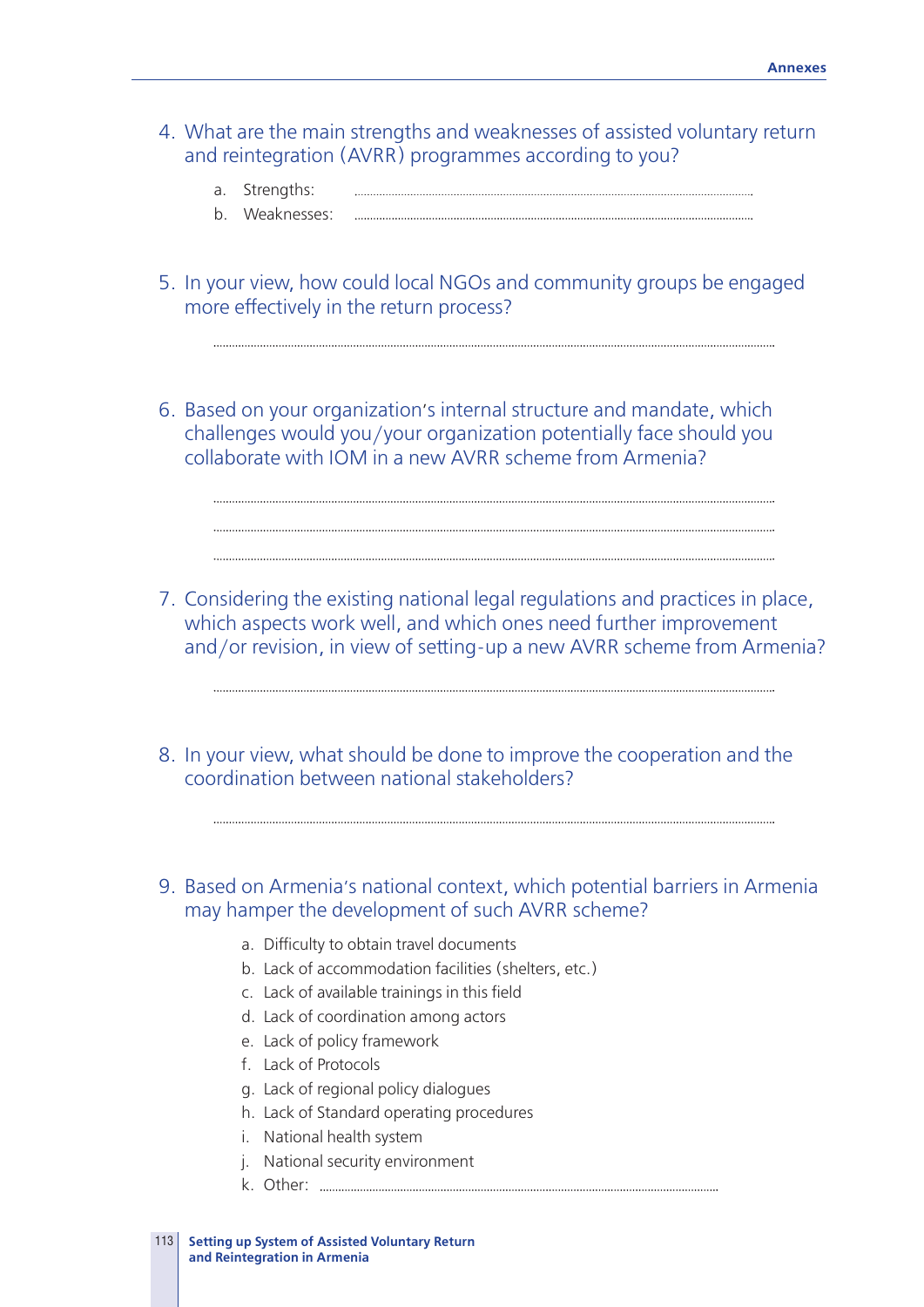10. Based on Armenia's national context, which are the general elements the new AVRR scheme should focus on?



11. Based on the possible countries of origin (Afghanistan, Bangladesh, India, Islamic Republic of Iran), which are the specific elements the new AVRR scheme should focus on?։



- a. Communication and visibility on return migration
- b. Counter-trafficking in Persons and Human Smuggling
- c. Data collection, processing and analysis
- d. Development of Standard Operating Procedures and Guidelines
- e. Enhancing cooperation and policy coherence on return migration
- f. Exchange tools, techniques and methods
- g. Identification of AVRR candidates
- h. Key return migration trends
- i. Migration and Gender
- j. Migration Health
- k. Post-arrival and reintegration assistance
- l. Pre-departure counselling techniques
- m. Return of people with special needs (victims of trafficking, unaccompanied minors, medical cases, etc.)
- n. Treatment of individual return files
- o. Other: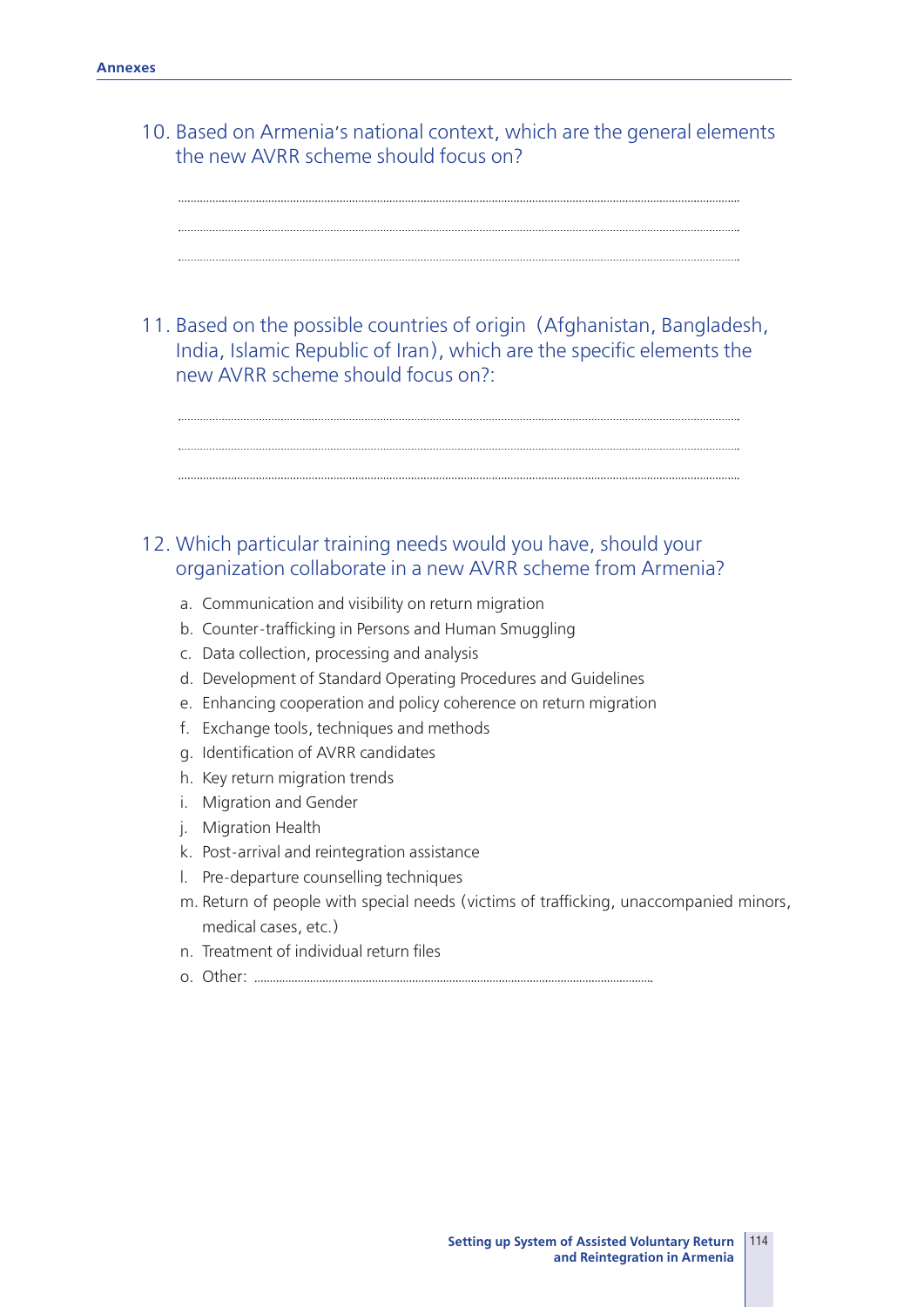# **PART 1: PRE- DEPARTURE**

#### *INFORMATION PROVISION*

- 13. How should the information provision and referral mechanism of potential return candidates be put in place (multiple options possible)?
	- a. Through special accommodation and return counselling centres
	- b. Through a centralized hotline service
	- c. Through a centralized website
	- d. Through the dissemination of generic AVRR leaflets to the potential candidates in key locations
	- e. Directly through IOM
	- f. Other:

#### *OUTREACH AND AWARENESS-RAISING*

- 14. Would you be interested in being involved in outreach and awarenessraising activities on voluntary return towards potential return candidates?
	- a. Yes
	- b. No
	- c. Maybe

#### *COUNSELLING*

- 15. Bearing in mind its mandate, would your organization be interested to provide individual return counselling to the potential candidates?
	- a. Yes
	- b. No
	- c. Maybe

# 16. Which tools would you need to ensure adequate individual return counselling?

- a. Provision of return-related and country of origin fact sheets
- b. Specific trainings on individual return counselling techniques
- c. Handbook on the counselling of vulnerable cases
- d. Other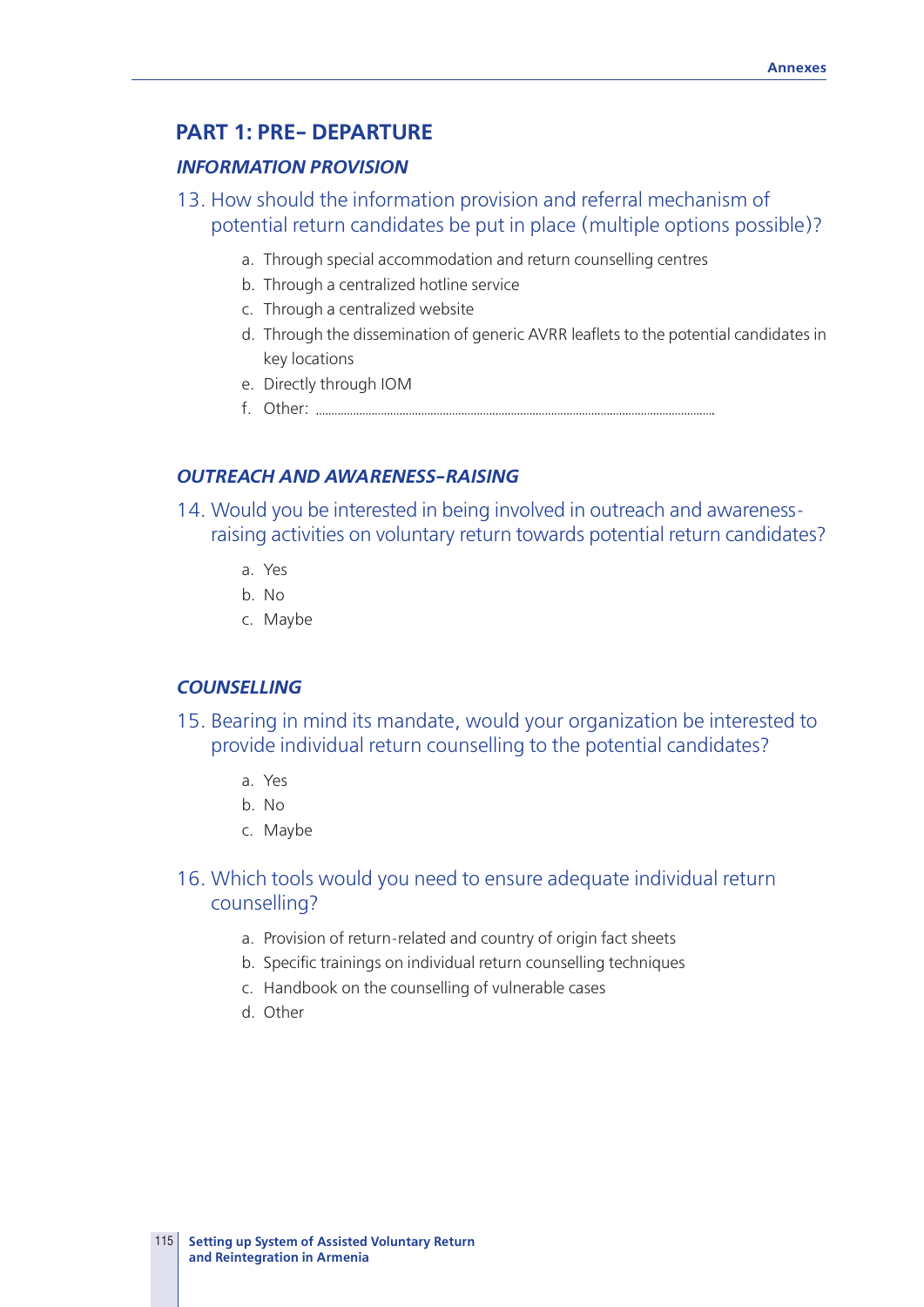# **COLLABORATION** AND **PARTNERSHIPS**

17. What would you suggest to strengthen the collaboration among the different actors involved in the pre-departure phase?

# **CHALLENGES**

18. Based on the current national context, which potential barriers and challenges may hamper the pre-departure phase?

# **PART 2: RETURN**

19. What are the three current main roles, if any, of your organization in the context of receiving migrants in Armenia and organizing their return?

# 20. What would you suggest to strengthen the collaboration among the

- different actors involved in the return phase?
- 21. Based on the current national context, which potential barriers and challenges may hamper the return phase?

# **PART 3: POST-ARRIVAL AND REINTEGRATION**

- 22. Based on its mandate, in which post-arrival activity would your organization be willing to collaborate with IOM?
	- a. Collect information on available reintegration support
	- b. Provide counselling and refer returnees to reintegration-related services
	- c. Provide complementary reintegration assistance
	- d. Identify and addressing the needs and existing opportunities within the community
	- e. Promoting reintegration activities linking returnees and communities
	- f. Be involved in the design of reintegration-related programmes
	- g. Setting up coordination mechanisms to foster complementarity and coherence across reintegration-related activities
	- h. Strengthening policy frameworks to promote well-managed migration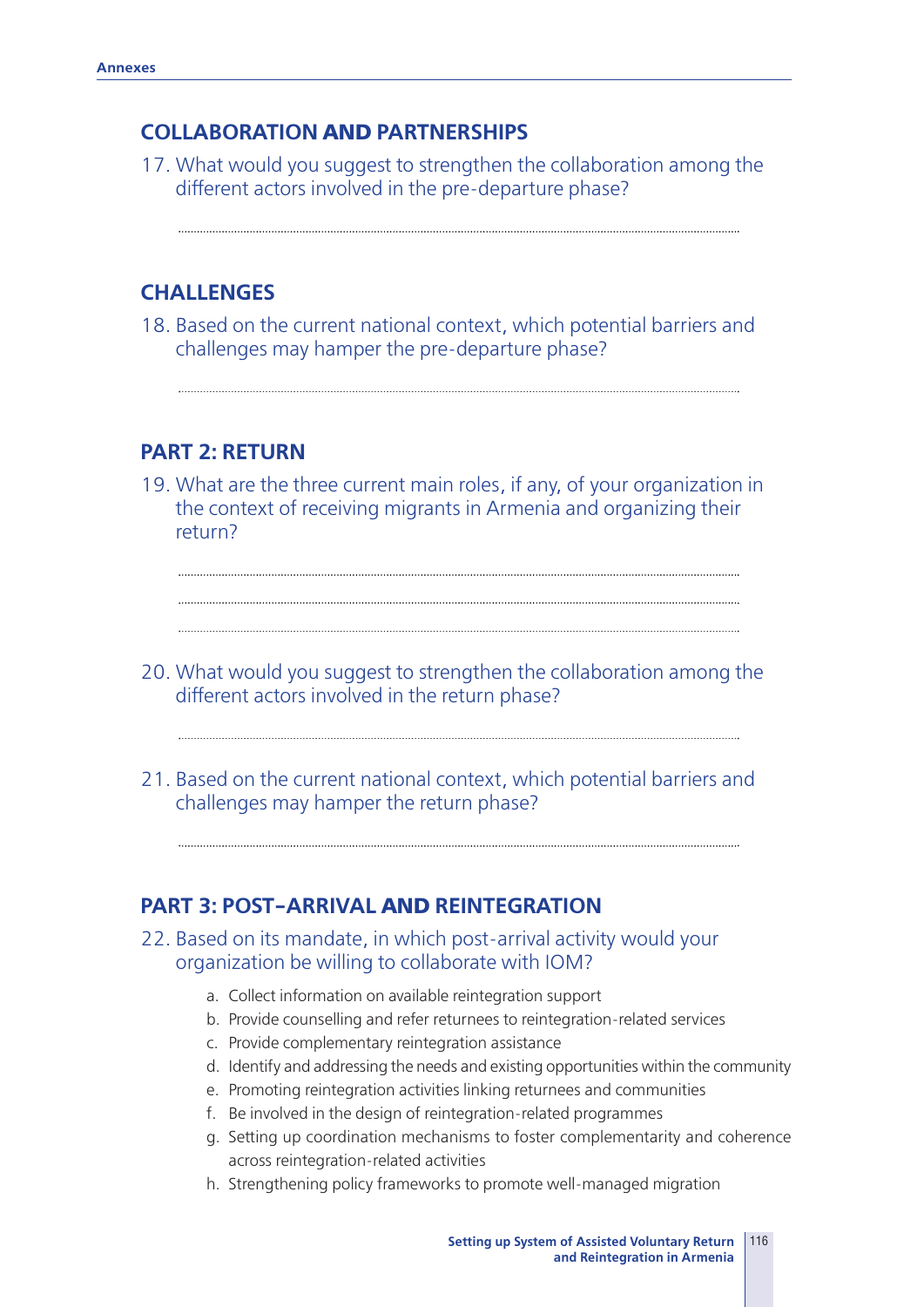- 23. What would you suggest to ensure an adequate feedback on reintegration cases?
	-
- 24. What would you suggest to involve the local community in the reintegration process?
- 25. What would you suggest to ensure the sustainability of the reintegration support?
- 26. What would you suggest to strengthen the collaboration among the different actors involved in the post-arrival phase?

- 27. Which potential barriers and challenges may hamper the post-arrival and reintegration phase?
- 28. Comments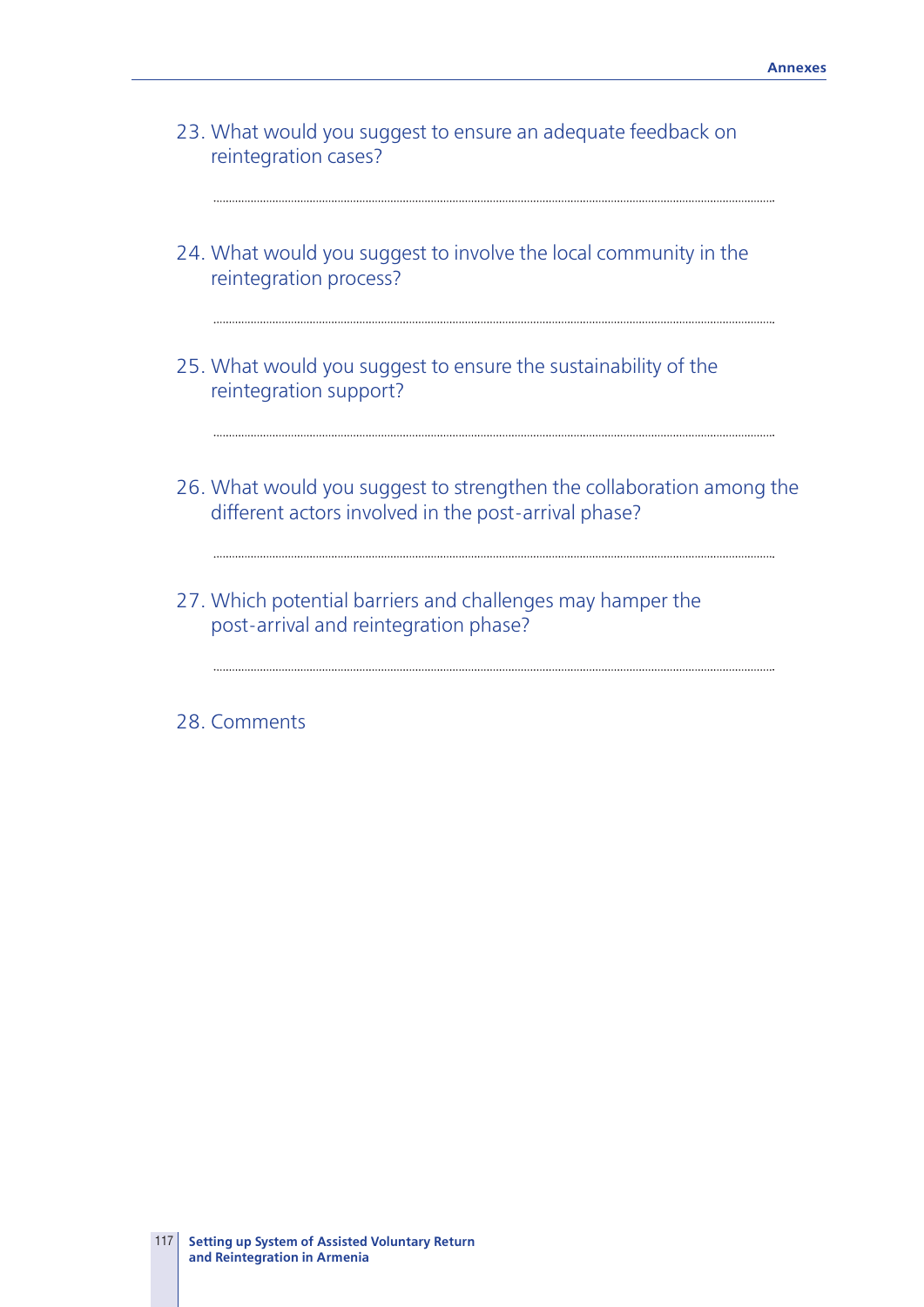# **PERSONAL DETAILS**

# *IOM would be happy to cooperate with you in future projects.*

In order for us to reach out to you and to discuss possible cooperation opportunities, please fill in the details below. We will then be in touch with you shorty. Please note that your personal details will be treated strictly confidential.

> First name and last name: Organization: City and Country: Email address: Phone number:

#### **THANK YOU VERY MUCH FOR YOUR COLLABORATION!**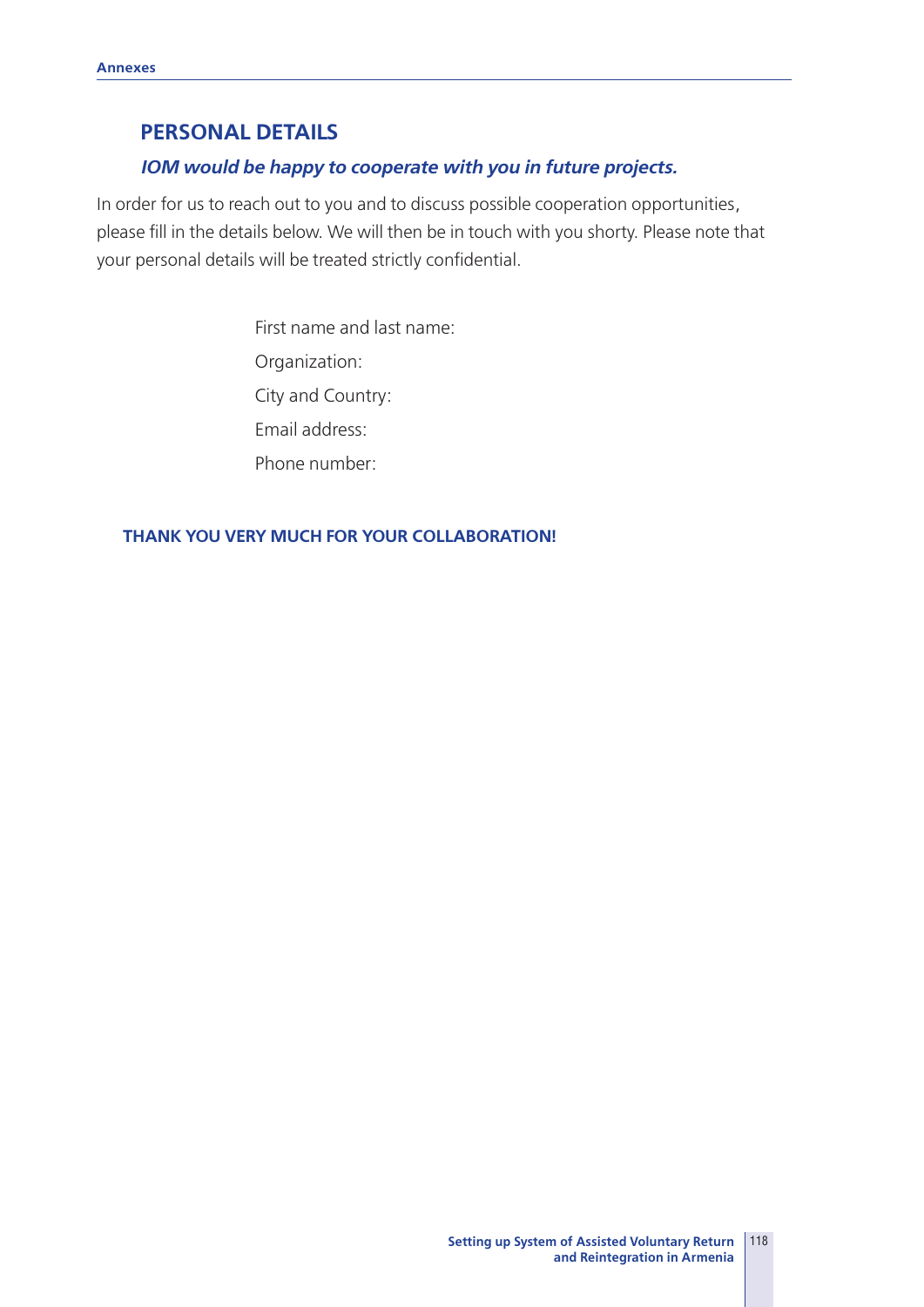# ANNEX V **Overview of IOM AVRR projects**

# **Belgium, Finland, Georgia, Germany, Greece, Republic of Moldova, Serbia**

# *Belgium*

The Assisted Voluntary Return programme (previously known as "REAB programme/Return and Emigration of Asylum-seekers ex-Belgium") is implemented in Belgium since 1984. Initially funded by the Belgian Ministry for Social Integration, it is now under the auspices of the Ministry of Interior, through the Federal Agency for the Reception of Asylum Seekers (Fedasil).

This AVR programme is conducted in close cooperation with governmental institutions, civil society and migrant communities, constituting an example of multi-level approach to voluntary return and creating a comprehensive migration management system for the benefit of all parties involved.

To perform the necessary voluntary return activities and ensure the possibility of migrants to easily access the programme at each stage of their stay in Belgium, IOM has developed an extensive network of partners covering the whole territory of Belgium. The voluntary return network consists of a combination of non-governmental organizations (NGOs), local authorities (some cities and communes), governmental structures for reception of asylum seekers such as Fedasil and the Red Cross reception centres (Flemish Red Cross, French-speaking Red Cross), migrant associations and Immigration Office.

Migrants residing in Local Reception Initiatives can access the voluntary return programme via Fedasil or by referring themselves to a voluntary return partner of their choice. This provides effective services which are tailored to the different needs of the migrants in order to ensure that each potential beneficiary can choose the most suitable way to access the voluntary return programme.

Since 2006, IOM provides structural reintegration assistance to those eligible beneficiaries requesting reintegration assistance after returning to their country of origin. This programme component is jointly implemented with Caritas International; therefore, the reintegration caseload is divided. This assistance includes the following elements: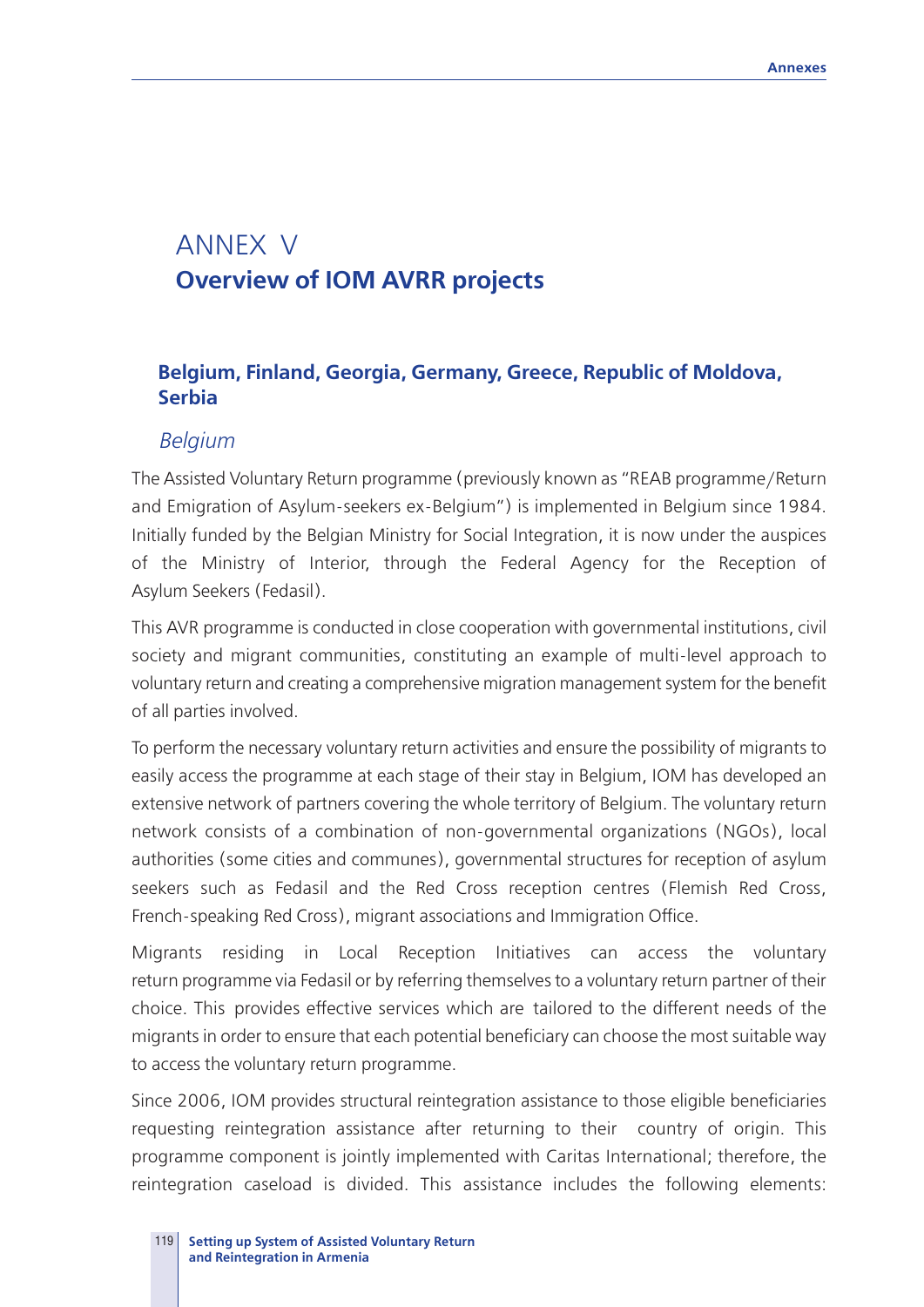Pre-departure and post-return counselling and orientation; Travel arrangements, including flight bookings and airport assistance throughout the journey; Referrals to local governmental and non-governmental partners delivering required services to beneficiaries in the country of origin; Delivery of in-kind grant packages to finance and facilitate income-generating activities (i.e. development of beneficiaries' micro-businesses, purchase of stock and merchandise, etc.), to finance administrative, medical and psychosocial support, to invest in personal development and building of skills and capacity by covering the costs for vocational and technical training fees or education fees, by covering basic accommodation needs (i.e. rent, refurbishment, household goods, etc.), and by providing wage subsidies in the context of regular employment or internships.

To ensure that the migrants make an independent and well-informed decision, applicants receive pre-departure return and reintegration counselling from IOM and its return partners. The aim of this counselling is to provide available, accurate, and objective information on the return and reintegration process and to assess the individual needs.

The specific vulnerabilities of each beneficiary are identified through a gender-sensitive needs assessment during the pre-departure counselling and through active liaison with the referring AVRR partners. The programme aims to address the specific needs of women, girls, boys and men, inclusive of those identifying as LGBTQI (lesbian, gay, bisexual, transgender, queer, intersex), and of different ages, so that everyone has equal access to the assistance provided.

IOM Brussels Migrant Protection and Assistance team provides extensive counselling services for vulnerable migrants in need of protection and migrants in need of reintegration support following their voluntary return to their country of origin.

The contractual basis for the programme is the Convention ORG001-2016 between Fedasil and IOM, and the Convention VT-2010-001 - Reintegration Tripartite Agreement between Fedasil, IOM, and Caritas International. The budget is allocated annually and can be updated during the year of implementation with amendments to the Convention which are mutually agreed upon by IOM, Fedasil and Caritas International during quarterly steering committees. To allow for a coherent AVRR management on national level, the programme runs in parallel with the IOM reintegration project financed by the Asylum, Migration and Integration Fund (AMIF) - Belgium National Actions, and co-funded by Fedasil. This project provides country specific reintegration assistance and is implemented from 01.01.2020 to 31.12.2021. This project provides complementary reintegration support to nationals of Iraq, Afghanistan, Ethiopia, Armenia and the Russian Federation  $-$  which are priority countries for Belgium in its return policy  $-$  returning under the Belgian AVRR programme and aims to strengthen the capacity of the IOM offices in the field of AVRR in the selected countries of origin. Nationals from other countries can also benefit from complementary reintegration support under the AMIF project.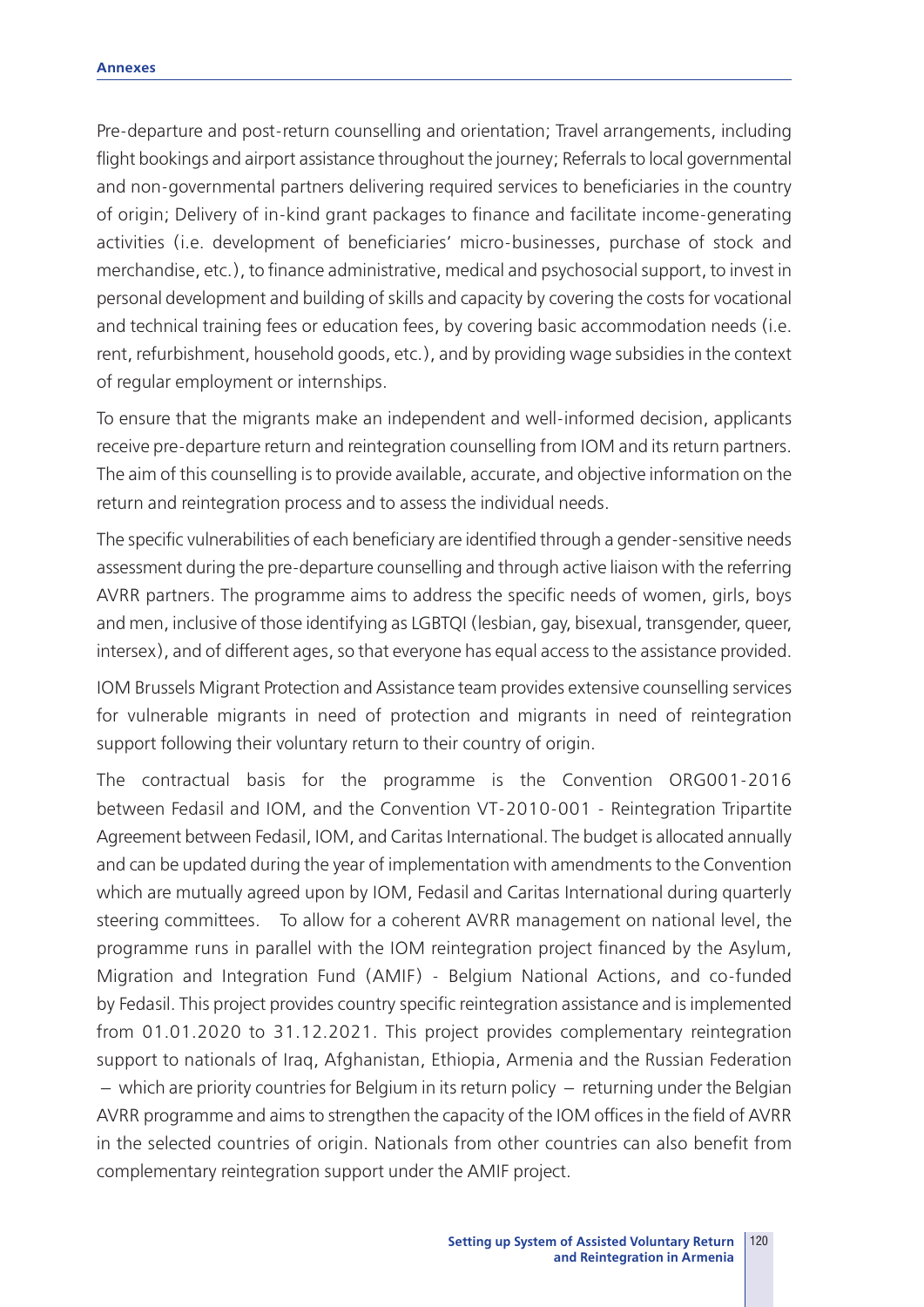As part of the monitoring process, the programme includes various monitoring and management missions in countries of origin, organized jointly with Fedasil, in order to analyse the impact of the reintegration assistance on the individuals but also on the local community.

Since 1984 until September 2020 included, IOM has assisted 82,223 migrants to return home voluntarily from Belgium. Among these, 11,761 migrants benefited from reintegration assistance since 2006.

*Assisted Voluntary Returns (top 5) and Reintegration from Belgium in 2019, by destination country* 

| <b>Country of Destination</b>         | <b>Number of returnees</b> | For which reintegration<br>assistance was released |
|---------------------------------------|----------------------------|----------------------------------------------------|
| <b>Brazil</b>                         | 456                        | 21                                                 |
| Romania                               | 320                        |                                                    |
| Ukraine                               | 290                        | 11                                                 |
| Iraq                                  | 101                        | 77                                                 |
| Georgia                               | 98                         | 24                                                 |
| <b>Total</b> (Top $5$ )               | 1,265                      | 134                                                |
| <b>GRAND TOTAL</b> (all destinations) | 2,183                      | 596                                                |

# **Good practices**

- The programme includes a comprehensive referral mechanism thanks to the various partners (98) located all over the territory and that can respond in a tailored manner to the individual needs of migrants.
- § IOM ensures individual return counselling thanks to its thematic and geographical return and reintegration counsellors who are also mobile to meet the migrants in their residence places.
- Particular attention is paid to vulnerable migrants such as medical cases, unaccompanied minors, victims of trafficking among others.
- Monitoring missions in countries of origin allow to evaluate the programme and adapt it to the realities of the countries and actual needs of beneficiaries.

# **Key challenges** and **gaps**

The additional reintegration assistance is provided through the AMIF funding, which is limited in terms of the level of grants and also eligibility criteria.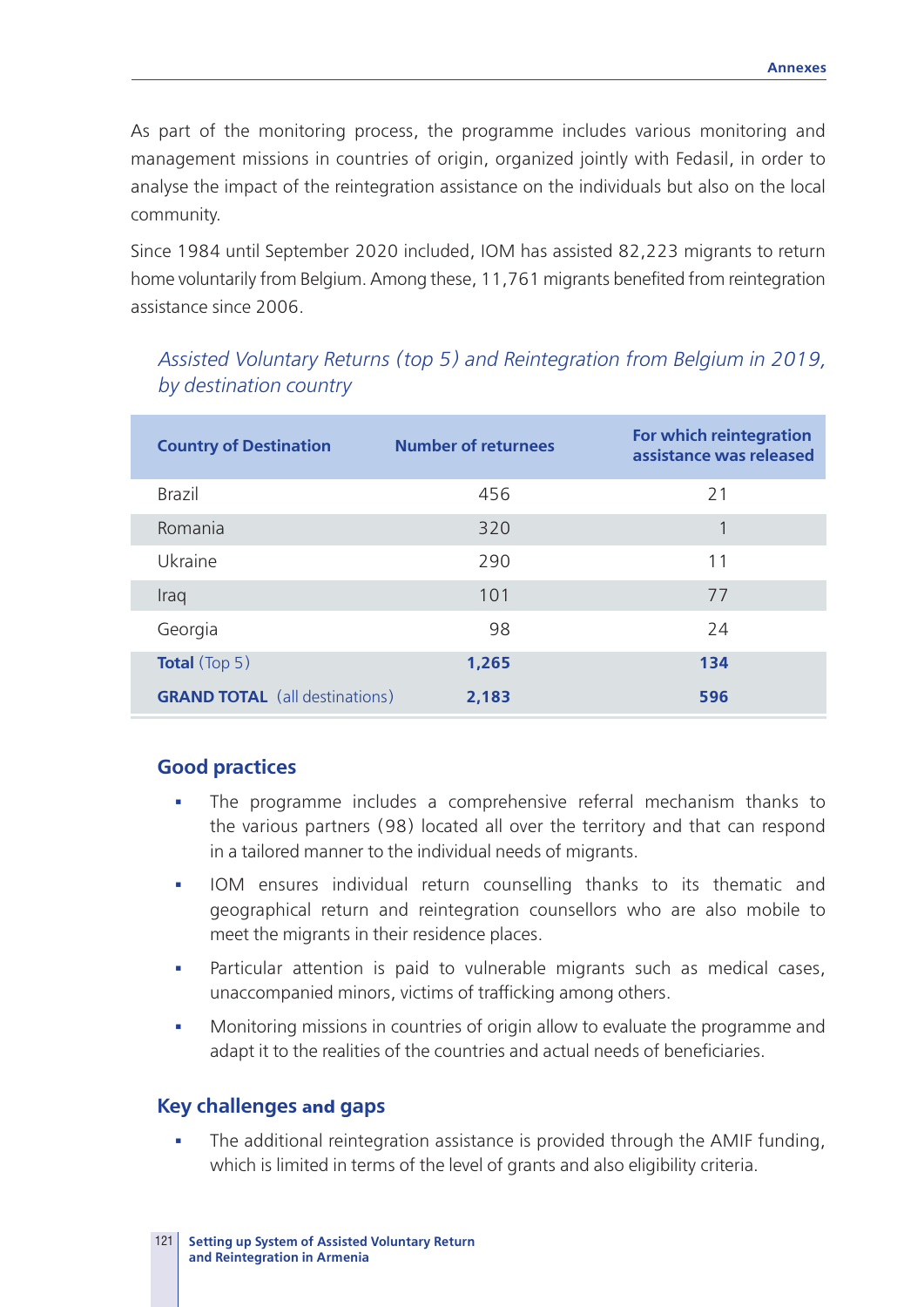• Reintegration assistance is provided by IOM and Caritas, which can create some confusion in the eye of the beneficiaries.

*More information* 

www.bit.ly/3h0cwyx.

# *Finland*

Apart from various nationality-specific and ad hoc return projects, no general AVRR programme existed in Finland until 2010. Returns were primarily organized by the Police, while IOM also arranged voluntary returns on an ad hoc basis. Following the adoption of the EU Return Directive (2008/115/EC) Finnish authorities officially introduced voluntary return as preferred option over forced return.

The current AVRR Finland project, which started on a structural basis in 2010, is funded today by the Finnish Immigration Service (Migri).

IOM Finland has provided AVRR assistance to beneficiaries on behalf of Migri since July 2015 based on short-term agreements, and – following a public procurement process in early 2016 – was selected as the implementing partner for AVRR for an initial 27-month period until September 2018, followed by a subsequent procurement decision by Migri for another 27-month period from October 2018 to December 2020, thus contributing to the provision of uninterrupted AVRR assistance and continued cooperation based on established procedures.

It covers the following target groups as defined in the national legislation: persons who have received a negative decision on their asylum application, persons who have withdrawn their asylum application, victims of human trafficking who do not have a municipality of residence in Finland, persons who have received temporary protection, persons who have been granted a temporary residence permit because they cannot be removed from the country, but who do not have a municipality of residence in Finland, persons whose international protection status in Finland has been withdrawn or cancelled and a decision has been made to deport them.

The assistance provided at IOM Finland includes pre-departure counselling, assistance with travel document acquisition, help in registering children born in Finland, travel arrangements and expenses from the person's current location to the final destination in the country of return, and possible reintegration assistance such as cash or in-kind assistance.

IOM Finland also provides initial counselling to asylum seekers having received a final negative decision on their asylum application and who are no longer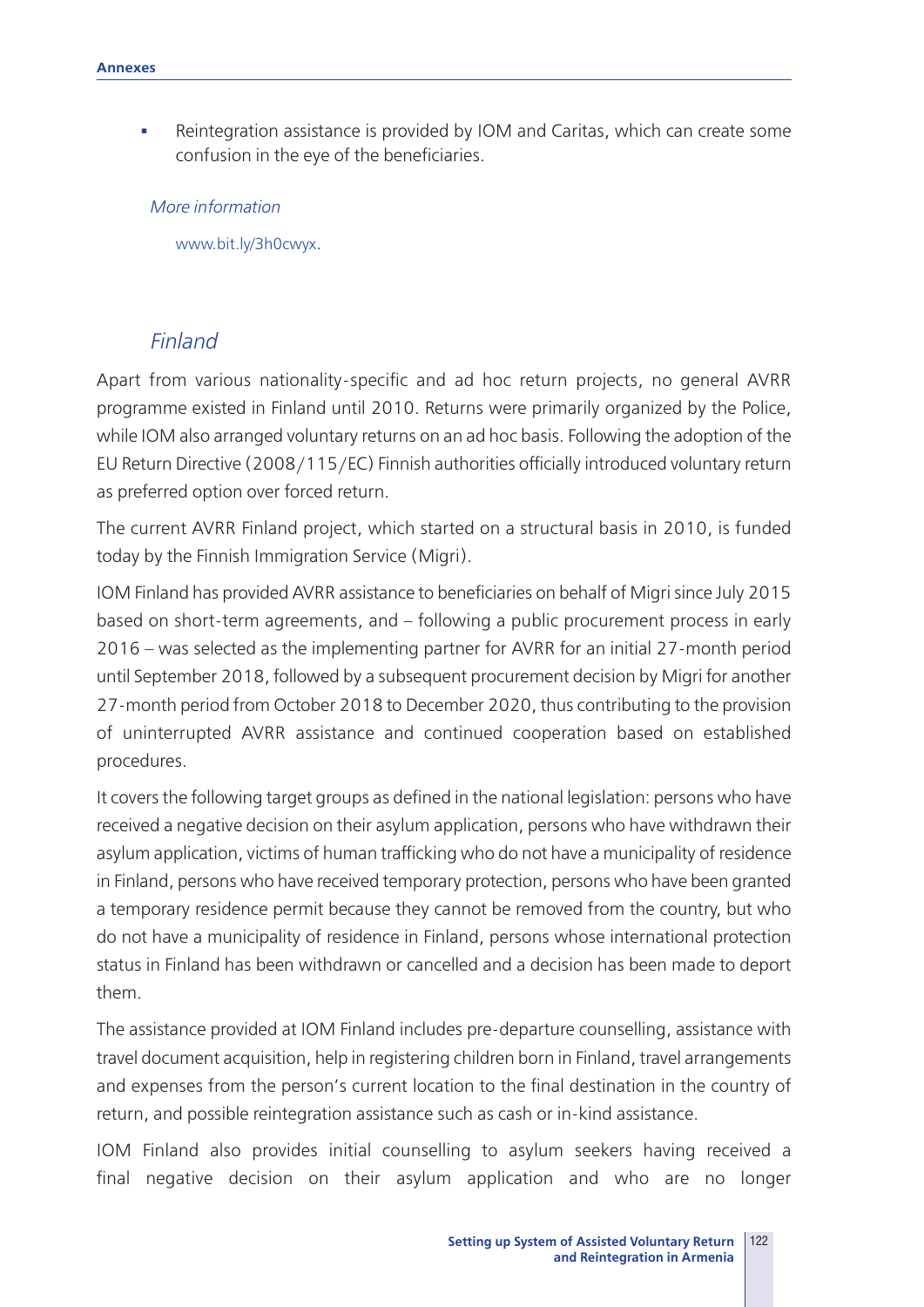reception centre clients. As a general rule, such clients are referred by IOM to counsellors in Migri's RETU-project ("Return as an Option" -project, "RETU-Mahdollisuutena vapaaehtoinen paluu") for filling and submitting an AVRR application, eligibility assessment and decision-making.

This AVRR Finland project is framed by a donor agreement signed for 2 years with a one-year budget that can be revised. The Law on Reception (Act) includes some aspects on AVR, such as the counselling done in reception centres.

The provision of departure cash grants and more comprehensive post-arrival reintegration assistance is based on the Reception Act and the Ministry of Interior's decree (in 2018 No. 648/2017 and since 1 January 2019 No. 1278/2018). This decree lists maximum support amounts by country, and furthermore stipulates that less than the maximum, or no financial support at all, can be granted if authorities consider that a returnee is not in need of full support, or if there are reasonable grounds to suspect that the support would be misused.

Post-arrival cash grants will generally be paid out by local IOM missions in the country of origin, while in-kind support will be provided primarily through the European Return and Reintegration Network (ERRIN). In countries of origin not covered by ERRIN, the provision of in-kind support will be handled by IOM country of origin missions and coordinated by IOM Finland. In addition to the post-arrival reintegration assistance beneficiaries receive (if applicable), a departure cash grant is disbursed by IOM in connection with departure assistance at the Helaisnki-Vantaa airport (usually 200 EUR/adult and 100 EUR/child; meant to cover immediate needs during travel or upon arrival). Post-arrival in-kind grants are handled either by IOM or ERRIN, and beneficiaries are not eligible to receive support from both sources.

From January to December 2020, the estimated caseload is 60 returnees per month, with ca. 50 per cent of returnees to Iraq, while previous years' experiences show that Russian Federation, Georgia, and Islamic Republic of Iran are among the more frequent countries of origin.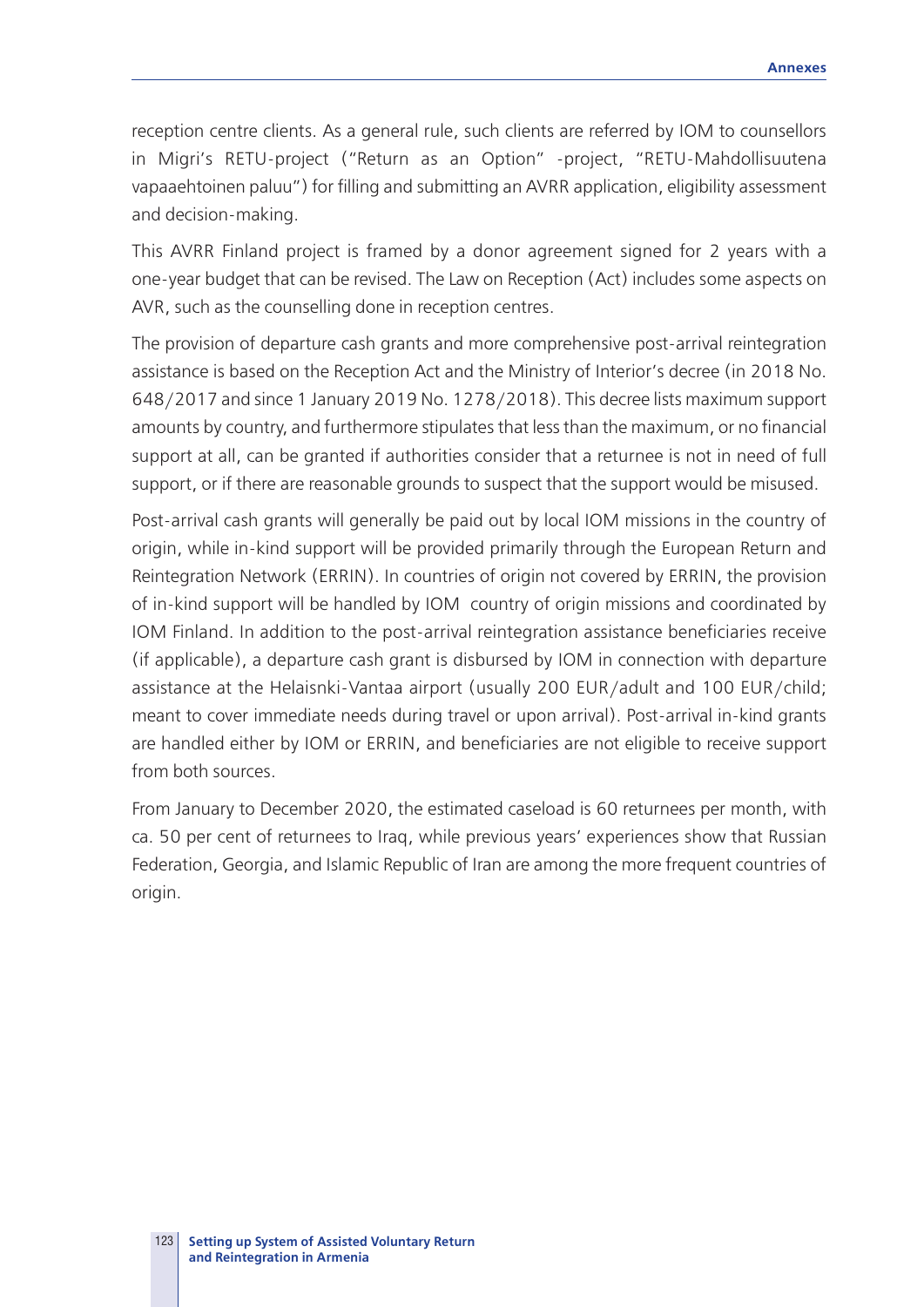| <b>Country of Destination</b>         | <b>Number of returnees</b> | For which reintegration<br>assistance was<br>released |
|---------------------------------------|----------------------------|-------------------------------------------------------|
| Iraq                                  | 187                        | 186                                                   |
| <b>Russian Federation</b>             | 42                         | 42                                                    |
| Georgia                               | 26                         | 25                                                    |
| Iran (Islamic Republic of)            | 22                         | 21                                                    |
| Ukraine                               | 17                         | 12                                                    |
| <b>Total</b> (Top $5$ )               | 294                        | 286                                                   |
| <b>GRAND TOTAL</b> (all destinations) | 391                        | 372                                                   |

*Assisted Voluntary Returns (top 5) and Reintegration from Finland in 2019, by destination country* 

#### **Good practices**

- **•** Flexibility in Government funding.
- **EXIST EXIST EXIST EXIST EXIST IN EXIST FOR FIGURE FIGURER EXIST:** EXIST EXIST EXIST EXIST EXIST EXIST EXIST EXIST EXIST EXIST EXIST EXIST EXIST EXIST EXIST EXIST EXIST EXIST EXIST EXIST EXIST EXIST EXIST EXIST EXIST EXI referred to IOM).
- Not to limit/restrict the number of eligible countries. The programme should be needs-based rather than country-based.

# **Key challenges** and **gaps**

- The Government is fully in charge, IOM is only assisting with the logistical and movement support and return arrangements. IOM is considered as a "booking agency".
- § Quite a big number of ERRIN cases from Finland: this provokes some confusion in the eyes of the beneficiaries (different actors involved).
- IOM does not do the reintegration counselling, which is supposed to be handled in the reception centres (which, however, naturally often lack concrete experience with reintegration as well as in-depth knowledge of the situation in countries of origin). The training of the centres is handled by Migri, although IOM is occasionally involved in training events.
- Communication is fully handled by the Government, and is not always fully aligned with IOM messaging on AVRR (e.g. in terms of IOM stressing AVRR as a "humane and dignified" lacks a humane and visionary approach).
- Target group only limited to asylum seekers (rejected, or who cancel their asylum application in order to return) and victims of trafficking (very few requests). Labour migrants, families, undocumented migrants, etc, are excluded from the eligible beneficiaries.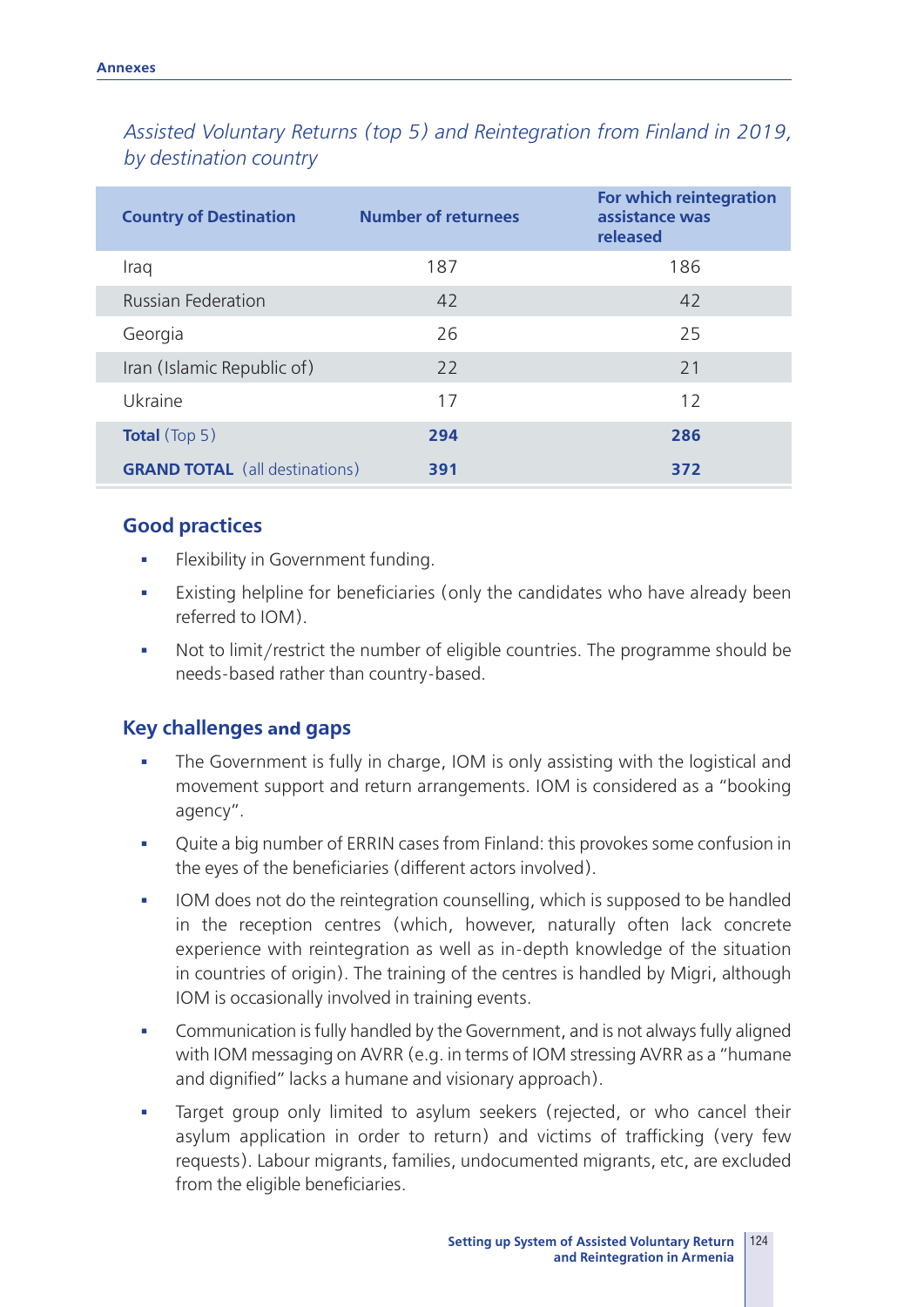§ Beneficiary monitoring (e.g. reintegration sustainability) not built into the programme by default so far. Monitoring in 2019 and 2020 of a sample of beneficiaries, primarily in Iraq, has been implemented by IOM, though, with funding from Migri (in 2019, through an AMIF-funded project implemented by Migri).

#### *More information*

www.bit.ly/2RsOiCE, www.voluntaryreturn.fi/en/voluntary-return.

# *Georgia*

Since 2013, the IOM office in Georgia has been operating a comprehensive AVRR programme for foreigners residing in Georgia who express the wish to return home, but do not have the resources to do so. This programme consists of pre-departure counselling and humanitarian assistance, travel arrangements and subsequent reintegration assistance in their home communities thanks to the involvement of IOM offices in their native countries.

On top of organizing these individual movements, IOM assists the Georgian authorities in developing high standards of return management, including for those migrants who have been accommodated in the migrant detention centre, based on the principle that voluntary return should be prioritized over forced return options.

Over the past eight years, IOM has assisted 642 migrants to return home in dignity.

The programme is funded by the EU as part of a series of comprehensive, border and migration-management projects that IOM Georgia has been running since 2013.

A Memorandum of Mutual Cooperation between IOM and the Ministry of Internal Affairs (MIA) of Georgia has been signed on 21 January 2015 for a period of 5 years on the Assisted Voluntary Return of Irregular Migrants from Georgia. It stipulates the key principles and directions of the engagement of both parties in the sphere of AVRR from Georgia.

IOM continues cooperating with the MIA Migration Department in offering a humane alternative to forced return and extending post-return reintegration assistance to detained migrants, based on the Cooperation Agreement with the MIA signed in 2015.

Target beneficiaries are vulnerable migrants such as people with health issues and victims of THB, stranded migrants, rejected asylum seekers and other foreigners residing in Georgia who want to return to their countries of origin but who do not have the means to do so.

IOM operates this programme independently from the Georgian Government.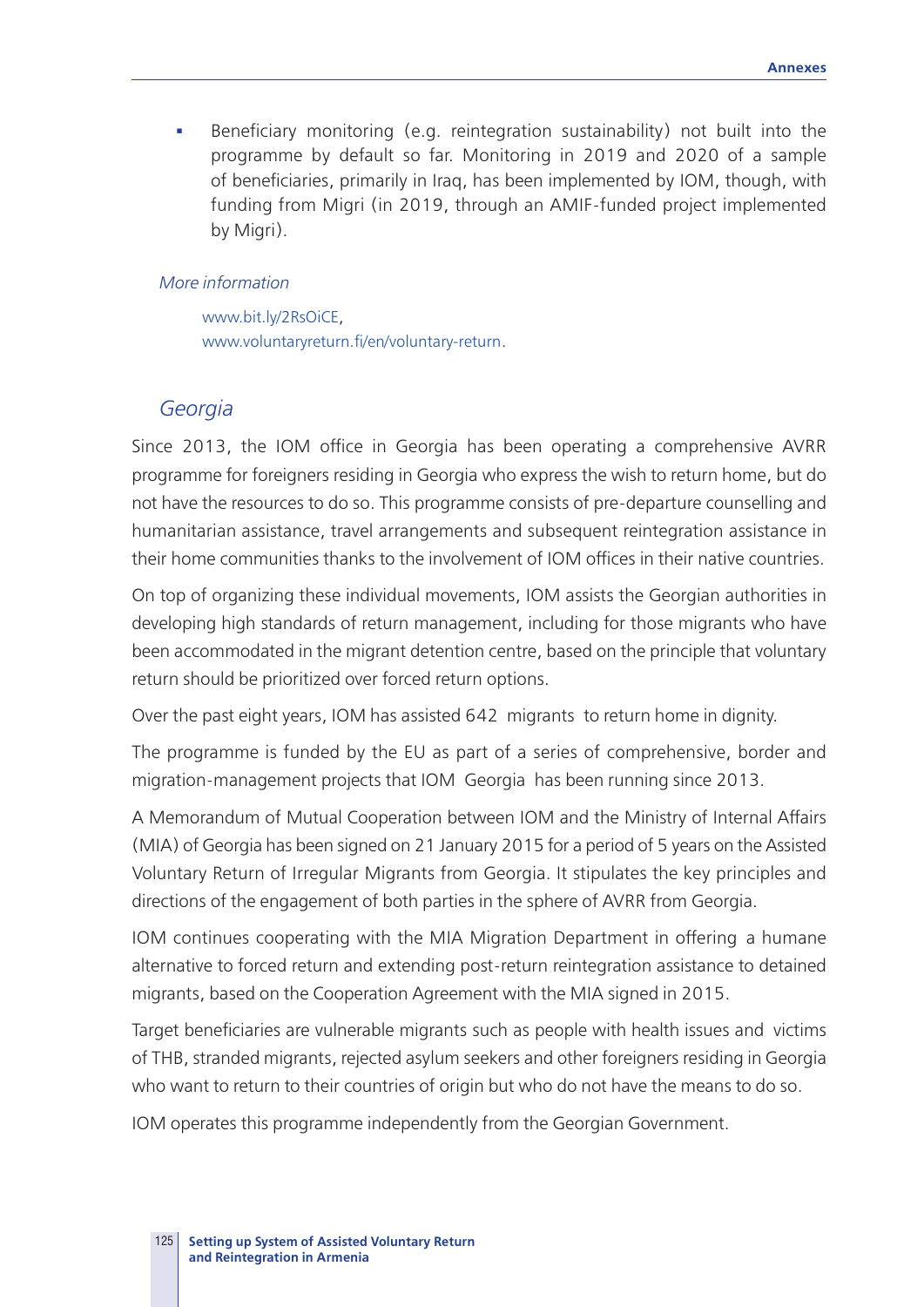# *This programme typically includes the following services:*

- Registration and determination of immediate and long-term (post-arrival) needs;
- § Pre-departure humanitarian assistance in case of destitute migrants. This may include medical assistance for those who need care before travel and temporary accommodation for homeless persons;
- International air travel to final destination, with IOM assistance foreseen upon departure from Tbilisi or Batumi airport, as well as during transit and destination airports;
- Cash assistance to facilitate travel over land to final destination in country of origin;
- Reintegration assistance delivered by IOM office in country of origin of the migrants, provided the latter express interest in this service and contact IOM to move forward with an individual reintegration plan. Reintegration support can take many forms, but the most commonly support provided under the project is assistance in setting up micro-business projects, finding temporary accommodation, enlist in study programmes and procurement of household items to improve the quality of life and well-being of returnees.

Information on the availability of these services is disseminated in the form of printed material through partner organizations (such UNHCR and its partner organization World Vision for asylum seekers, and MIA's Migration Department and MFA's Consular Department addressing irregular migrants). This brochure is available online in four languages (English, French, Russian and Arabic).

The number of requests for IOM return assistance has been systematically high, pointing to the persistent need among foreigners in Georgia who, for various circumstances, got stranded in Georgia and see no other way out than return home.

The number of referrals by the Migration Department of the MIA of migrants requesting return assistance from IOM increased. This was primarily due to the enhanced activity of the newly styled Community Police patrolling the streets on foot and their mandate to check the immigration status of foreigners. The MIA Migration Department coordinates this process from the migration management point of view, inter alia by issuing an increased number of orders to irregular migrants to leave the country. People who do not take that order into account may be put up in administrative detention prior to their departure from the territory of Georgia. This means that IOM's AVRR programme has become even more relevant in securing humane and dignified ways to leave Georgia and return home.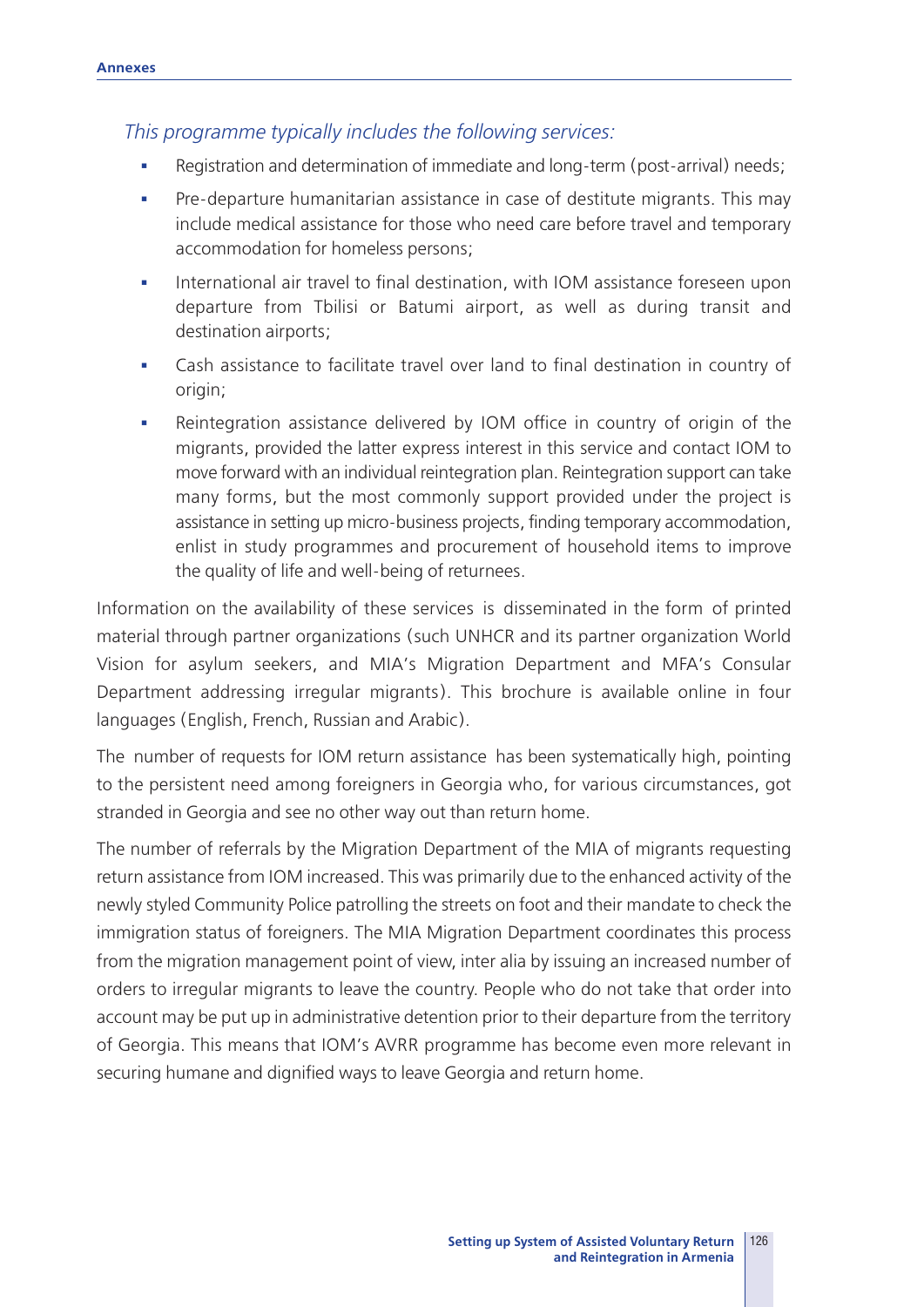| <b>Country of Destination</b>         | <b>Number of returnees</b> | For which reintegration<br>assistance was released |
|---------------------------------------|----------------------------|----------------------------------------------------|
| Nigeria                               | 17                         | 9                                                  |
| Azerbaijan                            | 10                         | 7                                                  |
| Uzbekistan                            | 10                         | 6                                                  |
| Sudan/India                           | 16                         | 3/5                                                |
| Pakistan/Islamic Republic of Iran     | 12                         | 4/1                                                |
| <b>Total</b> (Top $5$ )               | 65                         | 35                                                 |
| <b>GRAND TOTAL</b> (all destinations) | 118                        | 49                                                 |

# *Assisted Voluntary Returns (top 5) and Reintegration from Georgia in 2019, by destination country*

#### **Good practices**

- § A Memorandum of Mutual Cooperation between IOM and the Ministry of Internal Affairs stipulates the key principles and directions of the engagement of both parties in the sphere of AVRR from Georgia.
- The most effective channel of spreading information turned out to be word-of-mouth dissemination among the closely knit migrant communities in Tbilisi, Batumi and elsewhere in Georgia.
- When migrants had own resources to purchase air tickets but failed to gain access to consular assistance for producing emergency travel documents and replace lost or expired passports, IOM offered mediation on behalf of the migrant towards his/her embassy and requested the issuance of the travel document.
- § IOM's AVRR programme has become even more relevant in securing humane and dignified ways to leave Georgia and return home.

#### **Key challenges** and **gaps**

As concerns cooperation with the authorities, good progress has been made by the MIA in organizing return management. There are certain challenges in the institutional framework of Georgia's return management, for example illustrated by insufficient coordination between the country's penitentiary system and agencies responsible for return management. The Georgian authorities are dependent on IOM to organize and finance voluntary return, which is partly explained by IOM's operational contacts with embassies and flexibility in providing assistance to irregular migrants who are not accommodated in the migrant detention centre.

#### *More information*

www.bit.ly/3nKffgU, www.informedmigration.ge/en/safe-migration/service\_point-for-immigrants.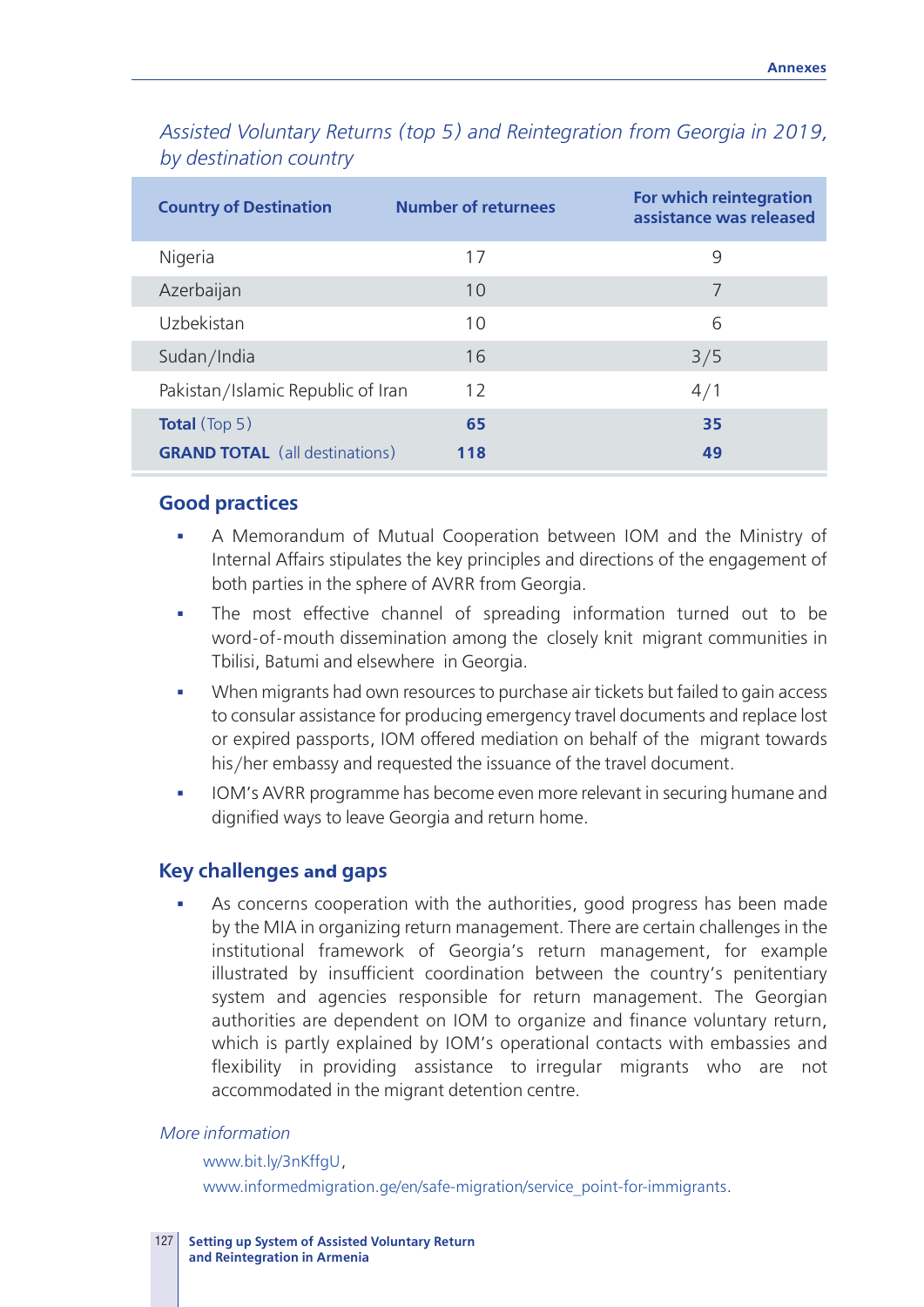# *Germany*

In 1979, the German Ministry for Family, Youth and Health gave IOM the authority to implement the Reintegration and Emigration Programme for Asylum-Seekers in Germany (REAG), as the first AVR programme in Europe. In 1989, the programme was complemented by the Government Assisted Repatriation Programme (GARP), which was initiated as a supporting measure and financed by the Ministry of the Interior. Effective from 1st January 2000, the Ministry of the Interior took over the entire responsibility for both programmes. The REAG/GARP-Programme is implemented by IOM on behalf of the Ministry of Interior, Building and Community (BMI) and the Federal Office for Migration and Refugees (BAMF/Bundesamt für Migration und Flüchtling) under the auspices of the BMI, as well as the 16 respective German Federal States' ministries, which jointly finance the programme.

From 1979 until the end of 2019, IOM Germany has assisted more than 720.000 migrants to voluntarily return home or emigrate to a third country.

The migrants eligible to benefit from the program are asylum seekers, rejected asylum seekers and recognized refugees as well as war and civil-war refugees, victims of forced prostitution or trafficking and other foreigners (eligible under "1 AsylblG, the German asylum seekers" benefit Act), as well as migrants who have been granted residence due to humanitarian or political reasons.

The application of financial assistance within the programme REAG/GARP is organized in cooperation with German authorities, welfare organizations, specialized counselling centres, central information centres for voluntary return, and the United Nations High Commissioner for Refugees (UNHCR). To obtain REAG/GARP assistance, the appropriate applications can only be submitted through these authorities and organizations. Nationwide IOM works together with 800 – 1000 German authorities.

In order to simplify and harmonize the AVRR support programmes of the German Government, the REAG/GARP programme is implemented in a complementary manner with the other programmes such as the StarthilfePlus programme, the information portal ReturnginfromGermany.de, the ZIRF Counselling project (individual queries and country fact sheets available for 26 countries of origin in multiple languages and updated regularly) country and/or Virtual Counselling. Basically, the REAG/GARP programme covers the assistance provided while the migrants are still in Germany such as travel organization and cash payment of financial return support while the StarthilfePlus programme focuses on the activities in the countries of origin (reintegration assistance, payment of further financial reintegration support).

Migrants in situations of vulnerability are supported through the implementation of several measures: among these is the provision of tailored assistance to migrants with identified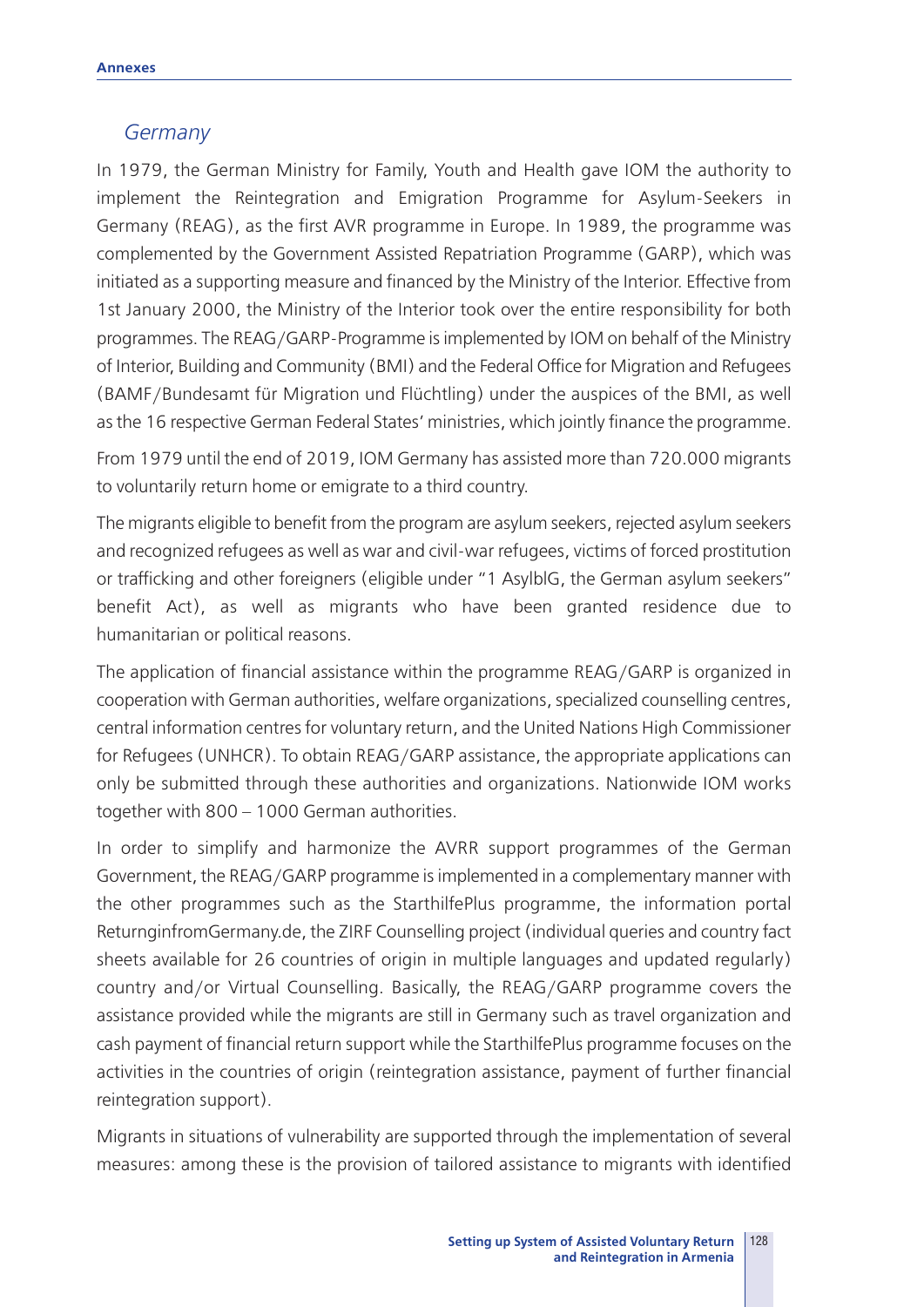health needs and the provision of transit and arrival assistance at the airport in the country of origin through IOM which can take the form of temporary accommodation prior to onwards travel.

For the implementation of the REAG/GARP programme, IOM Germany works closely with about 800-1000 entities (governmental and non-governmental) throughout Germany, that are eligible to submit REAG/GARP applications on behalf of the migrants to IOM Germany. These applying entities play a crucial part in the return process. However, the return-counselling landscape in Germany varies very much in terms of stakeholders providing the counselling but also regarding regional distribution and density of counselling centres as well as their respective qualitative specializations.

The REAG/GARP also includes outreach to beneficiaries, monitoring and training. IOM organizes trainings for the staff of applying entities responsible for counselling migrants interested in voluntary return, in order to inform them about the programme and to ensure a coherent approach for the application of the procedure

Over the last couple of years, more stakeholders have been involved in AVR. The Ministry of Development is also more engaged and is involved in supporting counsellors on reintegration opportunities in countries of origin.

GIZ (Deutsche Gesellschaft für Internationale Zusammenarbeit/German development agency) has also become an important actor, in trying to further link sustainable return and reintegration with development in the countries of origin.

| <b>Country of Destination</b>         | <b>Number of returnees</b> | For which reintegration<br>assistance was<br>released |
|---------------------------------------|----------------------------|-------------------------------------------------------|
| Iraq                                  | 1,791                      | 1,733                                                 |
| Georgia                               | 1,064                      | 147                                                   |
| North Macedonia                       | 989                        | 101                                                   |
| <b>Russian Federation</b>             | 956                        | 939                                                   |
| Albania                               | 838                        | 77                                                    |
| <b>Total</b> (Top $5$ )               | 5,638                      | 2,997                                                 |
| <b>GRAND TOTAL</b> (all destinations) | 13,053                     | 7,139                                                 |

# *Assisted Voluntary Returns (top 5) and Reintegration from Belgium in 2019, by destination country*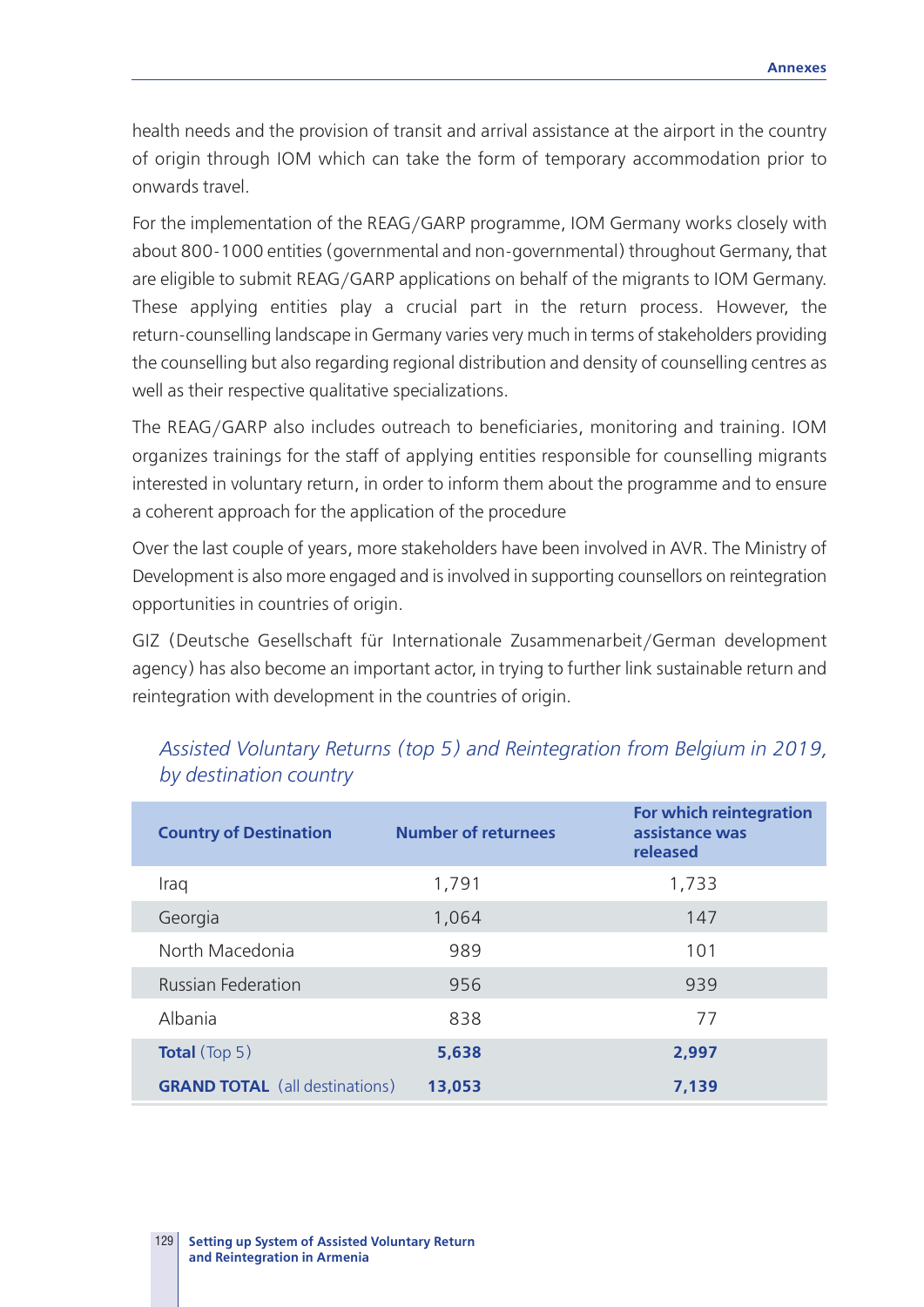# **Good practices**

- **■** Use of country fact sheets and individual queries.
- § Digitalization of the REAG/GARP application process (under development).
- Take all vulnerabilities and specific individual needs of the migrants into account.
- § Good referral mechanism in place.
- § NGO's are important actors in the AVR process, in particular in the field of counselling of specific groups such as Victims of Trafficking (VoTs), Unaccompanied Minor Children (UMC), or LGBTQI. IOM cannot do this alone.
- § Considering the complex coordination structures within REAG/GARP, high-quality data management is of great importance to ensure ongoing monitoring of programme implementation as well as information sharing with all stakeholders.

# **Key challenges** and **gaps**

- Large number of project donors (16 individual Federal States and the federal government).
- § Over the last couple of years, more stakeholders have been involved in AVR: 800 to 1,000 stakeholders are on the ground.
- The overall AVRR setting in Germany is complicated for some migrants who have a lot of information to proceed with. This provokes some misunderstanding and limitations in counselling.
- Vulnerability issues such as mental health issues, other health issues, migrants belonging to a certain ethnic group, etc, are not reported to IOM by the referring agency.

#### *More information*

www.ReturningfromGermany.de, www.bit.ly/33egsno.

# *Greece*

The implementation of assisted voluntary returns including reintegration measures and operation of Open Centre in the Prefecture of Attica for applicants of voluntary return (AVRR/OCAVRR) started in September 2019 and is funded 75 per cent by the Asylum, Migration and Integration Fund of the European Union (AMIF) and 25 per cent by National **Funds** 

AMIF and the Hellenic Ministry of Citizen Protection have established a Responsible Authority and a Delegated Authority by which the amount of funds of the project is being provided in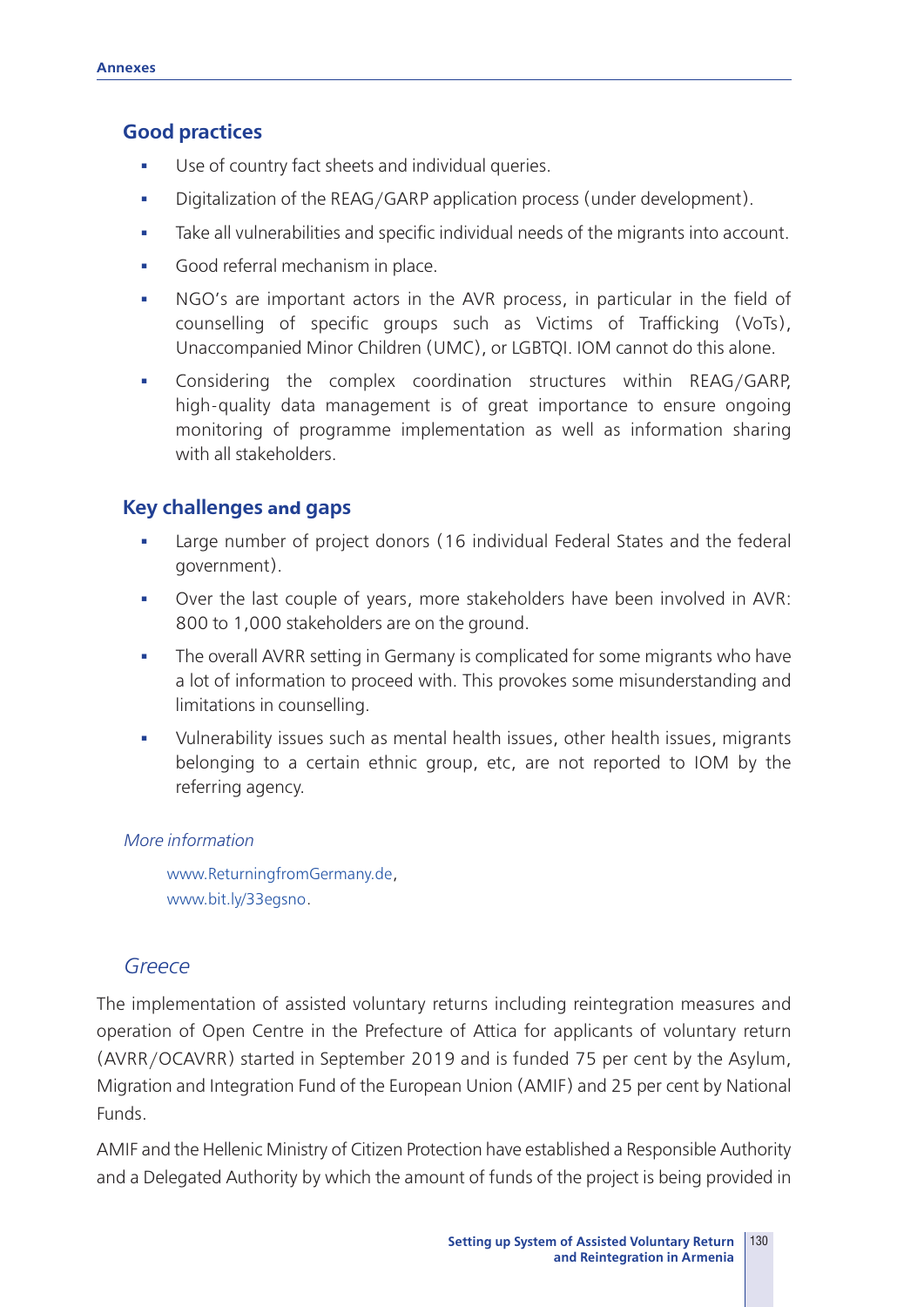instalments (including pre-financing) to IOM Greece which has been awarded the project in order to implement the Action and manage the funds accordingly. Therefore, the National Funds, in general, come from the Greek Budget as a state (in which the funding of AMIF has been deposited), provided to the Hellenic Ministry of Citizen Protection (essentially the Hellenic Police) to co-fund with AMIF the whole migration pillar of AMIF.

Through this Action, IOM will enable 12,800 third-country nationals to travel in a safe, dignified and organized manner from Greece to their final destination in their respective countries of origin, to accommodate 1,920 applicants of assisted voluntary return in the Open Centre for Applicants of Voluntary Return and Reintegration (OCAVRR) and to support 2,000 returnees in their reintegration process.

The Open Centre is established near the centre of Athens, aiming at providing accommodation to vulnerable migrants who are experiencing certain situations of vulnerability or specific needs (migrants with health needs, pregnant women, single-parent families, elderly migrants), registered to IOM's AVRR projects and have no place to stay until their departure. The Open Centre is situated among hospitals, embassies of third countries and very near to the underground and bus stations.

The Open Centre for migrants registered for assisted voluntary return and reintegration (OCAVRR I AND OCAVRR II) was co-funded by the European Union (DG HOME-EMAS) and the Hellenic Republic – Reception and Identification Service from 1.1.2014 and until 31.8.2019. The Open Centre for migrants registered for assisted voluntary return and reintegration (OCAVRR) is the first open centre in Europe and acts as a supplementary action of the AVRR project. This exemplary Open Centre is established near the centre of Athens to provide shelter and services (catering services, 24/7 security services, cleaning services, knifes and provision of medical and psychosocial support) to migrants in Greece who have registered with IOM Greece's AVRR programmes and who have no place to stay until their departure.

Due to the fact that the OCAVRR I and OCAVRR II projects exhibited the fact beyond doubt that a Centre is needed for the AVRR beneficiaries in order to be able to reside somewhere in Athens while they prepare their return the OCAVRR project was incorporated in the current AVRR project.

Eligible beneficiaries of the AVRR/OCAVRR project are categorized as follows:

- 1. Third-country nationals who have not yet received a final negative decision on their application for stay, legal residence and / or international protection as foreseen for them in a member state and who may opt for the voluntary return option;
- 2. Third-country nationals who have been granted the right of stay, legal residence and / or international protection as defined by the EU Directive 2011/95 or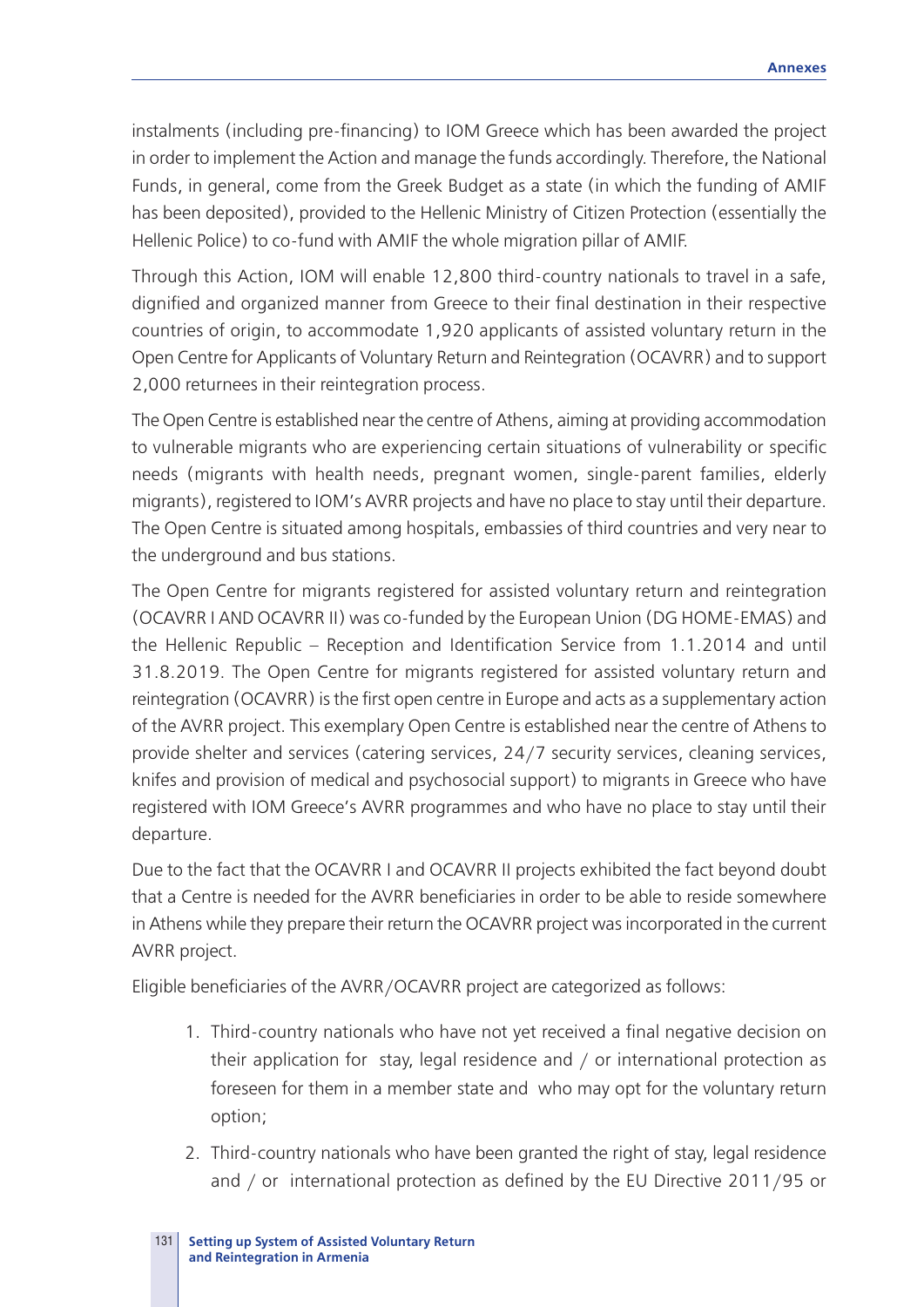temporary protection as defined by the EC Directive 2001/55 in a member state and who have chosen to opt for voluntary return;

3. Third-country nationals present in a member state who no longer meet the entry or stay prerequisites in a member state, whose removal has been postponed in accordance with Articles 9 and 14, paragraph 1 of Directive 2008 / 115 / EC.

In addition to the above, and as defined in the Call for Proposals, priority is given to nationals from Afghanistan, Bangladesh, Georgia, India, Iraq, Morocco and the Islamic Republic of Iran. Migrants from Albania and North Macedonia cannot participate in the AVRR/OCAVRR project.

The two-year AVRR project is designed to contribute to the comprehensive management of migration in Greece and respond to the imminent needs of migrants through facilitating the safe and dignified return and reintegration of third-country nationals to their countries of origin.

To respond to the imminent need for AVRR information provision, counselling and assistance throughout Greece, IOM has established five satellite offices, and expanded the network of its regional staff and cultural mediators to 30 personnel. IOM staff was present in various locations across Greece to ensure that the information and counselling within the terms of the project is easily accessible to both eligible beneficiaries and local stakeholders regardless of geographic constraints. IOM satellite offices in the field are well established in the areas of high migratory pressure and thus receive large numbers of migrants interested in voluntary return in their premises, while AVRR regional staff in the various locations across Greece witnesses the project's significance and widespread recognition. Through the satellite offices in Crete, Ioannina, Patra, Rhodes and Thessaloniki and the presence in different regions including the islands of the Northern–Eastern Aegean, IOM provides extensive AVRR information, counselling and assistance even in remote areas of Greece.

Main components of the project entailed the following: Information campaign and raising awareness on the AVRR option (targeted material, leaflets, posters, TV info spot, short films, regional information visits); The reception, information provision (through, among others, mobile information units), registration of third-country nationals that express their will to return to their countries of origin; Identification and operation issues related to AVRR; Issuance of travel documents and flight tickets; Reintegration assistance; Effective measures for the sustainability of the return and the reception of third-country nationals in the countries of origin and accommodation in the Open Centre.

IOM implements these actions with its own means. However, in the Open Centre, there is a Director of the Centre and administrative employees that are under the Reception and Identification Service (RIS) of the Hellenic Ministry of Migration and Asylum who take care of the administrative aspects of the Centre.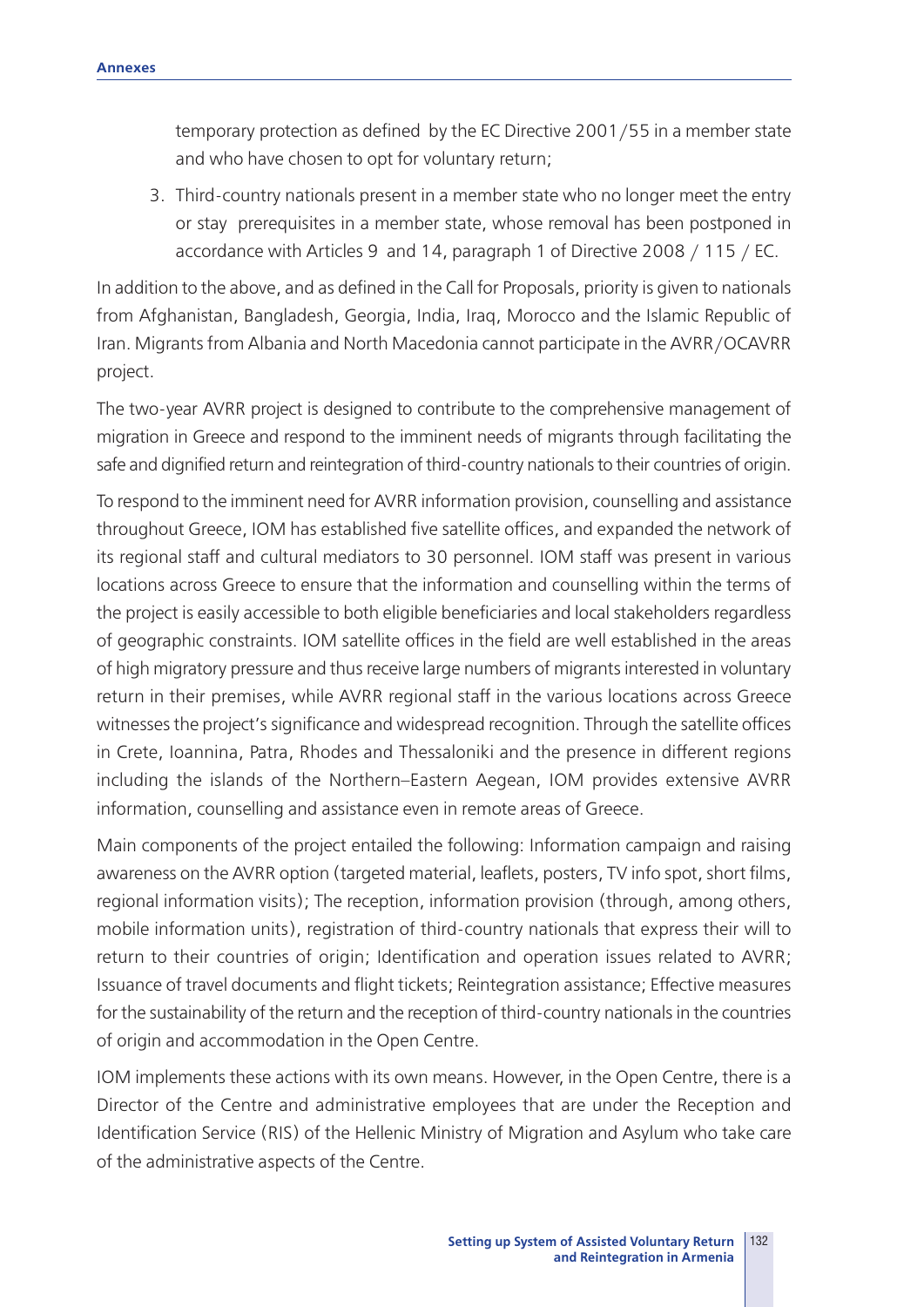*Assisted Voluntary Returns (top 5) from Greece in 2019, by destination country* 

| <b>Country of Destination</b>         | <b>Number of returnees</b> |
|---------------------------------------|----------------------------|
| Iraq                                  | 1,214                      |
| Georgia                               | 763                        |
| Pakistan                              | 646                        |
| Iran (the Islamic Republic of)        | 280                        |
| Afghanistan                           | 202                        |
| <b>Total</b> (Top $5$ )               | 3,105                      |
| <b>GRAND TOTAL</b> (all destinations) | 3,854                      |

#### **Good practices**

- The programme entails a very comprehensive and complete set of services (info campaign and awareness-raising, info provision and reception, identification, registration, issuance of travel documents and flight tickets, reintegration assistance, and effective measures for the return sustainability.
- § Acquiring information though the AVRR mobile unit proved to be significant as many of these third-country nationals approached at a later stage the AVRR regional staff as well as IOM Athens premises in Alimos to register for the project.
- Assistance provided to migrants in situation of vulnerability requires a holistic approach. Special mention should be given to developing further initiatives towards this direction so that each migrant in situation of vulnerability is provided with tailored protection and assistance that directly responds to his or her immediate needs. Extensive reintegration counselling is conducted for migrants in situation of vulnerability and through cooperation with IOM offices in the country of origin.
- The IOM regional staff operations in the islands of Lesvos, Chios, Samos, Leros and Kos as well as to the islands of Crete and Rhodes have been an important component to support the orderly and humane migration management.
- The reintegration unit of IOM Greece, with the support of cultural mediators, conducted individual counselling sessions with the returnees to provide them with information regarding the implementation of reintegration plans in their country of origin so as to facilitate successful long-term reintegration. During the three years of implementation of the project, it was noticed that there was a need to establish even more new contact channels with beneficiaries' country of origin and therefore, IOM Greece's reintegration unit eventually cooperated with 34 different countries.
- § Special monitoring and evaluation tools have been created in order to measure the effectiveness of the reintegration assistance and satisfaction of the beneficiary and provide qualitative and quantitative data.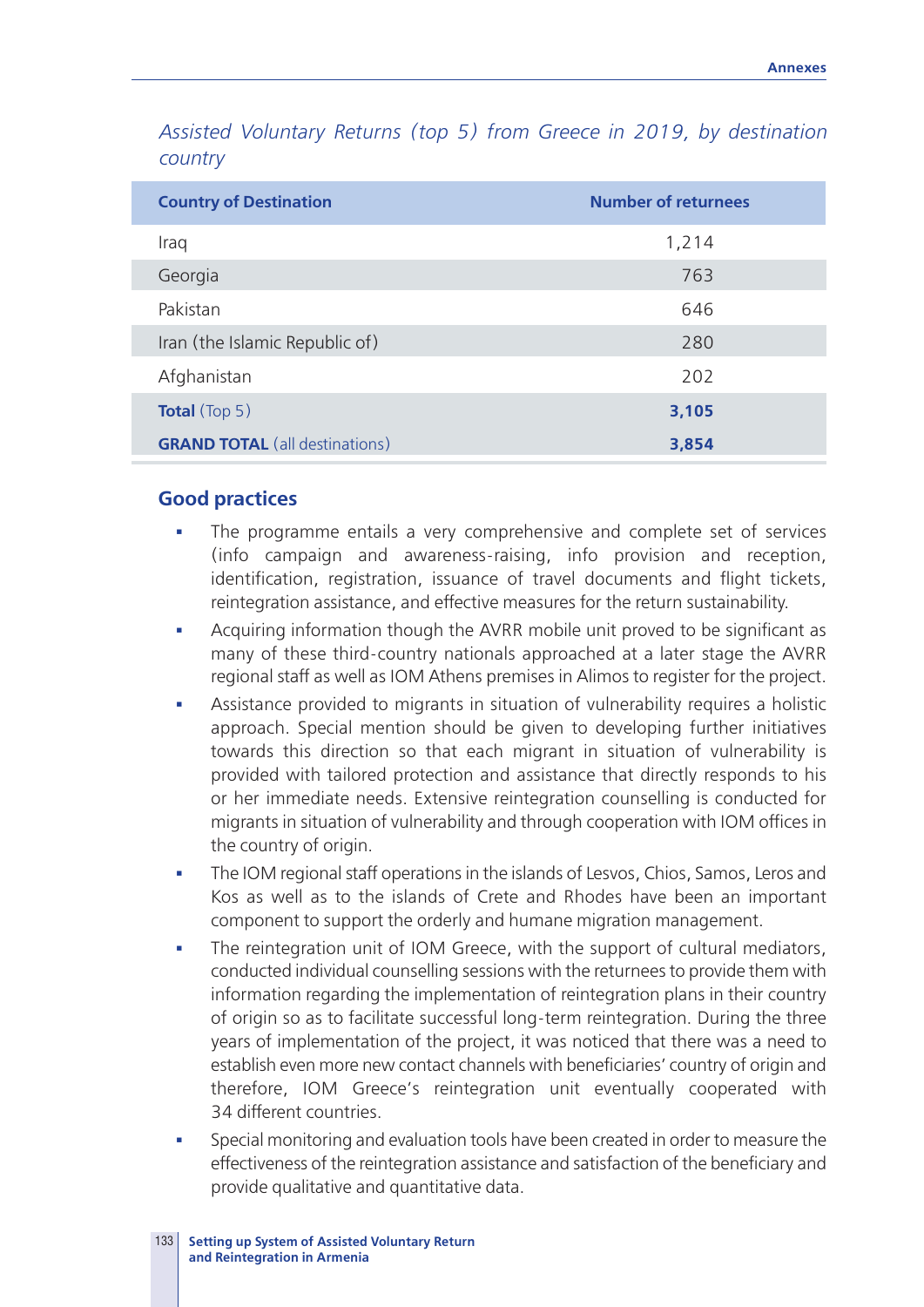#### **Key challenges and gaps**

- Difficulty in finding translation services in the case of dialects and / or languages spoken by a limited number of beneficiaries.
- Taking into consideration the current situation and significant restrictions imposed by the outbreak of the COVID-19 pandemic, IOM will incorporate in the project a health component in order to minimize the risk of infection transmission among the AVRR beneficiaries and in parallel ensure the feasibility of assisted voluntary return in accordance with the requirements taken by migrants' countries of origin.

#### *More information*

www.bit.ly/2PNNU0R.

## *Republic of Moldova*

IOM started the implementation of AVR activities in the Republic of Moldova in 2009, within the framework of the EU-funded GUMIRA project. Coordination with government authorities to ensure the smooth departure of migrants was further enhanced through working meetings on specific cases. To ensure due departures, IOM and the Bureau of Migration and Asylum (BMA) agreed that IOM will refer all AVR applicants to the BMA for clearance and coordination with all relevant authorities. The absence of diplomatic representations of many countries of origin remained an important challenge for the implementation of the AVR programme, sometimes causing considerable delays in obtaining travel documents. Cooperation with other IOM offices (in particular the IOM Mission in Ukraine) has proven to be the most effective means of addressing this issue. The IOM developed AVR brochures in Arabic, English, French, Romanian and Russian.

During the reporting period, 73 individuals were assisted in returning to their countries of origin, including 54 men, 14 women and 5 children. 3 cases required a medical escort.

From November 2011 until January 2012, IOM the Republic of the Republic of Moldova conducted a legislative review of AVRR procedures in the Republic of Moldova aimed at harmonizing Moldovan legislation with European and international standards in the sphere of dignified return and migrants' rights contributing to the development of a government-led AVRR system. Building on the recommendations of the report on *Readmission in Moldova: Legal-Institutional Analysis and Lessons from EU Experience*  (completed within the framework of the GUMIRA project in Moldova), two IOM-commissioned experts (international and local) conducted a legislative review and developed a comprehensive action plan for necessary legislative and normative amendments for the establishment of an AVRR system in the Republic of Moldova.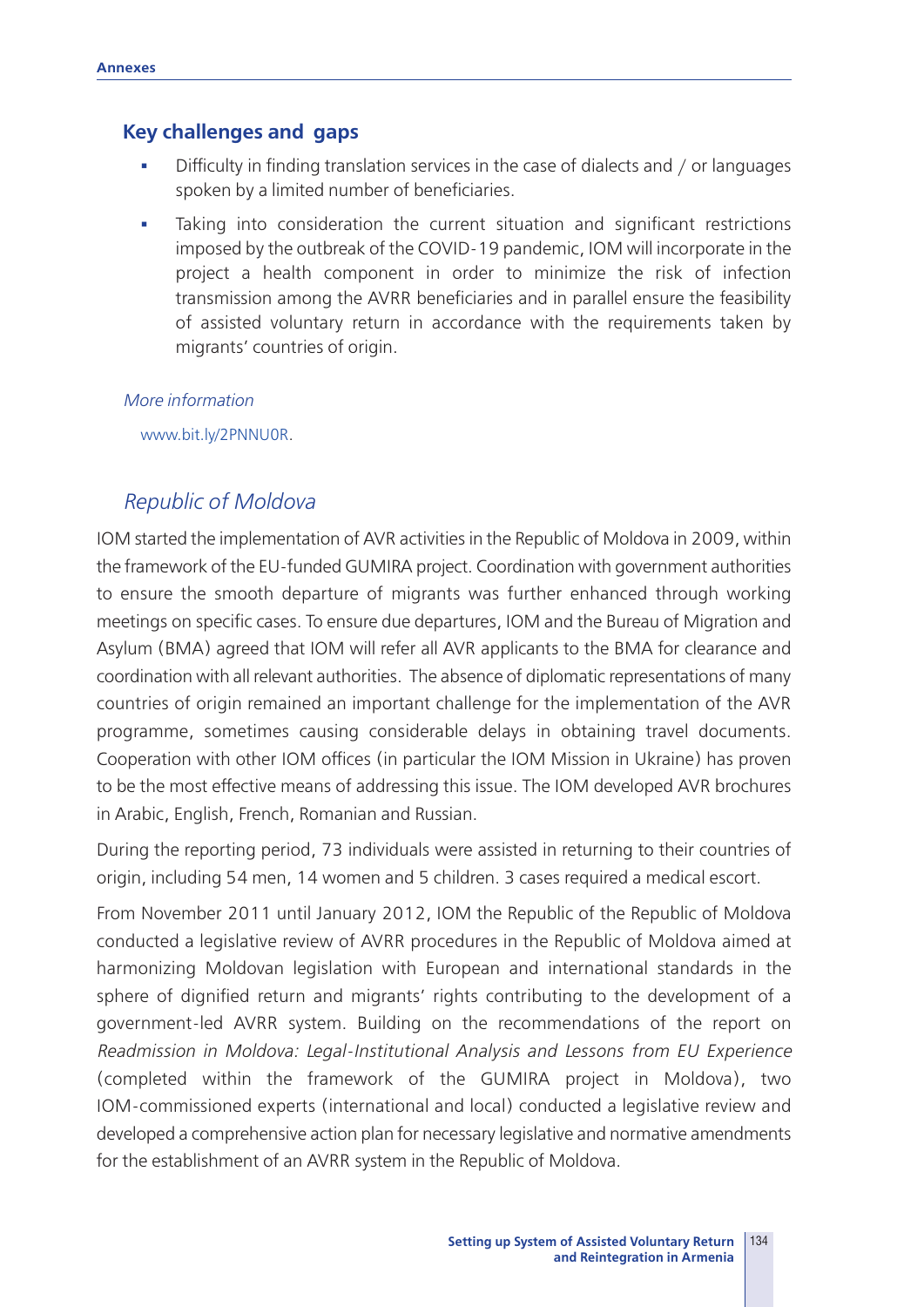Throughout his assignment, the EU expert paid two working visits to the Republic of Moldova. Both visits involved a number of meetings with stakeholders involved in return and reintegration procedures (BMA, MAC, BGS, NEA, the Department for Consular Affairs of the Ministry of Foreign Affairs, UNHCR, the NGO "Institute of Penal Reform", first instance court judge, the UN Human Rights Advisor, the EU High Level Advisor on Migration to the BMA, the leading national expert in the migration area from the Academy of Science, etc.). The expert also had the possibility to attend the UN Justice, Human Rights and Gender thematic group with an intervention on migrant's rights and AVRR as well as to visit the Temporary Accommodation Centre for Asylum Seekers, which is part of the referral system for AVR of third-country nationals.

The EU Acquis and other international standards relating to migration management were used and served as a measurement tool for recommendations developed to amend the Republic of Moldova's legislation with regard to AVRR. The Review consists of the following sections: detailed legislative assessment; recommendations for the state authorities on the basis of the assessment; suggested training programme on AVRR issues, and draft curricula.

Based on the review, IOM conducted an AVRR training for up to 20 representatives of the Moldovan Government and relevant NGOs. The training was delivered in September 2012 by IOM experts from the Regional Office in Vienna and IOM Kiev.

#### **Results:**

The draft Legislative Review of AVRR was completed and has been shared with government counterparts for their comments. IOM, jointly with the partner NGO 'Institute for Penal Reform', has promoted the recommendations of the AVR Legislative Review with the governmental partners, especially the BMA for further consolidation of the relevant comments, adjustment of the proposed legislative and normative amendments and their submission to the government for final approval.

The legislative amendments based on the AVRR Legislative Review have been submitted by BMA to the Government for approval. Subject to approval of the respective amendments the BMA will submit in a successive manner the amendments to the Return regulation which have been also proposed by the AVRR Legislative Review.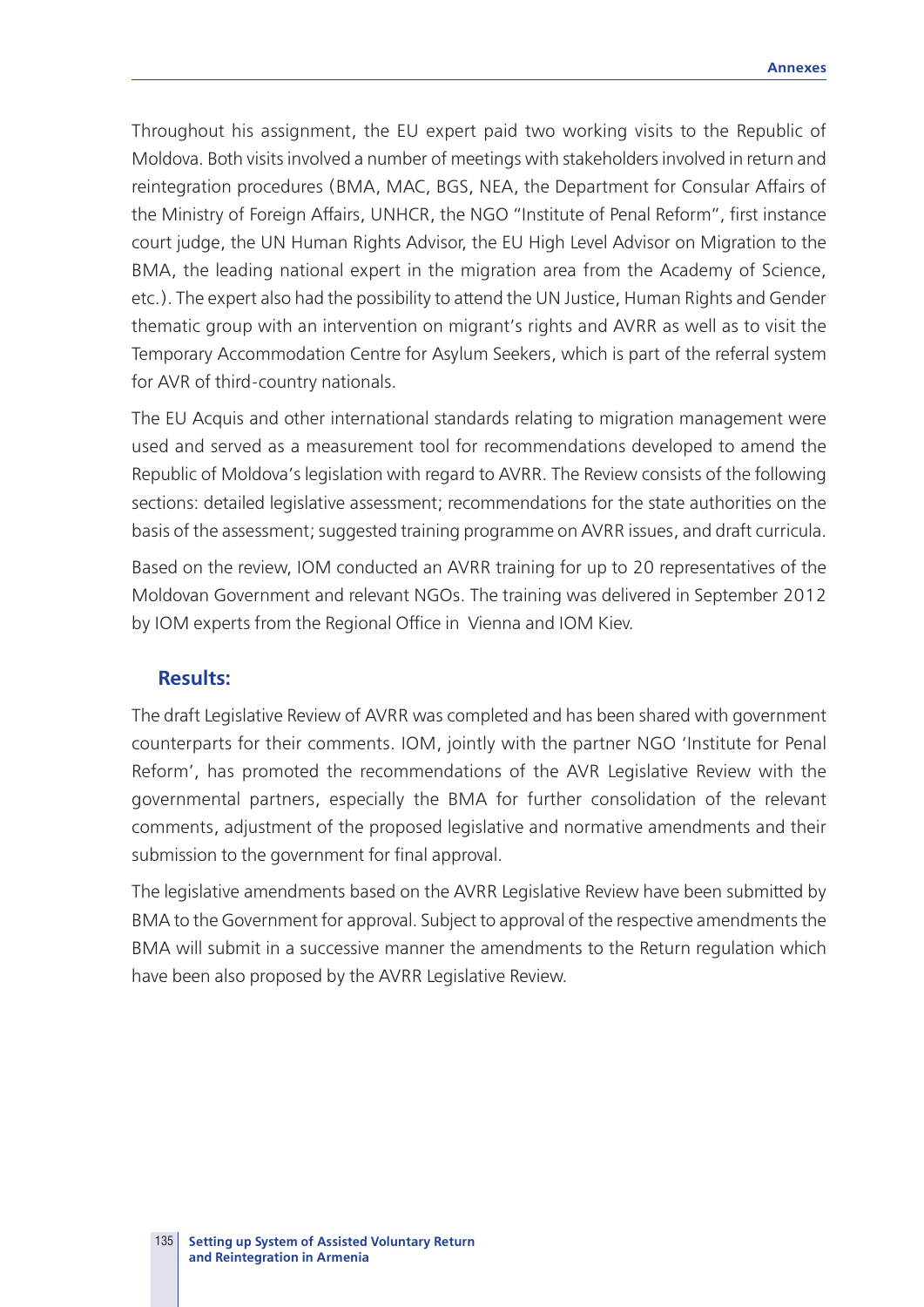| <b>Country of Destination</b>         | <b>Number of returnees</b> |
|---------------------------------------|----------------------------|
| <b>Russian Federation</b>             | 17                         |
| Armenia                               | 12                         |
| Ukraine                               | 9                          |
| Turkey                                | 6                          |
| Georgia                               | 5                          |
| <b>Total</b> (Top 5)                  | 49                         |
| <b>GRAND TOTAL</b> (all destinations) | 73                         |

# *Assisted Voluntary Returns in 2009, by destination country (top 5)*

#### **Good practices**

- § Cooperation with other IOM offices (in particular the IOM Mission in Ukraine) has proven to be the most effective means to address the issue of obtaining travel documents for countries without a diplomatic representation in the Republic of Moldova.
- § Coordination with government authorities to ensure the smooth departure of migrants was further enhanced through working meetings on specific cases.
- Development of AVR brochures in Arabic, English, French, Romanian and Russian.

## **Gaps and challenges**

The absence of diplomatic representations of many countries of origin remains an important challenge, sometimes causing considerable delays in obtaining travel documents.

#### *More information*

#### www.moldova.iom.int.

Legislative Review of the AVRR procedures in the Republic of Moldova, IOM, January 2013.

## *Serbia*

From January 2019 until mid-2021, IOM Serbia is implementing a regional AVRR programme in the Western Balkans for returns from the region (Albania, Bosnia and Herzegovina, North Macedonia, Montenegro, Serbia and Kosovo<sup>62</sup>). It is funded by the

<sup>&</sup>lt;sup>62</sup> References to Kosovo shall be understood to be in the context of United Nations Security Council resolution 1244 (1999).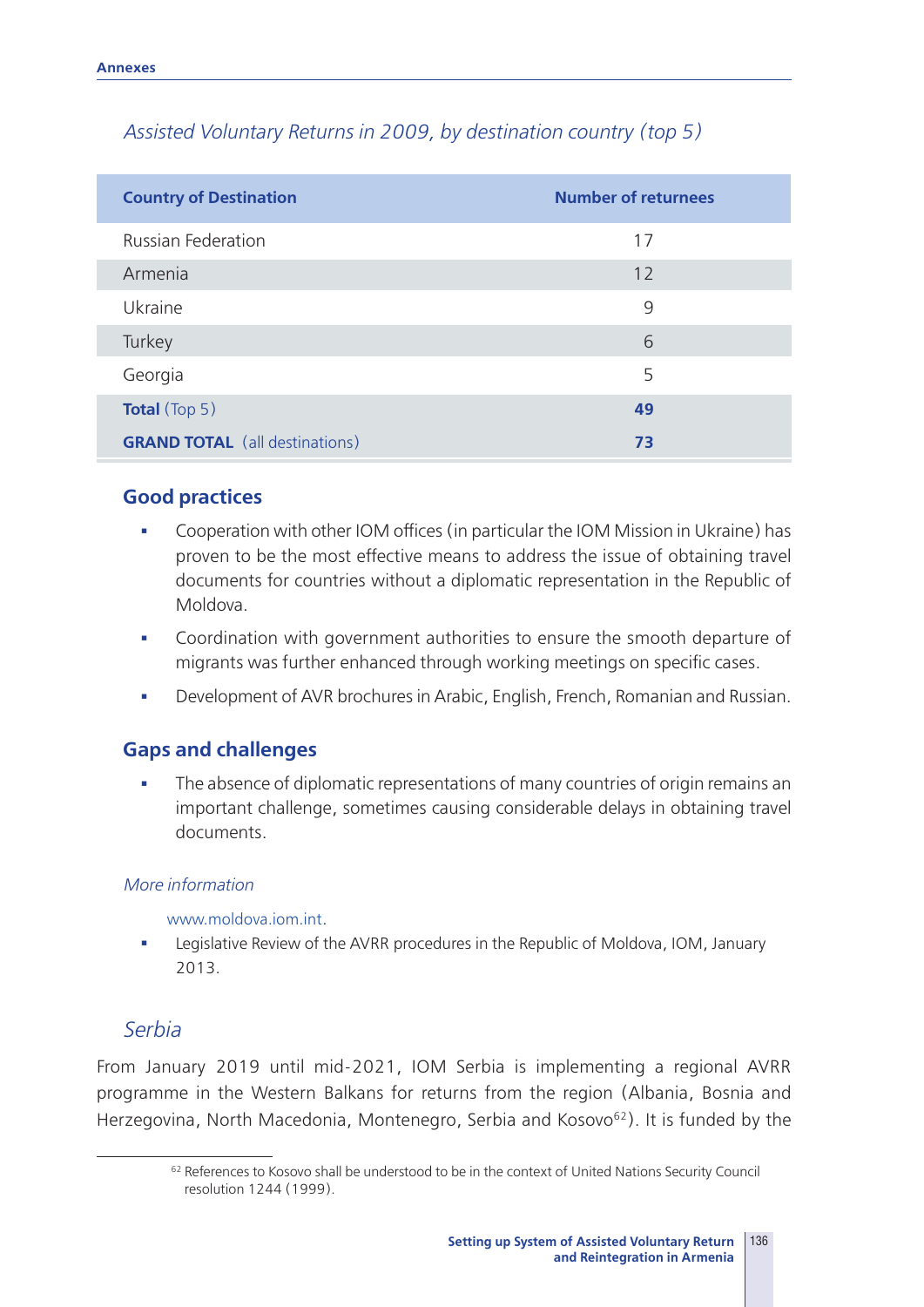following bilateral donors: the German Federal Ministry for Economic Cooperation and Development, the Federal Ministry of Interior of the Republic of Austria, and the Repatriation and Departure Service of the Dutch Ministry of Justice, as well as the Danish Ministry of Foreign Affairs, and EU.

IOM Serbia is working with the following national partners: the Serbian Commissariat for Refugees and Migration (SCRM), the Department for Foreigners of the Border Police Directorate, and the Ministry of Interior of the Republic of Serbia.

The overall objective of this joint regional programme is to increase the access and the availability of services to migrants who wish to return to their countries of origin. This goal is being achieved through a wide range of services: increased outreach in all six countries (reception/asylum centres, hotspots/public spaces, border areas, etc.); information dissemination – info campaigns, info sessions, leaflets and brochures; improved coordination and cooperation with other service providers e.g. police, health institutions, social services providers; increased capacities for implementation of the AVRR services in the Western Balkans (e.g. national and regional trainings, development of a Western Balkans AVRR Curriculum); support to the voluntary return and reintegration and promotion of sustainable reintegration (e.g. info campaigns, reintegration counselling on all 90 locations); provision of migrants with information and counselling subsequently upon return to their country of origin; support of Western Balkan governments through effective operationalization of national AVRR frameworks.

As a part of the AVRR programme, an information campaign is implemented, aiming to strengthen the availability of information on the assisted voluntary return and reintegration programme in the Western Balkans territory. The campaign messages are mostly sent through digital communication channels and are directed to migrants present in six Western Balkan beneficiaries. The campaign aims to enable migrants with better access to AVRR programme, as well as provide an overall support and information provision for migrants in need, travelling through or currently residing in the Western Balkans territory.

In parallel with the information campaign on AVRR, an additional campaign is being implemented for provision of useful information, as response to COVID-19, with messages on mobility restrictions, new regulations and requirements in international travel, but also prevention, protection, security measures and psychosocial support. The communication strategy, primarily based on digital campaign, is using multiple web platforms for informing migrants, such as the app Support for Migrants (www.supportformigrants.com) and the AVRR website for the Western Balkans (www.avrr-wb.com) as well as advertising on Facebook, Instagram and Google ads.

In 2016–2017, IOM developed regional Standard Operating Procedures (SOPs) on AVRR along with a gaps and needs assessment,<sup>63</sup> both under an EU funded "Regional Support for

<sup>&</sup>lt;sup>63</sup> Framework for Voluntary Return in the Western Balkans, an IOM assessment, November 2016.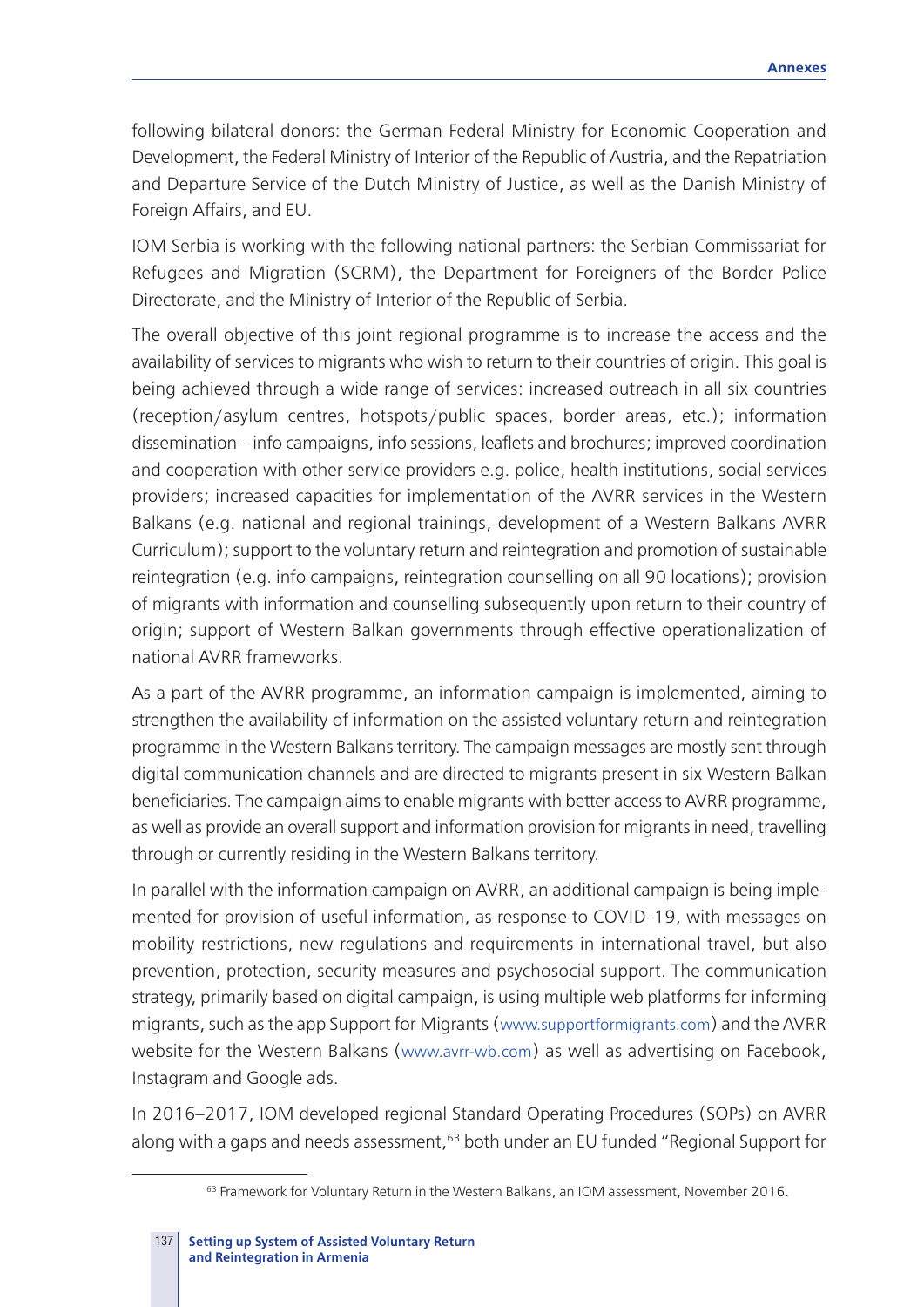Protection sensitive Migration Management in the Western Balkans". Both documents pertain to the Western Balkans situation, with some country specific differences. This project supported the establishment and consolidation of national AVRR frameworks in the WB countries which then developed and finalized their own operational frameworks through different modalities.

| <b>Country of Destination</b>         | <b>Number of returnees</b> | For which reintegration<br>assistance was released |
|---------------------------------------|----------------------------|----------------------------------------------------|
| Iran (Islamic Republic of)            | 103                        | 6                                                  |
| Algeria                               | 23                         | 2                                                  |
| Pakistan                              | 15                         | 5                                                  |
| Iraq                                  | 15                         | $\overline{2}$                                     |
| India                                 | 7                          | 4                                                  |
| <b>Total</b> (Top 5)                  | 163                        | 19                                                 |
| <b>GRAND TOTAL</b> (all destinations) | 193                        | 29                                                 |

# *Assisted Voluntary Returns (top 5) and Reintegration from Serbia in 2019, by destination country*

#### **Good practices**

- § Joint regional AVRR programme implementation with 6 countries in the WB.
- § The AVRR programme comprises a strong information campaign component, including a web application "Support for Migrants" which provides advices on all the nearest services and support for migrants and refugees in the Western Balkans.
- The programme focuses on an improved coordination and cooperation with other service providers e.g. police, health institutions, social services providers.
- **Development of a Western Balkans AVRR Curriculum.**
- § IOM Serbia has already developed an AVRR needs and gaps assessment which supported the establishment and consolidation of national AVRR frameworks in the Western Balkans countries.

#### **Gaps and challenges**

§ More operational and specific coordination procedures are needed to guide the work between law enforcement and reception/protection authorities for the identification and referral of migrants interested in AVRR; similarly, such detailed guidance is beneficial for the full facilitation of access of migrants to AVRR from the asylum procedure and other migration processes.

#### *More information*

www.avrr-wb.com, www.bit.ly/3vDVlae, www.bit.ly/3eU79OO.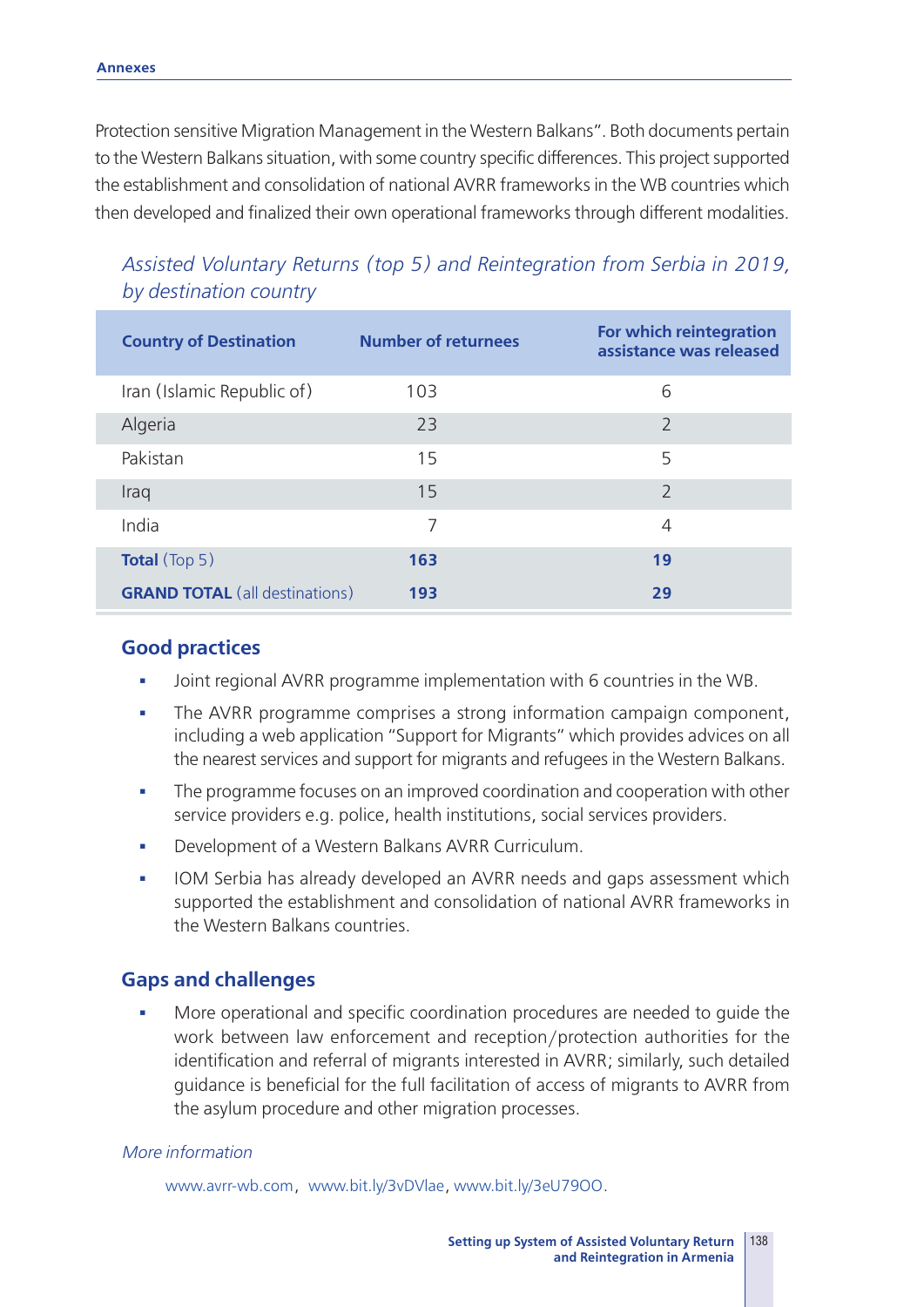# ANNEX VI **IOM COUNTRY OF ORIGIN MISSIONS**' **QUESTIONNAIRE TEMPLATE**

#### **ABOUT**

**The International Organization for Migration (IOM)** has been established in 1951. It is the leading inter-governmental organization in the field of migration and works closely with governmental, intergovernmental and non-governmental partners.

With 173 member states, a further nine states holding observer status and offices in over 100 countries, IOM is dedicated to promoting humane and orderly migration for the benefit of all. It does so by providing services and advice to governments and migrants.

In particular, to support the reinsertion of returning migrants, IOM has been carrying out worldwide assisted voluntary return and reintegration (AVRR) programmes since 1979 as a humane and dignified approach to return and reintegration.

Through partnerships with government and non-governmental stakeholders as well as other international organizations, IOM has increased its expertise and reach of AVRR programmes, effectively assisting more than 1.6 million people throughout the years. In 2019, IOM assisted 64,958 migrants to return voluntarily to their countries of origin.

**The Republic of Armenia** joined IOM as a member in 1993. IOM activities in the country are grounded on a number of official documents signed with the Government of Armenia, including the Cooperation Agreement on Privileges and Immunities (1994) and Memorandum of Understanding (2001).

The **IOM office in Yerevan** was opened in 1993. The Organization's objectives in Armenia are: to assist the State of Armenia in achieving border management practices that strike the right balance between control and facilitation and are consistent with best international standards; to reduce and prevent the trafficking and smuggling of persons; to enhance the self-sufficiency and integration of returnees, trafficked victims, refugees, internally displaced and low income persons; to assist the Government in labour migration management; to enhance the capacity of national NGOs to address migration issues; to revitalize and develop rural communities.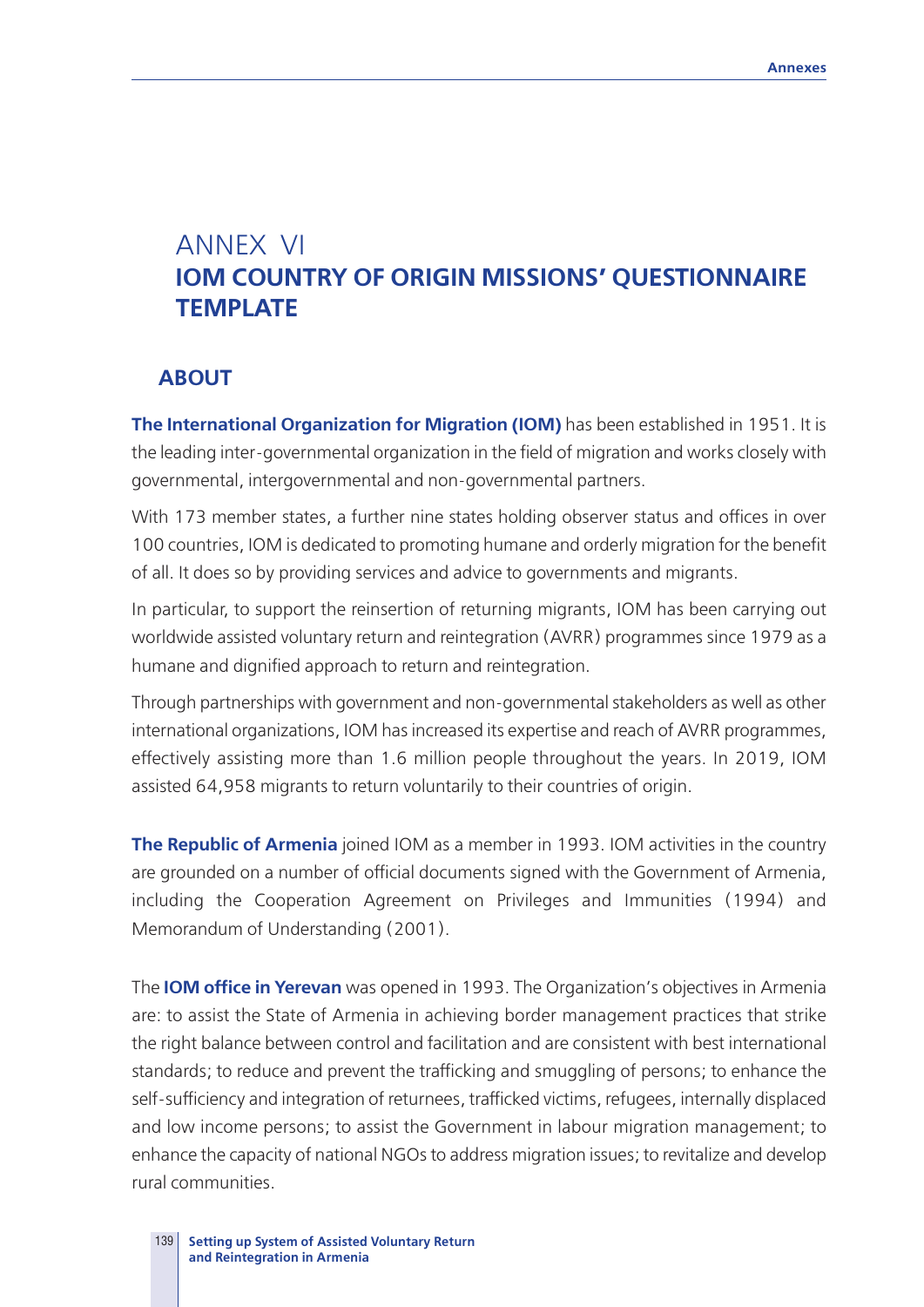Building on IOM's long-standing contribution and 41 years of practice in the area of AVRR, the present questionnaire forms part of an AVRR Needs and Gaps Assessment implemented within the framework of the **EMERGE project** "*Enhance Migrants*" *rights and Good Governance in Armenia and Georgia*", funded by the Norwegian Ministry of Foreign Affairs. The possible target countries of origin of the present assessment are Afghanistan, Bangladesh, India and the Islamic Republic of Iran.

#### **OBJECTIVES OF THIS QUESTIONNAIRE**

The objective of the general questionnaire is to identify the different stakeholders with whom IOM and the Government of Armenia could collaborate in implementing assisted voluntary return activities from Armenia, their mandates and existing implementation practices, in order to identify main gaps, capacity needs, possible legislative adjustments. • This questionnaire seeks to find out what motivates these actors to engage in such projects, as well as the extent and the way they would like to get involved. • This particular questionnaire for IOM missions in countries of origin focuses specifically on the reintegration assistance provision, analysing the missions' needs, priorities and potential barriers missions have already identified or are expecting to encounter when engaging in a new voluntary return and reintegration scheme from Armenia. • The results of this questionnaire will help IOM Armenia in developing a set of actionable recommendations in view of the implementation of a new assisted voluntary return and reintegration scheme from Armenia.

## **CONFIDENTIALITY**

Any data and information provided in this questionnaire will be treated strictly confidential by IOM and will not be transferred to any third parties. Participants interested in getting more information on IOM ongoing projects in Armenia are encouraged to fill in their contact details at the end of this questionnaire. We will then contact you separately.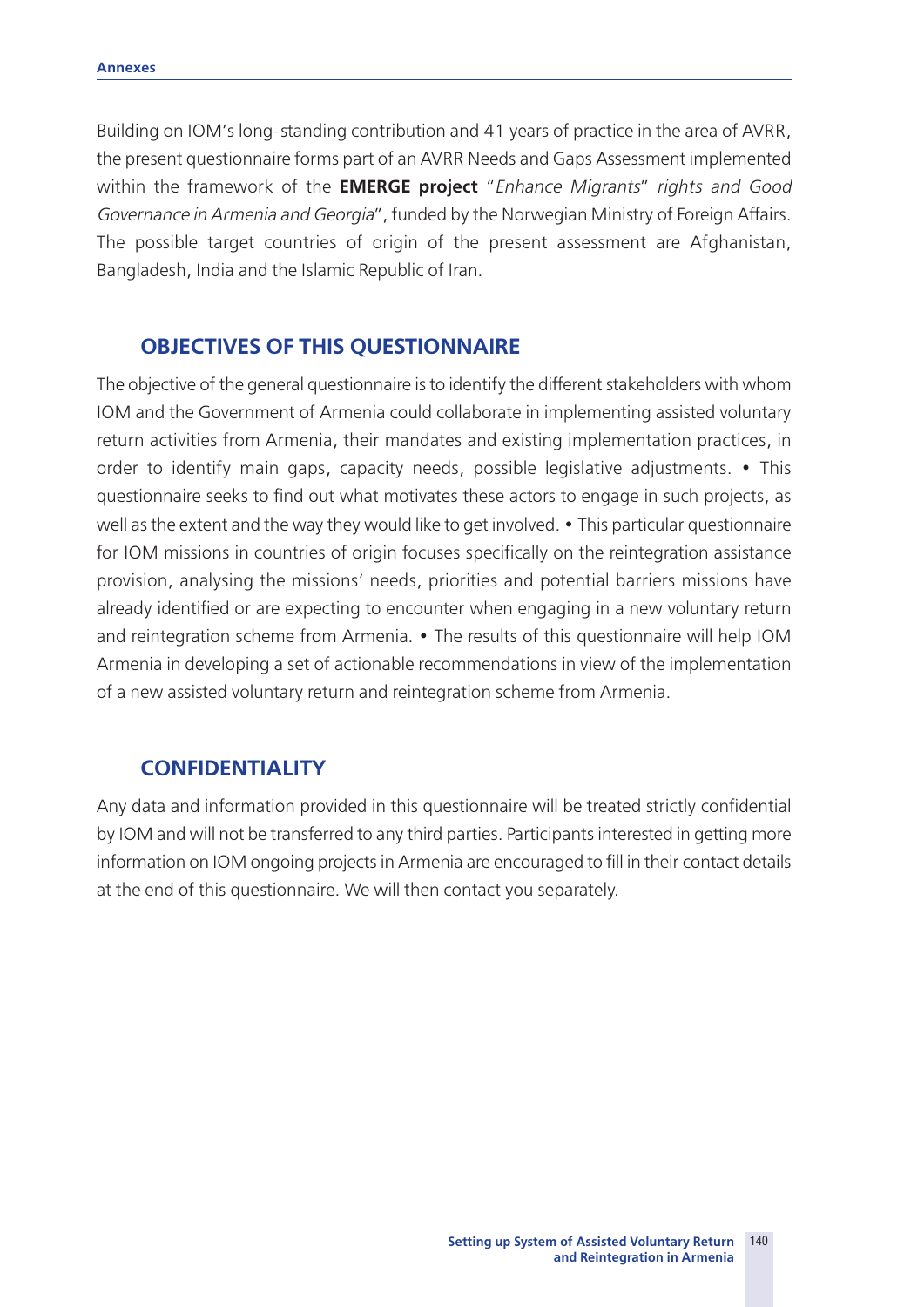## **QUESTIONS**

- 1. Title, function, etc.
- 2. Which IOM mission do you represent?
- 3. What are the main strengths and weaknesses of AVRR programmes according to you?
	- a. Strengths:
	- b. Weaknesses:

4. Considering the existing IOM's reintegration assistance already in place in your country, which aspects work well, and which ones need further improvement and/or revision?

- 5. Based on your country socioeconomicc dynamics, which challenges does your office face when assisting voluntary returnees with their reintegration?
- 6. Based on the possible countries of origin (Afghanistan, Bangladesh, India, Islamic Republic of Iran), which are the specific elements the new AVRR scheme should focus on?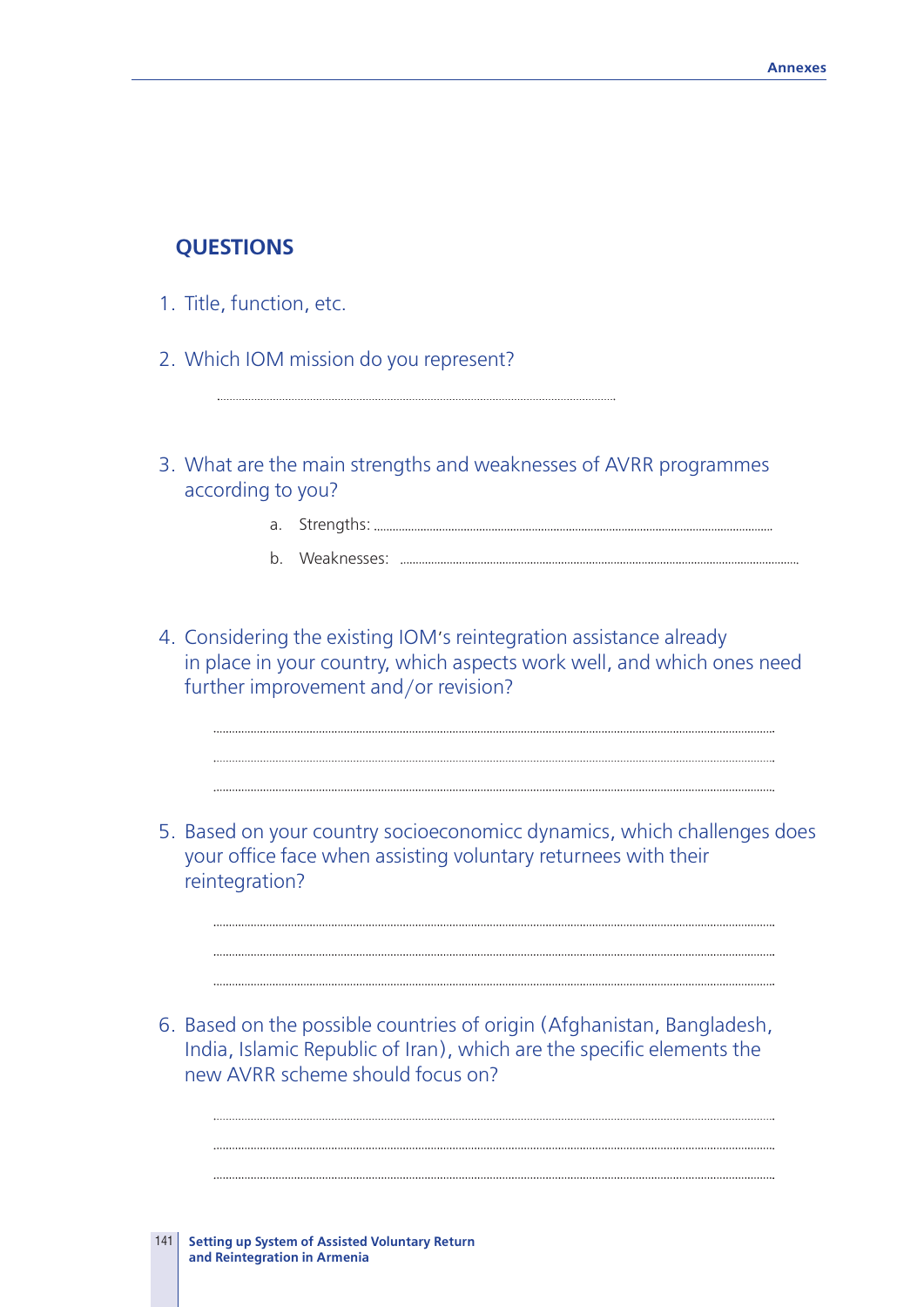## 7. What kind of reintegration support services do the returnees need the most in your country?

- a. Accommodation
- b. Education
- c. Health assistance
- d. Legal services
- e. Micro-business support
- f. Psychological support
- g. Other
- 8. Are there any particular services available in your country to assist the reintegration of vulnerable groups? Please detail.
- 9. What are the main challenges that returnees face when returning to your country?
	- a. Economic
	- b. Social
	- c. Health
	- d. Other

10.What would you suggest to ensure an adequate feedback on reintegration cases?

11. In your view, how could local NGOs and community groups be engaged more effectively in the reintegration process?

12.What would you suggest to ensure the sustainability of the reintegration support?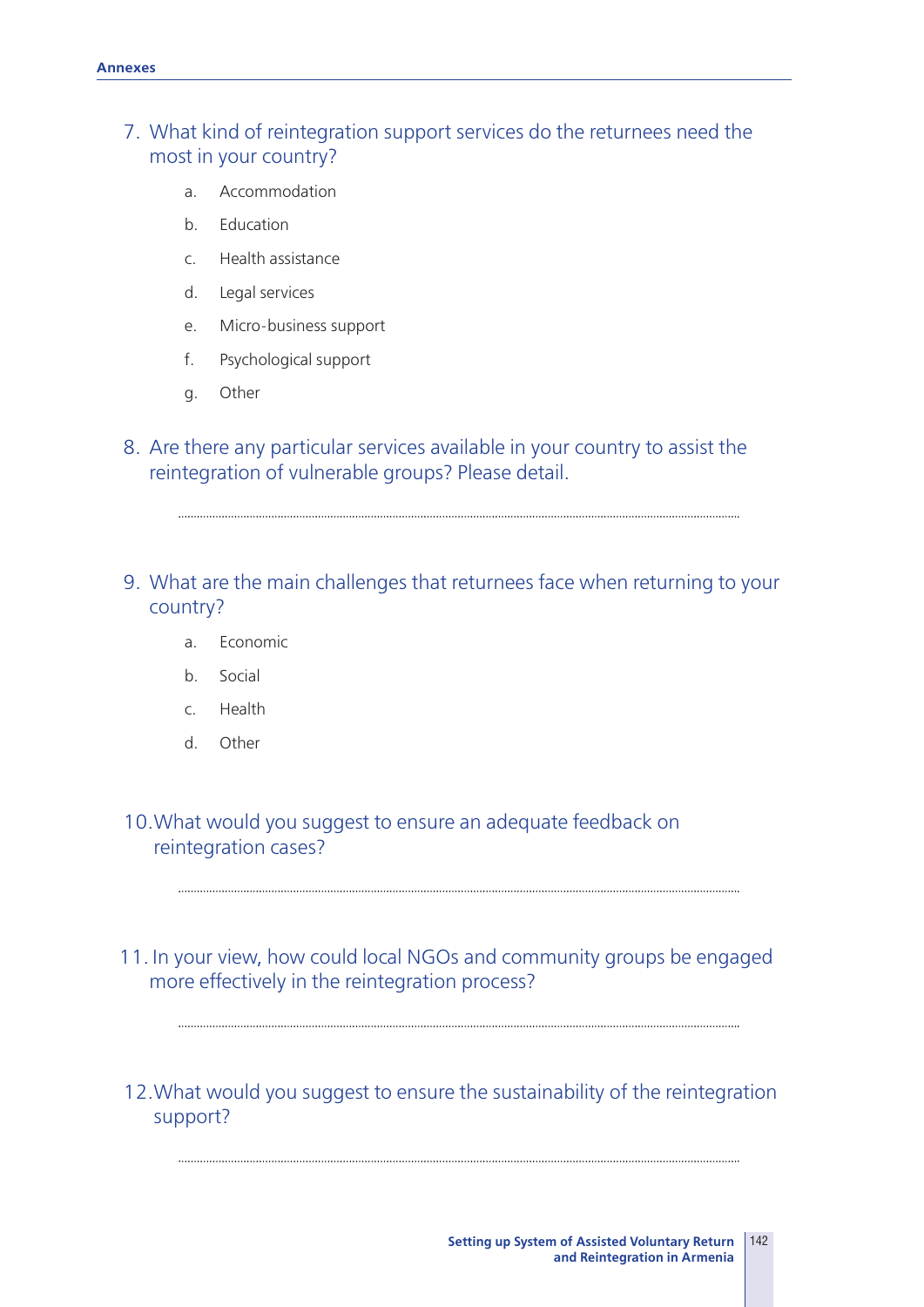- 13.Based on your mission's experience in providing reintegration support, which format of reintegration support can be provided?
	- a. Cash grant
	- b. In-kind support
	- c. Combination of both
- 14.What would you suggest to strengthen the collaboration among the different actors involved in the post-arrival and reintegration phase?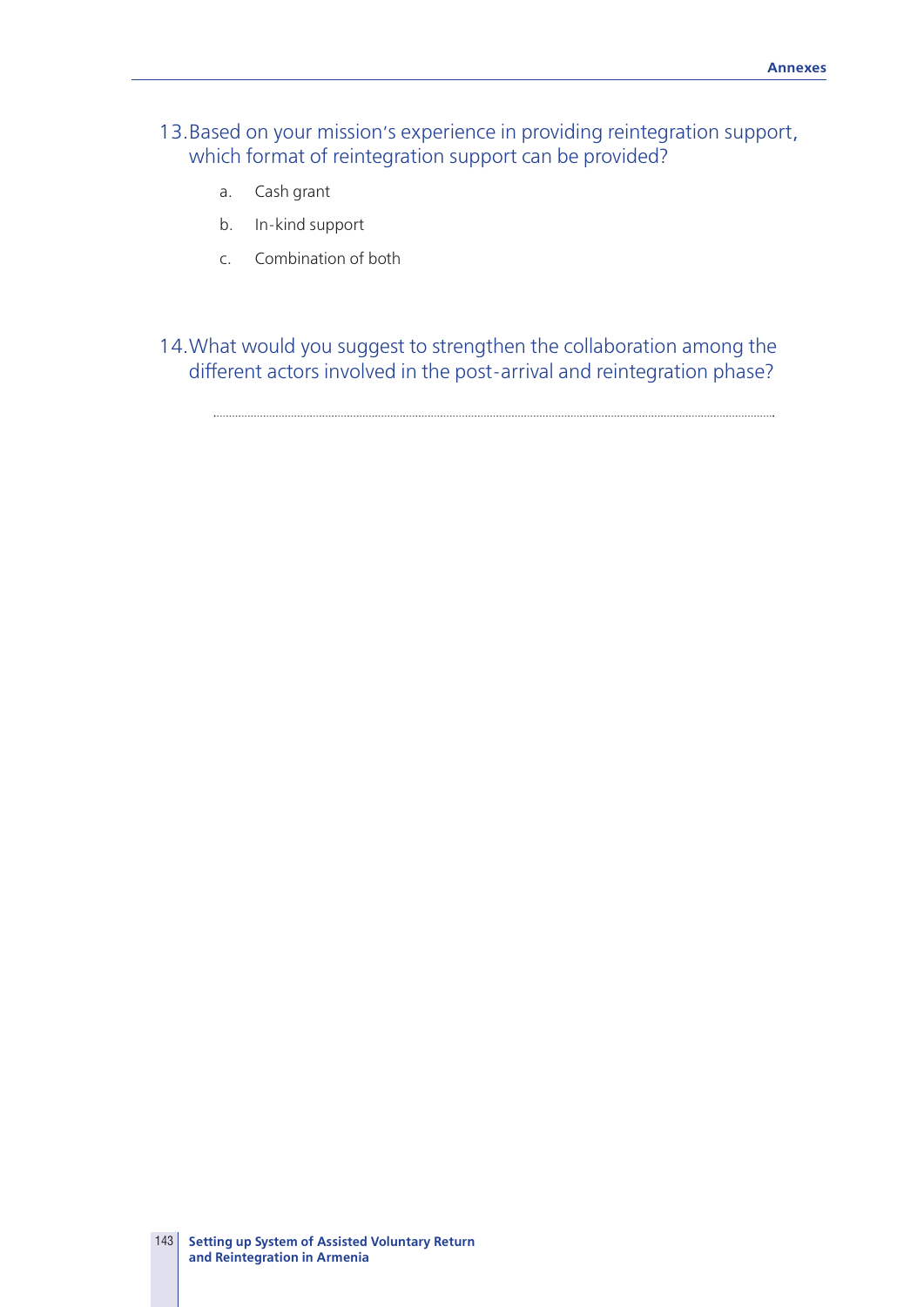# ANNEX VII **Summary of inputs from IOM COUNTRY OF ORIGIN Missions**

The IOM missions in the four selected countries of origin (Afghanistan, Bangladesh, India and Islamic Republic of Iran) have been contacted, through the means of a predefined questionnaire (Annex VI), in order to collect information on the reintegration assistance provision beyond the return assistance, analysing the missions' needs, priorities and potential barriers missions have already identified or are expecting to encounter when assisting migrants returning home and rebuilding their lives from Armenia.

A summary of the main findings can be found below.

## *Main strengths of AVRR programmes*

- **•** It allows potential returnees to prepare for return;
- **■** It takes into account the individual needs of the returnee;
- **•** It offers special services to vulnerable returnees;
- The in-kind reintegration assistance is tailored to the needs of returnees;
- § It looks at the individual needs of the returnees and the community at structural level;
- **•** It often time leads to sustainable reintegration;
- **•** Cross-border coordination:
- § Flexibility in providing assistance in different settings such as COVID-19 pandemic;
- § Supporting wide range of beneficiaries including asylum seekers, ex-refugees, stranded migrants, IDPs in different stages of migration cycle with different needs (Islamic Republic of Iran);
- Phone reintegration counselling remains a good option when onsite monitoring is not feasible;
- Well-coordinated approach in place (Bangladesh) with OPs Unit and Migration Health Department (MHD), Migration and Development (M&D) and Migrant Protection and Assistance (MPA) in cross-cutting areas.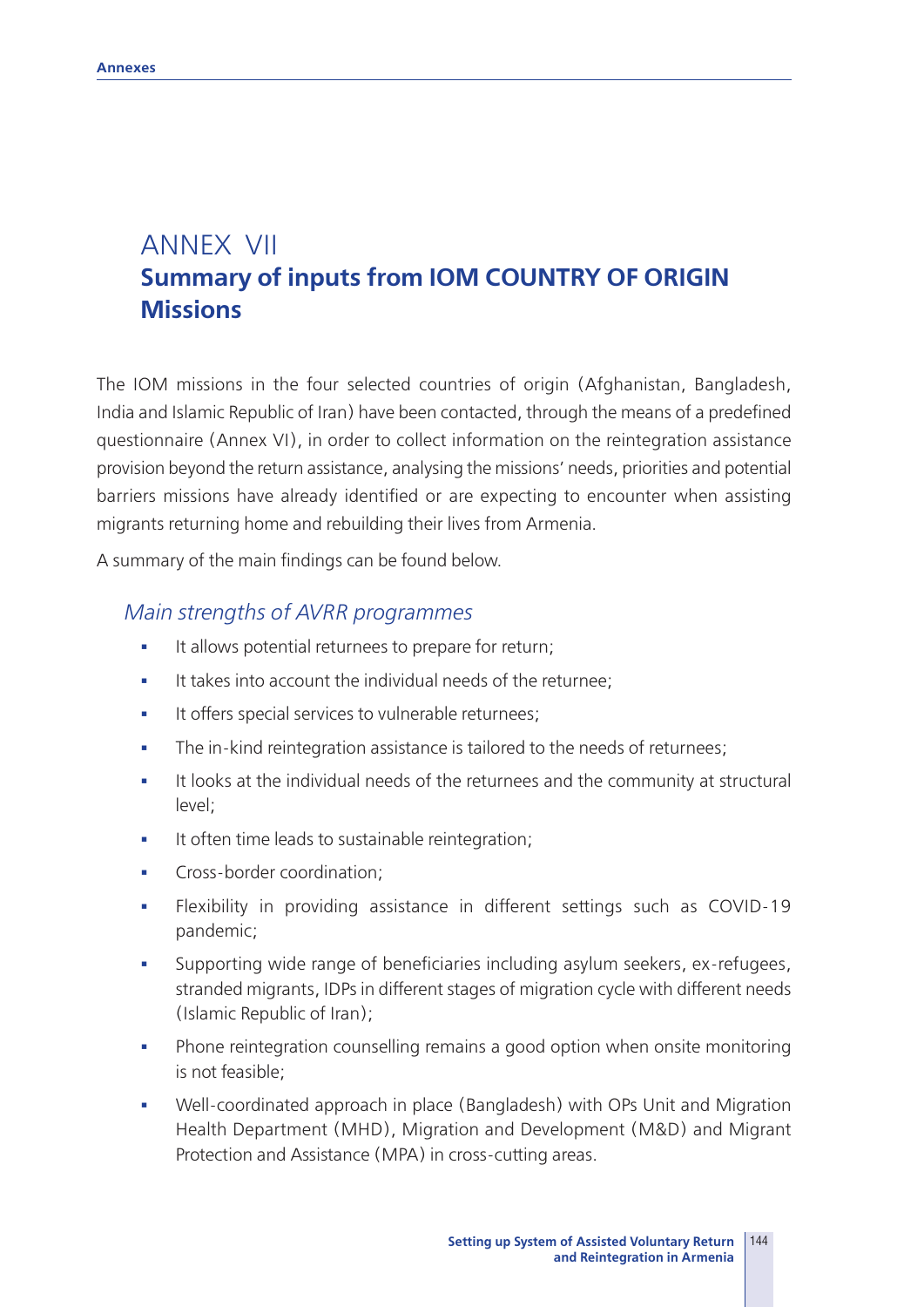## *Main challenges of AVRR programmes*

- Wholistic reintegration including economic, social, and community level is somewhat challenging, due to a number of factors;
- Disproportionate amount and type of assistance by comparison to the realities in the country of origin;
- Sometimes the monitoring follow-up cannot take place for various reasons;
- In some cases, limited reintegration package;
- § No harmonized reintegration packages;
- AVRR projects are for a specific period (mostly for one year); therefore, there is no long-term follow up/monitoring in the projects to know the situation of a returnee after the completion of a project;
- There is no additional assistance for returnees to boost their running activities if they face any economic problem during the project or after completing the project;
- Advocacy with the country of origin government to sensitize about the voluntary nature of programme is needed;
- More efforts should be made towards developing activities that focus on benefiting the community as well;
- Online transfer of the reintegration assistance grant: a lot of returnees do not have a bank account;
- § Onsite monitoring of the economic reintegration projects is sometimes challenging in some specific contexts (COVID-19, security, conflicts, etc.);
- Severe economic regression, with internal and international political roots, can cause unexpected difficulties which makes the reintegration process very difficult for returnees and degrades sustainability aspects of the return;
- Take into account that many returnees are either illiterate or with elementary education;
- The absence of a social welfare support makes it more challenging to provide additional support;
- Putting different control mechanisms in place to ensure transparency, the process of receiving reintegration assistance has become very complicated and sometimes painful for the returnee.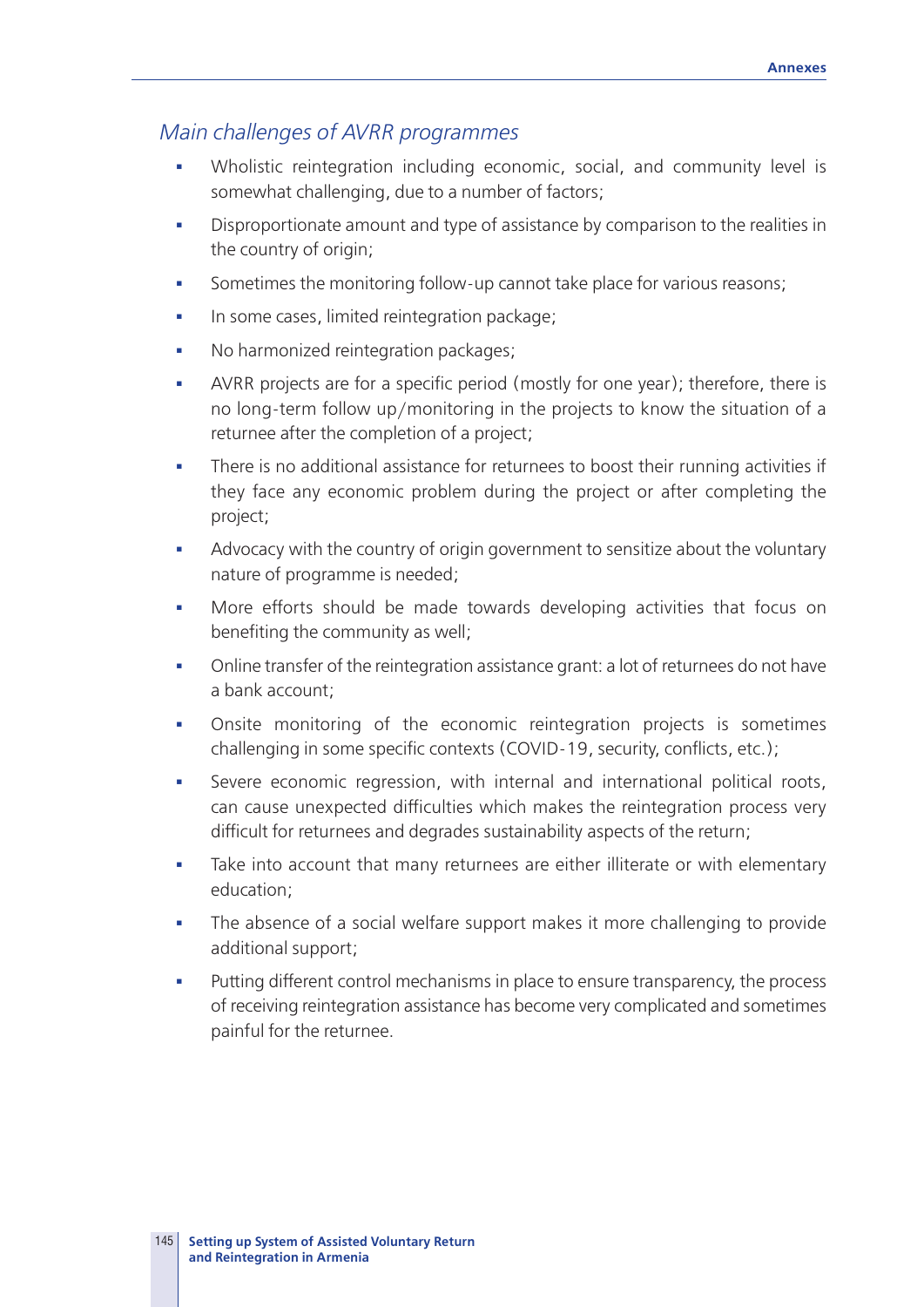## *Specific elements of the new AVRR scheme*

- Focus on economic reintegration considering the economic sustainability that COVID has impacted enormously;
- § A comprehensive reintegration package that must include both cash and in-kind support;
- § Must be flexible and tailored to the needs of returnees;
- § Should consist of additional support for housing needs (house rent, house reconstruction/rebuild, and household items) and medical support for returnees with a weak health condition;
- Where possible, include child allowance for returning family to support schooling in the country of origin.

## *Suggestions to ensure an adequate feedback on reintegration cases*

- In addition to the standardized IOM monitoring and evaluation tools, put an appropriate mechanism in place, by making arrangements for a designated free telephone line, so that an skilled attendant/person will receive calls from returnee migrants, who already received reintegration assistance, for responding to their any needs arisen out from time to time. Reciprocally, the designated attendant/person shall also follow-up to know how well the returnee is doing based on his/her advice. Another option could be to set-up an automated phone so that returnees can send voice messages and also a general email address to enable returnees send their requests or any feedback. The voice mail and email would be managed by IOM in order to dispatch easily the information to whoever is concerned;
- Case by case feedback, as usual, unique cases stories could be published on IOM website and social media platforms. When situation comes back to normality, media personalities could be invited to visit the successful reintegration projects/activities aiming to have good media coverage promoting visibility of IOM and Good Practices;
- **Institutional Monitoring tool already available on MiMOSA;**
- Proper counselling to inform returnees about the reintegration assistance and avoid fasle expectations;
- Follow up and monitoring based on economic indicators that determine the situation upon arrival and post-arrival assistance.

## *Suggestions to engage local NGOs and community groups more effectively in the reintegration process*

• In addition to the standardized IOM monitoring and evaluation tools, put an appropriate mechanism in place, by making arrangements for a designated free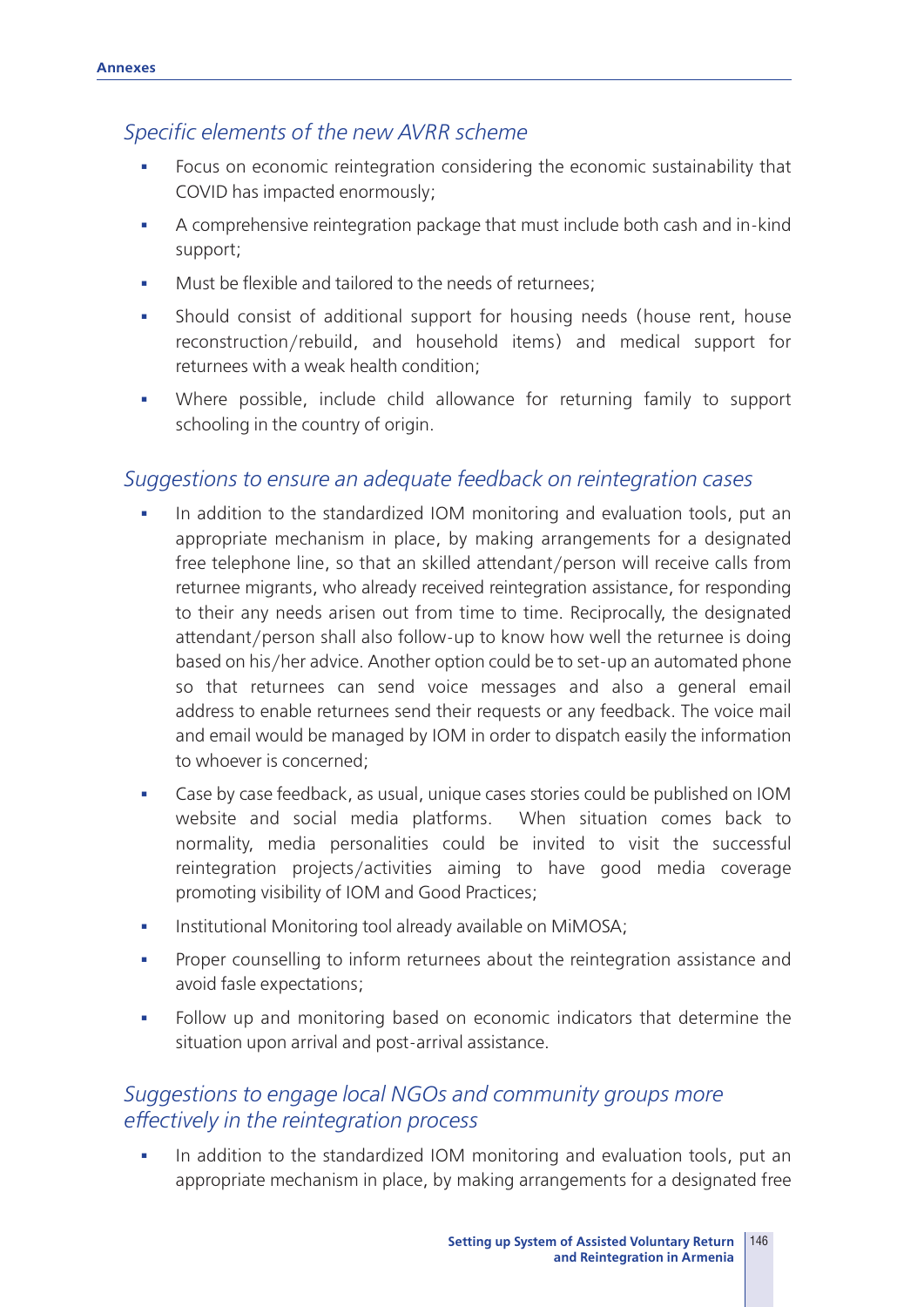telephone line, so that an skilled attendant/person will receive calls from returnee migrants, who already received reintegration assistance, for responding to their any needs arisen out from time to time. Reciprocally, the designated attendant/person shall also follow-up to know how well the returnee is doing based on his/her advice. Another option could be to set-up an automated phone so that returnees can send voice messages and also a general email address to enable returnees send their requests or any feedback. The voice mail and email would be managed by IOM in order to dispatch easily the information to whoever is concerned;

- Case by case feedback, as usual, unique cases stories could be published on IOM website and social media platforms. When situation comes back to normality, media personalities could be invited to visit the successful reintegration projects/activities aiming to have good media coverage promoting visibility of IOM and Good Practices;
- Institutional Monitoring tool already available on MiMOSA;
- Proper counselling to inform returnees about the reintegration assistance and avoid fasle expectations;
- Follow up and monitoring based on economic indicators that determine the situation upon arrival and post-arrival assistance.

#### *Suggestions to ensure the sustainability of the reintegration support*

- Assisting returnee migrants to plan need based project based on migrants' skill and ability as well as assessing available resources to run the project. Finally, gaining family and community supports are considered to be very important for long term sustainability;
- Focusing on the needs which usually pop up immediately following their return when they are most vulnerable such as housing and basic needs;
- **•** Flexible reintegration support tailored to the needs of returnees;
- § Not only taking into consideration the economic self-sufficiency but also social stability and psychological well-being;
- Taking into consideration not only the returnees need but also his family's need;
- A long-term follow-up/monitoring could gauge the impact of reintegration support and provide feedback for future programming;
- The start-up amount of assistance and a comprehensive counselling to best utilize the assistance are crucial in determining and ensuring that a reintegration assistance may be marked as sustainable.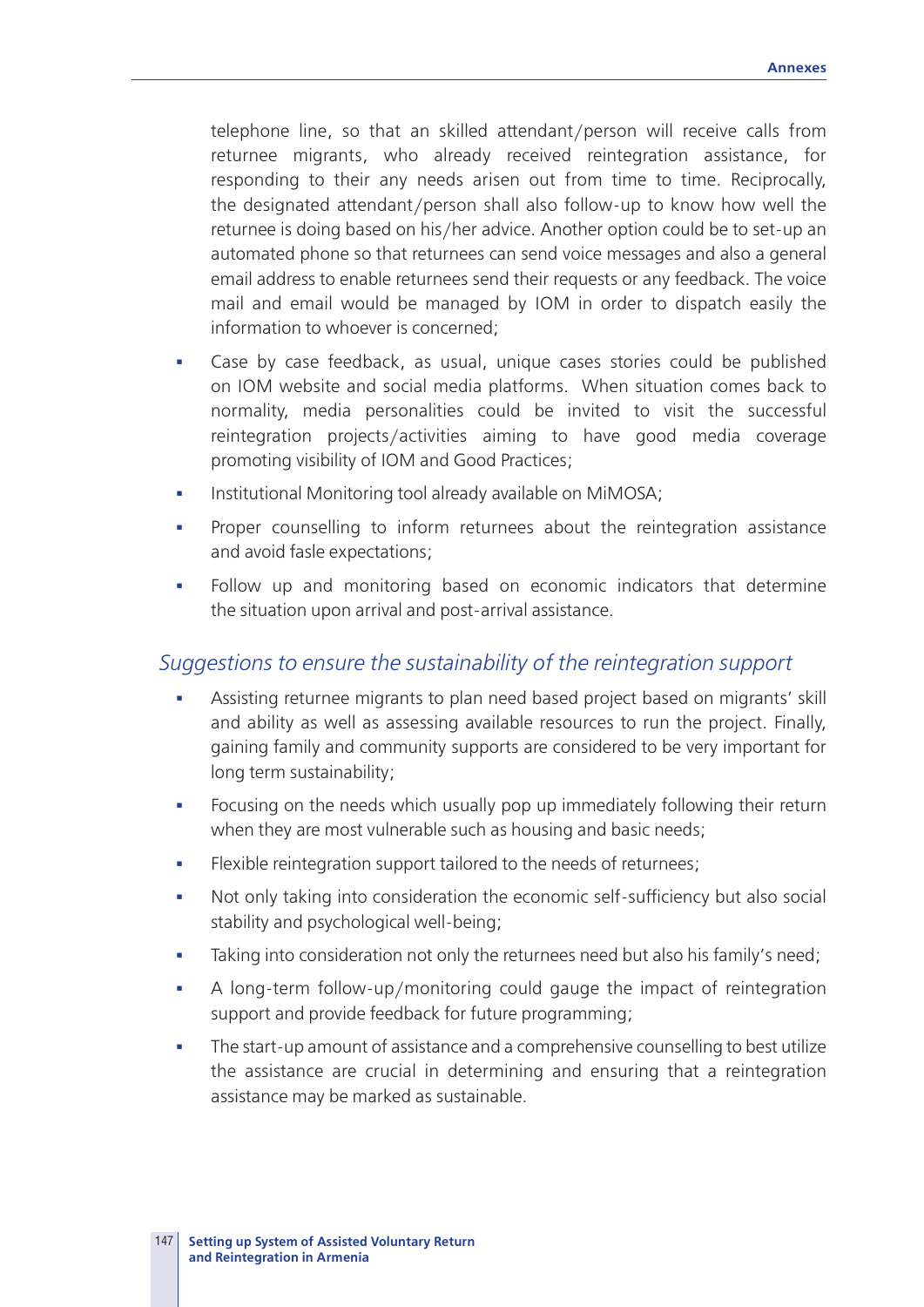# *Suggestions to strengthen the collaboration among the different actors involved in the post-arrival and reintegration phase*

- § A well-coordinated platform could be developed bringing in all actors and stakeholders in that with high level policy support by the relevant ministries and departments;
- Trying to engage them as early as possible in the design and implementation of the reintegration project;
- **Establish a proper coordination mechanism;**
- **•** Share information;
- **•** Providing capacity-building training.

A close coordination between the sending and receiving missions is essential to ensure that all aspects of reintegration assistance are covered in the true spirit of assisting AVRR beneficiaries.